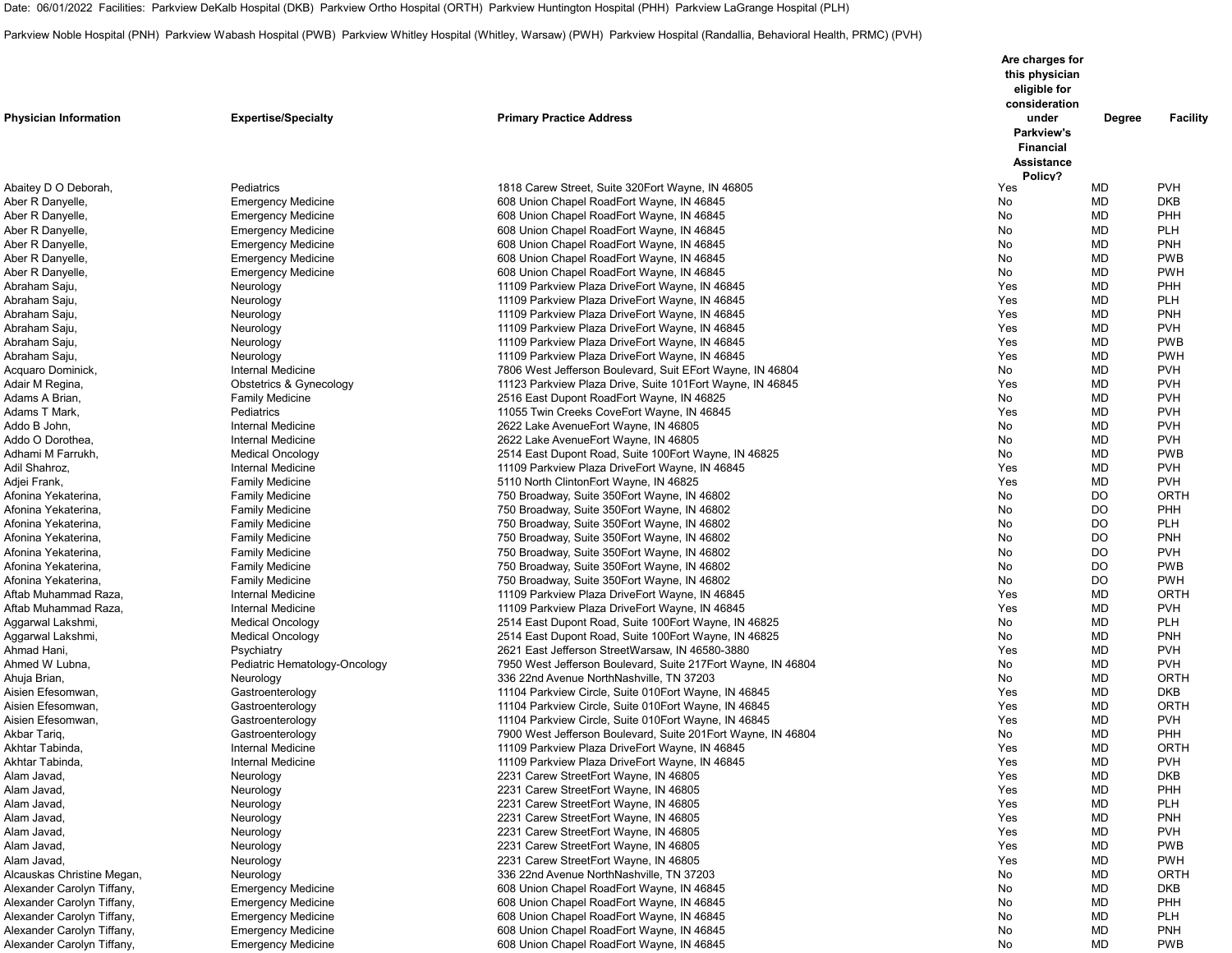| Alexander Carolyn Tiffany,      | <b>Emergency Medicine</b>                        | 608 Union Chapel RoadEort Wayne, IN 46845                     | No         | <b>MD</b>  | <b>PWH</b>  |
|---------------------------------|--------------------------------------------------|---------------------------------------------------------------|------------|------------|-------------|
| Ali AhmadAbulgasem Abdulmonam,  | <b>Pulmonary &amp; Critical Care</b>             | 11104 Parkview Circle, Suite 410 Eort Wayne, IN 46845         | Yes        | MD         | <b>PVH</b>  |
| Alibegovic Kenan,               | <b>Family Medicine</b>                           | 750 Broadway, Suite 350 Eort Wayne, IN 46802                  | No         | DO         | <b>DKB</b>  |
| Alibegovic Kenan,               | <b>Family Medicine</b>                           | 750 Broadway, Suite 350 Eort Wayne, IN 46802                  | No         | DO         | PHH         |
| Alibegovic Kenan,               | <b>Family Medicine</b>                           | 750 Broadway, Suite 350 Eort Wayne, IN 46802                  | No         | DO         | <b>PLH</b>  |
| Alibegovic Kenan,               | <b>Family Medicine</b>                           | 750 Broadway, Suite 350 Eort Wayne, IN 46802                  | No         | DO         | <b>PNH</b>  |
| Alibegovic Kenan,               | <b>Family Medicine</b>                           | 750 Broadway, Suite 350 Eort Wayne, IN 46802                  | No         | <b>DO</b>  | <b>PVH</b>  |
| Alibegovic Kenan,               | <b>Family Medicine</b>                           | 750 Broadway, Suite 350 Eort Wayne, IN 46802                  | No         | DO         | <b>PWB</b>  |
| Alibegovic Kenan,               | <b>Family Medicine</b>                           | 750 Broadway, Suite 350 Fort Wayne, IN 46802                  | No         | DO         | <b>PWH</b>  |
| Alifimoff K James,              | Anesthesiology                                   | 3810 New Vision DriveEort Wayne, IN 46845                     | Yes        | <b>MD</b>  | <b>PVH</b>  |
| Alifimoff K James,              | Anesthesiology                                   | 3810 New Vision DriveEort Wayne, IN 46845                     | Yes        | MD         | <b>PWB</b>  |
| Allen Marie Karla,              | <b>Family Medicine</b>                           | 750 Broadway, Suite 350 Eort Wayne, IN 46802                  | No         | DO         | <b>DKB</b>  |
| Allen Marie Karla,              | <b>Family Medicine</b>                           | 750 Broadway, Suite 350 Eort Wayne, IN 46802                  | No         | <b>DO</b>  | PHH         |
| Allen Marie Karla,              | <b>Family Medicine</b>                           | 750 Broadway, Suite 350 Eort Wayne, IN 46802                  | No         | DO         | <b>PLH</b>  |
| Allen Marie Karla,              | <b>Family Medicine</b>                           | 750 Broadway, Suite 350 Eort Wayne, IN 46802                  | No         | DO         | <b>PNH</b>  |
| Allen Marie Karla,              | <b>Family Medicine</b>                           | 750 Broadway, Suite 350 Eort Wayne, IN 46802                  | No         | DO         | <b>PVH</b>  |
| Allen Marie Karla,              | <b>Family Medicine</b>                           | 750 Broadway, Suite 350 Eort Wayne, IN 46802                  | No         | DO         | <b>PWB</b>  |
| Allen Marie Karla,              | <b>Family Medicine</b>                           | 750 Broadway, Suite 350 Eort Wayne, IN 46802                  | No         | DO         | <b>PWH</b>  |
| AlliBalogun A Sherriff,         |                                                  | 608 Union Chapel RoadEort Wayne, IN 46845                     | No         | <b>MD</b>  | <b>PLH</b>  |
| Allison K Nathan,               | <b>Emergency Medicine</b>                        | 608 Union Chapel RoadEort Wayne, IN 46845                     | No         | <b>MD</b>  | <b>DKB</b>  |
| Allison K Nathan,               | <b>Emergency Medicine</b>                        |                                                               |            | <b>MD</b>  | PHH         |
|                                 | <b>Emergency Medicine</b>                        | 608 Union Chapel RoadEort Wayne, IN 46845                     | No         |            |             |
| Allison K Nathan,               | <b>Emergency Medicine</b>                        | 608 Union Chapel RoadEort Wayne, IN 46845                     | No         | <b>MD</b>  | <b>PLH</b>  |
| Allison K Nathan,               | <b>Emergency Medicine</b>                        | 608 Union Chapel RoadEort Wayne, IN 46845                     | No         | MD         | <b>PNH</b>  |
| Allison K Nathan,               | <b>Emergency Medicine</b>                        | 608 Union Chapel RoadEort Wayne, IN 46845                     | No         | MD         | <b>PVH</b>  |
| Allison K Nathan,               | <b>Emergency Medicine</b>                        | 608 Union Chapel RoadEort Wayne, IN 46845                     | No         | <b>MD</b>  | <b>PWB</b>  |
| Allison K Nathan,               | <b>Emergency Medicine</b>                        | 608 Union Chapel RoadEort Wayne, IN 46845                     | No         | <b>MD</b>  | <b>PWH</b>  |
| Alsherbini Khalid,              | <b>Neurocritical Care</b>                        | 11104 Parkview Circle Drive, Suite 110 Eort Wayne, IN 46845   | Yes        | <b>MD</b>  | <b>PVH</b>  |
| Alshurbaji Ehab,                | Internal Medicine                                | 11109 Parkview Plaza DriveEort Wayne, IN 46845                | Yes        | <b>MD</b>  | <b>PVH</b>  |
| Amin M Yogeshchandra,           | <b>Internal Medicine</b>                         | 7972 West Jefferson Boulevard, Suite AEort Wayne, IN 46804    | No         | MD         | <b>ORTH</b> |
| Amin M Yogeshchandra,           | <b>Internal Medicine</b>                         | 7972 West Jefferson Boulevard, Suite AEort Wayne, IN 46804    | No         | MD         | <b>PVH</b>  |
| Ammous A Zineb,                 | <b>Genetics Medical</b>                          | 315 Lehman Avenue, Suite CTopeka, IN 46571                    | No         | <b>MD</b>  | <b>DKB</b>  |
| Ammous A Zineb,                 | <b>Genetics Medical</b>                          | 315 Lehman Avenue, Suite CTopeka, IN 46571                    | No         | <b>MD</b>  | PHH         |
| Ammous A Zineb,                 | <b>Genetics Medical</b>                          | 315 Lehman Avenue, Suite CTopeka, IN 46571                    | No         | <b>MD</b>  | <b>PLH</b>  |
| Ammous A Zineb,                 | <b>Genetics Medical</b>                          | 315 Lehman Avenue, Suite CTopeka, IN 46571                    | No         | <b>MD</b>  | <b>PNH</b>  |
| Ammous A Zineb,                 | <b>Genetics Medical</b>                          | 315 Lehman Avenue, Suite CTopeka, IN 46571                    | No         | MD         | <b>PVH</b>  |
| Ammous A Zineb,                 | <b>Genetics Medical</b>                          | 315 Lehman Avenue, Suite CTopeka, IN 46571                    | No         | MD         | <b>PWB</b>  |
| Ammous A Zineb,                 | <b>Genetics Medical</b>                          | 315 Lehman Avenue, Suite CTopeka, IN 46571                    | No         | MD         | <b>PWH</b>  |
| Anderson Bruce Jeffrey,         | Pediatric Cardiology                             | 3333 Burnett Avenue, ML 4010Cincinnati, OH 45229              | No         | <b>MD</b>  | <b>PVH</b>  |
| Anguh Terence,                  | Internal Medicine                                | 11109 Parkview Plaza DriveEort Wayne, IN 46845                | Yes        | <b>MD</b>  | <b>ORTH</b> |
| Anguh Terence,                  | <b>Internal Medicine</b>                         | 11109 Parkview Plaza DriveEort Wayne, IN 46845                | Yes        | <b>MD</b>  | <b>PVH</b>  |
| Anssar Murtaza,                 | <b>Internal Medicine</b>                         | 11109 Parkview Plaza DriveEort Wayne, IN 46845                | Yes        | DO         | <b>ORTH</b> |
| Anssar Murtaza,                 | <b>Internal Medicine</b>                         | 11109 Parkview Plaza DriveEort Wayne, IN 46845                | Yes        | <b>DO</b>  | <b>PVH</b>  |
| Aranda G John,                  | Neurology                                        | 11104 Parkview Circle Drive, Suite 110 Eort Wayne, IN 46845   | Yes        | <b>MD</b>  | <b>DKB</b>  |
| Aranda G John,                  | Neurology                                        | 11104 Parkview Circle Drive, Suite 110 Eort Wayne, IN 46845   | Yes        | <b>MD</b>  | PHH         |
| Aranda G John,                  | Neurology                                        | 11104 Parkview Circle Drive, Suite 110 Eort Wayne, IN 46845   | Yes        | <b>MD</b>  | <b>PLH</b>  |
| Aranda G John,                  | Neurology                                        | 11104 Parkview Circle Drive, Suite 110 Eort Wayne, IN 46845   | Yes        | <b>MD</b>  | <b>PNH</b>  |
| Aranda G John,                  | Neurology                                        | 11104 Parkview Circle Drive, Suite 110 Fort Wayne, IN 46845   | <b>Yes</b> | <b>MD</b>  | <b>PVH</b>  |
| Aranda G John,                  | Neurology                                        | 11104 Parkview Circle Drive, Suite 110 Eort Wayne, IN 46845   | Yes        | MD         | <b>PWB</b>  |
| Aranda G John,                  | Neurology                                        | 11104 Parkview Circle Drive, Suite 110 Fort Wayne, IN 46845   | Yes        | MD         | <b>PWH</b>  |
| ArchontakisBarakakis Paraschos, | Internal Medicine                                | 2500 North Detroit, PO Box 236 La Grange, IN 46761            | No         | <b>MD</b>  | <b>DKB</b>  |
| ArchontakisBarakakis Paraschos, | Internal Medicine                                | 2500 North Detroit, PO Box 236 La Grange, IN 46761            | No         | <b>MD</b>  | PHH         |
| ArchontakisBarakakis Paraschos, | <b>Internal Medicine</b>                         | 2500 North Detroit, PO Box 236 La Grange, IN 46761            | No         | <b>MD</b>  | <b>PLH</b>  |
| ArchontakisBarakakis Paraschos, | <b>Internal Medicine</b>                         | 2500 North Detroit, PO Box 236 La Grange, IN 46761            | No         | MD         | <b>PNH</b>  |
| ArchontakisBarakakis Paraschos, | <b>Internal Medicine</b>                         | 2500 North Detroit, PO Box 236 La Grange, IN 46761            | No         | MD         | <b>PVH</b>  |
| ArchontakisBarakakis Paraschos, | Internal Medicine                                | 2500 North Detroit, PO Box 236LaGrange, IN 46761              | No         | <b>MD</b>  | <b>PWB</b>  |
| ArchontakisBarakakis Paraschos, | <b>Internal Medicine</b>                         | 2500 North Detroit, PO Box 236 La Grange, IN 46761            | No         | <b>MD</b>  | <b>PWH</b>  |
| Argus A William,                | Ophthalmology                                    | 7030 Pointe Inverness Way, Suite 240 Eort Wayne, IN 46804     | No         | <b>MD</b>  | <b>DKB</b>  |
| Argus A William,                | Ophthalmology                                    | 7030 Pointe Inverness Way, Suite 240 Eort Wayne, IN 46804     | No         | <b>MD</b>  | <b>PVH</b>  |
| Arnold C Ryan,                  | Obstetrics & Gynecology                          | 2518 East Dupont RoadEort Wayne, IN 46825                     | No         | MD         | <b>PVH</b>  |
| Arthur P William,               | Podiatry Reconstructive Rearfoot & Ankle Surgery | 7559 West Jefferson BoulevardEort Wayne, IN 46804             | No         | <b>DPM</b> | <b>PVH</b>  |
| Aryal Karmapath,                | <b>Internal Medicine</b>                         | 11109 Parkview Plaza DriveEort Wayne, IN 46845                | Yes        | MD         | <b>ORTH</b> |
| Aryal Karmapath,                | <b>Internal Medicine</b>                         | 11109 Parkview Plaza DriveEort Wayne, IN 46845                | Yes        | <b>MD</b>  | <b>PVH</b>  |
| Ashe Jeremiah,                  | Anesthesiology                                   | 2001 Stults RoadHuntington, IN 46750-1291                     | No         | <b>MD</b>  | PHH         |
| Ashe Jeremiah,                  | Anesthesiology                                   | 2001 Stults RoadHuntington, IN 46750-1291                     | No         | <b>MD</b>  | <b>PLH</b>  |
| Ashe Jeremiah,                  | Anesthesiology                                   | 2001 Stults RoadHuntington, IN 46750-1291                     | No         | MD         | <b>PNH</b>  |
| Ashe Jeremiah,                  | Anesthesiology                                   | 2001 Stults RoadHuntington, IN 46750-1291                     | No         | MD         | <b>PWH</b>  |
| Asher Chadwick Guy,             | Nephrology                                       | 7836 West Jefferson Boulevard, Suite 101 Eort Wayne, IN 46804 | No         | MD         | <b>ORTH</b> |
|                                 |                                                  |                                                               |            |            |             |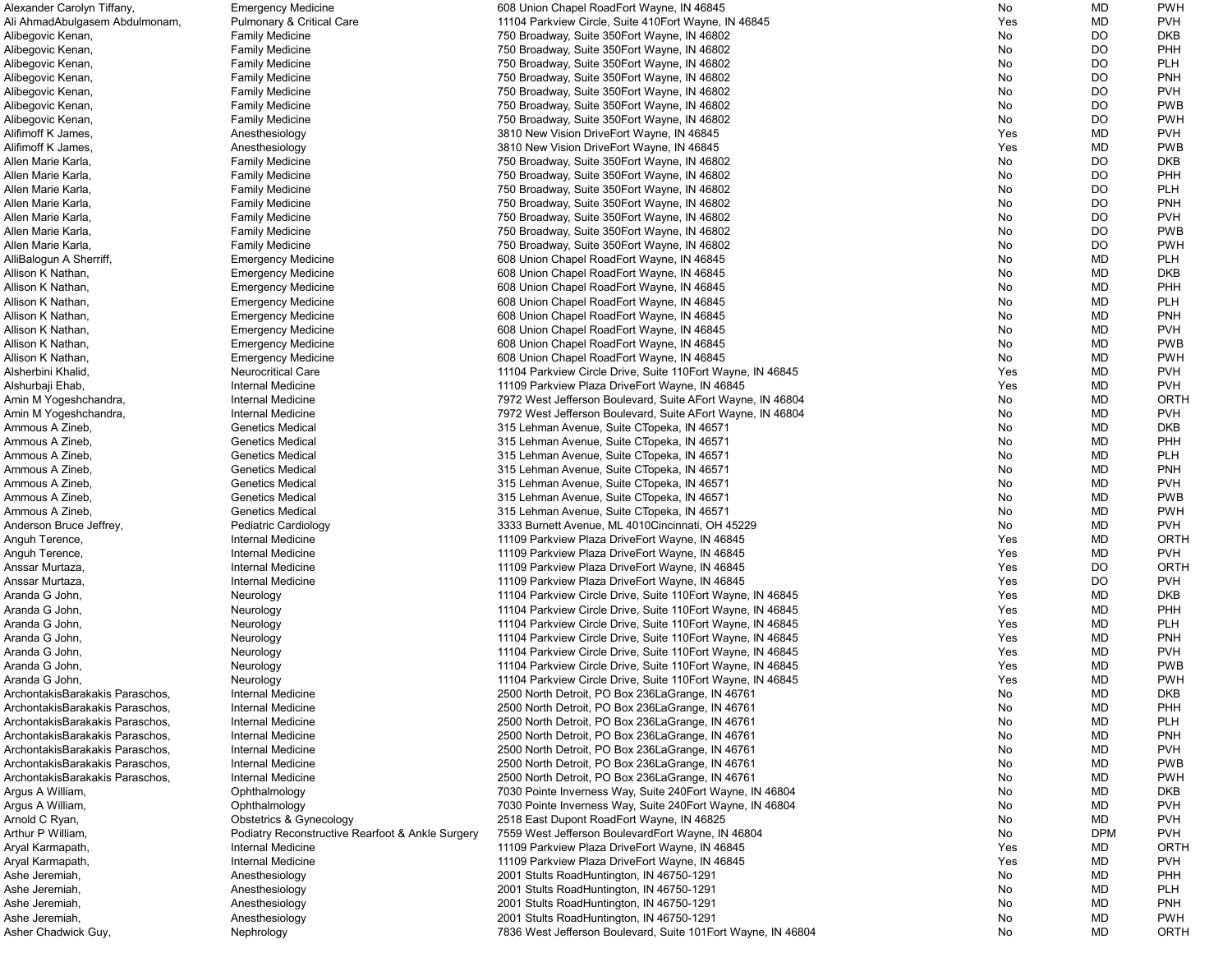| Asher Chadwick Guy,     | Nephrology                           | 7836 West Jefferson Boulevard, Suite 101 Eort Wayne, IN 46804                          | No         | MD        | <b>PVH</b>  |
|-------------------------|--------------------------------------|----------------------------------------------------------------------------------------|------------|-----------|-------------|
| Asher Chadwick Guy,     | Nephrology                           | 7836 West Jefferson Boulevard, Suite 101 Eort Wayne, IN 46804                          | No         | MD        | <b>PWB</b>  |
| Ashworth James Timothy, | <b>Orthopaedic Surgery</b>           | 7601 West JeffersonEort Wayne, IN 46804                                                | No         | <b>MD</b> | <b>DKB</b>  |
| Ashworth James Timothy, | <b>Orthopaedic Surgery</b>           | 7601 West JeffersonEort Wayne, IN 46804                                                | No         | MD        | <b>PVH</b>  |
|                         |                                      |                                                                                        |            |           |             |
| Aslam Munazza,          | Internal Medicine                    | 11109 Parkview Plaza DriveEort Wayne, IN 46845                                         | Yes        | MD        | ORTH        |
| Aslam Munazza,          | Internal Medicine                    | 11109 Parkview Plaza DriveEort Wayne, IN 46845                                         | Yes        | MD        | <b>PVH</b>  |
| Asper Evan,             | Internal Medicine                    | 11109 Parkview Plaza DriveEort Wayne, IN 46845                                         | Yes        | MD        | <b>ORTH</b> |
| Asper Evan,             | Internal Medicine                    | 11109 Parkview Plaza DriveEort Wayne, IN 46845                                         | Yes        | MD        | <b>PVH</b>  |
| Astorne Walter,         | <b>Critical Care Medicine</b>        | 4500 North Lewis AvenueSioux Falls, SD 57104                                           | No         | MD        | <b>PVH</b>  |
| Atkins Tyler,           | <b>Neurological Surgery</b>          | 11104 Parkview Circle Drive, Suite 110 Medical Office Building 11 Eort Wayne, IN 46845 | Yes        | MD        | <b>DKB</b>  |
|                         |                                      |                                                                                        |            | MD        | <b>PHH</b>  |
| Atkins Tyler,           | <b>Neurological Surgery</b>          | 11104 Parkview Circle Drive, Suite 110 Medical Office Building 11 Eort Wayne, IN 46845 | Yes        |           |             |
| Atkins Tyler,           | <b>Neurological Surgery</b>          | 11104 Parkview Circle Drive, Suite 110 Medical Office Building 11 Eort Wayne, IN 46845 | Yes        | MD        | <b>PLH</b>  |
| Atkins Tyler,           | <b>Neurological Surgery</b>          | 11104 Parkview Circle Drive, Suite 110 Medical Office Building 11 Eort Wayne, IN 46845 | Yes        | MD        | <b>PNH</b>  |
| Atkins Tyler,           | <b>Neurological Surgery</b>          | 11104 Parkview Circle Drive, Suite 110 Medical Office Building 11 Eort Wayne, IN 46845 | Yes        | MD        | <b>PVH</b>  |
| Atkins Tyler,           | <b>Neurological Surgery</b>          | 11104 Parkview Circle Drive, Suite 110 Medical Office Building 11 Eort Wayne, IN 46845 | Yes        | <b>MD</b> | <b>PWB</b>  |
| Atkins Tyler,           | <b>Neurological Surgery</b>          | 11104 Parkview Circle Drive, Suite 110 Medical Office Building 11 Eort Wayne, IN 46845 | Yes        | MD        | <b>PWH</b>  |
|                         |                                      |                                                                                        |            | MD        | ORTH        |
| Aung M Soe,             | Neurology                            | 10275 Little Patuxent Parkway, Suite 300Columbia, MD 21044                             | No         |           |             |
| Aung M Soe,             | Neurology                            | 10275 Little Patuxent Parkway, Suite 300Columbia, MD 21044                             | No         | MD        | <b>PVH</b>  |
| Austin Lynn Amy,        | Obstetrics & Gynecology              | 1818 Carew Street, Suite 300 Eort Wayne, IN 46805                                      | Yes        | MD        | <b>PVH</b>  |
| Austin R Kenneth,       | Pain Medicine                        | 11143 Parkview Plaza Drive, Suite 207Eort Wayne, IN 46845                              | Yes        | MD        | <b>DKB</b>  |
| Austin R Kenneth,       | Pain Medicine                        | 11143 Parkview Plaza Drive, Suite 207Eort Wayne, IN 46845                              | Yes        | MD        | PHH         |
| Austin R Kenneth,       | Pain Medicine                        | 11143 Parkview Plaza Drive, Suite 207Eort Wayne, IN 46845                              | Yes        | MD        | <b>PLH</b>  |
|                         |                                      |                                                                                        |            |           |             |
| Austin R Kenneth,       | Pain Medicine                        | 11143 Parkview Plaza Drive, Suite 207Eort Wayne, IN 46845                              | Yes        | MD        | <b>PNH</b>  |
| Austin R Kenneth,       | Pain Medicine                        | 11143 Parkview Plaza Drive, Suite 207Eort Wayne, IN 46845                              | Yes        | MD        | <b>PVH</b>  |
| Austin R Kenneth,       | Pain Medicine                        | 11143 Parkview Plaza Drive, Suite 207Eort Wayne, IN 46845                              | Yes        | MD        | <b>PWB</b>  |
| Austin R Kenneth,       | Pain Medicine                        | 11143 Parkview Plaza Drive, Suite 207Eort Wayne, IN 46845                              | Yes        | MD        | <b>PWH</b>  |
| Ayaz Ahad,              | Internal Medicine                    | 2500 North Detroit, PO Box 236 La Grange, IN 46761                                     | No         | <b>MD</b> | <b>DKB</b>  |
|                         | Internal Medicine                    | 2500 North Detroit, PO Box 236 La Grange, IN 46761                                     | No         | MD        | PHH         |
| Ayaz Ahad,              |                                      |                                                                                        |            |           |             |
| Ayaz Ahad,              | Internal Medicine                    | 2500 North Detroit, PO Box 236 La Grange, IN 46761                                     | No         | <b>MD</b> | <b>PLH</b>  |
| Ayaz Ahad,              | Internal Medicine                    | 2500 North Detroit, PO Box 236 La Grange, IN 46761                                     | No         | MD        | <b>PNH</b>  |
| Ayaz Ahad,              | Internal Medicine                    | 2500 North Detroit, PO Box 236 La Grange, IN 46761                                     | No         | MD        | <b>PVH</b>  |
| Ayaz Ahad,              | Internal Medicine                    | 2500 North Detroit, PO Box 236 La Grange, IN 46761                                     | No.        | MD        | <b>PWB</b>  |
| Ayaz Ahad,              | Internal Medicine                    | 2500 North Detroit, PO Box 236 La Grange, IN 46761                                     | No.        | MD        | <b>PWH</b>  |
|                         |                                      |                                                                                        |            |           |             |
| Ayers D Mark,           | Pediatric Cardiology                 | 705 Riley Hospital Drive, Suite RI 1134 Indianapolis, IN 46202                         | No         | MD        | <b>PVH</b>  |
| Aziz Nida,              | Pain Medicine                        | 11143 Parkview Plaza Drive, Suite 207Eort Wayne, IN 46845                              | Yes        | DO        | <b>DKB</b>  |
| Aziz Nida,              | Pain Medicine                        | 11143 Parkview Plaza Drive, Suite 207Eort Wayne, IN 46845                              | <b>Yes</b> | DO.       | <b>PLH</b>  |
| Aziz Nida,              | Pain Medicine                        | 11143 Parkview Plaza Drive, Suite 207Eort Wayne, IN 46845                              | Yes        | DO        | <b>PNH</b>  |
| Aziz Nida,              | Pain Medicine                        | 11143 Parkview Plaza Drive, Suite 207Eort Wayne, IN 46845                              | Yes        | DO        | <b>PVH</b>  |
| Babalola Oluwaseun,     | Anesthesiology                       | 3810 New Vision DriveEort Wayne, IN 46845                                              | Yes        | MD        | <b>PVH</b>  |
|                         |                                      |                                                                                        |            |           |             |
| Babalola Oluwaseun,     | Anesthesiology                       | 3810 New Vision DriveEort Wayne, IN 46845                                              | Yes        | MD        | <b>PWB</b>  |
| Babu Sunil,             | <b>Medical Oncology</b>              | 7910 West Jefferson Boulevard, Suite 108 Eort Wayne, IN 46804                          | No         | MD        | <b>PHH</b>  |
| Bade S Kaely,           | Gastroenterology                     | 11104 Parkview Circle Drive, Suite 310 Eort Wayne, IN 46845                            | Yes        | MD        | <b>DKB</b>  |
| Bade S Kaely,           | Gastroenterology                     | 11104 Parkview Circle Drive, Suite 310 Eort Wayne, IN 46845                            | Yes        | MD        | <b>ORTH</b> |
| Bade S Kaely,           | Gastroenterology                     | 11104 Parkview Circle Drive, Suite 310 Eort Wayne, IN 46845                            | Yes        | MD        | <b>PVH</b>  |
| Bagi K Preet,           | Gastroenterology                     | 11104 Parkview Circle Drive, Suite 310 Eort Wayne, IN 46845-1733                       | Yes        | MD        | <b>ORTH</b> |
|                         |                                      |                                                                                        |            |           |             |
| Bagi K Preet,           | Gastroenterology                     | 11104 Parkview Circle Drive, Suite 310 Eort Wayne, IN 46845-1733                       | Yes        | MD        | <b>PVH</b>  |
| Baig M Mirza,           | Internal Medicine                    | 11109 Parkview Plaza DriveEort Wayne, IN 46845                                         | Yes        | MD        | <b>PVH</b>  |
| Bailey R Jason,         | <b>Infectious Disease</b>            | 2231 Carew StreetEort Wayne, IN 46805                                                  | Yes        | DO        | <b>PVH</b>  |
| Bajantri Bharat,        | Pulmonology                          | 11104 Parkview Circle, Suite 410 Fort Wayne, IN 46845                                  | Yes        | MD        | <b>DKB</b>  |
| Bajantri Bharat,        | Pulmonology                          | 11104 Parkview Circle, Suite 410 Eort Wayne, IN 46845                                  | Yes        | MD        | PHH         |
|                         |                                      |                                                                                        |            |           |             |
| Bajantri Bharat,        | Pulmonology                          | 11104 Parkview Circle, Suite 410 Eort Wayne, IN 46845                                  | Yes        | MD        | <b>PLH</b>  |
| Bajantri Bharat,        | Pulmonology                          | 11104 Parkview Circle, Suite 410 Fort Wayne, IN 46845                                  | Yes        | MD        | <b>PNH</b>  |
| Bajantri Bharat,        | <b>Pulmonary &amp; Critical Care</b> | 11104 Parkview Circle, Suite 410 Eort Wayne, IN 46845                                  | Yes        | MD        | <b>PVH</b>  |
| Bajantri Bharat,        | Pulmonology                          | 11104 Parkview Circle, Suite 410 Eort Wayne, IN 46845                                  | Yes        | MD        | <b>PWB</b>  |
| Bajantri Bharat,        | Pulmonology                          | 11104 Parkview Circle, Suite 410 Eort Wayne, IN 46845                                  | Yes        | MD        | <b>PWH</b>  |
| Bajwa Ajwad,            | Radiology                            | 3707 New Vision DriveEort Wayne, IN 46845                                              | No         | MD        | <b>DKB</b>  |
|                         |                                      |                                                                                        |            |           |             |
| Bajwa Ajwad,            | Radiology                            | 3707 New Vision DriveEort Wayne, IN 46845                                              | No         | MD        | <b>ORTH</b> |
| Bajwa Ajwad,            | Radiology                            | 3707 New Vision DriveEort Wayne, IN 46845                                              | No         | MD        | <b>PHH</b>  |
| Bajwa Ajwad,            | Radiology                            | 3707 New Vision DriveEort Wayne, IN 46845                                              | No         | MD        | <b>PLH</b>  |
| Bajwa Ajwad,            | Radiology                            | 3707 New Vision DriveEort Wayne, IN 46845                                              | No         | MD        | <b>PNH</b>  |
| Bajwa Ajwad,            | Radiology                            | 3707 New Vision DriveEort Wayne, IN 46845                                              | No         | MD        | <b>PVH</b>  |
|                         |                                      |                                                                                        | No         | MD        | <b>PWB</b>  |
| Bajwa Ajwad,            | Radiology                            | 3707 New Vision DriveEort Wayne, IN 46845                                              |            |           |             |
| Bajwa Ajwad,            | Radiology                            | 3707 New Vision DriveEort Wayne, IN 46845                                              | No         | MD        | <b>PWH</b>  |
| Bajwa I Saeed,          | Hospice and Palliative Medicine      | 11109 Parkview Plaza DriveEort Wayne, IN 46845-1701                                    | Yes        | MD        | <b>PVH</b>  |
| Baker J Michael         | Anesthesiology                       | 3810 New Vision DriveEort Wayne, IN 46845                                              | Yes        | MD        | <b>PVH</b>  |
| Baker J Michael.        | Anesthesiology                       | 3810 New Vision DriveEort Wayne, IN 46845                                              | Yes        | MD        | <b>PWB</b>  |
| Baltes A Christopher,   | <b>Family Medicine</b>               | 3534 Brooklyn Avenue Eort Wayne, IN 46809                                              | No         | MD        | <b>PVH</b>  |
|                         |                                      |                                                                                        |            |           |             |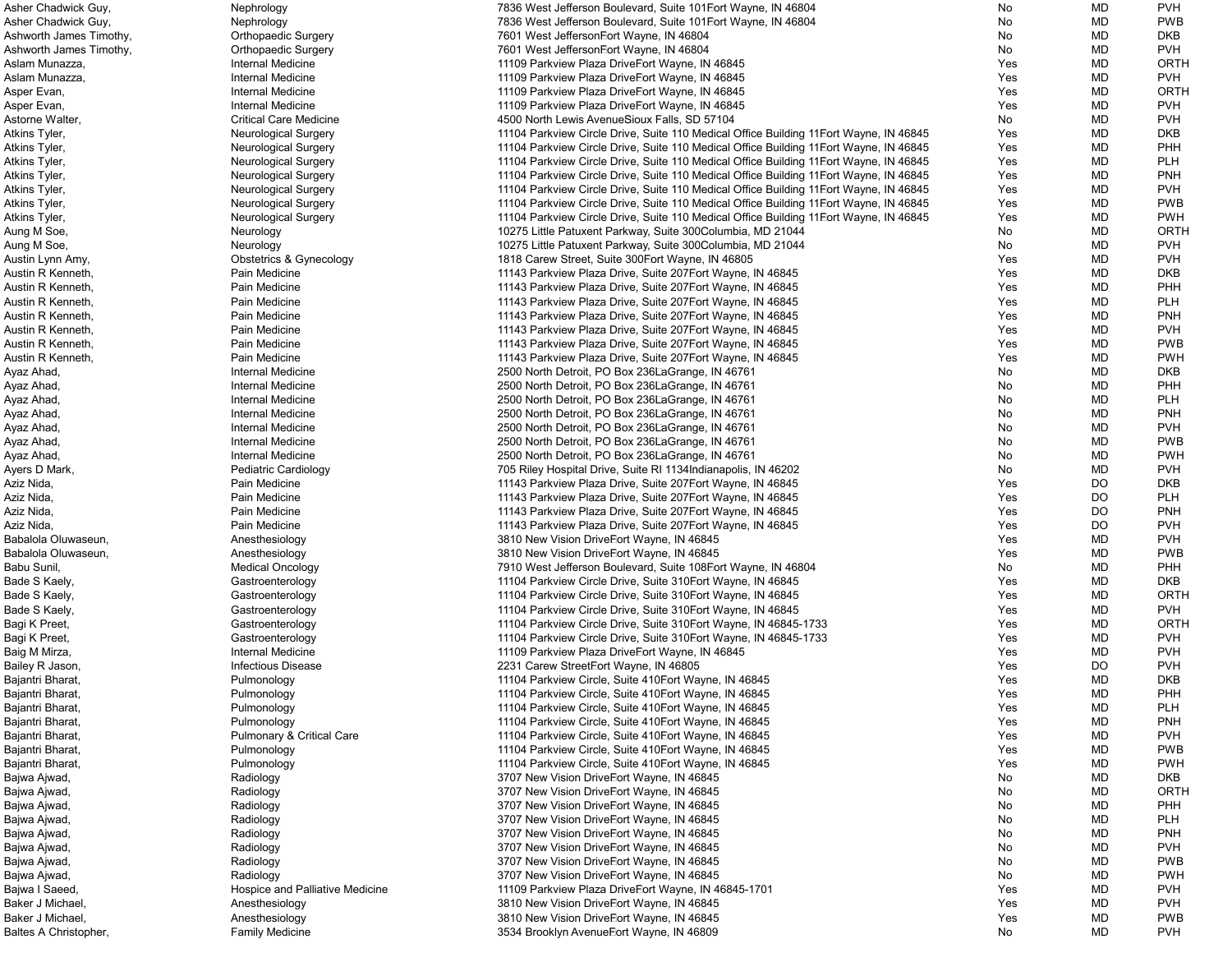| Bangash Sadaf,         | Internal Medicine                     | 8233 Glencarin BoulevardEort Wayne, IN 46804-5784                                      | Yes | MD        | <b>PNH</b>  |
|------------------------|---------------------------------------|----------------------------------------------------------------------------------------|-----|-----------|-------------|
| Bangash Sadaf,         | Internal Medicine                     | 8233 Glencarin BoulevardEort Wayne, IN 46804-5784                                      | Yes | MD        | <b>PVH</b>  |
| Barb D Matthew,        | Internal & Pediatric Medicine         | 11123 Parkview Plaza Drive, Suite 106Eort Wayne, IN 46845                              | Yes | <b>MD</b> | <b>ORTH</b> |
| Barb D Matthew,        | Internal & Pediatric Medicine         | 11123 Parkview Plaza Drive, Suite 106Eort Wayne, IN 46845                              | Yes | MD        | <b>PVH</b>  |
| Barbara T Michael,     | <b>Emergency Medicine</b>             | 608 Union Chapel RoadEort Wayne, IN 46845                                              | No  | DO        | <b>PWB</b>  |
| Barbu E Diana,         | Obstetrics & Gynecology               | 11123 Parkview Plaza Drive, Suite 101 Eort Wayne, IN 46845                             | Yes | MD        | <b>PVH</b>  |
| Barker F George,       | Pulmonary & Critical Care             | 11104 Parkview Circle Drive, Suite 410 Eort Wayne, IN 46845-1672                       | Yes | MD        | <b>PVH</b>  |
| Barnosky G Bryan,      | <b>Critical Care Medicine</b>         | 4500 North Lewis AvenueSioux Falls, SD 57104                                           | No  | DO        | <b>PVH</b>  |
| Barr W Jeffrey,        | Pain Medicine                         | 5050 North Clinton StreetEort Wayne, IN 46825                                          | No  | MD        | <b>ORTH</b> |
| Barr W Jeffrey,        | Pain Medicine                         | 5050 North Clinton StreetEort Wayne, IN 46825                                          | No  | <b>MD</b> | <b>POC</b>  |
| Barr W Jeffrey,        | Pain Medicine                         | 5050 North Clinton StreetEort Wayne, IN 46825                                          | No  | MD        | <b>PVH</b>  |
| Barr W Jeffrey,        | Pain Medicine                         | 5050 North Clinton StreetEort Wayne, IN 46825                                          | No  | <b>MD</b> | <b>PWH</b>  |
| Barrido S Melanie,     | Nephrology                            | 7836 West Jefferson Boulevard, Suite 101 Eort Wayne, IN 46804                          | No  | MD        | <b>PVH</b>  |
| Barrido S Melanie,     | Nephrology                            | 7836 West Jefferson Boulevard, Suite 101 Eort Wayne, IN 46804                          | No  | MD        | <b>PWB</b>  |
| Barrido T Lemuel,      | Internal Medicine                     | 11109 Parkview Plaza DriveEort Wayne, IN 46845                                         | Yes | MD        | <b>ORTH</b> |
| Barrido T Lemuel,      | Internal Medicine                     | 11109 Parkview Plaza DriveEort Wayne, IN 46845                                         | Yes | MD        | <b>PVH</b>  |
| Bartock L Jessica,     | Surgery                               | 1310 East 7th Street, Suite FAuburn, IN 46706-2518                                     | Yes | <b>DO</b> | <b>DKB</b>  |
| Bartock L Jessica,     | Surgery                               | 1310 East 7th Street, Suite FAuburn, IN 46706-2518                                     | Yes | <b>DO</b> | <b>PVH</b>  |
| Bartock Tyler Matthew, | Oncology/Hematology                   | 11050 Parkview Circle, Entrance 12Eort Wayne, IN 46845                                 | Yes | DO        | <b>PVH</b>  |
| Bastin Garrett,        | <b>Family Medicine</b>                | 750 Broadway, Suite 350 Eort Wayne, IN 46802                                           | No  | DO        | <b>DKB</b>  |
| Bastin Garrett,        | <b>Family Medicine</b>                | 750 Broadway, Suite 350 Eort Wayne, IN 46802                                           | No  | DO        | PHH         |
| Bastin Garrett,        | <b>Family Medicine</b>                | 750 Broadway, Suite 350 Eort Wayne, IN 46802                                           | No  | DO        | <b>PLH</b>  |
| Bastin Garrett,        | <b>Family Medicine</b>                | 750 Broadway, Suite 350 Eort Wayne, IN 46802                                           | No  | DO        | <b>PNH</b>  |
| Bastin Garrett,        | <b>Family Medicine</b>                | 750 Broadway, Suite 350 Eort Wayne, IN 46802                                           | No  | <b>DO</b> | <b>PVH</b>  |
| Bastin Garrett,        | <b>Family Medicine</b>                | 750 Broadway, Suite 350 Eort Wayne, IN 46802                                           | No  | DO        | <b>PWB</b>  |
| Bastin Garrett,        | <b>Family Medicine</b>                | 750 Broadway, Suite 350 Eort Wayne, IN 46802                                           | No  | <b>DO</b> | <b>PWH</b>  |
| Bauer F Leigh,         | <b>Obstetrics &amp; Gynecology</b>    | 10228 Dupont Circle Drive, Suite 100 Eort Wayne, IN 46825                              | No  | DO        | <b>PVH</b>  |
| Beale A Gladys,        | Psychiatry                            | 1720 Beacon StreetEort Wayne, IN 46805                                                 | Yes | MD        | <b>ORTH</b> |
| Beale A Gladys,        | Psychiatry                            | 1720 Beacon StreetEort Wayne, IN 46805                                                 | Yes | MD        | <b>PKC</b>  |
| Beale A Gladys,        | Psychiatry                            | 1720 Beacon StreetEort Wayne, IN 46805                                                 | Yes | MD        | <b>PVH</b>  |
| Beck C William,        | <b>Surgical Critical Care</b>         | 11141 Parkview Plaza Drive, Suite 305Eort Wayne, IN 46845-1715                         | Yes | MD        | <b>PVH</b>  |
| Bednarek S Robert,     | Dermatology                           | 11050 Parkview Circle DriveEort Wayne, IN 46845                                        | Yes | MD        | <b>PVH</b>  |
| Beitzel James,         | Internal Medicine                     | 1270 East State Road 205, Suite 210 Columbia City, IN 46725                            | Yes | MD        | <b>PWH</b>  |
| Bellavance L Tracy,    | Obstetrics & Gynecology               | 7988 West Jefferson BoulevardEort Wayne, IN 46804                                      | No  | MD        | <b>PVH</b>  |
| Bennett Garrett,       | Neuroradiology                        | 11104 Parkview Plaza Drive, Suite 110 Medical Office Building 11 Eort Wayne, IN 46845  | Yes | <b>MD</b> | PHH         |
| Bennett Garrett,       | Neuroradiology                        | 11104 Parkview Plaza Drive, Suite 110 Medical Office Building 11 Eort Wayne, IN 46845  | Yes | <b>MD</b> | <b>PNH</b>  |
| Bennett Garrett,       | Neuroradiology                        | 11104 Parkview Plaza Drive, Suite 110 Medical Office Building 11 Eort Wayne, IN 46845  | Yes | <b>MD</b> | <b>PVH</b>  |
| Bennett Garrett,       | Neuroradiology                        | 11104 Parkview Plaza Drive, Suite 110 Medical Office Building 11 Eort Wayne, IN 46845  | Yes | MD        | <b>PWB</b>  |
| Bennett Garrett,       | Neuroradiology                        | 11104 Parkview Plaza Drive, Suite 110 Medical Office Building 11 Eort Wayne, IN 46845  | Yes | MD        | <b>PWH</b>  |
| Benson D Jonathan,     | Gastroenterology                      | 11104 Parkview Circle, Suite 010Eort Wayne, IN 46845                                   | Yes | MD        | <b>DKB</b>  |
| Benson D Jonathan,     | Gastroenterology                      | 11104 Parkview Circle, Suite 010Eort Wayne, IN 46845                                   | Yes | MD        | <b>ORTH</b> |
| Benson D Jonathan,     | Gastroenterology                      | 11104 Parkview Circle, Suite 010 Eort Wayne, IN 46845                                  | Yes | MD        | <b>PVH</b>  |
| Benz Michael Jared,    | <b>Internal Medicine</b>              | 11109 Parkview Plaza DriveEort Wayne, IN 46845                                         | Yes | DO        | <b>PVH</b>  |
| Berdahl Danielle,      | Maternal & Fetal Medicine             | 11123 Parkview Plaza Drive, Suite 204Eort Wayne, IN 46845                              | Yes | MD        | <b>PVH</b>  |
| Berg Steven Craig, Jr. | <b>Neurological Surgery</b>           | 11104 Parkview Circle Drive, Suite 110 Medical Office Building 11 Eort Wayne, IN 46845 | Yes | MD        | <b>PVH</b>  |
| Bergeron A Lisa,       | Pediatrics                            | 11141 Parkview Plaza Drive, Suite 210 Eort Wayne, IN 46845                             | Yes | MD        | <b>PVH</b>  |
| Berghoff J William,    | <b>Orthopaedic Surgery</b>            | 11130 Parkview CircleEort Wayne, IN 46845                                              | No  | MD        | <b>ORTH</b> |
| Berghoff J William,    | <b>Orthopaedic Surgery</b>            | 11130 Parkview CircleEort Wayne, IN 46845                                              | No  | MD        | <b>POC</b>  |
| Berghoff J William,    | <b>Orthopaedic Surgery</b>            | 11130 Parkview CircleEort Wayne, IN 46845                                              | No  | MD        | <b>PVH</b>  |
| Berish Ashley,         | Obstetrics & Gynecology               | 1818 Carew Street, Suite 300 Eort Wayne, IN 46805                                      | Yes | MD        | PHH         |
| Berish Ashley,         | Obstetrics & Gynecology               | 1818 Carew Street, Suite 300 Eort Wayne, IN 46805                                      | Yes | MD        | <b>PVH</b>  |
| Berish Ashley,         | <b>Obstetrics &amp; Gynecology</b>    | 1818 Carew Street, Suite 300 Eort Wayne, IN 46805                                      | Yes | MD        | <b>PWH</b>  |
| Berning L Kevin,       | Plastic and Reconstructive Surgery    | 11141 Parkview Plaza Drive, Suite 300 Eort Wayne, IN 46845                             | Yes | MD        | <b>PVH</b>  |
| Berube Gary,           | <b>Family Medicine</b>                | 1270 East State Road 205, Suite 210 Columbia City, IN 46725                            | Yes | MD        | <b>PWH</b>  |
| Bessette R Jeffrey,    | Radiology                             | 3707 New Vision DriveEort Wayne, IN 46845                                              | No  | MD        | <b>DKB</b>  |
| Bessette R Jeffrey,    | Radiology                             | 3707 New Vision DriveEort Wayne, IN 46845                                              | No  | <b>MD</b> | <b>ORTH</b> |
| Bessette R Jeffrey,    | Radiology                             | 3707 New Vision DriveEort Wayne, IN 46845                                              | No  | <b>MD</b> | <b>PHH</b>  |
| Bessette R Jeffrey,    | Radiology                             | 3707 New Vision DriveEort Wayne, IN 46845                                              | No  | MD        | <b>PLH</b>  |
| Bessette R Jeffrey,    | Radiology                             | 3707 New Vision DriveEort Wayne, IN 46845                                              | No  | MD        | <b>PNH</b>  |
| Bessette R Jeffrey,    | Radiology                             | 3707 New Vision DriveEort Wayne, IN 46845                                              | No  | <b>MD</b> | <b>PVH</b>  |
| Bessette R Jeffrey,    | Radiology                             | 3707 New Vision DriveEort Wayne, IN 46845                                              | No  | MD        | <b>PWB</b>  |
| Bessette R Jeffrey,    | Radiology                             | 3707 New Vision DriveEort Wayne, IN 46845                                              | No  | MD        | <b>PWH</b>  |
| Beuchel W Matthew,     | <b>Orthopaedic Surgery</b>            | 7601 West JeffersonEort Wayne, IN 46804                                                | No  | MD        | <b>DKB</b>  |
| Beuchel W Matthew,     | <b>Orthopaedic Surgery</b>            | 7601 West JeffersonEort Wayne, IN 46804                                                | No  | MD        | <b>PVH</b>  |
| Beyer Stephen H,       | Endocrinology & Diabetes & Metabolism | 7900 West Jefferson Boulevard, Suite 201 Eort Wayne, IN 46804                          | No  | MD        | <b>PVH</b>  |
| Bhat Madhav,           | Neurology                             | 2510 East Dupont Road, Suite 226 Eort Wayne, IN 46825                                  | No  | MD        | <b>DKB</b>  |
| Bhat Madhav,           | Neurology                             | 2510 East Dupont Road, Suite 226 Fort Wayne, IN 46825                                  | No  | <b>MD</b> | <b>PHH</b>  |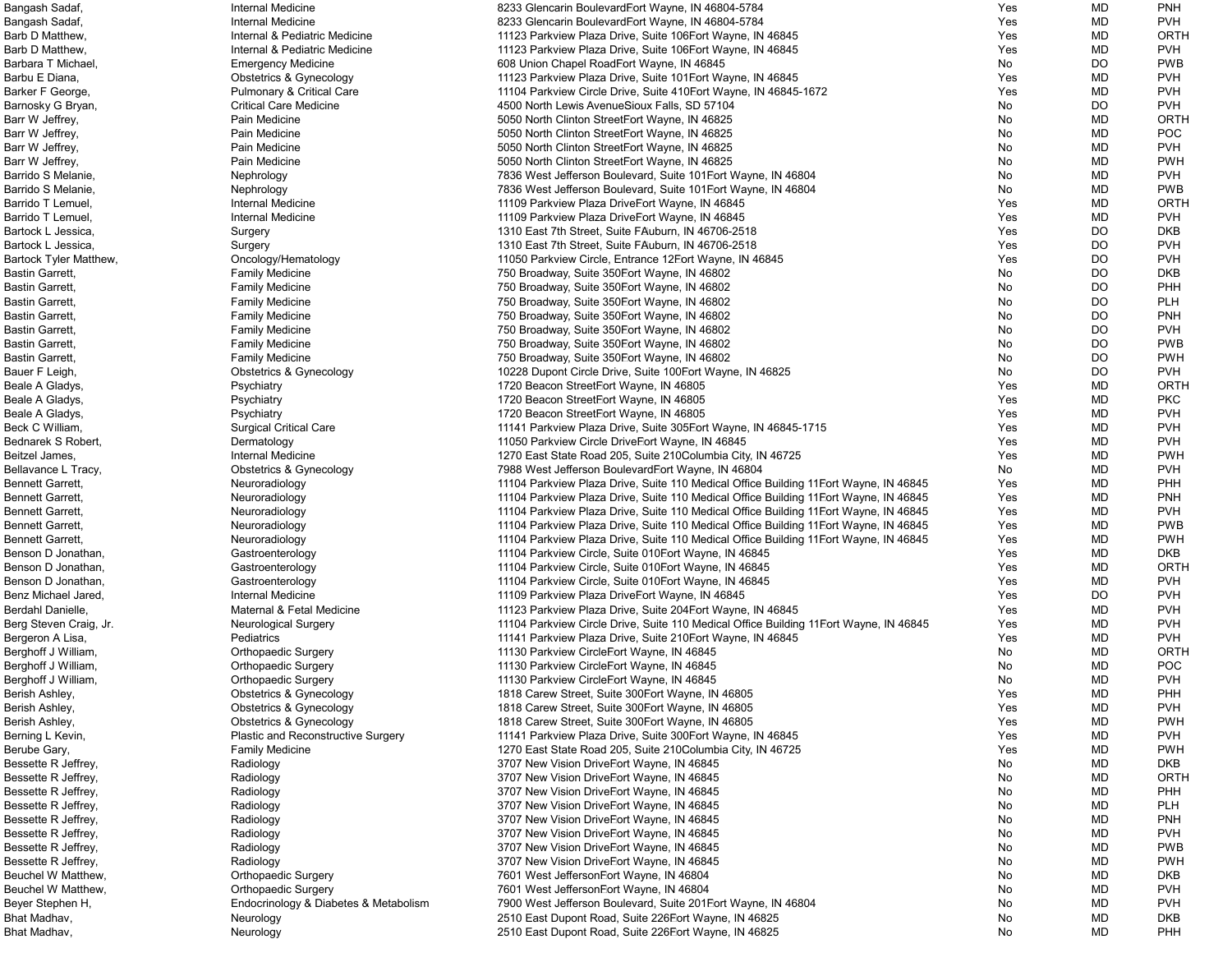| Bhat Madhav,          | Neurology                                        | 2510 East Dupont Road, Suite 226 Eort Wayne, IN 46825                                 | No  | MD         | <b>PLH</b>  |
|-----------------------|--------------------------------------------------|---------------------------------------------------------------------------------------|-----|------------|-------------|
| Bhat Madhav,          | Neurology                                        | 2510 East Dupont Road, Suite 226 Fort Wayne, IN 46825                                 | No  | MD         | <b>PNH</b>  |
| Bhat Madhav,          | Neurology                                        | 2510 East Dupont Road, Suite 226 Fort Wayne, IN 46825                                 | No  | MD         | <b>PVH</b>  |
| Bhat Madhav,          | Neurology                                        | 2510 East Dupont Road, Suite 226 Eort Wayne, IN 46825                                 | No  | MD         | <b>PWB</b>  |
| Bhat Madhav,          | Neurology                                        | 2510 East Dupont Road, Suite 226 Fort Wayne, IN 46825                                 | No  | MD         | <b>PWH</b>  |
| Bhattarai Shweta,     | Internal Medicine                                | 11109 Parkview Plaza DriveEort Wayne, IN 46845                                        | Yes | MD         | <b>ORTH</b> |
| Bhattarai Shweta,     | Internal Medicine                                | 11109 Parkview Plaza DriveEort Wayne, IN 46845                                        | Yes | MD         | <b>PVH</b>  |
| Bichey G Bradford,    | Otolaryngology                                   | 9604 Coldwater Road, Suite 101 Eort Wayne, IN 46825                                   | No  | MD         | <b>DKB</b>  |
| Bichey G Bradford,    | Otolaryngology                                   | 9604 Coldwater Road, Suite 101 Eort Wayne, IN 46825                                   | No  | MD         | <b>PWB</b>  |
| Birdsall Ryan,        | Anesthesiology                                   | 3810 New Vision DriveEort Wayne, IN 46845                                             | Yes | MD         | <b>PVH</b>  |
| Birdsall Ryan,        | Anesthesiology                                   | 3810 New Vision DriveEort Wayne, IN 46845                                             | Yes | MD         | <b>PWB</b>  |
| Birn W Jeffrey,       | Radiology                                        | 3707 New Vision DriveEort Wayne, IN 46845                                             | No  | MD         | <b>DKB</b>  |
| Birn W Jeffrey,       | Radiology                                        | 3707 New Vision DriveEort Wayne, IN 46845                                             | No  | MD         | <b>ORTH</b> |
| Birn W Jeffrey,       | Radiology                                        | 3707 New Vision DriveEort Wayne, IN 46845                                             | No  | MD         | <b>PHH</b>  |
| Birn W Jeffrey,       | Radiology                                        | 3707 New Vision DriveEort Wayne, IN 46845                                             | No  | MD         | <b>PLH</b>  |
| Birn W Jeffrey,       | Radiology                                        | 3707 New Vision DriveEort Wayne, IN 46845                                             | No  | MD         | <b>PNH</b>  |
| Birn W Jeffrey,       | Radiology Vascular & Interventional              | 3707 New Vision DriveEort Wayne, IN 46845                                             | No  | MD         | <b>PVH</b>  |
| Birn W Jeffrey,       | Radiology                                        | 3707 New Vision DriveEort Wayne, IN 46845                                             | No  | MD         | <b>PWB</b>  |
| Birn W Jeffrey,       | Radiology                                        | 3707 New Vision DriveEort Wayne, IN 46845                                             | No  | MD         | <b>PWH</b>  |
| Bisht B Geeta,        | Psychiatry                                       | 2410 North Glendale Drive, Suite AEort Wayne, IN 46804                                | No  | MD         | <b>PVH</b>  |
| Blackmon B Michael,   | <b>Pulmonary &amp; Critical Care</b>             | 11104 Parkview Circle Drive, Suite 410 Eort Wayne, IN 46845-1672                      | Yes | MD         | <b>PVH</b>  |
| Blackmon M Sailaja,   | <b>Obstetrics &amp; Gynecology</b>               | 11123 Parkview Plaza Drive, Suite 101 Eort Wayne, IN 46845                            | Yes | MD         | <b>PHH</b>  |
| Blackmon M Sailaja,   | <b>Obstetrics &amp; Gynecology</b>               | 11123 Parkview Plaza Drive, Suite 101 Eort Wayne, IN 46845                            | Yes | MD         | <b>PVH</b>  |
| Blackmon M Sailaja,   | <b>Obstetrics &amp; Gynecology</b>               | 11123 Parkview Plaza Drive, Suite 101 Eort Wayne, IN 46845                            | Yes | MD         | <b>PWB</b>  |
| Blackmon M Sailaja,   | <b>Obstetrics &amp; Gynecology</b>               | 11123 Parkview Plaza Drive, Suite 101 Eort Wayne, IN 46845                            | Yes | MD         | <b>PWH</b>  |
| Blum M Corey,         | Internal Medicine                                | 11109 Parkview Plaza DriveEort Wayne, IN 46845                                        | Yes | DO         | <b>ORTH</b> |
| Blum M Corey,         | Internal Medicine                                | 11109 Parkview Plaza DriveEort Wayne, IN 46845                                        | Yes | DO         | <b>PVH</b>  |
| Bobb T Wendell,       |                                                  | 10275 Little Patuxent Parkway, Suite 300Columbia, MD 21044                            | No  | MD         | <b>ORTH</b> |
| Bobb T Wendell,       | Neurology                                        | 10275 Little Patuxent Parkway, Suite 300Columbia, MD 21044                            | No  | MD         | <b>PVH</b>  |
| Boehme J Richard,     | Neurology                                        | 1141 North Loop 1604 East, Suite 105-446San Antonio, TX 78232-1339                    | No  | MD         | <b>ORTH</b> |
|                       | Neurology                                        |                                                                                       |     |            |             |
| Bohle J Ryan,         | Pulmonology                                      | 11104 Parkview Circle, Suite 410Eort Wayne, IN 46845                                  | Yes | MD         | <b>DKB</b>  |
| Bohle J Ryan,         | Pulmonology                                      | 11104 Parkview Circle, Suite 410 Eort Wayne, IN 46845                                 | Yes | MD         | PHH         |
| Bohle J Ryan,         | Pulmonology                                      | 11104 Parkview Circle, Suite 410 Eort Wayne, IN 46845                                 | Yes | MD         | <b>PLH</b>  |
| Bohle J Ryan,         | Pulmonology                                      | 11104 Parkview Circle, Suite 410Eort Wayne, IN 46845                                  | Yes | MD         | <b>PNH</b>  |
| Bohle J Ryan,         | <b>Pulmonary &amp; Critical Care</b>             | 11104 Parkview Circle, Suite 410 Eort Wayne, IN 46845                                 | Yes | MD         | <b>PVH</b>  |
| Bohle J Ryan,         | Pulmonology                                      | 11104 Parkview Circle, Suite 410 Eort Wayne, IN 46845                                 | Yes | MD         | <b>PWB</b>  |
| Bohle J Ryan,         | Pulmonology                                      | 11104 Parkview Circle, Suite 410 Eort Wayne, IN 46845                                 | Yes | MD         | <b>PWH</b>  |
| Bohnke D Kathleen,    | Internal & Pediatric Medicine                    | 11123 Parkview Plaza Drive, Suite 106Eort Wayne, IN 46845                             | Yes | MD         | <b>ORTH</b> |
| Bohnke D Kathleen,    | Internal & Pediatric Medicine                    | 11123 Parkview Plaza Drive, Suite 106Eort Wayne, IN 46845                             | Yes | MD         | <b>PVH</b>  |
| Bojrab David G,       | Pain Medicine                                    | 10228 Dupont Circle Drive EastEort Wayne, IN 46825                                    | No  | MD         | <b>PVH</b>  |
| Bojrab M Ashley,      | Podiatry Reconstructive Rearfoot & Ankle Surgery | 1818 Carew Street, Suite 160 Eort Wayne, IN 46805-4792                                | Yes | <b>DPM</b> | <b>PHH</b>  |
| Bojrab M Ashley,      | Podiatry Reconstructive Rearfoot & Ankle Surgery | 1818 Carew Street, Suite 160 Eort Wayne, IN 46805-4792                                | Yes | <b>DPM</b> | <b>PLH</b>  |
| Bojrab M Ashley,      | Podiatry Reconstructive Rearfoot & Ankle Surgery | 1818 Carew Street, Suite 160 Eort Wayne, IN 46805-4792                                | Yes | <b>DPM</b> | <b>PNH</b>  |
| Bojrab M Ashley,      | Podiatry Reconstructive Rearfoot & Ankle Surgery | 1818 Carew Street, Suite 160 Fort Wayne, IN 46805-4792                                | Yes | <b>DPM</b> | <b>PVH</b>  |
| Bojrab M Ashley,      | Podiatry Reconstructive Rearfoot & Ankle Surgery | 1818 Carew Street, Suite 160 Eort Wayne, IN 46805-4792                                | Yes | <b>DPM</b> | <b>PWB</b>  |
| Bojrab M Ashley,      | Podiatry Reconstructive Rearfoot & Ankle Surgery | 1818 Carew Street, Suite 160 Fort Wayne, IN 46805-4792                                | Yes | <b>DPM</b> | <b>PWH</b>  |
| Bollier E James,      | Pediatrics                                       | 2810 Dupont Commerce CourtEort Wayne, IN 46825                                        | No  | MD         | <b>PVH</b>  |
| Bond W Thomas,        | <b>Family Medicine</b>                           | 1331 Minnich RoadNew Haven, IN 46774                                                  | Yes | MD         | <b>ORTH</b> |
| Bond W Thomas,        | <b>Family Medicine</b>                           | 1331 Minnich RoadNew Haven, IN 46774                                                  | Yes | MD         | <b>PVH</b>  |
| Bonfiglio Lee Ronald, | Physical Medicine & Rehabilitation               | 11104 Parkview Circle Drive, Suite 110 Eort Wayne, IN 46845                           | Yes | MD         | <b>PVH</b>  |
| Boon Win,             | Neonatal-Perinatal Medicine                      | 11115 Parkview Plaza Drive, Parkview Women & Children's Hosp NICUEort Wayne, IN 46845 | Yes | MD         | <b>PVH</b>  |
| Boord B Jeffrey,      | Endocrinology & Diabetes & Metabolism            | 11141 Parkview Plaza Drive, Suite 310 Eort Wayne, IN 46845                            | Yes | MD         | <b>PVH</b>  |
| Boorle Sunitha,       | Internal Medicine                                | 11109 Parkview Plaza DriveEort Wayne, IN 46845                                        | Yes | MD         | <b>ORTH</b> |
| Boorle Sunitha,       | Internal Medicine                                | 11109 Parkview Plaza DriveEort Wayne, IN 46845                                        | Yes | MD         | <b>PVH</b>  |
| Booth N Lisa,         | <b>Family Medicine</b>                           | 207 North Townline Road, Suite 104 La Grange, IN 46761                                | Yes | MD         | <b>PLH</b>  |
| Borkar B Bhagwant,    | Gastroenterology                                 | 11104 Parkview Circle, Suite 010 Eort Wayne, IN 46845                                 | Yes | MD         | <b>ORTH</b> |
| Borkar B Bhagwant,    | Gastroenterology                                 | 11104 Parkview Circle, Suite 010Eort Wayne, IN 46845                                  | Yes | MD         | <b>PVH</b>  |
| Bowers E Judith,      | <b>Obstetrics &amp; Gynecology</b>               | 1270 E SR 205, Ste 140 Columbia City, IN 46725                                        | Yes | DO         | <b>PHH</b>  |
| Bowers E Judith,      | <b>Obstetrics &amp; Gynecology</b>               | 1270 E SR 205, Ste 140 Columbia City, IN 46725                                        | Yes | DO         | <b>PWH</b>  |
| Boyd C Scott,         | <b>Obstetrics &amp; Gynecology</b>               | 10307 Dupont Circle Drive West, Suite AEort Wayne, IN 46825                           | No  | MD         | <b>PVH</b>  |
| Brackmann M James,    | Anesthesiology                                   | 10315 Dawsons Creek, Suite A/BEort Wayne, IN 46825                                    | No  | MD         | <b>DKB</b>  |
| Bradley F Jonathan,   | <b>Emergency Medicine</b>                        | 608 Union Chapel RoadEort Wayne, IN 46845                                             | No  | MD         | <b>PLH</b>  |
| Brandenberger E Jon,  | <b>Family Medicine</b>                           | 1818 Carew Street, Suite 120 Eort Wayne, IN 46805                                     | Yes | MD         | <b>PVH</b>  |
| Brandon D Todd,       | Surgery                                          | 306 East Maumee, Suite 102Angola, IN 46703                                            | Yes | MD         | <b>DKB</b>  |
| Brandon D Todd,       | Surgery                                          | 306 East Maumee, Suite 102Angola, IN 46703                                            | Yes | MD         | PHH         |
| Brandon D Todd,       | Surgery                                          | 306 East Maumee, Suite 102Angola, IN 46703                                            | Yes | MD         | <b>PLH</b>  |
| Brandon D Todd,       | Surgery                                          | 306 East Maumee, Suite 102Angola, IN 46703                                            | Yes | MD         | <b>PNH</b>  |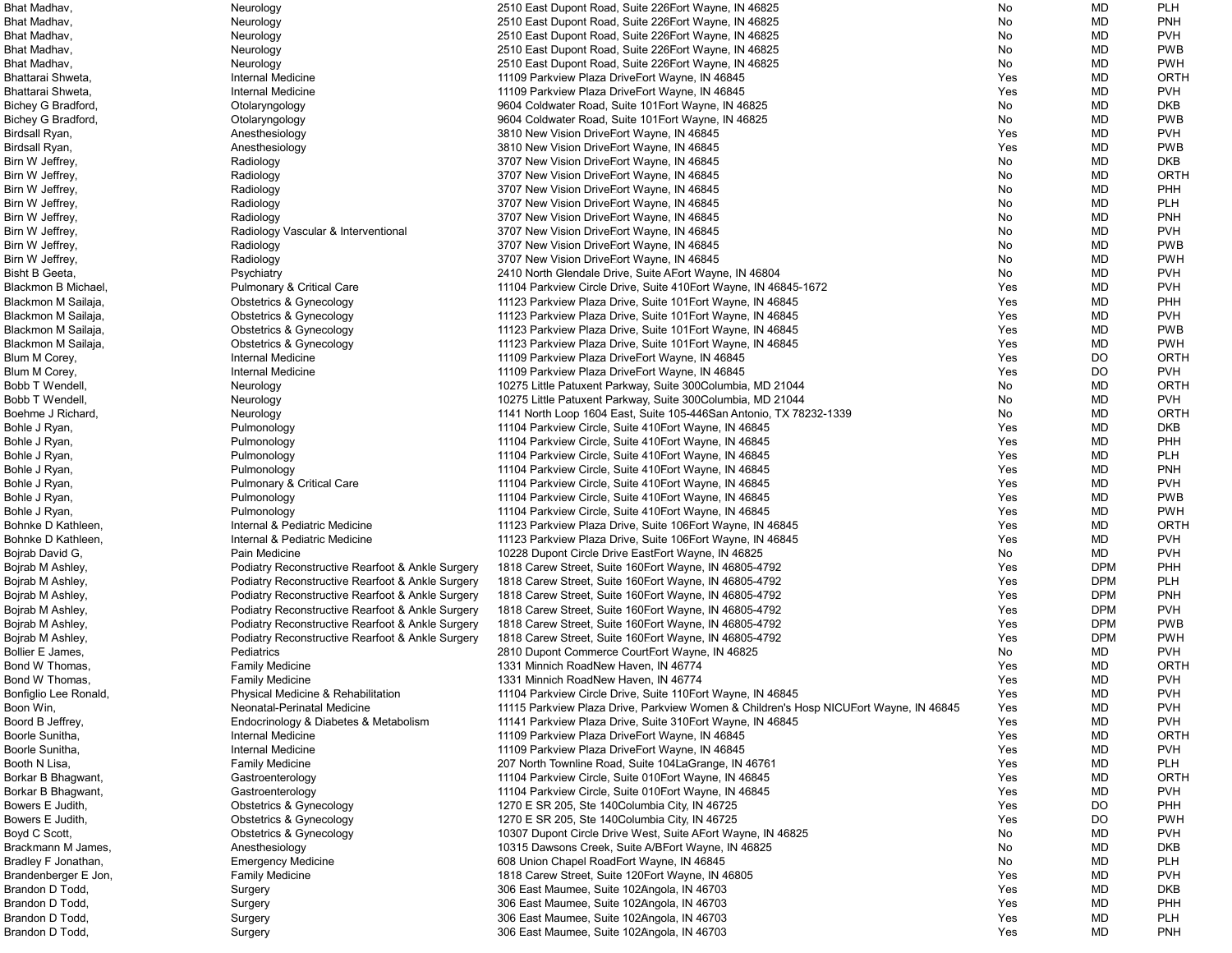| Brandon D Todd,         | Surgery                            | 306 East Maumee, Suite 102Angola, IN 46703                    | Yes | MD        | <b>PVH</b>  |
|-------------------------|------------------------------------|---------------------------------------------------------------|-----|-----------|-------------|
| Brandon D Todd,         | Surgery                            | 306 East Maumee, Suite 102Angola, IN 46703                    | Yes | MD        | <b>PWB</b>  |
| Brandon D Todd,         | Surgery                            | 306 East Maumee, Suite 102Angola, IN 46703                    | Yes | MD        | <b>PWH</b>  |
| Brandon L Laurie,       | Anesthesiology                     | 10315 Dawsons Creek, Suite A/BEort Wayne, IN 46825            | No  | MD        | <b>DKB</b>  |
| Brauchla N Elizabeth,   | <b>Family Medicine</b>             | 1355 Mariners DriveWarsaw, IN 46582                           | Yes | MD        | <b>PWH</b>  |
| Braunlin A Earl,        | Ophthalmology                      | 717 West Jefferson Blvd. Eort Wayne, IN 46802                 | No  | MD        | <b>PVH</b>  |
| Breckner Fritz,         | <b>Emergency Medicine</b>          | 608 Union Chapel RoadEort Wayne, IN 46845                     | No  | <b>DO</b> | <b>PLH</b>  |
| Brehm Anthony,          | <b>Critical Care Medicine</b>      | 4500 North Lewis AvenueSioux Falls, SD 57104                  | No  | MD        | <b>PVH</b>  |
|                         |                                    |                                                               |     |           |             |
| Brennan T Sean,         | <b>Family Medicine</b>             | 3909 New Vision DriveEort Wayne, IN 46845                     | Yes | MD        | <b>DKB</b>  |
| Brennan T Sean,         | <b>Family Medicine</b>             | 3909 New Vision DriveEort Wayne, IN 46845                     | Yes | MD        | <b>ORTH</b> |
| Brennan T Sean,         | <b>Family Medicine</b>             | 3909 New Vision DriveEort Wayne, IN 46845                     | Yes | MD        | <b>PVH</b>  |
| Bridgwater H Christian, | <b>Emergency Medicine</b>          | 608 Union Chapel RoadEort Wayne, IN 46845                     | No  | DO        | <b>DKB</b>  |
| Bridgwater H Christian, | <b>Emergency Medicine</b>          | 608 Union Chapel RoadEort Wayne, IN 46845                     | No  | <b>DO</b> | PHH         |
| Bridgwater H Christian, | <b>Emergency Medicine</b>          | 608 Union Chapel RoadEort Wayne, IN 46845                     | No  | DO        | <b>PLH</b>  |
| Bridgwater H Christian, | <b>Emergency Medicine</b>          | 608 Union Chapel RoadEort Wayne, IN 46845                     | No  | <b>DO</b> | <b>PNH</b>  |
| Bridgwater H Christian, | <b>Emergency Medicine</b>          | 608 Union Chapel RoadEort Wayne, IN 46845                     | No  | <b>DO</b> | <b>PVH</b>  |
| Bridgwater H Christian, | <b>Emergency Medicine</b>          | 608 Union Chapel RoadEort Wayne, IN 46845                     | No  | <b>DO</b> | <b>PWB</b>  |
| Bridgwater H Christian, | <b>Emergency Medicine</b>          | 608 Union Chapel RoadEort Wayne, IN 46845                     | No  | <b>DO</b> | <b>PWH</b>  |
| Brinkman B John,        | Urology                            | 2512 East Dupont Road, Suite 100 Eort Wayne, IN 46825         | Yes | MD        | <b>DKB</b>  |
| Brinkman B John,        | Urology                            | 2512 East Dupont Road, Suite 100 Eort Wayne, IN 46825         | Yes | MD        | <b>ORTH</b> |
| Brinkman B John,        | Urology                            | 2512 East Dupont Road, Suite 100 Fort Wayne, IN 46825         | Yes | MD        | PHH         |
| Brinkman B John,        | Urology                            | 2512 East Dupont Road, Suite 100 Fort Wayne, IN 46825         | Yes | MD        | <b>PLH</b>  |
| Brinkman B John,        | Urology                            | 2512 East Dupont Road, Suite 100 Eort Wayne, IN 46825         | Yes | MD        | <b>PNH</b>  |
| Brinkman B John,        | Urology                            | 2512 East Dupont Road, Suite 100 Eort Wayne, IN 46825         | Yes | MD        | <b>PVH</b>  |
| Brinkman B John,        | Urology                            | 2512 East Dupont Road, Suite 100 Eort Wayne, IN 46825         | Yes | MD        | <b>PWB</b>  |
| Brinkman B John,        |                                    | 2512 East Dupont Road, Suite 100 Eort Wayne, IN 46825         | Yes | MD        | <b>PWH</b>  |
|                         | Urology                            |                                                               |     |           | <b>DKB</b>  |
| Brinson Samuel,         | <b>Family Medicine</b>             | 750 Broadway, Suite 350 Eort Wayne, IN 46802                  | No  | <b>DO</b> |             |
| Brinson Samuel,         | <b>Family Medicine</b>             | 750 Broadway, Suite 350 Eort Wayne, IN 46802                  | No  | <b>DO</b> | PHH         |
| Brinson Samuel,         | <b>Family Medicine</b>             | 750 Broadway, Suite 350 Eort Wayne, IN 46802                  | No  | <b>DO</b> | <b>PLH</b>  |
| Brinson Samuel,         | <b>Family Medicine</b>             | 750 Broadway, Suite 350 Eort Wayne, IN 46802                  | No  | <b>DO</b> | <b>PNH</b>  |
| Brinson Samuel,         | <b>Family Medicine</b>             | 750 Broadway, Suite 350 Eort Wayne, IN 46802                  | No  | <b>DO</b> | <b>PVH</b>  |
| Brinson Samuel,         | <b>Family Medicine</b>             | 750 Broadway, Suite 350 Eort Wayne, IN 46802                  | No  | DO        | <b>PWB</b>  |
| Brinson Samuel,         | <b>Family Medicine</b>             | 750 Broadway, Suite 350 Eort Wayne, IN 46802                  | No  | DO        | <b>PWH</b>  |
| Broekhuizen C Jamie,    | <b>Family Medicine</b>             | 8 Kissinger DriveWabash, IN 46992                             | Yes | <b>DO</b> | <b>PWB</b>  |
| Brown Ann Sara,         | <b>Emergency Medicine</b>          | 608 Union Chapel RoadEort Wayne, IN 46845                     | No  | MD        | <b>DKB</b>  |
| Brown Ann Sara,         | <b>Emergency Medicine</b>          | 608 Union Chapel RoadEort Wayne, IN 46845                     | No  | <b>MD</b> | PHH         |
| Brown Ann Sara,         | <b>Emergency Medicine</b>          | 608 Union Chapel RoadEort Wayne, IN 46845                     | No  | MD        | <b>PLH</b>  |
| Brown Ann Sara,         | <b>Emergency Medicine</b>          | 608 Union Chapel RoadEort Wayne, IN 46845                     | No  | MD        | <b>PNH</b>  |
| Brown Ann Sara,         | <b>Emergency Medicine</b>          | 608 Union Chapel RoadEort Wayne, IN 46845                     | No  | MD        | <b>PVH</b>  |
| Brown Ann Sara,         | <b>Emergency Medicine</b>          | 608 Union Chapel RoadEort Wayne, IN 46845                     | No  | MD        | <b>PWB</b>  |
| Brown Ann Sara,         | <b>Emergency Medicine</b>          | 608 Union Chapel RoadEort Wayne, IN 46845                     | No  | MD        | <b>PWH</b>  |
| Brown E Jeffrey,        | Internal Medicine                  | 11109 Parkview Plaza DriveEort Wayne, IN 46845                | Yes | MD        | PHH         |
| Brown E Jeffrey,        | Internal Medicine                  | 11109 Parkview Plaza DriveEort Wayne, IN 46845                | Yes | MD        | <b>PLH</b>  |
| Brown E Jeffrey,        | Internal Medicine                  | 11109 Parkview Plaza DriveEort Wayne, IN 46845                | Yes | MD        | <b>PNH</b>  |
| Brown E Jeffrey,        | Hospice and Palliative Medicine    | 11109 Parkview Plaza DriveEort Wayne, IN 46845                | Yes | MD        | <b>PVH</b>  |
|                         |                                    | 11109 Parkview Plaza DriveEort Wayne, IN 46845                |     |           |             |
| Brown E Jeffrey,        | Internal Medicine                  |                                                               | Yes | MD        | <b>PWB</b>  |
| Brown E Jeffrey,        | Internal Medicine                  | 11109 Parkview Plaza DriveEort Wayne, IN 46845                | Yes | MD        | <b>PWH</b>  |
| Browning M Lorinda,     | Anesthesiology                     | 5050 North Clinton StreetEort Wayne, IN 46825                 | No  | MD        | <b>ORTH</b> |
| Browning M Lorinda,     | Anesthesiology                     | 5050 North Clinton StreetEort Wayne, IN 46825                 | No  | MD        | POC         |
| Bryan Julie,            | Internal Medicine                  | 1818 Carew Street, Suite 260 Eort Wayne, IN 46805             | Yes | MD        | <b>ORTH</b> |
| Bryan Julie,            | Internal Medicine                  | 1818 Carew Street, Suite 260 Eort Wayne, IN 46805             | Yes | MD        | <b>PVH</b>  |
| Bryant R Justin,        | Plastic and Reconstructive Surgery | 11141 Parkview Plaza Drive, Suite 300 Eort Wayne, IN 46845    | Yes | <b>DO</b> | <b>ORTH</b> |
| Bryant R Justin,        | Plastic and Reconstructive Surgery | 11141 Parkview Plaza Drive, Suite 300 Eort Wayne, IN 46845    | Yes | <b>DO</b> | <b>PVH</b>  |
| Bui Thi,                | Internal Medicine                  | 11109 Parkview Plaza DriveEort Wayne, IN 46845                | Yes | <b>DO</b> | <b>ORTH</b> |
| Bui Thi,                | Internal Medicine                  | 11109 Parkview Plaza DriveEort Wayne, IN 46845                | Yes | <b>DO</b> | <b>PVH</b>  |
| Bultemeyer C Marlene,   | Neurology                          | 7956 West Jefferson Boulevard, Suite 220 Eort Wayne, IN 46804 | No  | MD        | <b>DKB</b>  |
| Bultemeyer C Marlene,   | Neurology                          | 7956 West Jefferson Boulevard, Suite 220 Eort Wayne, IN 46804 | No  | MD        | PHH         |
| Bultemeyer C Marlene,   | Neurology                          | 7956 West Jefferson Boulevard, Suite 220 Fort Wayne, IN 46804 | No  | MD        | <b>PLH</b>  |
| Bultemeyer C Marlene,   | Neurology                          | 7956 West Jefferson Boulevard, Suite 220 Eort Wayne, IN 46804 | No  | MD        | <b>PNH</b>  |
| Bultemeyer C Marlene,   | Neurology                          | 7956 West Jefferson Boulevard, Suite 220 Eort Wayne, IN 46804 | No  | MD        | <b>PVH</b>  |
| Bultemeyer C Marlene,   | Neurology                          | 7956 West Jefferson Boulevard, Suite 220 Fort Wayne, IN 46804 | No  | MD        | <b>PWB</b>  |
| Bultemeyer C Marlene,   | Neurology                          | 7956 West Jefferson Boulevard, Suite 220 Eort Wayne, IN 46804 | No  | MD        | <b>PWH</b>  |
| Burton Lance Robert,    | <b>Family Medicine</b>             | 1306 East 7th Street, Suite AAuburn, IN 46706                 | Yes | MD        | <b>DKB</b>  |
| Burton R Stephen,       | Neurology                          | 11109 Parkview Plaza DriveEort Wayne, IN 46845                | Yes | MD        | <b>DKB</b>  |
|                         |                                    |                                                               | Yes | MD        | PHH         |
| Burton R Stephen,       | Neurology                          | 11109 Parkview Plaza DriveEort Wayne, IN 46845                |     |           |             |
| Burton R Stephen,       | Neurology                          | 11109 Parkview Plaza DriveEort Wayne, IN 46845                | Yes | MD        | <b>PLH</b>  |
| Burton R Stephen,       | Neurology                          | 11109 Parkview Plaza DriveEort Wayne, IN 46845                | Yes | <b>MD</b> | <b>PNH</b>  |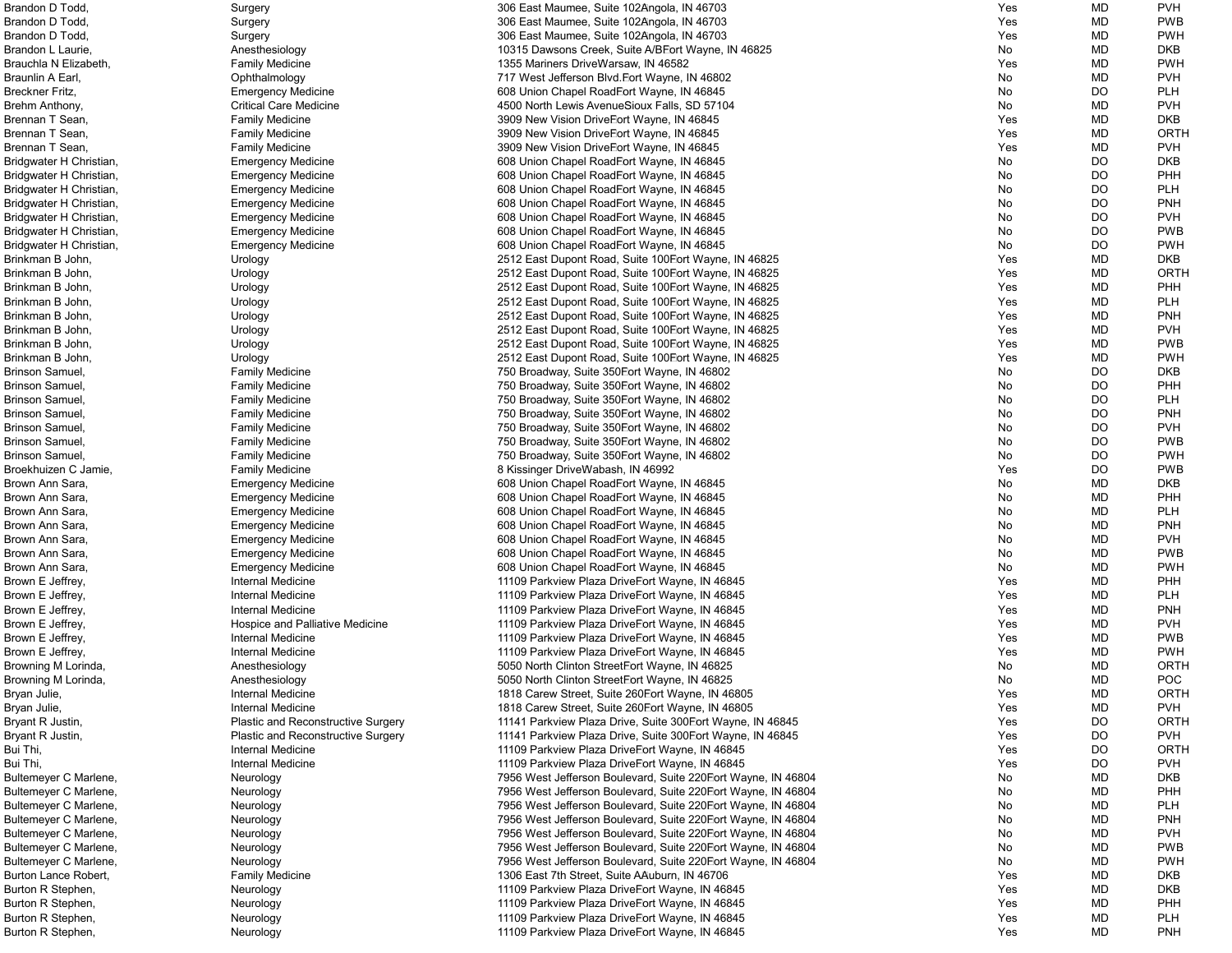| Burton R Stephen,                 | Neurology                                   | 11109 Parkview Plaza DriveEort Wayne, IN 46845                                         | Yes | MD         | <b>PVH</b> |
|-----------------------------------|---------------------------------------------|----------------------------------------------------------------------------------------|-----|------------|------------|
| Burton R Stephen,                 | Neurology                                   | 11109 Parkview Plaza DriveEort Wayne, IN 46845                                         | Yes | MD         | <b>PWB</b> |
| Burton R Stephen,                 | Neurology                                   | 11109 Parkview Plaza DriveEort Wayne, IN 46845                                         | Yes | MD         | <b>PWH</b> |
| Bushey M Emily,                   | <b>Family Medicine</b>                      | 5693 YMCA Park Drive WestEort Wayne, IN 46835                                          | Yes | <b>DO</b>  | <b>PVH</b> |
| Butler J Steven,                  |                                             |                                                                                        |     | <b>DDS</b> | <b>PVH</b> |
|                                   | Oral and Maxillofacial Surgery              | 7845 Carnegie BoulevardEort Wayne, IN 46804                                            | No  |            |            |
| Butler S Emmary,                  | Obstetrics & Gynecology                     | 7988 West Jefferson BoulevardEort Wayne, IN 46804                                      | No. | MD         | <b>PVH</b> |
| Cabe A Maria Theresa,             | <b>Family Medicine</b>                      | 3534 Brooklyn AvenueEort Wayne, IN 46809                                               | No. | MD         | <b>PVH</b> |
| Cabe C Emmanuel,                  | <b>Family Medicine</b>                      | 7980 West Jefferson BoulevardEort Wayne, IN 46804                                      | No. | MD         | <b>PVH</b> |
| Caldwell E Chelsey,               | Pediatrics                                  | 1310 East 7th Street, Suite KAuburn, IN 46706-2518                                     | Yes | MD         | <b>DKB</b> |
| Caldwell E Chelsey,               | Pediatrics                                  | 1310 East 7th Street, Suite KAuburn, IN 46706-2518                                     | Yes | MD         | <b>PHH</b> |
| Caldwell E Chelsey,               | Pediatrics                                  | 1310 East 7th Street, Suite KAuburn, IN 46706-2518                                     | Yes | MD         | <b>PWH</b> |
| Camitan L Adrian,                 | Internal Medicine                           | 11109 Parkview Plaza DriveEort Wayne, IN 46845                                         | Yes | MD         | ORTH       |
| Camitan L Adrian,                 | <b>Internal Medicine</b>                    | 11109 Parkview Plaza DriveEort Wayne, IN 46845                                         | Yes | MD         | <b>PVH</b> |
|                                   |                                             |                                                                                        |     |            |            |
| Campbell A David,                 | Rheumatology                                | 11143 Parkview Plaza Drive, Suite 200Eort Wayne, IN 46845-1727                         | Yes | MD         | <b>PVH</b> |
| Canavati S Isa,                   | <b>Neurological Surgery</b>                 | 7956 West Jefferson Boulevard, Suite 220 Eort Wayne, IN 46804                          | No  | MD         | <b>PVH</b> |
| Cannon Allen Nathan,              | <b>Radiation Oncology</b>                   | 11050 Parkview Circle DriveEort Wayne, IN 46845                                        | No  | MD         | <b>PVH</b> |
| Caparas Jackylin,                 | Internal Medicine                           | 11109 Parkview Plaza DriveEort Wayne, IN 46845                                         | Yes | MD         | ORTH       |
| Caparas Jackylin,                 | Internal Medicine                           | 11109 Parkview Plaza DriveEort Wayne, IN 46845                                         | Yes | MD         | <b>PVH</b> |
| CapellaGonzalez Edwin Jorge,      | Internal Medicine                           | 11109 Parkview Plaza DriveEort Wayne, IN 46845                                         | Yes | MD         | <b>PVH</b> |
| CaraballoCartagena Milagro Sonia, | Neurology                                   | 11104 Parkview Circle Drive, Suite 110 Eort Wayne, IN 46845                            | Yes | MD         | <b>PVH</b> |
| Cardinal S Jon,                   | <b>Surgical Oncology and Breast Surgery</b> | 7979 North Shadeland Avenue, Suite 330 Indianapolis, IN 46250                          | No  | MD         | <b>PVH</b> |
|                                   |                                             |                                                                                        |     |            |            |
| Cardoso J Mario,                  | <b>Neurological Surgery</b>                 | 11104 Parkview Circle Drive, Suite 110 Medical Office Building 11 Eort Wayne, IN 46845 | Yes | MD         | <b>PVH</b> |
| Carr L Matthew,                   | <b>Medical Oncology</b>                     | 7910 West Jefferson Boulevard, Suite 108Eort Wayne, IN 46804                           | No  | MD         | ORTH       |
| Carr L Matthew,                   | <b>Medical Oncology</b>                     | 7910 West Jefferson Boulevard, Suite 108Eort Wayne, IN 46804                           | No. | MD         | <b>PLH</b> |
| Carr L Matthew,                   | <b>Medical Oncology</b>                     | 7910 West Jefferson Boulevard, Suite 108Eort Wayne, IN 46804                           | No. | MD         | <b>PNH</b> |
| Carrel Edson Christopher,         | Radiology                                   | 3707 New Vision DriveEort Wayne, IN 46845                                              | No. | MD         | <b>DKB</b> |
| Carrel Edson Christopher,         | Radiology                                   | 3707 New Vision DriveEort Wayne, IN 46845                                              | No. | MD         | ORTH       |
| Carrel Edson Christopher,         | Radiology                                   | 3707 New Vision DriveEort Wayne, IN 46845                                              | No  | MD         | PHH        |
| Carrel Edson Christopher,         | Radiology                                   | 3707 New Vision DriveEort Wayne, IN 46845                                              | No  | MD         | <b>PLH</b> |
|                                   |                                             |                                                                                        |     |            |            |
| Carrel Edson Christopher,         | Radiology                                   | 3707 New Vision DriveEort Wayne, IN 46845                                              | No  | MD         | <b>PNH</b> |
| Carrel Edson Christopher,         | Radiology                                   | 3707 New Vision DriveEort Wayne, IN 46845                                              | No. | MD         | <b>PVH</b> |
| Carrel Edson Christopher,         | Radiology                                   | 3707 New Vision DriveEort Wayne, IN 46845                                              | No. | MD         | <b>PWB</b> |
| Carrel Edson Christopher,         | Radiology                                   | 3707 New Vision DriveEort Wayne, IN 46845                                              | No. | MD         | <b>PWH</b> |
| Carson Van Larry,                 | <b>Neurological Surgery</b>                 | 11104 Parkview Circle Drive, Suite 110 Medical Office Building 11 Eort Wayne, IN 46845 | Yes | MD         | <b>PVH</b> |
| Case I Rebecca,                   | <b>Family Medicine</b>                      | 3909 New Vision DriveEort Wayne, IN 46845                                              | Yes | MD         | <b>PWB</b> |
| Case I Rebecca,                   | <b>Family Medicine</b>                      | 3909 New Vision DriveEort Wayne, IN 46845                                              | Yes | MD         | <b>PWH</b> |
| Casini P Gianna,                  | Pain Medicine                               | 11143 Parkview Plaza Drive, Suite 207Eort Wayne, IN 46845                              | Yes | MD         | <b>PVH</b> |
| Casini P Gianna,                  |                                             |                                                                                        |     |            | <b>PWH</b> |
|                                   | Pain Medicine                               | 11143 Parkview Plaza Drive, Suite 207Eort Wayne, IN 46845                              | Yes | MD         |            |
| Cassidy L Katherine,              | <b>Emergency Medicine</b>                   | 608 Union Chapel RoadEort Wayne, IN 46845                                              | No  | MD         | <b>DKB</b> |
| Cassidy L Katherine,              | <b>Emergency Medicine</b>                   | 608 Union Chapel RoadEort Wayne, IN 46845                                              | No  | MD         | PHH        |
| Cassidy L Katherine,              | <b>Emergency Medicine</b>                   | 608 Union Chapel RoadEort Wayne, IN 46845                                              | No  | MD         | <b>PLH</b> |
| Cassidy L Katherine,              | <b>Emergency Medicine</b>                   | 608 Union Chapel RoadEort Wayne, IN 46845                                              | No  | MD         | <b>PNH</b> |
| Cassidy L Katherine,              | <b>Emergency Medicine</b>                   | 608 Union Chapel RoadEort Wayne, IN 46845                                              | No  | MD         | <b>PVH</b> |
| Cassidy L Katherine,              | <b>Emergency Medicine</b>                   | 608 Union Chapel RoadEort Wayne, IN 46845                                              | No. | MD         | <b>PWB</b> |
| Cassidy L Katherine,              | <b>Emergency Medicine</b>                   | 608 Union Chapel RoadEort Wayne, IN 46845                                              | No  | MD         | <b>PWH</b> |
| Caudell M Gage,                   |                                             | 7601 West JeffersonEort Wayne, IN 46804                                                |     | <b>DPM</b> | <b>DKB</b> |
|                                   | Podiatry                                    |                                                                                        | No  |            |            |
| Caudell M Gage,                   | Podiatry                                    | 7601 West JeffersonEort Wayne, IN 46804                                                | No  | <b>DPM</b> | <b>PVH</b> |
| Cava A Raymond,                   | <b>Surgical Critical Care</b>               | 11141 Parkview Plaza Drive, Suite 305Eort Wayne, IN 46845                              | Yes | MD         | <b>PVH</b> |
| Chaarani Bilal,                   | <b>Critical Care Medicine</b>               | 11109 Parkview Plaza DriveEort Wayne, IN 46845                                         | Yes | MD         | <b>PVH</b> |
| Chaille J Peter,                  | Cardiology                                  | 11108 Parkview CircleEort Wayne, IN 46845                                              | Yes | MD         | <b>DKB</b> |
| Chaille J Peter,                  | Cardiology                                  | 11108 Parkview CircleEort Wayne, IN 46845                                              | Yes | MD         | ORTH       |
| Chaille J Peter,                  | Cardiology                                  | 11108 Parkview CircleEort Wayne, IN 46845                                              | Yes | MD         | <b>PHH</b> |
| Chaille J Peter,                  | Cardiology                                  | 11108 Parkview CircleEort Wayne, IN 46845                                              | Yes | MD         | <b>PLH</b> |
| Chaille J Peter,                  | Cardiology                                  | 11108 Parkview CircleEort Wayne, IN 46845                                              | Yes | MD         | <b>PNH</b> |
|                                   |                                             |                                                                                        |     |            |            |
| Chaille J Peter,                  | Cardiology Interventional                   | 11108 Parkview CircleEort Wayne, IN 46845                                              | Yes | MD         | <b>PVH</b> |
| Chaille J Peter,                  | Cardiology                                  | 11108 Parkview CircleEort Wayne, IN 46845                                              | Yes | MD         | <b>PWB</b> |
| Chaille J Peter,                  | Cardiology                                  | 11108 Parkview CircleEort Wayne, IN 46845                                              | Yes | MD         | <b>PWH</b> |
| Chakabva S Munyaradzi,            | Internal Medicine                           | 11109 Parkview Plaza DriveEort Wayne, IN 46845                                         | Yes | MD         | ORTH       |
| Chakabva S Munyaradzi,            | Internal Medicine                           | 11109 Parkview Plaza DriveEort Wayne, IN 46845                                         | Yes | MD         | <b>PVH</b> |
| Chamberlain R Timothy,            | Surgery                                     | 885 West Connexion Way, Suite 100Columbia City, IN 46725-1045                          | No  | MD         | PHH        |
| Chamberlain R Timothy,            | Surgery                                     | 885 West Connexion Way, Suite 100Columbia City, IN 46725-1045                          | No  | MD         | <b>PLH</b> |
| Chamberlain R Timothy,            | Surgery                                     | 885 West Connexion Way, Suite 100Columbia City, IN 46725-1045                          | No  | MD         | <b>PNH</b> |
|                                   |                                             |                                                                                        |     |            | <b>PWB</b> |
| Chamberlain R Timothy,            | Surgery                                     | 885 West Connexion Way, Suite 100Columbia City, IN 46725-1045                          | No  | MD         |            |
| Chamberlain R Timothy,            | Surgery                                     | 885 West Connexion Way, Suite 100Columbia City, IN 46725-1045                          | No  | MD         | <b>PWH</b> |
| Chandramouli G Aaditya,           | Internal Medicine                           | 11109 Parkview Plaza DriveEort Wayne, IN 46845                                         | Yes | MD         | ORTH       |
| Chandramouli G Aaditya,           | Internal Medicine                           | 11109 Parkview Plaza DriveEort Wayne, IN 46845                                         | Yes | MD         | <b>PVH</b> |
| Chang F Fen Lei,                  | Neurology                                   | 11104 Parkview Circle Drive, Suite 110 Eort Wayne, IN 46845                            | Yes | MD         | <b>DKB</b> |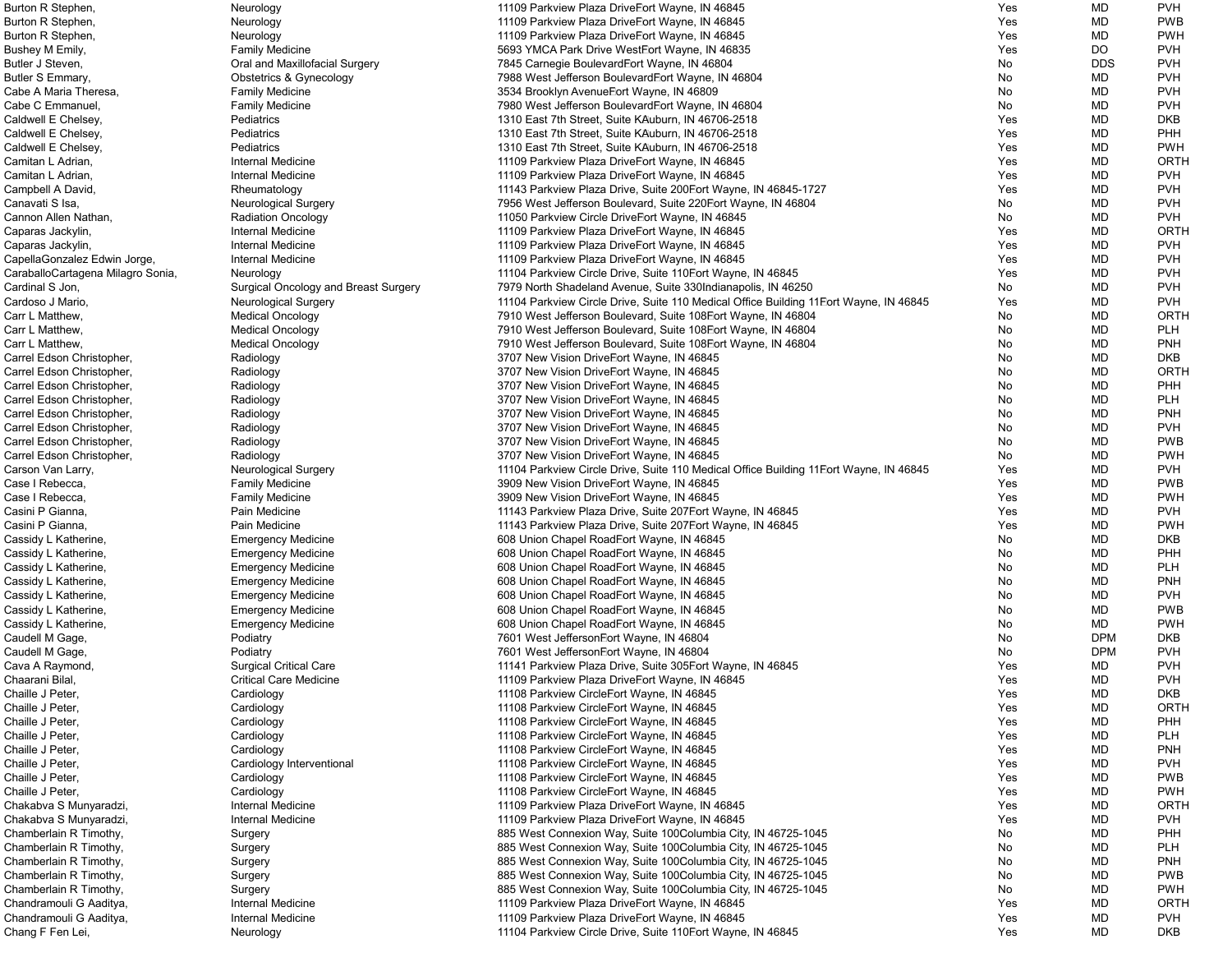| Chang F Fen Lei,        | Neurology                            | 11104 Parkview Circle Drive, Suite 110 Eort Wayne, IN 46845      | Yes | MD         | <b>PHH</b>  |
|-------------------------|--------------------------------------|------------------------------------------------------------------|-----|------------|-------------|
| Chang F Fen Lei,        | Neurology                            | 11104 Parkview Circle Drive, Suite 110 Eort Wayne, IN 46845      | Yes | MD         | <b>PLH</b>  |
| Chang F Fen Lei,        | Neurology                            | 11104 Parkview Circle Drive, Suite 110 Fort Wayne, IN 46845      | Yes | MD         | <b>PNH</b>  |
| Chang F Fen Lei,        | Neurology                            | 11104 Parkview Circle Drive, Suite 110 Eort Wayne, IN 46845      | Yes | MD         | <b>PVH</b>  |
| Chang F Fen Lei         | Neurology                            | 11104 Parkview Circle Drive, Suite 110 Fort Wayne, IN 46845      | Yes | MD         | <b>PWB</b>  |
| Chang F Fen Lei         | Neurology                            | 11104 Parkview Circle Drive, Suite 110 Fort Wayne, IN 46845      | Yes | MD         | <b>PWH</b>  |
| Chang K Brian,          | <b>Radiation Oncology</b>            | 11050 Parkview Circle DriveEort Wayne, IN 46845                  | No  | MD         | <b>PVH</b>  |
|                         | Pediatric Gastroenterology           |                                                                  |     | MD         | <b>PVH</b>  |
| ChapaRodriguez Adrian,  |                                      | 8028 Carnegie Boulevard, Suite 500 Eort Wayne, IN 46804-5788     | Yes |            |             |
| ChapmanSmith C Trina,   | <b>Family Medicine</b>               | 1314 E 7th Street, Suite 102Auburn, IN 46706-2533                | Yes | MD         | <b>DKB</b>  |
| Chase J Philip,         | <b>Family Medicine</b>               | 1314 East 7th Street, Suite 101Auburn, IN 46706                  | Yes | MD         | <b>DKB</b>  |
| Chase William Carter,   | <b>Family Medicine</b>               | 750 Broadway, Suite 350 Eort Wayne, IN 46802                     | No  | MD         | <b>DKB</b>  |
| Chase William Carter,   | <b>Family Medicine</b>               | 750 Broadway, Suite 350 Fort Wayne, IN 46802                     | No  | MD         | PHH         |
| Chase William Carter,   | <b>Family Medicine</b>               | 750 Broadway, Suite 350 Eort Wayne, IN 46802                     | No  | MD         | <b>PLH</b>  |
| Chase William Carter,   | <b>Family Medicine</b>               | 750 Broadway, Suite 350 Eort Wayne, IN 46802                     | No  | MD         | <b>PNH</b>  |
| Chase William Carter,   | <b>Family Medicine</b>               | 750 Broadway, Suite 350 Eort Wayne, IN 46802                     | No  | MD         | <b>PVH</b>  |
| Chase William Carter,   | <b>Family Medicine</b>               | 750 Broadway, Suite 350 Eort Wayne, IN 46802                     | No  | MD         | <b>PWB</b>  |
| Chase William Carter,   | <b>Family Medicine</b>               | 750 Broadway, Suite 350 Eort Wayne, IN 46802                     | No  | MD         | <b>PWH</b>  |
| Chastain D Hollace, II  | Cardiology                           | 11108 Parkview CircleEort Wayne, IN 46845                        | Yes | MD         | <b>DKB</b>  |
| Chastain D Hollace, II  | Cardiology                           | 11108 Parkview CircleEort Wayne, IN 46845                        | Yes | MD         | <b>ORTH</b> |
| Chastain D Hollace, II  | Cardiology                           | 11108 Parkview CircleEort Wayne, IN 46845                        | Yes | MD         | PHH         |
| Chastain D Hollace, II  | Cardiology                           | 11108 Parkview CircleEort Wayne, IN 46845                        | Yes | MD         | <b>PLH</b>  |
| Chastain D Hollace, II  | Cardiology                           | 11108 Parkview CircleEort Wayne, IN 46845                        | Yes | MD         | <b>PNH</b>  |
| Chastain D Hollace, II  | Cardiology Interventional            | 11108 Parkview CircleEort Wayne, IN 46845                        | Yes | MD         | <b>PVH</b>  |
| Chastain D Hollace, II  | Cardiology                           | 11108 Parkview CircleEort Wayne, IN 46845                        | Yes | MD         | <b>PWB</b>  |
| Chastain D Hollace, II  | Cardiology                           | 11108 Parkview CircleEort Wayne, IN 46845                        | Yes | MD         | <b>PWH</b>  |
| Cheezum K Michael       | Cardiology                           | 11108 Parkview CircleEort Wayne, IN 46845                        | Yes | MD         | <b>DKB</b>  |
|                         |                                      |                                                                  |     |            | <b>ORTH</b> |
| Cheezum K Michael       | Cardiology                           | 11108 Parkview CircleEort Wayne, IN 46845                        | Yes | MD         |             |
| Cheezum K Michael       | Cardiology                           | 11108 Parkview CircleEort Wayne, IN 46845                        | Yes | MD         | PHH         |
| Cheezum K Michael,      | Cardiology                           | 11108 Parkview CircleEort Wayne, IN 46845                        | Yes | MD         | <b>PLH</b>  |
| Cheezum K Michael       | Cardiology                           | 11108 Parkview CircleEort Wayne, IN 46845                        | Yes | MD         | <b>PNH</b>  |
| Cheezum K Michael       | Cardiology                           | 11108 Parkview CircleEort Wayne, IN 46845                        | Yes | MD         | <b>PVH</b>  |
| Cheezum K Michael       | Cardiology                           | 11108 Parkview CircleEort Wayne, IN 46845                        | Yes | MD         | <b>PWB</b>  |
| Cheezum K Michael       | Cardiology                           | 11108 Parkview CircleEort Wayne, IN 46845                        | Yes | MD         | <b>PWH</b>  |
| Chen Hans Jonathan,     | Neurology                            | 336 22nd Avenue NorthNashville, TN 37203                         | No  | MD         | <b>ORTH</b> |
| Cheng C Anthony,        | Anesthesiology                       | 3810 New Vision DriveEort Wayne, IN 46845                        | Yes | MD         | <b>PVH</b>  |
| Cheng C Anthony,        | Anesthesiology                       | 3810 New Vision DriveEort Wayne, IN 46845                        | Yes | MD         | <b>PWB</b>  |
| Chhatiawala J Harin,    | Internal Medicine                    | 11104 Parkview Circle Drive, Suite 020Eort Wayne, IN 46845-1733  | Yes | MD         | <b>ORTH</b> |
| Chhatiawala J Harin,    | Undersea and Hyperbaric Medicine     | 11104 Parkview Circle Drive, Suite 020 Eort Wayne, IN 46845-1733 | Yes | MD         | PHH         |
| Chhatiawala J Harin,    | Undersea and Hyperbaric Medicine     | 11104 Parkview Circle Drive, Suite 020 Eort Wayne, IN 46845-1733 | Yes | MD         | <b>PNH</b>  |
| Chhatiawala J Harin,    | Internal Medicine                    | 11104 Parkview Circle Drive, Suite 020 Eort Wayne, IN 46845-1733 | Yes | MD         | <b>PVH</b>  |
| Chianese K Daniel,      | Podiatry                             | 1655 North Cass StreetWabash, IN 46992                           | Yes | <b>DPM</b> | PHH         |
| Chianese K Daniel,      | Podiatry                             | 1655 North Cass StreetWabash, IN 46992                           | Yes | <b>DPM</b> | <b>PWB</b>  |
| Chianese K Daniel       | Podiatry                             | 1655 North Cass StreetWabash, IN 46992                           | Yes | <b>DPM</b> | <b>PWH</b>  |
| Chilakamarri Madhavi,   | Internal Medicine                    | 3909 New Vision DriveEort Wayne, IN 46845                        | Yes | MD         | <b>PVH</b>  |
| Chintanadilok Jirayos,  | <b>Pulmonary &amp; Critical Care</b> | 11104 Parkview Circle Drive, Suite 410 Eort Wayne, IN 46845-1672 | Yes | MD         | <b>PVH</b>  |
| Chitneni Shalini,       | <b>Medical Oncology</b>              | 2514 East Dupont Road, Suite 100 Eort Wayne, IN 46825            | No  | MD         | <b>PLH</b>  |
| Chitneni Shalini,       | <b>Medical Oncology</b>              | 2514 East Dupont Road, Suite 100 Fort Wayne, IN 46825            | No. | MD         | <b>PNH</b>  |
| Cho SungMin,            | <b>Neurocritical Care</b>            | 11104 Parkview Circle Drive, Suite 110 Eort Wayne, IN 46845      | Yes | <b>DO</b>  | <b>PVH</b>  |
|                         |                                      |                                                                  |     |            |             |
| Choudhury Mustafizur,   | <b>Critical Care Medicine</b>        | 4500 North Lewis AvenueSioux Falls, SD 57104                     | No  | <b>DO</b>  | <b>PVH</b>  |
| Chouksey M Sonam,       | Internal Medicine                    | 11109 Parkview Plaza DriveEort Wayne, IN 46845                   | Yes | MD         | <b>PVH</b>  |
| Chowdhury Islam Nazrul, | Internal Medicine                    | 11109 Parkview Plaza DriveEort Wayne, IN 46845                   | Yes | MD         | <b>PVH</b>  |
| Chung S Catherine,      | Obstetrics & Gynecology              | 11123 Parkview Plaza Drive, Suite 101 Eort Wayne, IN 46845       | Yes | MD         | <b>PVH</b>  |
| Clark A Cheryl,         | <b>Pulmonary &amp; Critical Care</b> | 11109 Parkview Plaza DriveEort Wayne, IN 46845                   | Yes | MD         | <b>PVH</b>  |
| Clark M Heather,        | <b>Emergency Medicine</b>            | 608 Union Chapel RoadEort Wayne, IN 46845                        | No  | MD         | <b>DKB</b>  |
| Clark M Heather,        | <b>Emergency Medicine</b>            | 608 Union Chapel RoadEort Wayne, IN 46845                        | No  | MD         | PHH         |
| Clark M Heather,        | <b>Emergency Medicine</b>            | 608 Union Chapel RoadEort Wayne, IN 46845                        | No  | MD         | <b>PLH</b>  |
| Clark M Heather,        | <b>Emergency Medicine</b>            | 608 Union Chapel RoadEort Wayne, IN 46845                        | No  | MD         | <b>PNH</b>  |
| Clark M Heather,        | <b>Emergency Medicine</b>            | 608 Union Chapel RoadEort Wayne, IN 46845                        | No  | MD         | <b>PWB</b>  |
| Clark M Heather,        | <b>Emergency Medicine</b>            | 608 Union Chapel RoadEort Wayne, IN 46845                        | No. | MD         | <b>PWH</b>  |
| Clark Melanie,          | Oncology/Hematology                  | 11050 Parkview Circle, Entrance 12Eort Wayne, IN 46845           | Yes | MD         | <b>PVH</b>  |
| Clark W David,          | Gastroenterology                     | 11104 Parkview Circle, Suite 010Eort Wayne, IN 46845             | Yes | MD         | <b>ORTH</b> |
| Clark W David,          | Gastroenterology                     | 11104 Parkview Circle, Suite 010Eort Wayne, IN 46845             | Yes | MD         | <b>PVH</b>  |
| Clute R Steven,         | Dentistry                            | 7524 South Anthony BoulevardEort Wayne, IN 46816                 | No  | <b>DDS</b> | PHH         |
| Clute R Steven,         | Dentistry                            | 7524 South Anthony BoulevardEort Wayne, IN 46816                 | No  | <b>DDS</b> | <b>PVH</b>  |
| Cnota Frank James, III  | Pediatric Cardiology                 | 3333 Burnett Avenue, ML 4010Cincinnati, OH 45229                 | No  | MD         | <b>PVH</b>  |
| Coda J Vincent,         | Podiatry                             | 213 Fairview BoulevardKendallville, IN 46755                     | Yes | <b>DPM</b> | <b>DKB</b>  |
| Coda J Vincent,         | Podiatry                             | 213 Fairview BoulevardKendallville, IN 46755                     | Yes | <b>DPM</b> | <b>PLH</b>  |
|                         |                                      |                                                                  |     |            |             |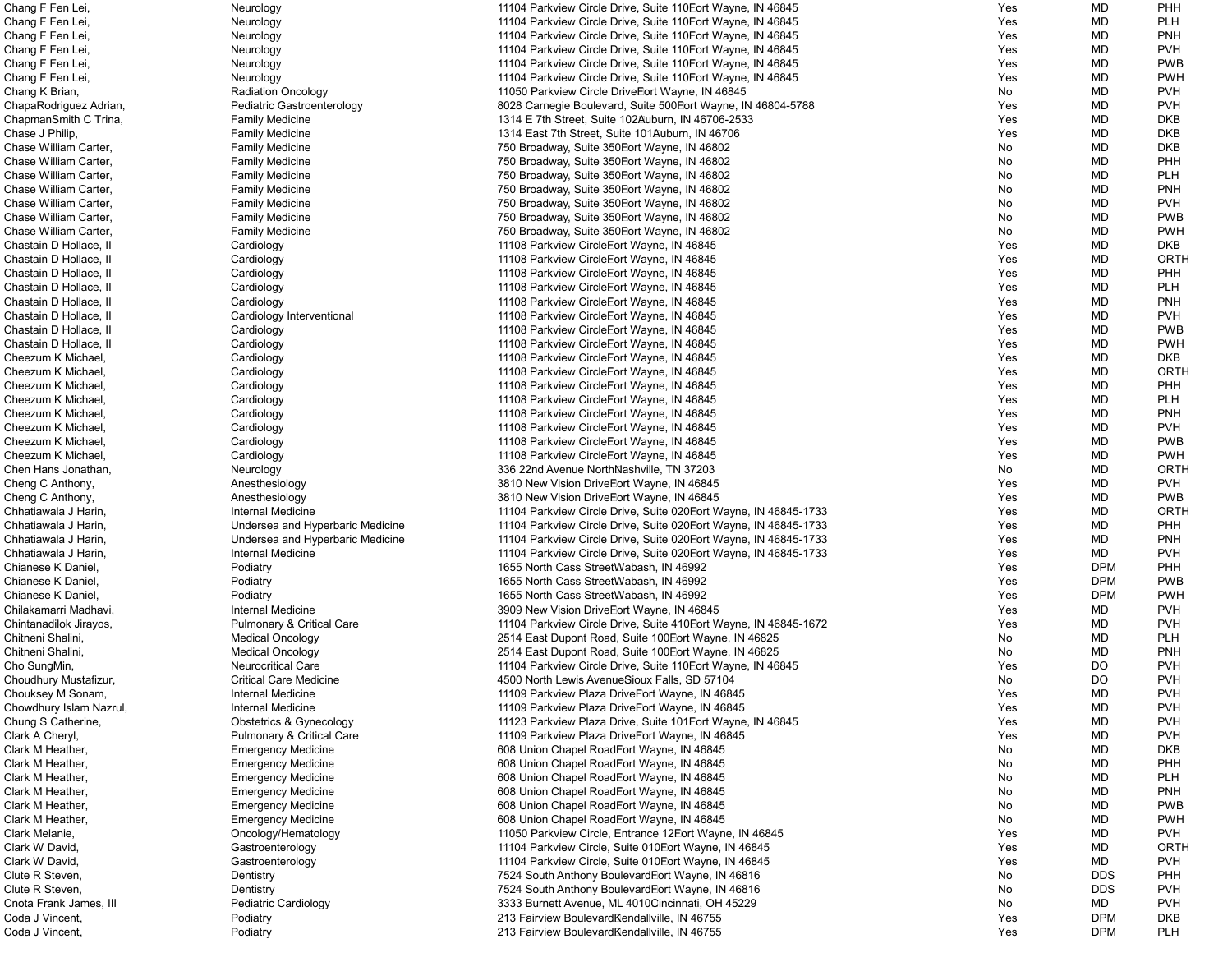| Coda J Vincent,<br>Podiatry<br>213 Fairview BoulevardKendallville, IN 46755<br>Yes<br>Coda M Lindsay,<br>Yes<br><b>Obstetrics &amp; Gynecology</b><br>11123 Parkview Plaza Drive, Suite 101 Eort Wayne, IN 46845<br><b>Obstetrics &amp; Gynecology</b><br>11123 Parkview Plaza Drive, Suite 101 Eort Wayne, IN 46845<br>Yes<br>Coda M Lindsay,<br>Coda M Lindsay,<br><b>Obstetrics &amp; Gynecology</b><br>11123 Parkview Plaza Drive, Suite 101 Eort Wayne, IN 46845<br>Yes<br>Cohen W Steven,<br>11104 Parkview Circle, Suite 010 Eort Wayne, IN 46845<br>Gastroenterology<br>Yes<br>Cohen W Steven,<br>11104 Parkview Circle, Suite 010 Eort Wayne, IN 46845<br>Yes<br>Gastroenterology<br>Collins David,<br>3707 New Vision DriveEort Wayne, IN 46845<br>Radiology<br>No<br>Collins David,<br>3707 New Vision DriveEort Wayne, IN 46845<br>Radiology<br>No<br>Collins David,<br>Radiology<br>3707 New Vision DriveEort Wayne, IN 46845<br>No<br>Collins David,<br>Radiology<br>3707 New Vision DriveEort Wayne, IN 46845<br>No<br>Collins David,<br>3707 New Vision DriveEort Wayne, IN 46845<br>No<br>Radiology<br>Collins David,<br>3707 New Vision DriveEort Wayne, IN 46845<br>No<br>Radiology<br>Collins David,<br>3707 New Vision DriveEort Wayne, IN 46845<br>Radiology<br>No<br>Collins David,<br>3707 New Vision DriveEort Wayne, IN 46845<br>Radiology<br>No<br>CollinsAustin M Michelle,<br>10515 Illinois RoadEort Wayne, IN 46814<br>Yes<br><b>Family Medicine</b><br>CollinsGibbard Roslinde,<br><b>Critical Care Medicine</b><br>4500 North Lewis AvenueSioux Falls, SD 57104<br>No<br>Collis C William,<br>Cardiology<br>11108 Parkview CircleEort Wayne, IN 46845<br>Yes<br>Collis C William,<br>11108 Parkview CircleEort Wayne, IN 46845<br>Yes<br>Cardiology<br>Collis C William,<br>11108 Parkview CircleEort Wayne, IN 46845<br>Yes<br>Cardiology<br>Collis C William,<br>11108 Parkview CircleEort Wayne, IN 46845<br>Cardiology<br>Yes<br>Collis C William,<br>Cardiology<br>11108 Parkview CircleEort Wayne, IN 46845<br>Yes<br>Collis C William,<br>11108 Parkview CircleEort Wayne, IN 46845<br>Cardiology<br>Yes<br>Collis C William,<br>11108 Parkview CircleEort Wayne, IN 46845<br>Cardiology<br>Yes<br>Collis C William,<br>Cardiology<br>11108 Parkview CircleEort Wayne, IN 46845<br>Yes<br>Comsia D Nathan,<br><b>Radiation Oncology</b><br>7910 West Jefferson Boulevard, Suite 110 Eort Wayne, IN 46804<br>No<br>Conarty F Paul, Jr.<br>Colon & Rectal Surgery<br>11104 Parkview Circle, Suite 320 Fort Wayne, IN 46845<br>Yes<br>Conarty F Paul, Jr.<br>Colon & Rectal Surgery<br>11104 Parkview Circle, Suite 320 Eort Wayne, IN 46845<br>Yes<br>Conarty F Paul, Jr.<br>Colon & Rectal Surgery<br>11104 Parkview Circle, Suite 320 Eort Wayne, IN 46845<br>Yes<br>Conarty F Paul, Jr.<br>Colon & Rectal Surgery<br>11104 Parkview Circle, Suite 320 Eort Wayne, IN 46845<br>Yes<br>Conner M David,<br><b>Orthopaedic Surgery</b><br>5050 North Clinton StreetEort Wayne, IN 46825<br>Yes<br>Conner M David,<br><b>Orthopaedic Surgery</b><br>5050 North Clinton StreetEort Wayne, IN 46825<br>Yes<br>Conner M David,<br><b>Orthopaedic Surgery</b><br>5050 North Clinton StreetEort Wayne, IN 46825<br>Yes<br>Conner M David,<br><b>Orthopaedic Surgery</b><br>5050 North Clinton StreetEort Wayne, IN 46825<br>Yes<br>Conrad J Christopher,<br><b>Family Medicine</b><br>11055 Twin Creeks CoveEort Wayne, IN 46845<br>Yes<br>Cooley Stephanie Jill,<br>Anesthesiology<br>3810 New Vision DriveEort Wayne, IN 46845<br>Yes<br>Cooper L Jerald,<br>7601 West JeffersonEort Wayne, IN 46804<br><b>Orthopaedic Surgery</b><br>No<br>Cooper L Jerald,<br><b>Orthopaedic Surgery</b><br>7601 West JeffersonEort Wayne, IN 46804<br>No<br>Cooper O Shelby,<br><b>Obstetrics &amp; Gynecology</b><br>207 North Townline Road, Suite 204LaGrange, IN 46761-1325<br>Yes<br>Cooper O Shelby,<br><b>Obstetrics &amp; Gynecology</b><br>207 North Townline Road, Suite 204LaGrange, IN 46761-1325<br>Yes<br>Cooper O Shelby,<br><b>Obstetrics &amp; Gynecology</b><br>207 North Townline Road, Suite 204LaGrange, IN 46761-1325<br>Yes<br>Coray K Aaron,<br><b>Family Medicine</b><br>750 Broadway, Suite 350 Eort Wayne, IN 46802<br>No<br>104 Nicholas PlacePO Box 859Avilla, IN 46710<br>Corbin W Phillip,<br><b>Family Medicine</b><br>Yes<br>Cordes M Timothy,<br>Pediatric Cardiology<br>705 Riley Hospital Drive, Suite RI 1134 Indianapolis, IN 46202<br>No<br><b>Critical Care Medicine</b><br>Cota Donna,<br>11109 Parkview Plaza DriveEort Wayne, IN 46845<br>Yes<br>Cotoi Daniel,<br><b>Critical Care Medicine</b><br>4500 North Lewis AvenueSioux Falls, SD 57104<br>No<br>11104 Parkview Circle, Suite 010Eort Wayne, IN 46845<br>Crass Peter Simon,<br>Gastroenterology<br>Yes<br>Crass Peter Simon,<br>Gastroenterology<br>11104 Parkview Circle, Suite 010 Eort Wayne, IN 46845<br>Yes<br>Crass Peter Simon,<br>Gastroenterology<br>11104 Parkview Circle, Suite 010 Eort Wayne, IN 46845<br>Yes<br>Crawford N John,<br><b>Radiation Oncology</b><br>11050 Parkview Circle DriveEort Wayne, IN 46845<br>No<br>Crevecoeur G Guy,<br>Plastic and Reconstructive Surgery<br>11141 Parkview Plaza Drive, Suite 300 Eort Wayne, IN 46845<br>Yes<br>Cronrod Matt,<br>Anesthesiology<br>10315 Dawsons Creek, Suite A/BEort Wayne, IN 46825<br>No<br>Cui Huan,<br>Anesthesiology<br>3810 New Vision DriveEort Wayne, IN 46845<br>Yes<br>Curfman J Thomas,<br>11104 Parkview Circle Drive, Suite 110 Eort Wayne, IN 46845<br>Neurology<br>Yes<br>Curfman J Thomas,<br>11104 Parkview Circle Drive, Suite 110 Fort Wayne, IN 46845<br>Yes<br>Neurology<br>Curfman J Thomas,<br>11104 Parkview Circle Drive, Suite 110 Eort Wayne, IN 46845<br>Yes<br>Neurology<br>Curfman J Thomas,<br>11104 Parkview Circle Drive, Suite 110 Eort Wayne, IN 46845<br>Neurology<br>Yes<br>Curfman J Thomas,<br>11104 Parkview Circle Drive, Suite 110 Fort Wayne, IN 46845<br>Neurology<br>Yes<br>Curfman J Thomas,<br>11104 Parkview Circle Drive, Suite 110 Eort Wayne, IN 46845<br>Yes<br>Neurology<br>Curfman J Thomas,<br>Neurology<br>11104 Parkview Circle Drive, Suite 110 Fort Wayne, IN 46845<br>Yes<br>Czosek J Richard,<br>3333 Burnett Avenue, ML 4010 Cincinnati, OH 45229<br>Pediatric Cardiology<br>No.<br>Dabagia D Mark,<br>2512 East Dupont Road, Suite 100 Fort Wayne, IN 46825<br>Yes<br>Urology<br>Dabagia D Mark,<br>Urology<br>2512 East Dupont Road, Suite 100 Fort Wayne, IN 46825<br>Yes<br>Dabagia D Mark,<br>Urology<br>2512 East Dupont Road, Suite 100 Fort Wayne, IN 46825<br>Yes<br>Dabagia D Mark,<br>2512 East Dupont Road, Suite 100 Fort Wayne, IN 46825<br>Yes<br>Urology | <b>DPM</b> | <b>PNH</b>  |
|----------------------------------------------------------------------------------------------------------------------------------------------------------------------------------------------------------------------------------------------------------------------------------------------------------------------------------------------------------------------------------------------------------------------------------------------------------------------------------------------------------------------------------------------------------------------------------------------------------------------------------------------------------------------------------------------------------------------------------------------------------------------------------------------------------------------------------------------------------------------------------------------------------------------------------------------------------------------------------------------------------------------------------------------------------------------------------------------------------------------------------------------------------------------------------------------------------------------------------------------------------------------------------------------------------------------------------------------------------------------------------------------------------------------------------------------------------------------------------------------------------------------------------------------------------------------------------------------------------------------------------------------------------------------------------------------------------------------------------------------------------------------------------------------------------------------------------------------------------------------------------------------------------------------------------------------------------------------------------------------------------------------------------------------------------------------------------------------------------------------------------------------------------------------------------------------------------------------------------------------------------------------------------------------------------------------------------------------------------------------------------------------------------------------------------------------------------------------------------------------------------------------------------------------------------------------------------------------------------------------------------------------------------------------------------------------------------------------------------------------------------------------------------------------------------------------------------------------------------------------------------------------------------------------------------------------------------------------------------------------------------------------------------------------------------------------------------------------------------------------------------------------------------------------------------------------------------------------------------------------------------------------------------------------------------------------------------------------------------------------------------------------------------------------------------------------------------------------------------------------------------------------------------------------------------------------------------------------------------------------------------------------------------------------------------------------------------------------------------------------------------------------------------------------------------------------------------------------------------------------------------------------------------------------------------------------------------------------------------------------------------------------------------------------------------------------------------------------------------------------------------------------------------------------------------------------------------------------------------------------------------------------------------------------------------------------------------------------------------------------------------------------------------------------------------------------------------------------------------------------------------------------------------------------------------------------------------------------------------------------------------------------------------------------------------------------------------------------------------------------------------------------------------------------------------------------------------------------------------------------------------------------------------------------------------------------------------------------------------------------------------------------------------------------------------------------------------------------------------------------------------------------------------------------------------------------------------------------------------------------------------------------------------------------------------------------------------------------------------------------------------------------------------------------------------------------------------------------------------------------------------------------------------------------------------------------------------------------------------------------------------------------------------------------------------------------------------------------------------------------------------------------------------------------------------------------------------------------------------------------------------------------------------------------------------------------------------------------------------------------------------------------------------------------------------------------------------------------------------------------------------------------------------------------------------------------------------------------------------------------------------------------------------------------------------------------------------------------------------------------------------------------------------------------------------------------------------------------------------------------------------------------------------------------------------------------------------------------------------------------------------------------------------------------------------------------------------------------------------------|------------|-------------|
|                                                                                                                                                                                                                                                                                                                                                                                                                                                                                                                                                                                                                                                                                                                                                                                                                                                                                                                                                                                                                                                                                                                                                                                                                                                                                                                                                                                                                                                                                                                                                                                                                                                                                                                                                                                                                                                                                                                                                                                                                                                                                                                                                                                                                                                                                                                                                                                                                                                                                                                                                                                                                                                                                                                                                                                                                                                                                                                                                                                                                                                                                                                                                                                                                                                                                                                                                                                                                                                                                                                                                                                                                                                                                                                                                                                                                                                                                                                                                                                                                                                                                                                                                                                                                                                                                                                                                                                                                                                                                                                                                                                                                                                                                                                                                                                                                                                                                                                                                                                                                                                                                                                                                                                                                                                                                                                                                                                                                                                                                                                                                                                                                                                                                                                                                                                                                                                                                                                                                                                                                                                                                                                                                                                                                                                                                                                                                                                                                                                                                                                                                                                                                                                                                                                                        | <b>DPM</b> | <b>PWH</b>  |
|                                                                                                                                                                                                                                                                                                                                                                                                                                                                                                                                                                                                                                                                                                                                                                                                                                                                                                                                                                                                                                                                                                                                                                                                                                                                                                                                                                                                                                                                                                                                                                                                                                                                                                                                                                                                                                                                                                                                                                                                                                                                                                                                                                                                                                                                                                                                                                                                                                                                                                                                                                                                                                                                                                                                                                                                                                                                                                                                                                                                                                                                                                                                                                                                                                                                                                                                                                                                                                                                                                                                                                                                                                                                                                                                                                                                                                                                                                                                                                                                                                                                                                                                                                                                                                                                                                                                                                                                                                                                                                                                                                                                                                                                                                                                                                                                                                                                                                                                                                                                                                                                                                                                                                                                                                                                                                                                                                                                                                                                                                                                                                                                                                                                                                                                                                                                                                                                                                                                                                                                                                                                                                                                                                                                                                                                                                                                                                                                                                                                                                                                                                                                                                                                                                                                        | DO         | <b>DKB</b>  |
|                                                                                                                                                                                                                                                                                                                                                                                                                                                                                                                                                                                                                                                                                                                                                                                                                                                                                                                                                                                                                                                                                                                                                                                                                                                                                                                                                                                                                                                                                                                                                                                                                                                                                                                                                                                                                                                                                                                                                                                                                                                                                                                                                                                                                                                                                                                                                                                                                                                                                                                                                                                                                                                                                                                                                                                                                                                                                                                                                                                                                                                                                                                                                                                                                                                                                                                                                                                                                                                                                                                                                                                                                                                                                                                                                                                                                                                                                                                                                                                                                                                                                                                                                                                                                                                                                                                                                                                                                                                                                                                                                                                                                                                                                                                                                                                                                                                                                                                                                                                                                                                                                                                                                                                                                                                                                                                                                                                                                                                                                                                                                                                                                                                                                                                                                                                                                                                                                                                                                                                                                                                                                                                                                                                                                                                                                                                                                                                                                                                                                                                                                                                                                                                                                                                                        | <b>DO</b>  | <b>PNH</b>  |
|                                                                                                                                                                                                                                                                                                                                                                                                                                                                                                                                                                                                                                                                                                                                                                                                                                                                                                                                                                                                                                                                                                                                                                                                                                                                                                                                                                                                                                                                                                                                                                                                                                                                                                                                                                                                                                                                                                                                                                                                                                                                                                                                                                                                                                                                                                                                                                                                                                                                                                                                                                                                                                                                                                                                                                                                                                                                                                                                                                                                                                                                                                                                                                                                                                                                                                                                                                                                                                                                                                                                                                                                                                                                                                                                                                                                                                                                                                                                                                                                                                                                                                                                                                                                                                                                                                                                                                                                                                                                                                                                                                                                                                                                                                                                                                                                                                                                                                                                                                                                                                                                                                                                                                                                                                                                                                                                                                                                                                                                                                                                                                                                                                                                                                                                                                                                                                                                                                                                                                                                                                                                                                                                                                                                                                                                                                                                                                                                                                                                                                                                                                                                                                                                                                                                        | <b>DO</b>  | <b>PVH</b>  |
|                                                                                                                                                                                                                                                                                                                                                                                                                                                                                                                                                                                                                                                                                                                                                                                                                                                                                                                                                                                                                                                                                                                                                                                                                                                                                                                                                                                                                                                                                                                                                                                                                                                                                                                                                                                                                                                                                                                                                                                                                                                                                                                                                                                                                                                                                                                                                                                                                                                                                                                                                                                                                                                                                                                                                                                                                                                                                                                                                                                                                                                                                                                                                                                                                                                                                                                                                                                                                                                                                                                                                                                                                                                                                                                                                                                                                                                                                                                                                                                                                                                                                                                                                                                                                                                                                                                                                                                                                                                                                                                                                                                                                                                                                                                                                                                                                                                                                                                                                                                                                                                                                                                                                                                                                                                                                                                                                                                                                                                                                                                                                                                                                                                                                                                                                                                                                                                                                                                                                                                                                                                                                                                                                                                                                                                                                                                                                                                                                                                                                                                                                                                                                                                                                                                                        | <b>MD</b>  | <b>ORTH</b> |
|                                                                                                                                                                                                                                                                                                                                                                                                                                                                                                                                                                                                                                                                                                                                                                                                                                                                                                                                                                                                                                                                                                                                                                                                                                                                                                                                                                                                                                                                                                                                                                                                                                                                                                                                                                                                                                                                                                                                                                                                                                                                                                                                                                                                                                                                                                                                                                                                                                                                                                                                                                                                                                                                                                                                                                                                                                                                                                                                                                                                                                                                                                                                                                                                                                                                                                                                                                                                                                                                                                                                                                                                                                                                                                                                                                                                                                                                                                                                                                                                                                                                                                                                                                                                                                                                                                                                                                                                                                                                                                                                                                                                                                                                                                                                                                                                                                                                                                                                                                                                                                                                                                                                                                                                                                                                                                                                                                                                                                                                                                                                                                                                                                                                                                                                                                                                                                                                                                                                                                                                                                                                                                                                                                                                                                                                                                                                                                                                                                                                                                                                                                                                                                                                                                                                        | <b>MD</b>  | <b>PVH</b>  |
|                                                                                                                                                                                                                                                                                                                                                                                                                                                                                                                                                                                                                                                                                                                                                                                                                                                                                                                                                                                                                                                                                                                                                                                                                                                                                                                                                                                                                                                                                                                                                                                                                                                                                                                                                                                                                                                                                                                                                                                                                                                                                                                                                                                                                                                                                                                                                                                                                                                                                                                                                                                                                                                                                                                                                                                                                                                                                                                                                                                                                                                                                                                                                                                                                                                                                                                                                                                                                                                                                                                                                                                                                                                                                                                                                                                                                                                                                                                                                                                                                                                                                                                                                                                                                                                                                                                                                                                                                                                                                                                                                                                                                                                                                                                                                                                                                                                                                                                                                                                                                                                                                                                                                                                                                                                                                                                                                                                                                                                                                                                                                                                                                                                                                                                                                                                                                                                                                                                                                                                                                                                                                                                                                                                                                                                                                                                                                                                                                                                                                                                                                                                                                                                                                                                                        | <b>MD</b>  | <b>DKB</b>  |
|                                                                                                                                                                                                                                                                                                                                                                                                                                                                                                                                                                                                                                                                                                                                                                                                                                                                                                                                                                                                                                                                                                                                                                                                                                                                                                                                                                                                                                                                                                                                                                                                                                                                                                                                                                                                                                                                                                                                                                                                                                                                                                                                                                                                                                                                                                                                                                                                                                                                                                                                                                                                                                                                                                                                                                                                                                                                                                                                                                                                                                                                                                                                                                                                                                                                                                                                                                                                                                                                                                                                                                                                                                                                                                                                                                                                                                                                                                                                                                                                                                                                                                                                                                                                                                                                                                                                                                                                                                                                                                                                                                                                                                                                                                                                                                                                                                                                                                                                                                                                                                                                                                                                                                                                                                                                                                                                                                                                                                                                                                                                                                                                                                                                                                                                                                                                                                                                                                                                                                                                                                                                                                                                                                                                                                                                                                                                                                                                                                                                                                                                                                                                                                                                                                                                        | MD         | <b>ORTH</b> |
|                                                                                                                                                                                                                                                                                                                                                                                                                                                                                                                                                                                                                                                                                                                                                                                                                                                                                                                                                                                                                                                                                                                                                                                                                                                                                                                                                                                                                                                                                                                                                                                                                                                                                                                                                                                                                                                                                                                                                                                                                                                                                                                                                                                                                                                                                                                                                                                                                                                                                                                                                                                                                                                                                                                                                                                                                                                                                                                                                                                                                                                                                                                                                                                                                                                                                                                                                                                                                                                                                                                                                                                                                                                                                                                                                                                                                                                                                                                                                                                                                                                                                                                                                                                                                                                                                                                                                                                                                                                                                                                                                                                                                                                                                                                                                                                                                                                                                                                                                                                                                                                                                                                                                                                                                                                                                                                                                                                                                                                                                                                                                                                                                                                                                                                                                                                                                                                                                                                                                                                                                                                                                                                                                                                                                                                                                                                                                                                                                                                                                                                                                                                                                                                                                                                                        | <b>MD</b>  | <b>PHH</b>  |
|                                                                                                                                                                                                                                                                                                                                                                                                                                                                                                                                                                                                                                                                                                                                                                                                                                                                                                                                                                                                                                                                                                                                                                                                                                                                                                                                                                                                                                                                                                                                                                                                                                                                                                                                                                                                                                                                                                                                                                                                                                                                                                                                                                                                                                                                                                                                                                                                                                                                                                                                                                                                                                                                                                                                                                                                                                                                                                                                                                                                                                                                                                                                                                                                                                                                                                                                                                                                                                                                                                                                                                                                                                                                                                                                                                                                                                                                                                                                                                                                                                                                                                                                                                                                                                                                                                                                                                                                                                                                                                                                                                                                                                                                                                                                                                                                                                                                                                                                                                                                                                                                                                                                                                                                                                                                                                                                                                                                                                                                                                                                                                                                                                                                                                                                                                                                                                                                                                                                                                                                                                                                                                                                                                                                                                                                                                                                                                                                                                                                                                                                                                                                                                                                                                                                        | <b>MD</b>  | <b>PLH</b>  |
|                                                                                                                                                                                                                                                                                                                                                                                                                                                                                                                                                                                                                                                                                                                                                                                                                                                                                                                                                                                                                                                                                                                                                                                                                                                                                                                                                                                                                                                                                                                                                                                                                                                                                                                                                                                                                                                                                                                                                                                                                                                                                                                                                                                                                                                                                                                                                                                                                                                                                                                                                                                                                                                                                                                                                                                                                                                                                                                                                                                                                                                                                                                                                                                                                                                                                                                                                                                                                                                                                                                                                                                                                                                                                                                                                                                                                                                                                                                                                                                                                                                                                                                                                                                                                                                                                                                                                                                                                                                                                                                                                                                                                                                                                                                                                                                                                                                                                                                                                                                                                                                                                                                                                                                                                                                                                                                                                                                                                                                                                                                                                                                                                                                                                                                                                                                                                                                                                                                                                                                                                                                                                                                                                                                                                                                                                                                                                                                                                                                                                                                                                                                                                                                                                                                                        | <b>MD</b>  | <b>PNH</b>  |
|                                                                                                                                                                                                                                                                                                                                                                                                                                                                                                                                                                                                                                                                                                                                                                                                                                                                                                                                                                                                                                                                                                                                                                                                                                                                                                                                                                                                                                                                                                                                                                                                                                                                                                                                                                                                                                                                                                                                                                                                                                                                                                                                                                                                                                                                                                                                                                                                                                                                                                                                                                                                                                                                                                                                                                                                                                                                                                                                                                                                                                                                                                                                                                                                                                                                                                                                                                                                                                                                                                                                                                                                                                                                                                                                                                                                                                                                                                                                                                                                                                                                                                                                                                                                                                                                                                                                                                                                                                                                                                                                                                                                                                                                                                                                                                                                                                                                                                                                                                                                                                                                                                                                                                                                                                                                                                                                                                                                                                                                                                                                                                                                                                                                                                                                                                                                                                                                                                                                                                                                                                                                                                                                                                                                                                                                                                                                                                                                                                                                                                                                                                                                                                                                                                                                        | <b>MD</b>  | <b>PVH</b>  |
|                                                                                                                                                                                                                                                                                                                                                                                                                                                                                                                                                                                                                                                                                                                                                                                                                                                                                                                                                                                                                                                                                                                                                                                                                                                                                                                                                                                                                                                                                                                                                                                                                                                                                                                                                                                                                                                                                                                                                                                                                                                                                                                                                                                                                                                                                                                                                                                                                                                                                                                                                                                                                                                                                                                                                                                                                                                                                                                                                                                                                                                                                                                                                                                                                                                                                                                                                                                                                                                                                                                                                                                                                                                                                                                                                                                                                                                                                                                                                                                                                                                                                                                                                                                                                                                                                                                                                                                                                                                                                                                                                                                                                                                                                                                                                                                                                                                                                                                                                                                                                                                                                                                                                                                                                                                                                                                                                                                                                                                                                                                                                                                                                                                                                                                                                                                                                                                                                                                                                                                                                                                                                                                                                                                                                                                                                                                                                                                                                                                                                                                                                                                                                                                                                                                                        | <b>MD</b>  | <b>PWB</b>  |
|                                                                                                                                                                                                                                                                                                                                                                                                                                                                                                                                                                                                                                                                                                                                                                                                                                                                                                                                                                                                                                                                                                                                                                                                                                                                                                                                                                                                                                                                                                                                                                                                                                                                                                                                                                                                                                                                                                                                                                                                                                                                                                                                                                                                                                                                                                                                                                                                                                                                                                                                                                                                                                                                                                                                                                                                                                                                                                                                                                                                                                                                                                                                                                                                                                                                                                                                                                                                                                                                                                                                                                                                                                                                                                                                                                                                                                                                                                                                                                                                                                                                                                                                                                                                                                                                                                                                                                                                                                                                                                                                                                                                                                                                                                                                                                                                                                                                                                                                                                                                                                                                                                                                                                                                                                                                                                                                                                                                                                                                                                                                                                                                                                                                                                                                                                                                                                                                                                                                                                                                                                                                                                                                                                                                                                                                                                                                                                                                                                                                                                                                                                                                                                                                                                                                        | MD         | <b>PWH</b>  |
|                                                                                                                                                                                                                                                                                                                                                                                                                                                                                                                                                                                                                                                                                                                                                                                                                                                                                                                                                                                                                                                                                                                                                                                                                                                                                                                                                                                                                                                                                                                                                                                                                                                                                                                                                                                                                                                                                                                                                                                                                                                                                                                                                                                                                                                                                                                                                                                                                                                                                                                                                                                                                                                                                                                                                                                                                                                                                                                                                                                                                                                                                                                                                                                                                                                                                                                                                                                                                                                                                                                                                                                                                                                                                                                                                                                                                                                                                                                                                                                                                                                                                                                                                                                                                                                                                                                                                                                                                                                                                                                                                                                                                                                                                                                                                                                                                                                                                                                                                                                                                                                                                                                                                                                                                                                                                                                                                                                                                                                                                                                                                                                                                                                                                                                                                                                                                                                                                                                                                                                                                                                                                                                                                                                                                                                                                                                                                                                                                                                                                                                                                                                                                                                                                                                                        | MD         | <b>PWH</b>  |
|                                                                                                                                                                                                                                                                                                                                                                                                                                                                                                                                                                                                                                                                                                                                                                                                                                                                                                                                                                                                                                                                                                                                                                                                                                                                                                                                                                                                                                                                                                                                                                                                                                                                                                                                                                                                                                                                                                                                                                                                                                                                                                                                                                                                                                                                                                                                                                                                                                                                                                                                                                                                                                                                                                                                                                                                                                                                                                                                                                                                                                                                                                                                                                                                                                                                                                                                                                                                                                                                                                                                                                                                                                                                                                                                                                                                                                                                                                                                                                                                                                                                                                                                                                                                                                                                                                                                                                                                                                                                                                                                                                                                                                                                                                                                                                                                                                                                                                                                                                                                                                                                                                                                                                                                                                                                                                                                                                                                                                                                                                                                                                                                                                                                                                                                                                                                                                                                                                                                                                                                                                                                                                                                                                                                                                                                                                                                                                                                                                                                                                                                                                                                                                                                                                                                        | MD         | <b>PVH</b>  |
|                                                                                                                                                                                                                                                                                                                                                                                                                                                                                                                                                                                                                                                                                                                                                                                                                                                                                                                                                                                                                                                                                                                                                                                                                                                                                                                                                                                                                                                                                                                                                                                                                                                                                                                                                                                                                                                                                                                                                                                                                                                                                                                                                                                                                                                                                                                                                                                                                                                                                                                                                                                                                                                                                                                                                                                                                                                                                                                                                                                                                                                                                                                                                                                                                                                                                                                                                                                                                                                                                                                                                                                                                                                                                                                                                                                                                                                                                                                                                                                                                                                                                                                                                                                                                                                                                                                                                                                                                                                                                                                                                                                                                                                                                                                                                                                                                                                                                                                                                                                                                                                                                                                                                                                                                                                                                                                                                                                                                                                                                                                                                                                                                                                                                                                                                                                                                                                                                                                                                                                                                                                                                                                                                                                                                                                                                                                                                                                                                                                                                                                                                                                                                                                                                                                                        | MD         | <b>DKB</b>  |
|                                                                                                                                                                                                                                                                                                                                                                                                                                                                                                                                                                                                                                                                                                                                                                                                                                                                                                                                                                                                                                                                                                                                                                                                                                                                                                                                                                                                                                                                                                                                                                                                                                                                                                                                                                                                                                                                                                                                                                                                                                                                                                                                                                                                                                                                                                                                                                                                                                                                                                                                                                                                                                                                                                                                                                                                                                                                                                                                                                                                                                                                                                                                                                                                                                                                                                                                                                                                                                                                                                                                                                                                                                                                                                                                                                                                                                                                                                                                                                                                                                                                                                                                                                                                                                                                                                                                                                                                                                                                                                                                                                                                                                                                                                                                                                                                                                                                                                                                                                                                                                                                                                                                                                                                                                                                                                                                                                                                                                                                                                                                                                                                                                                                                                                                                                                                                                                                                                                                                                                                                                                                                                                                                                                                                                                                                                                                                                                                                                                                                                                                                                                                                                                                                                                                        | <b>MD</b>  | <b>ORTH</b> |
|                                                                                                                                                                                                                                                                                                                                                                                                                                                                                                                                                                                                                                                                                                                                                                                                                                                                                                                                                                                                                                                                                                                                                                                                                                                                                                                                                                                                                                                                                                                                                                                                                                                                                                                                                                                                                                                                                                                                                                                                                                                                                                                                                                                                                                                                                                                                                                                                                                                                                                                                                                                                                                                                                                                                                                                                                                                                                                                                                                                                                                                                                                                                                                                                                                                                                                                                                                                                                                                                                                                                                                                                                                                                                                                                                                                                                                                                                                                                                                                                                                                                                                                                                                                                                                                                                                                                                                                                                                                                                                                                                                                                                                                                                                                                                                                                                                                                                                                                                                                                                                                                                                                                                                                                                                                                                                                                                                                                                                                                                                                                                                                                                                                                                                                                                                                                                                                                                                                                                                                                                                                                                                                                                                                                                                                                                                                                                                                                                                                                                                                                                                                                                                                                                                                                        | <b>MD</b>  | <b>PHH</b>  |
|                                                                                                                                                                                                                                                                                                                                                                                                                                                                                                                                                                                                                                                                                                                                                                                                                                                                                                                                                                                                                                                                                                                                                                                                                                                                                                                                                                                                                                                                                                                                                                                                                                                                                                                                                                                                                                                                                                                                                                                                                                                                                                                                                                                                                                                                                                                                                                                                                                                                                                                                                                                                                                                                                                                                                                                                                                                                                                                                                                                                                                                                                                                                                                                                                                                                                                                                                                                                                                                                                                                                                                                                                                                                                                                                                                                                                                                                                                                                                                                                                                                                                                                                                                                                                                                                                                                                                                                                                                                                                                                                                                                                                                                                                                                                                                                                                                                                                                                                                                                                                                                                                                                                                                                                                                                                                                                                                                                                                                                                                                                                                                                                                                                                                                                                                                                                                                                                                                                                                                                                                                                                                                                                                                                                                                                                                                                                                                                                                                                                                                                                                                                                                                                                                                                                        | MD         | <b>PLH</b>  |
|                                                                                                                                                                                                                                                                                                                                                                                                                                                                                                                                                                                                                                                                                                                                                                                                                                                                                                                                                                                                                                                                                                                                                                                                                                                                                                                                                                                                                                                                                                                                                                                                                                                                                                                                                                                                                                                                                                                                                                                                                                                                                                                                                                                                                                                                                                                                                                                                                                                                                                                                                                                                                                                                                                                                                                                                                                                                                                                                                                                                                                                                                                                                                                                                                                                                                                                                                                                                                                                                                                                                                                                                                                                                                                                                                                                                                                                                                                                                                                                                                                                                                                                                                                                                                                                                                                                                                                                                                                                                                                                                                                                                                                                                                                                                                                                                                                                                                                                                                                                                                                                                                                                                                                                                                                                                                                                                                                                                                                                                                                                                                                                                                                                                                                                                                                                                                                                                                                                                                                                                                                                                                                                                                                                                                                                                                                                                                                                                                                                                                                                                                                                                                                                                                                                                        | <b>MD</b>  | <b>PNH</b>  |
|                                                                                                                                                                                                                                                                                                                                                                                                                                                                                                                                                                                                                                                                                                                                                                                                                                                                                                                                                                                                                                                                                                                                                                                                                                                                                                                                                                                                                                                                                                                                                                                                                                                                                                                                                                                                                                                                                                                                                                                                                                                                                                                                                                                                                                                                                                                                                                                                                                                                                                                                                                                                                                                                                                                                                                                                                                                                                                                                                                                                                                                                                                                                                                                                                                                                                                                                                                                                                                                                                                                                                                                                                                                                                                                                                                                                                                                                                                                                                                                                                                                                                                                                                                                                                                                                                                                                                                                                                                                                                                                                                                                                                                                                                                                                                                                                                                                                                                                                                                                                                                                                                                                                                                                                                                                                                                                                                                                                                                                                                                                                                                                                                                                                                                                                                                                                                                                                                                                                                                                                                                                                                                                                                                                                                                                                                                                                                                                                                                                                                                                                                                                                                                                                                                                                        | <b>MD</b>  | <b>PVH</b>  |
|                                                                                                                                                                                                                                                                                                                                                                                                                                                                                                                                                                                                                                                                                                                                                                                                                                                                                                                                                                                                                                                                                                                                                                                                                                                                                                                                                                                                                                                                                                                                                                                                                                                                                                                                                                                                                                                                                                                                                                                                                                                                                                                                                                                                                                                                                                                                                                                                                                                                                                                                                                                                                                                                                                                                                                                                                                                                                                                                                                                                                                                                                                                                                                                                                                                                                                                                                                                                                                                                                                                                                                                                                                                                                                                                                                                                                                                                                                                                                                                                                                                                                                                                                                                                                                                                                                                                                                                                                                                                                                                                                                                                                                                                                                                                                                                                                                                                                                                                                                                                                                                                                                                                                                                                                                                                                                                                                                                                                                                                                                                                                                                                                                                                                                                                                                                                                                                                                                                                                                                                                                                                                                                                                                                                                                                                                                                                                                                                                                                                                                                                                                                                                                                                                                                                        | <b>MD</b>  | <b>PWB</b>  |
|                                                                                                                                                                                                                                                                                                                                                                                                                                                                                                                                                                                                                                                                                                                                                                                                                                                                                                                                                                                                                                                                                                                                                                                                                                                                                                                                                                                                                                                                                                                                                                                                                                                                                                                                                                                                                                                                                                                                                                                                                                                                                                                                                                                                                                                                                                                                                                                                                                                                                                                                                                                                                                                                                                                                                                                                                                                                                                                                                                                                                                                                                                                                                                                                                                                                                                                                                                                                                                                                                                                                                                                                                                                                                                                                                                                                                                                                                                                                                                                                                                                                                                                                                                                                                                                                                                                                                                                                                                                                                                                                                                                                                                                                                                                                                                                                                                                                                                                                                                                                                                                                                                                                                                                                                                                                                                                                                                                                                                                                                                                                                                                                                                                                                                                                                                                                                                                                                                                                                                                                                                                                                                                                                                                                                                                                                                                                                                                                                                                                                                                                                                                                                                                                                                                                        | MD         | <b>PWH</b>  |
|                                                                                                                                                                                                                                                                                                                                                                                                                                                                                                                                                                                                                                                                                                                                                                                                                                                                                                                                                                                                                                                                                                                                                                                                                                                                                                                                                                                                                                                                                                                                                                                                                                                                                                                                                                                                                                                                                                                                                                                                                                                                                                                                                                                                                                                                                                                                                                                                                                                                                                                                                                                                                                                                                                                                                                                                                                                                                                                                                                                                                                                                                                                                                                                                                                                                                                                                                                                                                                                                                                                                                                                                                                                                                                                                                                                                                                                                                                                                                                                                                                                                                                                                                                                                                                                                                                                                                                                                                                                                                                                                                                                                                                                                                                                                                                                                                                                                                                                                                                                                                                                                                                                                                                                                                                                                                                                                                                                                                                                                                                                                                                                                                                                                                                                                                                                                                                                                                                                                                                                                                                                                                                                                                                                                                                                                                                                                                                                                                                                                                                                                                                                                                                                                                                                                        | MD         | <b>PVH</b>  |
|                                                                                                                                                                                                                                                                                                                                                                                                                                                                                                                                                                                                                                                                                                                                                                                                                                                                                                                                                                                                                                                                                                                                                                                                                                                                                                                                                                                                                                                                                                                                                                                                                                                                                                                                                                                                                                                                                                                                                                                                                                                                                                                                                                                                                                                                                                                                                                                                                                                                                                                                                                                                                                                                                                                                                                                                                                                                                                                                                                                                                                                                                                                                                                                                                                                                                                                                                                                                                                                                                                                                                                                                                                                                                                                                                                                                                                                                                                                                                                                                                                                                                                                                                                                                                                                                                                                                                                                                                                                                                                                                                                                                                                                                                                                                                                                                                                                                                                                                                                                                                                                                                                                                                                                                                                                                                                                                                                                                                                                                                                                                                                                                                                                                                                                                                                                                                                                                                                                                                                                                                                                                                                                                                                                                                                                                                                                                                                                                                                                                                                                                                                                                                                                                                                                                        | MD         | <b>PHH</b>  |
|                                                                                                                                                                                                                                                                                                                                                                                                                                                                                                                                                                                                                                                                                                                                                                                                                                                                                                                                                                                                                                                                                                                                                                                                                                                                                                                                                                                                                                                                                                                                                                                                                                                                                                                                                                                                                                                                                                                                                                                                                                                                                                                                                                                                                                                                                                                                                                                                                                                                                                                                                                                                                                                                                                                                                                                                                                                                                                                                                                                                                                                                                                                                                                                                                                                                                                                                                                                                                                                                                                                                                                                                                                                                                                                                                                                                                                                                                                                                                                                                                                                                                                                                                                                                                                                                                                                                                                                                                                                                                                                                                                                                                                                                                                                                                                                                                                                                                                                                                                                                                                                                                                                                                                                                                                                                                                                                                                                                                                                                                                                                                                                                                                                                                                                                                                                                                                                                                                                                                                                                                                                                                                                                                                                                                                                                                                                                                                                                                                                                                                                                                                                                                                                                                                                                        | <b>MD</b>  | <b>PNH</b>  |
|                                                                                                                                                                                                                                                                                                                                                                                                                                                                                                                                                                                                                                                                                                                                                                                                                                                                                                                                                                                                                                                                                                                                                                                                                                                                                                                                                                                                                                                                                                                                                                                                                                                                                                                                                                                                                                                                                                                                                                                                                                                                                                                                                                                                                                                                                                                                                                                                                                                                                                                                                                                                                                                                                                                                                                                                                                                                                                                                                                                                                                                                                                                                                                                                                                                                                                                                                                                                                                                                                                                                                                                                                                                                                                                                                                                                                                                                                                                                                                                                                                                                                                                                                                                                                                                                                                                                                                                                                                                                                                                                                                                                                                                                                                                                                                                                                                                                                                                                                                                                                                                                                                                                                                                                                                                                                                                                                                                                                                                                                                                                                                                                                                                                                                                                                                                                                                                                                                                                                                                                                                                                                                                                                                                                                                                                                                                                                                                                                                                                                                                                                                                                                                                                                                                                        | <b>MD</b>  | <b>PVH</b>  |
|                                                                                                                                                                                                                                                                                                                                                                                                                                                                                                                                                                                                                                                                                                                                                                                                                                                                                                                                                                                                                                                                                                                                                                                                                                                                                                                                                                                                                                                                                                                                                                                                                                                                                                                                                                                                                                                                                                                                                                                                                                                                                                                                                                                                                                                                                                                                                                                                                                                                                                                                                                                                                                                                                                                                                                                                                                                                                                                                                                                                                                                                                                                                                                                                                                                                                                                                                                                                                                                                                                                                                                                                                                                                                                                                                                                                                                                                                                                                                                                                                                                                                                                                                                                                                                                                                                                                                                                                                                                                                                                                                                                                                                                                                                                                                                                                                                                                                                                                                                                                                                                                                                                                                                                                                                                                                                                                                                                                                                                                                                                                                                                                                                                                                                                                                                                                                                                                                                                                                                                                                                                                                                                                                                                                                                                                                                                                                                                                                                                                                                                                                                                                                                                                                                                                        | <b>MD</b>  | <b>PWH</b>  |
|                                                                                                                                                                                                                                                                                                                                                                                                                                                                                                                                                                                                                                                                                                                                                                                                                                                                                                                                                                                                                                                                                                                                                                                                                                                                                                                                                                                                                                                                                                                                                                                                                                                                                                                                                                                                                                                                                                                                                                                                                                                                                                                                                                                                                                                                                                                                                                                                                                                                                                                                                                                                                                                                                                                                                                                                                                                                                                                                                                                                                                                                                                                                                                                                                                                                                                                                                                                                                                                                                                                                                                                                                                                                                                                                                                                                                                                                                                                                                                                                                                                                                                                                                                                                                                                                                                                                                                                                                                                                                                                                                                                                                                                                                                                                                                                                                                                                                                                                                                                                                                                                                                                                                                                                                                                                                                                                                                                                                                                                                                                                                                                                                                                                                                                                                                                                                                                                                                                                                                                                                                                                                                                                                                                                                                                                                                                                                                                                                                                                                                                                                                                                                                                                                                                                        | <b>MD</b>  | <b>ORTH</b> |
|                                                                                                                                                                                                                                                                                                                                                                                                                                                                                                                                                                                                                                                                                                                                                                                                                                                                                                                                                                                                                                                                                                                                                                                                                                                                                                                                                                                                                                                                                                                                                                                                                                                                                                                                                                                                                                                                                                                                                                                                                                                                                                                                                                                                                                                                                                                                                                                                                                                                                                                                                                                                                                                                                                                                                                                                                                                                                                                                                                                                                                                                                                                                                                                                                                                                                                                                                                                                                                                                                                                                                                                                                                                                                                                                                                                                                                                                                                                                                                                                                                                                                                                                                                                                                                                                                                                                                                                                                                                                                                                                                                                                                                                                                                                                                                                                                                                                                                                                                                                                                                                                                                                                                                                                                                                                                                                                                                                                                                                                                                                                                                                                                                                                                                                                                                                                                                                                                                                                                                                                                                                                                                                                                                                                                                                                                                                                                                                                                                                                                                                                                                                                                                                                                                                                        | <b>MD</b>  | <b>PNH</b>  |
|                                                                                                                                                                                                                                                                                                                                                                                                                                                                                                                                                                                                                                                                                                                                                                                                                                                                                                                                                                                                                                                                                                                                                                                                                                                                                                                                                                                                                                                                                                                                                                                                                                                                                                                                                                                                                                                                                                                                                                                                                                                                                                                                                                                                                                                                                                                                                                                                                                                                                                                                                                                                                                                                                                                                                                                                                                                                                                                                                                                                                                                                                                                                                                                                                                                                                                                                                                                                                                                                                                                                                                                                                                                                                                                                                                                                                                                                                                                                                                                                                                                                                                                                                                                                                                                                                                                                                                                                                                                                                                                                                                                                                                                                                                                                                                                                                                                                                                                                                                                                                                                                                                                                                                                                                                                                                                                                                                                                                                                                                                                                                                                                                                                                                                                                                                                                                                                                                                                                                                                                                                                                                                                                                                                                                                                                                                                                                                                                                                                                                                                                                                                                                                                                                                                                        | MD         | <b>POC</b>  |
|                                                                                                                                                                                                                                                                                                                                                                                                                                                                                                                                                                                                                                                                                                                                                                                                                                                                                                                                                                                                                                                                                                                                                                                                                                                                                                                                                                                                                                                                                                                                                                                                                                                                                                                                                                                                                                                                                                                                                                                                                                                                                                                                                                                                                                                                                                                                                                                                                                                                                                                                                                                                                                                                                                                                                                                                                                                                                                                                                                                                                                                                                                                                                                                                                                                                                                                                                                                                                                                                                                                                                                                                                                                                                                                                                                                                                                                                                                                                                                                                                                                                                                                                                                                                                                                                                                                                                                                                                                                                                                                                                                                                                                                                                                                                                                                                                                                                                                                                                                                                                                                                                                                                                                                                                                                                                                                                                                                                                                                                                                                                                                                                                                                                                                                                                                                                                                                                                                                                                                                                                                                                                                                                                                                                                                                                                                                                                                                                                                                                                                                                                                                                                                                                                                                                        | <b>MD</b>  | <b>PVH</b>  |
|                                                                                                                                                                                                                                                                                                                                                                                                                                                                                                                                                                                                                                                                                                                                                                                                                                                                                                                                                                                                                                                                                                                                                                                                                                                                                                                                                                                                                                                                                                                                                                                                                                                                                                                                                                                                                                                                                                                                                                                                                                                                                                                                                                                                                                                                                                                                                                                                                                                                                                                                                                                                                                                                                                                                                                                                                                                                                                                                                                                                                                                                                                                                                                                                                                                                                                                                                                                                                                                                                                                                                                                                                                                                                                                                                                                                                                                                                                                                                                                                                                                                                                                                                                                                                                                                                                                                                                                                                                                                                                                                                                                                                                                                                                                                                                                                                                                                                                                                                                                                                                                                                                                                                                                                                                                                                                                                                                                                                                                                                                                                                                                                                                                                                                                                                                                                                                                                                                                                                                                                                                                                                                                                                                                                                                                                                                                                                                                                                                                                                                                                                                                                                                                                                                                                        | <b>MD</b>  | <b>PVH</b>  |
|                                                                                                                                                                                                                                                                                                                                                                                                                                                                                                                                                                                                                                                                                                                                                                                                                                                                                                                                                                                                                                                                                                                                                                                                                                                                                                                                                                                                                                                                                                                                                                                                                                                                                                                                                                                                                                                                                                                                                                                                                                                                                                                                                                                                                                                                                                                                                                                                                                                                                                                                                                                                                                                                                                                                                                                                                                                                                                                                                                                                                                                                                                                                                                                                                                                                                                                                                                                                                                                                                                                                                                                                                                                                                                                                                                                                                                                                                                                                                                                                                                                                                                                                                                                                                                                                                                                                                                                                                                                                                                                                                                                                                                                                                                                                                                                                                                                                                                                                                                                                                                                                                                                                                                                                                                                                                                                                                                                                                                                                                                                                                                                                                                                                                                                                                                                                                                                                                                                                                                                                                                                                                                                                                                                                                                                                                                                                                                                                                                                                                                                                                                                                                                                                                                                                        | <b>MD</b>  | <b>PVH</b>  |
|                                                                                                                                                                                                                                                                                                                                                                                                                                                                                                                                                                                                                                                                                                                                                                                                                                                                                                                                                                                                                                                                                                                                                                                                                                                                                                                                                                                                                                                                                                                                                                                                                                                                                                                                                                                                                                                                                                                                                                                                                                                                                                                                                                                                                                                                                                                                                                                                                                                                                                                                                                                                                                                                                                                                                                                                                                                                                                                                                                                                                                                                                                                                                                                                                                                                                                                                                                                                                                                                                                                                                                                                                                                                                                                                                                                                                                                                                                                                                                                                                                                                                                                                                                                                                                                                                                                                                                                                                                                                                                                                                                                                                                                                                                                                                                                                                                                                                                                                                                                                                                                                                                                                                                                                                                                                                                                                                                                                                                                                                                                                                                                                                                                                                                                                                                                                                                                                                                                                                                                                                                                                                                                                                                                                                                                                                                                                                                                                                                                                                                                                                                                                                                                                                                                                        |            |             |
|                                                                                                                                                                                                                                                                                                                                                                                                                                                                                                                                                                                                                                                                                                                                                                                                                                                                                                                                                                                                                                                                                                                                                                                                                                                                                                                                                                                                                                                                                                                                                                                                                                                                                                                                                                                                                                                                                                                                                                                                                                                                                                                                                                                                                                                                                                                                                                                                                                                                                                                                                                                                                                                                                                                                                                                                                                                                                                                                                                                                                                                                                                                                                                                                                                                                                                                                                                                                                                                                                                                                                                                                                                                                                                                                                                                                                                                                                                                                                                                                                                                                                                                                                                                                                                                                                                                                                                                                                                                                                                                                                                                                                                                                                                                                                                                                                                                                                                                                                                                                                                                                                                                                                                                                                                                                                                                                                                                                                                                                                                                                                                                                                                                                                                                                                                                                                                                                                                                                                                                                                                                                                                                                                                                                                                                                                                                                                                                                                                                                                                                                                                                                                                                                                                                                        | <b>MD</b>  | <b>DKB</b>  |
|                                                                                                                                                                                                                                                                                                                                                                                                                                                                                                                                                                                                                                                                                                                                                                                                                                                                                                                                                                                                                                                                                                                                                                                                                                                                                                                                                                                                                                                                                                                                                                                                                                                                                                                                                                                                                                                                                                                                                                                                                                                                                                                                                                                                                                                                                                                                                                                                                                                                                                                                                                                                                                                                                                                                                                                                                                                                                                                                                                                                                                                                                                                                                                                                                                                                                                                                                                                                                                                                                                                                                                                                                                                                                                                                                                                                                                                                                                                                                                                                                                                                                                                                                                                                                                                                                                                                                                                                                                                                                                                                                                                                                                                                                                                                                                                                                                                                                                                                                                                                                                                                                                                                                                                                                                                                                                                                                                                                                                                                                                                                                                                                                                                                                                                                                                                                                                                                                                                                                                                                                                                                                                                                                                                                                                                                                                                                                                                                                                                                                                                                                                                                                                                                                                                                        | <b>MD</b>  | <b>PVH</b>  |
|                                                                                                                                                                                                                                                                                                                                                                                                                                                                                                                                                                                                                                                                                                                                                                                                                                                                                                                                                                                                                                                                                                                                                                                                                                                                                                                                                                                                                                                                                                                                                                                                                                                                                                                                                                                                                                                                                                                                                                                                                                                                                                                                                                                                                                                                                                                                                                                                                                                                                                                                                                                                                                                                                                                                                                                                                                                                                                                                                                                                                                                                                                                                                                                                                                                                                                                                                                                                                                                                                                                                                                                                                                                                                                                                                                                                                                                                                                                                                                                                                                                                                                                                                                                                                                                                                                                                                                                                                                                                                                                                                                                                                                                                                                                                                                                                                                                                                                                                                                                                                                                                                                                                                                                                                                                                                                                                                                                                                                                                                                                                                                                                                                                                                                                                                                                                                                                                                                                                                                                                                                                                                                                                                                                                                                                                                                                                                                                                                                                                                                                                                                                                                                                                                                                                        | MD         | <b>PLH</b>  |
|                                                                                                                                                                                                                                                                                                                                                                                                                                                                                                                                                                                                                                                                                                                                                                                                                                                                                                                                                                                                                                                                                                                                                                                                                                                                                                                                                                                                                                                                                                                                                                                                                                                                                                                                                                                                                                                                                                                                                                                                                                                                                                                                                                                                                                                                                                                                                                                                                                                                                                                                                                                                                                                                                                                                                                                                                                                                                                                                                                                                                                                                                                                                                                                                                                                                                                                                                                                                                                                                                                                                                                                                                                                                                                                                                                                                                                                                                                                                                                                                                                                                                                                                                                                                                                                                                                                                                                                                                                                                                                                                                                                                                                                                                                                                                                                                                                                                                                                                                                                                                                                                                                                                                                                                                                                                                                                                                                                                                                                                                                                                                                                                                                                                                                                                                                                                                                                                                                                                                                                                                                                                                                                                                                                                                                                                                                                                                                                                                                                                                                                                                                                                                                                                                                                                        | <b>MD</b>  | <b>PNH</b>  |
|                                                                                                                                                                                                                                                                                                                                                                                                                                                                                                                                                                                                                                                                                                                                                                                                                                                                                                                                                                                                                                                                                                                                                                                                                                                                                                                                                                                                                                                                                                                                                                                                                                                                                                                                                                                                                                                                                                                                                                                                                                                                                                                                                                                                                                                                                                                                                                                                                                                                                                                                                                                                                                                                                                                                                                                                                                                                                                                                                                                                                                                                                                                                                                                                                                                                                                                                                                                                                                                                                                                                                                                                                                                                                                                                                                                                                                                                                                                                                                                                                                                                                                                                                                                                                                                                                                                                                                                                                                                                                                                                                                                                                                                                                                                                                                                                                                                                                                                                                                                                                                                                                                                                                                                                                                                                                                                                                                                                                                                                                                                                                                                                                                                                                                                                                                                                                                                                                                                                                                                                                                                                                                                                                                                                                                                                                                                                                                                                                                                                                                                                                                                                                                                                                                                                        | <b>MD</b>  | <b>PVH</b>  |
|                                                                                                                                                                                                                                                                                                                                                                                                                                                                                                                                                                                                                                                                                                                                                                                                                                                                                                                                                                                                                                                                                                                                                                                                                                                                                                                                                                                                                                                                                                                                                                                                                                                                                                                                                                                                                                                                                                                                                                                                                                                                                                                                                                                                                                                                                                                                                                                                                                                                                                                                                                                                                                                                                                                                                                                                                                                                                                                                                                                                                                                                                                                                                                                                                                                                                                                                                                                                                                                                                                                                                                                                                                                                                                                                                                                                                                                                                                                                                                                                                                                                                                                                                                                                                                                                                                                                                                                                                                                                                                                                                                                                                                                                                                                                                                                                                                                                                                                                                                                                                                                                                                                                                                                                                                                                                                                                                                                                                                                                                                                                                                                                                                                                                                                                                                                                                                                                                                                                                                                                                                                                                                                                                                                                                                                                                                                                                                                                                                                                                                                                                                                                                                                                                                                                        | <b>DO</b>  | <b>PVH</b>  |
|                                                                                                                                                                                                                                                                                                                                                                                                                                                                                                                                                                                                                                                                                                                                                                                                                                                                                                                                                                                                                                                                                                                                                                                                                                                                                                                                                                                                                                                                                                                                                                                                                                                                                                                                                                                                                                                                                                                                                                                                                                                                                                                                                                                                                                                                                                                                                                                                                                                                                                                                                                                                                                                                                                                                                                                                                                                                                                                                                                                                                                                                                                                                                                                                                                                                                                                                                                                                                                                                                                                                                                                                                                                                                                                                                                                                                                                                                                                                                                                                                                                                                                                                                                                                                                                                                                                                                                                                                                                                                                                                                                                                                                                                                                                                                                                                                                                                                                                                                                                                                                                                                                                                                                                                                                                                                                                                                                                                                                                                                                                                                                                                                                                                                                                                                                                                                                                                                                                                                                                                                                                                                                                                                                                                                                                                                                                                                                                                                                                                                                                                                                                                                                                                                                                                        | <b>MD</b>  | <b>PNH</b>  |
|                                                                                                                                                                                                                                                                                                                                                                                                                                                                                                                                                                                                                                                                                                                                                                                                                                                                                                                                                                                                                                                                                                                                                                                                                                                                                                                                                                                                                                                                                                                                                                                                                                                                                                                                                                                                                                                                                                                                                                                                                                                                                                                                                                                                                                                                                                                                                                                                                                                                                                                                                                                                                                                                                                                                                                                                                                                                                                                                                                                                                                                                                                                                                                                                                                                                                                                                                                                                                                                                                                                                                                                                                                                                                                                                                                                                                                                                                                                                                                                                                                                                                                                                                                                                                                                                                                                                                                                                                                                                                                                                                                                                                                                                                                                                                                                                                                                                                                                                                                                                                                                                                                                                                                                                                                                                                                                                                                                                                                                                                                                                                                                                                                                                                                                                                                                                                                                                                                                                                                                                                                                                                                                                                                                                                                                                                                                                                                                                                                                                                                                                                                                                                                                                                                                                        | <b>MD</b>  | <b>PVH</b>  |
|                                                                                                                                                                                                                                                                                                                                                                                                                                                                                                                                                                                                                                                                                                                                                                                                                                                                                                                                                                                                                                                                                                                                                                                                                                                                                                                                                                                                                                                                                                                                                                                                                                                                                                                                                                                                                                                                                                                                                                                                                                                                                                                                                                                                                                                                                                                                                                                                                                                                                                                                                                                                                                                                                                                                                                                                                                                                                                                                                                                                                                                                                                                                                                                                                                                                                                                                                                                                                                                                                                                                                                                                                                                                                                                                                                                                                                                                                                                                                                                                                                                                                                                                                                                                                                                                                                                                                                                                                                                                                                                                                                                                                                                                                                                                                                                                                                                                                                                                                                                                                                                                                                                                                                                                                                                                                                                                                                                                                                                                                                                                                                                                                                                                                                                                                                                                                                                                                                                                                                                                                                                                                                                                                                                                                                                                                                                                                                                                                                                                                                                                                                                                                                                                                                                                        | <b>DO</b>  | <b>PVH</b>  |
|                                                                                                                                                                                                                                                                                                                                                                                                                                                                                                                                                                                                                                                                                                                                                                                                                                                                                                                                                                                                                                                                                                                                                                                                                                                                                                                                                                                                                                                                                                                                                                                                                                                                                                                                                                                                                                                                                                                                                                                                                                                                                                                                                                                                                                                                                                                                                                                                                                                                                                                                                                                                                                                                                                                                                                                                                                                                                                                                                                                                                                                                                                                                                                                                                                                                                                                                                                                                                                                                                                                                                                                                                                                                                                                                                                                                                                                                                                                                                                                                                                                                                                                                                                                                                                                                                                                                                                                                                                                                                                                                                                                                                                                                                                                                                                                                                                                                                                                                                                                                                                                                                                                                                                                                                                                                                                                                                                                                                                                                                                                                                                                                                                                                                                                                                                                                                                                                                                                                                                                                                                                                                                                                                                                                                                                                                                                                                                                                                                                                                                                                                                                                                                                                                                                                        | <b>MD</b>  | <b>PVH</b>  |
|                                                                                                                                                                                                                                                                                                                                                                                                                                                                                                                                                                                                                                                                                                                                                                                                                                                                                                                                                                                                                                                                                                                                                                                                                                                                                                                                                                                                                                                                                                                                                                                                                                                                                                                                                                                                                                                                                                                                                                                                                                                                                                                                                                                                                                                                                                                                                                                                                                                                                                                                                                                                                                                                                                                                                                                                                                                                                                                                                                                                                                                                                                                                                                                                                                                                                                                                                                                                                                                                                                                                                                                                                                                                                                                                                                                                                                                                                                                                                                                                                                                                                                                                                                                                                                                                                                                                                                                                                                                                                                                                                                                                                                                                                                                                                                                                                                                                                                                                                                                                                                                                                                                                                                                                                                                                                                                                                                                                                                                                                                                                                                                                                                                                                                                                                                                                                                                                                                                                                                                                                                                                                                                                                                                                                                                                                                                                                                                                                                                                                                                                                                                                                                                                                                                                        | <b>MD</b>  | <b>DKB</b>  |
|                                                                                                                                                                                                                                                                                                                                                                                                                                                                                                                                                                                                                                                                                                                                                                                                                                                                                                                                                                                                                                                                                                                                                                                                                                                                                                                                                                                                                                                                                                                                                                                                                                                                                                                                                                                                                                                                                                                                                                                                                                                                                                                                                                                                                                                                                                                                                                                                                                                                                                                                                                                                                                                                                                                                                                                                                                                                                                                                                                                                                                                                                                                                                                                                                                                                                                                                                                                                                                                                                                                                                                                                                                                                                                                                                                                                                                                                                                                                                                                                                                                                                                                                                                                                                                                                                                                                                                                                                                                                                                                                                                                                                                                                                                                                                                                                                                                                                                                                                                                                                                                                                                                                                                                                                                                                                                                                                                                                                                                                                                                                                                                                                                                                                                                                                                                                                                                                                                                                                                                                                                                                                                                                                                                                                                                                                                                                                                                                                                                                                                                                                                                                                                                                                                                                        | <b>MD</b>  | <b>ORTH</b> |
|                                                                                                                                                                                                                                                                                                                                                                                                                                                                                                                                                                                                                                                                                                                                                                                                                                                                                                                                                                                                                                                                                                                                                                                                                                                                                                                                                                                                                                                                                                                                                                                                                                                                                                                                                                                                                                                                                                                                                                                                                                                                                                                                                                                                                                                                                                                                                                                                                                                                                                                                                                                                                                                                                                                                                                                                                                                                                                                                                                                                                                                                                                                                                                                                                                                                                                                                                                                                                                                                                                                                                                                                                                                                                                                                                                                                                                                                                                                                                                                                                                                                                                                                                                                                                                                                                                                                                                                                                                                                                                                                                                                                                                                                                                                                                                                                                                                                                                                                                                                                                                                                                                                                                                                                                                                                                                                                                                                                                                                                                                                                                                                                                                                                                                                                                                                                                                                                                                                                                                                                                                                                                                                                                                                                                                                                                                                                                                                                                                                                                                                                                                                                                                                                                                                                        | <b>MD</b>  | <b>PVH</b>  |
|                                                                                                                                                                                                                                                                                                                                                                                                                                                                                                                                                                                                                                                                                                                                                                                                                                                                                                                                                                                                                                                                                                                                                                                                                                                                                                                                                                                                                                                                                                                                                                                                                                                                                                                                                                                                                                                                                                                                                                                                                                                                                                                                                                                                                                                                                                                                                                                                                                                                                                                                                                                                                                                                                                                                                                                                                                                                                                                                                                                                                                                                                                                                                                                                                                                                                                                                                                                                                                                                                                                                                                                                                                                                                                                                                                                                                                                                                                                                                                                                                                                                                                                                                                                                                                                                                                                                                                                                                                                                                                                                                                                                                                                                                                                                                                                                                                                                                                                                                                                                                                                                                                                                                                                                                                                                                                                                                                                                                                                                                                                                                                                                                                                                                                                                                                                                                                                                                                                                                                                                                                                                                                                                                                                                                                                                                                                                                                                                                                                                                                                                                                                                                                                                                                                                        | <b>MD</b>  | <b>PVH</b>  |
|                                                                                                                                                                                                                                                                                                                                                                                                                                                                                                                                                                                                                                                                                                                                                                                                                                                                                                                                                                                                                                                                                                                                                                                                                                                                                                                                                                                                                                                                                                                                                                                                                                                                                                                                                                                                                                                                                                                                                                                                                                                                                                                                                                                                                                                                                                                                                                                                                                                                                                                                                                                                                                                                                                                                                                                                                                                                                                                                                                                                                                                                                                                                                                                                                                                                                                                                                                                                                                                                                                                                                                                                                                                                                                                                                                                                                                                                                                                                                                                                                                                                                                                                                                                                                                                                                                                                                                                                                                                                                                                                                                                                                                                                                                                                                                                                                                                                                                                                                                                                                                                                                                                                                                                                                                                                                                                                                                                                                                                                                                                                                                                                                                                                                                                                                                                                                                                                                                                                                                                                                                                                                                                                                                                                                                                                                                                                                                                                                                                                                                                                                                                                                                                                                                                                        | MD         | <b>PVH</b>  |
|                                                                                                                                                                                                                                                                                                                                                                                                                                                                                                                                                                                                                                                                                                                                                                                                                                                                                                                                                                                                                                                                                                                                                                                                                                                                                                                                                                                                                                                                                                                                                                                                                                                                                                                                                                                                                                                                                                                                                                                                                                                                                                                                                                                                                                                                                                                                                                                                                                                                                                                                                                                                                                                                                                                                                                                                                                                                                                                                                                                                                                                                                                                                                                                                                                                                                                                                                                                                                                                                                                                                                                                                                                                                                                                                                                                                                                                                                                                                                                                                                                                                                                                                                                                                                                                                                                                                                                                                                                                                                                                                                                                                                                                                                                                                                                                                                                                                                                                                                                                                                                                                                                                                                                                                                                                                                                                                                                                                                                                                                                                                                                                                                                                                                                                                                                                                                                                                                                                                                                                                                                                                                                                                                                                                                                                                                                                                                                                                                                                                                                                                                                                                                                                                                                                                        | <b>MD</b>  | <b>DKB</b>  |
|                                                                                                                                                                                                                                                                                                                                                                                                                                                                                                                                                                                                                                                                                                                                                                                                                                                                                                                                                                                                                                                                                                                                                                                                                                                                                                                                                                                                                                                                                                                                                                                                                                                                                                                                                                                                                                                                                                                                                                                                                                                                                                                                                                                                                                                                                                                                                                                                                                                                                                                                                                                                                                                                                                                                                                                                                                                                                                                                                                                                                                                                                                                                                                                                                                                                                                                                                                                                                                                                                                                                                                                                                                                                                                                                                                                                                                                                                                                                                                                                                                                                                                                                                                                                                                                                                                                                                                                                                                                                                                                                                                                                                                                                                                                                                                                                                                                                                                                                                                                                                                                                                                                                                                                                                                                                                                                                                                                                                                                                                                                                                                                                                                                                                                                                                                                                                                                                                                                                                                                                                                                                                                                                                                                                                                                                                                                                                                                                                                                                                                                                                                                                                                                                                                                                        | <b>MD</b>  | <b>PVH</b>  |
|                                                                                                                                                                                                                                                                                                                                                                                                                                                                                                                                                                                                                                                                                                                                                                                                                                                                                                                                                                                                                                                                                                                                                                                                                                                                                                                                                                                                                                                                                                                                                                                                                                                                                                                                                                                                                                                                                                                                                                                                                                                                                                                                                                                                                                                                                                                                                                                                                                                                                                                                                                                                                                                                                                                                                                                                                                                                                                                                                                                                                                                                                                                                                                                                                                                                                                                                                                                                                                                                                                                                                                                                                                                                                                                                                                                                                                                                                                                                                                                                                                                                                                                                                                                                                                                                                                                                                                                                                                                                                                                                                                                                                                                                                                                                                                                                                                                                                                                                                                                                                                                                                                                                                                                                                                                                                                                                                                                                                                                                                                                                                                                                                                                                                                                                                                                                                                                                                                                                                                                                                                                                                                                                                                                                                                                                                                                                                                                                                                                                                                                                                                                                                                                                                                                                        | <b>MD</b>  | <b>DKB</b>  |
|                                                                                                                                                                                                                                                                                                                                                                                                                                                                                                                                                                                                                                                                                                                                                                                                                                                                                                                                                                                                                                                                                                                                                                                                                                                                                                                                                                                                                                                                                                                                                                                                                                                                                                                                                                                                                                                                                                                                                                                                                                                                                                                                                                                                                                                                                                                                                                                                                                                                                                                                                                                                                                                                                                                                                                                                                                                                                                                                                                                                                                                                                                                                                                                                                                                                                                                                                                                                                                                                                                                                                                                                                                                                                                                                                                                                                                                                                                                                                                                                                                                                                                                                                                                                                                                                                                                                                                                                                                                                                                                                                                                                                                                                                                                                                                                                                                                                                                                                                                                                                                                                                                                                                                                                                                                                                                                                                                                                                                                                                                                                                                                                                                                                                                                                                                                                                                                                                                                                                                                                                                                                                                                                                                                                                                                                                                                                                                                                                                                                                                                                                                                                                                                                                                                                        | <b>MD</b>  | <b>PHH</b>  |
|                                                                                                                                                                                                                                                                                                                                                                                                                                                                                                                                                                                                                                                                                                                                                                                                                                                                                                                                                                                                                                                                                                                                                                                                                                                                                                                                                                                                                                                                                                                                                                                                                                                                                                                                                                                                                                                                                                                                                                                                                                                                                                                                                                                                                                                                                                                                                                                                                                                                                                                                                                                                                                                                                                                                                                                                                                                                                                                                                                                                                                                                                                                                                                                                                                                                                                                                                                                                                                                                                                                                                                                                                                                                                                                                                                                                                                                                                                                                                                                                                                                                                                                                                                                                                                                                                                                                                                                                                                                                                                                                                                                                                                                                                                                                                                                                                                                                                                                                                                                                                                                                                                                                                                                                                                                                                                                                                                                                                                                                                                                                                                                                                                                                                                                                                                                                                                                                                                                                                                                                                                                                                                                                                                                                                                                                                                                                                                                                                                                                                                                                                                                                                                                                                                                                        | <b>MD</b>  | <b>PLH</b>  |
|                                                                                                                                                                                                                                                                                                                                                                                                                                                                                                                                                                                                                                                                                                                                                                                                                                                                                                                                                                                                                                                                                                                                                                                                                                                                                                                                                                                                                                                                                                                                                                                                                                                                                                                                                                                                                                                                                                                                                                                                                                                                                                                                                                                                                                                                                                                                                                                                                                                                                                                                                                                                                                                                                                                                                                                                                                                                                                                                                                                                                                                                                                                                                                                                                                                                                                                                                                                                                                                                                                                                                                                                                                                                                                                                                                                                                                                                                                                                                                                                                                                                                                                                                                                                                                                                                                                                                                                                                                                                                                                                                                                                                                                                                                                                                                                                                                                                                                                                                                                                                                                                                                                                                                                                                                                                                                                                                                                                                                                                                                                                                                                                                                                                                                                                                                                                                                                                                                                                                                                                                                                                                                                                                                                                                                                                                                                                                                                                                                                                                                                                                                                                                                                                                                                                        | <b>MD</b>  | <b>PNH</b>  |
|                                                                                                                                                                                                                                                                                                                                                                                                                                                                                                                                                                                                                                                                                                                                                                                                                                                                                                                                                                                                                                                                                                                                                                                                                                                                                                                                                                                                                                                                                                                                                                                                                                                                                                                                                                                                                                                                                                                                                                                                                                                                                                                                                                                                                                                                                                                                                                                                                                                                                                                                                                                                                                                                                                                                                                                                                                                                                                                                                                                                                                                                                                                                                                                                                                                                                                                                                                                                                                                                                                                                                                                                                                                                                                                                                                                                                                                                                                                                                                                                                                                                                                                                                                                                                                                                                                                                                                                                                                                                                                                                                                                                                                                                                                                                                                                                                                                                                                                                                                                                                                                                                                                                                                                                                                                                                                                                                                                                                                                                                                                                                                                                                                                                                                                                                                                                                                                                                                                                                                                                                                                                                                                                                                                                                                                                                                                                                                                                                                                                                                                                                                                                                                                                                                                                        | <b>MD</b>  | <b>PVH</b>  |
|                                                                                                                                                                                                                                                                                                                                                                                                                                                                                                                                                                                                                                                                                                                                                                                                                                                                                                                                                                                                                                                                                                                                                                                                                                                                                                                                                                                                                                                                                                                                                                                                                                                                                                                                                                                                                                                                                                                                                                                                                                                                                                                                                                                                                                                                                                                                                                                                                                                                                                                                                                                                                                                                                                                                                                                                                                                                                                                                                                                                                                                                                                                                                                                                                                                                                                                                                                                                                                                                                                                                                                                                                                                                                                                                                                                                                                                                                                                                                                                                                                                                                                                                                                                                                                                                                                                                                                                                                                                                                                                                                                                                                                                                                                                                                                                                                                                                                                                                                                                                                                                                                                                                                                                                                                                                                                                                                                                                                                                                                                                                                                                                                                                                                                                                                                                                                                                                                                                                                                                                                                                                                                                                                                                                                                                                                                                                                                                                                                                                                                                                                                                                                                                                                                                                        | <b>MD</b>  | <b>PWB</b>  |
|                                                                                                                                                                                                                                                                                                                                                                                                                                                                                                                                                                                                                                                                                                                                                                                                                                                                                                                                                                                                                                                                                                                                                                                                                                                                                                                                                                                                                                                                                                                                                                                                                                                                                                                                                                                                                                                                                                                                                                                                                                                                                                                                                                                                                                                                                                                                                                                                                                                                                                                                                                                                                                                                                                                                                                                                                                                                                                                                                                                                                                                                                                                                                                                                                                                                                                                                                                                                                                                                                                                                                                                                                                                                                                                                                                                                                                                                                                                                                                                                                                                                                                                                                                                                                                                                                                                                                                                                                                                                                                                                                                                                                                                                                                                                                                                                                                                                                                                                                                                                                                                                                                                                                                                                                                                                                                                                                                                                                                                                                                                                                                                                                                                                                                                                                                                                                                                                                                                                                                                                                                                                                                                                                                                                                                                                                                                                                                                                                                                                                                                                                                                                                                                                                                                                        | <b>MD</b>  | <b>PWH</b>  |
|                                                                                                                                                                                                                                                                                                                                                                                                                                                                                                                                                                                                                                                                                                                                                                                                                                                                                                                                                                                                                                                                                                                                                                                                                                                                                                                                                                                                                                                                                                                                                                                                                                                                                                                                                                                                                                                                                                                                                                                                                                                                                                                                                                                                                                                                                                                                                                                                                                                                                                                                                                                                                                                                                                                                                                                                                                                                                                                                                                                                                                                                                                                                                                                                                                                                                                                                                                                                                                                                                                                                                                                                                                                                                                                                                                                                                                                                                                                                                                                                                                                                                                                                                                                                                                                                                                                                                                                                                                                                                                                                                                                                                                                                                                                                                                                                                                                                                                                                                                                                                                                                                                                                                                                                                                                                                                                                                                                                                                                                                                                                                                                                                                                                                                                                                                                                                                                                                                                                                                                                                                                                                                                                                                                                                                                                                                                                                                                                                                                                                                                                                                                                                                                                                                                                        | MD         | <b>PVH</b>  |
|                                                                                                                                                                                                                                                                                                                                                                                                                                                                                                                                                                                                                                                                                                                                                                                                                                                                                                                                                                                                                                                                                                                                                                                                                                                                                                                                                                                                                                                                                                                                                                                                                                                                                                                                                                                                                                                                                                                                                                                                                                                                                                                                                                                                                                                                                                                                                                                                                                                                                                                                                                                                                                                                                                                                                                                                                                                                                                                                                                                                                                                                                                                                                                                                                                                                                                                                                                                                                                                                                                                                                                                                                                                                                                                                                                                                                                                                                                                                                                                                                                                                                                                                                                                                                                                                                                                                                                                                                                                                                                                                                                                                                                                                                                                                                                                                                                                                                                                                                                                                                                                                                                                                                                                                                                                                                                                                                                                                                                                                                                                                                                                                                                                                                                                                                                                                                                                                                                                                                                                                                                                                                                                                                                                                                                                                                                                                                                                                                                                                                                                                                                                                                                                                                                                                        | MD         | <b>DKB</b>  |
|                                                                                                                                                                                                                                                                                                                                                                                                                                                                                                                                                                                                                                                                                                                                                                                                                                                                                                                                                                                                                                                                                                                                                                                                                                                                                                                                                                                                                                                                                                                                                                                                                                                                                                                                                                                                                                                                                                                                                                                                                                                                                                                                                                                                                                                                                                                                                                                                                                                                                                                                                                                                                                                                                                                                                                                                                                                                                                                                                                                                                                                                                                                                                                                                                                                                                                                                                                                                                                                                                                                                                                                                                                                                                                                                                                                                                                                                                                                                                                                                                                                                                                                                                                                                                                                                                                                                                                                                                                                                                                                                                                                                                                                                                                                                                                                                                                                                                                                                                                                                                                                                                                                                                                                                                                                                                                                                                                                                                                                                                                                                                                                                                                                                                                                                                                                                                                                                                                                                                                                                                                                                                                                                                                                                                                                                                                                                                                                                                                                                                                                                                                                                                                                                                                                                        | MD         | <b>ORTH</b> |
|                                                                                                                                                                                                                                                                                                                                                                                                                                                                                                                                                                                                                                                                                                                                                                                                                                                                                                                                                                                                                                                                                                                                                                                                                                                                                                                                                                                                                                                                                                                                                                                                                                                                                                                                                                                                                                                                                                                                                                                                                                                                                                                                                                                                                                                                                                                                                                                                                                                                                                                                                                                                                                                                                                                                                                                                                                                                                                                                                                                                                                                                                                                                                                                                                                                                                                                                                                                                                                                                                                                                                                                                                                                                                                                                                                                                                                                                                                                                                                                                                                                                                                                                                                                                                                                                                                                                                                                                                                                                                                                                                                                                                                                                                                                                                                                                                                                                                                                                                                                                                                                                                                                                                                                                                                                                                                                                                                                                                                                                                                                                                                                                                                                                                                                                                                                                                                                                                                                                                                                                                                                                                                                                                                                                                                                                                                                                                                                                                                                                                                                                                                                                                                                                                                                                        | <b>MD</b>  | <b>PHH</b>  |
|                                                                                                                                                                                                                                                                                                                                                                                                                                                                                                                                                                                                                                                                                                                                                                                                                                                                                                                                                                                                                                                                                                                                                                                                                                                                                                                                                                                                                                                                                                                                                                                                                                                                                                                                                                                                                                                                                                                                                                                                                                                                                                                                                                                                                                                                                                                                                                                                                                                                                                                                                                                                                                                                                                                                                                                                                                                                                                                                                                                                                                                                                                                                                                                                                                                                                                                                                                                                                                                                                                                                                                                                                                                                                                                                                                                                                                                                                                                                                                                                                                                                                                                                                                                                                                                                                                                                                                                                                                                                                                                                                                                                                                                                                                                                                                                                                                                                                                                                                                                                                                                                                                                                                                                                                                                                                                                                                                                                                                                                                                                                                                                                                                                                                                                                                                                                                                                                                                                                                                                                                                                                                                                                                                                                                                                                                                                                                                                                                                                                                                                                                                                                                                                                                                                                        | <b>MD</b>  | <b>PLH</b>  |
| Dabagia D Mark,<br>2512 East Dupont Road, Suite 100 Fort Wayne, IN 46825<br>Yes<br>Urology                                                                                                                                                                                                                                                                                                                                                                                                                                                                                                                                                                                                                                                                                                                                                                                                                                                                                                                                                                                                                                                                                                                                                                                                                                                                                                                                                                                                                                                                                                                                                                                                                                                                                                                                                                                                                                                                                                                                                                                                                                                                                                                                                                                                                                                                                                                                                                                                                                                                                                                                                                                                                                                                                                                                                                                                                                                                                                                                                                                                                                                                                                                                                                                                                                                                                                                                                                                                                                                                                                                                                                                                                                                                                                                                                                                                                                                                                                                                                                                                                                                                                                                                                                                                                                                                                                                                                                                                                                                                                                                                                                                                                                                                                                                                                                                                                                                                                                                                                                                                                                                                                                                                                                                                                                                                                                                                                                                                                                                                                                                                                                                                                                                                                                                                                                                                                                                                                                                                                                                                                                                                                                                                                                                                                                                                                                                                                                                                                                                                                                                                                                                                                                             | <b>MD</b>  | <b>PNH</b>  |
| Dabagia D Mark,<br>2512 East Dupont Road, Suite 100 Fort Wayne, IN 46825<br>Yes<br>Urology                                                                                                                                                                                                                                                                                                                                                                                                                                                                                                                                                                                                                                                                                                                                                                                                                                                                                                                                                                                                                                                                                                                                                                                                                                                                                                                                                                                                                                                                                                                                                                                                                                                                                                                                                                                                                                                                                                                                                                                                                                                                                                                                                                                                                                                                                                                                                                                                                                                                                                                                                                                                                                                                                                                                                                                                                                                                                                                                                                                                                                                                                                                                                                                                                                                                                                                                                                                                                                                                                                                                                                                                                                                                                                                                                                                                                                                                                                                                                                                                                                                                                                                                                                                                                                                                                                                                                                                                                                                                                                                                                                                                                                                                                                                                                                                                                                                                                                                                                                                                                                                                                                                                                                                                                                                                                                                                                                                                                                                                                                                                                                                                                                                                                                                                                                                                                                                                                                                                                                                                                                                                                                                                                                                                                                                                                                                                                                                                                                                                                                                                                                                                                                             | MD         | <b>PVH</b>  |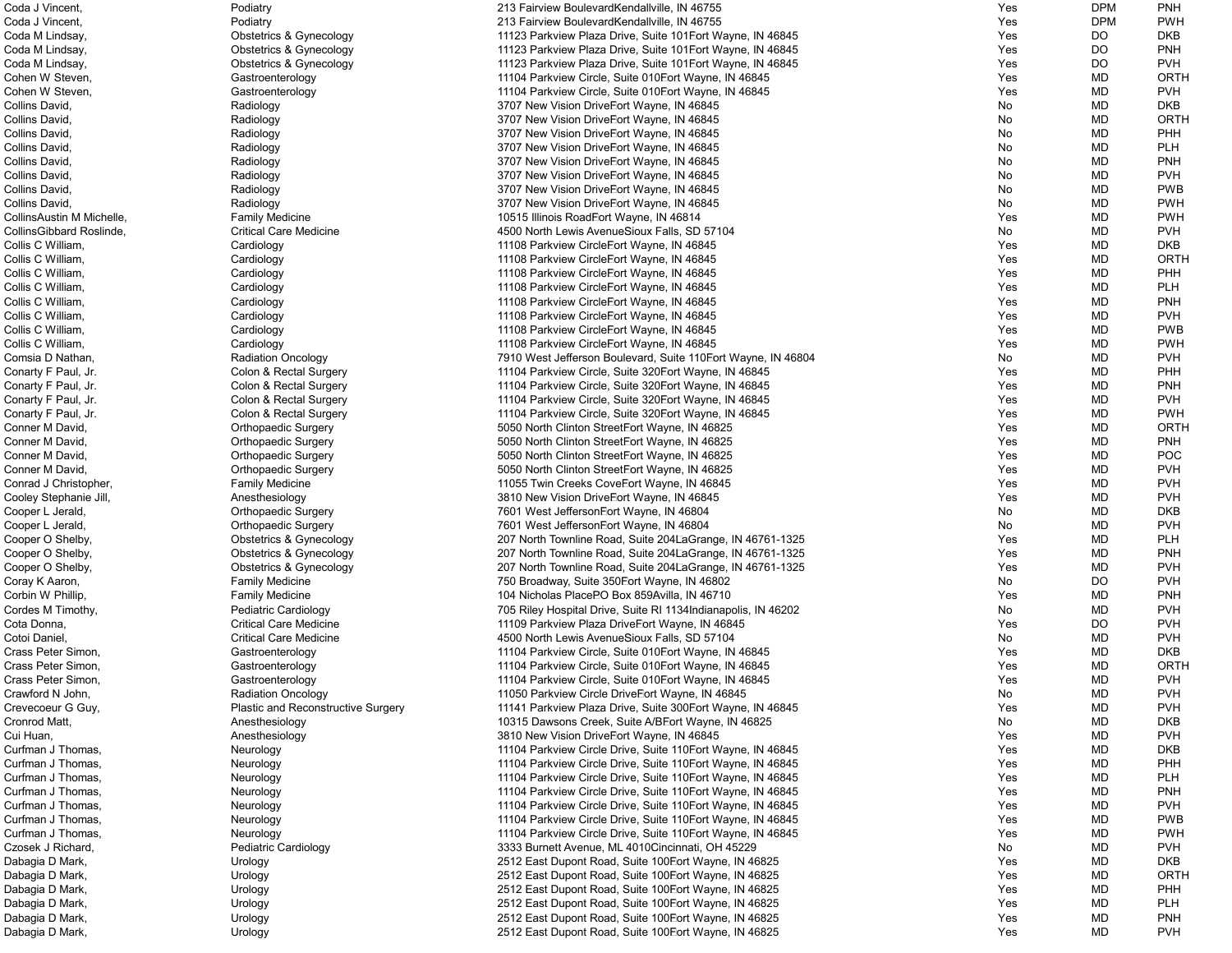| Dabagia D Mark,                    | Urology                                    | 2512 East Dupont Road, Suite 100 Fort Wayne, IN 46825                          | Yes        | MD         | <b>PWB</b>               |
|------------------------------------|--------------------------------------------|--------------------------------------------------------------------------------|------------|------------|--------------------------|
| Dabagia D Mark,                    | Urology                                    | 2512 East Dupont Road, Suite 100 Fort Wayne, IN 46825                          | Yes        | MD         | <b>PWH</b>               |
| Daigle A Richard, Jr.              | Anesthesiology                             | 3810 New Vision DriveEort Wayne, IN 46845                                      | Yes        | <b>DO</b>  | <b>PVH</b>               |
| Daigle A Richard, Jr.              | Anesthesiology                             | 3810 New Vision DriveEort Wayne, IN 46845                                      | Yes        | <b>DO</b>  | <b>PWB</b>               |
| Dale John Wheeler,                 | <b>Pulmonary &amp; Critical Care</b>       | 11104 Parkview Circle Drive, Suite 410 Eort Wayne, IN 46845-1672               | Yes        | MD         | <b>PVH</b>               |
| Danias M James,                    | <b>Orthopaedic Surgery</b>                 | 5050 North Clinton StreetEort Wayne, IN 46825                                  | No         | DO         | <b>ORTH</b>              |
| Danias M James,                    | <b>Orthopaedic Surgery</b>                 | 5050 North Clinton StreetEort Wayne, IN 46825                                  | No         | DO         | <b>PNH</b>               |
| Danias M James,                    | <b>Orthopaedic Surgery</b>                 | 5050 North Clinton StreetEort Wayne, IN 46825                                  | No         | DO         | <b>POC</b>               |
| Danias M James,                    | <b>Orthopaedic Surgery</b>                 | 5050 North Clinton StreetEort Wayne, IN 46825                                  | No         | DO         | <b>PVH</b>               |
| Darr M Bridget,                    | <b>Family Medicine</b>                     | 276 Manchester AvenueWabash, IN 46992                                          | No         | MD         | <b>PWB</b>               |
| Darragh K Robert,                  | Pediatric Cardiology                       | 705 Riley Hospital Drive, Suite RI 1134 Indianapolis, IN 46202                 | No         | MD         | <b>PVH</b>               |
| Davault Brian,                     | <b>Family Medicine</b>                     | 8 John Kissinger DriveWabash, IN 46992                                         | Yes        | <b>MD</b>  | PHH                      |
| Davault Brian,                     | <b>Family Medicine</b>                     | 8 John Kissinger DriveWabash, IN 46992                                         | Yes        | <b>MD</b>  | <b>PWB</b>               |
| David Prathiba Sharon,             | Physical Medicine & Rehabilitation         | 2231 Carew StreetEort Wayne, IN 46805                                          | Yes        | MD         | <b>DKB</b>               |
| David Prathiba Sharon,             | Physical Medicine & Rehabilitation         | 2231 Carew StreetEort Wayne, IN 46805                                          | Yes        | MD         | PHH                      |
| David Prathiba Sharon,             | Physical Medicine & Rehabilitation         | 2231 Carew StreetEort Wayne, IN 46805                                          | Yes        | MD         | <b>PLH</b>               |
| David Prathiba Sharon,             | Physical Medicine & Rehabilitation         | 2231 Carew StreetEort Wayne, IN 46805                                          | Yes        | MD         | <b>PNH</b>               |
| David Prathiba Sharon,             | Physical Medicine & Rehabilitation         | 2231 Carew StreetEort Wayne, IN 46805                                          | Yes        | MD         | <b>PVH</b>               |
| David Prathiba Sharon,             | Physical Medicine & Rehabilitation         | 2231 Carew StreetEort Wayne, IN 46805                                          | Yes        | <b>MD</b>  | <b>PWB</b>               |
| David Prathiba Sharon,             | Physical Medicine & Rehabilitation         | 2231 Carew StreetEort Wayne, IN 46805                                          | Yes        | <b>MD</b>  | <b>PWH</b>               |
| Davidson B Kyle,                   | <b>Family Medicine</b>                     | 8233 Glencarin BoulevardEort Wayne, IN 46804-5784                              | Yes        | DO         | <b>PVH</b>               |
| Davis R Keith,                     | <b>Obstetrics &amp; Gynecology</b>         | 7988 West Jefferson BoulevardEort Wayne, IN 46804                              | No         | MD         | <b>PVH</b>               |
| Davis T Scott,                     | Anesthesiology                             | 5050 North Clinton StreetEort Wayne, IN 46825                                  | No         | MD         | ORTH                     |
| Davis T Scott,                     | Anesthesiology                             | 5050 North Clinton StreetEort Wayne, IN 46825                                  | No         | MD         | <b>POC</b>               |
| Dearth Alvin Jerry,                | <b>Family Medicine</b>                     | 13430 Main StreetGrabill, IN 46741                                             | Yes        | MD         | <b>PVH</b>               |
| Debal Georges,                     | Pulmonology                                | 11104 Parkview Circle, Suite 410 Fort Wayne, IN 46845                          | Yes        | MD         | <b>DKB</b>               |
| Debal Georges,                     | Pulmonology                                | 11104 Parkview Circle, Suite 410 Fort Wayne, IN 46845                          | Yes        | MD         | PHH                      |
| Debal Georges,                     | Pulmonology                                | 11104 Parkview Circle, Suite 410 Fort Wayne, IN 46845                          | Yes        | MD         | <b>PLH</b>               |
| Debal Georges,                     | Pulmonology                                | 11104 Parkview Circle, Suite 410 Fort Wayne, IN 46845                          | Yes        | MD         | <b>PNH</b>               |
| Debal Georges,                     | <b>Pulmonary &amp; Critical Care</b>       | 11104 Parkview Circle, Suite 410 Fort Wayne, IN 46845                          | Yes        | MD         | <b>PVH</b>               |
| Debal Georges,                     | Pulmonology                                | 11104 Parkview Circle, Suite 410 Fort Wayne, IN 46845                          | Yes        | <b>MD</b>  | <b>PWB</b>               |
| Debal Georges,                     | Pulmonology                                | 11104 Parkview Circle, Suite 410 Eort Wayne, IN 46845                          | Yes        | <b>MD</b>  | <b>PWH</b>               |
| deLemosFigueira Miguel Fernando,   | Internal Medicine                          | 11109 Parkview Plaza DriveEort Wayne, IN 46845                                 | Yes        | MD         | ORTH                     |
| deLemosFigueira Miguel Fernando,   | Internal Medicine                          | 11109 Parkview Plaza DriveEort Wayne, IN 46845                                 | Yes        | MD         | <b>PVH</b>               |
| DelosSantos L Renato,              | Internal Medicine                          | 11109 Parkview Plaza DriveEort Wayne, IN 46845                                 | Yes        | MD         | ORTH                     |
| DelosSantos L Renato,              | Internal Medicine                          | 11109 Parkview Plaza DriveEort Wayne, IN 46845                                 | Yes        | <b>MD</b>  | <b>PVH</b>               |
| Dempsey J Robert,                  | Gastroenterology                           | 11104 Parkview Circle, Suite 010 Eort Wayne, IN 46845                          | Yes        | MD         | <b>DKB</b>               |
| Dempsey J Robert,                  | Gastroenterology                           | 11104 Parkview Circle, Suite 010Eort Wayne, IN 46845                           | Yes        | MD         | ORTH                     |
| Dempsey J Robert,                  | Gastroenterology                           | 11104 Parkview Circle, Suite 010Eort Wayne, IN 46845                           | Yes        | MD         | <b>PVH</b>               |
| DePeralta T Edgar,                 | Neurology                                  | 10275 Little Patuxent Parkway, Suite 300Columbia, MD 21044                     | No         | MD         | ORTH                     |
| DePeralta T Edgar,                 | Neurology                                  | 10275 Little Patuxent Parkway, Suite 300Columbia, MD 21044                     | No         | MD         | <b>PVH</b>               |
| Derickson J Keith,                 | <b>Family Medicine</b>                     | 6404 Rothman RoadEort Wayne, IN 46835                                          | No         | MD         | <b>PVH</b>               |
| Derrow W Caroline,                 | <b>Pediatric Dentistry</b>                 | 1005 Nicholas StreetAuburn, IN 46706                                           | No         | <b>DDS</b> | <b>DKB</b>               |
| Deschner P William,                | Thoracic Surgery (Cardiothoracic Vascular) | 7910 West Jefferson Boulevard, Suite 102Eort Wayne, IN 46804                   | No         | MD         | <b>PVH</b>               |
| DeTommaso D Jonathan,              | Podiatry                                   | 7601 West JeffersonEort Wayne, IN 46804                                        | No         | <b>DPM</b> | <b>PVH</b>               |
| Devanathan Srinivasan,             | Sleep Medicine                             | 1234 East Dupont Road, Suite 7Eort Wayne, IN 46825                             | Yes        | MD         | <b>DKB</b>               |
| Devanathan Srinivasan,             | Sleep Medicine                             | 1234 East Dupont Road, Suite 7Eort Wayne, IN 46825                             | Yes        | MD         | PHH                      |
| Devanathan Srinivasan,             | Sleep Medicine                             | 1234 East Dupont Road, Suite 7 Eort Wayne, IN 46825                            | Yes        | <b>MD</b>  | <b>PLH</b>               |
| Devanathan Srinivasan,             | Sleep Medicine                             | 1234 East Dupont Road, Suite 7 Eort Wayne, IN 46825                            | Yes        | MD         | <b>PNH</b>               |
| Devanathan Srinivasan,             | Sleep Medicine                             | 1234 East Dupont Road, Suite 7 Eort Wayne, IN 46825                            | Yes        | MD         | <b>PVH</b>               |
| Devanathan Srinivasan,             | Sleep Medicine                             | 1234 East Dupont Road, Suite 7 Eort Wayne, IN 46825                            | Yes        | MD         | <b>PWB</b>               |
| Devanathan Srinivasan,             | Sleep Medicine                             | 1234 East Dupont Road, Suite 7 Eort Wayne, IN 46825                            | Yes        | MD         | <b>PWH</b>               |
| Dhakal Rasik,                      | Internal Medicine                          | 11109 Parkview Plaza DriveEort Wayne, IN 46845                                 | Yes        | MD         | ORTH                     |
| Dhakal Rasik,                      | Internal Medicine                          | 11109 Parkview Plaza DriveEort Wayne, IN 46845                                 | Yes        | MD         | <b>PVH</b>               |
| Dhaliwal Arvind,                   | Internal Medicine                          | 11109 Parkview Plaza DriveEort Wayne, IN 46845                                 | Yes        | MD         | <b>ORTH</b>              |
| Dhaliwal Arvind,                   | Internal Medicine                          | 11109 Parkview Plaza DriveEort Wayne, IN 46845                                 | Yes        | MD         | <b>PVH</b>               |
| Dhungana Prabij,                   | Internal Medicine                          | 11109 Parkview Plaza DriveEort Wayne, IN 46845                                 | Yes        | MD         | <b>ORTH</b>              |
| Dhungana Prabij,                   | Internal Medicine                          | 11109 Parkview Plaza DriveEort Wayne, IN 46845                                 | Yes        | MD         | <b>PVH</b>               |
| Dickmeyer C Mark,                  | <b>Family Medicine</b>                     | 1818 Carew Street, Suite 120 Eort Wayne, IN 46805                              | Yes        | MD         | <b>PVH</b>               |
| Dickstein Leah,                    | Neurology                                  | 2231 Carew StreetEort Wayne, IN 46805                                          | Yes        | <b>MD</b>  | <b>DKB</b>               |
| Dickstein Leah,                    | Neurology                                  | 2231 Carew StreetEort Wayne, IN 46805                                          | Yes        | MD         | PHH                      |
| Dickstein Leah,                    | Neurology                                  | 2231 Carew StreetEort Wayne, IN 46805                                          | Yes        | MD         | <b>PLH</b>               |
| Dickstein Leah,<br>Dickstein Leah, | Neurology                                  | 2231 Carew StreetEort Wayne, IN 46805<br>2231 Carew StreetEort Wayne, IN 46805 | Yes<br>Yes | MD<br>MD   | <b>PNH</b><br><b>PVH</b> |
| Dickstein Leah,                    | Neurology<br>Neurology                     | 2231 Carew StreetEort Wayne, IN 46805                                          | Yes        | MD         | <b>PWB</b>               |
| Dickstein Leah,                    | Neurology                                  | 2231 Carew StreetEort Wayne, IN 46805                                          | Yes        | MD         | <b>PWH</b>               |
| Diepenbrock M Ryan,                | Oral and Maxillofacial Surgery             | 7845 Carnegie BoulevardEort Wayne, IN 46804                                    | No         | <b>DDS</b> | <b>PVH</b>               |
|                                    |                                            |                                                                                |            |            |                          |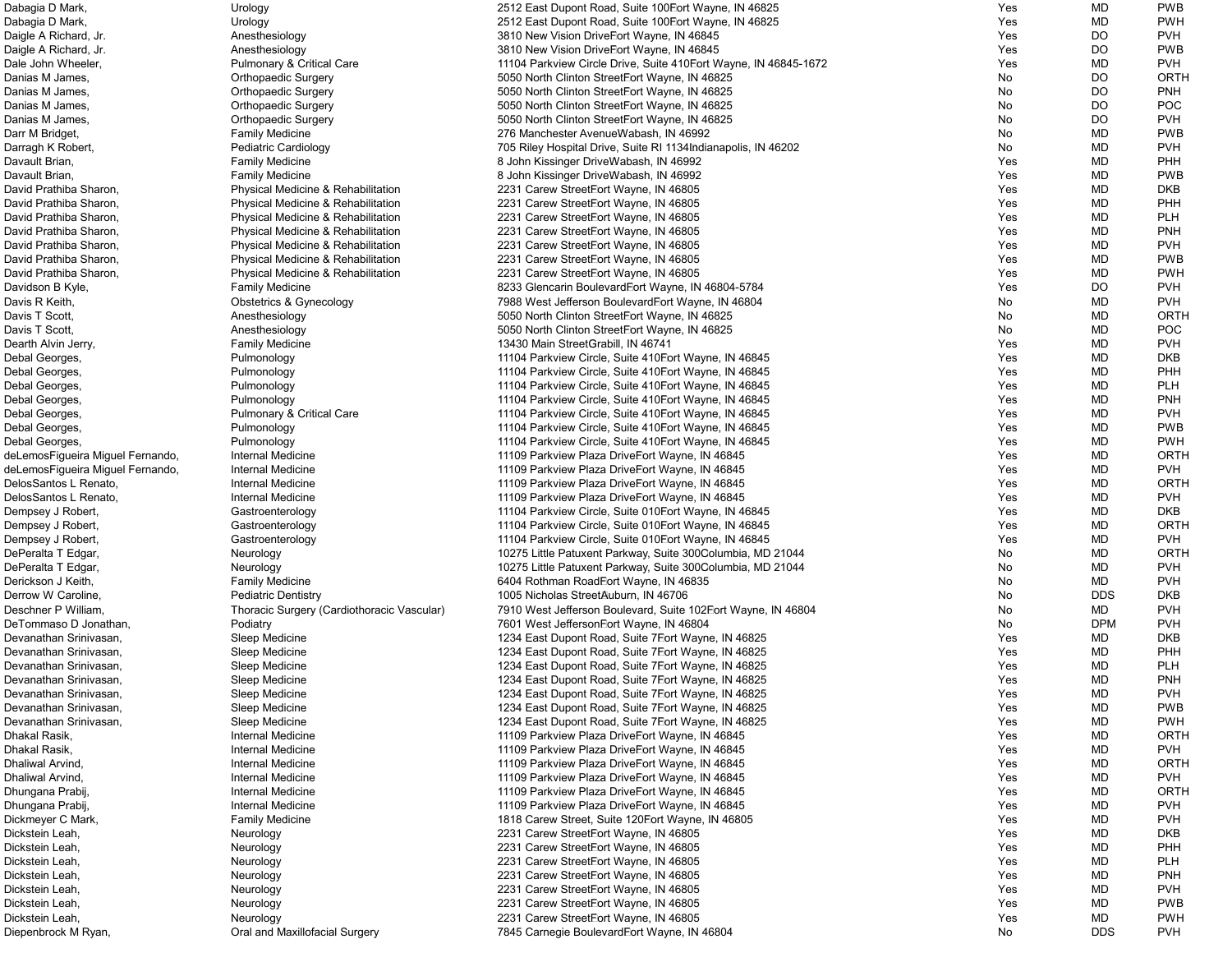| Dillard Lauren Trunzo Kira,              | Neurology                                             | 336 22nd Avenue NorthNashville, TN 37203                                                                                                        | No         | MD       | <b>ORTH</b>              |
|------------------------------------------|-------------------------------------------------------|-------------------------------------------------------------------------------------------------------------------------------------------------|------------|----------|--------------------------|
| Dimayuga Altamirano SherylAnn,           | Internal Medicine                                     | 11109 Parkview Plaza DriveEort Wayne, IN 46845                                                                                                  | Yes        | MD       | <b>ORTH</b>              |
| Dimayuga Altamirano SherylAnn,           | Internal Medicine                                     | 11109 Parkview Plaza DriveEort Wayne, IN 46845                                                                                                  | <b>Yes</b> | MD       | <b>PVH</b>               |
| Disher J Michael,                        | Otolaryngology                                        | 1252 Ralston Avenue, Suite 402Defiance, OH 43512                                                                                                | No         | MD       | <b>PVH</b>               |
| Divanovic A Allison,                     | <b>Pediatric Cardiology</b>                           | 3333 Burnett Avenue, ML 4010Cincinnati, OH 45229                                                                                                | No         | MD       | <b>PVH</b>               |
| Dohl R Douglas,                          | Anesthesiology                                        | 5050 North Clinton StreetEort Wayne, IN 46825                                                                                                   | No         | MD       | <b>ORTH</b>              |
| Dohl R Douglas,                          | Anesthesiology                                        | 5050 North Clinton StreetEort Wayne, IN 46825                                                                                                   | No         | MD       | <b>POC</b>               |
| Donaldson R David,                       | Anesthesiology                                        | 3810 New Vision DriveEort Wayne, IN 46845                                                                                                       | Yes        | MD       | <b>PVH</b>               |
| Donaldson R David,                       | Anesthesiology                                        | 3810 New Vision DriveEort Wayne, IN 46845                                                                                                       | Yes        | MD       | <b>PWB</b>               |
| Douse DAndrae,                           | Undersea and Hyperbaric Medicine                      | 401 Sawyer RoadKendallville, IN 46797                                                                                                           | Yes        | MD       | PHH                      |
| Douse DAndrae,                           | Undersea and Hyperbaric Medicine                      | 401 Sawyer RoadKendallville, IN 46797                                                                                                           | Yes        | MD       | <b>PNH</b>               |
| Douse DAndrae,                           | Undersea and Hyperbaric Medicine                      | 401 Sawyer RoadKendallville, IN 46797                                                                                                           | <b>Yes</b> | MD       | <b>PVH</b><br><b>PVH</b> |
| Dowling C Gregory,<br>Dozier C James,    | <b>Family Medicine</b><br><b>Neurological Surgery</b> | 2512 East Dupont Road, Suite 200 Fort Wayne, IN 46825<br>11104 Parkview Circle Drive, Suite 110 Medical Office Building 11 Eort Wayne, IN 46845 | No<br>Yes  | MD<br>MD | <b>DKB</b>               |
| Dozier C James,                          | <b>Neurological Surgery</b>                           | 11104 Parkview Circle Drive, Suite 110 Medical Office Building 11 Eort Wayne, IN 46845                                                          | Yes        | MD       | PHH                      |
| Dozier C James                           | <b>Neurological Surgery</b>                           | 11104 Parkview Circle Drive, Suite 110 Medical Office Building 11 Eort Wayne, IN 46845                                                          | Yes        | MD       | <b>PLH</b>               |
| Dozier C James                           | <b>Neurological Surgery</b>                           | 11104 Parkview Circle Drive, Suite 110 Medical Office Building 11 Eort Wayne, IN 46845                                                          | Yes        | MD       | <b>PNH</b>               |
| Dozier C James                           | <b>Neurological Surgery</b>                           | 11104 Parkview Circle Drive, Suite 110 Medical Office Building 11 Eort Wayne, IN 46845                                                          | Yes        | MD       | <b>PVH</b>               |
| Dozier C James,                          | <b>Neurological Surgery</b>                           | 11104 Parkview Circle Drive, Suite 110 Medical Office Building 11 Eort Wayne, IN 46845                                                          | Yes        | MD       | <b>PWB</b>               |
| Dozier C James                           | <b>Neurological Surgery</b>                           | 11104 Parkview Circle Drive, Suite 110 Medical Office Building 11 Eort Wayne, IN 46845                                                          | Yes        | MD       | <b>PWH</b>               |
| Drake E John,                            | <b>Obstetrics &amp; Gynecology</b>                    | 11123 Parkview Plaza Drive, Suite 101 Eort Wayne, IN 46845                                                                                      | Yes        | DO       | PHH                      |
| Drake E John,                            | <b>Obstetrics &amp; Gynecology</b>                    | 11123 Parkview Plaza Drive, Suite 101 Eort Wayne, IN 46845                                                                                      | Yes        | DO       | <b>PVH</b>               |
| Drake E John,                            | <b>Obstetrics &amp; Gynecology</b>                    | 11123 Parkview Plaza Drive, Suite 101 Eort Wayne, IN 46845                                                                                      | Yes        | DO       | <b>PWH</b>               |
| Drummond C Christina,                    | Hospice and Palliative Medicine                       | 11050 Parkview Circle Drive, Entrance 12Eort Wayne, IN 46845                                                                                    | Yes        | MD       | <b>PVH</b>               |
| Du Cheng,                                | Neurology                                             | 11109 Parkview Plaza DriveEort Wayne, IN 46845                                                                                                  | Yes        | MD       | <b>DKB</b>               |
| Du Cheng,                                | Neurology                                             | 11109 Parkview Plaza DriveEort Wayne, IN 46845                                                                                                  | Yes        | MD       | PHH                      |
| Du Cheng,                                | Neurology                                             | 11109 Parkview Plaza DriveEort Wayne, IN 46845                                                                                                  | Yes        | MD       | <b>PLH</b>               |
| Du Cheng,                                | Neurology                                             | 11109 Parkview Plaza DriveEort Wayne, IN 46845                                                                                                  | Yes        | MD       | <b>PNH</b>               |
| Du Cheng,                                | Neurology                                             | 11109 Parkview Plaza DriveEort Wayne, IN 46845                                                                                                  | Yes        | MD       | <b>PVH</b>               |
| Du Cheng,                                | Neurology                                             | 11109 Parkview Plaza DriveEort Wayne, IN 46845                                                                                                  | Yes        | MD       | <b>PWB</b>               |
| Du Cheng,                                | Neurology                                             | 11109 Parkview Plaza DriveEort Wayne, IN 46845                                                                                                  | Yes        | MD       | <b>PWH</b>               |
| Ducker T John, Jr.                       | Nephrology                                            | 400 Erie PassAuburn, IN 46706                                                                                                                   | No         | MD       | <b>DKB</b>               |
| Ducker T John, Jr.                       | Nephrology                                            | 400 Erie PassAuburn, IN 46706                                                                                                                   | No         | MD       | <b>ORTH</b>              |
| Ducker T John, Jr.<br>Ducker T John, Jr. | Nephrology                                            | 400 Erie PassAuburn, IN 46706<br>400 Erie PassAuburn, IN 46706                                                                                  | No         | MD<br>MD | PHH<br><b>PLH</b>        |
| Ducker T John, Jr.                       | Nephrology<br>Nephrology                              | 400 Erie PassAuburn, IN 46706                                                                                                                   | No<br>No.  | MD       | <b>PNH</b>               |
| Ducker T John, Jr.                       | Nephrology                                            | 400 Erie PassAuburn, IN 46706                                                                                                                   | No         | MD       | <b>PVH</b>               |
| Ducker T John, Jr.                       | Nephrology                                            | 400 Erie PassAuburn, IN 46706                                                                                                                   | No         | MD       | <b>PWH</b>               |
| Duerfeldt William Todd,                  | <b>Family Medicine</b>                                | 2003 Stults Road, Suite 100 Huntington, IN 46750                                                                                                | Yes        | DO       | PHH                      |
| Duffy Mary Kristine,                     | <b>Obstetrics &amp; Gynecology</b>                    | 2003 Stults Road, Suite 215 Huntington, IN 46750                                                                                                | Yes        | MD       | <b>PHH</b>               |
| Dugan A James,                           | Urology                                               | 68 East 3rd StreetPeru, IN 46970                                                                                                                | No         | MD       | <b>PWB</b>               |
| Dugan M William, Jr.                     | <b>Medical Oncology</b>                               | 68 East 3rd StreetPeru, IN 46970                                                                                                                | No         | MD       | <b>PWB</b>               |
| DuncanLothamer L Christina,              | <b>Gynecologic Oncology</b>                           | 11050 Parkview Circle, Entrance 12 Eort Wayne, IN 46845                                                                                         | Yes        | DO       | <b>PVH</b>               |
| Durrant Michelle,                        | <b>Obstetrics &amp; Gynecology</b>                    | 2518 East Dupont RoadEort Wayne, IN 46825                                                                                                       | No         | MD       | <b>PVH</b>               |
| Dutro A Nicholas,                        | <b>Family Medicine</b>                                | 8911 Liberty Mills RoadEort Wayne, IN 46804                                                                                                     | Yes        | MD       | <b>PVH</b>               |
| Dye Wayne Michael, Jr.                   | Radiology                                             | 3707 New Vision DriveEort Wayne, IN 46845                                                                                                       | No         | MD       | <b>DKB</b>               |
| Dye Wayne Michael, Jr.                   | Radiology                                             | 3707 New Vision DriveEort Wayne, IN 46845                                                                                                       | No         | MD       | PHH                      |
| Dye Wayne Michael, Jr.                   | Radiology                                             | 3707 New Vision DriveEort Wayne, IN 46845                                                                                                       | No         | MD       | <b>PLH</b>               |
| Dye Wayne Michael, Jr.                   | Radiology                                             | 3707 New Vision DriveEort Wayne, IN 46845                                                                                                       | No         | MD       | <b>PNH</b>               |
| Dye Wayne Michael, Jr.                   | Radiology                                             | 3707 New Vision DriveEort Wayne, IN 46845                                                                                                       | No         | MD       | <b>PVH</b>               |
| Dye Wayne Michael, Jr.                   | Radiology                                             | 3707 New Vision DriveEort Wayne, IN 46845                                                                                                       | No         | MD       | <b>PWB</b>               |
| Dye Wayne Michael, Jr.                   | Radiology                                             | 3707 New Vision DriveEort Wayne, IN 46845                                                                                                       | No         | MD       | <b>PWH</b><br><b>PVH</b> |
| Dzera Oleh,<br>Ebenroth S Eric,          | Psychiatry<br><b>Pediatric Cardiology</b>             | 1720 Beacon StreetEort Wayne, IN 46805<br>705 Riley Hospital Drive, Suite RI 1134 Indianapolis, IN 46202                                        | Yes<br>No  | MD<br>MD | <b>PVH</b>               |
| Eby R Samuel,                            | Nephrology                                            | 11104 Parkview Circle Drive, Suite 330 Fort Wayne, IN 46845                                                                                     | No         | MD       | <b>DKB</b>               |
| Eby R Samuel                             | Nephrology                                            | 11104 Parkview Circle Drive, Suite 330 Eort Wayne, IN 46845                                                                                     | No         | MD       | <b>ORTH</b>              |
| Eby R Samuel,                            | Nephrology                                            | 11104 Parkview Circle Drive, Suite 330 Eort Wayne, IN 46845                                                                                     | No         | MD       | <b>PHH</b>               |
| Eby R Samuel                             | Nephrology                                            | 11104 Parkview Circle Drive, Suite 330 Eort Wayne, IN 46845                                                                                     | No         | MD       | <b>PLH</b>               |
| Eby R Samuel                             | Nephrology                                            | 11104 Parkview Circle Drive, Suite 330 Eort Wayne, IN 46845                                                                                     | No         | MD       | <b>PNH</b>               |
| Eby R Samuel                             | Nephrology                                            | 11104 Parkview Circle Drive, Suite 330 Eort Wayne, IN 46845                                                                                     | No         | MD       | <b>PVH</b>               |
| Eby R Samuel                             | Nephrology                                            | 11104 Parkview Circle Drive, Suite 330 Eort Wayne, IN 46845                                                                                     | No         | MD       | <b>PWH</b>               |
| Eccher Alan Matthew,                     | Neurology                                             | 10275 Little Patuxent Parkway, Suite 300Columbia, MD 21044                                                                                      | No         | MD       | <b>ORTH</b>              |
| Eccher Alan Matthew,                     | Neurology                                             | 10275 Little Patuxent Parkway, Suite 300Columbia, MD 21044                                                                                      | No         | MD       | <b>PVH</b>               |
| Eddy R Steven,                           | <b>Orthopaedic Surgery</b>                            | 7601 West JeffersonEort Wayne, IN 46804                                                                                                         | No         | MD       | <b>DKB</b>               |
| Eddy R Steven,                           | <b>Orthopaedic Surgery</b>                            | 7601 West JeffersonEort Wayne, IN 46804                                                                                                         | No         | MD       | <b>PVH</b>               |
| Edlund W James,                          | Undersea and Hyperbaric Medicine                      | 11104 Parkview Circle, Suite 320 Fort Wayne, IN 46845                                                                                           | Yes        | MD       | PHH                      |
| Edlund W James,                          | Undersea and Hyperbaric Medicine                      | 11104 Parkview Circle, Suite 320 Fort Wayne, IN 46845                                                                                           | Yes        | MD       | <b>PLH</b>               |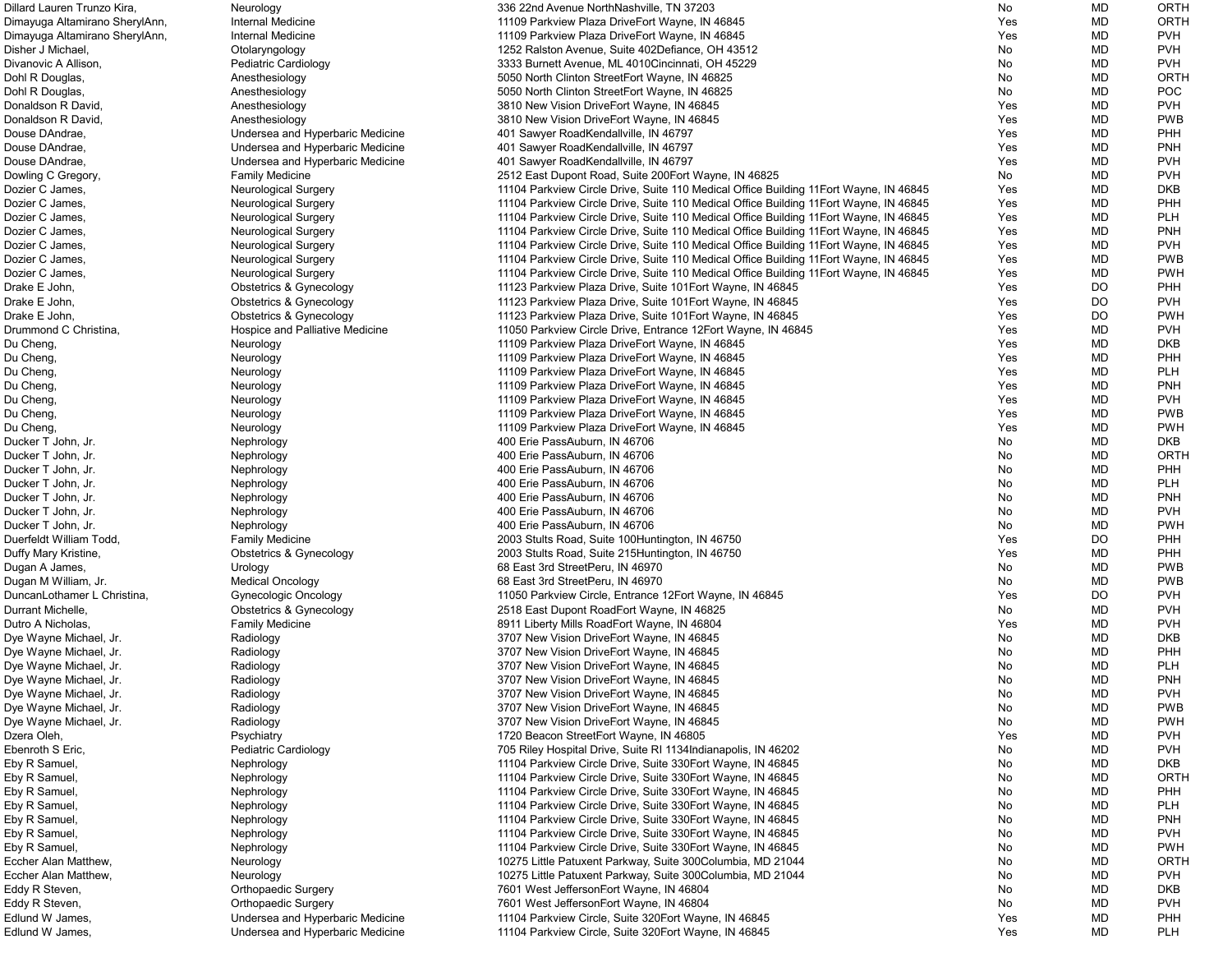| Edlund W James,                  | Undersea and Hyperbaric Medicine         | 11104 Parkview Circle, Suite 320 Eort Wayne, IN 46845                                  | Yes | MD        | <b>PNH</b>  |
|----------------------------------|------------------------------------------|----------------------------------------------------------------------------------------|-----|-----------|-------------|
| Edlund W James,                  | Undersea and Hyperbaric Medicine         | 11104 Parkview Circle, Suite 320 Fort Wayne, IN 46845                                  | Yes | MD        | <b>PVH</b>  |
| Edlund W James,                  | Undersea and Hyperbaric Medicine         | 11104 Parkview Circle, Suite 320 Fort Wayne, IN 46845                                  | Yes | MD        | <b>PWB</b>  |
| Edlund W James,                  | Undersea and Hyperbaric Medicine         | 11104 Parkview Circle, Suite 320 Fort Wayne, IN 46845                                  | Yes | MD        | <b>PWH</b>  |
| Efobi Achufusi Deka,             | Neurology                                | 11104 Parkview Circle Drive, Suite 110 Eort Wayne, IN 46845                            | Yes | MD        | <b>DKB</b>  |
| Efobi Achufusi Deka,             | Neurology                                | 11104 Parkview Circle Drive, Suite 110 Fort Wayne, IN 46845                            | Yes | MD        | PHH         |
| Efobi Achufusi Deka,             |                                          | 11104 Parkview Circle Drive, Suite 110 Eort Wayne, IN 46845                            | Yes | MD        | <b>PLH</b>  |
|                                  | Neurology                                |                                                                                        |     |           |             |
| Efobi Achufusi Deka,             | Neurology                                | 11104 Parkview Circle Drive, Suite 110 Eort Wayne, IN 46845                            | Yes | MD        | <b>PNH</b>  |
| Efobi Achufusi Deka,             | Neurology                                | 11104 Parkview Circle Drive, Suite 110 Eort Wayne, IN 46845                            | Yes | MD        | <b>PVH</b>  |
| Efobi Achufusi Deka,             | Neurology                                | 11104 Parkview Circle Drive, Suite 110Eort Wayne, IN 46845                             | Yes | MD        | <b>PWB</b>  |
| Efobi Achufusi Deka,             | Neurology                                | 11104 Parkview Circle Drive, Suite 110 Eort Wayne, IN 46845                            | Yes | MD        | <b>PWH</b>  |
| Egli A John,                     | <b>Family Medicine</b>                   | 315 Lehman AvenueTopeka, IN 46571                                                      | No  | MD        | <b>PLH</b>  |
| Eleanya Samuel,                  | Internal Medicine                        | 11109 Parkview Plaza DriveEort Wayne, IN 46845                                         | Yes | MD        | <b>PVH</b>  |
| Elhassan S Hisham,               | Colon & Rectal Surgery                   | 11104 Parkview Circle, Suite 320 Eort Wayne, IN 46845                                  | Yes | MD        | <b>DKB</b>  |
| Elhassan S Hisham,               | Colon & Rectal Surgery                   | 11104 Parkview Circle, Suite 320 Fort Wayne, IN 46845                                  | Yes | MD        | PHH         |
| Elhassan S Hisham,               | Colon & Rectal Surgery                   | 11104 Parkview Circle, Suite 320 Fort Wayne, IN 46845                                  | Yes | MD        | <b>PNH</b>  |
| Elhassan S Hisham,               | Colon & Rectal Surgery                   | 11104 Parkview Circle, Suite 320 Fort Wayne, IN 46845                                  | Yes | MD        | <b>PVH</b>  |
| Elhassan S Hisham,               | Colon & Rectal Surgery                   | 11104 Parkview Circle, Suite 320 Fort Wayne, IN 46845                                  | Yes | MD        | <b>PWH</b>  |
| Elkambergy Hussam,               | <b>Critical Care Medicine</b>            | 4500 North Lewis AvenueSioux Falls, SD 57104                                           | No  | MD        | <b>PVH</b>  |
| Elmaadawi Zakria Youssef Ahmed,  | <b>Psychiatry Child &amp; Adolescent</b> | 1720 Beacon StreetEort Wayne, IN 46805                                                 | Yes | MD        | <b>PVH</b>  |
|                                  |                                          |                                                                                        | No  | MD        | <b>PWB</b>  |
| Elmasry N Sherif,                | Pediatrics                               | 655 North Broadway Peru, IN 46970                                                      |     |           |             |
| Elnemr A Mohamed,                | <b>Obstetrics &amp; Gynecology</b>       | 420 North Sawyer RoadKendallville, IN 46755-2572                                       | Yes | MD        | <b>DKB</b>  |
| Elnemr A Mohamed,                | Obstetrics & Gynecology                  | 420 North Sawyer RoadKendallville, IN 46755-2572                                       | Yes | MD        | PHH         |
| Elnemr A Mohamed,                | <b>Obstetrics &amp; Gynecology</b>       | 420 North Sawyer RoadKendallville, IN 46755-2572                                       | Yes | MD        | <b>PNH</b>  |
| Elnemr A Mohamed,                | <b>Obstetrics &amp; Gynecology</b>       | 420 North Sawyer RoadKendallville, IN 46755-2572                                       | Yes | MD        | <b>PVH</b>  |
| Elnemr A Mohamed,                | <b>Obstetrics &amp; Gynecology</b>       | 420 North Sawyer RoadKendallville, IN 46755-2572                                       | Yes | MD        | <b>PWH</b>  |
| Engle R Michael,                 | <b>Family Medicine</b>                   | 817 Trail Ridge RoadAlbion, IN 46701                                                   | Yes | DO        | <b>PNH</b>  |
| Epstein Michael,                 | <b>Medical Oncology</b>                  | 2514 East Dupont Road, Suite 100 Fort Wayne, IN 46825                                  | No  | MD        | <b>PNH</b>  |
| Epstein Michael,                 | <b>Medical Oncology</b>                  | 2514 East Dupont Road, Suite 100 Fort Wayne, IN 46825                                  | No  | MD        | <b>PWB</b>  |
| Esguerra P Francis,              | <b>Obstetrics &amp; Gynecology</b>       | 10307 Dupont Circle Drive West, Suite AEort Wayne, IN 46825                            | No  | MD        | <b>DKB</b>  |
| Esguerra P Francis,              | <b>Obstetrics &amp; Gynecology</b>       | 10307 Dupont Circle Drive West, Suite AEort Wayne, IN 46825                            | No  | MD        | <b>PVH</b>  |
| Ethiraj Kumar Santhanam Sampath, | Internal Medicine                        | 11109 Parkview Plaza DriveEort Wayne, IN 46845                                         | Yes | MD        | <b>ORTH</b> |
| Ethiraj Kumar Santhanam Sampath, | Internal Medicine                        | 11109 Parkview Plaza DriveEort Wayne, IN 46845                                         | Yes | MD        | <b>PVH</b>  |
|                                  |                                          |                                                                                        |     |           |             |
| Evans S Karen,                   | <b>Family Medicine</b>                   | 5110 North ClintonEort Wayne, IN 46825                                                 | Yes | MD        | <b>ORTH</b> |
| Evans S Karen,                   | <b>Family Medicine</b>                   | 5110 North ClintonEort Wayne, IN 46825                                                 | Yes | MD        | <b>PVH</b>  |
| Everson M Drake,                 | <b>Family Medicine</b>                   | 8233 Glencarin BoulevardEort Wayne, IN 46804-5784                                      | Yes | <b>DO</b> | <b>PVH</b>  |
| Fadil Halim,                     | Neurology                                | 2231 Carew StreetEort Wayne, IN 46805                                                  | Yes | MD        | DKB         |
| Fadil Halim,                     | Neurology                                | 2231 Carew StreetEort Wayne, IN 46805                                                  | Yes | MD        | PHH         |
| Fadil Halim,                     | Neurology                                | 2231 Carew StreetEort Wayne, IN 46805                                                  | Yes | MD        | <b>PLH</b>  |
| Fadil Halim,                     | Neurology                                | 2231 Carew StreetEort Wayne, IN 46805                                                  | Yes | MD        | <b>PNH</b>  |
| Fadil Halim,                     | Neurology                                | 2231 Carew StreetEort Wayne, IN 46805                                                  | Yes | MD        | <b>PVH</b>  |
| Fadil Halim,                     | Neurology                                | 2231 Carew StreetEort Wayne, IN 46805                                                  | Yes | MD        | <b>PWB</b>  |
| Fadil Halim,                     | Neurology                                | 2231 Carew StreetEort Wayne, IN 46805                                                  | Yes | MD        | <b>PWH</b>  |
| Falatko M John,                  | Internal Medicine                        | 2231 Carew StreetEort Wayne, IN 46805-4713                                             | Yes | DO        | <b>PVH</b>  |
| Falatko R Stephanie,             | <b>Neurological Surgery</b>              | 11104 Parkview Circle Drive, Suite 110 Medical Office Building 11 Eort Wayne, IN 46845 | Yes | <b>DO</b> | <b>DKB</b>  |
| Falatko R Stephanie,             | <b>Neurological Surgery</b>              | 11104 Parkview Circle Drive, Suite 110 Medical Office Building 11 Eort Wayne, IN 46845 | Yes | <b>DO</b> | PHH         |
| Falatko R Stephanie,             | <b>Neurological Surgery</b>              | 11104 Parkview Circle Drive, Suite 110 Medical Office Building 11 Eort Wayne, IN 46845 | Yes | <b>DO</b> | <b>PLH</b>  |
| Falatko R Stephanie,             | <b>Neurological Surgery</b>              | 11104 Parkview Circle Drive, Suite 110 Medical Office Building 11 Eort Wayne, IN 46845 | Yes | <b>DO</b> | <b>PNH</b>  |
| Falatko R Stephanie,             | <b>Neurological Surgery</b>              | 11104 Parkview Circle Drive, Suite 110 Medical Office Building 11 Eort Wayne, IN 46845 | Yes | DO        | <b>PVH</b>  |
|                                  |                                          |                                                                                        |     |           |             |
| Falatko R Stephanie,             | <b>Neurological Surgery</b>              | 11104 Parkview Circle Drive, Suite 110 Medical Office Building 11 Eort Wayne, IN 46845 | Yes | DO        | <b>PWB</b>  |
| Falatko R Stephanie,             | <b>Neurological Surgery</b>              | 11104 Parkview Circle Drive, Suite 110 Medical Office Building 11 Eort Wayne, IN 46845 | Yes | DO        | <b>PWH</b>  |
| Falotico T Lisa,                 | <b>Family Medicine</b>                   | 10515 Illinois RoadEort Wayne, IN 46814                                                | Yes | DO        | <b>PVH</b>  |
| Farrell G Anne,                  | <b>Pediatric Cardiology</b>              | 705 Riley Hospital Drive, Suite RI 1134 Indianapolis, IN 46202                         | No  | MD        | <b>PVH</b>  |
| Fassino Stephen,                 | <b>Family Medicine</b>                   | 276 Manchester AvenueWabash, IN 46992                                                  | No  | MD        | <b>PWB</b>  |
| Fawibe T Omotayo,                | Occupational Medicine                    | 3978 New Vision DriveEort Wayne, IN 46845                                              | Yes | MD        | <b>PVH</b>  |
| Fawver D Jay,                    | Psychiatry                               | 6920 Pointe Inverness Way, Suite 120 Eort Wayne, IN 46804                              | Yes | MD        | <b>DKB</b>  |
| Fawver D Jay,                    | Psychiatry                               | 6920 Pointe Inverness Way, Suite 120 Eort Wayne, IN 46804                              | Yes | <b>MD</b> | PHH         |
| Fawver D Jay,                    | Psychiatry                               | 6920 Pointe Inverness Way, Suite 120 Eort Wayne, IN 46804                              | Yes | MD        | <b>PKC</b>  |
| Fawver D Jay,                    | Psychiatry                               | 6920 Pointe Inverness Way, Suite 120 Eort Wayne, IN 46804                              | Yes | MD        | <b>PLH</b>  |
| Fawver D Jay,                    | Psychiatry                               | 6920 Pointe Inverness Way, Suite 120 Eort Wayne, IN 46804                              | Yes | MD        | <b>PNH</b>  |
| Fawver D Jay,                    | Psychiatry                               | 6920 Pointe Inverness Way, Suite 120 Eort Wayne, IN 46804                              | Yes | MD        | <b>PVH</b>  |
| Fawver D Jay,                    | Psychiatry                               | 6920 Pointe Inverness Way, Suite 120 Eort Wayne, IN 46804                              | Yes | MD        | <b>PWB</b>  |
| Fawver D Jay,                    |                                          |                                                                                        |     | <b>MD</b> | <b>PWH</b>  |
|                                  | Psychiatry                               | 6920 Pointe Inverness Way, Suite 120 Eort Wayne, IN 46804                              | Yes |           |             |
| Feaker Arnold David, Jr.         | <b>Orthopaedic Surgery</b>               | 7601 West JeffersonEort Wayne, IN 46804                                                | No  | <b>DO</b> | <b>DKB</b>  |
| Feaker Arnold David, Jr.         | <b>Orthopaedic Surgery</b>               | 7601 West JeffersonEort Wayne, IN 46804                                                | No  | <b>DO</b> | <b>PVH</b>  |
| Feaker Arnold David, Jr.         | <b>Orthopaedic Surgery</b>               | 7601 West JeffersonEort Wayne, IN 46804                                                | No  | DO        | <b>PWH</b>  |
| Fedoriw Natalka,                 | Ophthalmology                            | 3301 Lake AvenueEort Wayne, IN 46805-5529                                              | No  | MD        | <b>PVH</b>  |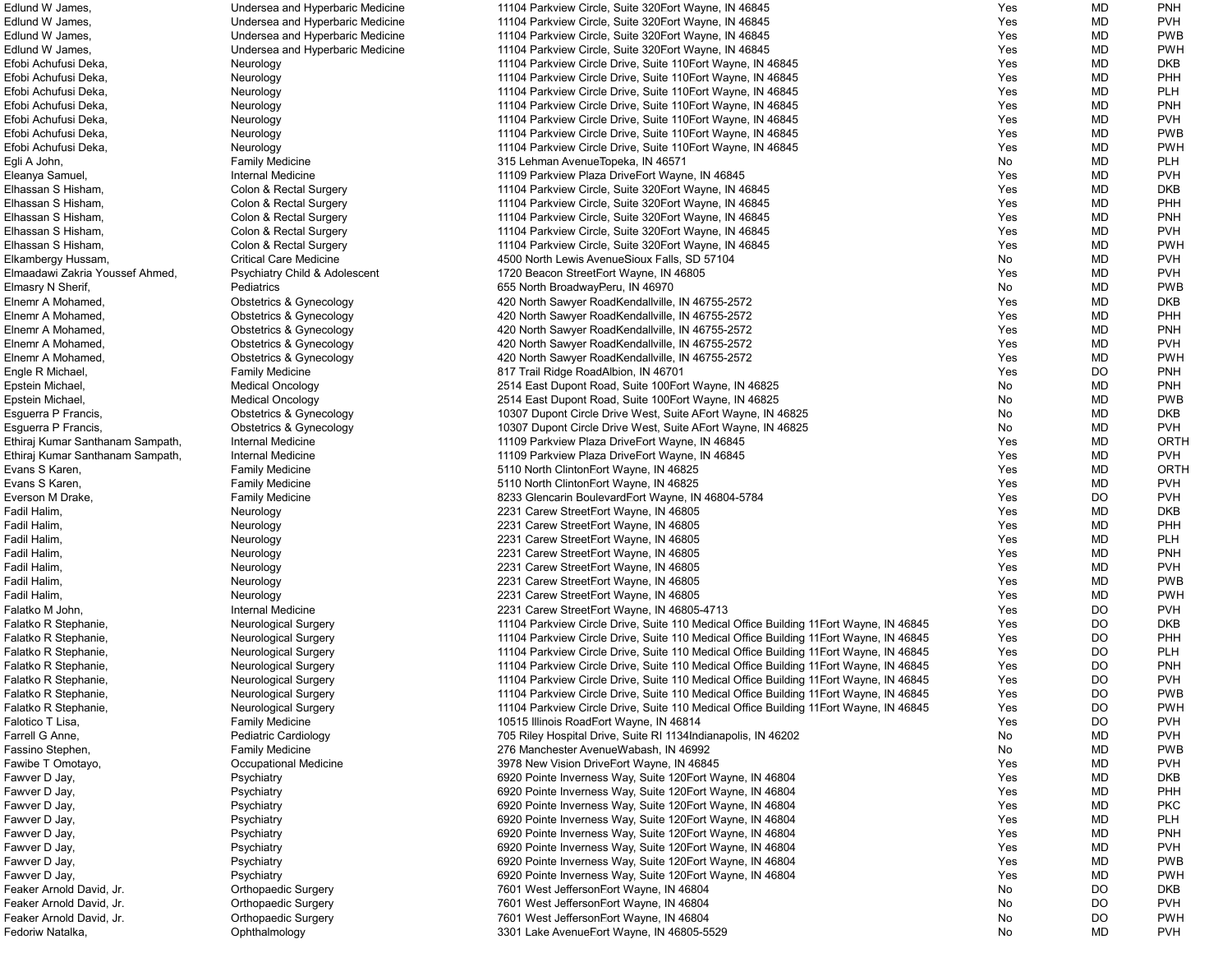| Fergusson N Sheryl,      | <b>Family Medicine</b>             | 3909 New Vision DriveEort Wayne, IN 46845                   | Yes | DO        | <b>ORTH</b> |
|--------------------------|------------------------------------|-------------------------------------------------------------|-----|-----------|-------------|
| Fergusson N Sheryl,      | <b>Family Medicine</b>             | 3909 New Vision DriveEort Wayne, IN 46845                   | Yes | DO        | <b>PVH</b>  |
| Fernandes S Eustace,     | Pulmonology                        | 7916 West Jefferson BoulevardEort Wayne, IN 46804           | No  | <b>MD</b> | PHH         |
| Fernandes S Eustace.     | Pulmonology                        | 7916 West Jefferson BoulevardEort Wayne, IN 46804           | No  | MD        | <b>PWB</b>  |
| Fernandes S Eustace.     |                                    |                                                             | No  | MD        | <b>PWH</b>  |
|                          | Pulmonology                        | 7916 West Jefferson BoulevardEort Wayne, IN 46804           |     |           |             |
| Ferrell D Kelly,         | Radiology                          | 3707 New Vision DriveEort Wayne, IN 46845                   | No  | MD        | <b>DKB</b>  |
| Ferrell D Kelly,         | Radiology                          | 3707 New Vision DriveEort Wayne, IN 46845                   | No  | MD        | ORTH        |
| Ferrell D Kelly,         | Radiology                          | 3707 New Vision DriveEort Wayne, IN 46845                   | No  | MD        | <b>PHH</b>  |
| Ferrell D Kelly,         | Radiology                          | 3707 New Vision DriveEort Wayne, IN 46845                   | No  | MD        | <b>PLH</b>  |
| Ferrell D Kelly,         | Radiology                          | 3707 New Vision DriveEort Wayne, IN 46845                   | No  | MD        | <b>PNH</b>  |
| Ferrell D Kelly,         | Radiology                          | 3707 New Vision DriveEort Wayne, IN 46845                   | No  | <b>MD</b> | <b>PVH</b>  |
| Ferrell D Kelly,         | Radiology                          | 3707 New Vision DriveEort Wayne, IN 46845                   | No  | MD        | <b>PWB</b>  |
| Ferrell D Kelly,         |                                    | 3707 New Vision DriveEort Wayne, IN 46845                   |     | <b>MD</b> | <b>PWH</b>  |
|                          | Radiology                          |                                                             | No  |           |             |
| Filson Kerlin Sarah,     | <b>Obstetrics &amp; Gynecology</b> | 11123 Parkview Plaza Drive, Suite 101 Eort Wayne, IN 46845  | Yes | <b>MD</b> | <b>PVH</b>  |
| Finnen P Neil,           | Ophthalmology                      | 7305 West Jefferson BoulevardEort Wayne, IN 46804           | No  | <b>MD</b> | <b>PVH</b>  |
| FlaigMiller Stephanie,   | <b>Family Medicine</b>             | 750 Broadway, Suite 350 Eort Wayne, IN 46802                | No  | DO        | <b>ORTH</b> |
| FlaigMiller Stephanie,   | <b>Family Medicine</b>             | 750 Broadway, Suite 350 Eort Wayne, IN 46802                | No  | DO        | <b>PHH</b>  |
| FlaigMiller Stephanie,   | <b>Family Medicine</b>             | 750 Broadway, Suite 350 Eort Wayne, IN 46802                | No  | DO        | <b>PLH</b>  |
| FlaigMiller Stephanie,   | <b>Family Medicine</b>             | 750 Broadway, Suite 350 Eort Wayne, IN 46802                | No  | <b>DO</b> | <b>PNH</b>  |
| FlaigMiller Stephanie,   | <b>Family Medicine</b>             | 750 Broadway, Suite 350 Eort Wayne, IN 46802                | No  | <b>DO</b> | <b>PVH</b>  |
|                          |                                    |                                                             |     |           |             |
| FlaigMiller Stephanie,   | <b>Family Medicine</b>             | 750 Broadway, Suite 350 Eort Wayne, IN 46802                | No  | <b>DO</b> | <b>PWB</b>  |
| FlaigMiller Stephanie,   | <b>Family Medicine</b>             | 750 Broadway, Suite 350 Eort Wayne, IN 46802                | No  | DO        | <b>PWH</b>  |
| Floyd L Nadine,          | Colon & Rectal Surgery             | 7988 West Jefferson BoulevardEort Wayne, IN 46804           | No  | <b>MD</b> | <b>PVH</b>  |
| Fortin D Joseph,         | Physical Medicine & Rehabilitation | 9502 Lima Road, Suite 103Eort Wayne, IN 46818               | No  | DO        | <b>PVH</b>  |
| Fortin J Claude,         | Neurology                          | 11104 Parkview Circle Drive, Suite 110 Eort Wayne, IN 46845 | Yes | <b>MD</b> | <b>DKB</b>  |
| Fortin J Claude,         | Neurology                          | 11104 Parkview Circle Drive, Suite 110 Eort Wayne, IN 46845 | Yes | MD        | PHH         |
| Fortin J Claude,         | Neurology                          | 11104 Parkview Circle Drive, Suite 110 Fort Wayne, IN 46845 | Yes | MD        | <b>PLH</b>  |
| Fortin J Claude,         |                                    | 11104 Parkview Circle Drive, Suite 110 Eort Wayne, IN 46845 | Yes | MD        | <b>PNH</b>  |
|                          | Neurology                          |                                                             |     |           |             |
| Fortin J Claude,         | Neurology                          | 11104 Parkview Circle Drive, Suite 110 Eort Wayne, IN 46845 | Yes | MD        | <b>PVH</b>  |
| Fortin J Claude,         | Neurology                          | 11104 Parkview Circle Drive, Suite 110 Fort Wayne, IN 46845 | Yes | MD        | <b>PWB</b>  |
| Fortin J Claude,         | Neurology                          | 11104 Parkview Circle Drive, Suite 110 Eort Wayne, IN 46845 | Yes | MD        | <b>PWH</b>  |
| Fortney Philip Benjamin, | Anesthesiology                     | 10315 Dawsons Creek, Suite A/BEort Wayne, IN 46825          | No  | MD        | <b>DKB</b>  |
| Fouts B John,            | Pulmonology                        | 11104 Parkview Circle, Suite 410 Fort Wayne, IN 46845       | Yes | MD        | <b>DKB</b>  |
| Fouts B John,            | Pulmonology                        | 11104 Parkview Circle, Suite 410Eort Wayne, IN 46845        | Yes | MD        | <b>PHH</b>  |
| Fouts B John,            | Pulmonology                        | 11104 Parkview Circle, Suite 410 Eort Wayne, IN 46845       | Yes | <b>MD</b> | <b>PLH</b>  |
| Fouts B John,            |                                    |                                                             | Yes | MD        | <b>PNH</b>  |
|                          | Pulmonology                        | 11104 Parkview Circle, Suite 410 Eort Wayne, IN 46845       |     |           |             |
| Fouts B John,            | Pulmonology                        | 11104 Parkview Circle, Suite 410Eort Wayne, IN 46845        | Yes | MD        | <b>PVH</b>  |
| Fouts B John,            | Pulmonology                        | 11104 Parkview Circle, Suite 410 Eort Wayne, IN 46845       | Yes | <b>MD</b> | <b>PWB</b>  |
| Fouts B John,            | Pulmonology                        | 11104 Parkview Circle, Suite 410 Eort Wayne, IN 46845       | Yes | <b>MD</b> | <b>PWH</b>  |
| FoutsGrubbs A Lucia,     | Obstetrics & Gynecology            | 7988 West Jefferson BoulevardEort Wayne, IN 46804           | No  | MD        | <b>PVH</b>  |
| Fox L Nicholas,          | <b>Family Medicine</b>             | 326 Sawyer RoadKendallville, IN 46755                       | Yes | DO        | <b>PNH</b>  |
| Frampton Jason,          | Sports Medicine                    | 207 North Townline Road Lagrange, IN 46761                  | Yes | MD        | <b>PLH</b>  |
| Frampton Jason,          | <b>Sports Medicine</b>             | 207 North Townline Road Lagrange, IN 46761                  | Yes | MD        | <b>PNH</b>  |
| Francis M Christina,     | <b>Obstetrics &amp; Gynecology</b> | 11123 Parkview Plaza Drive, Suite 101 Eort Wayne, IN 46845  | Yes | MD        | <b>PVH</b>  |
|                          |                                    |                                                             |     |           |             |
| Frane K Kristen,         | Pediatrics                         | 2810 Dupont Commerce CourtEort Wayne, IN 46825              | No  | MD        | <b>PVH</b>  |
| Frantz J Stephen,        | Anesthesiology                     | 3810 New Vision DriveEort Wayne, IN 46845                   | Yes | MD        | <b>PVH</b>  |
| Frantz J Stephen,        | Anesthesiology                     | 3810 New Vision DriveEort Wayne, IN 46845                   | Yes | <b>MD</b> | <b>PWB</b>  |
| Franz H Matthew,         | Anesthesiology                     | 3810 New Vision DriveEort Wayne, IN 46845                   | Yes | MD        | <b>PVH</b>  |
| Franz H Matthew,         | Anesthesiology                     | 3810 New Vision DriveEort Wayne, IN 46845                   | Yes | <b>MD</b> | <b>PWB</b>  |
| Frazier P Christopher,   | <b>Family Medicine</b>             | 326 Sawyer RoadKendallville, IN 46755                       | Yes | <b>MD</b> | <b>PNH</b>  |
| Frazier Todd,            | <b>Family Medicine</b>             | 8 John Kissinger DriveWabash, IN 46992-1648                 | Yes | <b>MD</b> | <b>PWB</b>  |
| Freudenthal William,     | <b>Emergency Medicine</b>          | 608 Union Chapel RoadEort Wayne, IN 46845                   | No  | MD        | <b>PWH</b>  |
|                          |                                    |                                                             |     |           |             |
| Freyre B Jody,           | Obstetrics & Gynecology            | 11123 Parkview Plaza Drive, Suite 101 Eort Wayne, IN 46845  | Yes | MD        | <b>PVH</b>  |
| Fu Minxin,               | Pediatrics                         | 2622 Lake Avenue Fort Wayne, IN 46805                       | No  | MD        | <b>PVH</b>  |
| Fu Ping,                 | Anesthesiology                     | 3810 New Vision DriveEort Wayne, IN 46845                   | Yes | MD        | <b>PVH</b>  |
| Fuchs L Amy,             | Pediatrics                         | 2810 Dupont Commerce CourtEort Wayne, IN 46825              | No  | <b>MD</b> | <b>PVH</b>  |
| Fulkerson Marie Laura,   | <b>Family Medicine</b>             | 750 Broadway, Suite 350 Eort Wayne, IN 46802                | No  | DO        | <b>DKB</b>  |
| Fulkerson Marie Laura,   | <b>Family Medicine</b>             | 750 Broadway, Suite 350 Eort Wayne, IN 46802                | No  | DO        | PHH         |
| Fulkerson Marie Laura,   | <b>Family Medicine</b>             | 750 Broadway, Suite 350 Eort Wayne, IN 46802                | No  | <b>DO</b> | <b>PLH</b>  |
| Fulkerson Marie Laura,   |                                    | 750 Broadway, Suite 350 Eort Wayne, IN 46802                |     | DO        | <b>PNH</b>  |
|                          | <b>Family Medicine</b>             |                                                             | No  |           |             |
| Fulkerson Marie Laura,   | <b>Family Medicine</b>             | 750 Broadway, Suite 350 Eort Wayne, IN 46802                | No  | DO        | <b>PVH</b>  |
| Fulkerson Marie Laura,   | <b>Family Medicine</b>             | 750 Broadway, Suite 350 Eort Wayne, IN 46802                | No  | DO        | <b>PWB</b>  |
| Fulkerson Marie Laura,   | <b>Family Medicine</b>             | 750 Broadway, Suite 350 Eort Wayne, IN 46802                | No  | DO        | <b>PWH</b>  |
| Furman T David, Jr.      | <b>Family Medicine</b>             | 2512 East Dupont Road, Suite 200Eort Wayne, IN 46825        | No  | DO        | <b>PVH</b>  |
| Gaff M Terry,            | <b>Family Medicine</b>             | 2090 North State Road 9, Suite CAlbion, IN 46701            | No  | MD        | <b>PLH</b>  |
| Gaff M Terry,            | <b>Family Medicine</b>             | 2090 North State Road 9, Suite CAlbion, IN 46701            | No  | MD        | <b>PNH</b>  |
| Gagnon D Janel,          | <b>Family Medicine</b>             | 11055 Twin Creeks CoveEort Wayne, IN 46845                  | Yes | MD        | <b>PVH</b>  |
|                          |                                    |                                                             |     |           |             |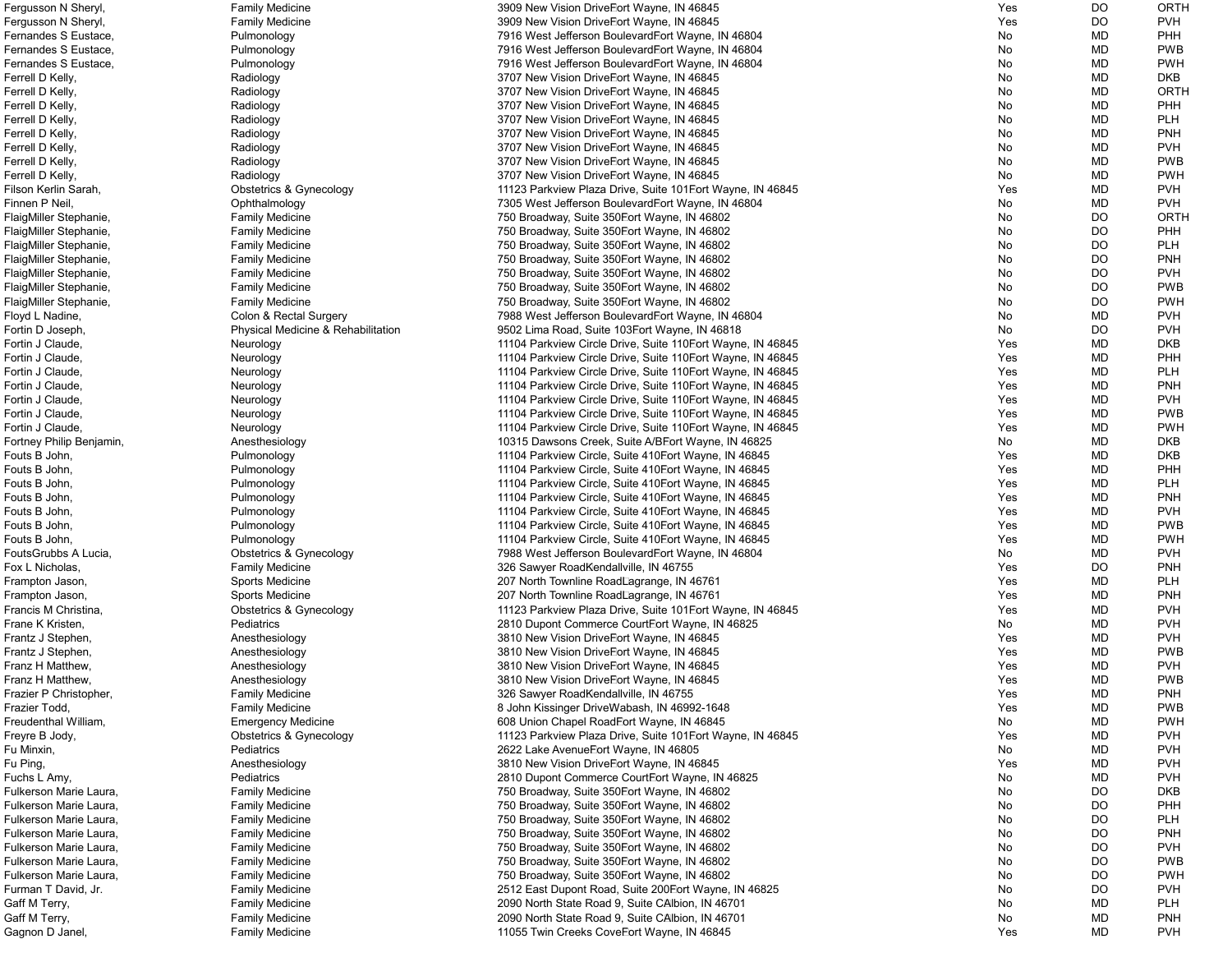| Gajjela Manohar,             | Internal Medicine                         | 11109 Parkview Plaza DriveEort Wayne, IN 46845                | Yes | MD        | <b>ORTH</b> |
|------------------------------|-------------------------------------------|---------------------------------------------------------------|-----|-----------|-------------|
| Gajjela Manohar,             | <b>Internal Medicine</b>                  | 11109 Parkview Plaza DriveEort Wayne, IN 46845                | Yes | MD        | <b>PVH</b>  |
| Gardner A Preston,           | Plastic and Reconstructive Surgery        | 7881 Carnegie BoulevardEort Wayne, IN 46804-5792              | No  | DO        | <b>DKB</b>  |
| Gardner A Preston,           | <b>Plastic and Reconstructive Surgery</b> | 7881 Carnegie BoulevardEort Wayne, IN 46804-5792              | No  | <b>DO</b> | <b>PVH</b>  |
|                              |                                           |                                                               |     |           |             |
| Garner A Kathryn,            | <b>Obstetrics &amp; Gynecology</b>        | 10307 Dupont Circle Drive West, Suite AEort Wayne, IN 46825   | Yes | MD        | PHH         |
| Garner A Kathryn,            | <b>Obstetrics &amp; Gynecology</b>        | 10307 Dupont Circle Drive West, Suite AEort Wayne, IN 46825   | Yes | MD        | <b>PVH</b>  |
| Garner A Kathryn,            | Obstetrics & Gynecology                   | 10307 Dupont Circle Drive West, Suite AEort Wayne, IN 46825   | Yes | MD        | <b>PWH</b>  |
| Garrean M Sean,              | Colon & Rectal Surgery                    | 11104 Parkview Circle, Suite 320 Fort Wayne, IN 46845         | Yes | MD        | <b>PLH</b>  |
| Garrean M Sean,              | Colon & Rectal Surgery                    | 11104 Parkview Circle, Suite 320 Eort Wayne, IN 46845         | Yes | MD        | <b>PNH</b>  |
| Garrean M Sean,              | Colon & Rectal Surgery                    | 11104 Parkview Circle, Suite 320 Eort Wayne, IN 46845         | Yes | MD        | <b>PVH</b>  |
| Garrean M Sean,              | Colon & Rectal Surgery                    | 11104 Parkview Circle, Suite 320 Fort Wayne, IN 46845         | Yes | MD        | <b>PWH</b>  |
|                              |                                           |                                                               |     |           |             |
| Garrean P Carol,             | Internal Medicine                         | 1818 Carew Street, Suite 260 Eort Wayne, IN 46805             | Yes | MD        | <b>ORTH</b> |
| Garrean P Carol,             | <b>Internal Medicine</b>                  | 1818 Carew Street, Suite 260 Eort Wayne, IN 46805             | Yes | MD        | <b>PVH</b>  |
| Garrett M Melissa,           | Gastroenterology                          | 11104 Parkview Circle, Suite 010Eort Wayne, IN 46845          | Yes | MD        | <b>DKB</b>  |
| Garrett M Melissa,           | Gastroenterology                          | 11104 Parkview Circle, Suite 010Eort Wayne, IN 46845          | Yes | MD        | <b>ORTH</b> |
| Garrett M Melissa,           | Gastroenterology                          | 11104 Parkview Circle, Suite 010 Eort Wayne, IN 46845         | Yes | MD        | <b>PVH</b>  |
| Gauchan Shiva,               | Internal Medicine                         | 11109 Parkview Plaza DriveEort Wayne, IN 46845                | Yes | MD        | <b>ORTH</b> |
|                              |                                           |                                                               |     |           |             |
| Gauchan Shiva,               | Internal Medicine                         | 11109 Parkview Plaza DriveEort Wayne, IN 46845                | Yes | MD        | <b>PVH</b>  |
| Geisert Clarence William,    | <b>Orthopaedic Surgery</b>                | 1316 East 7th StreetAuburn, IN 46706                          | Yes | MD        | <b>DKB</b>  |
| Geisert Clarence William,    | <b>Orthopaedic Surgery</b>                | 1316 East 7th StreetAuburn, IN 46706                          | Yes | MD        | <b>ORTH</b> |
| Geisert Clarence William,    | <b>Orthopaedic Surgery</b>                | 1316 East 7th StreetAuburn, IN 46706                          | Yes | MD        | POC         |
| Geisert Clarence William,    | <b>Orthopaedic Surgery</b>                | 1316 East 7th StreetAuburn, IN 46706                          | Yes | MD        | <b>PVH</b>  |
| Gentile Paul Jonathan,       | <b>Family Medicine</b>                    | 16111 Tonkel RoadLeo, IN 46765                                | No  | MD        | <b>PVH</b>  |
|                              |                                           | 11104 Parkview Circle Drive, Suite 110 Eort Wayne, IN 46845   | Yes | MD        | <b>DKB</b>  |
| Geraci Paul Anthony,         | Neurology                                 |                                                               |     |           |             |
| Geraci Paul Anthony,         | Neurology                                 | 11104 Parkview Circle Drive, Suite 110 Eort Wayne, IN 46845   | Yes | MD        | PHH         |
| Geraci Paul Anthony,         | Neurology                                 | 11104 Parkview Circle Drive, Suite 110 Eort Wayne, IN 46845   | Yes | MD        | <b>PLH</b>  |
| Geraci Paul Anthony,         | Neurology                                 | 11104 Parkview Circle Drive, Suite 110 Eort Wayne, IN 46845   | Yes | MD        | <b>PNH</b>  |
| Geraci Paul Anthony,         | Neurology                                 | 11104 Parkview Circle Drive, Suite 110 Eort Wayne, IN 46845   | Yes | MD        | <b>PVH</b>  |
| Geraci Paul Anthony,         | Neurology                                 | 11104 Parkview Circle Drive, Suite 110 Eort Wayne, IN 46845   | Yes | MD        | <b>PWB</b>  |
|                              |                                           |                                                               | Yes | MD        | <b>PWH</b>  |
| Geraci Paul Anthony,         | Neurology                                 | 11104 Parkview Circle Drive, Suite 110 Eort Wayne, IN 46845   |     |           |             |
| Gerber Louis Austin,         | Ophthalmology                             | 7920 West Jefferson Boulevard, Suite 230 Eort Wayne, IN 46804 | No  | MD        | <b>ORTH</b> |
| Gerber Louis Austin,         | Ophthalmology                             | 7920 West Jefferson Boulevard, Suite 230 Eort Wayne, IN 46804 | No  | MD        | <b>PVH</b>  |
| Gerhardstein L Kristin,      | <b>Family Medicine</b>                    | 11055 Twin Creeks CoveEort Wayne, IN 46845                    | Yes | MD        | <b>PVH</b>  |
| Gering E Lawrence,           | Cardiology                                | 11108 Parkview CircleEort Wayne, IN 46845                     | Yes | MD        | <b>DKB</b>  |
| Gering E Lawrence,           | Cardiology                                | 11108 Parkview CircleEort Wayne, IN 46845                     | Yes | MD        | <b>ORTH</b> |
| Gering E Lawrence,           | Cardiology                                | 11108 Parkview CircleEort Wayne, IN 46845                     | Yes | MD        | PHH         |
|                              |                                           |                                                               |     |           |             |
| Gering E Lawrence,           | Cardiology                                | 11108 Parkview CircleEort Wayne, IN 46845                     | Yes | MD        | <b>PLH</b>  |
| Gering E Lawrence,           | Cardiology                                | 11108 Parkview CircleEort Wayne, IN 46845                     | Yes | MD        | <b>PNH</b>  |
| Gering E Lawrence,           | Cardiology                                | 11108 Parkview CircleEort Wayne, IN 46845                     | Yes | MD        | <b>PVH</b>  |
| Gering E Lawrence,           | Cardiology                                | 11108 Parkview CircleEort Wayne, IN 46845                     | Yes | MD        | <b>PWB</b>  |
| Gering E Lawrence,           | Cardiology                                | 11108 Parkview CircleEort Wayne, IN 46845                     | Yes | MD        | <b>PWH</b>  |
| GhavamiShirehjini S Forough, | Neurology                                 | 10275 Little Patuxent Parkway, Suite 300Columbia, MD 21044    | No  | <b>DO</b> | <b>ORTH</b> |
|                              |                                           |                                                               |     |           |             |
| GhavamiShirehjini S Forough, | Neurology                                 | 10275 Little Patuxent Parkway, Suite 300Columbia, MD 21044    | No  | <b>DO</b> | <b>PVH</b>  |
| Ghazali Saad Mohammed        | Pediatric Cardiology                      | 8028 Carnegie Boulevard, Suite 500 Eort Wayne, IN 46804       | Yes | MD        | <b>DKB</b>  |
| Ghazali Saad Mohammed        | Pediatric Cardiology                      | 8028 Carnegie Boulevard, Suite 500 Eort Wayne, IN 46804       | Yes | MD        | PHH         |
| Ghazali Saad Mohammed,       | Pediatric Cardiology                      | 8028 Carnegie Boulevard, Suite 500 Eort Wayne, IN 46804       | Yes | MD        | <b>PLH</b>  |
| Ghazali Saad Mohammed,       | Pediatric Cardiology                      | 8028 Carnegie Boulevard, Suite 500 Eort Wayne, IN 46804       | Yes | MD        | <b>PNH</b>  |
| Ghazali Saad Mohammed,       | <b>Pediatric Cardiology</b>               | 8028 Carnegie Boulevard, Suite 500 Eort Wayne, IN 46804       | Yes | MD        | <b>PVH</b>  |
| Ghazali Saad Mohammed,       |                                           |                                                               |     |           | <b>PWB</b>  |
|                              | Pediatric Cardiology                      | 8028 Carnegie Boulevard, Suite 500 Eort Wayne, IN 46804       | Yes | MD        |             |
| Ghazali Saad Mohammed,       | Pediatric Cardiology                      | 8028 Carnegie Boulevard, Suite 500 Eort Wayne, IN 46804       | Yes | MD        | <b>PWH</b>  |
| Ghori Ahmer,                 | <b>Orthopaedic Surgery</b>                | 5050 North Clinton StreetEort Wayne, IN 46825                 | No  | MD        | <b>DKB</b>  |
| Ghori Ahmer,                 | <b>Orthopaedic Surgery</b>                | 5050 North Clinton StreetEort Wayne, IN 46825                 | No  | MD        | <b>ORTH</b> |
| Ghori Ahmer,                 | <b>Orthopaedic Surgery</b>                | 5050 North Clinton StreetEort Wayne, IN 46825                 | No  | MD        | <b>PLH</b>  |
| Ghori Ahmer,                 | <b>Orthopaedic Surgery</b>                | 5050 North Clinton StreetEort Wayne, IN 46825                 | No  | MD        | <b>PNH</b>  |
| Ghori Ahmer,                 | <b>Orthopaedic Surgery</b>                | 5050 North Clinton StreetEort Wayne, IN 46825                 | No  | MD        | <b>POC</b>  |
|                              |                                           |                                                               |     |           |             |
| Ghori Ahmer,                 | <b>Orthopaedic Surgery</b>                | 5050 North Clinton StreetEort Wayne, IN 46825                 | No  | MD        | <b>PVH</b>  |
| Ghori Ahmer,                 | <b>Orthopaedic Surgery</b>                | 5050 North Clinton StreetEort Wayne, IN 46825                 | No  | MD        | <b>PWH</b>  |
| Ghori Ambreen,               | Psychiatry                                | 1909 Carew StreetEort Wayne, IN 46805                         | Yes | MD        | <b>PKC</b>  |
| Ghori Ambreen,               | Psychiatry                                | 1909 Carew StreetEort Wayne, IN 46805                         | Yes | MD        | <b>PVH</b>  |
| GiaQuinta A Thomas,          | Pediatrics                                | 1818 Carew Street, Suite 320 Eort Wayne, IN 46805             | Yes | MD        | <b>PVH</b>  |
| Gidwani Vipul,               | <b>Internal Medicine</b>                  | 610 North Sawyer Road, PO Box 236Kendallville, IN 46755       | No  | MD        | <b>DKB</b>  |
|                              |                                           |                                                               |     |           |             |
| Gidwani Vipul,               | Internal Medicine                         | 610 North Sawyer Road, PO Box 236Kendallville, IN 46755       | No  | MD        | PHH         |
| Gidwani Vipul,               | Internal Medicine                         | 610 North Sawyer Road, PO Box 236Kendallville, IN 46755       | No  | MD        | <b>PLH</b>  |
| Gidwani Vipul,               | Internal Medicine                         | 610 North Sawyer Road, PO Box 236Kendallville, IN 46755       | No  | MD        | <b>PNH</b>  |
| Gidwani Vipul,               | Internal Medicine                         | 610 North Sawyer Road, PO Box 236Kendallville, IN 46755       | No  | MD        | <b>PWB</b>  |
| Gidwani Vipul,               | Internal Medicine                         | 610 North Sawyer Road, PO Box 236Kendallville, IN 46755       | No  | MD        | <b>PWH</b>  |
| Gillum David Jason,          | Radiology                                 | 3707 New Vision DriveEort Wayne, IN 46845                     | No  | MD        | <b>DKB</b>  |
|                              |                                           |                                                               |     |           |             |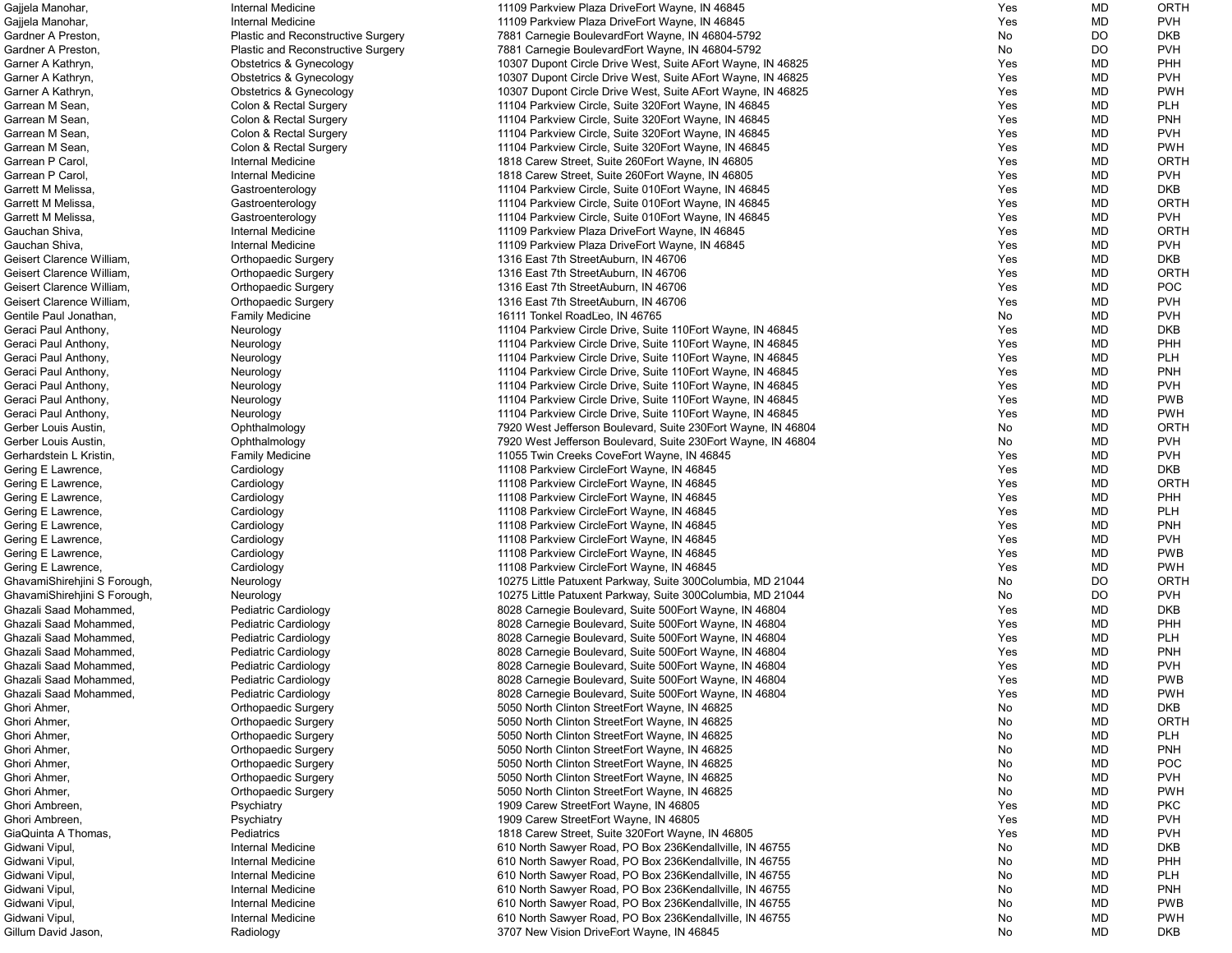| Gillum David Jason,       | Radiology                          | 3707 New Vision DriveEort Wayne, IN 46845                    | No  | <b>MD</b> | ORTH        |
|---------------------------|------------------------------------|--------------------------------------------------------------|-----|-----------|-------------|
| Gillum David Jason,       | Radiology                          | 3707 New Vision DriveEort Wayne, IN 46845                    | No  | <b>MD</b> | <b>PHH</b>  |
| Gillum David Jason,       | Radiology                          | 3707 New Vision DriveEort Wayne, IN 46845                    | No  | MD        | <b>PLH</b>  |
| Gillum David Jason,       | Radiology                          | 3707 New Vision DriveEort Wayne, IN 46845                    | No  | MD        | <b>PNH</b>  |
| Gillum David Jason,       | Radiology                          | 3707 New Vision DriveEort Wayne, IN 46845                    | No  | MD        | <b>PVH</b>  |
| Gillum David Jason,       | Radiology                          | 3707 New Vision DriveEort Wayne, IN 46845                    | No  | MD        | <b>PWB</b>  |
| Gillum David Jason,       | Radiology                          | 3707 New Vision DriveEort Wayne, IN 46845                    | No  | MD        | <b>PWH</b>  |
| Gioia J Michael,          | Radiology                          | 3707 New Vision DriveEort Wayne, IN 46845                    | No  | <b>DO</b> | <b>DKB</b>  |
| Gioia J Michael,          | Radiology                          | 3707 New Vision DriveEort Wayne, IN 46845                    | No  | DO        | <b>ORTH</b> |
| Gioia J Michael,          | Radiology                          | 3707 New Vision DriveEort Wayne, IN 46845                    | No  | DO        | PHH         |
| Gioia J Michael.          | Radiology                          | 3707 New Vision DriveEort Wayne, IN 46845                    | No  | DO        | <b>PLH</b>  |
| Gioia J Michael,          | Radiology                          | 3707 New Vision DriveEort Wayne, IN 46845                    | No  | <b>DO</b> | <b>PNH</b>  |
| Gioia J Michael,          | Radiology                          | 3707 New Vision DriveEort Wayne, IN 46845                    | No  | DO        | <b>PVH</b>  |
| Gioia J Michael,          | Radiology                          | 3707 New Vision DriveEort Wayne, IN 46845                    | No  | <b>DO</b> | <b>PWB</b>  |
| Gioia J Michael,          | Radiology                          | 3707 New Vision DriveEort Wayne, IN 46845                    | No  | <b>DO</b> | <b>PWH</b>  |
| Giri Bijaya,              | Internal Medicine                  | 11109 Parkview Plaza DriveEort Wayne, IN 46845               | Yes | MD        | <b>ORTH</b> |
| Giri Bijaya,              | Internal Medicine                  | 11109 Parkview Plaza DriveEort Wayne, IN 46845               | Yes | MD        | <b>PVH</b>  |
| Girod M Justina,          | <b>Family Medicine</b>             | 3534 Brooklyn Avenue Eort Wayne, IN 46809                    | No  | MD        | <b>PVH</b>  |
| Gize R Gary,              | <b>Medical Oncology</b>            | 400 Erie PassAuburn, IN 46706                                | No  | MD        | <b>DKB</b>  |
| Gize R Gary,              | <b>Medical Oncology</b>            | 400 Erie PassAuburn, IN 46706                                | No  | <b>MD</b> | <b>ORTH</b> |
| Glogas A Glenn,           | <b>Family Medicine</b>             | 8 John Kissinger DriveWabash, IN 46992-1648                  | Yes | MD        | <b>DKB</b>  |
| Glogas A Glenn,           | <b>Family Medicine</b>             | 8 John Kissinger DriveWabash, IN 46992-1648                  | Yes | MD        | <b>PWB</b>  |
| Godley W Robert,          | Cardiology                         | 11108 Parkview CircleEort Wayne, IN 46845                    | Yes | <b>MD</b> | <b>DKB</b>  |
| Godley W Robert,          | Cardiology                         | 11108 Parkview CircleEort Wayne, IN 46845                    | Yes | <b>MD</b> | <b>ORTH</b> |
| Godley W Robert,          | Cardiology                         | 11108 Parkview CircleEort Wayne, IN 46845                    | Yes | MD        | PHH         |
| Godley W Robert,          | Cardiology                         | 11108 Parkview CircleEort Wayne, IN 46845                    | Yes | MD        | <b>PLH</b>  |
| Godley W Robert,          | Cardiology                         | 11108 Parkview CircleEort Wayne, IN 46845                    | Yes | MD        | <b>PNH</b>  |
| Godley W Robert,          | Cardiology                         | 11108 Parkview CircleEort Wayne, IN 46845                    | Yes | MD        | <b>PVH</b>  |
| Godley W Robert,          | Cardiology                         | 11108 Parkview CircleEort Wayne, IN 46845                    | Yes | <b>MD</b> | <b>PWB</b>  |
| Godley W Robert,          | Cardiology                         | 11108 Parkview CircleEort Wayne, IN 46845                    | Yes | MD        | <b>PWH</b>  |
| Goertzen A David,         | <b>Orthopaedic Surgery</b>         | 5050 North Clinton StreetEort Wayne, IN 46825                | No  | <b>MD</b> | <b>ORTH</b> |
| Goertzen A David,         | <b>Orthopaedic Surgery</b>         | 5050 North Clinton StreetEort Wayne, IN 46825                | No  | MD        | <b>PLH</b>  |
| Goertzen A David,         | Orthopaedic Surgery                | 5050 North Clinton StreetEort Wayne, IN 46825                | No  | MD        | <b>PNH</b>  |
| Goertzen A David,         | <b>Orthopaedic Surgery</b>         | 5050 North Clinton StreetEort Wayne, IN 46825                | No  | MD        | <b>POC</b>  |
| Goertzen A David,         | Orthopaedic Trauma                 | 5050 North Clinton StreetEort Wayne, IN 46825                | No  | MD        | <b>PVH</b>  |
| Goldberg Uri,             | Internal Medicine                  | 11109 Parkview Plaza DriveEort Wayne, IN 46845               | Yes | <b>MD</b> | <b>PVH</b>  |
| Goldstein Bernard Baruch, | <b>Critical Care Medicine</b>      | 4500 North Lewis AvenueSioux Falls, SD 57104                 | No  | <b>MD</b> | <b>PVH</b>  |
| Goldstein L Glenn,        | Colon & Rectal Surgery             | 7900 West Jefferson Boulevard, Suite 302Eort Wayne, IN 46804 | No  | MD        | <b>PVH</b>  |
| Goldstrom A Robert,       |                                    | 3810 New Vision DriveEort Wayne, IN 46845                    | Yes | MD        | <b>PVH</b>  |
| Goldstrom A Robert,       | Anesthesiology                     | 3810 New Vision DriveEort Wayne, IN 46845                    |     | MD        | <b>PWB</b>  |
|                           | Anesthesiology                     |                                                              | Yes |           |             |
| Gonzaga M Vicente,        | Psychiatry                         | 1720 Beacon StreetEort Wayne, IN 46805                       | Yes | MD        | <b>PVH</b>  |
| Gonzales A Ryan,          | <b>Medical Oncology</b>            | 7910 West Jefferson Boulevard, Suite 108Eort Wayne, IN 46804 | No  | MD        | <b>PWB</b>  |
| Goodman A John, Jr.       | <b>Emergency Medicine</b>          | 608 Union Chapel RoadEort Wayne, IN 46845                    | No  | <b>DO</b> | <b>PWB</b>  |
| Goodrich T Scott,         | <b>Gynecologic Oncology</b>        | 11050 Parkview Circle, Entrance 12Eort Wayne, IN 46845       | Yes | MD        | <b>PVH</b>  |
| Gopalan Ashwin,           | <b>Critical Care Medicine</b>      | 4500 North Lewis AvenueSioux Falls, SD 57104                 | No  | MD        | <b>PVH</b>  |
| Gordon A Margery,         | <b>Family Medicine</b>             | 885 Connexion Way, Suite 200AColumbia City, IN 46725         | Yes | DO        | <b>PWB</b>  |
| Gordon Geoffrey,          | <b>Obstetrics &amp; Gynecology</b> | 11123 Parkview Plaza Drive, Suite 204 Eort Wayne, IN 46845   | Yes | MD        | <b>DKB</b>  |
| Gordon Geoffrey,          | <b>Obstetrics &amp; Gynecology</b> | 11123 Parkview Plaza Drive, Suite 204Eort Wayne, IN 46845    | Yes | MD        | <b>PLH</b>  |
| Gordon Geoffrey,          | <b>Obstetrics &amp; Gynecology</b> | 11123 Parkview Plaza Drive, Suite 204 Eort Wayne, IN 46845   | Yes | MD        | <b>PNH</b>  |
| Gordon Geoffrey,          | Maternal & Fetal Medicine          | 11123 Parkview Plaza Drive, Suite 204Eort Wayne, IN 46845    | Yes | MD        | <b>PVH</b>  |
| Gordon Geoffrey,          | <b>Obstetrics &amp; Gynecology</b> | 11123 Parkview Plaza Drive, Suite 204Eort Wayne, IN 46845    | Yes | MD        | <b>PWH</b>  |
| Goudy D William,          | <b>Family Medicine</b>             | 1314 East 7th Street, Suite 103Auburn, IN 46706-2533         | Yes | <b>DO</b> | <b>DKB</b>  |
| Gould J Nicholas,         | <b>Emergency Medicine</b>          | 608 Union Chapel RoadEort Wayne, IN 46845                    | No  | <b>DO</b> | <b>DKB</b>  |
| Gould J Nicholas,         | <b>Emergency Medicine</b>          | 608 Union Chapel RoadEort Wayne, IN 46845                    | No  | <b>DO</b> | PHH         |
| Gould J Nicholas,         | <b>Emergency Medicine</b>          | 608 Union Chapel RoadEort Wayne, IN 46845                    | No  | <b>DO</b> | <b>PLH</b>  |
| Gould J Nicholas,         | <b>Emergency Medicine</b>          | 608 Union Chapel RoadEort Wayne, IN 46845                    | No  | <b>DO</b> | <b>PNH</b>  |
| Gould J Nicholas,         | <b>Emergency Medicine</b>          | 608 Union Chapel RoadEort Wayne, IN 46845                    | No  | <b>DO</b> | <b>PVH</b>  |
| Gould J Nicholas,         | <b>Emergency Medicine</b>          | 608 Union Chapel RoadEort Wayne, IN 46845                    | No  | DO        | <b>PWB</b>  |
| Gould J Nicholas,         | <b>Emergency Medicine</b>          | 608 Union Chapel RoadEort Wayne, IN 46845                    | No  | <b>DO</b> | <b>PWH</b>  |
| Grab S Angela,            | Anesthesiology                     | 3810 New Vision DriveEort Wayne, IN 46845                    | Yes | MD        | <b>PVH</b>  |
| Grab S Angela,            | Anesthesiology                     | 3810 New Vision DriveEort Wayne, IN 46845                    | Yes | MD        | <b>PWB</b>  |
| Grabowski W Michael,      | Surgery                            | 11141 Parkview Plaza Drive, Suite 305Eort Wayne, IN 46845    | Yes | MD        | <b>DKB</b>  |
| Grabowski W Michael,      | Surgery                            | 11141 Parkview Plaza Drive, Suite 305Eort Wayne, IN 46845    | Yes | MD        | PHH         |
| Grabowski W Michael,      | Surgery                            | 11141 Parkview Plaza Drive, Suite 305Eort Wayne, IN 46845    | Yes | MD        | <b>PLH</b>  |
| Grabowski W Michael,      | Surgery                            | 11141 Parkview Plaza Drive, Suite 305Eort Wayne, IN 46845    | Yes | MD        | <b>PNH</b>  |
| Grabowski W Michael,      | Surgery                            | 11141 Parkview Plaza Drive, Suite 305Eort Wayne, IN 46845    | Yes | MD        | <b>PVH</b>  |
| Grabowski W Michael,      | Surgery                            | 11141 Parkview Plaza Drive, Suite 305Eort Wayne, IN 46845    | Yes | MD        | <b>PWB</b>  |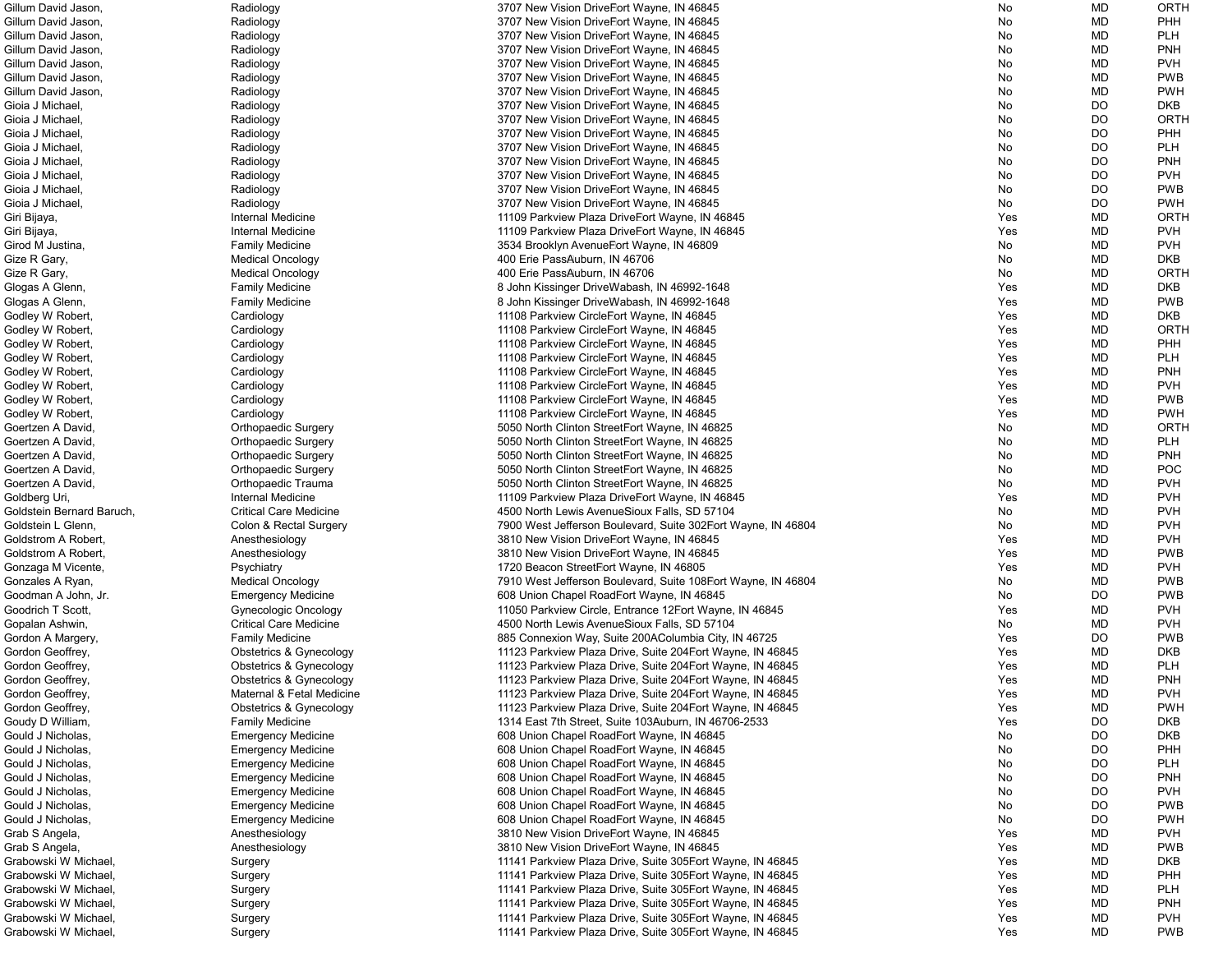| Grabowski W Michael,    | Surgery                                    | 11141 Parkview Plaza Drive, Suite 305Eort Wayne, IN 46845   | Yes | MD | <b>PWH</b>  |
|-------------------------|--------------------------------------------|-------------------------------------------------------------|-----|----|-------------|
| Grandison Denise Amber, | <b>Family Medicine</b>                     | 750 Broadway, Suite 350 Eort Wayne, IN 46802                | No  | MD | <b>DKB</b>  |
| Grandison Denise Amber, | <b>Family Medicine</b>                     | 750 Broadway, Suite 350 Eort Wayne, IN 46802                | No  | MD | PHH         |
| Grandison Denise Amber, | <b>Family Medicine</b>                     | 750 Broadway, Suite 350 Eort Wayne, IN 46802                | No  | MD | <b>PLH</b>  |
| Grandison Denise Amber, | <b>Family Medicine</b>                     | 750 Broadway, Suite 350 Eort Wayne, IN 46802                | No  | MD | <b>PNH</b>  |
| Grandison Denise Amber, | <b>Family Medicine</b>                     | 750 Broadway, Suite 350 Eort Wayne, IN 46802                | No  | MD | <b>PVH</b>  |
| Grandison Denise Amber, | <b>Family Medicine</b>                     | 750 Broadway, Suite 350 Eort Wayne, IN 46802                | No. | MD | <b>PWB</b>  |
| Grandison Denise Amber, | <b>Family Medicine</b>                     | 750 Broadway, Suite 350 Eort Wayne, IN 46802                | No  | MD | <b>PWH</b>  |
| Gray L Douglas,         | Thoracic Surgery (Cardiothoracic Vascular) | 11108 Parkview Circle, Suite 5100 Fort Wayne, IN 46845      | Yes | MD | <b>ORTH</b> |
|                         |                                            |                                                             |     | MD | <b>PVH</b>  |
| Gray L Douglas,         | Thoracic Surgery (Cardiothoracic Vascular) | 11108 Parkview Circle, Suite 5100Eort Wayne, IN 46845       | Yes |    |             |
| Greenlee A Joseph, III  | Thoracic Surgery (Cardiothoracic Vascular) | 11108 Parkview Circle, Suite 5100Eort Wayne, IN 46845       | Yes | MD | <b>ORTH</b> |
| Greenlee A Joseph, III  | Thoracic Surgery (Cardiothoracic Vascular) | 11108 Parkview Circle, Suite 5100 Fort Wayne, IN 46845      | Yes | MD | <b>PVH</b>  |
| Gregory B Patrick,      | Cardiology                                 | 11108 Parkview CircleEort Wayne, IN 46845                   | Yes | MD | <b>DKB</b>  |
| Gregory B Patrick,      | Cardiology                                 | 11108 Parkview CircleEort Wayne, IN 46845                   | Yes | MD | <b>ORTH</b> |
| Gregory B Patrick,      | Cardiology                                 | 11108 Parkview CircleEort Wayne, IN 46845                   | Yes | MD | PHH         |
| Gregory B Patrick,      | Cardiology                                 | 11108 Parkview CircleEort Wayne, IN 46845                   | Yes | MD | <b>PLH</b>  |
| Gregory B Patrick,      | Cardiology                                 | 11108 Parkview CircleEort Wayne, IN 46845                   | Yes | MD | <b>PNH</b>  |
| Gregory B Patrick,      | Cardiology                                 | 11108 Parkview CircleEort Wayne, IN 46845                   | Yes | MD | <b>PVH</b>  |
| Gregory B Patrick,      | Cardiology                                 | 11108 Parkview CircleEort Wayne, IN 46845                   | Yes | MD | <b>PWB</b>  |
| Gregory B Patrick,      | Cardiology                                 | 11108 Parkview CircleEort Wayne, IN 46845                   | Yes | MD | <b>PWH</b>  |
| Gregory M Adam,         | Radiology                                  | 3707 New Vision DriveEort Wayne, IN 46845                   | No  | MD | <b>DKB</b>  |
| Gregory M Adam,         | Radiology                                  | 3707 New Vision DriveEort Wayne, IN 46845                   | No  | MD | <b>ORTH</b> |
| Gregory M Adam,         | Radiology                                  | 3707 New Vision DriveEort Wayne, IN 46845                   | No  | MD | PHH         |
| Gregory M Adam,         | Radiology                                  | 3707 New Vision DriveEort Wayne, IN 46845                   | No  | MD | <b>PLH</b>  |
| Gregory M Adam,         | Radiology                                  | 3707 New Vision DriveEort Wayne, IN 46845                   | No  | MD | <b>PNH</b>  |
| Gregory M Adam,         | Radiology                                  | 3707 New Vision DriveEort Wayne, IN 46845                   | No  | MD | <b>PVH</b>  |
| Gregory M Adam,         | Radiology                                  | 3707 New Vision DriveEort Wayne, IN 46845                   | No  | MD | <b>PWB</b>  |
|                         |                                            | 3707 New Vision DriveEort Wayne, IN 46845                   |     | MD | <b>PWH</b>  |
| Gregory M Adam,         | Radiology                                  |                                                             | No  |    |             |
| Greiner J Teresa,       | Psychiatry                                 | 3265 Intertech DriveAngola, IN 46703                        | No  | MD | <b>DKB</b>  |
| Greiner J Teresa,       | Psychiatry                                 | 3265 Intertech DriveAngola, IN 46703                        | No  | MD | <b>PLH</b>  |
| Greiner J Teresa,       | Psychiatry                                 | 3265 Intertech DriveAngola, IN 46703                        | No  | MD | <b>PNH</b>  |
| Greiner J Teresa,       | Psychiatry                                 | 3265 Intertech DriveAngola, IN 46703                        | No  | MD | <b>PVH</b>  |
| Grogg Ryan Jeremy,      | Endocrinology & Diabetes & Metabolism      | 11141 Parkview Plaza Drive, Suite 310 Eort Wayne, IN 46845  | Yes | MD | <b>PVH</b>  |
| Guntur K Rakesh,        | Internal Medicine                          | 11109 Parkview Plaza DriveEort Wayne, IN 46845              | Yes | MD | <b>ORTH</b> |
| Guntur K Rakesh,        | Internal Medicine                          | 11109 Parkview Plaza DriveEort Wayne, IN 46845              | Yes | MD | <b>PVH</b>  |
| Gupta Garima,           | Nephrology                                 | 11104 Parkview Circle Drive, Suite 330 Fort Wayne, IN 46845 | No  | MD | PHH         |
| Gupta Garima,           | Nephrology                                 | 11104 Parkview Circle Drive, Suite 330 Eort Wayne, IN 46845 | No  | MD | <b>PVH</b>  |
| Gupta Garima,           | Nephrology                                 | 11104 Parkview Circle Drive, Suite 330 Eort Wayne, IN 46845 | No  | MD | <b>PWB</b>  |
| Gupta Garima,           | Nephrology                                 | 11104 Parkview Circle Drive, Suite 330 Eort Wayne, IN 46845 | No  | MD | <b>PWH</b>  |
| Gupta Rishabh,          | Internal Medicine                          | 2500 North Detroit, PO Box 236 La Grange, IN 46761          | No  | MD | <b>DKB</b>  |
| Gupta Rishabh,          | Internal Medicine                          | 2500 North Detroit, PO Box 236 La Grange, IN 46761          | No  | MD | PHH         |
| Gupta Rishabh,          | Internal Medicine                          | 2500 North Detroit, PO Box 236 La Grange, IN 46761          | No  | MD | <b>PLH</b>  |
| Gupta Rishabh,          | Internal Medicine                          | 2500 North Detroit, PO Box 236 La Grange, IN 46761          | No  | MD | <b>PNH</b>  |
| Gupta Rishabh,          | Internal Medicine                          | 2500 North Detroit, PO Box 236 La Grange, IN 46761          | No  | MD | <b>PVH</b>  |
| Gupta Rishabh,          | Internal Medicine                          | 2500 North Detroit, PO Box 236 La Grange, IN 46761          | No  | MD | <b>PWB</b>  |
| Gupta Rishabh,          | Internal Medicine                          | 2500 North Detroit, PO Box 236 La Grange, IN 46761          | No  | MD | <b>PWH</b>  |
| Gupta S Ajay,           | Neurology                                  | 2510 East Dupont Road, Suite 226 Eort Wayne, IN 46825       | No  | MD | <b>DKB</b>  |
| Gupta S Ajay,           | Neurology                                  | 2510 East Dupont Road, Suite 226 Fort Wayne, IN 46825       | No  | MD | PHH         |
| Gupta S Ajay,           |                                            | 2510 East Dupont Road, Suite 226 Fort Wayne, IN 46825       | No  | MD | <b>PLH</b>  |
|                         | Neurology                                  |                                                             |     |    |             |
| Gupta S Ajay,           | Neurology                                  | 2510 East Dupont Road, Suite 226 Fort Wayne, IN 46825       | No  | MD | <b>PNH</b>  |
| Gupta S Ajay,           | Neurology                                  | 2510 East Dupont Road, Suite 226 Fort Wayne, IN 46825       | No  | MD | <b>PVH</b>  |
| Gupta S Ajay,           | Neurology                                  | 2510 East Dupont Road, Suite 226 Fort Wayne, IN 46825       | No  | MD | <b>PWB</b>  |
| Gupta S Ajay,           | Neurology                                  | 2510 East Dupont Road, Suite 226 Fort Wayne, IN 46825       | No  | MD | <b>PWH</b>  |
| Gupta Saurabh,          | Gastroenterology                           | 11050 Parkview Circle, Entrance 12Eort Wayne, IN 46845      | Yes | MD | <b>ORTH</b> |
| Gupta Saurabh,          | Gastroenterology                           | 11050 Parkview Circle, Entrance 12Eort Wayne, IN 46845      | Yes | MD | <b>PVH</b>  |
| Gutierrez A Theresa,    | Pediatrics                                 | 2810 Dupont Commerce CourtEort Wayne, IN 46825              | No  | MD | <b>PVH</b>  |
| Gutwein E Thomas,       | <b>Emergency Medicine</b>                  | 608 Union Chapel RoadEort Wayne, IN 46845                   | No  | MD | <b>DKB</b>  |
| Gutwein E Thomas,       | <b>Emergency Medicine</b>                  | 608 Union Chapel RoadEort Wayne, IN 46845                   | No  | MD | PHH         |
| Gutwein E Thomas,       | <b>Emergency Medicine</b>                  | 608 Union Chapel RoadEort Wayne, IN 46845                   | No  | MD | <b>PLH</b>  |
| Gutwein E Thomas,       | <b>Emergency Medicine</b>                  | 608 Union Chapel RoadEort Wayne, IN 46845                   | No  | MD | <b>PNH</b>  |
| Gutwein E Thomas,       | <b>Emergency Medicine</b>                  | 608 Union Chapel RoadEort Wayne, IN 46845                   | No  | MD | <b>PVH</b>  |
| Gutwein E Thomas,       | <b>Emergency Medicine</b>                  | 608 Union Chapel RoadEort Wayne, IN 46845                   | No  | MD | <b>PWB</b>  |
| Gutwein E Thomas,       | <b>Emergency Medicine</b>                  | 608 Union Chapel RoadEort Wayne, IN 46845                   | No  | MD | <b>PWH</b>  |
| Gzyl M Lila,            | Pediatric Cardiology                       | 4920 Executive Boulevard, Suite CEort Wayne, IN 46808       | No  | MD | <b>PVH</b>  |
| Habegger Rachel,        | <b>Family Medicine</b>                     | 750 Broadway, Suite 350 Eort Wayne, IN 46802                | No  | MD | <b>ORTH</b> |
| Habegger Rachel,        | <b>Family Medicine</b>                     | 750 Broadway, Suite 350 Fort Wayne, IN 46802                | No  | MD | PHH         |
| Habegger Rachel,        | <b>Family Medicine</b>                     | 750 Broadway, Suite 350 Eort Wayne, IN 46802                | No  | MD | <b>PLH</b>  |
|                         |                                            |                                                             |     |    |             |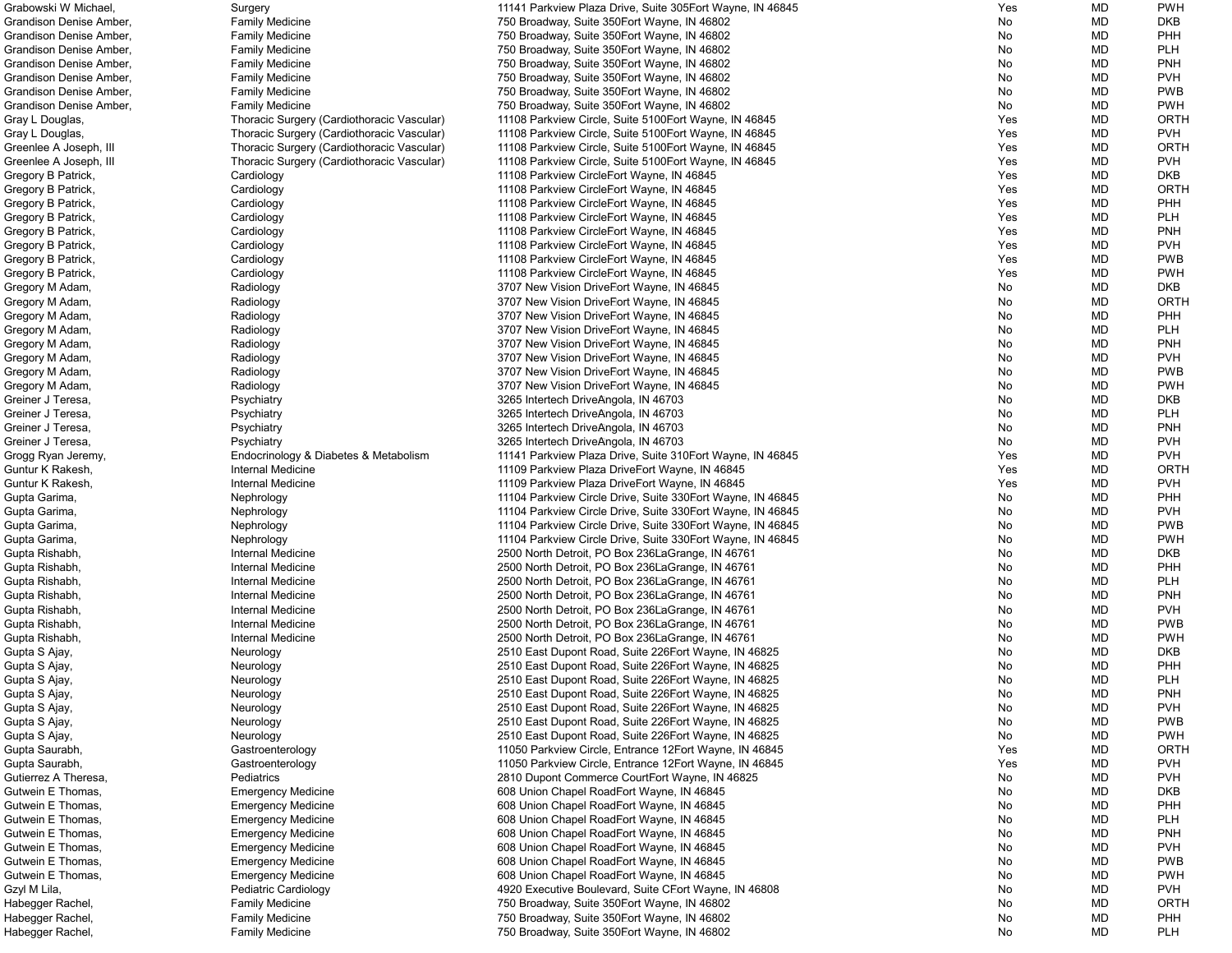| Habegger Rachel,      | <b>Family Medicine</b>               | 750 Broadway, Suite 350 Eort Wayne, IN 46802                     | No  | MD        | <b>PNH</b>  |
|-----------------------|--------------------------------------|------------------------------------------------------------------|-----|-----------|-------------|
| Habegger Rachel,      | <b>Family Medicine</b>               | 750 Broadway, Suite 350 Eort Wayne, IN 46802                     | No  | MD        | <b>PVH</b>  |
| Habegger Rachel,      | <b>Family Medicine</b>               | 750 Broadway, Suite 350 Eort Wayne, IN 46802                     | No  | MD        | <b>PWB</b>  |
| Habegger Rachel,      | <b>Family Medicine</b>               | 750 Broadway, Suite 350 Eort Wayne, IN 46802                     | No  | MD        | <b>PWH</b>  |
| Habib H Sajjad        | Nephrology                           | 7836 West Jefferson Boulevard, Suite 101 Eort Wayne, IN 46804    | No  | MD        | <b>PHH</b>  |
| Habib H Sajjad        | Nephrology                           | 7836 West Jefferson Boulevard, Suite 101 Eort Wayne, IN 46804    | No  | MD        | <b>PLH</b>  |
| Habib H Sajjad        | Nephrology                           | 7836 West Jefferson Boulevard, Suite 101 Eort Wayne, IN 46804    | No  | MD        | <b>PNH</b>  |
| Habib H Sajjad        | Nephrology                           | 7836 West Jefferson Boulevard, Suite 101 Eort Wayne, IN 46804    | No  | MD        | <b>PVH</b>  |
| Habib H Sajjad        |                                      | 7836 West Jefferson Boulevard, Suite 101 Eort Wayne, IN 46804    | No  | MD        | <b>PWH</b>  |
|                       | Nephrology                           |                                                                  |     |           |             |
| Habib K Anwer,        | Cardiology                           | 11108 Parkview CircleEort Wayne, IN 46845                        | Yes | MD        | <b>DKB</b>  |
| Habib K Anwer,        | Cardiology                           | 11108 Parkview CircleEort Wayne, IN 46845                        | Yes | MD        | <b>ORTH</b> |
| Habib K Anwer,        | Cardiology                           | 11108 Parkview CircleEort Wayne, IN 46845                        | Yes | MD        | <b>PHH</b>  |
| Habib K Anwer,        | Cardiology                           | 11108 Parkview CircleEort Wayne, IN 46845                        | Yes | MD        | <b>PLH</b>  |
| Habib K Anwer,        | Cardiology                           | 11108 Parkview CircleEort Wayne, IN 46845                        | Yes | MD        | <b>PNH</b>  |
| Habib K Anwer         | Cardiology                           | 11108 Parkview CircleEort Wayne, IN 46845                        | Yes | MD        | <b>PVH</b>  |
| Habib K Anwer         | Cardiology                           | 11108 Parkview CircleEort Wayne, IN 46845                        | Yes | MD        | <b>PWB</b>  |
| Habib K Anwer         | Cardiology                           | 11108 Parkview CircleEort Wayne, IN 46845                        | Yes | MD        | <b>PWH</b>  |
| Habib M Leah,         | Psychiatry                           | 1720 Beacon StreetEort Wayne, IN 46805                           | Yes | MD        | PHH         |
| Habib M Leah,         | Psychiatry                           | 1720 Beacon StreetEort Wayne, IN 46805                           | Yes | MD        | <b>PKC</b>  |
| Habib M Leah,         | Psychiatry                           | 1720 Beacon StreetEort Wayne, IN 46805                           | Yes | MD        | <b>PLH</b>  |
| Habib M Leah,         | Psychiatry                           | 1720 Beacon StreetEort Wayne, IN 46805                           | Yes | MD        | <b>PNH</b>  |
| Habib M Leah,         | Psychiatry                           | 1720 Beacon StreetEort Wayne, IN 46805                           | Yes | MD        | <b>PVH</b>  |
| Habib M Leah,         | Psychiatry                           | 1720 Beacon StreetEort Wayne, IN 46805                           | Yes | MD        | <b>PWB</b>  |
| Habib M Leah,         | Psychiatry                           | 1720 Beacon StreetEort Wayne, IN 46805                           | Yes | MD        | <b>PWH</b>  |
|                       |                                      |                                                                  |     | MD        | <b>PWB</b>  |
| Hagan V Svetlana,     | <b>Family Medicine</b>               | 885 West Connexion Way, Suite 200Columbia City, IN 46725-1045    | Yes |           |             |
| Hagan V Svetlana,     | <b>Family Medicine</b>               | 885 West Connexion Way, Suite 200Columbia City, IN 46725-1045    | Yes | MD        | <b>PWH</b>  |
| Hahn Anne Taylor,     | Obstetrics & Gynecology              | 11123 Parkview Plaza Drive, Suite 101 Eort Wayne, IN 46845       | Yes | MD        | <b>PVH</b>  |
| Hahn Eunice,          | <b>Pediatric Cardiology</b>          | 3333 Burnett Avenue, ML 4010Cincinnati, OH 45229                 | No  | MD        | <b>PVH</b>  |
| Haji Shamir,          | Neurology                            | 11104 Parkview Circle Drive, Suite 110 Eort Wayne, IN 46845      | Yes | MD        | <b>DKB</b>  |
| Haji Shamir,          | <b>Neurocritical Care</b>            | 11104 Parkview Circle Drive, Suite 110 Eort Wayne, IN 46845      | Yes | MD        | <b>PHH</b>  |
| Haji Shamir,          | <b>Neurocritical Care</b>            | 11104 Parkview Circle Drive, Suite 110 Eort Wayne, IN 46845      | Yes | MD        | <b>PLH</b>  |
| Haji Shamir,          | <b>Neurocritical Care</b>            | 11104 Parkview Circle Drive, Suite 110 Eort Wayne, IN 46845      | Yes | MD        | <b>PNH</b>  |
| Haji Shamir,          | Neurocritical Care                   | 11104 Parkview Circle Drive, Suite 110Eort Wayne, IN 46845       | Yes | MD        | <b>PVH</b>  |
| Haji Shamir,          | <b>Neurocritical Care</b>            | 11104 Parkview Circle Drive, Suite 110 Eort Wayne, IN 46845      | Yes | MD        | <b>PWB</b>  |
| Haji Shamir,          | Neurocritical Care                   | 11104 Parkview Circle Drive, Suite 110 Eort Wayne, IN 46845      | Yes | MD        | <b>PWH</b>  |
| Hajjar J Athir,       | <b>Pulmonary &amp; Critical Care</b> | 11104 Parkview Circle Drive, Suite 410 Eort Wayne, IN 46845-1672 | Yes | <b>MD</b> | <b>PVH</b>  |
| Hajjari R Jaime,      | <b>Emergency Medicine</b>            | 608 Union Chapel RoadEort Wayne, IN 46845                        | No  | MD        | DKB         |
| Hajjari R Jaime,      | <b>Emergency Medicine</b>            | 608 Union Chapel RoadEort Wayne, IN 46845                        | No  | MD        | <b>PHH</b>  |
| Hajjari R Jaime,      | <b>Emergency Medicine</b>            | 608 Union Chapel RoadEort Wayne, IN 46845                        | No  | MD        | <b>PLH</b>  |
| Hajjari R Jaime,      | <b>Emergency Medicine</b>            | 608 Union Chapel RoadEort Wayne, IN 46845                        | No  | MD        | <b>PNH</b>  |
| Hajjari R Jaime,      | <b>Emergency Medicine</b>            | 608 Union Chapel RoadEort Wayne, IN 46845                        | No  | MD        | <b>PWB</b>  |
| Hajjari R Jaime,      | <b>Emergency Medicine</b>            | 608 Union Chapel RoadEort Wayne, IN 46845                        | No  | MD        | <b>PWH</b>  |
| Hall D Adam,          | <b>Orthopaedic Surgery</b>           | 7601 West JeffersonEort Wayne, IN 46804                          | No  | MD        | <b>DKB</b>  |
|                       |                                      |                                                                  |     |           | <b>PVH</b>  |
| Hall D Adam,          | <b>Orthopaedic Surgery</b>           | 7601 West JeffersonEort Wayne, IN 46804                          | No  | MD        |             |
| Hall G Kerri,         | Obstetrics & Gynecology              | 2518 East Dupont RoadEort Wayne, IN 46825                        | No  | MD        | <b>PVH</b>  |
| Haller L Andrea,      | Neurology                            | 7956 West Jefferson Boulevard, Suite 220 Eort Wayne, IN 46804    | No  | MD        | <b>DKB</b>  |
| Haller L Andrea,      | Neurology                            | 7956 West Jefferson Boulevard, Suite 220 Eort Wayne, IN 46804    | No  | MD        | <b>ORTH</b> |
| Haller L Andrea,      | Neurology                            | 7956 West Jefferson Boulevard, Suite 220 Fort Wayne, IN 46804    | No  | MD        | <b>PHH</b>  |
| Haller L Andrea,      | Neurology                            | 7956 West Jefferson Boulevard, Suite 220 Fort Wayne, IN 46804    | No  | MD        | <b>PLH</b>  |
| Haller L Andrea,      | Neurology                            | 7956 West Jefferson Boulevard, Suite 220 Eort Wayne, IN 46804    | No  | MD        | <b>PNH</b>  |
| Haller L Andrea,      | Neurology                            | 7956 West Jefferson Boulevard, Suite 220 Eort Wayne, IN 46804    | No  | MD        | <b>PVH</b>  |
| Haller L Andrea,      | Neurology                            | 7956 West Jefferson Boulevard, Suite 220 Eort Wayne, IN 46804    | No  | MD        | <b>PWB</b>  |
| Haller L Andrea,      | Neurology                            | 7956 West Jefferson Boulevard, Suite 220 Eort Wayne, IN 46804    | No  | MD        | <b>PWH</b>  |
| Hamlet P Ward,        | <b>Orthopaedic Surgery</b>           | 5050 North Clinton StreetEort Wayne, IN 46825                    | No  | MD        | <b>ORTH</b> |
| Hamlet P Ward,        | <b>Orthopaedic Surgery</b>           | 5050 North Clinton StreetEort Wayne, IN 46825                    | No  | MD        | <b>PNH</b>  |
| Hamlet P Ward,        | <b>Orthopaedic Surgery</b>           | 5050 North Clinton StreetEort Wayne, IN 46825                    | No  | MD        | <b>POC</b>  |
| Hamlet P Ward,        | <b>Orthopaedic Surgery</b>           | 5050 North Clinton StreetEort Wayne, IN 46825                    | No  | MD        | <b>PVH</b>  |
| Hamlet P Ward,        | <b>Orthopaedic Surgery</b>           | 5050 North Clinton StreetEort Wayne, IN 46825                    | No  | MD        | <b>PWH</b>  |
| Han K Linda,          | Surgery                              | 11050 Parkview Circle, Entrance 12Eort Wayne, IN 46845           | Yes | MD        | <b>PVH</b>  |
| Hanna David Jason,    | <b>Orthopaedic Surgery</b>           | 7601 West JeffersonEort Wayne, IN 46804                          | No  | MD        | <b>DKB</b>  |
| Hanna David Jason,    | <b>Orthopaedic Surgery</b>           | 7601 West JeffersonEort Wayne, IN 46804                          | No  | MD        | <b>PVH</b>  |
| Hanna F Bishoy,       |                                      |                                                                  | Yes | MD        | <b>PVH</b>  |
|                       | <b>Pulmonary &amp; Critical Care</b> | 11104 Parkview Circle Drive, Suite 410 Eort Wayne, IN 46845-1672 |     |           |             |
| Hanna Helmy Milad,    | <b>Family Medicine</b>               | 8175 West US 20Shipshewana, IN 46565                             | Yes | MD        | <b>PLH</b>  |
| Hanson E Craig,       | Obstetrics & Gynecology              | 1100 Mercer AvenueDecatur, IN 46733                              | No  | MD        | <b>PVH</b>  |
| Haranath Sai Praveen, | <b>Critical Care Medicine</b>        | 4500 North Lewis AvenueSioux Falls, SD 57104                     | No  | MD        | <b>PVH</b>  |
| Hardin A Bradley,     | Cardiology                           | 11108 Parkview CircleEort Wayne, IN 46845                        | Yes | MD        | <b>DKB</b>  |
| Hardin A Bradley,     | Cardiology                           | 11108 Parkview CircleEort Wayne, IN 46845                        | Yes | MD        | ORTH        |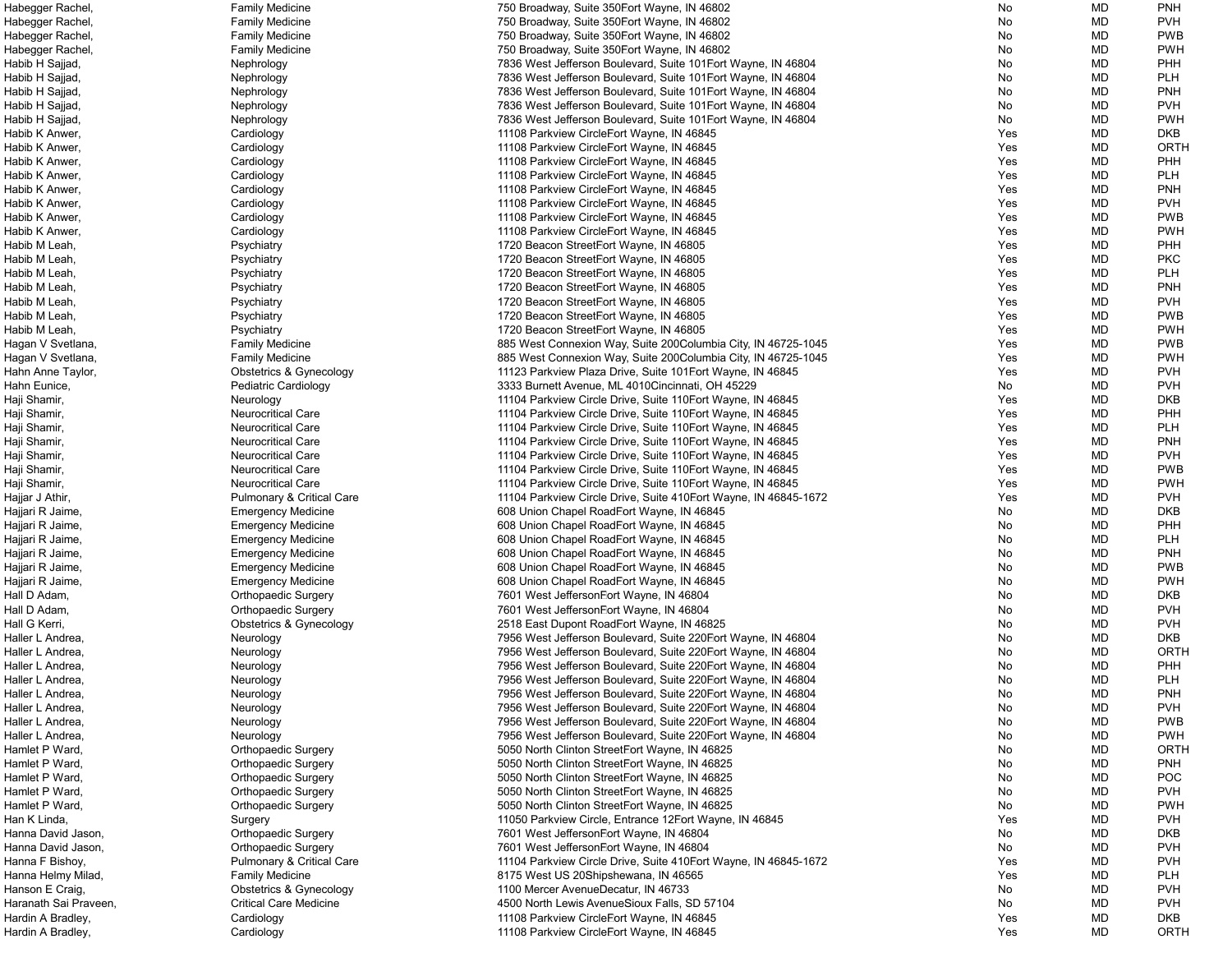| Hardin A Bradley,    | Cardiology                         | 11108 Parkview CircleEort Wayne, IN 46845                        | Yes | MD        | <b>PHH</b>  |
|----------------------|------------------------------------|------------------------------------------------------------------|-----|-----------|-------------|
| Hardin A Bradley,    | Cardiology                         | 11108 Parkview CircleEort Wayne, IN 46845                        | Yes | <b>MD</b> | <b>PLH</b>  |
| Hardin A Bradley,    | Cardiology                         | 11108 Parkview CircleEort Wayne, IN 46845                        | Yes | MD        | <b>PNH</b>  |
|                      |                                    | 11108 Parkview CircleEort Wayne, IN 46845                        | Yes | MD        | <b>PVH</b>  |
| Hardin A Bradley,    | Cardiology                         |                                                                  |     |           |             |
| Hardin A Bradley,    | Cardiology                         | 11108 Parkview CircleEort Wayne, IN 46845                        | Yes | MD        | <b>PWB</b>  |
| Hardin A Bradley,    | Cardiology                         | 11108 Parkview CircleEort Wayne, IN 46845                        | Yes | MD        | <b>PWH</b>  |
| Hardley B Lindsay,   | Surgery                            | 11050 Parkview Circle, Entrance 12Eort Wayne, IN 46845           | Yes | DO        | <b>PVH</b>  |
| Harfoush Obaeda,     | Pulmonology                        | 11104 Parkview Circle Drive, Suite 410 Eort Wayne, IN 46845-1672 | Yes | MD        | <b>PVH</b>  |
| Harris Hill Robert,  | Gastroenterology                   | 11104 Parkview Circle, Suite 010Eort Wayne, IN 46845             | Yes | MD        | <b>PVH</b>  |
| Harris L Jeffrey,    | <b>Orthopaedic Surgery</b>         | 5050 North Clinton StreetEort Wayne, IN 46825                    | No  | MD        | <b>ORTH</b> |
| Harris L Jeffrey,    | <b>Orthopaedic Surgery</b>         | 5050 North Clinton StreetEort Wayne, IN 46825                    | No  | MD        | POC         |
| Harris L Jeffrey,    | <b>Orthopaedic Surgery</b>         | 5050 North Clinton StreetEort Wayne, IN 46825                    | No  | MD        | <b>PVH</b>  |
|                      |                                    |                                                                  |     |           |             |
| Harrison M Landon,   | Obstetrics & Gynecology            | 11123 Parkview Plaza Drive, Suite 101 Eort Wayne, IN 46845       | Yes | DO        | <b>PVH</b>  |
| Harrison R Michelle, | <b>Obstetrics &amp; Gynecology</b> | 1270 E SR 205, Ste 140 Columbia City, IN 46725                   | Yes | <b>MD</b> | <b>PHH</b>  |
| Harrison R Michelle, | <b>Obstetrics &amp; Gynecology</b> | 1270 E SR 205, Ste 140 Columbia City, IN 46725                   | Yes | MD        | <b>PWH</b>  |
| Hart A Robert,       | <b>Family Medicine</b>             | 8 John Kissinger DriveWabash, IN 46992-1648                      | Yes | MD        | <b>PWB</b>  |
| Hart K Kevin,        | Cardiology                         | 11108 Parkview CircleEort Wayne, IN 46845                        | Yes | MD        | <b>DKB</b>  |
| Hart K Kevin,        | Cardiology                         | 11108 Parkview CircleEort Wayne, IN 46845                        | Yes | MD        | <b>ORTH</b> |
| Hart K Kevin,        | Cardiology                         | 11108 Parkview CircleEort Wayne, IN 46845                        | Yes | MD        | <b>PHH</b>  |
| Hart K Kevin,        | Cardiology                         | 11108 Parkview CircleEort Wayne, IN 46845                        | Yes | MD        | <b>PLH</b>  |
|                      |                                    |                                                                  |     |           | <b>PNH</b>  |
| Hart K Kevin,        | Cardiology                         | 11108 Parkview CircleEort Wayne, IN 46845                        | Yes | MD        |             |
| Hart K Kevin,        | Cardiology Interventional          | 11108 Parkview CircleEort Wayne, IN 46845                        | Yes | MD        | <b>PVH</b>  |
| Hart K Kevin,        | Cardiology                         | 11108 Parkview CircleEort Wayne, IN 46845                        | Yes | MD        | <b>PWB</b>  |
| Hart K Kevin,        | Cardiology                         | 11108 Parkview CircleEort Wayne, IN 46845                        | Yes | MD        | <b>PWH</b>  |
| Hartzell L Jeffrey,  | <b>Orthopaedic Surgery</b>         | 5050 North Clinton StreetEort Wayne, IN 46825                    | No  | MD        | <b>ORTH</b> |
| Hartzell L Jeffrey,  | <b>Orthopaedic Surgery</b>         | 5050 North Clinton StreetEort Wayne, IN 46825                    | No  | <b>MD</b> | <b>PLH</b>  |
| Hartzell L Jeffrey,  | <b>Orthopaedic Surgery</b>         | 5050 North Clinton StreetEort Wayne, IN 46825                    | No  | MD        | <b>POC</b>  |
| Hartzell L Jeffrey,  | <b>Orthopaedic Surgery</b>         | 5050 North Clinton StreetEort Wayne, IN 46825                    | No  | MD        | <b>PVH</b>  |
|                      |                                    |                                                                  |     |           | <b>PWB</b>  |
| Hartzell L Jeffrey,  | <b>Orthopaedic Surgery</b>         | 5050 North Clinton StreetEort Wayne, IN 46825                    | No  | MD        |             |
| Hartzell L Jeffrey,  | <b>Orthopaedic Surgery</b>         | 5050 North Clinton StreetEort Wayne, IN 46825                    | No  | MD        | <b>PWH</b>  |
| Hartzell L Megan,    | Anesthesiology                     | 5050 North Clinton StreetEort Wayne, IN 46825                    | No  | MD        | <b>ORTH</b> |
| Hartzell L Megan,    | Anesthesiology                     | 5050 North Clinton StreetEort Wayne, IN 46825                    | No  | MD        | POC         |
| Harvey Lawrence,     | Internal Medicine                  | 11109 Parkview Plaza DriveEort Wayne, IN 46845                   | Yes | MD        | <b>PVH</b>  |
| Hasan Syed Mahmood,  | Psychiatry                         | 1909 Carew StreetEort Wayne, IN 46805                            | Yes | MD        | <b>PKC</b>  |
| Hasan Syed Mahmood,  | Psychiatry                         | 1909 Carew StreetEort Wayne, IN 46805                            | Yes | <b>MD</b> | <b>PVH</b>  |
| Haseeb A Ateeq,      | Neurology                          | 10275 Little Patuxent Parkway, Suite 300Columbia, MD 21044       | No  | MD        | ORTH        |
| Haseeb A Ateeq,      |                                    | 10275 Little Patuxent Parkway, Suite 300Columbia, MD 21044       |     | <b>MD</b> | <b>PVH</b>  |
|                      | Neurology                          |                                                                  | No  |           |             |
| Haselden R Abigail,  | Pediatrics                         | 7910 West Jefferson Boulevard, Suite 201Eort Wayne, IN 46804     | No  | <b>MD</b> | <b>PVH</b>  |
| Hassan Tariq,        | Internal Medicine                  | 11109 Parkview Plaza DriveEort Wayne, IN 46845                   | Yes | MD        | <b>PVH</b>  |
| Hatcher A Lisa,      | <b>Family Medicine</b>             | 620 West North StreetColumbia City, IN 46725                     | Yes | MD        | <b>PWH</b>  |
| Hays R Travis,       | <b>Infectious Disease</b>          | 11104 Parkview Circle Drive, Suite 440 Eort Wayne, IN 46845-1672 | Yes | MD        | <b>ORTH</b> |
| Hays R Travis,       | <b>Infectious Disease</b>          | 11104 Parkview Circle Drive, Suite 440 Eort Wayne, IN 46845-1672 | Yes | MD        | <b>PVH</b>  |
| Heemstra R John,     | <b>Emergency Medicine</b>          | 10343 Dawsons Creek Boulevard, Suite AEort Wayne, IN 46825       | No  | MD        | <b>DKB</b>  |
| Heemstra R John,     | <b>Emergency Medicine</b>          | 10343 Dawsons Creek Boulevard, Suite AEort Wayne, IN 46825       | No  | MD        | <b>PHH</b>  |
| Heemstra R John,     | <b>Emergency Medicine</b>          | 10343 Dawsons Creek Boulevard, Suite AEort Wayne, IN 46825       | No  | MD        | <b>PLH</b>  |
|                      |                                    | 10343 Dawsons Creek Boulevard, Suite AEort Wayne, IN 46825       |     | MD        | <b>PNH</b>  |
| Heemstra R John,     | <b>Emergency Medicine</b>          |                                                                  | No  |           |             |
| Heemstra R John,     | <b>Emergency Medicine</b>          | 10343 Dawsons Creek Boulevard, Suite AEort Wayne, IN 46825       | No  | MD        | <b>PVH</b>  |
| Heemstra R John,     | <b>Emergency Medicine</b>          | 10343 Dawsons Creek Boulevard, Suite AEort Wayne, IN 46825       | No  | MD        | <b>PWB</b>  |
| Heemstra R John,     | <b>Emergency Medicine</b>          | 10343 Dawsons Creek Boulevard, Suite AEort Wayne, IN 46825       | No  | MD        | <b>PWH</b>  |
| Heger J James, Jr.   | Cardiology                         | 11108 Parkview CircleEort Wayne, IN 46845                        | Yes | <b>MD</b> | <b>DKB</b>  |
| Heger J James, Jr.   | Cardiology                         | 11108 Parkview CircleEort Wayne, IN 46845                        | Yes | MD        | ORTH        |
| Heger J James, Jr.   | Cardiology                         | 11108 Parkview CircleEort Wayne, IN 46845                        | Yes | MD        | PHH         |
| Heger J James, Jr.   | Cardiology                         | 11108 Parkview CircleEort Wayne, IN 46845                        | Yes | MD        | <b>PLH</b>  |
| Heger J James, Jr.   | Cardiology                         | 11108 Parkview CircleEort Wayne, IN 46845                        | Yes | MD        | <b>PNH</b>  |
|                      |                                    |                                                                  |     |           | <b>PVH</b>  |
| Heger J James, Jr.   | Cardiology                         | 11108 Parkview CircleEort Wayne, IN 46845                        | Yes | MD        |             |
| Heger J James, Jr.   | Cardiology                         | 11108 Parkview CircleEort Wayne, IN 46845                        | Yes | MD        | <b>PWB</b>  |
| Heger J James, Jr.   | Cardiology                         | 11108 Parkview CircleEort Wayne, IN 46845                        | Yes | MD        | <b>PWH</b>  |
| Heisler J Jason,     | Orthopaedic Trauma                 | 5050 North Clinton StreetEort Wayne, IN 46825                    | No  | <b>DO</b> | <b>ORTH</b> |
| Heisler J Jason,     | <b>Orthopaedic Surgery</b>         | 5050 North Clinton StreetEort Wayne, IN 46825                    | No  | <b>DO</b> | <b>PNH</b>  |
| Heisler J Jason,     | Orthopaedic Trauma                 | 5050 North Clinton StreetEort Wayne, IN 46825                    | No  | DO        | <b>POC</b>  |
| Heisler J Jason,     | Orthopaedic Trauma                 | 5050 North Clinton StreetEort Wayne, IN 46825                    | No  | DO        | <b>PVH</b>  |
| Helfgott L Michele,  | Gynecology                         | 1234 East Dupont Road, Suite 3 Eort Wayne, IN 46825              | Yes | MD        | <b>PVH</b>  |
| Helmuth J Loren,     | Surgery                            | 207 North Townline Road, Suite 101 Lagrange, IN 46761            | Yes | MD        | <b>DKB</b>  |
|                      |                                    |                                                                  |     |           |             |
| Helmuth J Loren,     | Surgery                            | 207 North Townline Road, Suite 101 Lagrange, IN 46761            | Yes | MD        | PHH         |
| Helmuth J Loren,     | Surgery                            | 207 North Townline Road, Suite 101 Lagrange, IN 46761            | Yes | MD        | <b>PLH</b>  |
| Helmuth J Loren,     | Surgery                            | 207 North Townline Road, Suite 101 Lagrange, IN 46761            | Yes | MD        | <b>PNH</b>  |
| Helmuth J Loren,     | Surgery                            | 207 North Townline Road, Suite 101 Lagrange, IN 46761            | Yes | MD        | <b>PVH</b>  |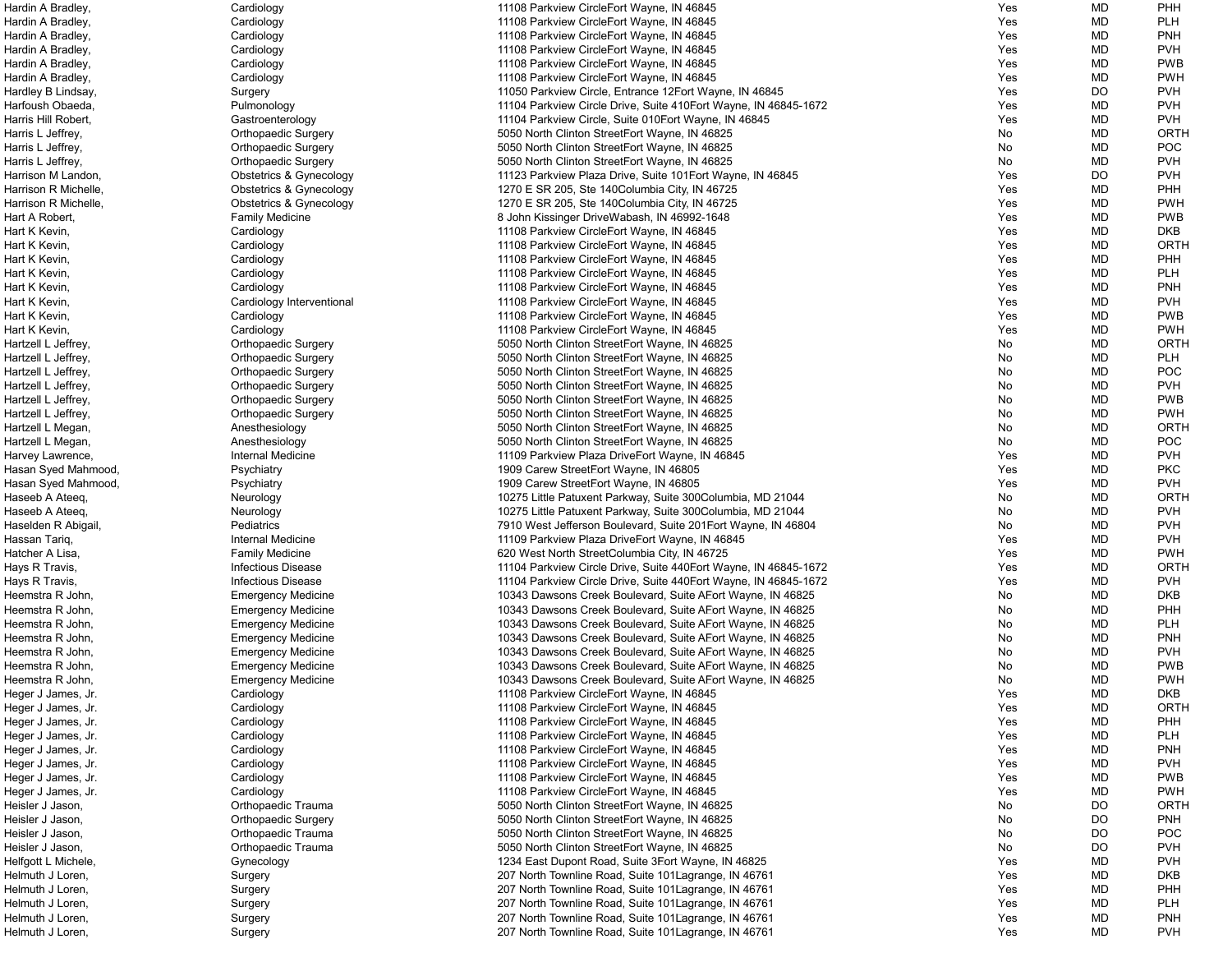| Helmuth J Loren,        | Surgery                              | 207 North Townline Road, Suite 101 Lagrange, IN 46761            | Yes        | <b>MD</b>  | <b>PWB</b>  |
|-------------------------|--------------------------------------|------------------------------------------------------------------|------------|------------|-------------|
| Helmuth J Loren,        | Surgery                              | 207 North Townline Road, Suite 101 Lagrange, IN 46761            | Yes        | <b>MD</b>  | <b>PWH</b>  |
| Hemelt B Virginia,      | Neurology                            | 11109 Parkview Plaza DriveEort Wayne, IN 46845                   | Yes        | <b>MD</b>  | <b>PHH</b>  |
| Hemelt B Virginia,      | Neurology                            | 11109 Parkview Plaza DriveEort Wayne, IN 46845                   | Yes        | <b>MD</b>  | <b>PLH</b>  |
| Hemelt B Virginia,      | Neurology                            | 11109 Parkview Plaza DriveEort Wayne, IN 46845                   | Yes        | <b>MD</b>  | <b>PNH</b>  |
| Hemelt B Virginia,      | Neurology                            | 11109 Parkview Plaza DriveEort Wayne, IN 46845                   | Yes        | <b>MD</b>  | <b>PVH</b>  |
| Hemelt B Virginia,      | Neurology                            | 11109 Parkview Plaza DriveEort Wayne, IN 46845                   | Yes        | <b>MD</b>  | <b>PWB</b>  |
| Hemelt B Virginia,      | Neurology                            | 11109 Parkview Plaza DriveEort Wayne, IN 46845                   | Yes        | <b>MD</b>  | <b>PWH</b>  |
|                         |                                      | 1270 East State Road 205, Suite 240 Columbia City, IN 46725      |            | <b>DO</b>  | <b>PWH</b>  |
| Henry J Andrew,         | <b>Family Medicine</b>               |                                                                  | Yes        |            |             |
| Herber M Elizabeth,     | Surgery                              | 412 Sawyer RoadKendallville, IN 46755                            | Yes        | <b>MD</b>  | <b>DKB</b>  |
| Herber M Elizabeth,     | Surgery                              | 412 Sawyer RoadKendallville, IN 46755                            | <b>Yes</b> | <b>MD</b>  | <b>PHH</b>  |
| Herber M Elizabeth,     | Surgery                              | 412 Sawyer RoadKendallville, IN 46755                            | Yes        | <b>MD</b>  | <b>PLH</b>  |
| Herber M Elizabeth,     | Surgery                              | 412 Sawyer RoadKendallville, IN 46755                            | Yes        | <b>MD</b>  | <b>PNH</b>  |
| Herber M Elizabeth,     | Surgery                              | 412 Sawyer RoadKendallville, IN 46755                            | Yes        | <b>MD</b>  | <b>PVH</b>  |
| Herber M Elizabeth,     | Surgery                              | 412 Sawyer RoadKendallville, IN 46755                            | Yes        | <b>MD</b>  | <b>PWB</b>  |
| Herber M Elizabeth,     | Surgery                              | 412 Sawyer RoadKendallville, IN 46755                            | Yes        | <b>MD</b>  | <b>PWH</b>  |
| Herendeen W Thomas,     | Otolaryngology                       | 10021 Dupont Circle CourtEort Wayne, IN 46825                    | No         | <b>MD</b>  | <b>PHH</b>  |
| Herendeen W Thomas,     | Otolaryngology                       | 10021 Dupont Circle CourtEort Wayne, IN 46825                    | No         | <b>MD</b>  | <b>PVH</b>  |
| Herr D Brian,           | Otolaryngology                       | 10021 Dupont Circle CourtEort Wayne, IN 46825                    | No         | <b>MD</b>  | <b>PVH</b>  |
| Herr D Brian,           | Otolaryngology                       | 10021 Dupont Circle CourtEort Wayne, IN 46825                    | No         | <b>MD</b>  | <b>PWB</b>  |
| Hershberger L Daryl,    | <b>Family Medicine</b>               | 2120 North DetroitLaGrange, IN 46761                             | No.        | <b>MD</b>  | <b>PLH</b>  |
| Herstad C Sara,         | <b>Family Medicine</b>               | 8 John Kissinger DriveWabash, IN 46992-1648                      | Yes        | <b>DO</b>  | <b>PWB</b>  |
| Hess B Michael,         | Internal Medicine                    | 11109 Parkview Plaza DriveEort Wayne, IN 46845                   | Yes        | <b>DO</b>  | <b>PVH</b>  |
| Hess D Matthew,         | <b>Family Medicine</b>               | 1909 Carew StreetEort Wayne, IN 46805                            | Yes        | <b>MD</b>  | <b>PKC</b>  |
|                         |                                      |                                                                  |            |            |             |
| Hess D Matthew,         | <b>Family Medicine</b>               | 1909 Carew StreetEort Wayne, IN 46805                            | Yes        | <b>MD</b>  | <b>PVH</b>  |
| Hess L Cheryl,          | <b>Family Medicine</b>               | 1818 Carew Street, Suite 240 Eort Wayne, IN 46805-4764           | Yes        | <b>MD</b>  | <b>PVH</b>  |
| Hetrick R Amber,        | Neurology                            | 11104 Parkview Circle Drive, Suite 110 Fort Wayne, IN 46845      | Yes        | <b>MD</b>  | <b>DKB</b>  |
| Hetrick R Amber,        | Neurology                            | 11104 Parkview Circle Drive, Suite 110 Fort Wayne, IN 46845      | Yes        | <b>MD</b>  | <b>PHH</b>  |
| Hetrick R Amber,        | Neurology                            | 11104 Parkview Circle Drive, Suite 110Eort Wayne, IN 46845       | Yes        | <b>MD</b>  | <b>PLH</b>  |
| Hetrick R Amber,        | Neurology                            | 11104 Parkview Circle Drive, Suite 110 Eort Wayne, IN 46845      | Yes        | <b>MD</b>  | <b>PNH</b>  |
| Hetrick R Amber,        | Neurology                            | 11104 Parkview Circle Drive, Suite 110 Eort Wayne, IN 46845      | Yes        | <b>MD</b>  | <b>PVH</b>  |
| Hetrick R Amber,        | Neurology                            | 11104 Parkview Circle Drive, Suite 110Eort Wayne, IN 46845       | Yes        | <b>MD</b>  | <b>PWB</b>  |
| Hetrick R Amber,        | Neurology                            | 11104 Parkview Circle Drive, Suite 110 Eort Wayne, IN 46845      | Yes        | <b>MD</b>  | <b>PWH</b>  |
| Hicks Matthew B.        | <b>Orthopaedic Surgery</b>           | 7601 West JeffersonEort Wayne, IN 46804                          | No         | <b>MD</b>  | <b>DKB</b>  |
| Hicks Matthew B.        | <b>Orthopaedic Surgery</b>           | 7601 West JeffersonEort Wayne, IN 46804                          | No         | <b>MD</b>  | <b>PNH</b>  |
| Hicks Matthew B.        | <b>Orthopaedic Surgery</b>           | 7601 West JeffersonEort Wayne, IN 46804                          | No         | <b>MD</b>  | <b>PVH</b>  |
| Higgins S Pamela,       | <b>Family Medicine</b>               | 1104 North Wayne StreetNorth Manchester, IN 46962-1001           | Yes        | <b>MD</b>  | <b>PHH</b>  |
| Higgins S Pamela,       | <b>Family Medicine</b>               | 1104 North Wayne StreetNorth Manchester, IN 46962-1001           | Yes        | <b>MD</b>  | <b>PVH</b>  |
| Higgins S Pamela,       | <b>Family Medicine</b>               | 1104 North Wayne StreetNorth Manchester, IN 46962-1001           | Yes        | <b>MD</b>  | <b>PWB</b>  |
| Hilker M Richard,       | Podiatry                             | 10323 Dawsons Creek Building 10CEort Wayne, IN 46825             | No         | <b>DPM</b> | <b>PVH</b>  |
| Hill David Garick,      | Pediatric Cardiology                 | 3333 Burnett Avenue, ML 4010Cincinnati, OH 45229                 | No         | <b>MD</b>  | <b>PVH</b>  |
| Hill Michael Austin,    | Urogynecology                        | 11123 Parkview Plaza Drive, Suite 102Eort Wayne, IN 46845-1707   | Yes        | <b>MD</b>  | <b>PVH</b>  |
|                         |                                      |                                                                  |            |            |             |
| Hina Fatima,            | <b>Obstetrics &amp; Gynecology</b>   | 1818 Carew Street, Suite 300 Eort Wayne, IN 46805                | Yes        | <b>MD</b>  | PHH         |
| Hina Fatima,            | Obstetrics & Gynecology              | 1818 Carew Street, Suite 300 Eort Wayne, IN 46805                | Yes        | <b>MD</b>  | <b>PVH</b>  |
| Hina Fatima,            | Obstetrics & Gynecology              | 1818 Carew Street, Suite 300 Eort Wayne, IN 46805                | Yes        | <b>MD</b>  | <b>PWH</b>  |
| Hirsch Russel,          | Pediatric Cardiology                 | 3333 Burnet Avenue, ML 5021 Cincinnati, OH 45229                 | No         | <b>MD</b>  | <b>PVH</b>  |
| Hitzeman M Tracy,       | <b>Family Medicine</b>               | 916 West 7th StreetAuburn, IN 46706-2013                         | <b>Yes</b> | <b>MD</b>  | DKB         |
| Hoang Vivian,           | Neurology                            | 336 22nd Avenue NorthNashville, TN 37203                         | No         | <b>MD</b>  | <b>ORTH</b> |
| Hobbs S Andrew,         | <b>Pediatric Dentistry</b>           | 7750 West Jefferson BoulevardEort Wayne, IN 46804                | No         | <b>DDS</b> | <b>PHH</b>  |
| Hobbs S Andrew,         | <b>Pediatric Dentistry</b>           | 7750 West Jefferson BoulevardEort Wayne, IN 46804                | No         | <b>DDS</b> | <b>PVH</b>  |
| Hodgini L Andreana,     | <b>Family Medicine</b>               | 7938 West Jefferson BoulevardEort Wayne, IN 46804                | No         | DO         | <b>ORTH</b> |
| Hodgini L Andreana,     | <b>Family Medicine</b>               | 7938 West Jefferson BoulevardEort Wayne, IN 46804                | No         | <b>DO</b>  | <b>PVH</b>  |
| Hoffman K Theresa,      | <b>Family Medicine</b>               | 2516 East Dupont RoadEort Wayne, IN 46825                        | No         | <b>DO</b>  | <b>ORTH</b> |
| Hoffman K Theresa,      | <b>Family Medicine</b>               | 2516 East Dupont RoadEort Wayne, IN 46825                        | No         | <b>DO</b>  | <b>PVH</b>  |
| Hoffman R Matthew,      | <b>Pulmonary &amp; Critical Care</b> | 11104 Parkview Circle Drive, Suite 410 Eort Wayne, IN 46845-1672 | Yes        | <b>MD</b>  | <b>PVH</b>  |
| Hollingsworth A Rachel, | Anesthesiology                       | 10315 Dawsons Creek, Suite A/BEort Wayne, IN 46825               | No         | <b>MD</b>  | <b>DKB</b>  |
| Holly M Patrick,        | <b>Family Medicine</b>               | 6404 Rothman RoadEort Wayne, IN 46835                            | No         | <b>MD</b>  | ORTH        |
| Holly M Patrick,        | <b>Family Medicine</b>               | 6404 Rothman RoadEort Wayne, IN 46835                            | No         | <b>MD</b>  | <b>PVH</b>  |
| Holub L Janette,        | <b>Surgical Critical Care</b>        | 11141 Parkview Plaza Drive, Suite 305 Eort Wayne, IN 46845       | Yes        | <b>MD</b>  | <b>PVH</b>  |
| Hoover C Herbert,       |                                      |                                                                  |            |            | <b>PHH</b>  |
|                         | Surgery                              | 2003 Stults Road, Suite 120 Huntington, IN 46750                 | Yes        | <b>MD</b>  |             |
| Hoover C Herbert,       | Surgery                              | 2003 Stults Road, Suite 120 Huntington, IN 46750                 | Yes        | <b>MD</b>  | <b>PLH</b>  |
| Hoover C Herbert,       | Surgery                              | 2003 Stults Road, Suite 120 Huntington, IN 46750                 | Yes        | <b>MD</b>  | <b>PNH</b>  |
| Hoover C Herbert,       | Surgery                              | 2003 Stults Road, Suite 120 Huntington, IN 46750                 | Yes        | MD         | <b>PWB</b>  |
| Hoover C Herbert,       | Surgery                              | 2003 Stults Road, Suite 120 Huntington, IN 46750                 | Yes        | <b>MD</b>  | <b>PWH</b>  |
| Hoover M Andrea,        | <b>Obstetrics &amp; Gynecology</b>   | 11123 Parkview Plaza Drive, Suite 101 Eort Wayne, IN 46845       | Yes        | <b>MD</b>  | <b>PVH</b>  |
| Horani Omar,            | Internal Medicine                    | 11109 Parkview Plaza DriveEort Wayne, IN 46845                   | Yes        | <b>MD</b>  | <b>PVH</b>  |
| Hosier A Drew,          | <b>Family Medicine</b>               | 3909 New Vision DriveEort Wayne, IN 46845                        | Yes        | <b>DO</b>  | <b>PVH</b>  |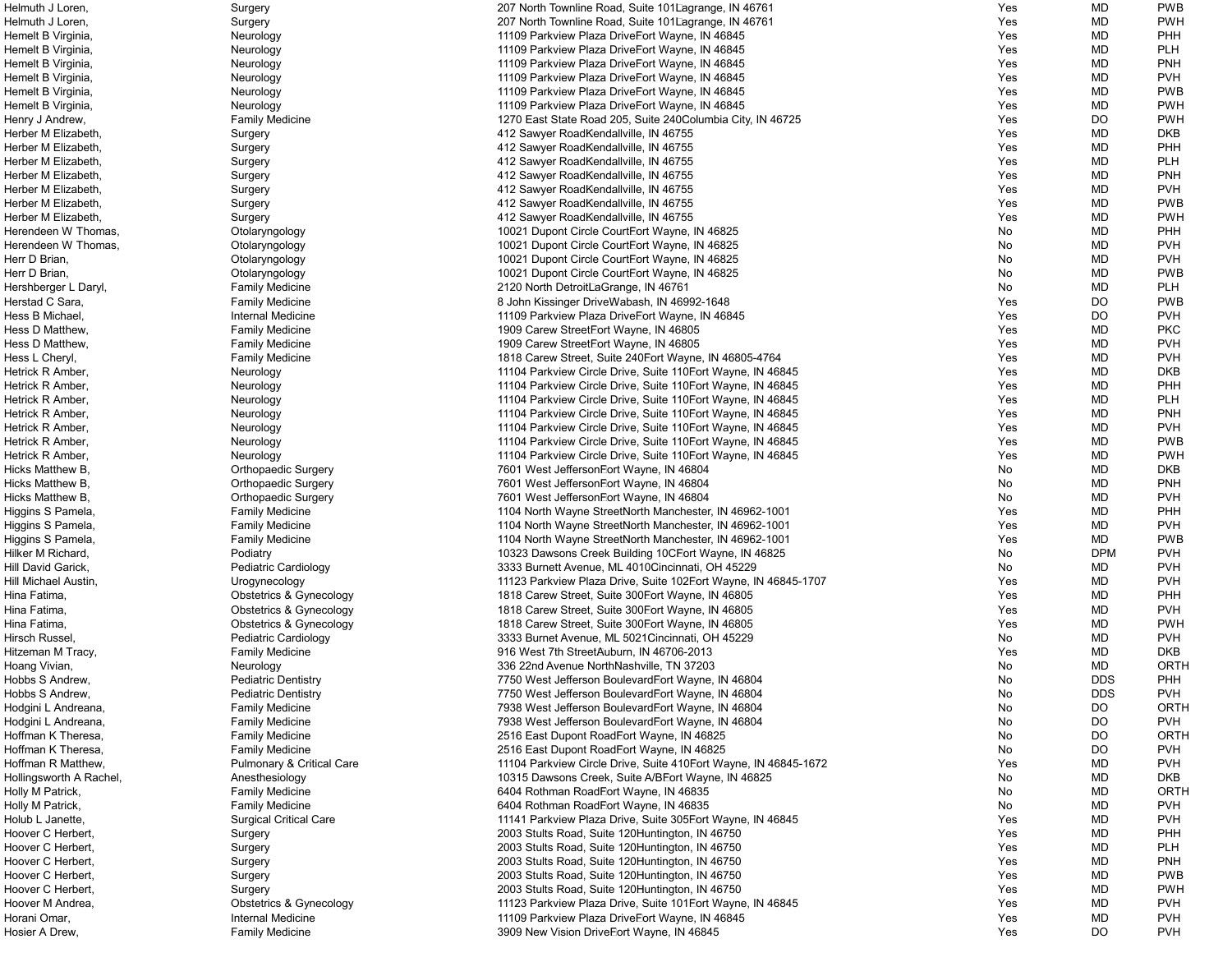| Hougendobler A Duane,    | Pediatrics                           | 2003 Stults Road, Suite 105 Huntington, IN 46750               | Yes        | MD         | <b>PHH</b>  |
|--------------------------|--------------------------------------|----------------------------------------------------------------|------------|------------|-------------|
| Hougendobler A Duane,    | Pediatrics                           | 2003 Stults Road, Suite 105 Huntington, IN 46750               | Yes        | MD         | <b>PWH</b>  |
| Hudson D Jeffrey,        | Ophthalmology                        | 7232 Engle RoadEort Wayne, IN 46804                            | No         | MD         | <b>PVH</b>  |
| Hugenberg W Daniel,      | Cardiology                           | 11108 Parkview CircleEort Wayne, IN 46845                      | Yes        | MD         | <b>DKB</b>  |
|                          |                                      |                                                                |            |            |             |
| Hugenberg W Daniel,      | Cardiology                           | 11108 Parkview CircleEort Wayne, IN 46845                      | Yes        | MD         | <b>ORTH</b> |
| Hugenberg W Daniel,      | Cardiology                           | 11108 Parkview CircleEort Wayne, IN 46845                      | Yes        | MD         | PHH         |
| Hugenberg W Daniel,      | Cardiology                           | 11108 Parkview CircleEort Wayne, IN 46845                      | Yes        | MD         | <b>PLH</b>  |
| Hugenberg W Daniel,      | Cardiology                           | 11108 Parkview CircleEort Wayne, IN 46845                      | Yes        | MD         | <b>PNH</b>  |
| Hugenberg W Daniel,      | Cardiology Interventional            | 11108 Parkview CircleEort Wayne, IN 46845                      | Yes        | MD         | <b>PVH</b>  |
| Hugenberg W Daniel,      | Cardiology                           | 11108 Parkview CircleEort Wayne, IN 46845                      | Yes        | MD         | <b>PWB</b>  |
|                          |                                      | 11108 Parkview CircleEort Wayne, IN 46845                      | Yes        | MD         | <b>PWH</b>  |
| Hugenberg W Daniel,      | Cardiology                           |                                                                |            |            |             |
| Huggins Scott Brandon,   | <b>Orthopaedic Surgery</b>           | 7601 West JeffersonEort Wayne, IN 46804                        | No         | MD         | <b>DKB</b>  |
| Huggins Scott Brandon,   | <b>Orthopaedic Surgery</b>           | 7601 West JeffersonEort Wayne, IN 46804                        | No         | MD         | <b>PVH</b>  |
| Hughes K Randal,         | Ophthalmology                        | 7747 West Jefferson BoulevardEort Wayne, IN 46804              | No         | MD         | <b>PVH</b>  |
| Hui Ling,                | Pathology                            | 2458 Lake Avenue Eort Wayne, IN 46805                          | No         | MD         | <b>DKB</b>  |
| Hui Ling,                | Pathology                            | 2458 Lake AvenueEort Wayne, IN 46805                           | No         | MD         | <b>ORTH</b> |
|                          |                                      |                                                                |            |            |             |
| Hui Ling,                | Pathology                            | 2458 Lake AvenueEort Wayne, IN 46805                           | No         | MD         | PHH         |
| Hui Ling,                | Pathology                            | 2458 Lake AvenueEort Wayne, IN 46805                           | No         | MD         | <b>PLH</b>  |
| Hui Ling,                | Pathology                            | 2458 Lake AvenueEort Wayne, IN 46805                           | No         | MD         | <b>PNH</b>  |
| Hui Ling,                | Pathology                            | 2458 Lake AvenueEort Wayne, IN 46805                           | No         | MD         | <b>PVH</b>  |
| Hui Ling,                | Pathology                            | 2458 Lake AvenueEort Wayne, IN 46805                           | No.        | MD         | <b>PWB</b>  |
| Hui Ling,                | Pathology                            | 2458 Lake AvenueEort Wayne, IN 46805                           | No         | MD         | <b>PWH</b>  |
|                          |                                      |                                                                |            |            |             |
| Hummel Danielle Kristin, | <b>Surgical Critical Care</b>        | 11141 Parkview Plaza Drive, Suite 305Eort Wayne, IN 46845-1715 | Yes        | <b>DO</b>  | <b>PVH</b>  |
| Hurley L David,          | <b>Emergency Medicine</b>            | 608 Union Chapel RoadEort Wayne, IN 46845                      | No         | MD         | <b>PWH</b>  |
| Hurst Emily,             | <b>Critical Care Medicine</b>        | 4500 North Lewis AvenueSioux Falls, SD 57104                   | No         | <b>DO</b>  | <b>PVH</b>  |
| Hussain Mufeed Yessar,   | Neurology                            | 2915 W Bitters Suite 201San Antonio, TX 78248                  | No         | MD         | <b>ORTH</b> |
| Hussain Taarif,          | <b>Emergency Medicine</b>            | 608 Union Chapel RoadEort Wayne, IN 46845                      | No         | MD         | <b>DKB</b>  |
| Hussain Taarif,          |                                      |                                                                | No         | MD         | PHH         |
|                          | <b>Emergency Medicine</b>            | 608 Union Chapel RoadEort Wayne, IN 46845                      |            |            |             |
| Hussain Taarif,          | <b>Emergency Medicine</b>            | 608 Union Chapel RoadEort Wayne, IN 46845                      | No         | MD         | <b>PLH</b>  |
| Hussain Taarif,          | <b>Emergency Medicine</b>            | 608 Union Chapel RoadEort Wayne, IN 46845                      | No         | MD         | <b>PNH</b>  |
| Hussain Taarif,          | <b>Emergency Medicine</b>            | 608 Union Chapel RoadEort Wayne, IN 46845                      | No         | MD         | <b>PWB</b>  |
| Hussain Taarif,          | <b>Emergency Medicine</b>            | 608 Union Chapel RoadEort Wayne, IN 46845                      | No         | MD         | <b>PWH</b>  |
| Ibrahim Younis Mohammad, | Internal Medicine                    | 11109 Parkview Plaza DriveEort Wayne, IN 46845                 | Yes        | MD         | <b>PVH</b>  |
| Iczkovitz L Michael,     |                                      |                                                                | No         | <b>DDS</b> | <b>PVH</b>  |
|                          | Oral and Maxillofacial Surgery       | 9901 Auburn RoadEort Wayne, IN 46825                           |            |            |             |
| Ilo U David,             | Internal Medicine                    | 327 East Wayne StreetEort Wayne, IN 46802                      | No         | MD         | <b>PVH</b>  |
| Infante Eduardo Enrique, | Obstetrics & Gynecology              | 2518 East Dupont RoadEort Wayne, IN 46825                      | No         | MD         | <b>PVH</b>  |
| Ingram G James,          | <b>Family Medicine</b>               | 1314 East 7th Street, Suite 103Auburn, IN 46706-2533           | Yes        | MD         | DKB         |
| Ingram G James,          | <b>Family Medicine</b>               | 1314 East 7th Street, Suite 103Auburn, IN 46706-2533           | Yes        | MD         | PHH         |
| Ingram G James,          | <b>Family Medicine</b>               | 1314 East 7th Street, Suite 103Auburn, IN 46706-2533           | Yes        | MD         | <b>PLH</b>  |
|                          |                                      |                                                                | Yes        | MD         | <b>PNH</b>  |
| Ingram G James,          | <b>Family Medicine</b>               | 1314 East 7th Street, Suite 103Auburn, IN 46706-2533           |            |            |             |
| Ingram G James,          | <b>Family Medicine</b>               | 1314 East 7th Street, Suite 103Auburn, IN 46706-2533           | Yes        | MD         | <b>PWB</b>  |
| Ingram G James,          | <b>Family Medicine</b>               | 1314 East 7th Street, Suite 103Auburn, IN 46706-2533           | Yes        | MD         | <b>PWH</b>  |
| Isaac Prasanna,          | Nephrology                           | 7836 West Jefferson Boulevard, Suite 101Eort Wayne, IN 46804   | No         | MD         | <b>ORTH</b> |
| Isaac Prasanna,          | Nephrology                           | 7836 West Jefferson Boulevard, Suite 101 Eort Wayne, IN 46804  | No         | MD         | <b>PVH</b>  |
| Ishak Samir,             | Psychiatry                           | 500 West Votaw StreetPortland, IN 47371                        | No.        | MD         | <b>PVH</b>  |
|                          |                                      |                                                                |            |            |             |
| Israbian A Vatche,       | Pulmonology                          | 11104 Parkview Circle, Suite 410Eort Wayne, IN 46845           | Yes        | MD         | <b>DKB</b>  |
| Israbian A Vatche,       | Pulmonology                          | 11104 Parkview Circle, Suite 410Eort Wayne, IN 46845           | Yes        | MD         | PHH         |
| Israbian A Vatche,       | Pulmonology                          | 11104 Parkview Circle, Suite 410 Eort Wayne, IN 46845          | Yes        | MD         | <b>PLH</b>  |
| Israbian A Vatche,       | Pulmonology                          | 11104 Parkview Circle, Suite 410 Fort Wayne, IN 46845          | Yes        | MD         | <b>PNH</b>  |
| Israbian A Vatche,       | <b>Pulmonary &amp; Critical Care</b> | 11104 Parkview Circle, Suite 410 Eort Wayne, IN 46845          | <b>Yes</b> | MD         | <b>PVH</b>  |
| Israbian A Vatche,       | Pulmonology                          | 11104 Parkview Circle, Suite 410 Eort Wayne, IN 46845          | Yes        | MD         | <b>PWB</b>  |
|                          |                                      |                                                                |            |            |             |
| Israbian A Vatche,       | Pulmonology                          | 11104 Parkview Circle, Suite 410 Fort Wayne, IN 46845          | Yes        | MD         | <b>PWH</b>  |
| Ivan Mihaela,            | <b>Critical Care Medicine</b>        | 4500 North Lewis AvenueSioux Falls, SD 57104                   | No         | MD         | <b>PVH</b>  |
| Izzy Saef,               | <b>Neurocritical Care</b>            | 11104 Parkview Circle Drive, Suite 110 Eort Wayne, IN 46845    | Yes        | MD         | <b>PVH</b>  |
| Jackson Marie Courtney,  | <b>Family Medicine</b>               | 750 Broadway, Suite 350 Eort Wayne, IN 46802                   | No         | MD         | <b>DKB</b>  |
| Jackson Marie Courtney,  | <b>Family Medicine</b>               | 750 Broadway, Suite 350 Eort Wayne, IN 46802                   | No         | MD         | PHH         |
|                          |                                      |                                                                |            |            |             |
| Jackson Marie Courtney,  | <b>Family Medicine</b>               | 750 Broadway, Suite 350 Eort Wayne, IN 46802                   | No.        | MD         | <b>PLH</b>  |
| Jackson Marie Courtney,  | <b>Family Medicine</b>               | 750 Broadway, Suite 350 Eort Wayne, IN 46802                   | No         | MD         | <b>PNH</b>  |
| Jackson Marie Courtney,  | <b>Family Medicine</b>               | 750 Broadway, Suite 350 Eort Wayne, IN 46802                   | No         | MD         | <b>PVH</b>  |
| Jackson Marie Courtney,  | <b>Family Medicine</b>               | 750 Broadway, Suite 350 Eort Wayne, IN 46802                   | No         | MD         | <b>PWB</b>  |
| Jackson Marie Courtney,  | <b>Family Medicine</b>               | 750 Broadway, Suite 350 Eort Wayne, IN 46802                   | No         | MD         | <b>PWH</b>  |
| Jackson T Richard,       | Podiatry                             | 7601 West JeffersonEort Wayne, IN 46804                        | No         | <b>DPM</b> | <b>PNH</b>  |
|                          |                                      |                                                                |            |            |             |
| Jackson T Richard,       | Podiatry                             | 7601 West JeffersonEort Wayne, IN 46804                        | No         | <b>DPM</b> | <b>PVH</b>  |
| Jacob Mathew Bobby,      | Gastroenterology                     | 11104 Parkview Circle, Suite 010Eort Wayne, IN 46845           | Yes        | MD         | <b>ORTH</b> |
| Jacob Mathew Bobby,      | Gastroenterology                     | 11104 Parkview Circle, Suite 010Eort Wayne, IN 46845           | Yes        | MD         | <b>PVH</b>  |
| Jacobson SigLinda,       | Maternal & Fetal Medicine            | 11123 Parkview Plaza Drive, Suite 204Eort Wayne, IN 46845      | Yes        | MD         | <b>PVH</b>  |
| Jaggi Kanika,            | <b>Family Medicine</b>               | 5717 South Anthony Boulevard, Suite 300 Eort Wayne, IN 46806   | No         | MD         | <b>PVH</b>  |
|                          |                                      |                                                                |            |            |             |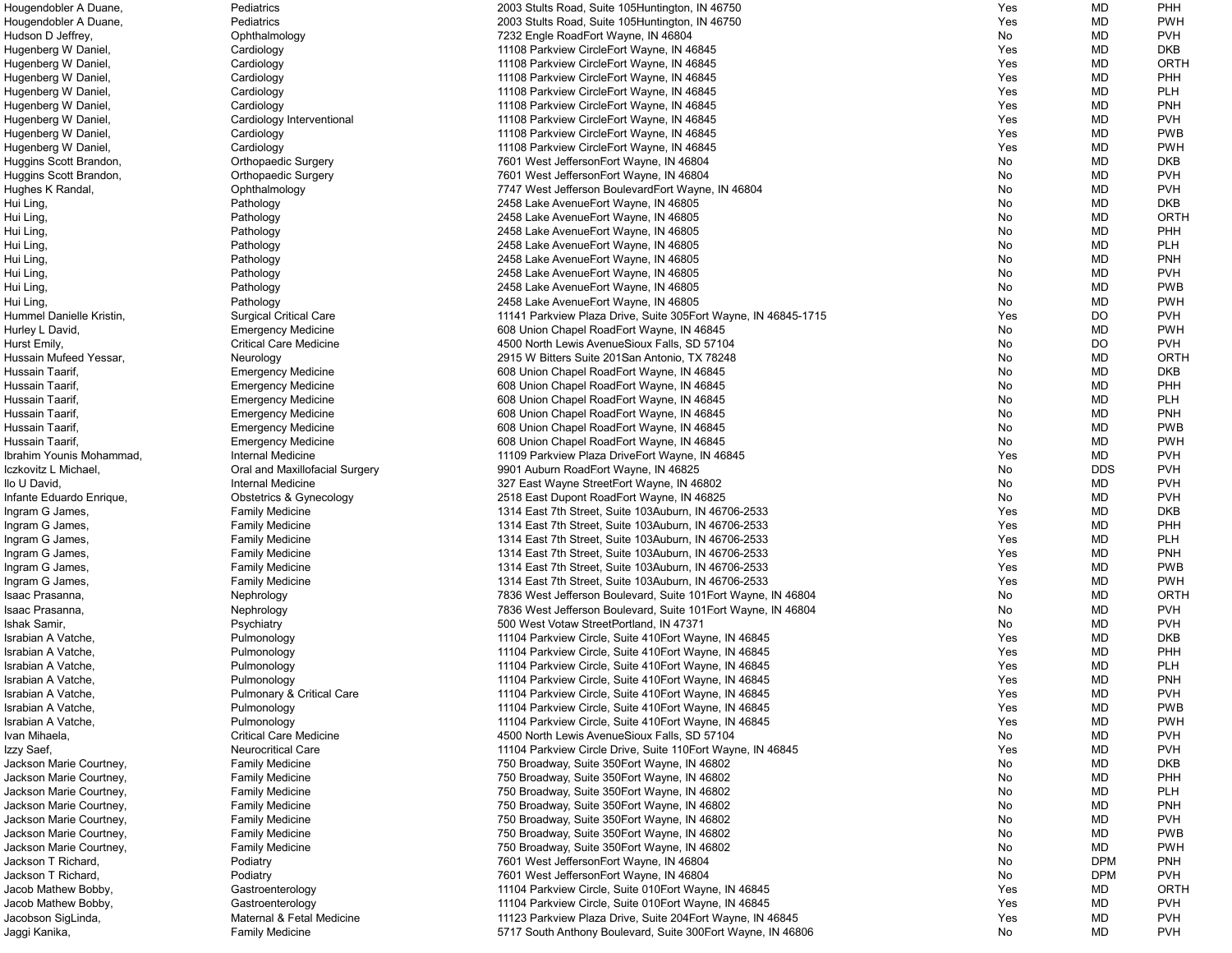| Jain K Sushil,        | Gastroenterology                           | 7900 West Jefferson Boulevard, Suite 201Eort Wayne, IN 46804   | No  | MD        | PHH         |
|-----------------------|--------------------------------------------|----------------------------------------------------------------|-----|-----------|-------------|
| Jain K Sushil,        | Gastroenterology                           | 7900 West Jefferson Boulevard, Suite 201 Eort Wayne, IN 46804  | No  | MD        | <b>PNH</b>  |
| Jain S Sanjay,        | Pulmonology                                | 7916 West Jefferson BoulevardEort Wayne, IN 46804              | No  | MD        | <b>PNH</b>  |
| Jain S Sanjay,        | Pulmonology                                | 7916 West Jefferson BoulevardEort Wayne, IN 46804              | No  | <b>MD</b> | <b>PWH</b>  |
| Jain Sushil,          | <b>Medical Oncology</b>                    | 11050 Parkview Circle, Entrance 12Eort Wayne, IN 46845         | Yes | <b>MD</b> | <b>PVH</b>  |
| Jaiswal Suresh,       | Internal Medicine                          | 11109 Parkview Plaza DriveEort Wayne, IN 46845                 | Yes | <b>MD</b> | ORTH        |
| Jaiswal Suresh,       | <b>Internal Medicine</b>                   | 11109 Parkview Plaza DriveEort Wayne, IN 46845                 | Yes | <b>MD</b> | <b>PVH</b>  |
| Jakacki A Peter,      | <b>Family Medicine</b>                     | 2512 East Dupont, Suite 210 Eort Wayne, IN 46825               | No  | <b>MD</b> | ORTH        |
| Jakacki A Peter,      | <b>Family Medicine</b>                     | 2512 East Dupont, Suite 210 Eort Wayne, IN 46825               | No  | MD        | <b>PVH</b>  |
| Jan Shakoor Abdali.   | <b>Internal Medicine</b>                   | 610 North Sawyer Road, PO Box 236Kendallville, IN 46755        | No  | <b>MD</b> | <b>DKB</b>  |
| Jan Shakoor Abdali.   | <b>Internal Medicine</b>                   | 610 North Sawyer Road, PO Box 236Kendallville, IN 46755        | No  | <b>MD</b> | ORTH        |
| Jan Shakoor Abdali    | <b>Internal Medicine</b>                   | 610 North Sawyer Road, PO Box 236Kendallville, IN 46755        | No  | <b>MD</b> | PHH         |
| Jan Shakoor Abdali,   | <b>Internal Medicine</b>                   | 610 North Sawyer Road, PO Box 236Kendallville, IN 46755        | No  | MD        | <b>PLH</b>  |
| Jan Shakoor Abdali.   | <b>Internal Medicine</b>                   | 610 North Sawyer Road, PO Box 236Kendallville, IN 46755        | No  | MD        | <b>PNH</b>  |
| Jan Shakoor Abdali.   | <b>Internal Medicine</b>                   | 610 North Sawyer Road, PO Box 236Kendallville, IN 46755        | No  | MD        | <b>PVH</b>  |
| Jan Shakoor Abdali.   | <b>Internal Medicine</b>                   | 610 North Sawyer Road, PO Box 236Kendallville, IN 46755        | No  | <b>MD</b> | <b>PWB</b>  |
| Jan Shakoor Abdali.   | Internal Medicine                          | 610 North Sawyer Road, PO Box 236Kendallville, IN 46755        | No  | <b>MD</b> | <b>PWH</b>  |
| Jaramillo R Juan,     | Psychiatry                                 | 1720 Beacon StreetEort Wayne, IN 46805                         | Yes | <b>MD</b> | <b>PVH</b>  |
| Javadi Ariyan,        | Radiology                                  | 3707 New Vision DriveEort Wayne, IN 46845                      | No  | MD        | <b>DKB</b>  |
| Javadi Ariyan,        | Radiology                                  | 3707 New Vision DriveEort Wayne, IN 46845                      | No  | MD        | ORTH        |
| Javadi Ariyan,        | Radiology                                  | 3707 New Vision DriveEort Wayne, IN 46845                      | No  | MD        | PHH         |
| Javadi Ariyan,        | Radiology                                  | 3707 New Vision DriveEort Wayne, IN 46845                      | No  | <b>MD</b> | <b>PLH</b>  |
| Javadi Ariyan,        | Radiology                                  | 3707 New Vision DriveEort Wayne, IN 46845                      | No  | <b>MD</b> | <b>PNH</b>  |
| Javadi Ariyan,        | Radiology                                  | 3707 New Vision DriveEort Wayne, IN 46845                      | No  | <b>MD</b> | <b>PVH</b>  |
|                       |                                            |                                                                |     |           |             |
| Javadi Ariyan,        | Radiology                                  | 3707 New Vision DriveEort Wayne, IN 46845                      | No  | MD        | <b>PWB</b>  |
| Javadi Ariyan,        | Radiology                                  | 3707 New Vision DriveEort Wayne, IN 46845                      | No  | MD        | <b>PWH</b>  |
| Jawanda S Jaspreet,   | <b>Emergency Medicine</b>                  | 1306 East 7th Street, Suite AAuburn, IN 46706                  | No  | <b>MD</b> | <b>DKB</b>  |
| Jawanda S Jaspreet,   | <b>Emergency Medicine</b>                  | 1306 East 7th Street, Suite AAuburn, IN 46706                  | No  | <b>MD</b> | PHH         |
| Jawanda S Jaspreet,   | <b>Emergency Medicine</b>                  | 1306 East 7th Street, Suite AAuburn, IN 46706                  | No  | <b>MD</b> | <b>PLH</b>  |
| Jawanda S Jaspreet,   | <b>Emergency Medicine</b>                  | 1306 East 7th Street, Suite AAuburn, IN 46706                  | No  | <b>MD</b> | <b>PNH</b>  |
| Jawanda S Jaspreet,   | <b>Emergency Medicine</b>                  | 1306 East 7th Street, Suite AAuburn, IN 46706                  | No  | MD        | <b>PVH</b>  |
| Jawanda S Jaspreet,   | <b>Emergency Medicine</b>                  | 1306 East 7th Street, Suite AAuburn, IN 46706                  | No  | MD        | <b>PWB</b>  |
| Jawanda S Jaspreet,   | <b>Emergency Medicine</b>                  | 1306 East 7th Street, Suite AAuburn, IN 46706                  | No  | MD        | <b>PWH</b>  |
| Jayswal Vimal,        | Pediatric Cardiology                       | 11123 Parkview Plaza Drive, Suite 200Eort Wayne, IN 46845      | Yes | MD        | <b>DKB</b>  |
| Jayswal Vimal,        | Pediatric Cardiology                       | 11123 Parkview Plaza Drive, Suite 200Eort Wayne, IN 46845      | Yes | MD        | PHH         |
| Jayswal Vimal,        | Pediatric Cardiology                       | 11123 Parkview Plaza Drive, Suite 200 Fort Wayne, IN 46845     | Yes | <b>MD</b> | <b>PLH</b>  |
| Jayswal Vimal,        | Pediatric Cardiology                       | 11123 Parkview Plaza Drive, Suite 200Eort Wayne, IN 46845      | Yes | MD        | <b>PNH</b>  |
| Jayswal Vimal,        | Pediatric Cardiology                       | 11123 Parkview Plaza Drive, Suite 200Eort Wayne, IN 46845      | Yes | <b>MD</b> | <b>PVH</b>  |
| Jayswal Vimal,        | Pediatric Cardiology                       | 11123 Parkview Plaza Drive, Suite 200Eort Wayne, IN 46845      | Yes | <b>MD</b> | <b>PWB</b>  |
| Jayswal Vimal,        | Pediatric Cardiology                       | 11123 Parkview Plaza Drive, Suite 200Eort Wayne, IN 46845      | Yes | <b>MD</b> | <b>PWH</b>  |
| Jefferson K Erin,     | <b>Family Medicine</b>                     | 750 Broadway, Suite 350 Eort Wayne, IN 46802                   | No  | <b>DO</b> | <b>PVH</b>  |
| Jenkins D Brian,      | Anesthesiology                             | 3810 New Vision DriveEort Wayne, IN 46845                      | Yes | <b>MD</b> | <b>PVH</b>  |
| Jenkins D Brian,      | Anesthesiology                             | 3810 New Vision DriveEort Wayne, IN 46845                      | Yes | <b>MD</b> | <b>PWB</b>  |
| Jha Kumar Lokesh,     | Gastroenterology                           | 11104 Parkview Circle, Suite 010Eort Wayne, IN 46845           | Yes | MD        | <b>DKB</b>  |
| Jha Kumar Lokesh,     | Gastroenterology                           | 11104 Parkview Circle, Suite 010Eort Wayne, IN 46845           | Yes | MD        | ORTH        |
| Jha Kumar Lokesh,     | Gastroenterology                           | 11104 Parkview Circle, Suite 010 Eort Wayne, IN 46845          | Yes | <b>MD</b> | <b>PVH</b>  |
| Jimenez A Marcus,     | Thoracic Surgery (Cardiothoracic Vascular) | 2410 North Glendale Drive, Suite CEort Wayne, IN 46804         | No  | <b>MD</b> | PHH         |
| Jimenez L Enrique,    | Internal Medicine                          | 11109 Parkview Plaza DriveEort Wayne, IN 46845                 | Yes | <b>MD</b> | <b>PVH</b>  |
| Johansen W Michael,   | Pediatric Cardiology                       | 705 Riley Hospital Drive, Suite RI 1134 Indianapolis, IN 46202 | No  | <b>DO</b> | <b>PVH</b>  |
| Johnson Allen Corey,  | Physical Medicine & Rehabilitation         | 2200 Randallia DrEort Wayne, IN 46805                          | Yes | <b>DO</b> | <b>PVH</b>  |
| Johnson Colton,       | <b>Family Medicine</b>                     | 750 Broadway, Suite 350 Eort Wayne, IN 46802                   | No  | MD        | ORTH        |
|                       |                                            | 750 Broadway, Suite 350 Eort Wayne, IN 46802                   | No  | MD        | PHH         |
| Johnson Colton,       | <b>Family Medicine</b>                     |                                                                |     | MD        | <b>PLH</b>  |
| Johnson Colton,       | <b>Family Medicine</b>                     | 750 Broadway, Suite 350 Eort Wayne, IN 46802                   | No  | MD        |             |
| Johnson Colton,       | <b>Family Medicine</b>                     | 750 Broadway, Suite 350 Eort Wayne, IN 46802                   | No  |           | <b>PNH</b>  |
| Johnson Colton,       | <b>Family Medicine</b>                     | 750 Broadway, Suite 350 Eort Wayne, IN 46802                   | No  | <b>MD</b> | <b>PVH</b>  |
| Johnson Colton,       | <b>Family Medicine</b>                     | 750 Broadway, Suite 350 Eort Wayne, IN 46802                   | No  | MD        | <b>PWB</b>  |
| Johnson Colton,       | <b>Family Medicine</b>                     | 750 Broadway, Suite 350 Eort Wayne, IN 46802                   | No  | MD        | <b>PWH</b>  |
| Johnson Ernest Brian, | Oncology/Hematology                        | 11050 Parkview Circle, Entrance 12Eort Wayne, IN 46845         | Yes | <b>MD</b> | <b>PVH</b>  |
| Johnson G Tyler,      | <b>Emergency Medicine</b>                  | 608 Union Chapel RoadEort Wayne, IN 46845                      | No  | DO        | <b>DKB</b>  |
| Johnson G Tyler,      | <b>Emergency Medicine</b>                  | 608 Union Chapel RoadEort Wayne, IN 46845                      | No  | <b>DO</b> | PHH         |
| Johnson G Tyler,      | <b>Emergency Medicine</b>                  | 608 Union Chapel RoadEort Wayne, IN 46845                      | No  | <b>DO</b> | <b>PLH</b>  |
| Johnson G Tyler,      | <b>Emergency Medicine</b>                  | 608 Union Chapel RoadEort Wayne, IN 46845                      | No  | <b>DO</b> | <b>PNH</b>  |
| Johnson G Tyler,      | <b>Emergency Medicine</b>                  | 608 Union Chapel RoadEort Wayne, IN 46845                      | No  | <b>DO</b> | <b>PVH</b>  |
| Johnson G Tyler,      | <b>Emergency Medicine</b>                  | 608 Union Chapel RoadEort Wayne, IN 46845                      | No  | <b>DO</b> | <b>PWB</b>  |
| Johnson G Tyler,      | <b>Emergency Medicine</b>                  | 608 Union Chapel RoadEort Wayne, IN 46845                      | No  | <b>DO</b> | <b>PWH</b>  |
| Johnson Mark Shawn,   | Radiology                                  | 3707 New Vision DriveEort Wayne, IN 46845                      | No  | <b>MD</b> | <b>DKB</b>  |
| Johnson Mark Shawn,   | Radiology                                  | 3707 New Vision DriveEort Wayne, IN 46845                      | No  | MD        | <b>ORTH</b> |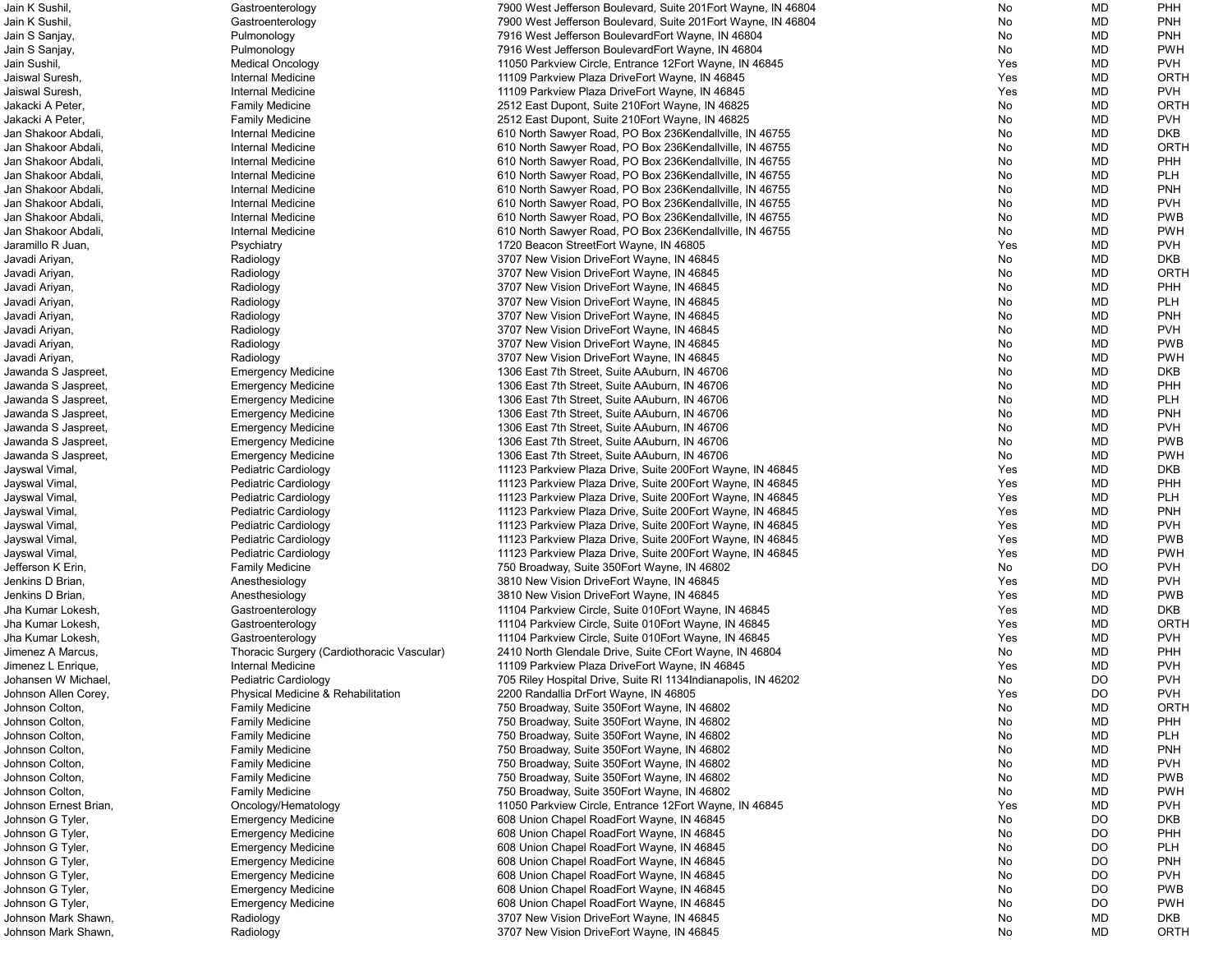| Johnson Mark Shawn,       | Radiology                     | 3707 New Vision DriveEort Wayne, IN 46845                        | No  | MD        | <b>PHH</b>  |
|---------------------------|-------------------------------|------------------------------------------------------------------|-----|-----------|-------------|
| Johnson Mark Shawn.       | Radiology                     | 3707 New Vision DriveEort Wayne, IN 46845                        | No  | MD        | <b>PLH</b>  |
| Johnson Mark Shawn,       | Radiology                     | 3707 New Vision DriveEort Wayne, IN 46845                        | No  | MD        | <b>PNH</b>  |
| Johnson Mark Shawn.       | Radiology                     | 3707 New Vision DriveEort Wayne, IN 46845                        | No  | MD        | <b>PVH</b>  |
| Johnson Mark Shawn,       | Radiology                     | 3707 New Vision DriveEort Wayne, IN 46845                        | No  | MD        | <b>PWB</b>  |
| Johnson Mark Shawn.       | Radiology                     | 3707 New Vision DriveEort Wayne, IN 46845                        | No  | MD        | <b>PWH</b>  |
| Johnson Michael Jonathan, | Neurology                     | 10275 Little Patuxent Parkway, Suite 300Columbia, MD 21044       | No  | MD        | <b>ORTH</b> |
| Johnson Michael Jonathan, | Neurology                     | 10275 Little Patuxent Parkway, Suite 300Columbia, MD 21044       | No  | MD        | <b>PVH</b>  |
| Johnson N Christopher,    | <b>Orthopaedic Surgery</b>    | 11050 Parkview Circle, Entrance 12Eort Wayne, IN 46845           | Yes | DO.       | <b>ORTH</b> |
|                           |                               |                                                                  |     |           |             |
| Johnson N Christopher,    | <b>Orthopaedic Surgery</b>    | 11050 Parkview Circle, Entrance 12Eort Wayne, IN 46845           | Yes | DO        | <b>PLH</b>  |
| Johnson N Christopher,    | <b>Orthopaedic Surgery</b>    | 11050 Parkview Circle, Entrance 12Eort Wayne, IN 46845           | Yes | DO        | <b>PNH</b>  |
| Johnson N Christopher,    | <b>Orthopaedic Surgery</b>    | 11050 Parkview Circle, Entrance 12Eort Wayne, IN 46845           | Yes | DO.       | <b>POC</b>  |
| Johnson N Christopher,    | <b>Orthopaedic Surgery</b>    | 11050 Parkview Circle, Entrance 12Eort Wayne, IN 46845           | Yes | DO        | <b>PVH</b>  |
| Johnson R Greg,           | Nephrology                    | 3909 New Vision DriveEort Wayne, IN 46845                        | Yes | DO        | <b>ORTH</b> |
| Johnson R Greg,           | Nephrology                    | 3909 New Vision DriveEort Wayne, IN 46845                        | Yes | DO        | <b>PVH</b>  |
| Johnson R Tiffanie,       | Pediatric Cardiology          | 705 Riley Hospital Drive, Suite RI 1134 Indianapolis, IN 46202   | No  | MD        | <b>PVH</b>  |
| Johnston M Brad           | Radiology                     | 3707 New Vision DriveEort Wayne, IN 46845                        | No  | MD        | <b>DKB</b>  |
| Johnston M Brad           | Radiology                     | 3707 New Vision DriveEort Wayne, IN 46845                        | No  | MD        | <b>ORTH</b> |
| Johnston M Brad,          | Radiology                     | 3707 New Vision DriveEort Wayne, IN 46845                        | No  | MD        | PHH         |
| Johnston M Brad,          | Radiology                     | 3707 New Vision DriveEort Wayne, IN 46845                        | No  | MD        | <b>PLH</b>  |
| Johnston M Brad,          | Radiology                     | 3707 New Vision DriveEort Wayne, IN 46845                        | No  | MD        | <b>PNH</b>  |
| Johnston M Brad           | Radiology                     | 3707 New Vision DriveEort Wayne, IN 46845                        | No  | MD        | <b>POC</b>  |
| Johnston M Brad           | Radiology                     | 3707 New Vision DriveEort Wayne, IN 46845                        | No  | MD        | <b>PVH</b>  |
| Johnston M Brad           | Radiology                     | 3707 New Vision DriveEort Wayne, IN 46845                        | No  | MD        | <b>PWB</b>  |
|                           |                               |                                                                  |     |           | <b>PWH</b>  |
| Johnston M Brad           | Radiology                     | 3707 New Vision DriveEort Wayne, IN 46845                        | No  | MD        |             |
| Johnston M Richard, II    | Anesthesiology                | 5050 North Clinton StreetEort Wayne, IN 46825                    | No  | MD        | <b>ORTH</b> |
| Johnston M Richard, II    | Anesthesiology                | 5050 North Clinton StreetEort Wayne, IN 46825                    | No  | MD        | POC         |
| Jones I Thomas,           | <b>Medical Oncology</b>       | 8 John Kissinger DriveWabash, IN 46992                           | Yes | MD        | <b>PWB</b>  |
| Jones T Jay,              | Radiology                     | 3707 New Vision DriveEort Wayne, IN 46845                        | No  | MD        | <b>DKB</b>  |
| Jones T Jay,              | Radiology                     | 3707 New Vision DriveEort Wayne, IN 46845                        | No  | MD        | <b>ORTH</b> |
| Jones T Jay,              | Radiology                     | 3707 New Vision DriveEort Wayne, IN 46845                        | No  | MD        | PHH         |
| Jones T Jay,              | Radiology                     | 3707 New Vision DriveEort Wayne, IN 46845                        | No  | MD        | <b>PLH</b>  |
| Jones T Jay,              | Radiology                     | 3707 New Vision DriveEort Wayne, IN 46845                        | No  | MD        | <b>PNH</b>  |
| Jones T Jay,              | Radiology                     | 3707 New Vision DriveEort Wayne, IN 46845                        | No  | MD        | <b>PVH</b>  |
| Jones T Jay,              | Radiology                     | 3707 New Vision DriveEort Wayne, IN 46845                        | No  | MD        | <b>PWB</b>  |
| Jones T Jay,              | Radiology                     | 3707 New Vision DriveEort Wayne, IN 46845                        | No  | <b>MD</b> | <b>PWH</b>  |
| Joshi I Hariom,           | <b>Critical Care Medicine</b> | 11109 Parkview Plaza DriveEort Wayne, IN 46845                   | Yes | MD        | <b>PVH</b>  |
| Juersivich Paul Adam,     | Neurology                     | 10275 Little Patuxent Parkway, Suite 300Columbia, MD 21044       | No  | MD        | <b>ORTH</b> |
| Juersivich Paul Adam,     | Neurology                     | 10275 Little Patuxent Parkway, Suite 300Columbia, MD 21044       | No  | MD        | <b>PVH</b>  |
| Justice Leonard Jeffrey,  | Surgery                       | 1310 East 7th Street, Suite FAuburn, IN 46706-2518               | Yes | MD        | <b>DKB</b>  |
| Justice Leonard Jeffrey,  |                               | 1310 East 7th Street, Suite FAuburn, IN 46706-2518               | Yes | MD        | <b>PLH</b>  |
| Justice Leonard Jeffrey,  | Surgery                       | 1310 East 7th Street, Suite FAuburn, IN 46706-2518               | Yes | MD        | <b>PNH</b>  |
|                           | Surgery                       |                                                                  |     |           |             |
| Kabir Arsalan,            | <b>Emergency Medicine</b>     | 608 Union Chapel RoadEort Wayne, IN 46845                        | No  | DO        | <b>DKB</b>  |
| Kabir Arsalan,            | <b>Emergency Medicine</b>     | 608 Union Chapel RoadEort Wayne, IN 46845                        | No  | DO        | PHH         |
| Kabir Arsalan,            | <b>Emergency Medicine</b>     | 608 Union Chapel RoadEort Wayne, IN 46845                        | No  | DO.       | <b>PLH</b>  |
| Kabir Arsalan,            | <b>Emergency Medicine</b>     | 608 Union Chapel RoadEort Wayne, IN 46845                        | No  | DO        | <b>PNH</b>  |
| Kabir Arsalan,            | <b>Emergency Medicine</b>     | 608 Union Chapel RoadEort Wayne, IN 46845                        | No  | DO        | <b>PVH</b>  |
| Kabir Arsalan,            | <b>Emergency Medicine</b>     | 608 Union Chapel RoadEort Wayne, IN 46845                        | No  | DO.       | <b>PWB</b>  |
| Kabir Arsalan,            | <b>Emergency Medicine</b>     | 608 Union Chapel RoadEort Wayne, IN 46845                        | No  | DO        | <b>PWH</b>  |
| Kachmann K Jeffrey,       | <b>Neurological Surgery</b>   | 7956 West Jefferson Boulevard, Suite 220 Fort Wayne, IN 46804    | No  | MD        | <b>PVH</b>  |
| Kader A Gihan,            | Neurology                     | 11109 Parkview Plaza DriveEort Wayne, IN 46845                   | Yes | MD        | <b>DKB</b>  |
| Kader A Gihan,            | Neurology                     | 11109 Parkview Plaza DriveEort Wayne, IN 46845                   | Yes | MD        | PHH         |
| Kader A Gihan,            | Neurology                     | 11109 Parkview Plaza DriveEort Wayne, IN 46845                   | Yes | MD        | <b>PLH</b>  |
| Kader A Gihan,            | Neurology                     | 11109 Parkview Plaza DriveEort Wayne, IN 46845                   | Yes | MD        | <b>PNH</b>  |
| Kader A Gihan,            | Neurology                     | 11109 Parkview Plaza DriveEort Wayne, IN 46845                   | Yes | MD        | <b>PVH</b>  |
| Kader A Gihan,            | Neurology                     | 11109 Parkview Plaza DriveEort Wayne, IN 46845                   | Yes | MD        | <b>PWB</b>  |
| Kader A Gihan,            | Neurology                     | 11109 Parkview Plaza DriveEort Wayne, IN 46845                   | Yes | MD        | <b>PWH</b>  |
| Kadikar Anita,            | <b>Pulmonary Disease</b>      | 11104 Parkview Circle Drive, Suite 410 Eort Wayne, IN 46845-1672 | Yes | MD        | <b>PVH</b>  |
|                           |                               |                                                                  |     | MD        | <b>DKB</b>  |
| Kaganjo Peter,            | <b>Emergency Medicine</b>     | 608 Union Chapel RoadEort Wayne, IN 46845                        | No  |           | PHH         |
| Kaganjo Peter,            | <b>Emergency Medicine</b>     | 608 Union Chapel RoadEort Wayne, IN 46845                        | No  | MD        |             |
| Kaganjo Peter,            | <b>Emergency Medicine</b>     | 608 Union Chapel RoadEort Wayne, IN 46845                        | No  | MD        | <b>PLH</b>  |
| Kaganjo Peter,            | <b>Emergency Medicine</b>     | 608 Union Chapel RoadEort Wayne, IN 46845                        | No  | MD        | <b>PNH</b>  |
| Kaganjo Peter,            | <b>Emergency Medicine</b>     | 608 Union Chapel RoadEort Wayne, IN 46845                        | No  | MD        | <b>PVH</b>  |
| Kaganjo Peter,            | <b>Emergency Medicine</b>     | 608 Union Chapel RoadEort Wayne, IN 46845                        | No  | MD        | <b>PWB</b>  |
| Kaganjo Peter,            | <b>Emergency Medicine</b>     | 608 Union Chapel RoadEort Wayne, IN 46845                        | No  | MD        | <b>PWH</b>  |
| Kaiser A Lisa,            | Pulmonary & Critical Care     | 11109 Parkview Plaza DriveEort Wayne, IN 46845                   | Yes | DO        | <b>PVH</b>  |
| Kaiser R Adam,            | Otolaryngology                | 140 Fox RoadVan Wert, OH 45891                                   | No  | MD        | <b>PVH</b>  |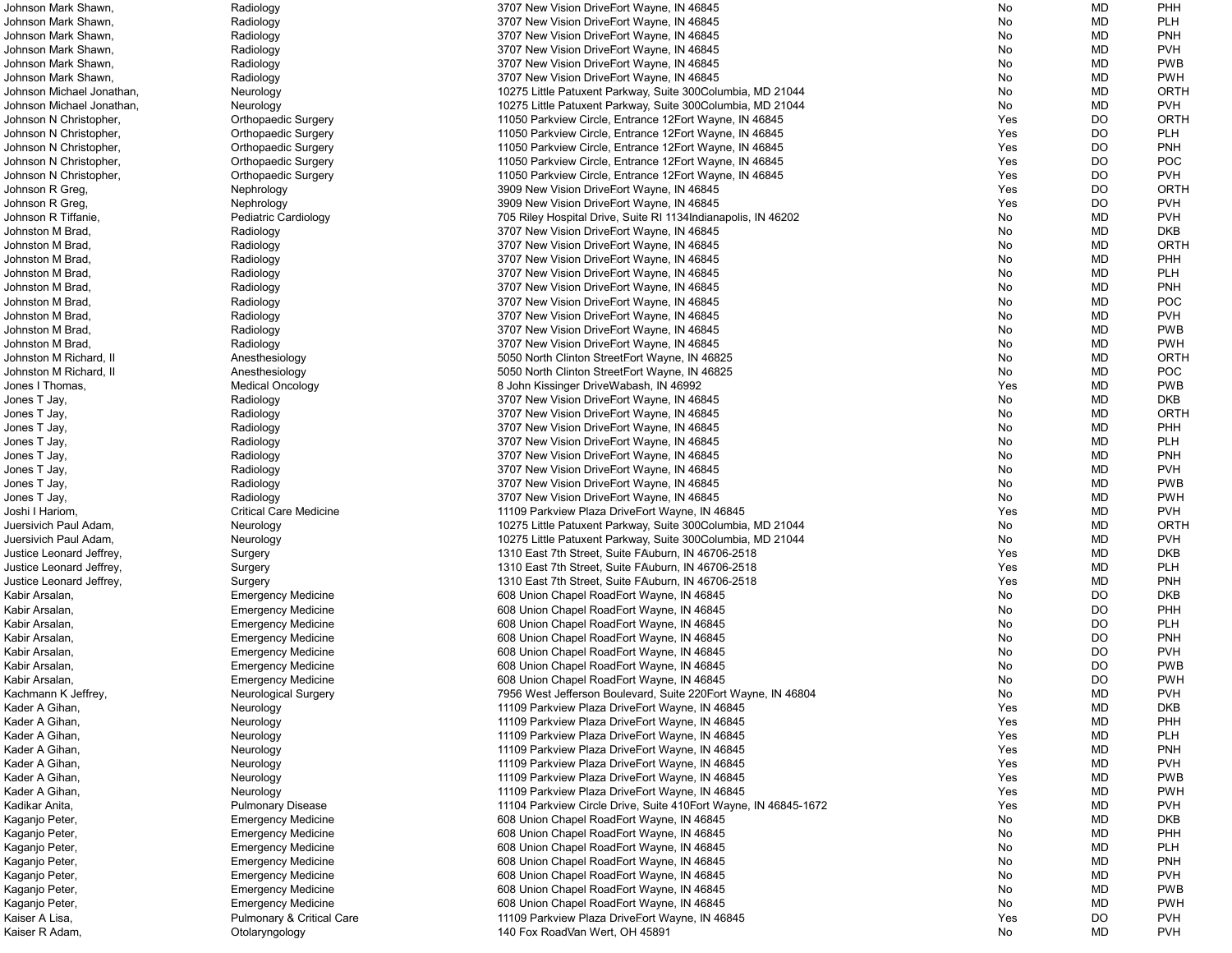| Kajioka Andrew,          | <b>Obstetrics &amp; Gynecology</b> | 2518 East Dupont RoadEort Wayne, IN 46825                     | No  | DO        | <b>PVH</b>  |
|--------------------------|------------------------------------|---------------------------------------------------------------|-----|-----------|-------------|
| Kalogris Crystal,        | <b>Family Medicine</b>             | 750 Broadway, Suite 350 Eort Wayne, IN 46802                  | No  | DO        | ORTH        |
| Kalogris Crystal,        | <b>Family Medicine</b>             | 750 Broadway, Suite 350 Eort Wayne, IN 46802                  | No  | DO        | <b>PHH</b>  |
| Kalogris Crystal,        | <b>Family Medicine</b>             | 750 Broadway, Suite 350 Eort Wayne, IN 46802                  | No  | DO        | <b>PLH</b>  |
| Kalogris Crystal,        | <b>Family Medicine</b>             | 750 Broadway, Suite 350 Eort Wayne, IN 46802                  | No  | <b>DO</b> | <b>PNH</b>  |
| Kalogris Crystal,        | <b>Family Medicine</b>             | 750 Broadway, Suite 350 Eort Wayne, IN 46802                  | No  | DO        | <b>PVH</b>  |
| Kalogris Crystal,        | <b>Family Medicine</b>             | 750 Broadway, Suite 350 Eort Wayne, IN 46802                  | No  | DO        | <b>PWB</b>  |
| Kalogris Crystal,        | <b>Family Medicine</b>             | 750 Broadway, Suite 350 Eort Wayne, IN 46802                  | No  | DO        | <b>PWH</b>  |
| Kamat G Sunil,           | <b>Critical Care Medicine</b>      | 4500 North Lewis AvenueSioux Falls, SD 57104                  | No  | MD        | <b>PVH</b>  |
| Kamineni G T Vijay,      | <b>Internal Medicine</b>           | 2500 North Detroit, PO Box 236 La Grange, IN 46761            | No  | MD        | <b>DKB</b>  |
|                          | Internal Medicine                  | 2500 North Detroit, PO Box 236 La Grange, IN 46761            |     | MD        | ORTH        |
| Kamineni G T Vijay,      |                                    |                                                               | No  |           |             |
| Kamineni G T Vijay,      | Internal Medicine                  | 2500 North Detroit, PO Box 236 La Grange, IN 46761            | No  | MD        | PHH         |
| Kamineni G T Vijay,      | Internal Medicine                  | 2500 North Detroit, PO Box 236 La Grange, IN 46761            | No  | MD        | <b>PLH</b>  |
| Kamineni G T Vijay,      | Internal Medicine                  | 2500 North Detroit, PO Box 236 La Grange, IN 46761            | No  | MD        | PNH         |
| Kamineni G T Vijay,      | Internal Medicine                  | 2500 North Detroit, PO Box 236 La Grange, IN 46761            | No  | MD        | <b>PVH</b>  |
| Kamineni G T Vijay,      | Internal Medicine                  | 2500 North Detroit, PO Box 236 La Grange, IN 46761            | No  | MD        | <b>PWB</b>  |
| Kamineni G T Vijay,      | Internal Medicine                  | 2500 North Detroit, PO Box 236 La Grange, IN 46761            | No  | MD        | <b>PWH</b>  |
| Kaminski Rebecca,        | <b>Emergency Medicine</b>          | 608 Union Chapel RoadEort Wayne, IN 46845                     | No  | DO        | <b>DKB</b>  |
| Kaminski Rebecca,        | <b>Emergency Medicine</b>          | 608 Union Chapel RoadEort Wayne, IN 46845                     | No  | DO        | PHH         |
| Kaminski Rebecca,        | <b>Emergency Medicine</b>          | 608 Union Chapel RoadEort Wayne, IN 46845                     | No  | DO        | <b>PLH</b>  |
| Kaminski Rebecca,        | <b>Emergency Medicine</b>          | 608 Union Chapel RoadEort Wayne, IN 46845                     | No  | DO        | <b>PNH</b>  |
| Kaminski Rebecca,        | <b>Emergency Medicine</b>          | 608 Union Chapel RoadEort Wayne, IN 46845                     | No  | <b>DO</b> | <b>PVH</b>  |
| Kaminski Rebecca,        | <b>Emergency Medicine</b>          | 608 Union Chapel RoadEort Wayne, IN 46845                     | No  | <b>DO</b> | <b>PWB</b>  |
| Kaminski Rebecca,        | <b>Emergency Medicine</b>          | 608 Union Chapel RoadEort Wayne, IN 46845                     | No  | <b>DO</b> | <b>PWH</b>  |
| Kanuru C Reshi,          | Gastroenterology                   | 11104 Parkview Circle, Suite 010Eort Wayne, IN 46845          | Yes | MD        | <b>DKB</b>  |
| Kanuru C Reshi,          | Gastroenterology                   | 11104 Parkview Circle, Suite 010Eort Wayne, IN 46845          | Yes | MD        | ORTH        |
| Kanuru C Reshi,          | Gastroenterology                   | 11104 Parkview Circle, Suite 010 Fort Wayne, IN 46845         | Yes | MD        | <b>PVH</b>  |
|                          |                                    |                                                               | Yes | MD        | <b>PVH</b>  |
| Kaplansky Dale Bryan,    | Physical Medicine & Rehabilitation | 11104 Parkview Circle Drive, Suite 110 Eort Wayne, IN 46845   |     |           |             |
| Kapur Ashok,             | Gastroenterology                   | 11104 Parkview Circle, Suite 010Eort Wayne, IN 46845          | Yes | MD        | <b>ORTH</b> |
| Kapur Ashok,             | Gastroenterology                   | 11104 Parkview Circle, Suite 010 Fort Wayne, IN 46845         | Yes | MD        | <b>PVH</b>  |
| Kapur Fateh,             | Internal Medicine                  | 11109 Parkview Plaza DriveEort Wayne, IN 46845                | Yes | MD        | <b>PVH</b>  |
| Kara M Firas,            | Internal Medicine                  | 7233 West Jefferson BoulevardEort Wayne, IN 46804             | No  | MD        | <b>DKB</b>  |
| Karl A Jon,              | Pain Medicine                      | 5050 North Clinton StreetEort Wayne, IN 46825                 | No  | MD        | ORTH        |
| Karl A Jon,              | Pain Medicine                      | 5050 North Clinton StreetEort Wayne, IN 46825                 | No  | MD        | <b>PHH</b>  |
| Karl A Jon,              | Pain Medicine                      | 5050 North Clinton StreetEort Wayne, IN 46825                 | No  | MD        | <b>POC</b>  |
| Karl A Jon,              | Pain Medicine                      | 5050 North Clinton StreetEort Wayne, IN 46825                 | No. | MD        | <b>PVH</b>  |
| Karl R Angela,           | <b>Family Medicine</b>             | 7938 West Jefferson BoulevardEort Wayne, IN 46804             | No  | MD        | <b>ORTH</b> |
| Karl R Angela,           | <b>Family Medicine</b>             | 7938 West Jefferson BoulevardEort Wayne, IN 46804             | No  | <b>MD</b> | <b>PVH</b>  |
| Karner T Kendra,         | <b>Obstetrics &amp; Gynecology</b> | 11123 Parkview Plaza Drive, Suite 101 Eort Wayne, IN 46845    | Yes | <b>DO</b> | <b>PVH</b>  |
| Karr D Scott,            | <b>Orthopaedic Surgery</b>         | 5050 North Clinton StreetEort Wayne, IN 46825                 | No  | MD        | ORTH        |
| Karr D Scott,            | <b>Orthopaedic Surgery</b>         | 5050 North Clinton StreetEort Wayne, IN 46825                 | No  | MD        | <b>POC</b>  |
| Karr D Scott,            | <b>Orthopaedic Surgery</b>         | 5050 North Clinton StreetEort Wayne, IN 46825                 | No  | MD        | <b>PVH</b>  |
| Karr Sean,               | <b>Orthopaedic Surgery</b>         | 207 North Townline Road, Suite 201 La Grange, IN 46761        | Yes | MD        | ORTH        |
| Karr Sean,               | <b>Orthopaedic Surgery</b>         | 207 North Townline Road, Suite 201 La Grange, IN 46761        | Yes | MD        | <b>PLH</b>  |
| Karr Sean,               | <b>Orthopaedic Surgery</b>         | 207 North Townline Road, Suite 201 La Grange, IN 46761        | Yes | MD        | <b>POC</b>  |
| Karr Sean,               | <b>Orthopaedic Surgery</b>         | 207 North Townline Road, Suite 201 La Grange, IN 46761        | Yes | MD        | <b>PVH</b>  |
| Kashyap Shashank,        | Internal Medicine                  | 2500 North Detroit, PO Box 236 La Grange, IN 46761            | No  | MD        | <b>DKB</b>  |
|                          | Internal Medicine                  |                                                               |     |           | ORTH        |
| Kashyap Shashank,        |                                    | 2500 North Detroit, PO Box 236 La Grange, IN 46761            | No  | MD        |             |
| Kashyap Shashank,        | Internal Medicine                  | 2500 North Detroit, PO Box 236 La Grange, IN 46761            | No  | MD        | PHH         |
| Kashyap Shashank,        | Internal Medicine                  | 2500 North Detroit, PO Box 236 La Grange, IN 46761            | No  | <b>MD</b> | <b>PLH</b>  |
| Kashyap Shashank,        | Internal Medicine                  | 2500 North Detroit, PO Box 236 La Grange, IN 46761            | No  | MD        | PNH         |
| Kashyap Shashank,        | Internal Medicine                  | 2500 North Detroit, PO Box 236 La Grange, IN 46761            | No  | MD        | <b>PVH</b>  |
| Kashyap Shashank,        | Internal Medicine                  | 2500 North Detroit, PO Box 236 La Grange, IN 46761            | No  | MD        | <b>PWB</b>  |
| Kashyap Shashank,        | Internal Medicine                  | 2500 North Detroit, PO Box 236 La Grange, IN 46761            | No  | MD        | <b>PWH</b>  |
| Kasirajan Lakshmirpriya, | <b>Critical Care Medicine</b>      | 4500 North Lewis AvenueSioux Falls, SD 57104                  | No  | MD        | <b>PVH</b>  |
| Kassahun D Zeleke,       | Internal Medicine                  | 11109 Parkview Plaza DriveEort Wayne, IN 46845                | Yes | MD        | <b>PVH</b>  |
| Katz E Andrew,           | Gastroenterology                   | 7900 West Jefferson Boulevard, Suite 201 Eort Wayne, IN 46804 | No  | MD        | PHH         |
| Kauffman Brittany,       | <b>Family Medicine</b>             | 750 Broadway, Suite 350 Eort Wayne, IN 46802                  | No  | MD        | ORTH        |
| Kauffman Brittany,       | <b>Family Medicine</b>             | 750 Broadway, Suite 350 Eort Wayne, IN 46802                  | No  | MD        | <b>PHH</b>  |
| Kauffman Brittany,       | <b>Family Medicine</b>             | 750 Broadway, Suite 350 Eort Wayne, IN 46802                  | No  | MD        | <b>PLH</b>  |
| Kauffman Brittany,       | <b>Family Medicine</b>             | 750 Broadway, Suite 350 Eort Wayne, IN 46802                  | No  | MD        | <b>PNH</b>  |
| Kauffman Brittany,       | <b>Family Medicine</b>             | 750 Broadway, Suite 350 Eort Wayne, IN 46802                  | No  | MD        | <b>PVH</b>  |
| Kauffman Brittany,       | <b>Family Medicine</b>             | 750 Broadway, Suite 350 Eort Wayne, IN 46802                  | No  | MD        | <b>PWB</b>  |
| Kauffman Brittany,       | <b>Family Medicine</b>             | 750 Broadway, Suite 350 Eort Wayne, IN 46802                  | No  | MD        | <b>PWH</b>  |
| Kaur Jatinder Jasmine,   | Psychiatry                         | 909 East State BoulevardEort Wayne, IN 46805                  | Yes | MD        | <b>PKC</b>  |
| Kaur Khushwant,          | <b>Family Medicine</b>             | 4665 South State Road 5South Whitley, IN 46787                | Yes | MD        | <b>PWH</b>  |
|                          |                                    |                                                               |     |           |             |
| Kaur Tajinder,           | Internal Medicine                  | 11109 Parkview Plaza DriveEort Wayne, IN 46845                | Yes | MD        | <b>ORTH</b> |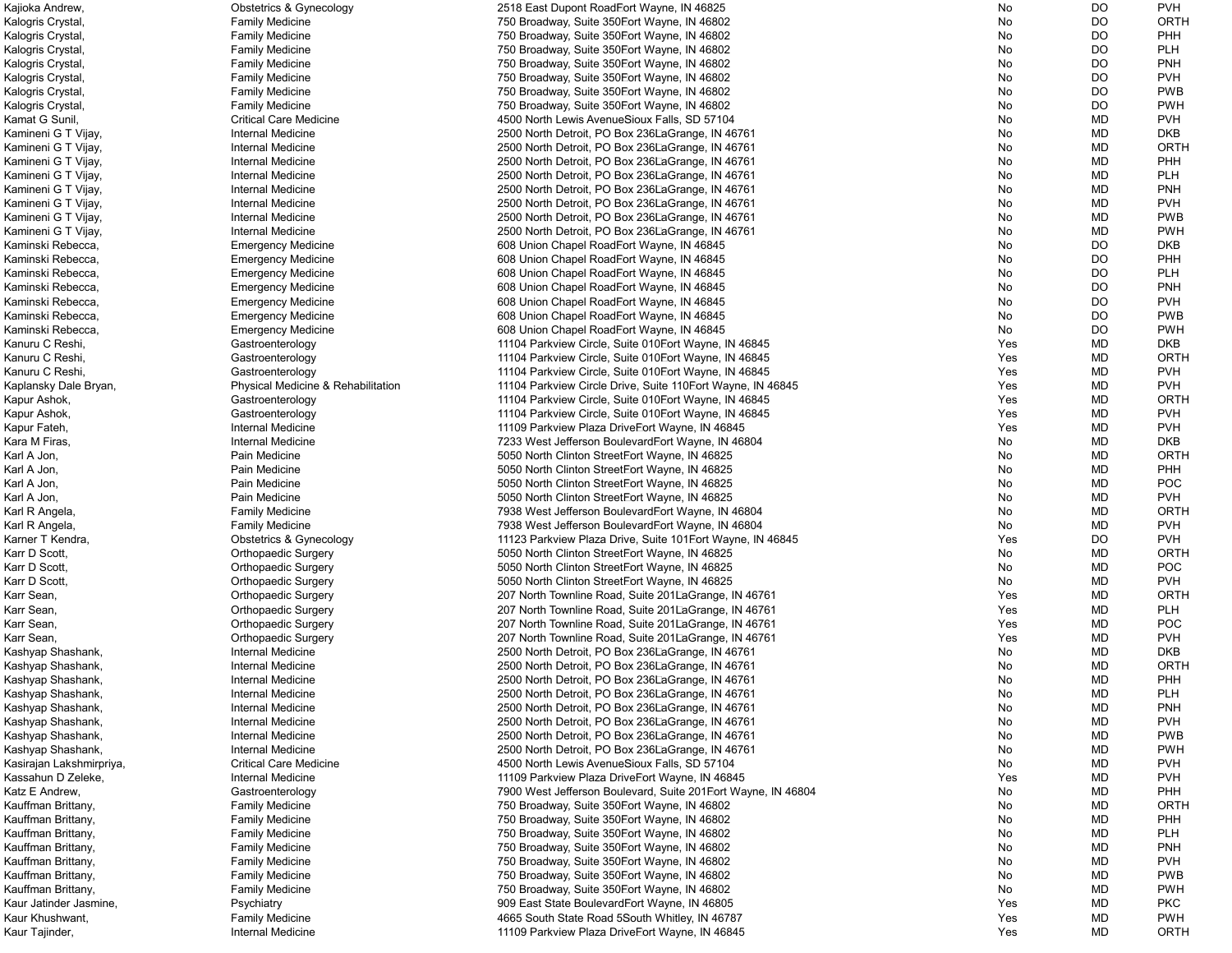| Kaur Tajinder,         | Internal Medicine                    | 11109 Parkview Plaza DriveEort Wayne, IN 46845                  | Yes | MD        | <b>PVH</b>  |
|------------------------|--------------------------------------|-----------------------------------------------------------------|-----|-----------|-------------|
| Kaushik Shivu,         | Pulmonology                          | 11104 Parkview Circle, Suite 410 Eort Wayne, IN 46845           | Yes | <b>MD</b> | DKB         |
| Kaushik Shivu,         | Pulmonology                          | 11104 Parkview Circle, Suite 410 Eort Wayne, IN 46845           | Yes | <b>MD</b> | <b>PHH</b>  |
| Kaushik Shivu,         | Pulmonology                          | 11104 Parkview Circle, Suite 410 Eort Wayne, IN 46845           | Yes | MD        | <b>PLH</b>  |
| Kaushik Shivu,         | Pulmonology                          | 11104 Parkview Circle, Suite 410 Eort Wayne, IN 46845           | Yes | MD        | <b>PNH</b>  |
| Kaushik Shivu,         | <b>Pulmonary &amp; Critical Care</b> | 11104 Parkview Circle, Suite 410 Eort Wayne, IN 46845           | Yes | MD        | <b>PVH</b>  |
| Kaushik Shivu,         | Pulmonology                          | 11104 Parkview Circle, Suite 410 Eort Wayne, IN 46845           | Yes | <b>MD</b> | <b>PWB</b>  |
| Kaushik Shivu,         | Pulmonology                          | 11104 Parkview Circle, Suite 410 Eort Wayne, IN 46845           | Yes | <b>MD</b> | <b>PWH</b>  |
| Kawiecki Marie Rachel, | Ophthalmology                        | 7232 Engle RoadEort Wayne, IN 46804                             | No  | MD        | <b>PVH</b>  |
|                        |                                      | 450 E Country LaneShipshewana, IN 46565                         |     | MD        | <b>PLH</b>  |
| Keaffaber M Kerry,     | <b>Family Medicine</b>               |                                                                 | No  |           |             |
| Kean C Adam,           | Pediatric Cardiology                 | 705 Riley Hospital Drive, Suite RI 1134 Indianapolis, IN 46202  | No  | <b>MD</b> | <b>PVH</b>  |
| Keena D Tyler,         | Anesthesiology                       | 5050 North Clinton StreetEort Wayne, IN 46825                   | No  | MD        | <b>ORTH</b> |
| Keena D Tyler,         | Anesthesiology                       | 5050 North Clinton StreetEort Wayne, IN 46825                   | No  | <b>MD</b> | <b>POC</b>  |
| Keith Adam James,      | Anesthesiology                       | 3810 New Vision DriveEort Wayne, IN 46845                       | Yes | <b>MD</b> | <b>PVH</b>  |
| Keith Adam James,      | Anesthesiology                       | 3810 New Vision DriveEort Wayne, IN 46845                       | Yes | MD        | <b>PWB</b>  |
| Kelly K Mark,          | Radiology                            | 3707 New Vision DriveEort Wayne, IN 46845                       | No  | <b>MD</b> | <b>DKB</b>  |
| Kelly K Mark,          | Radiology                            | 3707 New Vision DriveEort Wayne, IN 46845                       | No  | <b>MD</b> | <b>ORTH</b> |
| Kelly K Mark,          | Radiology                            | 3707 New Vision DriveEort Wayne, IN 46845                       | No  | MD        | <b>PHH</b>  |
| Kelly K Mark,          | Radiology                            | 3707 New Vision DriveEort Wayne, IN 46845                       | No  | <b>MD</b> | <b>PLH</b>  |
| Kelly K Mark,          | Radiology                            | 3707 New Vision DriveEort Wayne, IN 46845                       | No  | <b>MD</b> | <b>PNH</b>  |
| Kelly K Mark,          | Radiology                            | 3707 New Vision DriveEort Wayne, IN 46845                       | No  | <b>MD</b> | <b>PVH</b>  |
| Kelly K Mark,          | Radiology                            | 3707 New Vision DriveEort Wayne, IN 46845                       | No  | <b>MD</b> | <b>PWB</b>  |
| Kelly K Mark,          | Radiology                            | 3707 New Vision DriveEort Wayne, IN 46845                       | No  | MD        | <b>PWH</b>  |
| Kelty A Gerald,        | <b>Family Medicine</b>               | 5693 YMCA Park Drive WestEort Wayne, IN 46835                   | Yes | MD        | <b>ORTH</b> |
| Kelty A Gerald,        | <b>Family Medicine</b>               | 5693 YMCA Park Drive WestEort Wayne, IN 46835                   | Yes | <b>MD</b> | <b>PVH</b>  |
|                        |                                      |                                                                 |     |           | <b>ORTH</b> |
| Kelty A Richard,       | <b>Family Medicine</b>               | 3909 New Vision DriveEort Wayne, IN 46845                       | Yes | MD        |             |
| Kelty A Richard,       | <b>Family Medicine</b>               | 3909 New Vision DriveEort Wayne, IN 46845                       | Yes | <b>MD</b> | <b>PVH</b>  |
| Kennedy L Judith,      | Obstetrics & Gynecology              | 11123 Parkview Plaza Drive, Suite 101 Eort Wayne, IN 46845      | Yes | MD        | <b>PVH</b>  |
| Kenner A Shelby,       | <b>Family Medicine</b>               | 5717 South Anthony Blvd, Suite 100Eort Wayne, IN 46806          | No  | MD        | <b>ORTH</b> |
| Kenner A Shelby,       | <b>Family Medicine</b>               | 5717 South Anthony Blvd, Suite 100 Eort Wayne, IN 46806         | No  | MD        | <b>PVH</b>  |
| Keolasy Ka Theppanya,  | <b>Family Medicine</b>               | 577 Geiger Drive, Suite CRoanoke, IN 46783                      | Yes | MD        | <b>PHH</b>  |
| Kerr T Wesley,         | Neurology                            | 11104 Parkview Circle Drive, Suite 110 Eort Wayne, IN 46845     | Yes | MD        | <b>DKB</b>  |
| Kerr T Wesley,         | Neurology                            | 11104 Parkview Circle Drive, Suite 110 Eort Wayne, IN 46845     | Yes | MD        | <b>PHH</b>  |
| Kerr T Wesley,         | Neurology                            | 11104 Parkview Circle Drive, Suite 110 Eort Wayne, IN 46845     | Yes | MD        | <b>PLH</b>  |
| Kerr T Wesley,         | Neurology                            | 11104 Parkview Circle Drive, Suite 110 Eort Wayne, IN 46845     | Yes | <b>MD</b> | <b>PNH</b>  |
| Kerr T Wesley,         | Neurology                            | 11104 Parkview Circle Drive, Suite 110 Eort Wayne, IN 46845     | Yes | <b>MD</b> | <b>PVH</b>  |
| Kerr T Wesley,         | Neurology                            | 11104 Parkview Circle Drive, Suite 110Eort Wayne, IN 46845      | Yes | MD        | <b>PWB</b>  |
| Kerr T Wesley,         | Neurology                            | 11104 Parkview Circle Drive, Suite 110 Eort Wayne, IN 46845     | Yes | <b>MD</b> | <b>PWH</b>  |
| Kesireddy R Damoder,   | Cardiology                           | 442 West High Street, Suite 3Bryan, OH 43506                    | Yes | <b>MD</b> | <b>PVH</b>  |
| Khan Hamid Abdul,      | Pediatrics                           | 7950 West Jefferson Boulevard, Suite 210 Eort Wayne, IN 46804   | No  | <b>MD</b> | <b>PVH</b>  |
| Khan J Fahad,          | Internal Medicine                    | 11109 Parkview Plaza DriveEort Wayne, IN 46845                  | Yes | MD        | <b>PVH</b>  |
| Khan M Shujaatali,     | Anesthesiology                       | 10 John Kissinger DriveWabash, IN 46992                         | Yes | MD        | <b>PWB</b>  |
| Khan N Adeel,          | Ophthalmology                        | 7900 West Jefferson Boulevard, Suite 300Eort Wayne, IN 46804    | No  | <b>MD</b> | <b>PVH</b>  |
| Khan Raza Ali,         | Internal Medicine                    | 11109 Parkview Plaza DriveEort Wayne, IN 46845                  | Yes | <b>MD</b> | <b>ORTH</b> |
| Khan Raza Ali,         | Nephrology                           | 11109 Parkview Plaza DriveEort Wayne, IN 46845                  | Yes | <b>MD</b> | <b>PVH</b>  |
|                        |                                      |                                                                 |     |           |             |
| Khan S Atiya,          | <b>Pediatric Neurology</b>           | 11123 Parkview Plaza Drive, Suite 201 Eort Wayne, IN 46845-1707 | Yes | <b>MD</b> | <b>DKB</b>  |
| Khan S Atiya,          | Pediatric Neurology                  | 11123 Parkview Plaza Drive, Suite 201 Eort Wayne, IN 46845-1707 | Yes | <b>MD</b> | <b>PHH</b>  |
| Khan S Atiya,          | Pediatric Neurology                  | 11123 Parkview Plaza Drive, Suite 201 Eort Wayne, IN 46845-1707 | Yes | MD        | <b>PLH</b>  |
| Khan S Atiya,          | Neurology                            | 11123 Parkview Plaza Drive, Suite 201 Eort Wayne, IN 46845-1707 | Yes | <b>MD</b> | <b>PNH</b>  |
| Khan S Atiya,          | <b>Pediatric Neurology</b>           | 11123 Parkview Plaza Drive, Suite 201Eort Wayne, IN 46845-1707  | Yes | <b>MD</b> | <b>PVH</b>  |
| Khan S Atiya,          | Neurology                            | 11123 Parkview Plaza Drive, Suite 201 Eort Wayne, IN 46845-1707 | Yes | MD        | <b>PWB</b>  |
| Khan S Atiya,          | Neurology                            | 11123 Parkview Plaza Drive, Suite 201 Eort Wayne, IN 46845-1707 | Yes | <b>MD</b> | <b>PWH</b>  |
| Khan Umar,             | <b>Critical Care Medicine</b>        | 4500 North Lewis AvenueSioux Falls, SD 57104                    | No  | <b>MD</b> | <b>PVH</b>  |
| Khanal Subhash,        | Internal Medicine                    | 11109 Parkview Plaza DriveEort Wayne, IN 46845                  | Yes | <b>MD</b> | <b>ORTH</b> |
| Khanal Subhash,        | Internal Medicine                    | 11109 Parkview Plaza DriveEort Wayne, IN 46845                  | Yes | <b>MD</b> | <b>PVH</b>  |
| Khatri R Reshma,       | Pediatrics                           | 10515 Illinois RoadEort Wayne, IN 46814                         | Yes | <b>MD</b> | <b>PVH</b>  |
| Khemka Deepak,         | Psychiatry                           | 1720 Beacon StreetEort Wayne, IN 46805                          | Yes | <b>MD</b> | <b>DKB</b>  |
| Khemka Deepak,         | Psychiatry                           | 1720 Beacon StreetEort Wayne, IN 46805                          | Yes | <b>MD</b> | <b>PHH</b>  |
| Khemka Deepak,         | Psychiatry                           | 1720 Beacon StreetEort Wayne, IN 46805                          | Yes | <b>MD</b> | <b>PKC</b>  |
| Khemka Deepak,         | Psychiatry                           | 1720 Beacon StreetEort Wayne, IN 46805                          | Yes | <b>MD</b> | <b>PLH</b>  |
| Khemka Deepak,         | Psychiatry                           | 1720 Beacon StreetEort Wayne, IN 46805                          | Yes | <b>MD</b> | <b>PNH</b>  |
| Khemka Deepak,         | Psychiatry                           | 1720 Beacon StreetEort Wayne, IN 46805                          | Yes | <b>MD</b> | <b>PVH</b>  |
|                        |                                      | 1720 Beacon StreetEort Wayne, IN 46805                          |     | <b>MD</b> | <b>PWB</b>  |
| Khemka Deepak,         | Psychiatry                           |                                                                 | Yes |           |             |
| Khemka Deepak,         | Psychiatry                           | 1720 Beacon StreetEort Wayne, IN 46805                          | Yes | <b>MD</b> | <b>PWH</b>  |
| Khemka Manpreet,       | Psychiatry                           | 1720 Beacon StreetEort Wayne, IN 46805                          | Yes | MD        | <b>DKB</b>  |
| Khemka Manpreet,       | Psychiatry                           | 1720 Beacon StreetEort Wayne, IN 46805                          | Yes | MD        | <b>PHH</b>  |
| Khemka Manpreet,       | Psychiatry                           | 1720 Beacon StreetEort Wayne, IN 46805                          | Yes | <b>MD</b> | <b>PKC</b>  |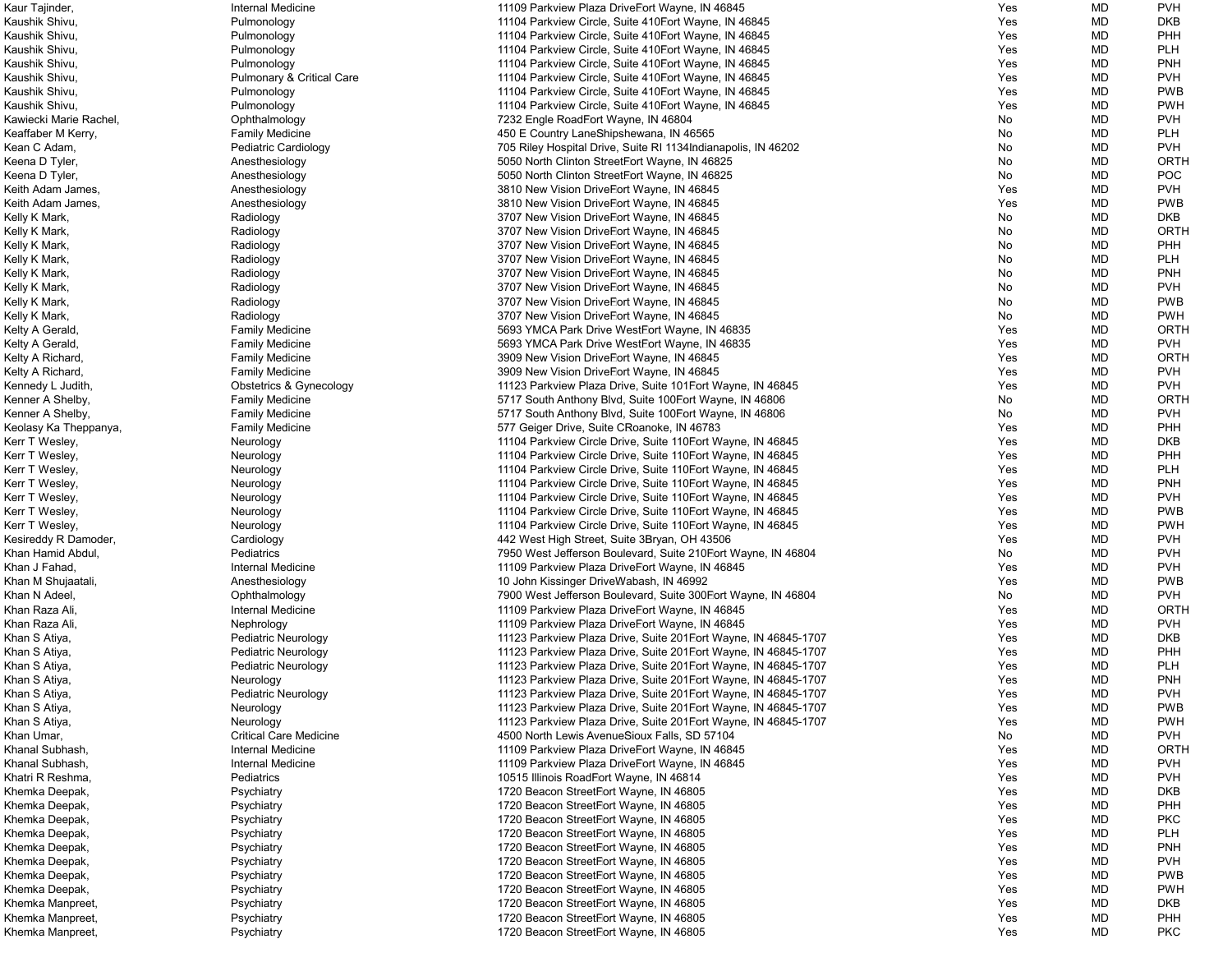| Khemka Manpreet,         | Psychiatry                    | 1720 Beacon StreetEort Wayne, IN 46805                       | Yes | MD         | <b>PLH</b>  |
|--------------------------|-------------------------------|--------------------------------------------------------------|-----|------------|-------------|
| Khemka Manpreet,         | Psychiatry                    | 1720 Beacon StreetEort Wayne, IN 46805                       | Yes | MD         | <b>PNH</b>  |
| Khemka Manpreet,         | Psychiatry                    | 1720 Beacon StreetEort Wayne, IN 46805                       | Yes | MD         | <b>PVH</b>  |
| Khemka Manpreet,         | Psychiatry                    | 1720 Beacon StreetEort Wayne, IN 46805                       | Yes | MD         | <b>PWB</b>  |
|                          |                               |                                                              | Yes | MD         | <b>PWH</b>  |
| Khemka Manpreet,         | Psychiatry                    | 1720 Beacon StreetEort Wayne, IN 46805                       |     |            |             |
| Kim S Seung,             | Pathology                     | 2458 Lake Avenue Eort Wayne, IN 46805                        | No  | MD         | <b>DKB</b>  |
| Kim S Seung,             | Pathology                     | 2458 Lake Avenue Eort Wayne, IN 46805                        | No  | MD         | <b>ORTH</b> |
| Kim S Seung,             | Pathology                     | 2458 Lake Avenue Eort Wayne, IN 46805                        | No  | MD         | PHH         |
| Kim S Seung,             | Pathology                     | 2458 Lake AvenueEort Wayne, IN 46805                         | No  | MD         | <b>PLH</b>  |
| Kim S Seung,             | Pathology                     | 2458 Lake Avenue Eort Wayne, IN 46805                        | No  | MD         | <b>PNH</b>  |
| Kim S Seung,             | Pathology                     | 2458 Lake Avenue Eort Wayne, IN 46805                        | No  | MD         | <b>PVH</b>  |
| Kim S Seung,             | Pathology                     | 2458 Lake Avenue Eort Wayne, IN 46805                        | No  | MD         | <b>PWB</b>  |
| Kim S Seung,             |                               | 2458 Lake Avenue Eort Wayne, IN 46805                        | No  | MD         | <b>PWH</b>  |
|                          | Pathology                     |                                                              |     |            |             |
| Kim Sun Eric,            | Neurology                     | 336 22nd Avenue NorthNashville, TN 37203                     | No  | MD         | <b>ORTH</b> |
| Kimbason Tara,           | Neurology                     | 11104 Parkview Circle Drive, Suite 110 Eort Wayne, IN 46845  | Yes | MD         | <b>PVH</b>  |
| Kinduell Kyle Kevin,     | Internal Medicine             | 11109 Parkview Plaza DriveEort Wayne, IN 46845               | Yes | MD         | <b>ORTH</b> |
| Kinduell Kyle Kevin,     | Internal Medicine             | 11109 Parkview Plaza DriveEort Wayne, IN 46845               | Yes | MD         | <b>PVH</b>  |
| King A Mark,             | <b>Family Medicine</b>        | 7230 Engle Road, Suite 100Eort Wayne, IN 46804-2234          | No  | <b>DO</b>  | <b>PVH</b>  |
| King B Christopher,      | Urology                       | 2512 East Dupont Road, Suite 100 Fort Wayne, IN 46825        | Yes | MD         | <b>DKB</b>  |
| King B Christopher,      | Urology                       | 2512 East Dupont Road, Suite 100 Fort Wayne, IN 46825        | Yes | MD         | <b>ORTH</b> |
| King B Christopher,      | Urology                       | 2512 East Dupont Road, Suite 100 Fort Wayne, IN 46825        | Yes | MD         | PHH         |
|                          |                               |                                                              |     |            |             |
| King B Christopher,      | Urology                       | 2512 East Dupont Road, Suite 100 Fort Wayne, IN 46825        | Yes | MD         | <b>PLH</b>  |
| King B Christopher,      | Urology                       | 2512 East Dupont Road, Suite 100 Fort Wayne, IN 46825        | Yes | MD         | <b>PNH</b>  |
| King B Christopher,      | Urology                       | 2512 East Dupont Road, Suite 100 Fort Wayne, IN 46825        | Yes | MD         | <b>PVH</b>  |
| King B Christopher,      | Urology                       | 2512 East Dupont Road, Suite 100 Fort Wayne, IN 46825        | Yes | MD         | <b>PWB</b>  |
| King B Christopher,      | Urology                       | 2512 East Dupont Road, Suite 100 Fort Wayne, IN 46825        | Yes | MD         | <b>PWH</b>  |
| Kintanar A Thomas,       | <b>Family Medicine</b>        | 10020 Dupont Circle Court, Suite 110 Eort Wayne, IN 46825    | No  | MD         | <b>DKB</b>  |
| Kintanar A Thomas,       | <b>Family Medicine</b>        | 10020 Dupont Circle Court, Suite 110 Eort Wayne, IN 46825    | No  | MD         | <b>ORTH</b> |
| Kintanar A Thomas,       | <b>Family Medicine</b>        | 10020 Dupont Circle Court, Suite 110 Eort Wayne, IN 46825    | No  | MD         | <b>PVH</b>  |
|                          |                               |                                                              |     |            | <b>DKB</b>  |
| Kinzer A Michael,        | Radiology                     | 3707 New Vision DriveEort Wayne, IN 46845                    | No  | MD         |             |
| Kinzer A Michael,        | Radiology                     | 3707 New Vision DriveEort Wayne, IN 46845                    | No  | MD         | <b>ORTH</b> |
| Kinzer A Michael,        | Radiology                     | 3707 New Vision DriveEort Wayne, IN 46845                    | No  | MD         | PHH         |
| Kinzer A Michael,        | Radiology                     | 3707 New Vision DriveEort Wayne, IN 46845                    | No  | MD         | <b>PLH</b>  |
| Kinzer A Michael,        | Radiology                     | 3707 New Vision DriveEort Wayne, IN 46845                    | No  | MD         | <b>PNH</b>  |
| Kinzer A Michael,        | Radiology                     | 3707 New Vision DriveEort Wayne, IN 46845                    | No  | MD         | <b>PVH</b>  |
| Kinzer A Michael,        | Radiology                     | 3707 New Vision DriveEort Wayne, IN 46845                    | No  | <b>MD</b>  | <b>PWB</b>  |
| Kinzer A Michael,        | Radiology                     | 3707 New Vision DriveEort Wayne, IN 46845                    | No  | MD         | <b>PWH</b>  |
| Kleber I Kathryn,        | Pediatrics                    | 2520 East Dupont RoadEort Wayne, IN 46825                    | No  | <b>MD</b>  | <b>PVH</b>  |
|                          | <b>Critical Care Medicine</b> |                                                              |     |            | <b>PVH</b>  |
| Klein T Jonathan,        |                               | 4500 North Lewis AvenueSioux Falls, SD 57104                 | No  | MD         |             |
| Kline D Joshua,          | <b>Family Medicine</b>        | 5693 YMCA Park Drive WestEort Wayne, IN 46835                | Yes | MD         | <b>ORTH</b> |
| Kline D Joshua,          | <b>Family Medicine</b>        | 5693 YMCA Park Drive WestEort Wayne, IN 46835                | Yes | MD         | <b>PVH</b>  |
| Klinker Elizabeth Kelly, | Colon & Rectal Surgery        | 11104 Parkview Circle, Suite 320 Eort Wayne, IN 46845        | Yes | MD         | PHH         |
| Klinker Elizabeth Kelly, | Colon & Rectal Surgery        | 11104 Parkview Circle, Suite 320 Fort Wayne, IN 46845        | Yes | MD         | <b>PNH</b>  |
| Klinker Elizabeth Kelly, | Colon & Rectal Surgery        | 11104 Parkview Circle, Suite 320 Eort Wayne, IN 46845        | Yes | MD         | <b>PVH</b>  |
| Klinker Elizabeth Kelly, | Colon & Rectal Surgery        | 11104 Parkview Circle, Suite 320 Fort Wayne, IN 46845        | Yes | MD         | <b>PWB</b>  |
| Klinker Elizabeth Kelly, | Colon & Rectal Surgery        | 11104 Parkview Circle, Suite 320 Fort Wayne, IN 46845        | Yes | MD         | <b>PWH</b>  |
| Knilans Timothy,         | Pediatric Cardiology          | 3333 Burnett Avenue, ML 4010Cincinnati, OH 45229             | No  | MD         | <b>PVH</b>  |
| Knipp J Michael,         | Occupational Medicine         | 3978 New Vision DriveEort Wayne, IN 46845                    | Yes | MD         | <b>PVH</b>  |
| Kocevar S Melanie,       | Podiatry                      | 2003 Stults RoadHuntington, IN 46750-1291                    | Yes | <b>DPM</b> | PHH         |
|                          |                               |                                                              |     |            |             |
| Kocevar S Melanie,       | Podiatry                      | 2003 Stults RoadHuntington, IN 46750-1291                    | Yes | <b>DPM</b> | <b>PVH</b>  |
| Kocevar S Melanie,       | Podiatry                      | 2003 Stults RoadHuntington, IN 46750-1291                    | Yes | <b>DPM</b> | <b>PWB</b>  |
| Kocevar S Melanie,       | Podiatry                      | 2003 Stults RoadHuntington, IN 46750-1291                    | Yes | <b>DPM</b> | <b>PWH</b>  |
| Koehler Robert, Jr.      | Anesthesiology                | 3810 New Vision DriveEort Wayne, IN 46845                    | Yes | MD         | <b>PVH</b>  |
| Koehler Robert, Jr.      | Anesthesiology                | 3810 New Vision DriveEort Wayne, IN 46845                    | Yes | MD         | <b>PWB</b>  |
| Koffman May Lauren,      | <b>Neurocritical Care</b>     | 11109 Parkview Plaza DriveEort Wayne, IN 46845               | Yes | <b>DO</b>  | <b>PVH</b>  |
| Kolettis T George,       | <b>Orthopaedic Surgery</b>    | 7601 West JeffersonEort Wayne, IN 46804                      | No  | MD         | <b>DKB</b>  |
| Kolettis T George,       | <b>Orthopaedic Surgery</b>    | 7601 West JeffersonEort Wayne, IN 46804                      | No  | MD         | <b>PVH</b>  |
| Kollipara Praveen,       | <b>Medical Oncology</b>       | 7910 West Jefferson Boulevard, Suite 108Eort Wayne, IN 46804 | No  | MD         | <b>PHH</b>  |
|                          |                               |                                                              |     |            | <b>DKB</b>  |
| Kooistra Michael,        | <b>Family Medicine</b>        | 104 South West StreetEdgerton, OH 43517                      | No  | MD         |             |
| Kopicky M Lauren,        | Surgery                       | 11050 Parkview Circle, Entrance 12Eort Wayne, IN 46845       | Yes | <b>DO</b>  | <b>PVH</b>  |
| Korabathina Kalyani,     | Neurology                     | 11104 Parkview Circle Drive, Suite 110 Eort Wayne, IN 46845  | Yes | MD         | <b>DKB</b>  |
| Korabathina Kalyani,     | Neurology                     | 11104 Parkview Circle Drive, Suite 110 Eort Wayne, IN 46845  | Yes | MD         | PHH         |
| Korabathina Kalyani,     | Neurology                     | 11104 Parkview Circle Drive, Suite 110 Eort Wayne, IN 46845  | Yes | MD         | <b>PLH</b>  |
| Korabathina Kalyani,     | Neurology                     | 11104 Parkview Circle Drive, Suite 110 Eort Wayne, IN 46845  | Yes | MD         | <b>PNH</b>  |
| Korabathina Kalyani,     | Neurology                     | 11104 Parkview Circle Drive, Suite 110 Eort Wayne, IN 46845  | Yes | MD         | <b>PVH</b>  |
| Korabathina Kalyani,     | Neurology                     | 11104 Parkview Circle Drive, Suite 110 Eort Wayne, IN 46845  | Yes | MD         | <b>PWB</b>  |
| Korabathina Kalyani,     | Neurology                     | 11104 Parkview Circle Drive, Suite 110 Eort Wayne, IN 46845  | Yes | MD         | <b>PWH</b>  |
|                          |                               |                                                              |     |            |             |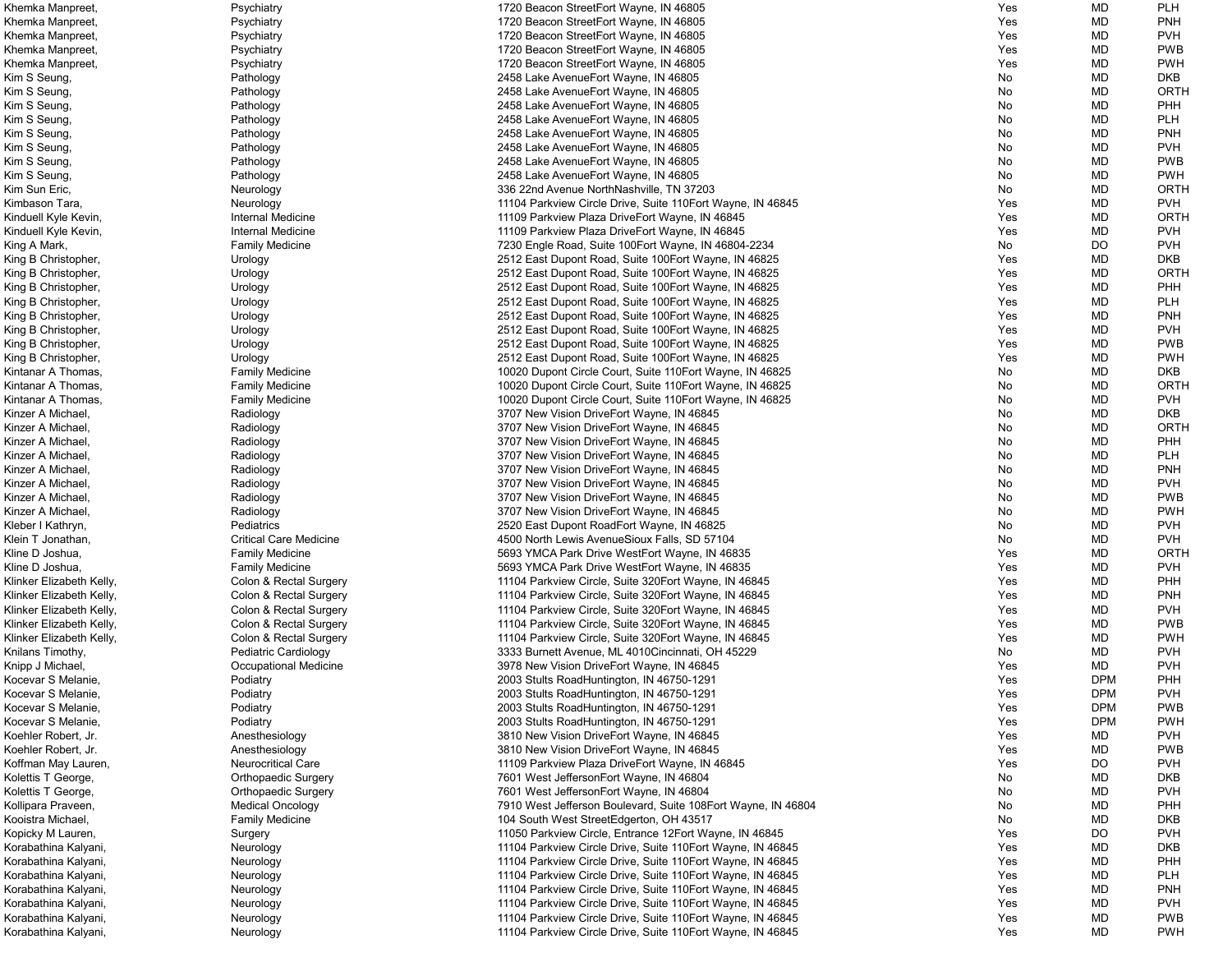| Kordi Nawras Mhd,      | Internal Medicine                          | 11109 Parkview Plaza DriveEort Wayne, IN 46845                                        | Yes | MD        | <b>PVH</b>  |
|------------------------|--------------------------------------------|---------------------------------------------------------------------------------------|-----|-----------|-------------|
| Korolev V Oleg,        | Anesthesiology                             | 1260 East State Road 205Coulumbia city, IN 46725                                      | No  | MD        | PHH         |
| Korolev V Oleg,        | Anesthesiology                             | 1260 East State Road 205Coulumbia city, IN 46725                                      | No  | <b>MD</b> | <b>PLH</b>  |
| Korolev V Oleg,        | Anesthesiology                             | 1260 East State Road 205Coulumbia city, IN 46725                                      | No  | MD        | <b>PNH</b>  |
|                        |                                            |                                                                                       | No  | MD        | <b>PWH</b>  |
| Korolev V Oleg,        | Anesthesiology                             | 1260 East State Road 205Coulumbia city, IN 46725                                      |     |           |             |
| Korte T Joshua,        | Anesthesiology                             | 3810 New Vision DriveEort Wayne, IN 46845                                             | Yes | MD        | <b>PVH</b>  |
| Korte T Joshua,        | Anesthesiology                             | 3810 New Vision DriveEort Wayne, IN 46845                                             | Yes | MD        | <b>PWB</b>  |
| Koudoumas Dimitrios,   | Thoracic Surgery (Cardiothoracic Vascular) | 11108 Parkview Circle, Suite 5100Eort Wayne, IN 46845                                 | Yes | MD        | <b>PVH</b>  |
| Kowaleski B Timothy,   | <b>Addiction Medicine</b>                  | 1909 Carew StreetEort Wayne, IN 46805                                                 | Yes | DO        | <b>PKC</b>  |
| Kowaleski B Timothy,   | <b>Addiction Medicine</b>                  | 1909 Carew StreetEort Wayne, IN 46805                                                 | Yes | DO        | <b>PVH</b>  |
| Kowaleski B Timothy,   | <b>Addiction Medicine</b>                  | 1909 Carew StreetEort Wayne, IN 46805                                                 | Yes | DO        | <b>PWB</b>  |
|                        |                                            |                                                                                       |     |           | <b>PVH</b>  |
| Krach E Daniel,        | Ophthalmology                              | 2510 East Dupont Road, Suite 128 Eort Wayne, IN 46825                                 | No  | <b>MD</b> |             |
| Krach M Emily,         | <b>Family Medicine</b>                     | 10050 Auburn Park DriveEort Wayne, IN 46825-2389                                      | No  | DO        | <b>PVH</b>  |
| Krach Patrick,         | <b>Family Medicine</b>                     | 750 Broadway, Suite 350 Eort Wayne, IN 46802                                          | No  | <b>MD</b> | ORTH        |
| Krach Patrick,         | <b>Family Medicine</b>                     | 750 Broadway, Suite 350 Eort Wayne, IN 46802                                          | No  | <b>MD</b> | PHH         |
| Krach Patrick,         | <b>Family Medicine</b>                     | 750 Broadway, Suite 350 Eort Wayne, IN 46802                                          | No  | MD        | <b>PLH</b>  |
| Krach Patrick,         | <b>Family Medicine</b>                     | 750 Broadway, Suite 350 Eort Wayne, IN 46802                                          | No  | MD        | <b>PNH</b>  |
| Krach Patrick,         | <b>Family Medicine</b>                     | 750 Broadway, Suite 350 Eort Wayne, IN 46802                                          | No  | MD        | <b>PVH</b>  |
|                        |                                            |                                                                                       |     |           | <b>PWB</b>  |
| Krach Patrick,         | <b>Family Medicine</b>                     | 750 Broadway, Suite 350 Eort Wayne, IN 46802                                          | No  | MD        |             |
| Krach Patrick,         | <b>Family Medicine</b>                     | 750 Broadway, Suite 350 Eort Wayne, IN 46802                                          | No  | MD        | <b>PWH</b>  |
| Krafsig Anne,          | Ophthalmology                              | 3301 Lake AvenueEort Wayne, IN 46805-5529                                             | No  | <b>MD</b> | <b>PVH</b>  |
| Kramp W Richard,       | <b>Occupational Medicine</b>               | 3978 New Vision DriveEort Wayne, IN 46845                                             | Yes | <b>MD</b> | <b>DKB</b>  |
| Kramp W Richard,       | <b>Occupational Medicine</b>               | 3978 New Vision DriveEort Wayne, IN 46845                                             | Yes | <b>MD</b> | <b>PVH</b>  |
| Krish Sonia,           | Neurology                                  | 10275 Little Patuxent Parkway, Suite 300Columbia, MD 21044                            | No  | <b>MD</b> | <b>ORTH</b> |
| Krish Sonia,           | Neurology                                  | 10275 Little Patuxent Parkway, Suite 300Columbia, MD 21044                            | No  | MD        | <b>PVH</b>  |
|                        |                                            |                                                                                       |     |           |             |
| Krizmanich A Sandra,   | Obstetrics & Gynecology                    | 7988 West Jefferson BoulevardEort Wayne, IN 46804                                     | No  | <b>MD</b> | <b>PVH</b>  |
| Krug Joseph,           | <b>Emergency Medicine</b>                  | 608 Union Chapel RoadEort Wayne, IN 46845                                             | No  | <b>MD</b> | <b>DKB</b>  |
| Krug Joseph,           | <b>Emergency Medicine</b>                  | 608 Union Chapel RoadEort Wayne, IN 46845                                             | No  | MD        | PHH         |
| Krug Joseph,           | <b>Emergency Medicine</b>                  | 608 Union Chapel RoadEort Wayne, IN 46845                                             | No  | MD        | <b>PLH</b>  |
| Krug Joseph,           | <b>Emergency Medicine</b>                  | 608 Union Chapel RoadEort Wayne, IN 46845                                             | No  | MD        | <b>PNH</b>  |
| Krug Joseph,           | <b>Emergency Medicine</b>                  | 608 Union Chapel RoadEort Wayne, IN 46845                                             | No  | MD        | <b>PVH</b>  |
| Krug Joseph,           | <b>Emergency Medicine</b>                  | 608 Union Chapel RoadEort Wayne, IN 46845                                             | No  | MD        | <b>PWB</b>  |
|                        |                                            |                                                                                       |     |           |             |
| Krug Joseph,           | <b>Emergency Medicine</b>                  | 608 Union Chapel RoadEort Wayne, IN 46845                                             | No  | MD        | <b>PWH</b>  |
| Kudumula Ravi,         | Neonatal-Perinatal Medicine                | 11115 Parkview Plaza Drive, Parkview Women & Children's Hosp NICUEort Wayne, IN 46845 | Yes | MD        | <b>PVH</b>  |
| Kueber D Bret,         | <b>Family Medicine</b>                     | 3909 New Vision DriveEort Wayne, IN 46845-1725                                        | Yes | MD        | <b>DKB</b>  |
| Kulkarni S Shantanu,   | Physical Medicine & Rehabilitation         | 5050 North Clinton StreetEort Wayne, IN 46825                                         | No  | <b>DO</b> | <b>ORTH</b> |
| Kulkarni S Shantanu,   | Pain Medicine                              | 5050 North Clinton StreetEort Wayne, IN 46825                                         | No  | DO        | <b>POC</b>  |
| Kulkarni S Shantanu,   | Physical Medicine & Rehabilitation         | 5050 North Clinton StreetEort Wayne, IN 46825                                         | No  | <b>DO</b> | <b>PVH</b>  |
| Kunberger David Jack,  | <b>Family Medicine</b>                     | 5110 North ClintonEort Wayne, IN 46825                                                | Yes | <b>MD</b> | <b>PVH</b>  |
|                        |                                            |                                                                                       |     |           |             |
| Kunkle Aaron William,  | <b>Orthopaedic Surgery</b>                 | 7601 West JeffersonEort Wayne, IN 46804                                               | No  | <b>DO</b> | <b>DKB</b>  |
| Kunkle Aaron William,  | <b>Orthopaedic Surgery</b>                 | 7601 West JeffersonEort Wayne, IN 46804                                               | No  | <b>DO</b> | <b>PVH</b>  |
| Kupferberg David,      | <b>Critical Care Medicine</b>              | 4500 North Lewis AvenueSioux Falls, SD 57104                                          | No  | MD        | <b>PVH</b>  |
| Kureti L Venkata,      | <b>Internal Medicine</b>                   | 11109 Parkview Plaza DriveEort Wayne, IN 46845                                        | Yes | MD        | ORTH        |
| Kureti L Venkata,      | Internal Medicine                          | 11109 Parkview Plaza DriveEort Wayne, IN 46845                                        | Yes | MD        | <b>PVH</b>  |
| Lai Amy,               | Otolaryngology                             | 1169 North Main Street, Suite 5Bluffton, IN 46714                                     | No  | MD        | PHH         |
| Lai Amy,               | Otolaryngology                             | 1169 North Main Street, Suite 5Bluffton, IN 46714                                     | No  | <b>MD</b> | <b>PVH</b>  |
|                        |                                            |                                                                                       |     |           |             |
| Lal Anupma,            | Internal Medicine                          | 7916 West Jefferson BoulevardEort Wayne, IN 46804                                     | No  | <b>MD</b> | <b>PHH</b>  |
| Lal Naveen,            | Cardiology                                 | 424 North Williams StreetAngola, IN 46703                                             | No  | MD        | ORTH        |
| Lal Naveen,            | Cardiology                                 | 424 North Williams StreetAngola, IN 46703                                             | No  | MD        | <b>PLH</b>  |
| Lal Naveen,            | Cardiology Interventional                  | 424 North Williams StreetAngola, IN 46703                                             | No  | <b>MD</b> | <b>PVH</b>  |
| Landrigan L Jennifer,  | Pediatrics                                 | 7910 West Jefferson Boulevard, Suite 201Eort Wayne, IN 46804                          | No  | <b>MD</b> | <b>PVH</b>  |
| Landrigan P Andrew,    | Pediatrics                                 | 7910 West Jefferson Boulevard, Suite 201Eort Wayne, IN 46804                          | No  | MD        | <b>PVH</b>  |
| Lane A Lisa,           | <b>Family Medicine</b>                     | 104 Nicholas Place PO Box 859 Avilla, IN 46710                                        | Yes | MD        | <b>PNH</b>  |
| Lang Michael Sean,     | Pediatric Cardiology                       | 3333 Burnett Avenue, ML 4010 Cincinnati, OH 45229                                     | No  | MD        | <b>PVH</b>  |
|                        |                                            |                                                                                       |     |           |             |
| Langschwager F Larson, | <b>Obstetrics &amp; Gynecology</b>         | 1316 East 7th Street, Suite 3Auburn, IN 46706                                         | Yes | MD        | <b>DKB</b>  |
| Langschwager F Larson, | Gynecology                                 | 1316 East 7th Street, Suite 3Auburn, IN 46706                                         | Yes | MD        | <b>PVH</b>  |
| Lapuebla A AmabelPia,  | <b>Infectious Disease</b>                  | 11104 Parkview Circle Drive, Suite 440 Eort Wayne, IN 46845-1672                      | Yes | <b>MD</b> | <b>ORTH</b> |
| Lapuebla A AmabelPia,  | <b>Infectious Disease</b>                  | 11104 Parkview Circle Drive, Suite 440 Eort Wayne, IN 46845-1672                      | Yes | MD        | <b>PVH</b>  |
| Lasalle A Sarah,       | Anesthesiology                             | 5050 North Clinton StreetEort Wayne, IN 46825                                         | No  | DO        | <b>ORTH</b> |
| Lasalle A Sarah,       | Anesthesiology                             | 5050 North Clinton StreetEort Wayne, IN 46825                                         | No  | DO        | <b>POC</b>  |
| Lasalle B William,     |                                            |                                                                                       |     | MD        | ORTH        |
|                        | <b>Orthopaedic Surgery</b>                 | 5050 North Clinton StreetEort Wayne, IN 46825                                         | No  |           |             |
| Lasalle B William,     | <b>Orthopaedic Surgery</b>                 | 5050 North Clinton StreetEort Wayne, IN 46825                                         | No  | MD        | <b>POC</b>  |
| Lasalle B William,     | <b>Orthopaedic Surgery</b>                 | 5050 North Clinton StreetEort Wayne, IN 46825                                         | No  | MD        | <b>PVH</b>  |
| LaSalle P Angela,      | <b>Family Medicine</b>                     | 1234 East Dupont Road, Suite 3Eort Wayne, IN 46825                                    | Yes | MD        | <b>PVH</b>  |
| Lasalle W Christopher, | <b>Orthopaedic Surgery</b>                 | 207 North Townline Road, Suite 201 La Grange, IN 46761                                | Yes | MD        | <b>DKB</b>  |
| Lasalle W Christopher, | <b>Orthopaedic Surgery</b>                 | 207 North Townline Road, Suite 201 La Grange, IN 46761                                | Yes | MD        | ORTH        |
| Lasalle W Christopher, | <b>Orthopaedic Surgery</b>                 | 207 North Townline Road, Suite 201 La Grange, IN 46761                                | Yes | <b>MD</b> | PLH         |
|                        |                                            |                                                                                       |     |           |             |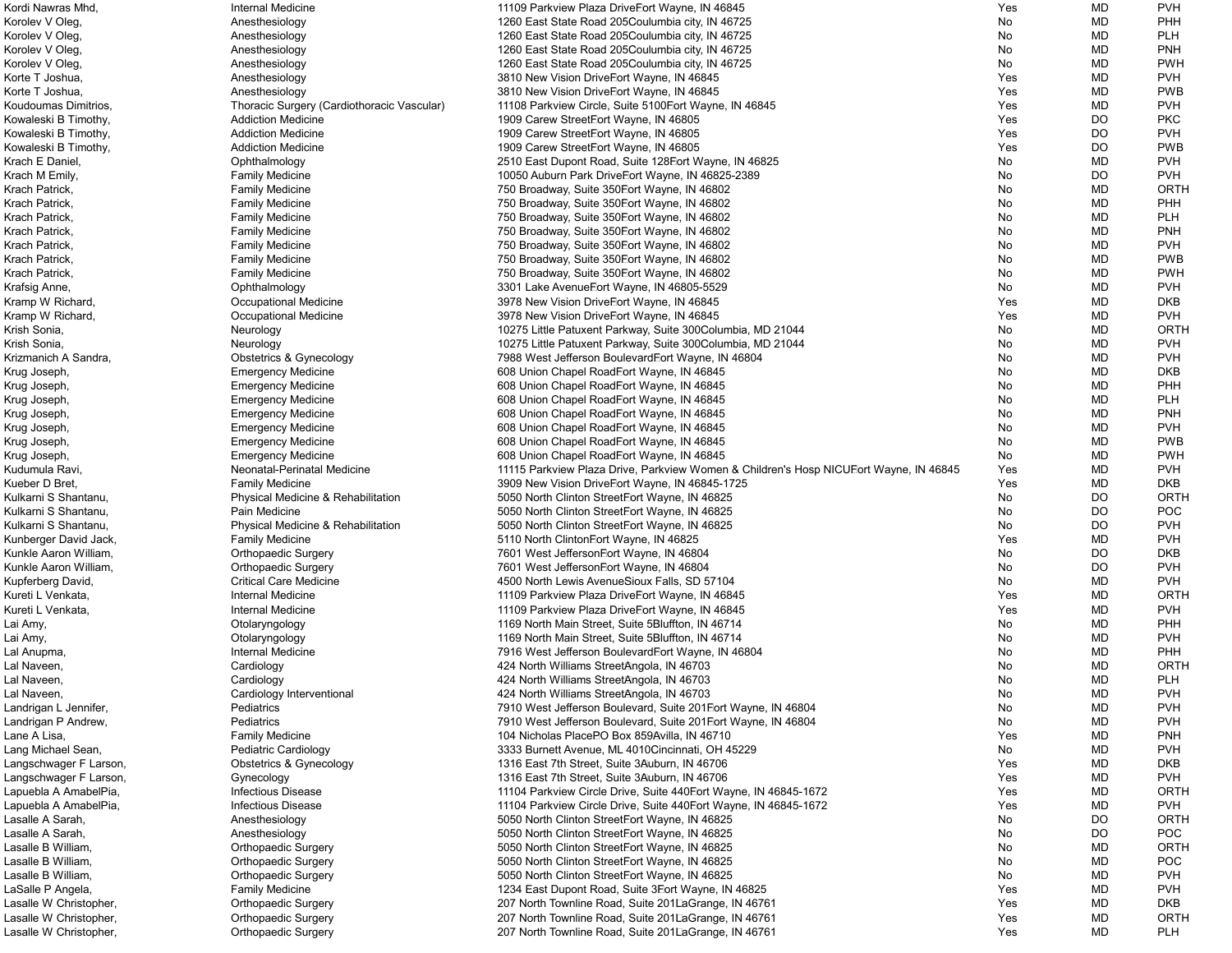| Lasalle W Christopher, | <b>Orthopaedic Surgery</b>                 | 207 North Townline Road, Suite 201 La Grange, IN 46761       | Yes | MD        | <b>PNH</b>  |
|------------------------|--------------------------------------------|--------------------------------------------------------------|-----|-----------|-------------|
| Lasalle W Christopher, | <b>Orthopaedic Surgery</b>                 | 207 North Townline Road, Suite 201 La Grange, IN 46761       | Yes | MD        | <b>POC</b>  |
| Lasalle W Christopher, | <b>Orthopaedic Surgery</b>                 | 207 North Townline Road, Suite 201 La Grange, IN 46761       | Yes | MD        | <b>PVH</b>  |
| Lazoff L Thomas,       | Physical Medicine & Rehabilitation         | 7201 Engle RoadEort Wayne, IN 46804                          | No  | MD        | ORTH        |
| Lazoff L Thomas,       | Physical Medicine & Rehabilitation         | 7201 Engle RoadEort Wayne, IN 46804                          | No  | MD        | <b>PVH</b>  |
| Le M Chuong,           | Neurology                                  | 336 22nd Avenue NorthNashville, TN 37203                     | No  | MD        | ORTH        |
| Lebamoff S James,      | <b>Emergency Medicine</b>                  | 608 Union Chapel RoadEort Wayne, IN 46845                    | No  | <b>MD</b> | <b>PWB</b>  |
| Lee B Daria,           | Pulmonology                                | 11104 Parkview Circle, Suite 410 Eort Wayne, IN 46845        | Yes | <b>MD</b> | <b>DKB</b>  |
| Lee B Daria,           |                                            |                                                              | Yes | <b>MD</b> | PHH         |
|                        | Pulmonology                                | 11104 Parkview Circle, Suite 410 Fort Wayne, IN 46845        |     |           |             |
| Lee B Daria,           | Pulmonology                                | 11104 Parkview Circle, Suite 410 Fort Wayne, IN 46845        | Yes | MD        | <b>PLH</b>  |
| Lee B Daria,           | Pulmonology                                | 11104 Parkview Circle, Suite 410 Fort Wayne, IN 46845        | Yes | MD        | <b>PNH</b>  |
| Lee B Daria,           | Pulmonology                                | 11104 Parkview Circle, Suite 410Eort Wayne, IN 46845         | Yes | MD        | <b>PVH</b>  |
| Lee B Daria,           | Pulmonology                                | 11104 Parkview Circle, Suite 410 Fort Wayne, IN 46845        | Yes | MD        | <b>PWB</b>  |
| Lee B Daria,           | Pulmonology                                | 11104 Parkview Circle, Suite 410 Fort Wayne, IN 46845        | Yes | MD        | <b>PWH</b>  |
| Lee D Michael,         | <b>Orthopaedic Surgery</b>                 | 5050 North Clinton StreetEort Wayne, IN 46825                | No  | MD        | ORTH        |
| Lee D Michael,         | <b>Orthopaedic Surgery</b>                 | 5050 North Clinton StreetEort Wayne, IN 46825                | No  | MD        | <b>POC</b>  |
| Lee D Michael,         | <b>Orthopaedic Surgery</b>                 | 5050 North Clinton StreetEort Wayne, IN 46825                | No  | MD        | <b>PVH</b>  |
| Leffers J Kevin,       | <b>Orthopaedic Surgery</b>                 | 7601 West JeffersonEort Wayne, IN 46804                      | No  | MD        | <b>DKB</b>  |
| Leffers J Kevin,       | <b>Orthopaedic Surgery</b>                 | 7601 West JeffersonEort Wayne, IN 46804                      | No  | MD        | <b>PVH</b>  |
| Lehnert J Stephen,     | Radiology                                  | 3707 New Vision DriveEort Wayne, IN 46845                    | No  | <b>MD</b> | <b>ORTH</b> |
| Lehnert J Stephen,     | Radiology                                  | 3707 New Vision DriveEort Wayne, IN 46845                    | No  | MD        | PHH         |
| Lehnert J Stephen,     | Radiology                                  | 3707 New Vision DriveEort Wayne, IN 46845                    | No  | MD        | <b>PLH</b>  |
| Lehnert J Stephen,     | Radiology                                  | 3707 New Vision DriveEort Wayne, IN 46845                    | No  | MD        | <b>PNH</b>  |
| Lehnert J Stephen,     | Radiology                                  | 3707 New Vision DriveEort Wayne, IN 46845                    | No  | MD        | <b>PVH</b>  |
| Lehnert J Stephen,     | Radiology                                  | 3707 New Vision DriveEort Wayne, IN 46845                    | No  | MD        | <b>PWB</b>  |
| Lehnert J Stephen,     | Radiology                                  | 3707 New Vision DriveEort Wayne, IN 46845                    | No  | MD        | <b>PWH</b>  |
|                        |                                            |                                                              | Yes | <b>DO</b> | <b>DKB</b>  |
| Leichty Ryan Joshua,   | Obstetrics & Gynecology                    | 1316 East 7th Street, Suite 3Auburn, IN 46706                |     |           |             |
| Leichty Ryan Joshua,   | <b>Obstetrics &amp; Gynecology</b>         | 1316 East 7th Street, Suite 3Auburn, IN 46706                | Yes | DO        | PHH         |
| Leichty Ryan Joshua,   | <b>Obstetrics &amp; Gynecology</b>         | 1316 East 7th Street, Suite 3Auburn, IN 46706                | Yes | <b>DO</b> | <b>PNH</b>  |
| Leichty Ryan Joshua,   | <b>Obstetrics &amp; Gynecology</b>         | 1316 East 7th Street, Suite 3Auburn, IN 46706                | Yes | DO        | <b>PVH</b>  |
| Leichty Ryan Joshua,   | <b>Obstetrics &amp; Gynecology</b>         | 1316 East 7th Street, Suite 3Auburn, IN 46706                | Yes | DO        | <b>PWB</b>  |
| Leichty Ryan Joshua,   | <b>Obstetrics &amp; Gynecology</b>         | 1316 East 7th Street, Suite 3Auburn, IN 46706                | Yes | DO        | <b>PWH</b>  |
| Lemon C Megan,         | <b>Family Medicine</b>                     | 11055 Twin Creeks CoveEort Wayne, IN 46845                   | Yes | MD        | <b>PVH</b>  |
| Lentz E David,         | <b>Family Medicine</b>                     | 7980 West Jefferson BoulevardEort Wayne, IN 46804            | No  | DO        | ORTH        |
| Lentz E David,         | <b>Family Medicine</b>                     | 7980 West Jefferson BoulevardEort Wayne, IN 46804            | No  | DO        | <b>PVH</b>  |
| Lescouflair Tariq,     | Thoracic Surgery (Cardiothoracic Vascular) | 11108 Parkview Circle, Suite 5100Eort Wayne, IN 46845        | Yes | <b>MD</b> | <b>ORTH</b> |
| Lescouflair Tariq,     | Thoracic Surgery (Cardiothoracic Vascular) | 11108 Parkview Circle, Suite 5100Eort Wayne, IN 46845        | Yes | MD        | <b>PVH</b>  |
| Letzer P Jeffrey,      | Oncology/Hematology                        | 11050 Parkview Circle, Entrance 12Eort Wayne, IN 46845       | Yes | DO        | <b>PVH</b>  |
| Levenda P Jeffrey,     | <b>Family Medicine</b>                     | 7980 West Jefferson BoulevardEort Wayne, IN 46804            | No  | MD        | <b>PVH</b>  |
| Levenda Park Nina,     | <b>Obstetrics &amp; Gynecology</b>         | 7988 West Jefferson BoulevardEort Wayne, IN 46804            | No  | MD        | <b>PVH</b>  |
| Levora Jan,            | <b>Critical Care Medicine</b>              | 4500 North Lewis AvenueSioux Falls, SD 57104                 | No  | MD        | <b>PVH</b>  |
| Li Zhaodong,           | Gastroenterology                           | 11104 Parkview Circle, Suite 010Eort Wayne, IN 46845         | Yes | MD        | <b>DKB</b>  |
| Li Zhaodong,           | Gastroenterology                           | 11104 Parkview Circle, Suite 010 Eort Wayne, IN 46845        | Yes | <b>MD</b> | <b>ORTH</b> |
| Li Zhaodong,           | Gastroenterology                           | 11104 Parkview Circle, Suite 010Eort Wayne, IN 46845         | Yes | <b>MD</b> | <b>PVH</b>  |
| Lieb C David,          | <b>Family Medicine</b>                     | 111 West Market StreetColumbia City, IN 46725                | No  | <b>MD</b> | <b>PWH</b>  |
| Ligler M Lindsay,      | Pediatrics                                 | 2810 Dupont Commerce CourtEort Wayne, IN 46825               | No  | MD        | <b>PVH</b>  |
| Links M Beau,          | <b>Family Medicine</b>                     | 13430 Main StreetGrabill, IN 46741                           | Yes | DO        | PHH         |
| Links M Beau,          | <b>Family Medicine</b>                     | 13430 Main StreetGrabill, IN 46741                           | Yes | DO        | <b>PVH</b>  |
| Lippie S David,        |                                            | 7910 West Jefferson Boulevard, Suite 112Eort Wayne, IN 46804 | No  | <b>MD</b> | <b>PVH</b>  |
|                        | Surgery                                    |                                                              | No  | MD        | <b>PVH</b>  |
| Liu Aiwen,             | <b>Family Medicine</b>                     | 750 Broadway, Suite 350 Eort Wayne, IN 46802                 |     | MD        |             |
| Liu C Alton,           | Anesthesiology                             | 3810 New Vision DriveEort Wayne, IN 46845                    | Yes |           | <b>PVH</b>  |
| Liu C Alton,           | Anesthesiology                             | 3810 New Vision DriveEort Wayne, IN 46845                    | Yes | MD        | <b>PWB</b>  |
| Liu Shujuan,           | Pathology                                  | 2458 Lake AvenueEort Wayne, IN 46805                         | No  | MD        | <b>DKB</b>  |
| Liu Shujuan,           | Pathology                                  | 2458 Lake AvenueEort Wayne, IN 46805                         | No  | MD        | <b>ORTH</b> |
| Liu Shujuan,           | Pathology                                  | 2458 Lake AvenueEort Wayne, IN 46805                         | No  | <b>MD</b> | PHH         |
| Liu Shujuan,           | Pathology                                  | 2458 Lake AvenueEort Wayne, IN 46805                         | No  | <b>MD</b> | <b>PLH</b>  |
| Liu Shujuan,           | Pathology                                  | 2458 Lake AvenueEort Wayne, IN 46805                         | No  | <b>MD</b> | <b>PNH</b>  |
| Liu Shujuan,           | Pathology                                  | 2458 Lake AvenueEort Wayne, IN 46805                         | No  | MD        | <b>PVH</b>  |
| Liu Shujuan,           | Pathology                                  | 2458 Lake AvenueEort Wayne, IN 46805                         | No  | MD        | <b>PWB</b>  |
| Liu Shujuan,           | Pathology                                  | 2458 Lake AvenueEort Wayne, IN 46805                         | No  | <b>MD</b> | <b>PWH</b>  |
| Liu Yu,                | Neurology                                  | 1100 Mercer AvenueDecatur, IN 46733                          | Yes | MD        | <b>DKB</b>  |
| Liu Yu,                | Neurology                                  | 1100 Mercer AvenueDecatur, IN 46733                          | Yes | MD        | PHH         |
| Liu Yu,                | Neurology                                  | 1100 Mercer AvenueDecatur, IN 46733                          | Yes | MD        | <b>PLH</b>  |
| Liu Yu,                | Neurology                                  | 1100 Mercer AvenueDecatur, IN 46733                          | Yes | MD        | <b>PNH</b>  |
| Liu Yu,                | Neurology                                  | 1100 Mercer AvenueDecatur, IN 46733                          | Yes | MD        | <b>PVH</b>  |
| Liu Yu,                | Neurology                                  | 1100 Mercer AvenueDecatur, IN 46733                          | Yes | MD        | <b>PWB</b>  |
| Liu Yu,                | Neurology                                  | 1100 Mercer AvenueDecatur, IN 46733                          | Yes | MD        | <b>PWH</b>  |
|                        |                                            |                                                              |     |           |             |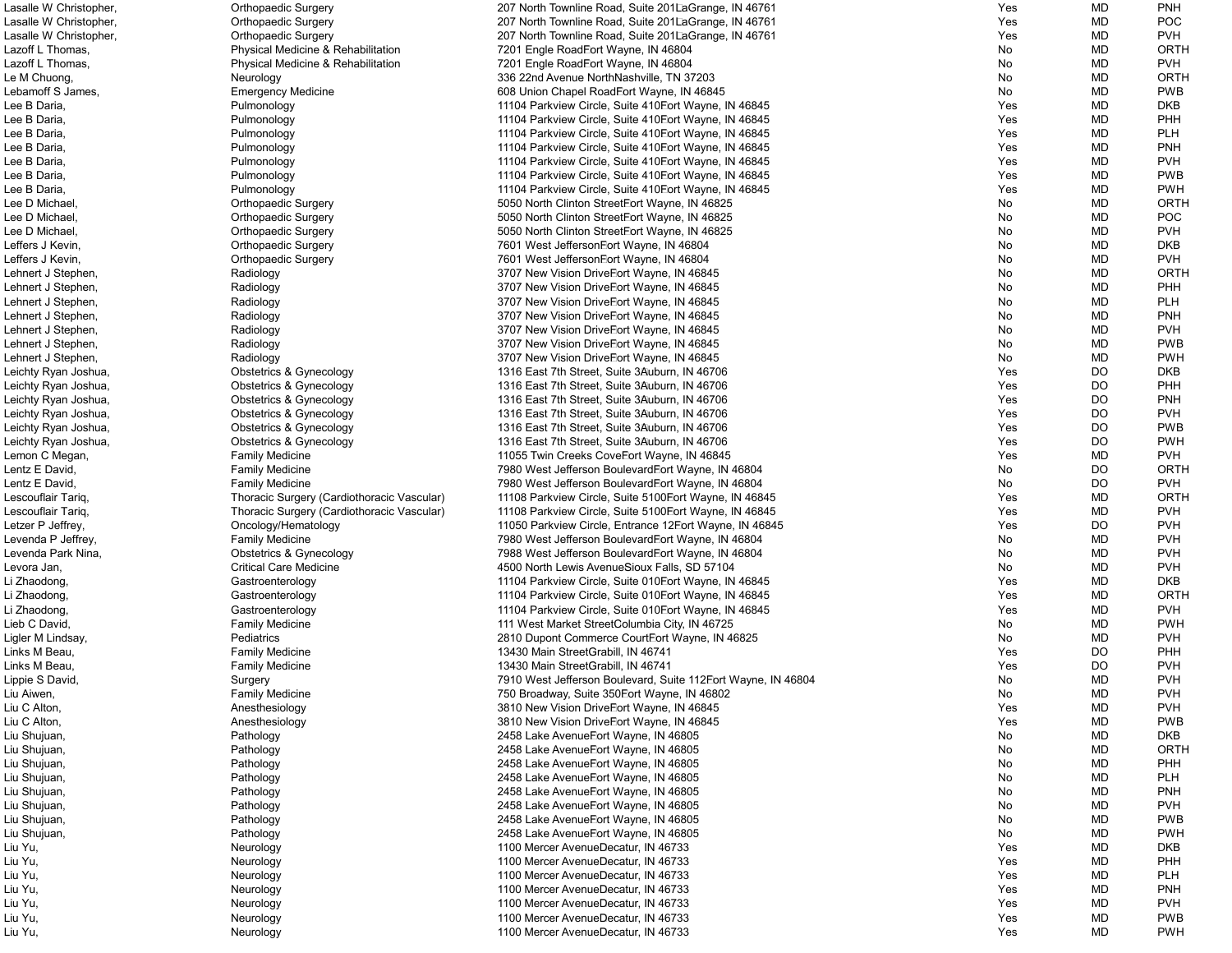| Lloyd P David,          | Thoracic Surgery (Cardiothoracic Vascular) | 11108 Parkview Circle, Suite 5100 Fort Wayne, IN 46845                                 | Yes | MD         | ORTH        |
|-------------------------|--------------------------------------------|----------------------------------------------------------------------------------------|-----|------------|-------------|
| Lloyd P David,          | Thoracic Surgery (Cardiothoracic Vascular) | 11108 Parkview Circle, Suite 5100Eort Wayne, IN 46845                                  | Yes | MD         | <b>PVH</b>  |
| Lockhart Rae Kelley,    | <b>Neurocritical Care</b>                  | 11104 Parkview Circle Drive, Suite 110 Fort Wayne, IN 46845                            | Yes | <b>MD</b>  | <b>PVH</b>  |
| Lopez A Louis,          | Cardiology                                 | 604 West Berry StreetEort Wayne, IN 46802                                              | No  | MD         | ORTH        |
| Lopez A Louis,          | Cardiology                                 | 604 West Berry StreetEort Wayne, IN 46802                                              | No  | MD         | <b>PVH</b>  |
| Lorenc J Thomas,        | <b>Obstetrics &amp; Gynecology</b>         | 10307 Dupont Circle Drive West, Suite AEort Wayne, IN 46825                            | Yes | MD         | <b>PVH</b>  |
| Losure Thomas,          | Maternal & Fetal Medicine                  | 11123 Parkview Plaza Drive, Suite 204Eort Wayne, IN 46845                              | Yes | <b>DO</b>  | <b>PVH</b>  |
|                         |                                            |                                                                                        |     | MD         | <b>PVH</b>  |
| Lubia C Yvonne,         | <b>Family Medicine</b>                     | 3909 New Vision DriveEort Wayne, IN 46845                                              | Yes |            |             |
| Lubrin Sophia,          | <b>Critical Care Medicine</b>              | 11109 Parkview Plaza DriveEort Wayne, IN 46845                                         | Yes | MD         | <b>PVH</b>  |
| Ludwig H Kevin,         | <b>Pediatric Dentistry</b>                 | 10211 Dupont Circle DriveEort Wayne, IN 46825                                          | No  | <b>DDS</b> | <b>DKB</b>  |
| Ludwig H Kevin,         | <b>Pediatric Dentistry</b>                 | 10211 Dupont Circle DriveEort Wayne, IN 46825                                          | No  | <b>DDS</b> | PHH         |
| Ludwig H Kevin,         | <b>Pediatric Dentistry</b>                 | 10211 Dupont Circle DriveEort Wayne, IN 46825                                          | No  | <b>DDS</b> | <b>PVH</b>  |
| Lugakingira K Mulokozi, | Oral and Maxillofacial Surgery             | 2121 East Dupont RoadEort Wayne, IN 46825                                              | No  | <b>DMD</b> | <b>PVH</b>  |
| Lugo D Stephen,         | <b>Obstetrics &amp; Gynecology</b>         | 11123 Parkview Plaza Drive, Suite 101 Eort Wayne, IN 46845                             | Yes | MD         | <b>PVH</b>  |
| Lutz J David,           | Physical Medicine & Rehabilitation         | 7956 West Jefferson Boulevard, Suite 220 Eort Wayne, IN 46804                          | No  | MD         | <b>DKB</b>  |
| Lutz J David,           | Physical Medicine & Rehabilitation         | 7956 West Jefferson Boulevard, Suite 220 Eort Wayne, IN 46804                          | No  | MD         | <b>PVH</b>  |
| Luy German,             | <b>Critical Care Medicine</b>              | 11109 Parkview Plaza DriveEort Wayne, IN 46845                                         | Yes | MD         | <b>PVH</b>  |
| Lynch Robert Jonathan,  | <b>Orthopaedic Surgery</b>                 | 207 North Townline Road, Suite 201 La Grange, IN 46761                                 | Yes | MD         | <b>DKB</b>  |
| Lynch Robert Jonathan,  | <b>Orthopaedic Surgery</b>                 | 207 North Townline Road, Suite 201 La Grange, IN 46761                                 | Yes | MD         | <b>ORTH</b> |
| Lynch Robert Jonathan,  | <b>Orthopaedic Surgery</b>                 | 207 North Townline Road, Suite 201 La Grange, IN 46761                                 | Yes | MD         | <b>PLH</b>  |
|                         |                                            |                                                                                        |     | MD         | <b>PNH</b>  |
| Lynch Robert Jonathan,  | <b>Orthopaedic Surgery</b>                 | 207 North Townline Road, Suite 201 La Grange, IN 46761                                 | Yes |            |             |
| Lynch Robert Jonathan,  | <b>Orthopaedic Surgery</b>                 | 207 North Townline Road, Suite 201 La Grange, IN 46761                                 | Yes | MD         | <b>POC</b>  |
| Lynch Robert Jonathan,  | <b>Orthopaedic Surgery</b>                 | 207 North Townline Road, Suite 201 La Grange, IN 46761                                 | Yes | MD         | <b>PVH</b>  |
| Lyons C Michael, II     | Podiatry                                   | 1655 North Cass StreetWabash, IN 46992                                                 | Yes | <b>DPM</b> | PHH         |
| Lyons C Michael, II     | Podiatry                                   | 1655 North Cass StreetWabash, IN 46992                                                 | Yes | <b>DPM</b> | <b>PVH</b>  |
| Lyons C Michael, II     | Podiatry                                   | 1655 North Cass StreetWabash, IN 46992                                                 | Yes | <b>DPM</b> | <b>PWB</b>  |
| Lyons C Michael, II     | Podiatry                                   | 1655 North Cass StreetWabash, IN 46992                                                 | Yes | <b>DPM</b> | <b>PWH</b>  |
| Macke J Jeremy,         | Radiology                                  | 3707 New Vision DriveEort Wayne, IN 46845                                              | No  | MD         | <b>DKB</b>  |
| Macke J Jeremy,         | Radiology                                  | 3707 New Vision DriveEort Wayne, IN 46845                                              | No  | MD         | ORTH        |
| Macke J Jeremy,         | Radiology                                  | 3707 New Vision DriveEort Wayne, IN 46845                                              | No  | MD         | <b>PHH</b>  |
| Macke J Jeremy,         | Radiology                                  | 3707 New Vision DriveEort Wayne, IN 46845                                              | No  | MD         | <b>PLH</b>  |
| Macke J Jeremy,         | Radiology                                  | 3707 New Vision DriveEort Wayne, IN 46845                                              | No  | MD         | <b>PNH</b>  |
|                         |                                            |                                                                                        |     |            |             |
| Macke J Jeremy,         | Radiology                                  | 3707 New Vision DriveEort Wayne, IN 46845                                              | No  | MD         | <b>PVH</b>  |
| Macke J Jeremy,         | Radiology                                  | 3707 New Vision DriveEort Wayne, IN 46845                                              | No  | MD         | <b>PWB</b>  |
| Macke J Jeremy,         | Radiology                                  | 3707 New Vision DriveEort Wayne, IN 46845                                              | No  | MD         | <b>PWH</b>  |
| Maddela E Daniel,       | Psychiatry                                 | 1720 Beacon StreetEort Wayne, IN 46805                                                 | Yes | <b>MD</b>  | <b>DKB</b>  |
| Maddela E Daniel,       | Psychiatry                                 | 1720 Beacon StreetEort Wayne, IN 46805                                                 | Yes | MD         | PHH         |
| Maddela E Daniel.       | Psychiatry                                 | 1720 Beacon StreetEort Wayne, IN 46805                                                 | Yes | MD         | <b>PKC</b>  |
| Maddela E Daniel,       | Psychiatry                                 | 1720 Beacon StreetEort Wayne, IN 46805                                                 | Yes | <b>MD</b>  | <b>PLH</b>  |
| Maddela E Daniel.       | Psychiatry                                 | 1720 Beacon StreetEort Wayne, IN 46805                                                 | Yes | MD         | <b>PNH</b>  |
| Maddela E Daniel.       | Psychiatry                                 | 1720 Beacon StreetEort Wayne, IN 46805                                                 | Yes | MD         | <b>PVH</b>  |
| Maddela E Daniel,       | Psychiatry                                 | 1720 Beacon StreetEort Wayne, IN 46805                                                 | Yes | MD         | <b>PWB</b>  |
| Maddela E Daniel,       | Psychiatry                                 | 1720 Beacon StreetEort Wayne, IN 46805                                                 | Yes | MD         | <b>PWH</b>  |
| Maertin Allen,          | <b>Family Medicine</b>                     | 6511 East State BoulevardEort Wayne, IN 46815                                          | No  | DO         | <b>PVH</b>  |
|                         |                                            |                                                                                        |     |            | <b>ORTH</b> |
| Maggio Vijay,           | Neurology                                  | 10275 Little Patuxent Parkway, Suite 300Columbia, MD 21044                             | No  | <b>MD</b>  |             |
| Maggio Vijay,           | Neurology                                  | 10275 Little Patuxent Parkway, Suite 300Columbia, MD 21044                             | No  | MD         | <b>PVH</b>  |
| Magill T Stephen,       | <b>Neurological Surgery</b>                | 11104 Parkview Circle Drive, Suite 110 Medical Office Building 11 Eort Wayne, IN 46845 | Yes | <b>MD</b>  | <b>PVH</b>  |
| Mahameed Usama,         | Internal Medicine                          | 11109 Parkview Plaza DriveEort Wayne, IN 46845                                         | Yes | <b>MD</b>  | ORTH        |
| Mahameed Usama,         | Internal Medicine                          | 11109 Parkview Plaza DriveEort Wayne, IN 46845                                         | Yes | MD         | <b>PVH</b>  |
| Maharjan Santosh,       | Psychiatry                                 | 1720 Beacon StreetEort Wayne, IN 46805                                                 | Yes | <b>MD</b>  | PHH         |
| Maharjan Santosh,       | Psychiatry                                 | 1720 Beacon StreetEort Wayne, IN 46805                                                 | Yes | <b>MD</b>  | <b>PLH</b>  |
| Maharjan Santosh,       | Psychiatry                                 | 1720 Beacon StreetEort Wayne, IN 46805                                                 | Yes | MD         | <b>PNH</b>  |
| Maharjan Santosh,       | Psychiatry                                 | 1720 Beacon StreetEort Wayne, IN 46805                                                 | Yes | MD         | <b>PVH</b>  |
| Maharjan Santosh,       | Psychiatry                                 | 1720 Beacon StreetEort Wayne, IN 46805                                                 | Yes | MD         | <b>PWH</b>  |
| Mahfoud Mohamed,        | <b>Critical Care Medicine</b>              | 11109 Parkview Plaza DriveEort Wayne, IN 46845                                         | Yes | MD         | <b>PVH</b>  |
| Mahmood Ahsan,          |                                            |                                                                                        | Yes | MD         | <b>DKB</b>  |
|                         | Psychiatry                                 | 1909 Carew StreetEort Wayne, IN 46805                                                  |     |            |             |
| Mahmood Ahsan,          | Psychiatry                                 | 1909 Carew StreetEort Wayne, IN 46805                                                  | Yes | <b>MD</b>  | PHH         |
| Mahmood Ahsan,          | Psychiatry                                 | 1909 Carew StreetEort Wayne, IN 46805                                                  | Yes | <b>MD</b>  | <b>PKC</b>  |
| Mahmood Ahsan,          | Psychiatry                                 | 1909 Carew StreetEort Wayne, IN 46805                                                  | Yes | <b>MD</b>  | <b>PLH</b>  |
| Mahmood Ahsan,          | Psychiatry                                 | 1909 Carew StreetEort Wayne, IN 46805                                                  | Yes | MD         | <b>PNH</b>  |
| Mahmood Ahsan,          | Psychiatry                                 | 1909 Carew StreetEort Wayne, IN 46805                                                  | Yes | MD         | <b>PVH</b>  |
| Mahmood Ahsan,          | Psychiatry                                 | 1909 Carew StreetEort Wayne, IN 46805                                                  | Yes | <b>MD</b>  | <b>PWB</b>  |
| Mahmood Ahsan,          | Psychiatry                                 | 1909 Carew StreetEort Wayne, IN 46805                                                  | Yes | <b>MD</b>  | <b>PWH</b>  |
| Mahmood Aqsa,           | Internal Medicine                          | 11109 Parkview Plaza DriveEort Wayne, IN 46845                                         | Yes | MD         | ORTH        |
| Mahmood Aqsa,           | Internal Medicine                          | 11109 Parkview Plaza DriveEort Wayne, IN 46845                                         | Yes | MD         | <b>PVH</b>  |
| Maiers A Jacqueline,    | <b>Pediatric Cardiology</b>                | 705 Riley Hospital Drive, Suite RI 1134 Indianapolis, IN 46202                         | No  | MD         | <b>PVH</b>  |
|                         |                                            |                                                                                        |     |            |             |
| Malik S Amir,           | <b>Neurological Surgery</b>                | 11104 Parkview Circle Drive, Suite 110 Medical Office Building 11 Eort Wayne, IN 46845 | Yes | <b>MD</b>  | <b>PVH</b>  |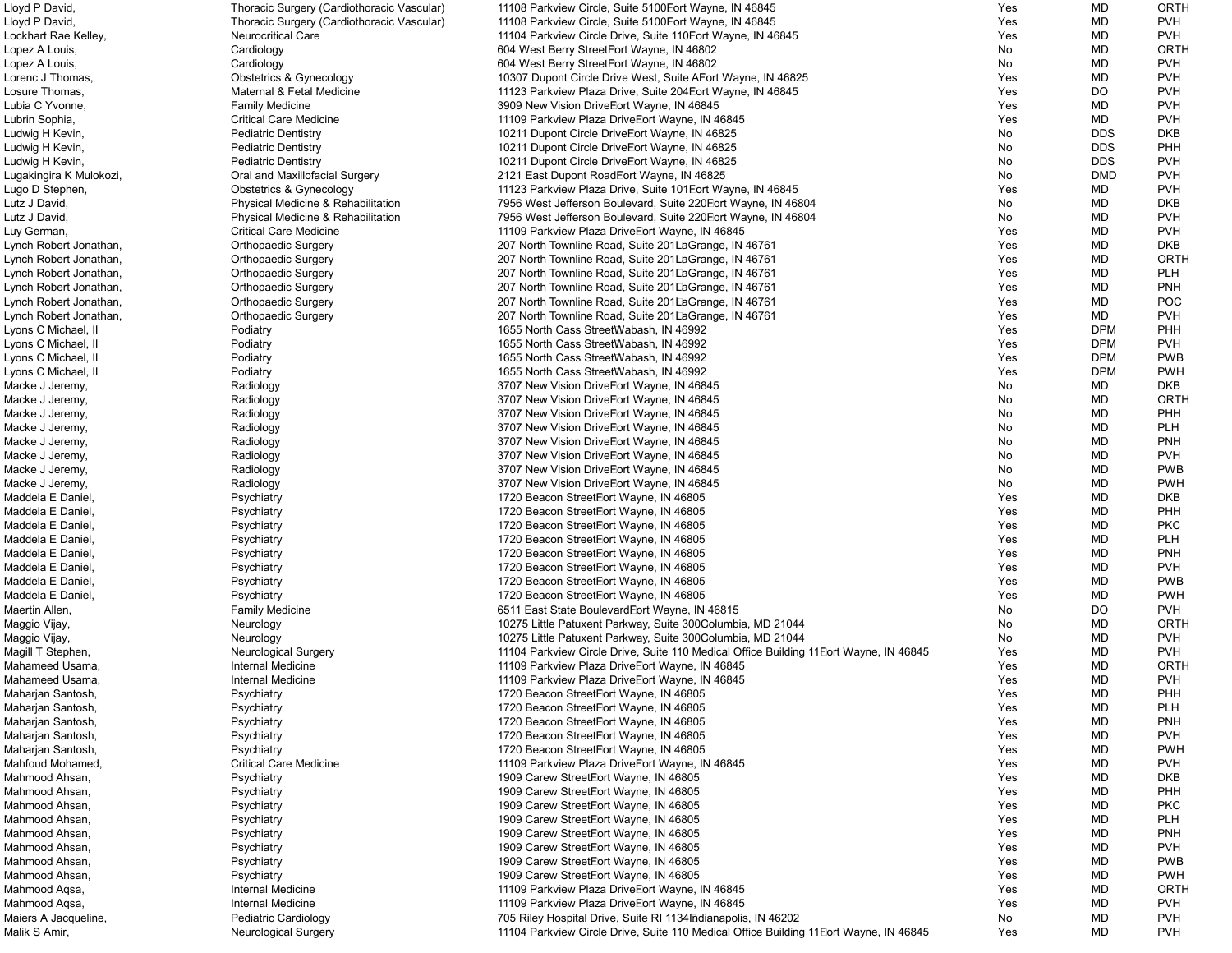| Malphrus D Amy,                  | Neurology                  | 1141 North Loop 1604 East, Suite 105-446San Antonio, TX 78232-1339 | No         | MD                     | <b>ORTH</b>              |
|----------------------------------|----------------------------|--------------------------------------------------------------------|------------|------------------------|--------------------------|
| Manalo M John Paul,              | <b>Orthopaedic Surgery</b> | 7601 West JeffersonEort Wayne, IN 46804                            | No         | <b>MD</b>              | <b>DKB</b>               |
| Manalo M John Paul,              | <b>Orthopaedic Surgery</b> | 7601 West JeffersonEort Wayne, IN 46804                            | No         | MD                     | <b>PVH</b>               |
| Manalo M Manolo,                 | <b>Family Medicine</b>     | 2516 East Dupont RoadEort Wayne, IN 46825                          | No         | MD                     | <b>ORTH</b>              |
| Manalo M Manolo,                 | <b>Family Medicine</b>     | 2516 East Dupont RoadEort Wayne, IN 46825                          | No         | MD                     | <b>PVH</b>               |
| Manalo M Trina,                  | <b>Family Medicine</b>     | 750 Broadway, Suite 350 Eort Wayne, IN 46802                       | No         | <b>MD</b>              | <b>ORTH</b>              |
| Manalo M Trina,                  | <b>Family Medicine</b>     | 750 Broadway, Suite 350 Eort Wayne, IN 46802                       | No         | <b>MD</b>              | PHH                      |
| Manalo M Trina,                  | <b>Family Medicine</b>     | 750 Broadway, Suite 350 Eort Wayne, IN 46802                       | No         | <b>MD</b>              | <b>PLH</b>               |
| Manalo M Trina,                  | <b>Family Medicine</b>     | 750 Broadway, Suite 350 Eort Wayne, IN 46802                       | No         | MD                     | <b>PNH</b>               |
| Manalo M Trina,                  | <b>Family Medicine</b>     | 750 Broadway, Suite 350 Eort Wayne, IN 46802                       | No         | <b>MD</b>              | <b>PVH</b>               |
| Manalo M Trina,                  | <b>Family Medicine</b>     | 750 Broadway, Suite 350 Eort Wayne, IN 46802                       | No         | MD                     | <b>PWB</b>               |
| Manalo M Trina,                  | <b>Family Medicine</b>     | 750 Broadway, Suite 350 Eort Wayne, IN 46802                       | No         | <b>MD</b>              | <b>PWH</b>               |
| MandyaChikkalingaiah Babu Kiran, | Nephrology                 | 7836 West Jefferson Boulevard, Suite 101 Eort Wayne, IN 46804      | No         | <b>MD</b>              | <b>ORTH</b>              |
| MandyaChikkalingaiah Babu Kiran, | Nephrology                 | 7836 West Jefferson Boulevard, Suite 101 Eort Wayne, IN 46804      | No         | <b>MD</b>              | PHH                      |
| MandyaChikkalingaiah Babu Kiran, | Nephrology                 | 7836 West Jefferson Boulevard, Suite 101 Eort Wayne, IN 46804      | No         | <b>MD</b>              | <b>PLH</b>               |
| MandyaChikkalingaiah Babu Kiran, | Nephrology                 | 7836 West Jefferson Boulevard, Suite 101 Eort Wayne, IN 46804      | No         | MD                     | <b>PNH</b>               |
| MandyaChikkalingaiah Babu Kiran, | Nephrology                 | 7836 West Jefferson Boulevard, Suite 101 Eort Wayne, IN 46804      | No         | <b>MD</b>              | <b>PVH</b>               |
| MandyaChikkalingaiah Babu Kiran, | Nephrology                 | 7836 West Jefferson Boulevard, Suite 101 Eort Wayne, IN 46804      | No         | <b>MD</b>              | <b>PWB</b>               |
| MandyaChikkalingaiah Babu Kiran, | Nephrology                 | 7836 West Jefferson Boulevard, Suite 101 Eort Wayne, IN 46804      | No         | <b>MD</b>              | <b>PWH</b>               |
| Manges F Robert,                 | Oncology/Hematology        | 11050 Parkview Circle, Entrance 12Eort Wayne, IN 46845             | Yes        | <b>MD</b>              | <b>PVH</b>               |
| Manges F Robert,                 | Oncology/Hematology        | 11050 Parkview Circle, Entrance 12Eort Wayne, IN 46845             | Yes        | MD                     | <b>PWB</b>               |
| Mansfield L Mycal,               | <b>Family Medicine</b>     | 104 Nicholas PlacePO Box 859Avilla, IN 46710                       | Yes        | <b>MD</b>              | <b>PNH</b>               |
| Maqsood Saim,                    | Internal Medicine          | 11109 Parkview Plaza DriveEort Wayne, IN 46845                     | Yes        | <b>MD</b>              | <b>PVH</b>               |
| Marks T Craig,                   | Surgery                    | 11141 Parkview Plaza Drive, Suite 305 Eort Wayne, IN 46845         | Yes        | MD                     | <b>DKB</b>               |
| Marks T Craig,                   | Surgery                    | 11141 Parkview Plaza Drive, Suite 305 Eort Wayne, IN 46845         | Yes        | <b>MD</b>              | <b>ORTH</b>              |
| Marks T Craig,                   | Surgery                    | 11141 Parkview Plaza Drive, Suite 305 Eort Wayne, IN 46845         | Yes        | <b>MD</b>              | PHH                      |
| Marks T Craig,                   | Surgery                    | 11141 Parkview Plaza Drive, Suite 305 Eort Wayne, IN 46845         | Yes        | MD                     | <b>PLH</b>               |
| Marks T Craig,                   |                            | 11141 Parkview Plaza Drive, Suite 305 Eort Wayne, IN 46845         | Yes        | MD                     | <b>PNH</b>               |
| Marks T Craig,                   | Surgery                    | 11141 Parkview Plaza Drive, Suite 305 Eort Wayne, IN 46845         | Yes        | <b>MD</b>              | <b>PVH</b>               |
| Marks T Craig,                   | Surgery                    | 11141 Parkview Plaza Drive, Suite 305 Eort Wayne, IN 46845         | Yes        | <b>MD</b>              | <b>PWB</b>               |
| Marks T Craig,                   | Surgery                    | 11141 Parkview Plaza Drive, Suite 305 Eort Wayne, IN 46845         | Yes        | <b>MD</b>              | <b>PWH</b>               |
|                                  | Surgery                    |                                                                    |            |                        | <b>DKB</b>               |
| Martin L George,                 | Urology                    | 2512 East Dupont Road, Suite 100 Eort Wayne, IN 46825              | Yes        | MD                     | <b>ORTH</b>              |
| Martin L George,                 | Urology                    | 2512 East Dupont Road, Suite 100 Fort Wayne, IN 46825              | Yes        | MD                     |                          |
| Martin L George,                 | Urology                    | 2512 East Dupont Road, Suite 100 Eort Wayne, IN 46825              | Yes        | MD                     | PHH                      |
| Martin L George,                 | Urology                    | 2512 East Dupont Road, Suite 100 Eort Wayne, IN 46825              | Yes        | <b>MD</b><br><b>MD</b> | <b>PLH</b><br><b>PNH</b> |
| Martin L George,                 | Urology                    | 2512 East Dupont Road, Suite 100 Eort Wayne, IN 46825              | <b>Yes</b> |                        |                          |
| Martin L George,                 | Urology                    | 2512 East Dupont Road, Suite 100 Eort Wayne, IN 46825              | Yes        | MD                     | <b>PVH</b>               |
| Martin L George,                 | Urology                    | 2512 East Dupont Road, Suite 100 Eort Wayne, IN 46825              | Yes        | MD                     | <b>PWB</b>               |
| Martin L George,                 | Urology                    | 2512 East Dupont Road, Suite 100 Eort Wayne, IN 46825              | Yes        | <b>MD</b>              | <b>PWH</b>               |
| Martinez A Manuel,               | Pulmonology                | 11104 Parkview Circle, Suite 410 Fort Wayne, IN 46845              | Yes        | <b>MD</b>              | <b>DKB</b>               |
| Martinez A Manuel.               | Pulmonology                | 11104 Parkview Circle, Suite 410 Fort Wayne, IN 46845              | Yes        | <b>MD</b>              | PHH                      |
| Martinez A Manuel,               | Pulmonology                | 11104 Parkview Circle, Suite 410Eort Wayne, IN 46845               | Yes        | <b>MD</b>              | <b>PLH</b>               |
| Martinez A Manuel,               | Pulmonology                | 11104 Parkview Circle, Suite 410Eort Wayne, IN 46845               | Yes        | <b>MD</b>              | <b>PNH</b>               |
| Martinez A Manuel,               | Pulmonology                | 11104 Parkview Circle, Suite 410 Eort Wayne, IN 46845              | Yes        | <b>MD</b>              | <b>PVH</b>               |
| Martinez A Manuel,               | Pulmonology                | 11104 Parkview Circle, Suite 410Eort Wayne, IN 46845               | Yes        | MD                     | <b>PWB</b>               |
| Martinez A Manuel,               | Pulmonology                | 11104 Parkview Circle, Suite 410 Fort Wayne, IN 46845              | Yes        | <b>MD</b>              | <b>PWH</b>               |
| Marx E John,                     | <b>Family Medicine</b>     | 1007 West Rudisill BoulevardEort Wayne, IN 46807-2170              | Yes        | <b>MD</b>              | <b>PVH</b>               |
| Mason P Thomas,                  | <b>Family Medicine</b>     | 1314 East 7th Street, Suite 206Auburn, IN 46706-2533               | Yes        | <b>MD</b>              | <b>DKB</b>               |
| Mason Rebecca,                   | <b>Family Medicine</b>     | 8233 Glencarin BoulevardEort Wayne, IN 46804-5784                  | Yes        | <b>MD</b>              | <b>PVH</b>               |
| Mathew M Pekkakuzhiyil           | Internal Medicine          | 303 South Main StreetBluffton, IN 46714                            | No         | <b>MD</b>              | PHH                      |
| Mathew M Pekkakuzhiyil,          | Internal Medicine          | 303 South Main StreetBluffton, IN 46714                            | No         | <b>MD</b>              | <b>PLH</b>               |
| Mathew M Pekkakuzhiyil           | Internal Medicine          | 303 South Main StreetBluffton, IN 46714                            | No         | <b>MD</b>              | <b>PNH</b>               |
| Mathew M Pekkakuzhiyil           | <b>Internal Medicine</b>   | 303 South Main StreetBluffton, IN 46714                            | No         | <b>MD</b>              | <b>PWB</b>               |
| Mathew M Pekkakuzhiyil,          | Internal Medicine          | 303 South Main StreetBluffton, IN 46714                            | No         | <b>MD</b>              | <b>PWH</b>               |
| Mathur Rohan,                    | <b>Neurocritical Care</b>  | 11104 Parkview Circle Drive, Suite 110 Eort Wayne, IN 46845        | Yes        | <b>MD</b>              | <b>DKB</b>               |
| Mathur Rohan,                    | <b>Neurocritical Care</b>  | 11104 Parkview Circle Drive, Suite 110 Eort Wayne, IN 46845        | Yes        | <b>MD</b>              | PHH                      |
| Mathur Rohan,                    | <b>Neurocritical Care</b>  | 11104 Parkview Circle Drive, Suite 110 Eort Wayne, IN 46845        | Yes        | MD                     | <b>PNH</b>               |
| Mathur Rohan,                    | <b>Neurocritical Care</b>  | 11104 Parkview Circle Drive, Suite 110 Eort Wayne, IN 46845        | Yes        | <b>MD</b>              | <b>PVH</b>               |
| Mathur Rohan,                    | <b>Neurocritical Care</b>  | 11104 Parkview Circle Drive, Suite 110 Eort Wayne, IN 46845        | Yes        | <b>MD</b>              | <b>PWB</b>               |
| Mathur Rohan,                    | <b>Neurocritical Care</b>  | 11104 Parkview Circle Drive, Suite 110 Eort Wayne, IN 46845        | Yes        | MD                     | <b>PWH</b>               |
| Mattox L Dean, II                | <b>Family Medicine</b>     | 3250 Intertech Drive, Suite AAngola, IN 46703                      | No         | <b>MD</b>              | <b>PNH</b>               |
| Mattox M Joseph,                 | <b>Family Medicine</b>     | 1355 Mariners DriveWarsaw, IN 46582                                | Yes        | <b>MD</b>              | <b>PVH</b>               |
| Matz E Kimberly,                 | <b>Emergency Medicine</b>  | 608 Union Chapel RoadEort Wayne, IN 46845                          | No         | DO                     | <b>DKB</b>               |
| Matz E Kimberly,                 | <b>Emergency Medicine</b>  | 608 Union Chapel RoadEort Wayne, IN 46845                          | No         | DO                     | PHH                      |
| Matz E Kimberly,                 | <b>Emergency Medicine</b>  | 608 Union Chapel RoadEort Wayne, IN 46845                          | No         | <b>DO</b>              | <b>PLH</b>               |
| Matz E Kimberly,                 | <b>Emergency Medicine</b>  | 608 Union Chapel RoadEort Wayne, IN 46845                          | No         | DO                     | <b>PNH</b>               |
| Matz E Kimberly,                 | <b>Emergency Medicine</b>  | 608 Union Chapel RoadEort Wayne, IN 46845                          | No         | <b>DO</b>              | <b>PWB</b>               |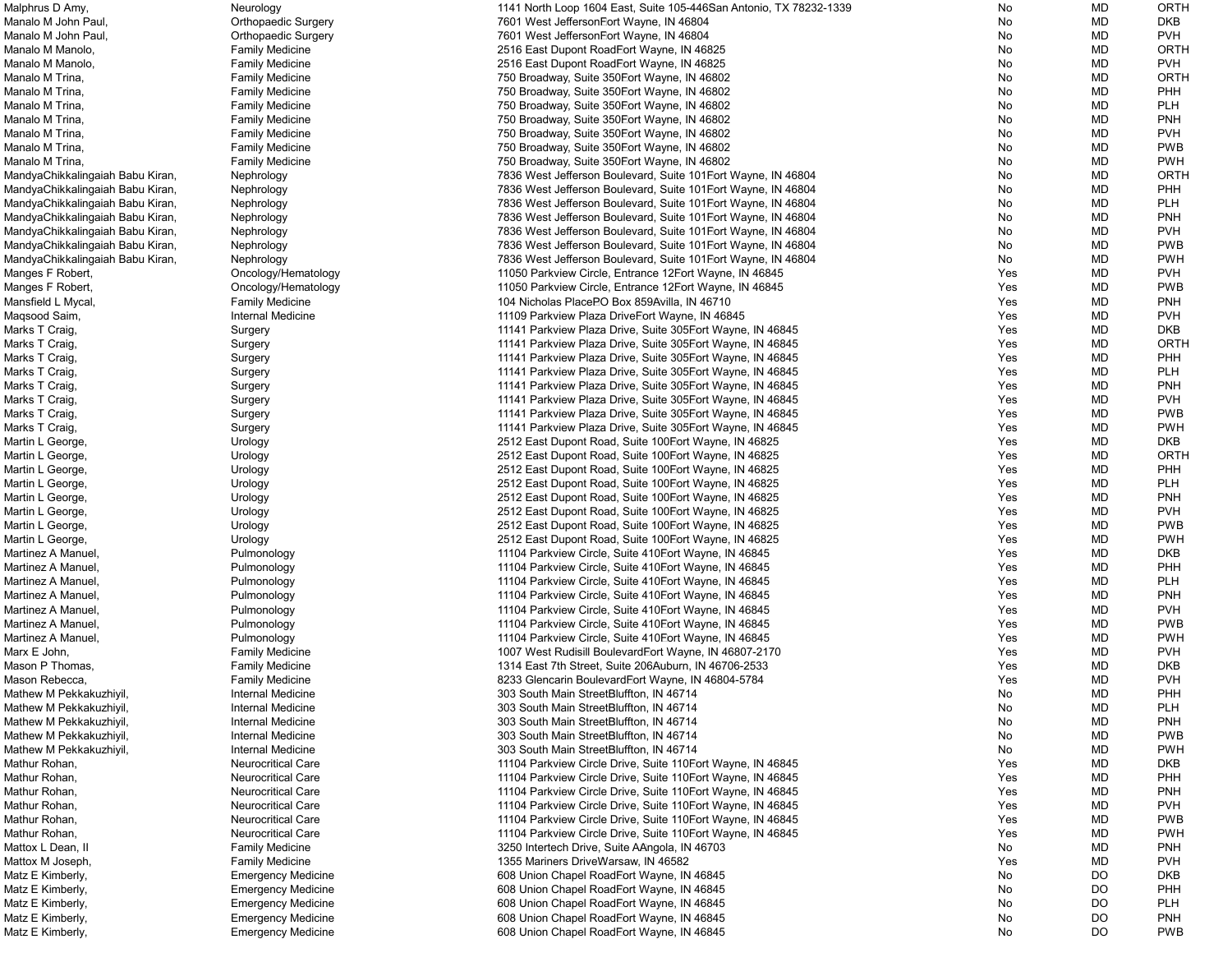| Matz E Kimberly,              | <b>Emergency Medicine</b>       | 608 Union Chapel RoadEort Wayne, IN 46845                        | No.        | DO         | <b>PWH</b>  |
|-------------------------------|---------------------------------|------------------------------------------------------------------|------------|------------|-------------|
| Mayasi Yunis,                 | <b>Critical Care Medicine</b>   | 4500 North Lewis AvenueSioux Falls, SD 57104                     | No         | MD         | <b>PVH</b>  |
| MazeRothstein F Galen,        | Neurology                       | 10275 Little Patuxent Parkway, Suite 300Columbia, MD 21044       | No         | MD         | <b>ORTH</b> |
| MazeRothstein F Galen,        | Neurology                       | 10275 Little Patuxent Parkway, Suite 300Columbia, MD 21044       | No         | MD         | <b>PVH</b>  |
|                               |                                 |                                                                  |            |            |             |
| McBride Craig R,              | Pathology                       | 2458 Lake AvenueEort Wayne, IN 46805                             | No         | MD         | <b>DKB</b>  |
| McBride Craig R,              | Pathology                       | 2458 Lake AvenueEort Wayne, IN 46805                             | No         | MD         | <b>ORTH</b> |
| McBride Craig R,              | Pathology                       | 2458 Lake AvenueEort Wayne, IN 46805                             | No         | MD         | PHH         |
| McBride Craig R,              | Pathology                       | 2458 Lake AvenueEort Wayne, IN 46805                             | No         | MD         | <b>PLH</b>  |
| McBride Craig R,              | Pathology                       | 2458 Lake AvenueEort Wayne, IN 46805                             | No         | MD         | <b>PNH</b>  |
| McBride Craig R,              | Pathology                       | 2458 Lake AvenueEort Wayne, IN 46805                             | No         | MD         | <b>PVH</b>  |
|                               |                                 |                                                                  |            |            | <b>PWB</b>  |
| McBride Craig R,              | Pathology                       | 2458 Lake AvenueEort Wayne, IN 46805                             | No         | MD         |             |
| McBride Craig R,              | Pathology                       | 2458 Lake AvenueEort Wayne, IN 46805                             | No         | MD         | <b>PWH</b>  |
| McCollom William Joseph,      | Hospice and Palliative Medicine | 11050 Parkview Circle Drive, Entrance 12Eort Wayne, IN 46845     | Yes        | <b>DO</b>  | <b>PVH</b>  |
| McGee Alan, Jr.               | <b>Orthopaedic Surgery</b>      | 5050 North Clinton StreetEort Wayne, IN 46825                    | No         | MD         | <b>PNH</b>  |
| McGee Alan, Jr.               | <b>Orthopaedic Surgery</b>      | 5050 North Clinton StreetEort Wayne, IN 46825                    | No         | MD         | <b>PVH</b>  |
| McGee Alan, Jr.               | <b>Orthopaedic Surgery</b>      | 5050 North Clinton StreetEort Wayne, IN 46825                    | No         | MD         | <b>PWH</b>  |
|                               |                                 |                                                                  |            |            |             |
| McGee Justin,                 | <b>Emergency Medicine</b>       | 608 Union Chapel RoadEort Wayne, IN 46845                        | No         | MD         | <b>DKB</b>  |
| McGee Justin,                 | <b>Emergency Medicine</b>       | 608 Union Chapel RoadEort Wayne, IN 46845                        | No         | MD         | PHH         |
| McGee Justin,                 | <b>Emergency Medicine</b>       | 608 Union Chapel RoadEort Wayne, IN 46845                        | No         | MD         | <b>PLH</b>  |
| McGee Justin,                 | <b>Emergency Medicine</b>       | 608 Union Chapel RoadEort Wayne, IN 46845                        | No         | MD         | <b>PNH</b>  |
| McGee Justin,                 | <b>Emergency Medicine</b>       | 608 Union Chapel RoadEort Wayne, IN 46845                        | No         | MD         | <b>PVH</b>  |
| McGee Justin,                 | <b>Emergency Medicine</b>       | 608 Union Chapel RoadEort Wayne, IN 46845                        | No         | MD         | <b>PWB</b>  |
|                               |                                 |                                                                  |            |            |             |
| McGee Justin,                 | <b>Emergency Medicine</b>       | 608 Union Chapel RoadEort Wayne, IN 46845                        | No         | MD         | <b>PWH</b>  |
| McGee W Alan,                 | <b>Orthopaedic Surgery</b>      | 5050 North Clinton StreetEort Wayne, IN 46825                    | No         | MD         | <b>ORTH</b> |
| McGee W Alan,                 | <b>Orthopaedic Surgery</b>      | 5050 North Clinton StreetEort Wayne, IN 46825                    | No         | MD         | <b>PLH</b>  |
| McGee W Alan,                 | <b>Orthopaedic Surgery</b>      | 5050 North Clinton StreetEort Wayne, IN 46825                    | No         | MD         | <b>PNH</b>  |
| McGee W Alan,                 | <b>Orthopaedic Surgery</b>      | 5050 North Clinton StreetEort Wayne, IN 46825                    | No         | MD         | <b>POC</b>  |
| McGee W Alan,                 |                                 |                                                                  | No         | MD         | <b>PVH</b>  |
|                               | <b>Orthopaedic Surgery</b>      | 5050 North Clinton StreetEort Wayne, IN 46825                    |            |            |             |
| McLaren N Anne,               | Anesthesiology                  | 3810 New Vision DriveEort Wayne, IN 46845                        | Yes        | MD         | <b>PVH</b>  |
| McLaren N Anne,               | Anesthesiology                  | 3810 New Vision DriveEort Wayne, IN 46845                        | Yes        | MD         | <b>PWB</b>  |
| McManus C Michael,            | Podiatry                        | 5050 North Clinton StreetEort Wayne, IN 46825                    | No         | <b>DPM</b> | <b>ORTH</b> |
| McManus C Michael,            | Podiatry                        | 5050 North Clinton StreetEort Wayne, IN 46825                    | No         | <b>DPM</b> | <b>PVH</b>  |
| McMillan E Chelsea,           | <b>Family Medicine</b>          | 750 Broadway, Suite 350 Eort Wayne, IN 46802                     | No         | DO         | <b>ORTH</b> |
| McMillan E Chelsea,           |                                 |                                                                  |            |            | PHH         |
|                               | <b>Family Medicine</b>          | 750 Broadway, Suite 350 Eort Wayne, IN 46802                     | No         | <b>DO</b>  |             |
| McMillan E Chelsea,           | <b>Family Medicine</b>          | 750 Broadway, Suite 350 Eort Wayne, IN 46802                     | No         | <b>DO</b>  | <b>PLH</b>  |
| McMillan E Chelsea,           | <b>Family Medicine</b>          | 750 Broadway, Suite 350 Eort Wayne, IN 46802                     | No         | <b>DO</b>  | <b>PNH</b>  |
| McMillan E Chelsea,           | <b>Family Medicine</b>          | 750 Broadway, Suite 350 Eort Wayne, IN 46802                     | No         | DO         | <b>PVH</b>  |
| McMillan E Chelsea,           | <b>Family Medicine</b>          | 750 Broadway, Suite 350 Eort Wayne, IN 46802                     | No         | DO         | <b>PWB</b>  |
| McMillan E Chelsea,           | <b>Family Medicine</b>          | 750 Broadway, Suite 350 Eort Wayne, IN 46802                     | No         | DO         | <b>PWH</b>  |
|                               |                                 |                                                                  |            |            |             |
| Mehta J Peter,                | Radiology                       | 3707 New Vision DriveEort Wayne, IN 46845                        | No         | MD         | <b>DKB</b>  |
| Mehta J Peter,                | Radiology                       | 3707 New Vision DriveEort Wayne, IN 46845                        | No         | MD         | <b>ORTH</b> |
| Mehta J Peter,                | Radiology                       | 3707 New Vision DriveEort Wayne, IN 46845                        | No         | MD         | PHH         |
| Mehta J Peter,                | Radiology                       | 3707 New Vision DriveEort Wayne, IN 46845                        | No         | MD         | <b>PLH</b>  |
| Mehta J Peter,                | Radiology                       | 3707 New Vision DriveEort Wayne, IN 46845                        | No         | MD         | <b>PNH</b>  |
| Mehta J Peter,                | Radiology                       | 3707 New Vision DriveEort Wayne, IN 46845                        | No         | MD         | <b>PVH</b>  |
|                               |                                 |                                                                  |            |            |             |
| Mehta J Peter,                | Radiology                       | 3707 New Vision DriveEort Wayne, IN 46845                        | No         | MD         | <b>PWB</b>  |
| Mehta J Peter,                | Radiology                       | 3707 New Vision DriveEort Wayne, IN 46845                        | No         | MD         | <b>PWH</b>  |
| Meinema Kimberley,            | Obstetrics & Gynecology         | 11123 Parkview Plaza Drive, Suite 101 Eort Wayne, IN 46845       | Yes        | MD         | <b>PVH</b>  |
| Melendez G Andre,             | <b>Infectious Disease</b>       | 11104 Parkview Circle Drive, Suite 440 Eort Wayne, IN 46845-1672 | Yes        | MD         | <b>ORTH</b> |
| Melendez G Andre,             | <b>Infectious Disease</b>       | 11104 Parkview Circle Drive, Suite 440 Eort Wayne, IN 46845-1672 | Yes        | MD         | <b>PVH</b>  |
|                               |                                 |                                                                  |            |            |             |
| Mendez Vanessa,               | Gastroenterology                | 11104 Parkview Circle Drive, Suite 310 Eort Wayne, IN 46845      | Yes        | MD         | <b>DKB</b>  |
| Mendez Vanessa,               | Gastroenterology                | 11104 Parkview Circle Drive, Suite 310 Eort Wayne, IN 46845      | Yes        | MD         | <b>PVH</b>  |
| Mendoza F Gil,                | Anesthesiology                  | 3810 New Vision DriveEort Wayne, IN 46845                        | Yes        | MD         | <b>PVH</b>  |
| Menon M Mohan,                | Allergy & Immunology            | 3828 New Vision DriveEort Wayne, IN 46845                        | Yes        | MD         | <b>PVH</b>  |
| Menze K Anna,                 | <b>Family Medicine</b>          | 2512 East Dupont Road, Suite 200 Fort Wayne, IN 46825            | No         | <b>DO</b>  | <b>PVH</b>  |
| Meo Ann Mary,                 | Surgery                         | 2510 East Dupont Road, Suite 210 Fort Wayne, IN 46825            | No         | <b>DO</b>  | <b>PVH</b>  |
|                               |                                 |                                                                  |            |            |             |
| Meyer R Allison,              | Pediatrics                      | 2003 Stults Road, Suite 105 Huntington, IN 46750                 | Yes        | MD         | PHH         |
| Meyer R Allison,              | Pediatrics                      | 2003 Stults Road, Suite 105 Huntington, IN 46750                 | Yes        | MD         | <b>PWB</b>  |
| Meyer R Allison,              | Pediatrics                      | 2003 Stults Road, Suite 105 Huntington, IN 46750                 | Yes        | MD         | <b>PWH</b>  |
| Milholland BlissRyan Rebecca, | Neurology                       | 11104 Parkview Circle Drive, Suite 110 Eort Wayne, IN 46845      | Yes        | MD         | <b>DKB</b>  |
| Milholland BlissRyan Rebecca, | Neurology                       | 11104 Parkview Circle Drive, Suite 110 Eort Wayne, IN 46845      | Yes        | MD         | PHH         |
|                               |                                 |                                                                  | <b>Yes</b> | MD         | <b>PLH</b>  |
| Milholland BlissRyan Rebecca, | Neurology                       | 11104 Parkview Circle Drive, Suite 110 Eort Wayne, IN 46845      |            |            |             |
| Milholland BlissRyan Rebecca, | Neurology                       | 11104 Parkview Circle Drive, Suite 110 Fort Wayne, IN 46845      | Yes        | MD         | <b>PNH</b>  |
| Milholland BlissRyan Rebecca, | Neurology                       | 11104 Parkview Circle Drive, Suite 110 Eort Wayne, IN 46845      | Yes        | MD         | <b>PVH</b>  |
| Milholland BlissRyan Rebecca, | Neurology                       | 11104 Parkview Circle Drive, Suite 110 Eort Wayne, IN 46845      | Yes        | MD         | <b>PWB</b>  |
| Milholland BlissRyan Rebecca, | Neurology                       | 11104 Parkview Circle Drive, Suite 110 Eort Wayne, IN 46845      | Yes        | MD         | <b>PWH</b>  |
| Miller C Brian,               | Ophthalmology                   | 7232 Engle RoadEort Wayne, IN 46804                              | No         | MD         | <b>PVH</b>  |
|                               |                                 |                                                                  |            |            |             |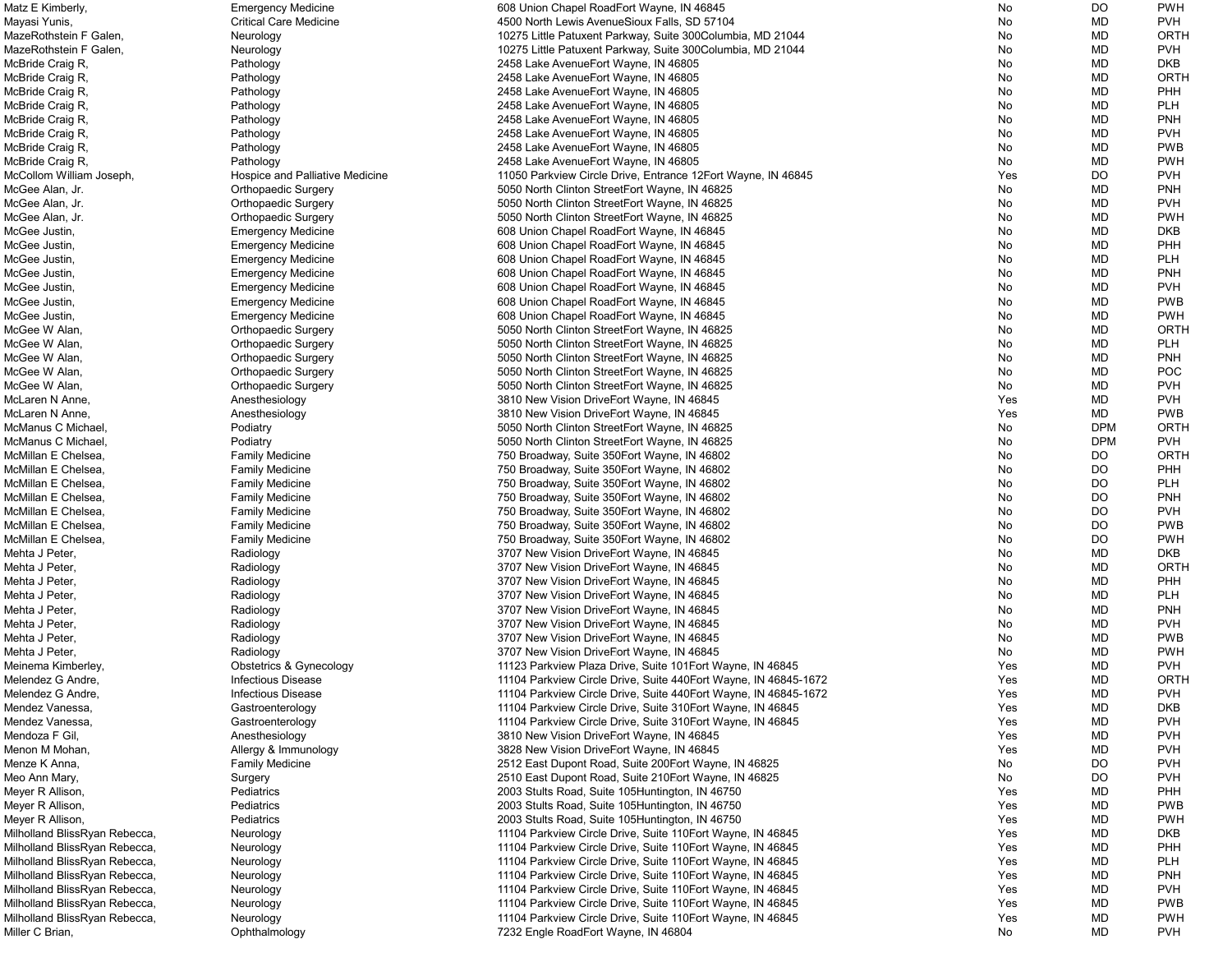| Miller C Jason,           | Anesthesiology                                   | 3810 New Vision DriveEort Wayne, IN 46845                     | Yes | MD         | <b>PVH</b>  |
|---------------------------|--------------------------------------------------|---------------------------------------------------------------|-----|------------|-------------|
| Miller C Jason,           | Anesthesiology                                   | 3810 New Vision DriveEort Wayne, IN 46845                     | Yes | MD         | <b>PWB</b>  |
| Miller R Luke,            | <b>Family Medicine</b>                           | 8911 Liberty Mills RoadEort Wayne, IN 46804                   | Yes | MD         | <b>PVH</b>  |
| Miller Rhonda,            | <b>Obstetrics &amp; Gynecology</b>               | 420 N Sawyer RdKendallville, IN 46755                         | Yes | MD         | <b>PNH</b>  |
| Miller W Thomas,          | <b>Obstetrics &amp; Gynecology</b>               | 11123 Parkview Plaza Drive, Suite 101 Eort Wayne, IN 46845    | Yes | MD         | <b>PLH</b>  |
| Miller W Thomas,          | <b>Obstetrics &amp; Gynecology</b>               | 11123 Parkview Plaza Drive, Suite 101 Eort Wayne, IN 46845    | Yes | MD         | <b>PNH</b>  |
| Miller W Thomas,          | <b>Obstetrics &amp; Gynecology</b>               | 11123 Parkview Plaza Drive, Suite 101 Eort Wayne, IN 46845    | Yes | MD         | <b>PVH</b>  |
| Mincks Lois Abbie,        |                                                  |                                                               | No  | <b>MD</b>  | <b>PVH</b>  |
|                           | <b>Obstetrics &amp; Gynecology</b>               | 2518 East Dupont RoadEort Wayne, IN 46825                     |     |            |             |
| Minser E Rebecca,         | Internal Medicine                                | 1234 East Dupont Road, Suite 3Eort Wayne, IN 46825            | Yes | <b>MD</b>  | <b>PVH</b>  |
| Mirro J Michael,          | Cardiology                                       | 11108 Parkview CircleEort Wayne, IN 46845                     | No  | MD         | <b>PVH</b>  |
| Mistric B Andreea,        | Anesthesiology                                   | 3810 New Vision DriveEort Wayne, IN 46845                     | Yes | MD         | <b>PVH</b>  |
| Mistric B Andreea,        | Anesthesiology                                   | 3810 New Vision DriveEort Wayne, IN 46845                     | Yes | <b>MD</b>  | <b>PWB</b>  |
| Mittal Chetan,            | Gastroenterology                                 | 11050 Parkview Circle, Entrance 12Eort Wayne, IN 46845        | Yes | <b>MD</b>  | <b>PVH</b>  |
| Mizerik Kristin,          | <b>Orthopaedic Surgery</b>                       | 7601 West JeffersonEort Wayne, IN 46804                       | No  | MD         | <b>DKB</b>  |
| Mizerik Kristin,          | <b>Orthopaedic Surgery</b>                       | 7601 West JeffersonEort Wayne, IN 46804                       | No  | MD         | <b>PVH</b>  |
| Mlakar M Joseph,          | Plastic and Reconstructive Surgery               | 9933 Dupont Circle Drive West, Suite 120 Eort Wayne, IN 46825 | No  | MD         | <b>PVH</b>  |
| Modi Hrishabh,            | Internal Medicine                                | 11109 Parkview Plaza DriveEort Wayne, IN 46845                | Yes | MD         | <b>PVH</b>  |
| Modi Pooja,               | Internal Medicine                                | 11109 Parkview Plaza DriveEort Wayne, IN 46845                | Yes | MD         | <b>ORTH</b> |
| Modi Pooja,               | Internal Medicine                                | 11109 Parkview Plaza DriveEort Wayne, IN 46845                | Yes | <b>MD</b>  | <b>PVH</b>  |
| Moffitt C Catherine,      | <b>Family Medicine</b>                           | 7980 West Jefferson BoulevardEort Wayne, IN 46804             | No  | DO         | <b>PVH</b>  |
|                           |                                                  |                                                               |     | <b>MD</b>  | <b>PVH</b>  |
| Mohan Kinila,             | <b>Critical Care Medicine</b>                    | 4500 North Lewis AvenueSioux Falls, SD 57104                  | No  |            |             |
| Mohandes Samer,           | <b>Internal Medicine</b>                         | 11109 Parkview Plaza DriveEort Wayne, IN 46845                | Yes | MD         | <b>PVH</b>  |
| Moningi S Venkata,        | <b>Internal Medicine</b>                         | 11109 Parkview Plaza DriveEort Wayne, IN 46845                | Yes | MD         | ORTH        |
| Moningi S Venkata,        | Internal Medicine                                | 11109 Parkview Plaza DriveEort Wayne, IN 46845                | Yes | MD         | <b>PVH</b>  |
| Monroe Nicole Jacqueline, | Podiatry Reconstructive Rearfoot & Ankle Surgery | 7559 West Jefferson BoulevardEort Wayne, IN 46804             | No  | <b>DPM</b> | <b>PVH</b>  |
| Monroe Nicole Jacqueline, | Podiatry Reconstructive Rearfoot & Ankle Surgery | 7559 West Jefferson BoulevardEort Wayne, IN 46804             | No  | <b>DPM</b> | <b>PWH</b>  |
| Mooibroek J Steven,       | Internal & Pediatric Medicine                    | 11123 Parkview Plaza Drive, Suite 106Eort Wayne, IN 46845     | Yes | MD         | ORTH        |
| Mooibroek J Steven,       | Internal & Pediatric Medicine                    | 11123 Parkview Plaza Drive, Suite 106Eort Wayne, IN 46845     | Yes | MD         | <b>PVH</b>  |
| Mook Allan Kenneth,       | Physical Medicine & Rehabilitation               | 11104 Parkview Circle Drive, Suite 110 Fort Wayne, IN 46845   | Yes | MD         | <b>PVH</b>  |
| Moore Allen Ryan,         | Pediatric Cardiology                             | 3333 Burnett Avenue, ML 4010Cincinnati, OH 45229              | No  | MD         | <b>PVH</b>  |
| Mora Michelle,            | Neurology                                        | 336 22nd Avenue NorthNashville, TN 37203                      | No  | DO         | <b>ORTH</b> |
| Moran J David,            | <b>Family Medicine</b>                           | 10050 Auburn Park DriveEort Wayne, IN 46825-2389              | No  | <b>MD</b>  | <b>PVH</b>  |
| Moreno J Benjamin,        | Radiology                                        | 3707 New Vision DriveEort Wayne, IN 46845                     | No  | MD         | <b>DKB</b>  |
|                           |                                                  |                                                               |     |            | ORTH        |
| Moreno J Benjamin,        | Radiology                                        | 3707 New Vision DriveEort Wayne, IN 46845                     | No  | MD         |             |
| Moreno J Benjamin,        | Radiology                                        | 3707 New Vision DriveEort Wayne, IN 46845                     | No  | MD         | PHH         |
| Moreno J Benjamin,        | Radiology                                        | 3707 New Vision DriveEort Wayne, IN 46845                     | No  | <b>MD</b>  | <b>PLH</b>  |
| Moreno J Benjamin,        | Radiology                                        | 3707 New Vision DriveEort Wayne, IN 46845                     | No  | MD         | <b>PNH</b>  |
| Moreno J Benjamin,        | Radiology Vascular & Interventional              | 3707 New Vision DriveEort Wayne, IN 46845                     | No  | MD         | <b>PVH</b>  |
| Moreno J Benjamin,        | Radiology                                        | 3707 New Vision DriveEort Wayne, IN 46845                     | No  | MD         | <b>PWB</b>  |
| Moreno J Benjamin,        | Radiology                                        | 3707 New Vision DriveEort Wayne, IN 46845                     | No  | MD         | <b>PWH</b>  |
| Morrison G Roderick,      | <b>Emergency Medicine</b>                        | 608 Union Chapel RoadEort Wayne, IN 46845                     | No  | MD         | <b>DKB</b>  |
| Morrison G Roderick,      | <b>Emergency Medicine</b>                        | 608 Union Chapel RoadEort Wayne, IN 46845                     | No  | MD         | PHH         |
| Morrison G Roderick,      | <b>Emergency Medicine</b>                        | 608 Union Chapel RoadEort Wayne, IN 46845                     | No  | MD         | <b>PLH</b>  |
| Morrison G Roderick,      | <b>Emergency Medicine</b>                        | 608 Union Chapel RoadEort Wayne, IN 46845                     | No  | <b>MD</b>  | <b>PNH</b>  |
| Morrison G Roderick,      | <b>Emergency Medicine</b>                        | 608 Union Chapel RoadEort Wayne, IN 46845                     | No  | <b>MD</b>  | <b>PVH</b>  |
| Morrison G Roderick,      |                                                  | 608 Union Chapel RoadEort Wayne, IN 46845                     |     | MD         | <b>PWB</b>  |
|                           | <b>Emergency Medicine</b>                        |                                                               | No  |            |             |
| Morrison G Roderick,      | <b>Emergency Medicine</b>                        | 608 Union Chapel RoadEort Wayne, IN 46845                     | No  | MD         | <b>PWH</b>  |
| Morrison M Albert,        | Plastic and Reconstructive Surgery               | 11141 Parkview Plaza Drive, Suite 300 Eort Wayne, IN 46845    | Yes | MD         | <b>DKB</b>  |
| Morrison M Albert,        | Plastic and Reconstructive Surgery               | 11141 Parkview Plaza Drive, Suite 300 Eort Wayne, IN 46845    | Yes | MD         | ORTH        |
| Morrison M Albert,        | Plastic and Reconstructive Surgery               | 11141 Parkview Plaza Drive, Suite 300 Eort Wayne, IN 46845    | Yes | MD         | <b>PVH</b>  |
| Moshref Karim Abdul,      | <b>Family Medicine</b>                           | 2110 Lower Huntington RoadEort Wayne, IN 46819                | No  | MD         | ORTH        |
| Moshref Karim Abdul,      | <b>Family Medicine</b>                           | 2110 Lower Huntington RoadEort Wayne, IN 46819                | No  | MD         | <b>PVH</b>  |
| Moughrabieh Anas M,       | <b>Critical Care Medicine</b>                    | 4500 North Lewis AvenueSioux Falls, SD 57104                  | No  | MD         | <b>PVH</b>  |
| Moy Nelson,               | Gastroenterology                                 | 11104 Parkview Circle, Suite 010 Fort Wayne, IN 46845         | Yes | MD         | <b>DKB</b>  |
| Moy Nelson,               | Gastroenterology                                 | 11104 Parkview Circle, Suite 010Eort Wayne, IN 46845          | Yes | MD         | <b>ORTH</b> |
| Moy Nelson,               | Gastroenterology                                 | 11104 Parkview Circle, Suite 010Eort Wayne, IN 46845          | Yes | <b>MD</b>  | <b>PVH</b>  |
| Muehr M Patrick,          | Anesthesiology                                   | 3810 New Vision DriveEort Wayne, IN 46845                     | Yes | <b>MD</b>  | <b>PVH</b>  |
| Muehr M Patrick,          | Anesthesiology                                   | 3810 New Vision DriveEort Wayne, IN 46845                     | Yes | MD         | <b>PWB</b>  |
| Mullally J Andrew,        | <b>Family Medicine</b>                           | 10050 Auburn Park DriveEort Wayne, IN 46825-2389              | No  | MD         | <b>PVH</b>  |
|                           |                                                  |                                                               |     | <b>MD</b>  | <b>PVH</b>  |
| Muller C Joseph,          | <b>Surgical Critical Care</b>                    | 11141 Parkview Plaza Drive, Suite 305 Eort Wayne, IN 46845    | Yes |            |             |
| Muller FB Robert,         | <b>Family Medicine</b>                           | 3909 New Vision DriveEort Wayne, IN 46845                     | Yes | MD         | <b>PVH</b>  |
| Muller W Marzena,         | Pathology Cytopathology                          | 2458 Lake AvenueEort Wayne, IN 46805                          | No  | MD         | <b>DKB</b>  |
| Muller W Marzena,         | Pathology Cytopathology                          | 2458 Lake AvenueEort Wayne, IN 46805                          | No  | MD         | ORTH        |
| Muller W Marzena,         | Pathology Cytopathology                          | 2458 Lake AvenueEort Wayne, IN 46805                          | No  | MD         | <b>PHH</b>  |
| Muller W Marzena,         | Pathology Cytopathology                          | 2458 Lake AvenueEort Wayne, IN 46805                          | No  | MD         | PLH         |
| Muller W Marzena,         | Pathology Cytopathology                          | 2458 Lake AvenueEort Wayne, IN 46805                          | No  | MD         | <b>PNH</b>  |
| Muller W Marzena,         | Pathology Cytopathology                          | 2458 Lake AvenueEort Wayne, IN 46805                          | No  | MD         | <b>PVH</b>  |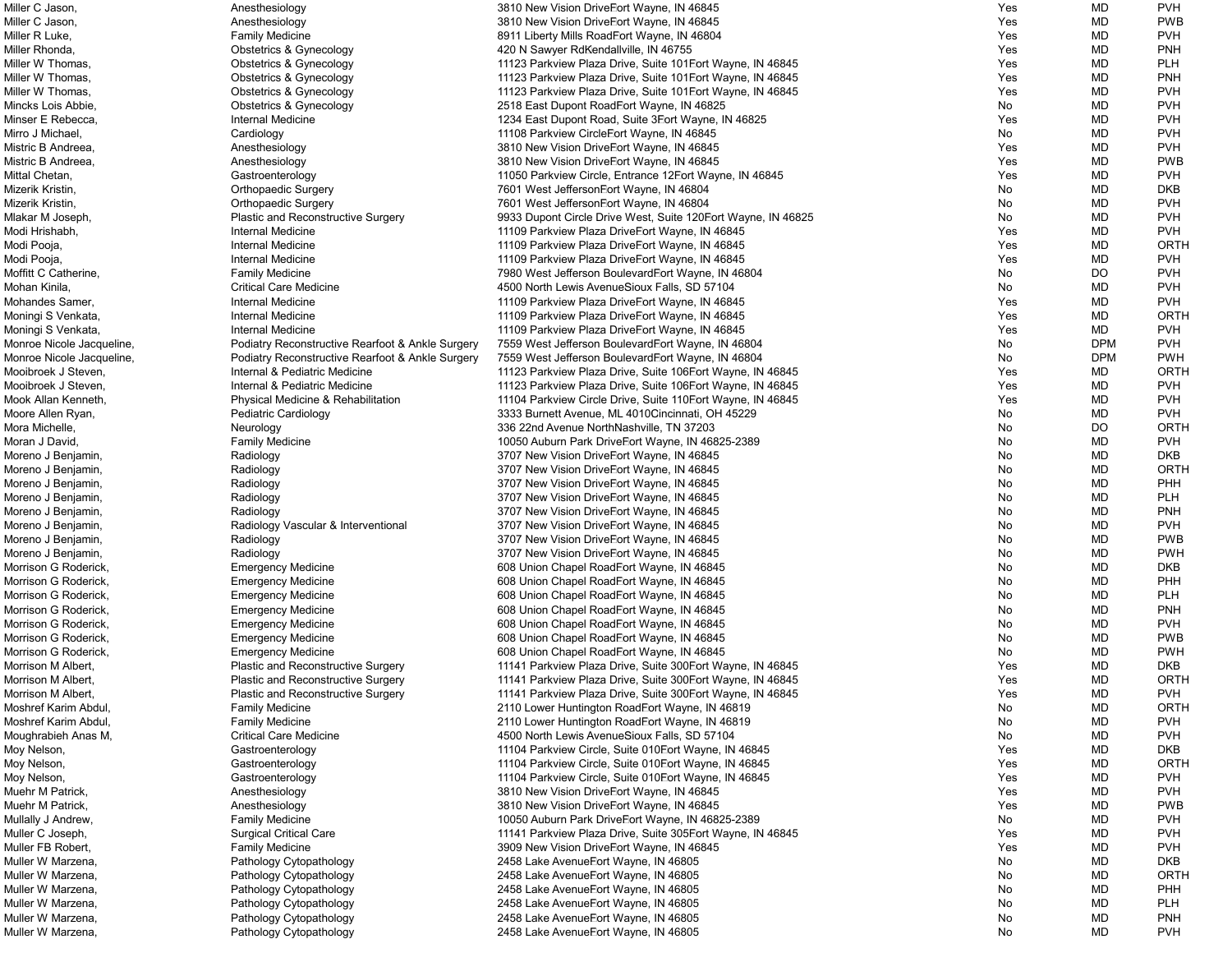| Muller W Marzena,       | Pathology Cytopathology              | 2458 Lake AvenueEort Wayne, IN 46805                          | No         | MD         | <b>PWB</b>  |
|-------------------------|--------------------------------------|---------------------------------------------------------------|------------|------------|-------------|
| Muller W Marzena,       | Pathology Cytopathology              | 2458 Lake AvenueEort Wayne, IN 46805                          | No         | <b>MD</b>  | <b>PWH</b>  |
| Munir Irfan,            | Nephrology                           | 11104 Parkview Circle Drive, Suite 330 Eort Wayne, IN 46845   | No         | <b>MD</b>  | <b>ORTH</b> |
| Munir Irfan,            | Nephrology                           | 11104 Parkview Circle Drive, Suite 330 Fort Wayne, IN 46845   | No         | MD         | PHH         |
| Munir Irfan,            | Nephrology                           | 11104 Parkview Circle Drive, Suite 330 Eort Wayne, IN 46845   | No         | MD         | <b>PLH</b>  |
| Munir Irfan,            | Nephrology                           | 11104 Parkview Circle Drive, Suite 330 Fort Wayne, IN 46845   | No         | MD         | <b>PNH</b>  |
| Munir Irfan,            | Nephrology                           | 11104 Parkview Circle Drive, Suite 330 Eort Wayne, IN 46845   | No         | MD         | <b>PVH</b>  |
| Munir Irfan,            | Nephrology                           | 11104 Parkview Circle Drive, Suite 330 Eort Wayne, IN 46845   | No         | MD         | <b>PWH</b>  |
| MunozMendoza Diana      | Allergy & Immunology                 | 3828 New Vision DriveEort Wayne, IN 46845                     | Yes        | MD         | <b>DKB</b>  |
| MunozMendoza Diana      |                                      |                                                               |            | <b>MD</b>  | <b>PVH</b>  |
|                         | Allergy & Immunology                 | 3828 New Vision DriveEort Wayne, IN 46845                     | Yes        |            |             |
| Murphy L Kevin,         | Psychiatry                           | 1720 Beacon StreetEort Wayne, IN 46805                        | Yes        | MD         | <b>ORTH</b> |
| Murphy L Kevin,         | Psychiatry                           | 1720 Beacon StreetEort Wayne, IN 46805                        | Yes        | MD         | <b>PKC</b>  |
| Murphy L Kevin,         | Psychiatry                           | 1720 Beacon StreetEort Wayne, IN 46805                        | Yes        | MD         | <b>PVH</b>  |
| Mushtaq Kamran,         | Internal Medicine                    | 2500 North Detroit, PO Box 236 La Grange, IN 46761            | No         | MD         | <b>DKB</b>  |
| Mushtaq Kamran,         | Internal Medicine                    | 2500 North Detroit, PO Box 236 La Grange, IN 46761            | No         | MD         | PHH         |
| Mushtaq Kamran,         | Internal Medicine                    | 2500 North Detroit, PO Box 236 La Grange, IN 46761            | No         | MD         | <b>PLH</b>  |
| Mushtaq Kamran,         | Internal Medicine                    | 2500 North Detroit, PO Box 236 La Grange, IN 46761            | No         | MD         | <b>PNH</b>  |
| Mushtaq Kamran,         | Internal Medicine                    | 2500 North Detroit, PO Box 236 La Grange, IN 46761            | No         | MD         | <b>PVH</b>  |
| Mushtaq Kamran,         | <b>Internal Medicine</b>             | 2500 North Detroit, PO Box 236 La Grange, IN 46761            | No         | MD         | <b>PWB</b>  |
| Mushtaq Kamran,         | <b>Internal Medicine</b>             | 2500 North Detroit, PO Box 236 La Grange, IN 46761            | No         | <b>MD</b>  | <b>PWH</b>  |
| Musumbi Martin,         | <b>Critical Care Medicine</b>        | 4500 North Lewis AvenueSioux Falls, SD 57104                  | No         | <b>MD</b>  | <b>PVH</b>  |
| Muthusamy Kavitha,      | Internal Medicine                    | 11109 Parkview Plaza DriveEort Wayne, IN 46845                | Yes        | MD         | ORTH        |
| Muthusamy Kavitha,      | Internal Medicine                    | 11109 Parkview Plaza DriveEort Wayne, IN 46845                | Yes        | MD         | <b>PVH</b>  |
| Myers E Michael,        | <b>Emergency Medicine</b>            | 608 Union Chapel RoadEort Wayne, IN 46845                     | No         | MD         | <b>DKB</b>  |
| Myers E Michael,        | <b>Emergency Medicine</b>            | 608 Union Chapel RoadEort Wayne, IN 46845                     | No         | MD         | PHH         |
| Myers E Michael,        | <b>Emergency Medicine</b>            | 608 Union Chapel RoadEort Wayne, IN 46845                     | No         | MD         | <b>PLH</b>  |
| Myers E Michael,        | <b>Emergency Medicine</b>            | 608 Union Chapel RoadEort Wayne, IN 46845                     | No         | MD         | <b>PNH</b>  |
|                         |                                      |                                                               |            |            |             |
| Myers E Michael,        | <b>Emergency Medicine</b>            | 608 Union Chapel RoadEort Wayne, IN 46845                     | No         | MD         | <b>PVH</b>  |
| Myers E Michael,        | <b>Emergency Medicine</b>            | 608 Union Chapel RoadEort Wayne, IN 46845                     | No         | MD         | <b>PWB</b>  |
| Myers E Michael,        | <b>Emergency Medicine</b>            | 608 Union Chapel RoadEort Wayne, IN 46845                     | No         | MD         | <b>PWH</b>  |
| Naaum H Andrea,         | Psychiatry                           | 1909 Carew StreetEort Wayne, IN 46805                         | Yes        | MD         | <b>PKC</b>  |
| Naaum H Andrea,         | Psychiatry                           | 1909 Carew StreetEort Wayne, IN 46805                         | Yes        | MD         | <b>PVH</b>  |
| Nabavi Ali,             | <b>Critical Care Medicine</b>        | 11109 Parkview Plaza DriveEort Wayne, IN 46845                | Yes        | DO         | <b>PVH</b>  |
| Nahm K Frederick,       | Neurology                            | 10275 Little Patuxent Parkway, Suite 300Columbia, MD 21044    | No         | MD         | <b>ORTH</b> |
| Nahm K Frederick,       | Neurology                            | 10275 Little Patuxent Parkway, Suite 300Columbia, MD 21044    | No         | MD         | <b>PVH</b>  |
| Naing T Nyi,            | Internal Medicine                    | 11109 Parkview Plaza DriveEort Wayne, IN 46845                | Yes        | MD         | ORTH        |
| Naing T Nyi,            | Internal Medicine                    | 11109 Parkview Plaza DriveEort Wayne, IN 46845                | Yes        | MD         | <b>PVH</b>  |
| Najam Nadeem,           | Nephrology                           | 7836 West Jefferson Boulevard, Suite 101 Eort Wayne, IN 46804 | No         | MD         | <b>ORTH</b> |
| Najam Nadeem,           | Nephrology                           | 7836 West Jefferson Boulevard, Suite 101 Eort Wayne, IN 46804 | No         | MD         | <b>PLH</b>  |
| Nalamolu Yasolatha,     | <b>Medical Oncology</b>              | 7910 West Jefferson Boulevard, Suite 108Eort Wayne, IN 46804  | No         | MD         | <b>PHH</b>  |
| Nalamolu Yasolatha,     | <b>Medical Oncology</b>              | 7910 West Jefferson Boulevard, Suite 108Eort Wayne, IN 46804  | No         | MD         | <b>PNH</b>  |
| Nattam R Sreenivasa,    | <b>Medical Oncology</b>              | 2514 East Dupont Road, Suite 100 Eort Wayne, IN 46825         | No         | MD         | ORTH        |
| Nattam R Sreenivasa,    | <b>Medical Oncology</b>              | 2514 East Dupont Road, Suite 100 Eort Wayne, IN 46825         | No         | MD         | <b>PNH</b>  |
| Nchako Njabou Elmang,   | <b>Occupational Medicine</b>         | 3978 New Vision DriveEort Wayne, IN 46845                     | <b>Yes</b> | MD         | <b>PVH</b>  |
| Neeld A Douglas,        | Allergy & Immunology                 | 3828 New Vision DriveEort Wayne, IN 46845                     | Yes        | MD         | <b>PVH</b>  |
| Neer M Jody,            | Neurology                            | 2832 Elkhart RoadGoshen, IN 46526                             | Yes        | MD         | <b>DKB</b>  |
| Neer M Jody,            | Neurology                            | 2832 Elkhart RoadGoshen, IN 46526                             | Yes        | MD         | PHH         |
| Neer M Jody,            | Neurology                            | 2832 Elkhart RoadGoshen, IN 46526                             | Yes        | MD         | <b>PLH</b>  |
|                         |                                      |                                                               |            |            |             |
| Neer M Jody,            | Neurology                            | 2832 Elkhart RoadGoshen, IN 46526                             | Yes        | MD         | <b>PNH</b>  |
| Neer M Jody,            | Neurology                            | 2832 Elkhart RoadGoshen, IN 46526                             | Yes        | MD         | <b>PVH</b>  |
| Neer M Jody,            | Neurology                            | 2832 Elkhart RoadGoshen, IN 46526                             | Yes        | MD         | <b>PWB</b>  |
| Neer M Jody,            | Neurology                            | 2832 Elkhart RoadGoshen, IN 46526                             | Yes        | MD         | <b>PWH</b>  |
| Neireiter Renee Meghan, | <b>Family Medicine</b>               | 409 East Washington StreetButler, IN 46721-1175               | Yes        | DO         | <b>DKB</b>  |
| Nelson R lan,           | <b>Orthopaedic Surgery</b>           | 2512 East Dupont Road, Suite 110 Fort Wayne, IN 46825         | No         | MD         | <b>DKB</b>  |
| Nelson R lan,           | <b>Orthopaedic Surgery</b>           | 2512 East Dupont Road, Suite 110 Fort Wayne, IN 46825         | No         | <b>MD</b>  | <b>PVH</b>  |
| Neuman Y Tzvi,          | <b>Critical Care Medicine</b>        | 4500 North Lewis AvenueSioux Falls, SD 57104                  | No         | <b>DO</b>  | <b>PVH</b>  |
| Nguyen Diana,           | Podiatry                             | 2200 Randallia DriveEort Wayne, IN 46805                      | Yes        | <b>DPM</b> | <b>PVH</b>  |
| Nguyen Thi Minh Truc,   | Internal Medicine                    | 11109 Parkview Plaza DriveEort Wayne, IN 46845                | Yes        | MD         | <b>PVH</b>  |
| Niazi O Sultan,         | <b>Pulmonary &amp; Critical Care</b> | 11104 Parkview Circle, Suite 410 Eort Wayne, IN 46845         | Yes        | MD         | <b>PVH</b>  |
| Nichols R Evan,         | Radiology                            | 3707 New Vision DriveEort Wayne, IN 46845                     | No         | MD         | <b>DKB</b>  |
| Nichols R Evan,         | Radiology                            | 3707 New Vision DriveEort Wayne, IN 46845                     | No         | MD         | ORTH        |
| Nichols R Evan,         | Radiology                            | 3707 New Vision DriveEort Wayne, IN 46845                     | No         | <b>MD</b>  | PHH         |
| Nichols R Evan,         | Radiology                            | 3707 New Vision DriveEort Wayne, IN 46845                     | No         | MD         | <b>PLH</b>  |
| Nichols R Evan,         | Radiology                            | 3707 New Vision DriveEort Wayne, IN 46845                     | No         | MD         | <b>PNH</b>  |
| Nichols R Evan,         | Radiology                            | 3707 New Vision DriveEort Wayne, IN 46845                     | No         | MD         | <b>PVH</b>  |
| Nichols R Evan,         | Radiology                            | 3707 New Vision DriveEort Wayne, IN 46845                     | No         | MD         | <b>PWB</b>  |
| Nichols R Evan,         | Radiology                            | 3707 New Vision DriveEort Wayne, IN 46845                     | No         | MD         | <b>PWH</b>  |
|                         |                                      |                                                               |            |            |             |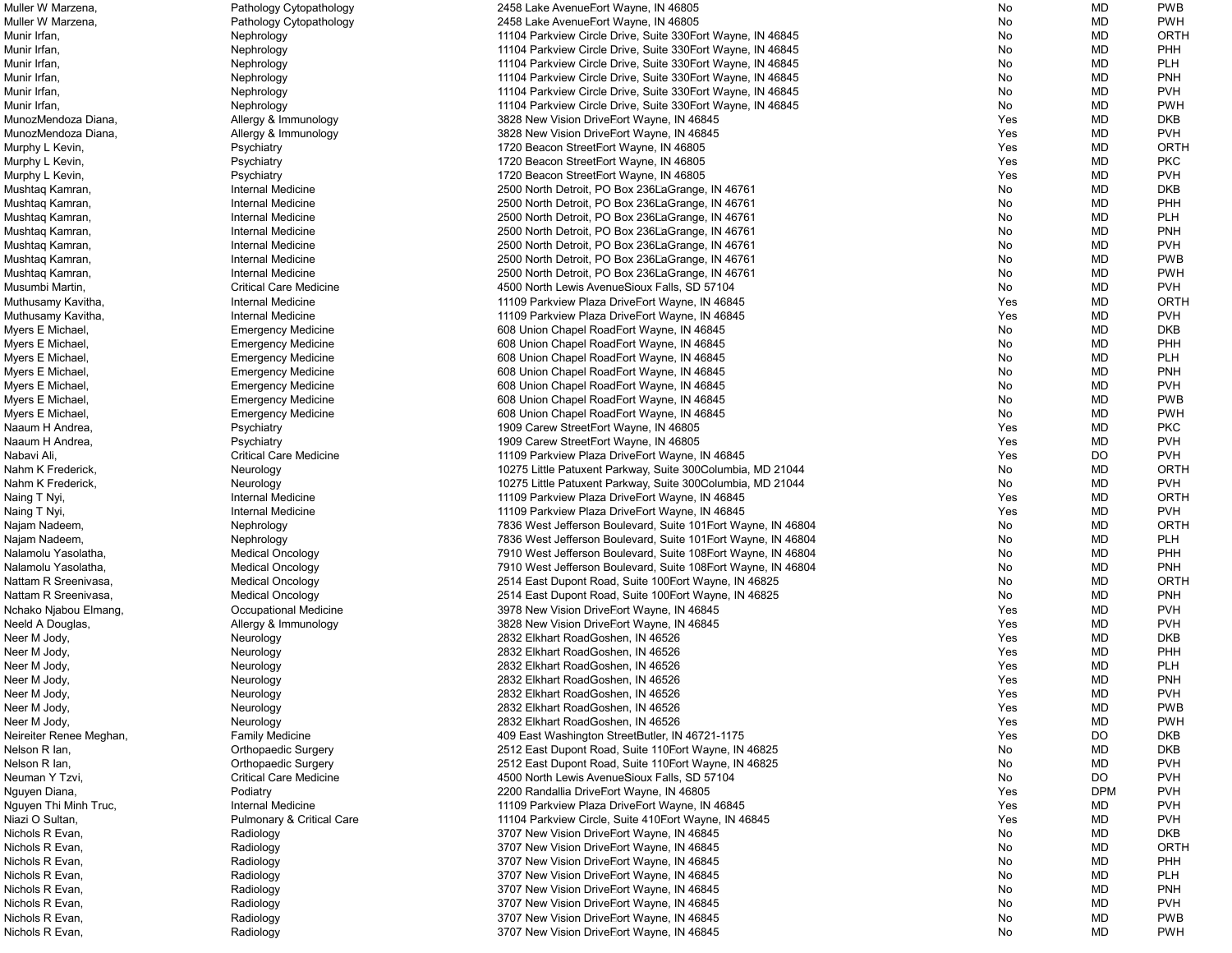| Nicholson A Teresa,        | Dentistry                     | 116 East Dustman Road Bluffton, IN 46714                                              | No  | <b>DDS</b> | <b>DKB</b>  |
|----------------------------|-------------------------------|---------------------------------------------------------------------------------------|-----|------------|-------------|
| Nicholson A Teresa,        | Dentistry                     | 116 East Dustman RoadBluffton, IN 46714                                               | No  | <b>DDS</b> | PHH         |
| Nicholson A Teresa,        | Dentistry                     | 116 East Dustman RoadBluffton, IN 46714                                               | No  | <b>DDS</b> | <b>PVH</b>  |
| Nickel R Jeffrey,          | <b>Emergency Medicine</b>     | 608 Union Chapel RoadEort Wayne, IN 46845                                             | No  | MD         | <b>DKB</b>  |
| Nickel R Jeffrey,          | <b>Emergency Medicine</b>     | 608 Union Chapel RoadEort Wayne, IN 46845                                             | No  | MD         | PHH         |
| Nickel R Jeffrey,          | <b>Emergency Medicine</b>     | 608 Union Chapel RoadEort Wayne, IN 46845                                             | No  | MD         | <b>PLH</b>  |
| Nickel R Jeffrey,          | <b>Emergency Medicine</b>     | 608 Union Chapel RoadEort Wayne, IN 46845                                             | No  | MD         | <b>PNH</b>  |
| Nickel R Jeffrey,          | <b>Emergency Medicine</b>     | 608 Union Chapel RoadEort Wayne, IN 46845                                             | No  | MD         | <b>PVH</b>  |
| Nickel R Jeffrey,          | <b>Emergency Medicine</b>     | 608 Union Chapel RoadEort Wayne, IN 46845                                             | No. | MD         | <b>PWB</b>  |
| Nickel R Jeffrey,          | <b>Emergency Medicine</b>     | 608 Union Chapel RoadEort Wayne, IN 46845                                             | No  | MD         | <b>PWH</b>  |
| Nielsen L Richard,         | <b>Internal Medicine</b>      | 11104 Parkview Circle, Suite 020 Eort Wayne, IN 46815                                 | Yes | MD         | <b>ORTH</b> |
|                            | Internal Medicine             |                                                                                       |     |            |             |
| Nielsen L Richard,         |                               | 11104 Parkview Circle, Suite 020 Eort Wayne, IN 46815                                 | Yes | MD         | <b>PVH</b>  |
| Nnodi B Adaku,             | <b>Family Medicine</b>        | 3909 New Vision DriveEort Wayne, IN 46845                                             | Yes | MD         | <b>PVH</b>  |
| Nolberto Rodney,           | Internal Medicine             | 11109 Parkview Plaza DriveEort Wayne, IN 46845                                        | Yes | MD         | <b>ORTH</b> |
| Nolberto Rodney,           | Internal Medicine             | 11109 Parkview Plaza DriveEort Wayne, IN 46845                                        | Yes | <b>MD</b>  | <b>PVH</b>  |
| Norton J Andrew,           | Radiology                     | 3707 New Vision DriveEort Wayne, IN 46845                                             | No  | MD         | <b>DKB</b>  |
| Norton J Andrew,           | Radiology                     | 3707 New Vision DriveEort Wayne, IN 46845                                             | No. | MD         | <b>ORTH</b> |
| Norton J Andrew,           | Radiology                     | 3707 New Vision DriveEort Wayne, IN 46845                                             | No  | MD         | <b>PHH</b>  |
| Norton J Andrew,           | Radiology                     | 3707 New Vision DriveEort Wayne, IN 46845                                             | No  | MD         | <b>PLH</b>  |
| Norton J Andrew,           | Radiology                     | 3707 New Vision DriveEort Wayne, IN 46845                                             | No  | MD         | <b>PNH</b>  |
| Norton J Andrew,           | Radiology                     | 3707 New Vision DriveEort Wayne, IN 46845                                             | No  | MD         | <b>PVH</b>  |
| Norton J Andrew,           | Radiology                     | 3707 New Vision DriveEort Wayne, IN 46845                                             | No  | MD         | <b>PWB</b>  |
| Norton J Andrew,           | Radiology                     | 3707 New Vision DriveEort Wayne, IN 46845                                             | No  | MD         | <b>PWH</b>  |
| Norton VN Jonathan,        | Podiatry                      | 8028 Carnegie Boulevard, Suite 400 Eort Wayne, IN 46804                               | Yes | <b>DPM</b> | <b>DKB</b>  |
| Norton VN Jonathan,        | Podiatry                      | 8028 Carnegie Boulevard, Suite 400 Eort Wayne, IN 46804                               | Yes | <b>DPM</b> | <b>PVH</b>  |
| Nuckols A Douglas,         | Otolaryngology                | 140 Fox RoadVan Wert, OH 45891                                                        | No  | <b>MD</b>  | <b>PVH</b>  |
| NunezAlvarado Rafael Jose, | Pediatrics                    | 8 John Kissinger DriveWabash, IN 46992                                                | Yes | <b>MD</b>  | PHH         |
| NunezAlvarado Rafael Jose, | Pediatrics                    | 8 John Kissinger DriveWabash, IN 46992                                                | Yes | MD         | <b>PWB</b>  |
|                            | Internal Medicine             |                                                                                       | Yes | MD         | <b>ORTH</b> |
| Nwankwo Enyinnaya Daniel,  |                               | 11109 Parkview Plaza DriveEort Wayne, IN 46845                                        |     |            | <b>PVH</b>  |
| Nwankwo Enyinnaya Daniel,  | Internal Medicine             | 11109 Parkview Plaza DriveEort Wayne, IN 46845                                        | Yes | MD         |             |
| Nwokedi Jennifer Ugoeze,   | Surgery                       | 2231 Carew StreetEort Wayne, IN 46805                                                 | Yes | MD         | <b>PVH</b>  |
| Nyambwa S Ajiru,           | <b>Emergency Medicine</b>     | 608 Union Chapel RoadEort Wayne, IN 46845                                             | No  | MD         | <b>DKB</b>  |
| Nyambwa S Ajiru,           | <b>Emergency Medicine</b>     | 608 Union Chapel RoadEort Wayne, IN 46845                                             | No  | <b>MD</b>  | PHH         |
| Nyambwa S Ajiru,           | <b>Emergency Medicine</b>     | 608 Union Chapel RoadEort Wayne, IN 46845                                             | No  | MD         | <b>PLH</b>  |
| Nyambwa S Ajiru,           | <b>Emergency Medicine</b>     | 608 Union Chapel RoadEort Wayne, IN 46845                                             | No  | MD         | <b>PNH</b>  |
| Nyambwa S Ajiru,           | <b>Emergency Medicine</b>     | 608 Union Chapel RoadEort Wayne, IN 46845                                             | No. | MD         | <b>PWB</b>  |
| Nyambwa S Ajiru,           | <b>Emergency Medicine</b>     | 608 Union Chapel RoadEort Wayne, IN 46845                                             | No  | MD         | <b>PWH</b>  |
| Obaidat Mohammad Deya,     | Rheumatology                  | 11143 Parkview Plaza Drive, Suite 200Eort Wayne, IN 46845-1727                        | Yes | MD         | <b>PVH</b>  |
| OBrien D Mark,             | Pediatrics                    | 6108 Maplecrest RoadEort Wayne, IN 46835                                              | Yes | <b>DO</b>  | <b>PVH</b>  |
| OBrien M Dennis,           | Pediatric Hematology-Oncology | 7950 West Jefferson Boulevard, Suite 217 Fort Wayne, IN 46804                         | No  | MD         | <b>PVH</b>  |
| Ochoa Aaron,               | <b>Infectious Disease</b>     | 11104 Parkview Circle Drive, Suite 440 Eort Wayne, IN 46845-1672                      | Yes | <b>MD</b>  | <b>ORTH</b> |
| Ochoa Aaron,               | <b>Infectious Disease</b>     | 11104 Parkview Circle Drive, Suite 440 Fort Wayne, IN 46845-1672                      | Yes | MD         | <b>PVH</b>  |
| OConnor F Kevin,           | Radiology                     | 3707 New Vision DriveEort Wayne, IN 46845                                             | No  | MD         | <b>DKB</b>  |
| OConnor F Kevin,           | Radiology                     | 3707 New Vision DriveEort Wayne, IN 46845                                             | No  | MD         | <b>ORTH</b> |
| OConnor F Kevin,           | Radiology                     | 3707 New Vision DriveEort Wayne, IN 46845                                             | No. | MD         | <b>PHH</b>  |
| OConnor F Kevin,           | Radiology                     | 3707 New Vision DriveEort Wayne, IN 46845                                             | No  | MD         | <b>PLH</b>  |
| OConnor F Kevin,           | Radiology                     | 3707 New Vision DriveEort Wayne, IN 46845                                             | No  | MD         | <b>PNH</b>  |
| OConnor F Kevin,           | Radiology                     | 3707 New Vision DriveEort Wayne, IN 46845                                             | No  | MD         | <b>PVH</b>  |
| OConnor F Kevin,           | Radiology                     | 3707 New Vision DriveEort Wayne, IN 46845                                             | No  | MD         | <b>PWB</b>  |
| OConnor F Kevin,           | Radiology                     | 3707 New Vision DriveEort Wayne, IN 46845                                             | No  | MD         | <b>PWH</b>  |
| <b>ODaniel Michael,</b>    |                               | 608 Union Chapel RoadEort Wayne, IN 46845                                             | No  | <b>DO</b>  | <b>DKB</b>  |
|                            | <b>Emergency Medicine</b>     |                                                                                       |     |            |             |
| <b>ODaniel Michael,</b>    | <b>Emergency Medicine</b>     | 608 Union Chapel RoadEort Wayne, IN 46845                                             | No  | <b>DO</b>  | PHH         |
| ODaniel Michael,           | <b>Emergency Medicine</b>     | 608 Union Chapel RoadEort Wayne, IN 46845                                             | No  | <b>DO</b>  | <b>PLH</b>  |
| ODaniel Michael,           | <b>Emergency Medicine</b>     | 608 Union Chapel RoadEort Wayne, IN 46845                                             | No  | <b>DO</b>  | <b>PNH</b>  |
| ODaniel Michael,           | <b>Emergency Medicine</b>     | 608 Union Chapel RoadEort Wayne, IN 46845                                             | No  | <b>DO</b>  | <b>PVH</b>  |
| ODaniel Michael,           | <b>Emergency Medicine</b>     | 608 Union Chapel RoadEort Wayne, IN 46845                                             | No  | <b>DO</b>  | <b>PWB</b>  |
| <b>ODaniel Michael,</b>    | <b>Emergency Medicine</b>     | 608 Union Chapel RoadEort Wayne, IN 46845                                             | No  | <b>DO</b>  | <b>PWH</b>  |
| ODell Douglas Jeffrey,     | Pediatrics                    | 1355 Mariners DriveWarsaw, IN 46582-7145                                              | Yes | MD         | PHH         |
| ODell Douglas Jeffrey,     | Pediatrics                    | 1355 Mariners DriveWarsaw, IN 46582-7145                                              | Yes | MD         | <b>PWH</b>  |
| Oetken Mitchell,           | <b>Orthopaedic Surgery</b>    | 1655 North Cass StreetWabash, IN 46992                                                | No  | <b>DO</b>  | PHH         |
| Ofek Boaz,                 | Surgery                       | 2003 Stults Road, Suite 120 Huntington, IN 46750                                      | Yes | MD         | PHH         |
| Ofek Boaz,                 | Surgery                       | 2003 Stults Road, Suite 120 Huntington, IN 46750                                      | Yes | <b>MD</b>  | <b>PLH</b>  |
| Ofek Boaz,                 | Surgery                       | 2003 Stults Road, Suite 120 Huntington, IN 46750                                      | Yes | MD         | <b>PNH</b>  |
| Ofek Boaz,                 | Surgery                       | 2003 Stults Road, Suite 120 Huntington, IN 46750                                      | Yes | MD         | <b>PWB</b>  |
| Ofek Boaz,                 | Surgery                       | 2003 Stults Road, Suite 120 Huntington, IN 46750                                      | Yes | MD         | <b>PWH</b>  |
| OHara Brenda,              | <b>Family Medicine</b>        | 1516 Leesburg RoadEort Wane, IN 46808                                                 | Yes | MD         | <b>PVH</b>  |
| Olatunji O Moses,          | Neonatal-Perinatal Medicine   | 11115 Parkview Plaza Drive, Parkview Women & Children's Hosp NICUEort Wayne, IN 46845 | Yes | MD         | <b>PVH</b>  |
|                            |                               |                                                                                       |     |            |             |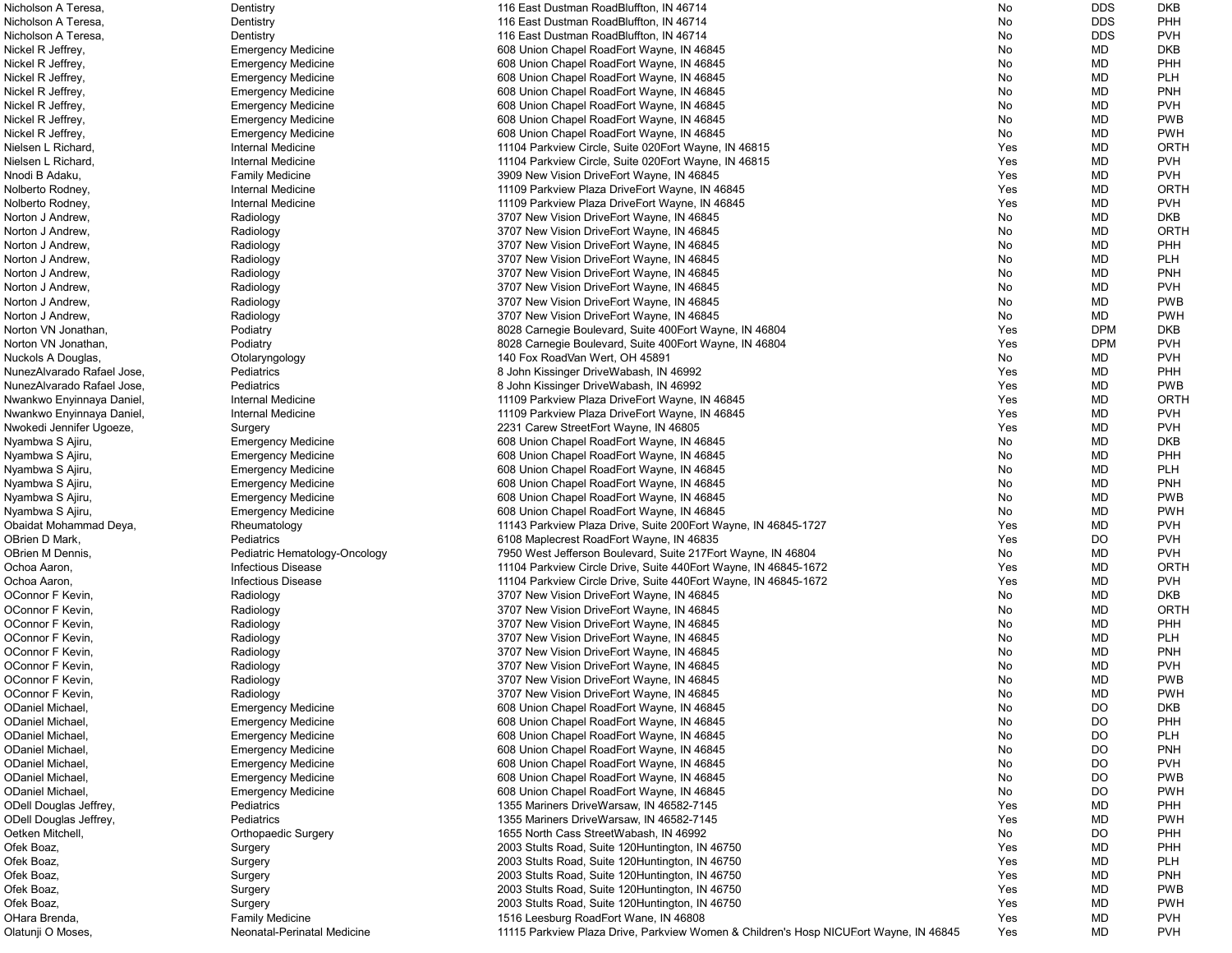| Olsen A Eric,              | <b>Emergency Medicine</b>            | 608 Union Chapel RoadEort Wayne, IN 46845                     | No  | MD                     | <b>DKB</b> |
|----------------------------|--------------------------------------|---------------------------------------------------------------|-----|------------------------|------------|
| Olsen A Eric,              | <b>Emergency Medicine</b>            | 608 Union Chapel RoadEort Wayne, IN 46845                     | No  | <b>MD</b>              | PHH        |
| Olsen A Eric,              | <b>Emergency Medicine</b>            | 608 Union Chapel RoadEort Wayne, IN 46845                     | No  | <b>MD</b>              | <b>PLH</b> |
| Olsen A Eric,              | <b>Emergency Medicine</b>            | 608 Union Chapel RoadEort Wayne, IN 46845                     | No  | <b>MD</b>              | <b>PNH</b> |
| Olsen A Eric,              | <b>Emergency Medicine</b>            | 608 Union Chapel RoadEort Wayne, IN 46845                     | No  | MD                     | <b>PVH</b> |
| Olsen A Eric,              | <b>Emergency Medicine</b>            | 608 Union Chapel RoadEort Wayne, IN 46845                     | No  | MD                     | <b>PWB</b> |
| Olsen A Eric,              | <b>Emergency Medicine</b>            | 608 Union Chapel RoadEort Wayne, IN 46845                     | No  | <b>MD</b>              | <b>PWH</b> |
| Olson R Andrew,            | Cardiology                           | 11108 Parkview CircleEort Wayne, IN 46845                     | Yes | DO                     | <b>DKB</b> |
| Olson R Andrew,            | Cardiology                           | 11108 Parkview CircleEort Wayne, IN 46845                     | Yes | DO                     | ORTH       |
| Olson R Andrew,            |                                      | 11108 Parkview CircleEort Wayne, IN 46845                     |     | DO                     | <b>PHH</b> |
|                            | Cardiology                           |                                                               | Yes |                        |            |
| Olson R Andrew,            | Cardiology                           | 11108 Parkview CircleEort Wayne, IN 46845                     | Yes | DO                     | <b>PLH</b> |
| Olson R Andrew,            | Cardiology                           | 11108 Parkview CircleEort Wayne, IN 46845                     | Yes | DO                     | <b>PNH</b> |
| Olson R Andrew,            | Cardiology                           | 11108 Parkview CircleEort Wayne, IN 46845                     | Yes | DO                     | <b>PVH</b> |
| Olson R Andrew,            | Cardiology                           | 11108 Parkview CircleEort Wayne, IN 46845                     | Yes | DO                     | <b>PWB</b> |
| Olson R Andrew,            | Cardiology                           | 11108 Parkview CircleEort Wayne, IN 46845                     | Yes | DO                     | <b>PWH</b> |
| Ondari Onyancha Alexander, | <b>Family Medicine</b>               | 1818 Carew Street, Suite 120 Eort Wayne, IN 46805             | Yes | MD                     | <b>PVH</b> |
| ONeill T James,            | Oral and Maxillofacial Surgery       | 10008 Dupont Circle CourtEort Wayne, IN 46825                 | No  | <b>DDS</b>             | <b>PVH</b> |
| OShaughnessy A Mark,       | Cardiology                           | 11108 Parkview CircleEort Wayne, IN 46845                     | Yes | MD                     | <b>DKB</b> |
| OShaughnessy A Mark,       | Cardiology                           | 11108 Parkview CircleEort Wayne, IN 46845                     | Yes | <b>MD</b>              | ORTH       |
| OShaughnessy A Mark,       | Cardiology                           | 11108 Parkview CircleEort Wayne, IN 46845                     | Yes | <b>MD</b>              | <b>PHH</b> |
| OShaughnessy A Mark,       | Cardiology                           | 11108 Parkview CircleEort Wayne, IN 46845                     | Yes | <b>MD</b>              | <b>PLH</b> |
| OShaughnessy A Mark,       | Cardiology                           | 11108 Parkview CircleEort Wayne, IN 46845                     | Yes | <b>MD</b>              | <b>PNH</b> |
| OShaughnessy A Mark,       | Cardiology                           | 11108 Parkview CircleEort Wayne, IN 46845                     | Yes | <b>MD</b>              | <b>PVH</b> |
| OShaughnessy A Mark,       | Cardiology                           | 11108 Parkview CircleEort Wayne, IN 46845                     | Yes | <b>MD</b>              | <b>PWB</b> |
| OShaughnessy A Mark,       | Cardiology                           | 11108 Parkview CircleEort Wayne, IN 46845                     | Yes | <b>MD</b>              | <b>PWH</b> |
| OShaughnessy W Andrew,     | Nephrology                           | 7836 West Jefferson Boulevard, Suite 101 Eort Wayne, IN 46804 | No  | <b>MD</b>              | <b>PVH</b> |
| Osorio E Carlos,           | <b>Pulmonary &amp; Critical Care</b> | 11104 Parkview Circle, Suite 410 Eort Wayne, IN 46845         | Yes | MD                     | <b>PVH</b> |
| Ostlund M Daniel,          | Internal Medicine                    | 11109 Parkview Plaza DriveEort Wayne, IN 46845                | Yes | <b>MD</b>              | ORTH       |
| Ostlund M Daniel,          | <b>Internal Medicine</b>             | 11109 Parkview Plaza DriveEort Wayne, IN 46845                | Yes | <b>MD</b>              | <b>PVH</b> |
| Otten Friedrich Richard,   | Cardiology                           | 11108 Parkview CircleEort Wayne, IN 46845                     | Yes | MD                     | <b>DKB</b> |
| Otten Friedrich Richard,   | Cardiology                           | 11108 Parkview CircleEort Wayne, IN 46845                     | Yes | <b>MD</b>              | ORTH       |
| Otten Friedrich Richard,   |                                      | 11108 Parkview CircleEort Wayne, IN 46845                     | Yes | <b>MD</b>              | <b>PHH</b> |
|                            | Cardiology                           |                                                               |     |                        |            |
| Otten Friedrich Richard,   | Cardiology                           | 11108 Parkview CircleEort Wayne, IN 46845                     | Yes | <b>MD</b>              | <b>PLH</b> |
| Otten Friedrich Richard,   | Cardiology                           | 11108 Parkview CircleEort Wayne, IN 46845                     | Yes | <b>MD</b>              | <b>PNH</b> |
| Otten Friedrich Richard,   | Cardiology                           | 11108 Parkview CircleEort Wayne, IN 46845                     | Yes | MD                     | <b>PVH</b> |
| Otten Friedrich Richard,   | Cardiology                           | 11108 Parkview CircleEort Wayne, IN 46845                     | Yes | MD                     | <b>PWB</b> |
| Otten Friedrich Richard,   | Cardiology                           | 11108 Parkview CircleEort Wayne, IN 46845                     | Yes | <b>MD</b>              | <b>PWH</b> |
| Otto K Lynda,              | Pediatrics                           | 1818 Carew Street, Suite 320 Eort Wayne, IN 46805             | Yes | <b>MD</b>              | <b>PVH</b> |
| Overdahl C Michael         | Pulmonology                          | 11104 Parkview Circle, Suite 410 Eort Wayne, IN 46845         | Yes | <b>MD</b>              | <b>DKB</b> |
| Overdahl C Michael         | Pulmonology                          | 11104 Parkview Circle, Suite 410 Fort Wayne, IN 46845         | Yes | <b>MD</b>              | PHH        |
| Overdahl C Michael         | Pulmonology                          | 11104 Parkview Circle, Suite 410Eort Wayne, IN 46845          | Yes | MD                     | <b>PLH</b> |
| Overdahl C Michael,        | Pulmonology                          | 11104 Parkview Circle, Suite 410 Fort Wayne, IN 46845         | Yes | MD                     | <b>PNH</b> |
| Overdahl C Michael.        | Pulmonary & Critical Care            | 11104 Parkview Circle, Suite 410 Fort Wayne, IN 46845         | Yes | <b>MD</b>              | <b>PVH</b> |
| Overdahl C Michael.        | Pulmonology                          | 11104 Parkview Circle, Suite 410 Fort Wayne, IN 46845         | Yes | <b>MD</b>              | <b>PWB</b> |
| Overdahl C Michael.        | Pulmonology                          | 11104 Parkview Circle, Suite 410 Eort Wayne, IN 46845         | Yes | <b>MD</b>              | <b>PWH</b> |
| Owen A Mychelle,           | <b>Obstetrics &amp; Gynecology</b>   | 11123 Parkview Plaza Drive, Suite 101 Eort Wayne, IN 46845    | Yes | DO                     | <b>PVH</b> |
| Pajewski N Thomas,         | Anesthesiology                       | 3810 New Vision DriveEort Wayne, IN 46845                     | Yes | <b>MD</b>              | <b>PVH</b> |
| Palmer L Scott,            | Urology                              | 11141 Parkview Plaza Drive, Suite 320 Eort Wayne, IN 46845    | Yes | <b>MD</b>              | <b>DKB</b> |
| Palmer L Scott,            | Urology                              | 11141 Parkview Plaza Drive, Suite 320 Fort Wayne, IN 46845    | Yes | <b>MD</b>              | ORTH       |
| Palmer L Scott,            | Urology                              | 11141 Parkview Plaza Drive, Suite 320 Fort Wayne, IN 46845    | Yes | <b>MD</b>              | PHH        |
| Palmer L Scott,            | Urology                              | 11141 Parkview Plaza Drive, Suite 320 Fort Wayne, IN 46845    | Yes | MD                     | <b>PLH</b> |
| Palmer L Scott,            | Urology                              | 11141 Parkview Plaza Drive, Suite 320 Eort Wayne, IN 46845    | Yes | <b>MD</b>              | <b>PNH</b> |
| Palmer L Scott,            | Urology                              | 11141 Parkview Plaza Drive, Suite 320 Eort Wayne, IN 46845    | Yes | MD                     | <b>PVH</b> |
| Palmer L Scott,            | Urology                              | 11141 Parkview Plaza Drive, Suite 320 Fort Wayne, IN 46845    | Yes | MD                     | <b>PWB</b> |
| Palmer L Scott,            | Urology                              | 11141 Parkview Plaza Drive, Suite 320 Eort Wayne, IN 46845    | Yes | MD                     | <b>PWH</b> |
| Palmer R David,            | Cardiology                           | 11108 Parkview CircleEort Wayne, IN 46845                     | Yes | <b>MD</b>              | <b>DKB</b> |
| Palmer R David,            | Cardiology                           | 11108 Parkview CircleEort Wayne, IN 46845                     | Yes | <b>MD</b>              | ORTH       |
| Palmer R David,            | Cardiology                           | 11108 Parkview CircleEort Wayne, IN 46845                     | Yes | <b>MD</b>              | PHH        |
| Palmer R David,            |                                      |                                                               | Yes | <b>MD</b>              | <b>PLH</b> |
| Palmer R David,            | Cardiology                           | 11108 Parkview CircleEort Wayne, IN 46845                     |     |                        | <b>PNH</b> |
| Palmer R David,            | Cardiology                           | 11108 Parkview CircleEort Wayne, IN 46845                     | Yes | <b>MD</b><br><b>MD</b> | <b>PVH</b> |
|                            | Cardiology                           | 11108 Parkview CircleEort Wayne, IN 46845                     | Yes |                        |            |
| Palmer R David,            | Cardiology                           | 11108 Parkview CircleEort Wayne, IN 46845                     | Yes | <b>MD</b>              | <b>PWB</b> |
| Palmer R David,            | Cardiology                           | 11108 Parkview CircleEort Wayne, IN 46845                     | Yes | <b>MD</b>              | <b>PWH</b> |
| Pancner J Ronald,          | Psychiatry                           | 1720 Beacon StreetEort Wayne, IN 46805                        | Yes | MD                     | <b>PKC</b> |
| Pancner J Ronald,          | Psychiatry                           | 1720 Beacon StreetEort Wayne, IN 46805                        | Yes | MD                     | <b>PVH</b> |
| Panting Daniel Nicholas,   | <b>Family Medicine</b>               | 750 Broadway, Suite 350 Eort Wayne, IN 46802                  | No  | MD                     | <b>DKB</b> |
| Panting Daniel Nicholas,   | <b>Family Medicine</b>               | 750 Broadway, Suite 350 Eort Wayne, IN 46802                  | No  | <b>MD</b>              | <b>PHH</b> |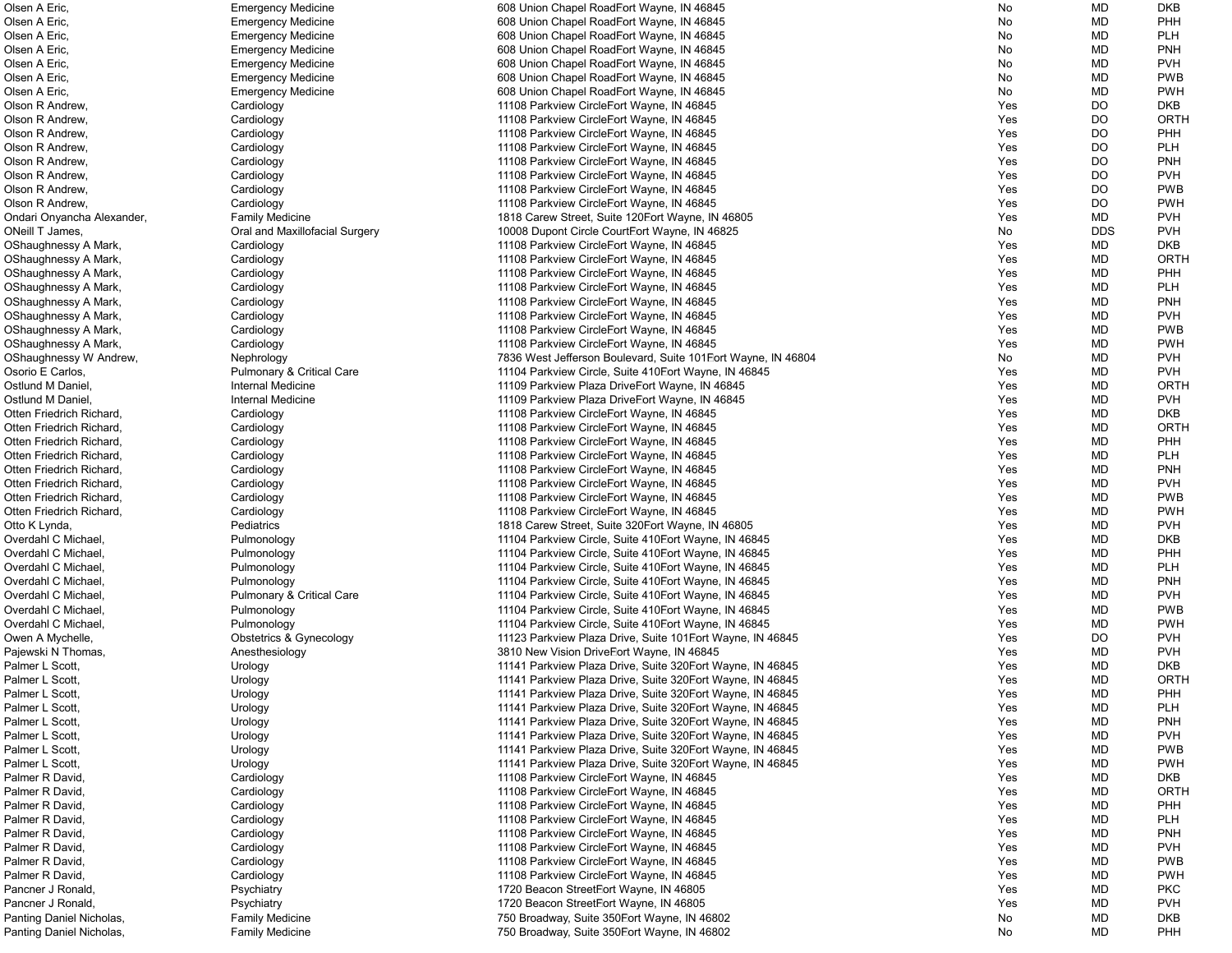| Panting Daniel Nicholas, | <b>Family Medicine</b>              | 750 Broadway, Suite 350 Eort Wayne, IN 46802                   | No  | MD        | <b>PLH</b> |
|--------------------------|-------------------------------------|----------------------------------------------------------------|-----|-----------|------------|
| Panting Daniel Nicholas, | <b>Family Medicine</b>              | 750 Broadway, Suite 350 Eort Wayne, IN 46802                   | No  | <b>MD</b> | <b>PNH</b> |
| Panting Daniel Nicholas, | <b>Family Medicine</b>              | 750 Broadway, Suite 350 Eort Wayne, IN 46802                   | No  | <b>MD</b> | <b>PVH</b> |
| Panting Daniel Nicholas, | <b>Family Medicine</b>              | 750 Broadway, Suite 350 Eort Wayne, IN 46802                   | No  | MD        | <b>PWB</b> |
|                          |                                     |                                                                |     |           |            |
| Panting Daniel Nicholas, | <b>Family Medicine</b>              | 750 Broadway, Suite 350 Eort Wayne, IN 46802                   | No  | MD        | <b>PWH</b> |
| Paparo P Geetha,         | Internal Medicine                   | 1270 East State Road 205, Suite 150 Columbia City, IN 46725    | Yes | MD        | ORTH       |
| Paparo P Geetha,         | Internal Medicine                   | 1270 East State Road 205, Suite 150 Columbia City, IN 46725    | Yes | <b>MD</b> | <b>PVH</b> |
| Parent Jerry John,       | <b>Pediatric Cardiology</b>         | 705 Riley Hospital Drive, Suite RI 1134 Indianapolis, IN 46202 | No  | <b>MD</b> | <b>PVH</b> |
| Parent Rex John,         | Ophthalmology                       | 321 East Wayne StreetEort Wayne, IN 46802                      | No  | MD        | <b>PVH</b> |
| Parial M Arnold,         | Ophthalmology                       | 840 North Detroit Street Lagrange, IN 46761                    | No  | MD        | <b>PLH</b> |
| Parikh A Virendra,       |                                     | 11104 Parkview Circle, Suite 320 Fort Wayne, IN 46845          |     | <b>MD</b> | PHH        |
|                          | Colon & Rectal Surgery              |                                                                | Yes |           |            |
| Parikh A Virendra,       | Colon & Rectal Surgery              | 11104 Parkview Circle, Suite 320 Fort Wayne, IN 46845          | Yes | MD        | <b>PNH</b> |
| Parikh A Virendra,       | Colon & Rectal Surgery              | 11104 Parkview Circle, Suite 320 Eort Wayne, IN 46845          | Yes | <b>MD</b> | <b>PVH</b> |
| Parikh A Virendra,       | Colon & Rectal Surgery              | 11104 Parkview Circle, Suite 320 Fort Wayne, IN 46845          | Yes | <b>MD</b> | <b>PWH</b> |
| Paris J David,           | <b>Family Medicine</b>              | 7980 West Jefferson BoulevardEort Wayne, IN 46804              | No  | <b>MD</b> | ORTH       |
| Paris J David,           | <b>Family Medicine</b>              | 7980 West Jefferson BoulevardEort Wayne, IN 46804              | No  | <b>MD</b> | <b>PVH</b> |
|                          |                                     |                                                                |     |           |            |
| Paris Michael Steven,    | <b>Family Medicine</b>              | 750 Broadway, Suite 350 Eort Wayne, IN 46802                   | No  | DO        | <b>DKB</b> |
| Paris Michael Steven,    | <b>Family Medicine</b>              | 750 Broadway, Suite 350 Eort Wayne, IN 46802                   | No  | DO        | PHH        |
| Paris Michael Steven,    | <b>Family Medicine</b>              | 750 Broadway, Suite 350 Eort Wayne, IN 46802                   | No  | DO        | <b>PLH</b> |
| Paris Michael Steven,    | <b>Family Medicine</b>              | 750 Broadway, Suite 350 Eort Wayne, IN 46802                   | No  | DO        | <b>PNH</b> |
| Paris Michael Steven,    | <b>Family Medicine</b>              | 750 Broadway, Suite 350 Eort Wayne, IN 46802                   | No  | DO        | <b>PVH</b> |
| Paris Michael Steven,    | <b>Family Medicine</b>              | 750 Broadway, Suite 350 Eort Wayne, IN 46802                   | No  | <b>DO</b> | <b>PWB</b> |
| Paris Michael Steven,    |                                     | 750 Broadway, Suite 350 Eort Wayne, IN 46802                   |     | DO        | <b>PWH</b> |
|                          | <b>Family Medicine</b>              |                                                                | No  |           |            |
| Patch J Amanda,          | <b>Family Medicine</b>              | 5693 YMCA Park Drive WestEort Wayne, IN 46835                  | Yes | MD        | <b>PVH</b> |
| Patel Darshan,           | Radiology                           | 3707 New Vision DriveEort Wayne, IN 46845                      | No  | <b>MD</b> | <b>DKB</b> |
| Patel Darshan,           | Radiology                           | 3707 New Vision DriveEort Wayne, IN 46845                      | No  | <b>MD</b> | ORTH       |
| Patel Darshan,           | Radiology                           | 3707 New Vision DriveEort Wayne, IN 46845                      | No  | <b>MD</b> | PHH        |
| Patel Darshan,           | Radiology                           | 3707 New Vision DriveEort Wayne, IN 46845                      | No  | MD        | <b>PLH</b> |
|                          |                                     |                                                                |     |           | <b>PNH</b> |
| Patel Darshan,           | Radiology                           | 3707 New Vision DriveEort Wayne, IN 46845                      | No  | MD        |            |
| Patel Darshan,           | Radiology Vascular & Interventional | 3707 New Vision DriveEort Wayne, IN 46845                      | No  | MD        | <b>PVH</b> |
| Patel Darshan,           | Radiology                           | 3707 New Vision DriveEort Wayne, IN 46845                      | No  | <b>MD</b> | <b>PWB</b> |
| Patel Darshan,           | Radiology                           | 3707 New Vision DriveEort Wayne, IN 46845                      | No  | <b>MD</b> | <b>PWH</b> |
| Patel J Naresh,          | Allergy & Immunology                | 7964 West Jefferson BoulevardEort Wayne, IN 46804              | No  | DO        | <b>PVH</b> |
| Patel K Jyoti,           | Pediatric Cardiology                | 705 Riley Hospital Drive, Suite RI 1134 Indianapolis, IN 46202 | No  | <b>MD</b> | <b>PVH</b> |
| Patel P Jayesh,          | Pediatric Critical Care Medicine    | 11109 Parkview Plaza Drive PICUEort Wayne, IN 46845            | Yes | <b>MD</b> | <b>PVH</b> |
|                          |                                     |                                                                |     |           |            |
| Patel Parth,             | Internal Medicine                   | 11109 Parkview Plaza DriveEort Wayne, IN 46845                 | Yes | MD        | <b>PVH</b> |
| Patel Pravin Jay,        | Internal Medicine                   | 11109 Parkview Plaza DriveEort Wayne, IN 46845                 | Yes | MD        | <b>PVH</b> |
| Patel S Chinubhai,       | Anesthesiology                      | 3810 New Vision DriveEort Wayne, IN 46845                      | Yes | <b>MD</b> | <b>PVH</b> |
| Patel S Chinubhai,       | Anesthesiology                      | 3810 New Vision DriveEort Wayne, IN 46845                      | Yes | <b>MD</b> | <b>PWB</b> |
| Patel S Sandeep,         | Cardiology                          | 11108 Parkview CircleEort Wayne, IN 46845                      | Yes | MD        | <b>DKB</b> |
| Patel S Sandeep,         | Cardiology                          | 11108 Parkview CircleEort Wayne, IN 46845                      | Yes | MD        | ORTH       |
|                          |                                     | 11108 Parkview CircleEort Wayne, IN 46845                      | Yes |           | <b>PHH</b> |
| Patel S Sandeep,         | Cardiology                          |                                                                |     | MD        |            |
| Patel S Sandeep,         | Cardiology                          | 11108 Parkview CircleEort Wayne, IN 46845                      | Yes | MD        | <b>PLH</b> |
| Patel S Sandeep,         | Cardiology                          | 11108 Parkview CircleEort Wayne, IN 46845                      | Yes | MD        | <b>PNH</b> |
| Patel S Sandeep,         | Cardiology                          | 11108 Parkview CircleEort Wayne, IN 46845                      | Yes | MD        | <b>PVH</b> |
| Patel S Sandeep,         | Cardiology                          | 11108 Parkview CircleEort Wayne, IN 46845                      | Yes | MD        | <b>PWB</b> |
| Patel S Sandeep,         | Cardiology                          | 11108 Parkview CircleEort Wayne, IN 46845                      | Yes | <b>MD</b> | <b>PWH</b> |
| Pathai Devi Lakshmi,     | <b>Internal Medicine</b>            | 11109 Parkview Plaza DriveEort Wayne, IN 46845                 | Yes | <b>MD</b> | ORTH       |
|                          |                                     |                                                                |     |           |            |
| Pathai Devi Lakshmi,     | <b>Internal Medicine</b>            | 11109 Parkview Plaza DriveEort Wayne, IN 46845                 | Yes | <b>MD</b> | <b>PVH</b> |
| Patil S Shekhar,         | Internal Medicine                   | 2500 North Detroit, PO Box 236 La Grange, IN 46761             | No  | <b>MD</b> | <b>DKB</b> |
| Patil S Shekhar,         | Internal Medicine                   | 2500 North Detroit, PO Box 236 La Grange, IN 46761             | No  | <b>MD</b> | <b>PHH</b> |
| Patil S Shekhar,         | Internal Medicine                   | 2500 North Detroit, PO Box 236 La Grange, IN 46761             | No  | MD        | <b>PNH</b> |
| Patil S Shekhar,         | Internal Medicine                   | 2500 North Detroit, PO Box 236LaGrange, IN 46761               | No  | MD        | <b>PWB</b> |
| Patil S Shekhar,         | Internal Medicine                   | 2500 North Detroit, PO Box 236 La Grange, IN 46761             | No  | MD        | <b>PWH</b> |
|                          |                                     |                                                                | Yes |           | <b>PVH</b> |
| Pattan R Charles,        | <b>Obstetrics &amp; Gynecology</b>  | 11050 Parkview Circle, Entrance 12Eort Wayne, IN 46845         |     | MD        |            |
| Patton Leah,             | <b>Family Medicine</b>              | 1100 Mercer AvenueDecatur, IN 46733                            | No  | <b>MD</b> | <b>DKB</b> |
| Patton Leah,             | <b>Family Medicine</b>              | 1100 Mercer AvenueDecatur, IN 46733                            | No  | MD        | PHH        |
| Patton Leah,             | <b>Family Medicine</b>              | 1100 Mercer AvenueDecatur, IN 46733                            | No  | MD        | <b>PLH</b> |
| Patton Leah,             | <b>Family Medicine</b>              | 1100 Mercer AvenueDecatur, IN 46733                            | No  | <b>MD</b> | <b>PNH</b> |
| Patton Leah,             | <b>Family Medicine</b>              | 1100 Mercer AvenueDecatur, IN 46733                            | No  | <b>MD</b> | <b>PVH</b> |
|                          |                                     | 1100 Mercer AvenueDecatur, IN 46733                            |     | <b>MD</b> | <b>PWB</b> |
| Patton Leah,             | <b>Family Medicine</b>              |                                                                | No  |           |            |
| Patton Leah,             | <b>Family Medicine</b>              | 1100 Mercer AvenueDecatur, IN 46733                            | No  | <b>MD</b> | <b>PWH</b> |
| Paul Morgan,             | <b>Family Medicine</b>              | 750 Broadway, Suite 350 Eort Wayne, IN 46802                   | No  | <b>MD</b> | <b>DKB</b> |
| Paul Morgan,             | <b>Family Medicine</b>              | 750 Broadway, Suite 350 Eort Wayne, IN 46802                   | No  | <b>MD</b> | PHH        |
| Paul Morgan,             | <b>Family Medicine</b>              | 750 Broadway, Suite 350 Eort Wayne, IN 46802                   | No  | MD        | <b>PLH</b> |
| Paul Morgan,             | <b>Family Medicine</b>              | 750 Broadway, Suite 350 Eort Wayne, IN 46802                   | No  | MD        | <b>PNH</b> |
| Paul Morgan,             | <b>Family Medicine</b>              | 750 Broadway, Suite 350 Eort Wayne, IN 46802                   | No  | MD        | <b>PVH</b> |
|                          |                                     |                                                                |     |           |            |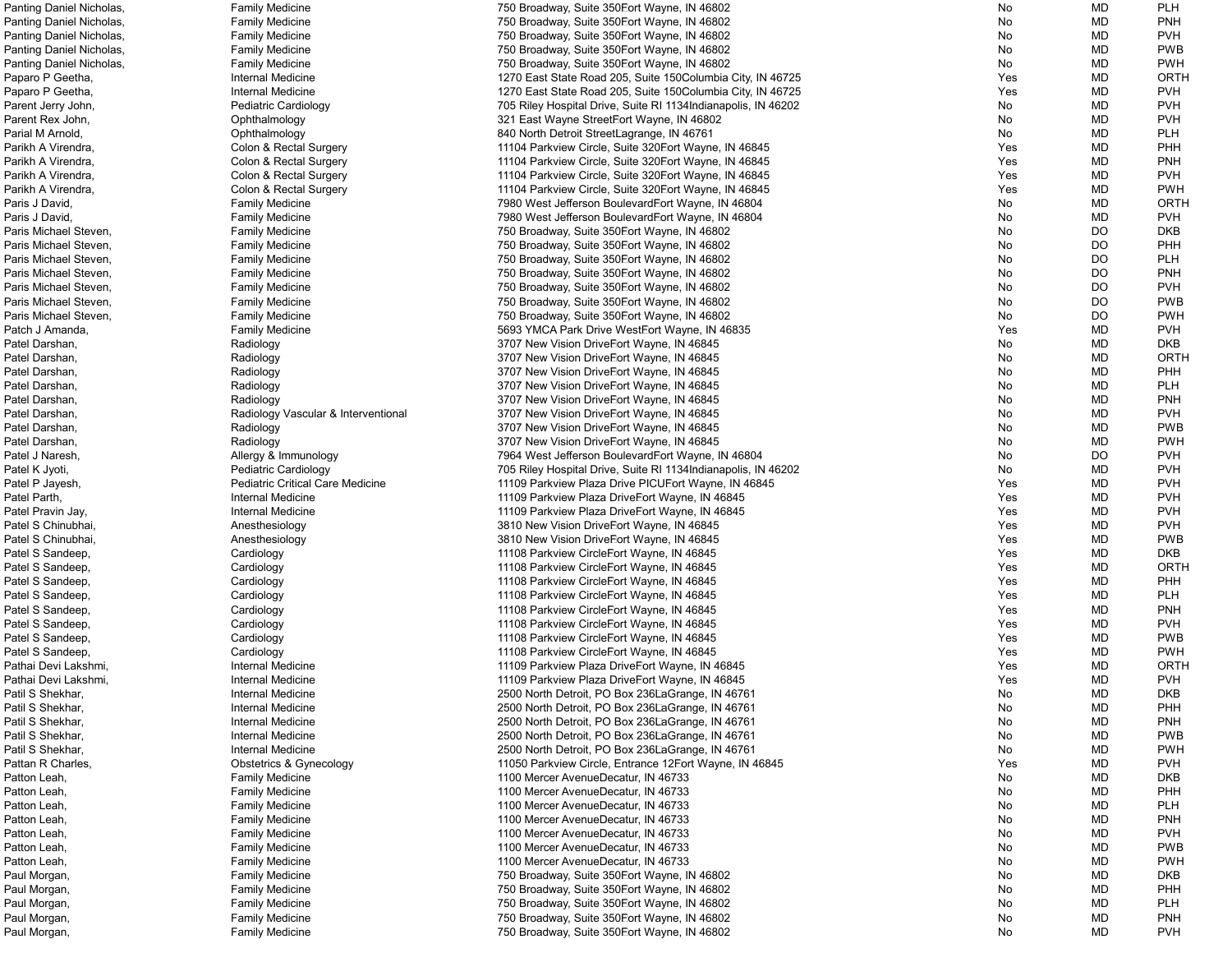| Paul Morgan,                | <b>Family Medicine</b>                     | 750 Broadway, Suite 350 Eort Wayne, IN 46802                  | No  | MD        | <b>PWB</b>  |
|-----------------------------|--------------------------------------------|---------------------------------------------------------------|-----|-----------|-------------|
| Paul Morgan,                | <b>Family Medicine</b>                     | 750 Broadway, Suite 350 Eort Wayne, IN 46802                  | No  | MD        | <b>PWH</b>  |
| Payumo Giron Jeffrey,       | Internal Medicine                          | 11109 Parkview Plaza DriveEort Wayne, IN 46845                | Yes | MD        | <b>ORTH</b> |
| Payumo Giron Jeffrey,       | Internal Medicine                          | 11109 Parkview Plaza DriveEort Wayne, IN 46845                | Yes | MD        | <b>PVH</b>  |
|                             |                                            |                                                               |     | MD        | <b>PLH</b>  |
| Pechin Anthony Thomas, II   | <b>Family Medicine</b>                     | 450 E Country LaneShipshewana, IN 46565                       | No  |           |             |
| Pei Y Kevin,                | Surgery                                    | 2231 Carew StreetEort Wayne, IN 46805                         | Yes | MD        | <b>PVH</b>  |
| Penny C Phillip,            | <b>Orthopaedic Surgery</b>                 | 7601 West JeffersonEort Wayne, IN 46804                       | No  | DO.       | <b>DKB</b>  |
| Penny C Phillip,            | <b>Orthopaedic Surgery</b>                 | 7601 West JeffersonEort Wayne, IN 46804                       | No  | DO.       | <b>PVH</b>  |
| Penny C Phillip,            | <b>Orthopaedic Surgery</b>                 | 7601 West JeffersonEort Wayne, IN 46804                       | No  | <b>DO</b> | <b>PWH</b>  |
| Pepple David W,             | <b>Family Medicine</b>                     | 10327 Dawsons Creek, Suite DEort Wayne, IN 46825              | No  | <b>MD</b> | <b>ORTH</b> |
| Pepple David W,             | <b>Family Medicine</b>                     | 10327 Dawsons Creek, Suite DEort Wayne, IN 46825              | No  | <b>MD</b> | <b>PVH</b>  |
| PereraAbeysekera A Suresha, | <b>Family Medicine</b>                     | 5110 North ClintonEort Wayne, IN 46825                        | Yes | MD        | <b>PVH</b>  |
| Perez F Hector,             | <b>Family Medicine</b>                     | 256 East Pettit Avenue Eort Wayne, IN 46806                   | No. | MD        | <b>PVH</b>  |
|                             |                                            |                                                               |     |           |             |
| Perisetti Abhilash,         | Gastroenterology                           | 11050 Parkview Circle, Entrance 12 Eort Wayne, IN 46845       | Yes | MD        | <b>PVH</b>  |
| Petersen J Dustin,          | <b>Surgical Critical Care</b>              | 11141 Parkview Plaza Drive, Suite 305 Eort Wayne, IN 46845    | Yes | MD        | <b>PVH</b>  |
| Peterson C Alan,            | Thoracic Surgery (Cardiothoracic Vascular) | 7910 West Jefferson Boulevard, Suite 102Eort Wayne, IN 46804  | No  | MD        | <b>PVH</b>  |
| Peterson G Eric,            | Pulmonology                                | 11104 Parkview Circle, Suite 410Eort Wayne, IN 46845          | Yes | <b>MD</b> | <b>DKB</b>  |
| Peterson G Eric,            | Pulmonology                                | 11104 Parkview Circle, Suite 410 Eort Wayne, IN 46845         | Yes | <b>MD</b> | PHH         |
| Peterson G Eric,            | Pulmonology                                | 11104 Parkview Circle, Suite 410 Fort Wayne, IN 46845         | Yes | MD        | <b>PLH</b>  |
| Peterson G Eric,            | Pulmonology                                | 11104 Parkview Circle, Suite 410 Fort Wayne, IN 46845         | Yes | MD        | <b>PNH</b>  |
| Peterson G Eric,            | <b>Pulmonary &amp; Critical Care</b>       | 11104 Parkview Circle, Suite 410 Eort Wayne, IN 46845         | Yes | MD        | <b>PVH</b>  |
|                             |                                            |                                                               |     |           |             |
| Peterson G Eric,            | Pulmonology                                | 11104 Parkview Circle, Suite 410Eort Wayne, IN 46845          | Yes | MD        | <b>PWB</b>  |
| Peterson G Eric,            | Pulmonology                                | 11104 Parkview Circle, Suite 410 Fort Wayne, IN 46845         | Yes | <b>MD</b> | <b>PWH</b>  |
| Petrucci Michael,           | Radiology Diagnostic                       | 3707 New Vision DriveEort Wayne, IN 46845                     | No  | MD        | <b>DKB</b>  |
| Petrucci Michael,           | Radiology Diagnostic                       | 3707 New Vision DriveEort Wayne, IN 46845                     | No  | MD        | ORTH        |
| Petrucci Michael,           | Radiology Diagnostic                       | 3707 New Vision DriveEort Wayne, IN 46845                     | No  | MD        | PHH         |
| Petrucci Michael,           | Radiology Diagnostic                       | 3707 New Vision DriveEort Wayne, IN 46845                     | No  | MD        | <b>PLH</b>  |
| Petrucci Michael,           | Radiology Diagnostic                       | 3707 New Vision DriveEort Wayne, IN 46845                     | No  | MD        | <b>PNH</b>  |
| Petrucci Michael,           | Radiology Diagnostic                       | 3707 New Vision DriveEort Wayne, IN 46845                     | No  | MD        | <b>PVH</b>  |
| Petrucci Michael,           |                                            | 3707 New Vision DriveEort Wayne, IN 46845                     | No  | MD        | <b>PWB</b>  |
|                             | Radiology Diagnostic                       |                                                               |     |           |             |
| Petrucci Michael,           | Radiology Diagnostic                       | 3707 New Vision DriveEort Wayne, IN 46845                     | No  | MD        | <b>PWH</b>  |
| Petty C William,            | Radiology                                  | 3707 New Vision DriveEort Wayne, IN 46845                     | No. | MD        | <b>DKB</b>  |
| Petty C William,            | Radiology                                  | 3707 New Vision DriveEort Wayne, IN 46845                     | No  | MD        | PHH         |
| Petty C William,            | Radiology                                  | 3707 New Vision DriveEort Wayne, IN 46845                     | No. | <b>MD</b> | <b>PLH</b>  |
| Petty C William,            | Radiology                                  | 3707 New Vision DriveEort Wayne, IN 46845                     | No  | <b>MD</b> | <b>PNH</b>  |
| Petty C William,            | Radiology                                  | 3707 New Vision DriveEort Wayne, IN 46845                     | No  | MD        | <b>PVH</b>  |
| Petty C William,            | Radiology                                  | 3707 New Vision DriveEort Wayne, IN 46845                     | No  | MD        | <b>PWB</b>  |
| Petty C William,            | Radiology                                  | 3707 New Vision DriveEort Wayne, IN 46845                     | No  | MD        | <b>PWH</b>  |
| Pfenniger A Lydia,          | <b>Family Medicine</b>                     | 620 West North StreetColumbia City, IN 46725                  | Yes | DO        | <b>PWH</b>  |
|                             |                                            |                                                               |     |           |             |
| Pfenniger Fred,             | <b>Emergency Medicine</b>                  | 608 Union Chapel RoadEort Wayne, IN 46845                     | No  | MD        | <b>DKB</b>  |
| Pfenniger Fred,             | <b>Emergency Medicine</b>                  | 608 Union Chapel RoadEort Wayne, IN 46845                     | No  | MD        | PHH         |
| Pfenniger Fred,             | <b>Emergency Medicine</b>                  | 608 Union Chapel RoadEort Wayne, IN 46845                     | No. | MD        | <b>PLH</b>  |
| Pfenniger Fred,             | <b>Emergency Medicine</b>                  | 608 Union Chapel RoadEort Wayne, IN 46845                     | No  | MD        | <b>PNH</b>  |
| Pfenniger Fred,             | <b>Emergency Medicine</b>                  | 608 Union Chapel RoadEort Wayne, IN 46845                     | No  | MD        | <b>PWB</b>  |
| Pfenniger Fred,             | <b>Emergency Medicine</b>                  | 608 Union Chapel RoadEort Wayne, IN 46845                     | No  | MD        | <b>PWH</b>  |
| Pfister L Matthew,          | Surgery                                    | 11141 Parkview Plaza Drive, Suite 305 Eort Wayne, IN 46845    | Yes | MD        | <b>DKB</b>  |
| Pfister L Matthew,          | Surgery                                    | 11141 Parkview Plaza Drive, Suite 305Eort Wayne, IN 46845     | Yes | <b>MD</b> | <b>ORTH</b> |
| Pfister L Matthew,          | Surgery                                    | 11141 Parkview Plaza Drive, Suite 305 Eort Wayne, IN 46845    | Yes | <b>MD</b> | PHH         |
| Pfister L Matthew,          |                                            | 11141 Parkview Plaza Drive, Suite 305 Eort Wayne, IN 46845    |     | MD        | <b>PLH</b>  |
|                             | Surgery                                    |                                                               | Yes |           |             |
| Pfister L Matthew,          | Surgery                                    | 11141 Parkview Plaza Drive, Suite 305 Eort Wayne, IN 46845    | Yes | MD        | <b>PNH</b>  |
| Pfister L Matthew,          | Surgery                                    | 11141 Parkview Plaza Drive, Suite 305 Eort Wayne, IN 46845    | Yes | MD        | <b>PVH</b>  |
| Pfister L Matthew,          | Surgery                                    | 11141 Parkview Plaza Drive, Suite 305 Eort Wayne, IN 46845    | Yes | <b>MD</b> | <b>PWB</b>  |
| Pfister L Matthew,          | Surgery                                    | 11141 Parkview Plaza Drive, Suite 305 Eort Wayne, IN 46845    | Yes | <b>MD</b> | <b>PWH</b>  |
| Pflueger R Reid,            | Plastic and Reconstructive Surgery         | 7920 West Jefferson Boulevard, Suite 200 Eort Wayne, IN 46804 | No  | DO        | <b>PVH</b>  |
| Phelan Patrick Ryan,        | Anesthesiology                             | 3810 New Vision DriveEort Wayne, IN 46845                     | Yes | MD        | <b>PVH</b>  |
| Phelan Patrick Ryan,        | Anesthesiology                             | 3810 New Vision DriveEort Wayne, IN 46845                     | Yes | MD        | <b>PWB</b>  |
| Phillips L Douglas,         | <b>Family Medicine</b>                     | 8607 Temple DriveEort Wayne, IN 46809                         | Yes | <b>DO</b> | <b>PVH</b>  |
| Phillips L Rhonda,          | <b>Family Medicine</b>                     | 8607 Temple DriveEort Wayne, IN 46809                         | Yes | DO        | <b>PVH</b>  |
|                             |                                            |                                                               |     |           | <b>PVH</b>  |
| Phuong K Loi,               | <b>Neurological Surgery</b>                | 7956 West Jefferson Boulevard, Suite 220 Eort Wayne, IN 46804 | No  | <b>MD</b> |             |
| Pierce A Mark,              | Internal & Pediatric Medicine              | 11123 Parkview Plaza Drive, Suite 106Eort Wayne, IN 46845     | Yes | <b>MD</b> | <b>PVH</b>  |
| PintoCorrales Cesar Julio,  | <b>Critical Care Medicine</b>              | 4500 North Lewis AvenueSioux Falls, SD 57104                  | No  | MD        | <b>PVH</b>  |
| Pittenger K Sheila,         | <b>Emergency Medicine</b>                  | 608 Union Chapel RoadEort Wayne, IN 46845                     | No  | MD        | <b>DKB</b>  |
| Pittenger K Sheila,         | <b>Emergency Medicine</b>                  | 608 Union Chapel RoadEort Wayne, IN 46845                     | No  | MD        | PHH         |
| Pittenger K Sheila,         | <b>Emergency Medicine</b>                  | 608 Union Chapel RoadEort Wayne, IN 46845                     | No  | MD        | <b>PLH</b>  |
| Pittenger K Sheila,         | <b>Emergency Medicine</b>                  | 608 Union Chapel RoadEort Wayne, IN 46845                     | No  | MD        | <b>PNH</b>  |
| Pittenger K Sheila,         | <b>Emergency Medicine</b>                  | 608 Union Chapel RoadEort Wayne, IN 46845                     | No  | MD        | <b>PVH</b>  |
| Pittenger K Sheila,         | <b>Emergency Medicine</b>                  | 608 Union Chapel RoadEort Wayne, IN 46845                     | No  | MD        | <b>PWB</b>  |
|                             |                                            |                                                               |     |           |             |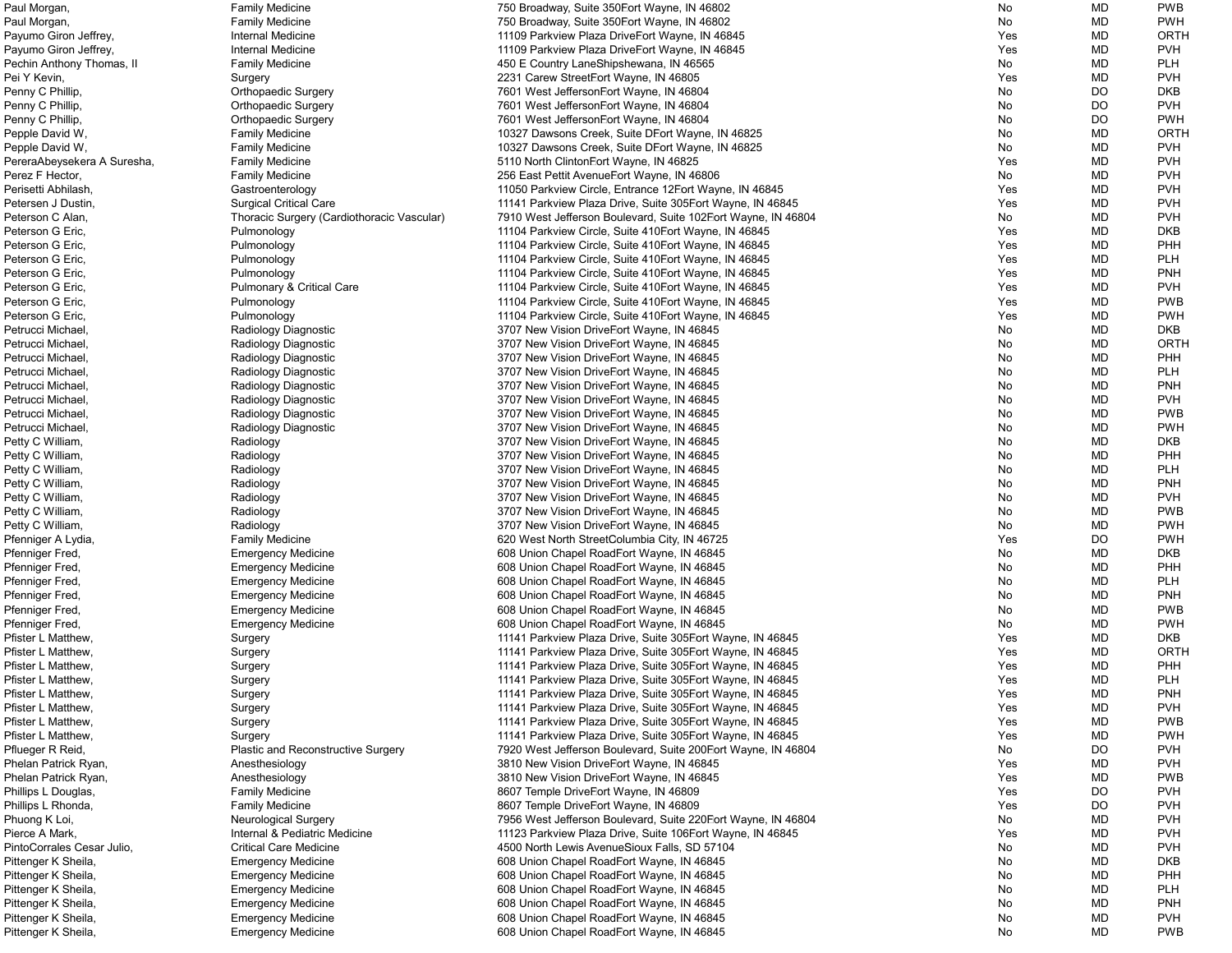| Pittenger K Sheila,       | <b>Emergency Medicine</b>   | 608 Union Chapel RoadEort Wayne, IN 46845                                             | No  | <b>MD</b> | <b>PWH</b>  |
|---------------------------|-----------------------------|---------------------------------------------------------------------------------------|-----|-----------|-------------|
| Piwoszkin Marie Lisa,     | Neonatal-Perinatal Medicine | 11115 Parkview Plaza Drive, Parkview Women & Children's Hosp NICUEort Wayne, IN 46845 | Yes | DO        | <b>PVH</b>  |
| Pixley LeeAnn,            | Pediatrics                  | 1310 East 7th Street, Suite KAuburn, IN 46706-2518                                    | Yes | MD        | <b>DKB</b>  |
| Podzielinski Iwona,       | <b>Gynecologic Oncology</b> | 11050 Parkview Circle, Entrance 12Eort Wayne, IN 46845                                | Yes | MD        | <b>PVH</b>  |
| Pollander S Gregg,        | <b>Emergency Medicine</b>   | 608 Union Chapel RoadEort Wayne, IN 46845                                             | No  | MD        | <b>DKB</b>  |
| Pollander S Gregg,        | <b>Emergency Medicine</b>   | 608 Union Chapel RoadEort Wayne, IN 46845                                             | No  | MD        | PHH         |
| Pollander S Gregg,        | <b>Emergency Medicine</b>   | 608 Union Chapel RoadEort Wayne, IN 46845                                             | No  | MD        | <b>PLH</b>  |
| Pollander S Gregg,        | <b>Emergency Medicine</b>   | 608 Union Chapel RoadEort Wayne, IN 46845                                             | No  | MD        | <b>PNH</b>  |
| Pollander S Gregg,        |                             | 608 Union Chapel RoadEort Wayne, IN 46845                                             | No  | MD        | <b>PVH</b>  |
|                           | <b>Emergency Medicine</b>   |                                                                                       |     |           |             |
| Pollander S Gregg,        | <b>Emergency Medicine</b>   | 608 Union Chapel RoadEort Wayne, IN 46845                                             | No  | MD        | <b>PWB</b>  |
| Pollander S Gregg,        | <b>Emergency Medicine</b>   | 608 Union Chapel RoadEort Wayne, IN 46845                                             | No  | MD        | <b>PWH</b>  |
| Pollifrone L David,       | Urology                     | 11141 Parkview Plaza Drive, Suite 320 Eort Wayne, IN 46845                            | Yes | MD        | <b>DKB</b>  |
| Pollifrone L David,       | Urology                     | 11141 Parkview Plaza Drive, Suite 320 Eort Wayne, IN 46845                            | Yes | MD        | ORTH        |
| Pollifrone L David,       | Urology                     | 11141 Parkview Plaza Drive, Suite 320 Eort Wayne, IN 46845                            | Yes | MD        | PHH         |
| Pollifrone L David,       | Urology                     | 11141 Parkview Plaza Drive, Suite 320 Fort Wayne, IN 46845                            | Yes | MD        | <b>PLH</b>  |
| Pollifrone L David,       | Urology                     | 11141 Parkview Plaza Drive, Suite 320 Eort Wayne, IN 46845                            | Yes | MD        | <b>PNH</b>  |
| Pollifrone L David,       | Urology                     | 11141 Parkview Plaza Drive, Suite 320 Fort Wayne, IN 46845                            | Yes | MD        | <b>PVH</b>  |
| Pollifrone L David,       | Urology                     | 11141 Parkview Plaza Drive, Suite 320 Fort Wayne, IN 46845                            | Yes | MD        | <b>PWB</b>  |
| Pollifrone L David,       | Urology                     | 11141 Parkview Plaza Drive, Suite 320 Fort Wayne, IN 46845                            | Yes | MD        | <b>PWH</b>  |
| Pond C Gregory,           | Anesthesiology              | 3810 New Vision DriveEort Wayne, IN 46845                                             | Yes | MD        | <b>PVH</b>  |
| Pond C Gregory,           | Anesthesiology              | 3810 New Vision DriveEort Wayne, IN 46845                                             | Yes | MD        | <b>PWB</b>  |
| Pondaiah Sathish,         | Internal Medicine           | 11109 Parkview Plaza DriveEort Wayne, IN 46845                                        | Yes | MD        | ORTH        |
| Pondaiah Sathish,         | Internal Medicine           | 11109 Parkview Plaza DriveEort Wayne, IN 46845                                        | Yes | MD        | <b>PVH</b>  |
| Porter B Scott,           | Anesthesiology              | 3810 New Vision DriveEort Wayne, IN 46845                                             | Yes | MD        | <b>PVH</b>  |
|                           |                             |                                                                                       |     |           | <b>PWB</b>  |
| Porter B Scott,           | Anesthesiology              | 3810 New Vision DriveEort Wayne, IN 46845                                             | Yes | MD        |             |
| Porter Kian,              | Anesthesiology              | 3810 New Vision DriveEort Wayne, IN 46845                                             | Yes | MD        | <b>PVH</b>  |
| Porter Kian,              | Anesthesiology              | 3810 New Vision DriveEort Wayne, IN 46845                                             | Yes | MD        | <b>PWB</b>  |
| Porter W Paul,            | Otolaryngology              | 10021 Dupont Circle CourtEort Wayne, IN 46825                                         | No  | MD        | PHH         |
| Porter W Paul,            | Otolaryngology              | 10021 Dupont Circle CourtEort Wayne, IN 46825                                         | No  | MD        | <b>PVH</b>  |
| Poswinski E Courtney,     | <b>Emergency Medicine</b>   | 608 Union Chapel RoadEort Wayne, IN 46845                                             | No  | MD        | <b>DKB</b>  |
| Poswinski E Courtney,     | <b>Emergency Medicine</b>   | 608 Union Chapel RoadEort Wayne, IN 46845                                             | No  | MD        | PHH         |
| Poswinski E Courtney,     | <b>Emergency Medicine</b>   | 608 Union Chapel RoadEort Wayne, IN 46845                                             | No  | MD        | <b>PLH</b>  |
| Poswinski E Courtney,     | <b>Emergency Medicine</b>   | 608 Union Chapel RoadEort Wayne, IN 46845                                             | No  | MD        | <b>PNH</b>  |
| Poswinski E Courtney,     | <b>Emergency Medicine</b>   | 608 Union Chapel RoadEort Wayne, IN 46845                                             | No  | MD        | <b>PVH</b>  |
| Poswinski E Courtney,     | <b>Emergency Medicine</b>   | 608 Union Chapel RoadEort Wayne, IN 46845                                             | No. | MD        | <b>PWB</b>  |
| Poswinski E Courtney,     | <b>Emergency Medicine</b>   | 608 Union Chapel RoadEort Wayne, IN 46845                                             | No  | MD        | <b>PWH</b>  |
| Potter W Andrew,          | Radiology                   | 3707 New Vision DriveEort Wayne, IN 46845                                             | No  | MD        | <b>DKB</b>  |
| Potter W Andrew,          | Radiology                   | 3707 New Vision DriveEort Wayne, IN 46845                                             | No  | MD        | <b>ORTH</b> |
| Potter W Andrew,          | Radiology                   | 3707 New Vision DriveEort Wayne, IN 46845                                             | No  | MD        | <b>PHH</b>  |
| Potter W Andrew,          | Radiology                   | 3707 New Vision DriveEort Wayne, IN 46845                                             | No  | MD        | <b>PLH</b>  |
| Potter W Andrew,          | Radiology                   | 3707 New Vision DriveEort Wayne, IN 46845                                             | No  | MD        | <b>PNH</b>  |
| Potter W Andrew,          | Radiology                   | 3707 New Vision DriveEort Wayne, IN 46845                                             | No  | MD        | <b>PVH</b>  |
|                           |                             |                                                                                       |     |           | <b>PWB</b>  |
| Potter W Andrew,          | Radiology                   | 3707 New Vision DriveEort Wayne, IN 46845                                             | No  | MD        |             |
| Potter W Andrew,          | Radiology                   | 3707 New Vision DriveEort Wayne, IN 46845                                             | No. | MD        | <b>PWH</b>  |
| Powell William Adam,      | Pediatric Cardiology        | 3333 Burnett Avenue, ML 4010Cincinnati, OH 45229                                      | No  | MD        | <b>PVH</b>  |
| Prasad Apurwa,            | <b>Internal Medicine</b>    | 11109 Parkview Plaza DriveEort Wayne, IN 46845                                        | Yes | MD        | <b>ORTH</b> |
| Prasad Apurwa,            | Internal Medicine           | 11109 Parkview Plaza DriveEort Wayne, IN 46845                                        | Yes | MD        | <b>PVH</b>  |
| Prasad G Kumar,           | Otolaryngology              | 10021 Dupont Circle CourtEort Wayne, IN 46825                                         | No  | MD        | <b>PVH</b>  |
| Prasad Vinita,            | Psychiatry                  | 1720 Beacon StreetEort Wayne, IN 46805                                                | Yes | MD        | <b>PKC</b>  |
| Prasad Vinita,            | Psychiatry                  | 1720 Beacon StreetEort Wayne, IN 46805                                                | Yes | MD        | <b>PVH</b>  |
| Preciado V Cordell,       | Neuroradiology              | 11104 Parkview Plaza Drive, Suite 110 Medical Office Building 11 Eort Wayne, IN 46845 | Yes | MD        | <b>DKB</b>  |
| Preciado V Cordell,       | Neuroradiology              | 11104 Parkview Plaza Drive, Suite 110 Medical Office Building 11 Eort Wayne, IN 46845 | Yes | MD        | PHH         |
| Preciado V Cordell,       | Neuroradiology              | 11104 Parkview Plaza Drive, Suite 110 Medical Office Building 11 Eort Wayne, IN 46845 | Yes | MD        | <b>PLH</b>  |
| Preciado V Cordell,       | Neuroradiology              | 11104 Parkview Plaza Drive, Suite 110 Medical Office Building 11 Eort Wayne, IN 46845 | Yes | MD        | <b>PNH</b>  |
| Preciado V Cordell,       | Neuroradiology              | 11104 Parkview Plaza Drive, Suite 110 Medical Office Building 11 Eort Wayne, IN 46845 | Yes | MD        | <b>PVH</b>  |
| Preciado V Cordell,       | Neuroradiology              | 11104 Parkview Plaza Drive, Suite 110 Medical Office Building 11 Eort Wayne, IN 46845 | Yes | MD        | <b>PWB</b>  |
| Preciado V Cordell,       | Neuroradiology              | 11104 Parkview Plaza Drive, Suite 110 Medical Office Building 11 Eort Wayne, IN 46845 | Yes | MD        | <b>PWH</b>  |
| Prendergast S Janet,      | <b>Family Medicine</b>      | 1270 East State Road 205, Suite 210 Columbia City, IN 46725                           | Yes | DO        | <b>PWH</b>  |
| Presti F Charles,         | Cardiology                  | 11108 Parkview CircleEort Wayne, IN 46845                                             | Yes | MD        | <b>DKB</b>  |
| Presti F Charles,         |                             |                                                                                       |     |           | ORTH        |
|                           | Cardiology                  | 11108 Parkview CircleEort Wayne, IN 46845                                             | Yes | MD        |             |
| Presti F Charles,         | Cardiology                  | 11108 Parkview CircleEort Wayne, IN 46845                                             | Yes | MD        | PHH         |
| Presti F Charles,         | Cardiology                  | 11108 Parkview CircleEort Wayne, IN 46845                                             | Yes | MD        | <b>PLH</b>  |
| Presti F Charles,         | Cardiology                  | 11108 Parkview CircleEort Wayne, IN 46845                                             | Yes | MD        | <b>PNH</b>  |
| Presti F Charles,         | Cardiology                  | 11108 Parkview CircleEort Wayne, IN 46845                                             | Yes | MD        | <b>PVH</b>  |
| Presti F Charles,         | Cardiology                  | 11108 Parkview CircleEort Wayne, IN 46845                                             | Yes | MD.       | <b>PWB</b>  |
| Presti F Charles,         | Cardiology                  | 11108 Parkview CircleEort Wayne, IN 46845                                             | Yes | MD        | <b>PWH</b>  |
| Preusz Suzanne Christina, | <b>Emergency Medicine</b>   | 608 Union Chapel RoadEort Wayne, IN 46845                                             | No  | MD        | <b>DKB</b>  |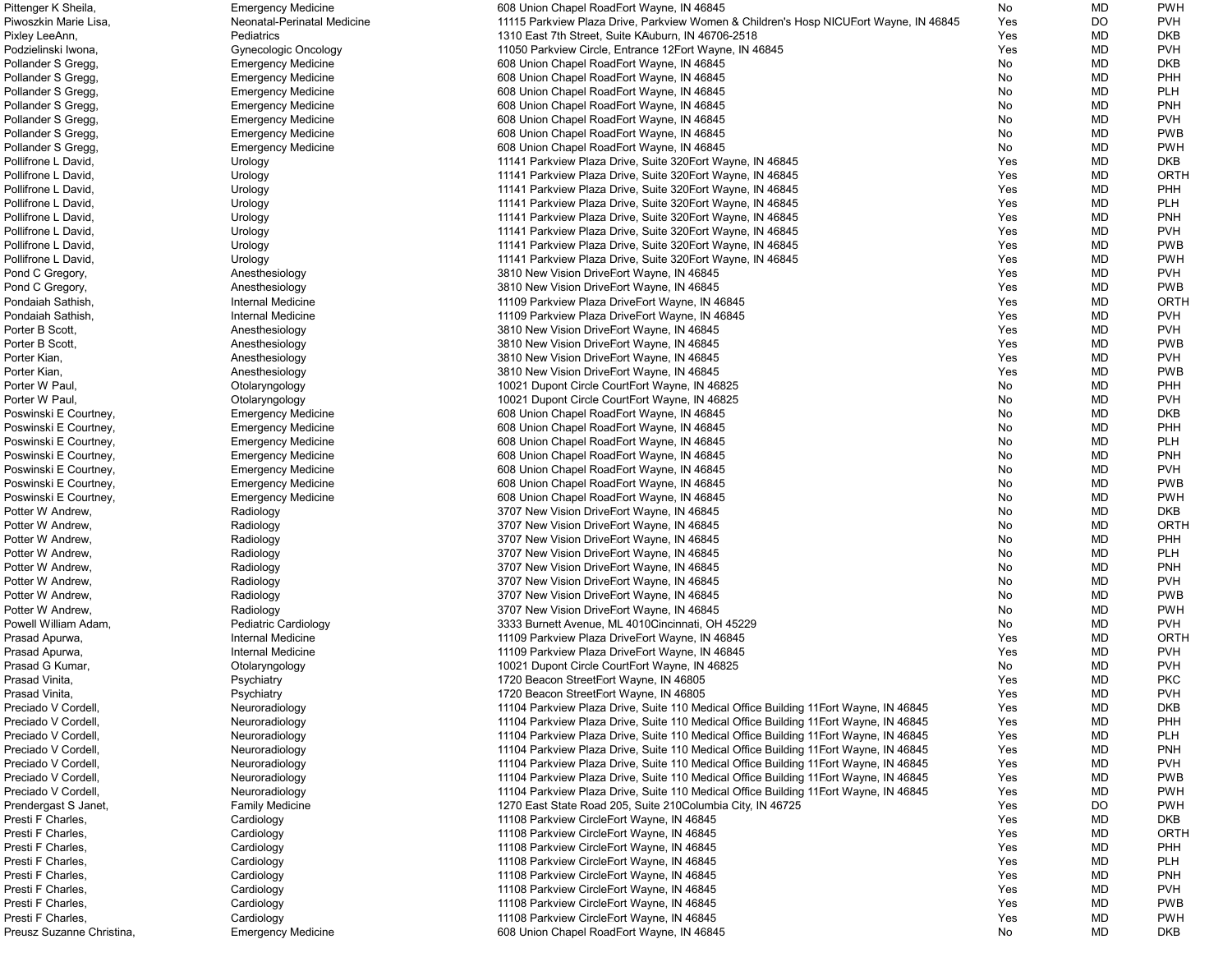| Preusz Suzanne Christina,       | <b>Emergency Medicine</b>            | 608 Union Chapel RoadEort Wayne, IN 46845                                                            | No       | MD        | <b>PHH</b>               |
|---------------------------------|--------------------------------------|------------------------------------------------------------------------------------------------------|----------|-----------|--------------------------|
| Preusz Suzanne Christina,       | <b>Emergency Medicine</b>            | 608 Union Chapel RoadEort Wayne, IN 46845                                                            | No       | <b>MD</b> | <b>PLH</b>               |
| Preusz Suzanne Christina,       | <b>Emergency Medicine</b>            | 608 Union Chapel RoadEort Wayne, IN 46845                                                            | No       | MD        | <b>PNH</b>               |
| Preusz Suzanne Christina,       | <b>Emergency Medicine</b>            | 608 Union Chapel RoadEort Wayne, IN 46845                                                            | No       | MD        | <b>PVH</b>               |
| Preusz Suzanne Christina,       | <b>Emergency Medicine</b>            | 608 Union Chapel RoadEort Wayne, IN 46845                                                            | No       | MD        | <b>PWB</b>               |
|                                 |                                      |                                                                                                      |          |           |                          |
| Preusz Suzanne Christina,       | <b>Emergency Medicine</b>            | 608 Union Chapel RoadEort Wayne, IN 46845                                                            | No       | MD        | <b>PWH</b>               |
| Pritchard C John,               | <b>Orthopaedic Surgery</b>           | 5050 North Clinton StreetEort Wayne, IN 46825                                                        | No       | MD        | <b>DKB</b>               |
| Pritchard C John,               | <b>Orthopaedic Surgery</b>           | 5050 North Clinton StreetEort Wayne, IN 46825                                                        | No       | MD        | ORTH                     |
| Pritchard C John,               | <b>Orthopaedic Surgery</b>           | 5050 North Clinton StreetEort Wayne, IN 46825                                                        | No       | MD        | <b>PNH</b>               |
| Pritchard C John,               | Orthopaedic Surgery                  | 5050 North Clinton StreetEort Wayne, IN 46825                                                        | No       | MD        | POC                      |
| Pritchard C John,               | <b>Orthopaedic Surgery</b>           | 5050 North Clinton StreetEort Wayne, IN 46825                                                        | No       | MD        | <b>PVH</b>               |
| Prosniak Roman,                 | Pulmonology                          | 11104 Parkview Circle, Suite 410Eort Wayne, IN 46845                                                 | Yes      | MD        | <b>DKB</b>               |
| Prosniak Roman,                 | Pulmonology                          | 11104 Parkview Circle, Suite 410 Fort Wayne, IN 46845                                                | Yes      | MD        | PHH                      |
| Prosniak Roman,                 | Pulmonology                          | 11104 Parkview Circle, Suite 410Eort Wayne, IN 46845                                                 | Yes      | MD        | <b>PLH</b>               |
|                                 |                                      |                                                                                                      |          |           |                          |
| Prosniak Roman,                 | Pulmonology                          | 11104 Parkview Circle, Suite 410 Fort Wayne, IN 46845                                                | Yes      | MD        | <b>PNH</b>               |
| Prosniak Roman,                 | <b>Pulmonary &amp; Critical Care</b> | 11104 Parkview Circle, Suite 410 Fort Wayne, IN 46845                                                | Yes      | MD        | <b>PVH</b>               |
| Prosniak Roman,                 | Pulmonology                          | 11104 Parkview Circle, Suite 410Eort Wayne, IN 46845                                                 | Yes      | MD        | <b>PWB</b>               |
| Prosniak Roman,                 | Pulmonology                          | 11104 Parkview Circle, Suite 410 Fort Wayne, IN 46845                                                | Yes      | MD        | <b>PWH</b>               |
| Pudasaini Garima,               | Internal Medicine                    | 11109 Parkview Plaza DriveEort Wayne, IN 46845                                                       | Yes      | MD        | <b>PVH</b>               |
| Puranik M Poonam,               | <b>Pediatric Cardiology</b>          | 705 Riley Hospital Drive, Suite RI 1134 Indianapolis, IN 46202                                       | No       | MD        | <b>PVH</b>               |
| Purdy P Eric,                   | Ophthalmology                        | 7750 West Jefferson BoulevardEort Wayne, IN 46804                                                    | No       | MD        | <b>PVH</b>               |
| Putman L Joseph,                | <b>Family Medicine</b>               | 916 West 7th StreetAuburn, IN 46706-2013                                                             | Yes      | MD        | <b>DKB</b>               |
| Pyakurel Swikrit,               | Internal Medicine                    | 11109 Parkview Plaza DriveEort Wayne, IN 46845                                                       | Yes      | MD        | <b>PVH</b>               |
| Qadeer Kareem Usman,            |                                      | 11104 Parkview Circle Drive, Suite 110 Eort Wayne, IN 46845                                          | Yes      | MD        | <b>DKB</b>               |
|                                 | Neurology                            |                                                                                                      |          |           |                          |
| Qadeer Kareem Usman,            | Neurology                            | 11104 Parkview Circle Drive, Suite 110 Eort Wayne, IN 46845                                          | Yes      | MD        | PHH                      |
| Qadeer Kareem Usman,            | Neurology                            | 11104 Parkview Circle Drive, Suite 110 Eort Wayne, IN 46845                                          | Yes      | MD        | <b>PLH</b>               |
| Qadeer Kareem Usman,            | Neurology                            | 11104 Parkview Circle Drive, Suite 110 Eort Wayne, IN 46845                                          | Yes      | MD        | <b>PNH</b>               |
| Qadeer Kareem Usman,            | Neurology                            | 11104 Parkview Circle Drive, Suite 110 Eort Wayne, IN 46845                                          | Yes      | MD        | <b>PVH</b>               |
| Qadeer Kareem Usman,            | Neurology                            | 11104 Parkview Circle Drive, Suite 110 Eort Wayne, IN 46845                                          | Yes      | MD        | <b>PWB</b>               |
| Qadeer Kareem Usman,            | Neurology                            | 11104 Parkview Circle Drive, Suite 110 Eort Wayne, IN 46845                                          | Yes      | MD        | <b>PWH</b>               |
| Quinn O Marcum,                 | <b>Pulmonary &amp; Critical Care</b> | 11104 Parkview Circle, Suite 410 Fort Wayne, IN 46845                                                | Yes      | <b>MD</b> | <b>PVH</b>               |
| QuispeLeveau R Dolly,           | Oncology/Hematology                  | 7910 West Jefferson Boulevard, Suite 108Eort Wayne, IN 46804                                         | No       | MD        | <b>PLH</b>               |
| QuispeLeveau R Dolly,           | Oncology/Hematology                  | 7910 West Jefferson Boulevard, Suite 108Eort Wayne, IN 46804                                         | No       | MD        | <b>PWB</b>               |
|                                 |                                      |                                                                                                      |          |           |                          |
| Quist K Felix,                  | Neonatal-Perinatal Medicine          | 11115 Parkview Plaza Drive, Parkview Women & Children's Hosp NICUEort Wayne, IN 46845                | Yes      | MD        | <b>PVH</b>               |
| Qureshi H Shahnawaz,            | <b>Neurological Surgery</b>          | 7956 West Jefferson Boulevard, Suite 220 Eort Wayne, IN 46804                                        | No       | DO        | <b>PVH</b>               |
| Rahall R Tracy,                 | <b>Emergency Medicine</b>            | 608 Union Chapel RoadEort Wayne, IN 46845                                                            | No.      | MD        | <b>DKB</b>               |
| Rahall R Tracy,                 | <b>Emergency Medicine</b>            | 608 Union Chapel RoadEort Wayne, IN 46845                                                            | No       | <b>MD</b> | PHH                      |
| Rahall R Tracy,                 | <b>Emergency Medicine</b>            | 608 Union Chapel RoadEort Wayne, IN 46845                                                            | No       | <b>MD</b> | <b>PLH</b>               |
| Rahall R Tracy,                 | <b>Emergency Medicine</b>            | 608 Union Chapel RoadEort Wayne, IN 46845                                                            | No       | MD        | <b>PNH</b>               |
| Rahall R Tracy,                 | <b>Emergency Medicine</b>            | 608 Union Chapel RoadEort Wayne, IN 46845                                                            | No       | MD        | <b>PVH</b>               |
| Rahall R Tracy,                 | <b>Emergency Medicine</b>            | 608 Union Chapel RoadEort Wayne, IN 46845                                                            | No       | MD        | <b>PWB</b>               |
| Rahall R Tracy,                 | <b>Emergency Medicine</b>            | 608 Union Chapel RoadEort Wayne, IN 46845                                                            | No       | MD        | <b>PWH</b>               |
| Rahn A Kevin,                   | <b>Orthopaedic Surgery</b>           | 7601 West JeffersonEort Wayne, IN 46804                                                              | No       | <b>MD</b> | <b>DKB</b>               |
|                                 | <b>Orthopaedic Surgery</b>           |                                                                                                      | No       | MD        | <b>PLH</b>               |
| Rahn A Kevin,                   |                                      | 7601 West JeffersonEort Wayne, IN 46804                                                              |          |           |                          |
| Rahn A Kevin,                   | <b>Orthopaedic Surgery</b>           | 7601 West JeffersonEort Wayne, IN 46804                                                              | No       | MD        | <b>PVH</b>               |
| Rajkumar Melanie,               | <b>Emergency Medicine</b>            |                                                                                                      |          |           | <b>DKB</b>               |
|                                 |                                      | 608 Union Chapel RoadEort Wayne, IN 46845                                                            | No       | MD        |                          |
| Rajkumar Melanie,               | <b>Emergency Medicine</b>            | 608 Union Chapel RoadEort Wayne, IN 46845                                                            | No       | MD        | PHH                      |
| Rajkumar Melanie,               | <b>Emergency Medicine</b>            | 608 Union Chapel RoadEort Wayne, IN 46845                                                            | No       | MD        | <b>PNH</b>               |
| Rajkumar Melanie,               | <b>Emergency Medicine</b>            | 608 Union Chapel RoadEort Wayne, IN 46845                                                            | No       | MD        | <b>PWH</b>               |
| Raju D Ravi,                    | Obstetrics & Gynecology              | 1717 South Calhoun StreetEort Wayne, IN 46802                                                        | No       | MD        | <b>PVH</b>               |
| Ramirez Teresa Carmen,          |                                      |                                                                                                      |          | MD        | <b>ORTH</b>              |
|                                 | Neurology                            | 1141 North Loop 1604 East, Suite 105-446San Antonio, TX 78232-1339                                   | No       |           |                          |
| Ramrakhiani Sabeena,            | Cardiology                           | 11108 Parkview CircleEort Wayne, IN 46845                                                            | Yes      | MD        | <b>DKB</b>               |
| Ramrakhiani Sabeena,            | Cardiology                           | 11108 Parkview CircleEort Wayne, IN 46845                                                            | Yes      | MD        | <b>ORTH</b>              |
| Ramrakhiani Sabeena,            | Cardiology                           | 11108 Parkview CircleEort Wayne, IN 46845                                                            | Yes      | MD        | <b>PHH</b>               |
| Ramrakhiani Sabeena,            | Cardiology                           | 11108 Parkview CircleEort Wayne, IN 46845                                                            | Yes      | MD        | <b>PLH</b>               |
| Ramrakhiani Sabeena,            | Cardiology                           | 11108 Parkview CircleEort Wayne, IN 46845                                                            | Yes      | MD        | <b>PNH</b>               |
| Ramrakhiani Sabeena,            | Cardiology                           | 11108 Parkview CircleEort Wayne, IN 46845                                                            | Yes      | MD        | <b>PVH</b>               |
| Ramrakhiani Sabeena,            | Cardiology                           | 11108 Parkview CircleEort Wayne, IN 46845                                                            | Yes      | MD        | <b>PWB</b>               |
| Ramrakhiani Sabeena,            | Cardiology                           | 11108 Parkview CircleEort Wayne, IN 46845                                                            | Yes      | MD        | <b>PWH</b>               |
| Ramrakhiani Sunil               | Gastroenterology                     | 7900 West Jefferson Boulevard, Suite 201Eort Wayne, IN 46804                                         | No       | MD        | <b>DKB</b>               |
| Ramrakhiani Sunil               | Gastroenterology                     | 7900 West Jefferson Boulevard, Suite 201 Eort Wayne, IN 46804                                        | No       | MD        | PHH                      |
| Ramrakhiani Sunil,              | Gastroenterology                     | 7900 West Jefferson Boulevard, Suite 201Eort Wayne, IN 46804                                         | No       | MD        | <b>PNH</b>               |
|                                 |                                      |                                                                                                      |          |           |                          |
| Ranck C Mark,                   | <b>Radiation Oncology</b>            | 7910 West Jefferson Boulevard, Suite 110 Eort Wayne, IN 46804                                        | No       | MD        | <b>PVH</b>               |
| Rao K Mohan,                    | Otolaryngology                       | 10021 Dupont Circle CourtEort Wayne, IN 46825                                                        | No       | MD        | <b>DKB</b>               |
| Rao K Mohan,                    | Otolaryngology                       | 10021 Dupont Circle CourtEort Wayne, IN 46825                                                        | No       | MD        | <b>PVH</b>               |
| Rauh A William,<br>Raval Badal, | <b>Family Medicine</b><br>Nephrology | 276 Manchester AvenueWabash, IN 46992<br>11104 Parkview Circle Drive, Suite 330 Eort Wayne, IN 46845 | No<br>No | MD<br>MD  | <b>PWB</b><br><b>DKB</b> |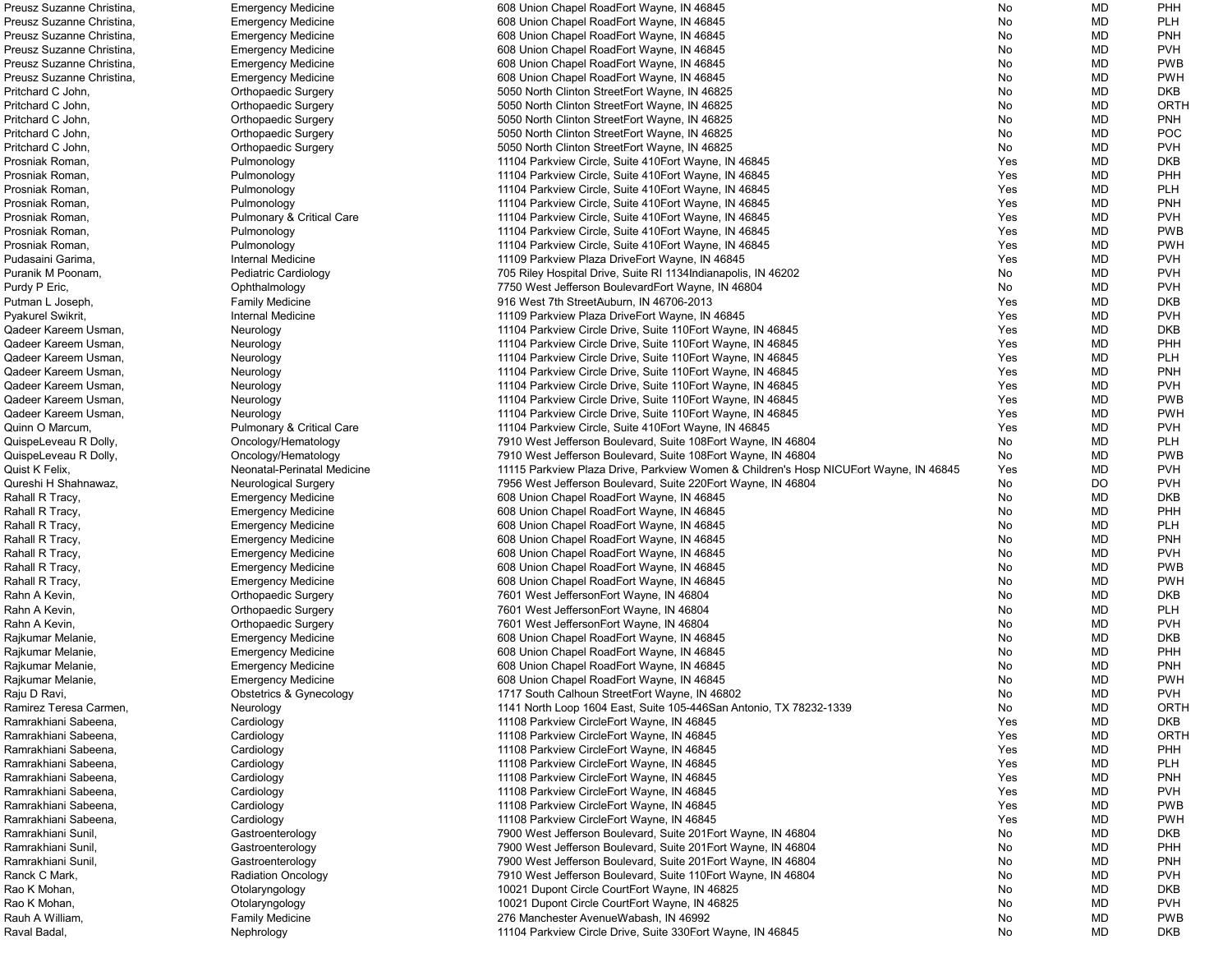| Raval Badal              | Nephrology                          | 11104 Parkview Circle Drive, Suite 330 Eort Wayne, IN 46845                           | No         | MD         | <b>ORTH</b> |
|--------------------------|-------------------------------------|---------------------------------------------------------------------------------------|------------|------------|-------------|
| Raval Badal              | Nephrology                          | 11104 Parkview Circle Drive, Suite 330 Eort Wayne, IN 46845                           | No         | <b>MD</b>  | <b>PHH</b>  |
| Raval Badal              | Nephrology                          | 11104 Parkview Circle Drive, Suite 330 Eort Wayne, IN 46845                           | No         | <b>MD</b>  | <b>PLH</b>  |
| Raval Badal              | Nephrology                          | 11104 Parkview Circle Drive, Suite 330 Fort Wayne, IN 46845                           | No         | <b>MD</b>  | <b>PNH</b>  |
| Raval Badal              |                                     | 11104 Parkview Circle Drive, Suite 330 Eort Wayne, IN 46845                           |            | <b>MD</b>  | <b>PVH</b>  |
|                          | Nephrology                          |                                                                                       | No         |            |             |
| Raval Badal              | Nephrology                          | 11104 Parkview Circle Drive, Suite 330 Fort Wayne, IN 46845                           | No         | MD         | <b>PWH</b>  |
| Reddy Bharath,           | Physical Medicine & Rehabilitation  | 11104 Parkview Circle Drive, Suite 110 Eort Wayne, IN 46845                           | Yes        | MD         | <b>PVH</b>  |
| Reddy K Deepkaran,       | Otolaryngology                      | 10021 Dupont Circle CourtEort Wayne, IN 46825                                         | No         | <b>MD</b>  | <b>PVH</b>  |
| Reddy K Subhash,         | Cardiology                          | 7806 West Jefferson Boulevard, Suite DEort Wayne, IN 46804                            | No         | <b>MD</b>  | <b>DKB</b>  |
| Reddy K Subhash,         | Cardiology                          | 7806 West Jefferson Boulevard, Suite DEort Wayne, IN 46804                            | No         | <b>MD</b>  | <b>ORTH</b> |
| Reddy K Subhash,         | Cardiology                          | 7806 West Jefferson Boulevard, Suite DEort Wayne, IN 46804                            | No         | <b>MD</b>  | <b>PHH</b>  |
|                          |                                     |                                                                                       |            | <b>MD</b>  | <b>PVH</b>  |
| Reddy K Subhash,         | Cardiology                          | 7806 West Jefferson Boulevard, Suite DEort Wayne, IN 46804                            | No         |            |             |
| Reddy K Subhash,         | Cardiology                          | 7806 West Jefferson Boulevard, Suite DEort Wayne, IN 46804                            | No         | <b>MD</b>  | <b>PWH</b>  |
| Reddy K V Sunil,         | Colon & Rectal Surgery              | 11104 Parkview Circle, Suite 320 Eort Wayne, IN 46845                                 | Yes        | <b>MD</b>  | <b>PHH</b>  |
| Reddy K V Sunil,         | Colon & Rectal Surgery              | 11104 Parkview Circle, Suite 320 Fort Wayne, IN 46845                                 | Yes        | <b>MD</b>  | <b>PLH</b>  |
| Reddy K V Sunil,         | Colon & Rectal Surgery              | 11104 Parkview Circle, Suite 320 Fort Wayne, IN 46845                                 | Yes        | <b>MD</b>  | <b>PNH</b>  |
| Reddy K V Sunil,         | Colon & Rectal Surgery              | 11104 Parkview Circle, Suite 320 Eort Wayne, IN 46845                                 | Yes        | <b>MD</b>  | <b>PVH</b>  |
| Reddy K V Sunil,         | Colon & Rectal Surgery              | 11104 Parkview Circle, Suite 320 Fort Wayne, IN 46845                                 | Yes        | MD         | <b>PWB</b>  |
| Reddy K V Sunil,         | Colon & Rectal Surgery              | 11104 Parkview Circle, Suite 320 Eort Wayne, IN 46845                                 | Yes        | <b>MD</b>  | <b>PWH</b>  |
|                          |                                     |                                                                                       |            |            |             |
| Reecer V Mark,           | Physical Medicine & Rehabilitation  | 5750 Coventry Lane, Suite 101 Eort Wayne, IN 46804                                    | No         | MD         | <b>PVH</b>  |
| Reed D John, Jr.         | Radiology                           | 3707 New Vision DriveEort Wayne, IN 46845                                             | No         | <b>MD</b>  | <b>DKB</b>  |
| Reed D John, Jr.         | Radiology                           | 3707 New Vision DriveEort Wayne, IN 46845                                             | No         | <b>MD</b>  | <b>ORTH</b> |
| Reed D John, Jr.         | Radiology                           | 3707 New Vision DriveEort Wayne, IN 46845                                             | No         | <b>MD</b>  | <b>PHH</b>  |
| Reed D John, Jr.         | Radiology                           | 3707 New Vision DriveEort Wayne, IN 46845                                             | No         | <b>MD</b>  | <b>PLH</b>  |
| Reed D John, Jr.         | Radiology                           | 3707 New Vision DriveEort Wayne, IN 46845                                             | No         | <b>MD</b>  | <b>PNH</b>  |
| Reed D John, Jr.         | Radiology Vascular & Interventional | 3707 New Vision DriveEort Wayne, IN 46845                                             | No         | <b>MD</b>  | <b>PVH</b>  |
|                          |                                     |                                                                                       |            | <b>MD</b>  | <b>PWB</b>  |
| Reed D John, Jr.         | Radiology                           | 3707 New Vision DriveEort Wayne, IN 46845                                             | No         |            |             |
| Reed D John, Jr.         | Radiology                           | 3707 New Vision DriveEort Wayne, IN 46845                                             | No         | MD         | <b>PWH</b>  |
| Reed S Lucas,            | Oral and Maxillofacial Surgery      | 7845 Carnegie BoulevardEort Wayne, IN 46804                                           | No         | <b>DDS</b> | <b>PVH</b>  |
| Reese E Catherine,       | <b>Obstetrics &amp; Gynecology</b>  | 8 John Kissinger DriveWabash, IN 46992                                                | Yes        | MD         | <b>PWB</b>  |
| Reichenbach D Eric,      | <b>Family Medicine</b>              | 1104 North Wayne StreetNorth Manchester, IN 46962-1001                                | Yes        | MD         | <b>PHH</b>  |
| Reichenbach D Eric,      | <b>Family Medicine</b>              | 1104 North Wayne StreetNorth Manchester, IN 46962-1001                                | Yes        | MD         | <b>PWB</b>  |
| Reinhard David,          | <b>Family Medicine</b>              | 4084 North US Highway 33Churubusco, IN 46723                                          | <b>Yes</b> | MD         | <b>PWH</b>  |
| Rettenmaier A Philip,    | <b>Family Medicine</b>              | 7950 West Jefferson BoulevardEort Wayne, IN 46804                                     | No         | <b>DO</b>  | <b>DKB</b>  |
|                          |                                     |                                                                                       |            |            |             |
| Rettenmaier A Philip,    | <b>Family Medicine</b>              | 7950 West Jefferson BoulevardEort Wayne, IN 46804                                     | No.        | <b>DO</b>  | <b>PVH</b>  |
| Rexroth H Paul,          | <b>Family Medicine</b>              | 1314 East 7th Street, Suite 101Auburn, IN 46706                                       | Yes        | <b>MD</b>  | <b>DKB</b>  |
| ReyesMartin J Francisco, | Surgery                             | 885 West Connexion Way, Suite 100Columbia City, IN 46725-1045                         | Yes        | MD         | <b>DKB</b>  |
| ReyesMartin J Francisco, | Surgery                             | 885 West Connexion Way, Suite 100Columbia City, IN 46725-1045                         | Yes        | <b>MD</b>  | <b>PHH</b>  |
| ReyesMartin J Francisco, | Surgery                             | 885 West Connexion Way, Suite 100Columbia City, IN 46725-1045                         | Yes        | <b>MD</b>  | <b>PLH</b>  |
| ReyesMartin J Francisco, | Surgery                             | 885 West Connexion Way, Suite 100Columbia City, IN 46725-1045                         | Yes        | <b>MD</b>  | <b>PNH</b>  |
| ReyesMartin J Francisco, | Surgery                             | 885 West Connexion Way, Suite 100Columbia City, IN 46725-1045                         | Yes        | <b>MD</b>  | <b>PVH</b>  |
|                          |                                     |                                                                                       |            | MD         | <b>PWB</b>  |
| ReyesMartin J Francisco, | Surgery                             | 885 West Connexion Way, Suite 100Columbia City, IN 46725-1045                         | Yes        |            |             |
| ReyesMartin J Francisco, | Surgery                             | 885 West Connexion Way, Suite 100 Columbia City, IN 46725-1045                        | Yes        | <b>MD</b>  | <b>PWH</b>  |
| Rezik Mohamed,           | <b>Critical Care Medicine</b>       | 4500 North Lewis AvenueSioux Falls, SD 57104                                          | No         | <b>DO</b>  | <b>PVH</b>  |
| Rice S Melissa,          | Neonatal-Perinatal Medicine         | 11115 Parkview Plaza Drive, Parkview Women & Children's Hosp NICUEort Wayne, IN 46845 | Yes        | DO         | <b>PVH</b>  |
| Richardville Jacob,      | Internal Medicine                   | 11109 Parkview Plaza DriveEort Wayne, IN 46845                                        | Yes        | <b>MD</b>  | <b>ORTH</b> |
| Richardville Jacob,      | Internal Medicine                   | 11109 Parkview Plaza DriveEort Wayne, IN 46845                                        | Yes        | <b>MD</b>  | <b>PVH</b>  |
| RichterHardin D Holly,   | Anesthesiology                      | 3810 New Vision DriveEort Wayne, IN 46845                                             | Yes        | <b>MD</b>  | <b>PHH</b>  |
| RichterHardin D Holly,   | Anesthesiology                      | 3810 New Vision DriveEort Wayne, IN 46845                                             | Yes        | <b>MD</b>  | <b>PNH</b>  |
|                          |                                     |                                                                                       |            |            | <b>PVH</b>  |
| RichterHardin D Holly,   | Anesthesiology                      | 3810 New Vision DriveEort Wayne, IN 46845                                             | Yes        | <b>MD</b>  |             |
| Rico L Nicholas,         | <b>Family Medicine</b>              | 1818 Carew Street, Suite 100 Eort Wayne, IN 46805                                     | Yes        | <b>MD</b>  | <b>PVH</b>  |
| Riegle E Lindsay,        | <b>Surgical Critical Care</b>       | 11141 Parkview Plaza Drive, Suite 305Eort Wayne, IN 46845                             | Yes        | <b>MD</b>  | <b>PVH</b>  |
| Ringenberg J Thomas,     | <b>Family Medicine</b>              | 941 Etna Avenue Huntington, IN 46750                                                  | No         | DO         | PHH         |
| Ringquist R John,        | <b>Emergency Medicine</b>           | 608 Union Chapel RoadEort Wayne, IN 46845                                             | No         | <b>MD</b>  | <b>DKB</b>  |
| Ringquist R John,        | <b>Emergency Medicine</b>           | 608 Union Chapel RoadEort Wayne, IN 46845                                             | No         | <b>MD</b>  | <b>PHH</b>  |
| Ringquist R John,        | <b>Emergency Medicine</b>           | 608 Union Chapel RoadEort Wayne, IN 46845                                             | No         | <b>MD</b>  | <b>PLH</b>  |
| Ringquist R John,        | <b>Emergency Medicine</b>           | 608 Union Chapel RoadEort Wayne, IN 46845                                             | No         | <b>MD</b>  | <b>PNH</b>  |
|                          |                                     |                                                                                       |            |            |             |
| Ringquist R John,        | <b>Emergency Medicine</b>           | 608 Union Chapel RoadEort Wayne, IN 46845                                             | No         | <b>MD</b>  | <b>PVH</b>  |
| Ringquist R John,        | <b>Emergency Medicine</b>           | 608 Union Chapel RoadEort Wayne, IN 46845                                             | No         | <b>MD</b>  | <b>PWB</b>  |
| Ringquist R John,        | <b>Emergency Medicine</b>           | 608 Union Chapel RoadEort Wayne, IN 46845                                             | No         | <b>MD</b>  | <b>PWH</b>  |
| Ritonya S Justin,        | <b>Emergency Medicine</b>           | 608 Union Chapel RoadEort Wayne, IN 46845                                             | No         | <b>MD</b>  | <b>DKB</b>  |
| Ritonya S Justin,        | <b>Emergency Medicine</b>           | 608 Union Chapel RoadEort Wayne, IN 46845                                             | No         | <b>MD</b>  | <b>PHH</b>  |
| Ritonya S Justin,        | <b>Emergency Medicine</b>           | 608 Union Chapel RoadEort Wayne, IN 46845                                             | No         | <b>MD</b>  | <b>PLH</b>  |
| Ritonya S Justin,        | <b>Emergency Medicine</b>           | 608 Union Chapel RoadEort Wayne, IN 46845                                             | No         | <b>MD</b>  | <b>PNH</b>  |
|                          |                                     | 608 Union Chapel RoadEort Wayne, IN 46845                                             | No         | <b>MD</b>  | <b>PVH</b>  |
| Ritonya S Justin,        | <b>Emergency Medicine</b>           |                                                                                       |            |            |             |
| Ritonya S Justin,        | <b>Emergency Medicine</b>           | 608 Union Chapel RoadEort Wayne, IN 46845                                             | No         | <b>MD</b>  | <b>PWB</b>  |
| Ritonya S Justin,        | <b>Emergency Medicine</b>           | 608 Union Chapel RoadEort Wayne, IN 46845                                             | No         | MD         | <b>PWH</b>  |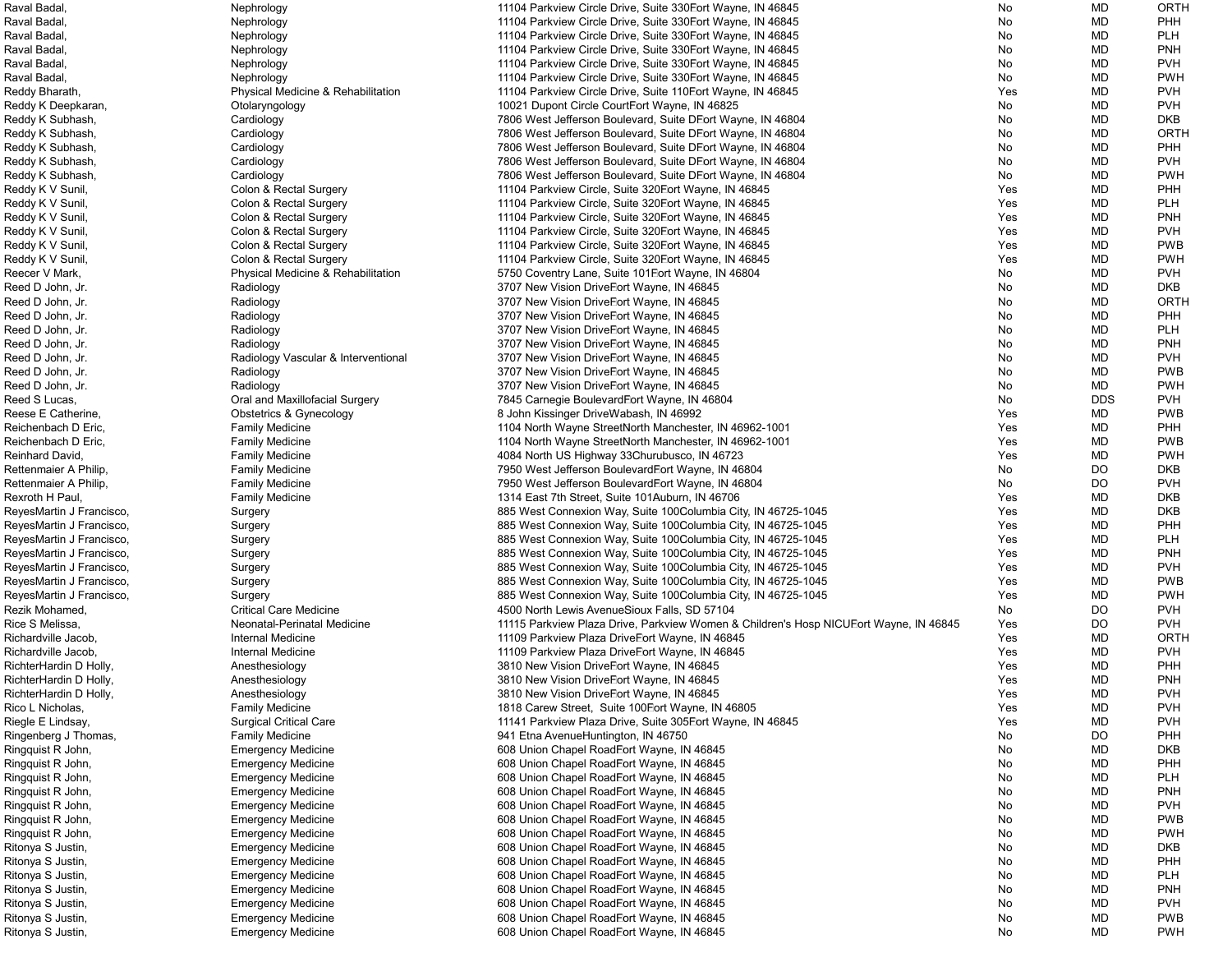| RiveraRivera D Edgardo,     | Pediatric Gastroenterology         | 11123 Parkview Plaza Drive, Suite 200 Eort Wayne, IN 46845                             | Yes | MD         | <b>PNH</b>  |
|-----------------------------|------------------------------------|----------------------------------------------------------------------------------------|-----|------------|-------------|
| RiveraRivera D Edgardo,     | Pediatric Gastroenterology         | 11123 Parkview Plaza Drive, Suite 200Eort Wayne, IN 46845                              | Yes | <b>MD</b>  | <b>PVH</b>  |
| Robbins W James,            | <b>Neurological Surgery</b>        | 11104 Parkview Circle Drive, Suite 110 Medical Office Building 11 Eort Wayne, IN 46845 | Yes | <b>MD</b>  | <b>PVH</b>  |
| Roberts C Aaron,            | Sleep Medicine                     | 1818 Carew Street, Suite 255 Eort Wayne, IN 46805                                      | Yes | <b>MD</b>  | <b>DKB</b>  |
|                             |                                    |                                                                                        |     |            |             |
| Roberts C Aaron,            | Sleep Medicine                     | 1818 Carew Street, Suite 255 Eort Wayne, IN 46805                                      | Yes | MD         | <b>PHH</b>  |
| Roberts C Aaron,            | Sleep Medicine                     | 1818 Carew Street, Suite 255 Eort Wayne, IN 46805                                      | Yes | MD         | <b>PLH</b>  |
| Roberts C Aaron,            | Sleep Medicine                     | 1818 Carew Street, Suite 255 Eort Wayne, IN 46805                                      | Yes | <b>MD</b>  | <b>PNH</b>  |
| Roberts C Aaron,            | Sleep Medicine                     | 1818 Carew Street, Suite 255 Eort Wayne, IN 46805                                      | Yes | <b>MD</b>  | <b>PVH</b>  |
| Roberts C Aaron,            | Sleep Medicine                     | 1818 Carew Street, Suite 255 Eort Wayne, IN 46805                                      | Yes | <b>MD</b>  | <b>PWB</b>  |
| Roberts C Aaron,            | Sleep Medicine                     | 1818 Carew Street, Suite 255 Eort Wayne, IN 46805                                      | Yes | <b>MD</b>  | <b>PWH</b>  |
|                             |                                    |                                                                                        |     |            |             |
| Roberts P Carson,           | <b>Family Medicine</b>             | 750 Broadway, Suite 350 Eort Wayne, IN 46802                                           | No  | <b>DO</b>  | <b>DKB</b>  |
| Roberts P Carson,           | <b>Family Medicine</b>             | 750 Broadway, Suite 350 Eort Wayne, IN 46802                                           | No  | <b>DO</b>  | <b>PHH</b>  |
| Roberts P Carson,           | <b>Family Medicine</b>             | 750 Broadway, Suite 350 Eort Wayne, IN 46802                                           | No  | <b>DO</b>  | <b>PLH</b>  |
| Roberts P Carson,           | <b>Family Medicine</b>             | 750 Broadway, Suite 350 Eort Wayne, IN 46802                                           | No  | <b>DO</b>  | <b>PNH</b>  |
| Roberts P Carson,           | <b>Family Medicine</b>             | 750 Broadway, Suite 350 Eort Wayne, IN 46802                                           | No  | DO         | <b>PVH</b>  |
| Roberts P Carson,           | <b>Family Medicine</b>             | 750 Broadway, Suite 350 Eort Wayne, IN 46802                                           | No  | DO         | <b>PWB</b>  |
|                             |                                    |                                                                                        |     |            |             |
| Roberts P Carson,           | <b>Family Medicine</b>             | 750 Broadway, Suite 350 Eort Wayne, IN 46802                                           | No  | DO         | <b>PWH</b>  |
| Robertson W Roy,            | Cardiology                         | 11108 Parkview CircleEort Wayne, IN 46845                                              | Yes | <b>MD</b>  | <b>DKB</b>  |
| Robertson W Roy,            | Cardiology                         | 11108 Parkview CircleEort Wayne, IN 46845                                              | Yes | <b>MD</b>  | ORTH        |
| Robertson W Roy,            | Cardiology                         | 11108 Parkview CircleEort Wayne, IN 46845                                              | Yes | <b>MD</b>  | <b>PLH</b>  |
| Robertson W Roy,            | Cardiology                         | 11108 Parkview CircleEort Wayne, IN 46845                                              | Yes | <b>MD</b>  | <b>PNH</b>  |
| Robertson W Roy,            | Cardiology Interventional          | 11108 Parkview CircleEort Wayne, IN 46845                                              | Yes | <b>MD</b>  | <b>PVH</b>  |
|                             |                                    |                                                                                        |     |            |             |
| Robertson W Roy,            | Cardiology                         | 11108 Parkview CircleEort Wayne, IN 46845                                              | Yes | MD         | <b>PWB</b>  |
| Robertson W Roy,            | Cardiology                         | 11108 Parkview CircleEort Wayne, IN 46845                                              | Yes | MD         | <b>PWH</b>  |
| Robison W Matthew,          | Podiatry                           | 7559 West Jefferson BoulevardEort Wayne, IN 46804                                      | No  | <b>DPM</b> | <b>PVH</b>  |
| Robitaille Scott Alexander, | Physical Medicine & Rehabilitation | 2200 Randallia DrEort Wayne, IN 46805                                                  | Yes | <b>DO</b>  | <b>PVH</b>  |
| Robles Liliana,             | Neurology                          | 10275 Little Patuxent Parkway, Suite 300Columbia, MD 21044                             | No  | <b>MD</b>  | <b>ORTH</b> |
| Robles Liliana,             | Neurology                          | 10275 Little Patuxent Parkway, Suite 300Columbia, MD 21044                             | No  | <b>MD</b>  | <b>PVH</b>  |
|                             |                                    |                                                                                        |     |            |             |
| Rodenbarger Lyle Andrew,    | Pediatric Cardiology               | 705 Riley Hospital Drive, Suite RI 1134 Indianapolis, IN 46202                         | No  | <b>MD</b>  | <b>PVH</b>  |
| Rodriguez A Vicente,        | Pulmonology                        | 7916 West Jefferson BoulevardEort Wayne, IN 46804                                      | No  | MD         | <b>DKB</b>  |
| Rodriguez A Vicente,        | Pulmonology                        | 7916 West Jefferson BoulevardEort Wayne, IN 46804                                      | No  | <b>MD</b>  | <b>PHH</b>  |
| Rodriguez A Vicente,        | Pulmonology                        | 7916 West Jefferson BoulevardEort Wayne, IN 46804                                      | No  | <b>MD</b>  | <b>PWB</b>  |
| Rodriguez Mary Elizabeth,   | <b>Family Medicine</b>             | 750 Broadway, Suite 350 Eort Wayne, IN 46802                                           | No  | MD         | <b>ORTH</b> |
| Rodriguez Mary Elizabeth,   | <b>Family Medicine</b>             | 750 Broadway, Suite 350 Eort Wayne, IN 46802                                           | No  | <b>MD</b>  | <b>PHH</b>  |
|                             |                                    |                                                                                        |     |            |             |
| Rodriguez Mary Elizabeth,   | <b>Family Medicine</b>             | 750 Broadway, Suite 350 Eort Wayne, IN 46802                                           | No  | <b>MD</b>  | <b>PLH</b>  |
| Rodriguez Mary Elizabeth,   | <b>Family Medicine</b>             | 750 Broadway, Suite 350 Eort Wayne, IN 46802                                           | No. | <b>MD</b>  | <b>PNH</b>  |
| Rodriguez Mary Elizabeth,   | <b>Family Medicine</b>             | 750 Broadway, Suite 350 Eort Wayne, IN 46802                                           | No  | MD         | <b>PVH</b>  |
| Rodriguez Mary Elizabeth,   | <b>Family Medicine</b>             | 750 Broadway, Suite 350 Eort Wayne, IN 46802                                           | No  | <b>MD</b>  | <b>PWB</b>  |
| Rodriguez Mary Elizabeth,   | <b>Family Medicine</b>             | 750 Broadway, Suite 350 Eort Wayne, IN 46802                                           | No  | <b>MD</b>  | <b>PWH</b>  |
| Rohaus R Mark,              | Pediatrics                         | 1270 East State Road 205, Suite 230 Columbia City, IN 46725-8506                       | Yes | <b>MD</b>  | <b>PHH</b>  |
|                             |                                    |                                                                                        |     |            |             |
| Rohaus R Mark,              | Pediatrics                         | 1270 East State Road 205, Suite 230 Columbia City, IN 46725-8506                       | Yes | MD         | <b>PWH</b>  |
| RojasDeLeon Mariajose,      | Gastroenterology                   | 11050 Parkview Circle, Entrance 12Eort Wayne, IN 46845                                 | Yes | MD         | <b>PVH</b>  |
| Rookus G Joshua,            | <b>Emergency Medicine</b>          | 608 Union Chapel RoadEort Wayne, IN 46845                                              | No  | <b>DO</b>  | <b>DKB</b>  |
| Rookus G Joshua,            | <b>Emergency Medicine</b>          | 608 Union Chapel RoadEort Wayne, IN 46845                                              | No  | <b>DO</b>  | <b>PHH</b>  |
| Rookus G Joshua,            | <b>Emergency Medicine</b>          | 608 Union Chapel RoadEort Wayne, IN 46845                                              | No  | <b>DO</b>  | <b>PLH</b>  |
| Rookus G Joshua,            | <b>Emergency Medicine</b>          | 608 Union Chapel RoadEort Wayne, IN 46845                                              | No  | <b>DO</b>  | <b>PNH</b>  |
|                             |                                    |                                                                                        |     |            |             |
| Rookus G Joshua,            | <b>Emergency Medicine</b>          | 608 Union Chapel RoadEort Wayne, IN 46845                                              | No  | <b>DO</b>  | <b>PVH</b>  |
| Rookus G Joshua,            | <b>Emergency Medicine</b>          | 608 Union Chapel RoadEort Wayne, IN 46845                                              | No  | <b>DO</b>  | <b>PWB</b>  |
| Rookus G Joshua,            | <b>Emergency Medicine</b>          | 608 Union Chapel RoadEort Wayne, IN 46845                                              | No  | <b>DO</b>  | <b>PWH</b>  |
| Rosen R Michael,            | <b>Orthopaedic Surgery</b>         | 306 East Maumee Street, Suite 304 Angola, IN 46703                                     | No  | <b>DO</b>  | <b>DKB</b>  |
| Rosen R Michael,            | <b>Orthopaedic Surgery</b>         | 306 East Maumee Street, Suite 304 Angola, IN 46703                                     | No  | DO         | <b>PVH</b>  |
| Rosenberg A Kjell,          | Anesthesiology                     | 3810 New Vision DriveEort Wayne, IN 46845                                              | Yes | <b>MD</b>  | <b>PVH</b>  |
|                             |                                    |                                                                                        |     |            |             |
| Rosenberg A Kjell,          | Anesthesiology                     | 3810 New Vision DriveEort Wayne, IN 46845                                              | Yes | <b>MD</b>  | <b>PWB</b>  |
| Rosman M Brian,             | Urology                            | 11141 Parkview Plaza Drive, Suite 320 Eort Wayne, IN 46845                             | Yes | <b>MD</b>  | <b>ORTH</b> |
| Rosman M Brian,             | Urology                            | 11141 Parkview Plaza Drive, Suite 320 Eort Wayne, IN 46845                             | Yes | <b>MD</b>  | <b>PLH</b>  |
| Rosman M Brian,             | Urology                            | 11141 Parkview Plaza Drive, Suite 320 Eort Wayne, IN 46845                             | Yes | <b>MD</b>  | <b>PVH</b>  |
| Roth C Daniel,              | Physical Medicine & Rehabilitation | 1721 Magnavox WayEort Wayne, IN 46804                                                  | No  | <b>DO</b>  | <b>ORTH</b> |
| Roth C Daniel,              | Physical Medicine & Rehabilitation | 1721 Magnavox WayEort Wayne, IN 46804                                                  | No  | <b>DO</b>  | <b>PHH</b>  |
|                             |                                    |                                                                                        |     |            |             |
| Roth C Daniel,              | Physical Medicine & Rehabilitation | 1721 Magnavox WayEort Wayne, IN 46804                                                  | No  | <b>DO</b>  | <b>PNH</b>  |
| Roth C Daniel,              | Physical Medicine & Rehabilitation | 1721 Magnavox WayEort Wayne, IN 46804                                                  | No  | <b>DO</b>  | <b>PVH</b>  |
| Roth C Daniel,              | Physical Medicine & Rehabilitation | 1721 Magnavox WayEort Wayne, IN 46804                                                  | No  | <b>DO</b>  | <b>PWH</b>  |
| Routsong T Michael,         | <b>Emergency Medicine</b>          | 608 Union Chapel RoadEort Wayne, IN 46845                                              | No  | <b>MD</b>  | <b>DKB</b>  |
| Routsong T Michael,         | <b>Emergency Medicine</b>          | 608 Union Chapel RoadEort Wayne, IN 46845                                              | No  | <b>MD</b>  | <b>PHH</b>  |
|                             |                                    |                                                                                        |     | MD         | <b>PLH</b>  |
| Routsong T Michael,         | <b>Emergency Medicine</b>          | 608 Union Chapel RoadEort Wayne, IN 46845                                              | No  |            |             |
| Routsong T Michael,         | <b>Emergency Medicine</b>          | 608 Union Chapel RoadEort Wayne, IN 46845                                              | No  | MD         | <b>PNH</b>  |
| Routsong T Michael,         | <b>Emergency Medicine</b>          | 608 Union Chapel RoadEort Wayne, IN 46845                                              | No  | MD         | <b>PWB</b>  |
| Routsong T Michael,         | <b>Emergency Medicine</b>          | 608 Union Chapel RoadEort Wayne, IN 46845                                              | No  | <b>MD</b>  | <b>PWH</b>  |
|                             |                                    |                                                                                        |     |            |             |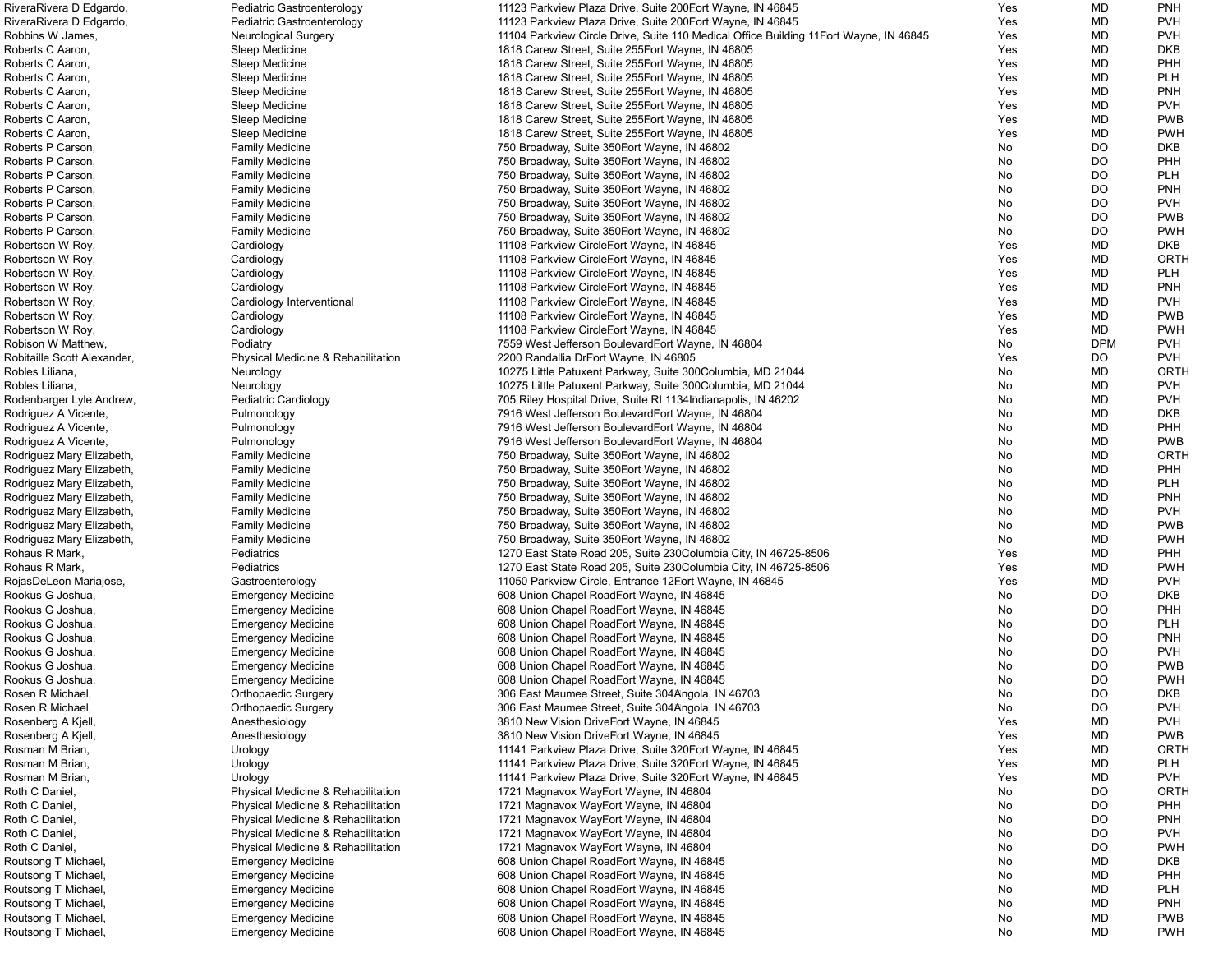| Row P Jason,               | <b>Family Medicine</b>                     | 11055 Twin Creeks CoveEort Wayne, IN 46845                     | Yes        | MD         | <b>PVH</b>  |
|----------------------------|--------------------------------------------|----------------------------------------------------------------|------------|------------|-------------|
| Rozema Tamika,             | Pediatrics                                 | 7950 West Jefferson Boulevard, Suite 210Eort Wayne, IN 46804   | No         | MD         | <b>PVH</b>  |
| Ruales R Stephanie,        | <b>Family Medicine</b>                     | 3909 New Vision DriveEort Wayne, IN 46845                      | Yes        | MD         | <b>PVH</b>  |
| Ruckman N Phil, III        | Oral and Maxillofacial Surgery             | 9901 Auburn RoadEort Wayne, IN 46825                           | No         | <b>DDS</b> | <b>PVH</b>  |
|                            |                                            |                                                                |            |            |             |
| Rudolph A Rhys,            | Urology                                    | 11141 Parkview Plaza Drive, Suite 320 Fort Wayne, IN 46845     | Yes        | MD         | <b>ORTH</b> |
| Rudolph A Rhys,            | Urology                                    | 11141 Parkview Plaza Drive, Suite 320 Eort Wayne, IN 46845     | Yes        | MD         | <b>PNH</b>  |
| Rudolph A Rhys,            | Urology                                    | 11141 Parkview Plaza Drive, Suite 320 Eort Wayne, IN 46845     | Yes        | MD         | <b>PVH</b>  |
| Rumancik Mark,             | Nephrology                                 | 11104 Parkview Circle Drive, Suite 330 Eort Wayne, IN 46845    | No         | MD         | <b>ORTH</b> |
| Rumancik Mark,             | Nephrology                                 | 11104 Parkview Circle Drive, Suite 330 Eort Wayne, IN 46845    | No.        | MD         | PHH         |
| Rumancik Mark,             | Nephrology                                 | 11104 Parkview Circle Drive, Suite 330 Eort Wayne, IN 46845    | No         | MD         | <b>PLH</b>  |
| Rumancik Mark,             |                                            |                                                                | No         | MD         | <b>PNH</b>  |
|                            | Nephrology                                 | 11104 Parkview Circle Drive, Suite 330 Eort Wayne, IN 46845    |            |            |             |
| Rumancik Mark,             | Nephrology                                 | 11104 Parkview Circle Drive, Suite 330 Eort Wayne, IN 46845    | No         | MD         | <b>PVH</b>  |
| Rumancik Mark,             | Nephrology                                 | 11104 Parkview Circle Drive, Suite 330 Eort Wayne, IN 46845    | No         | MD         | <b>PWH</b>  |
| Rumple S Michael,          | <b>Family Medicine</b>                     | 1331 Minnich RoadNew Haven, IN 46774                           | Yes        | MD         | <b>PVH</b>  |
| Runyan L Matthew,          | Psychiatry                                 | 1720 Beacon StreetEort Wayne, IN 46805                         | Yes        | MD         | <b>DKB</b>  |
| Runyan L Matthew,          | Psychiatry                                 | 1720 Beacon StreetEort Wayne, IN 46805                         | Yes        | MD         | <b>ORTH</b> |
|                            |                                            |                                                                |            |            | PHH         |
| Runyan L Matthew,          | Psychiatry                                 | 1720 Beacon StreetEort Wayne, IN 46805                         | Yes        | MD         |             |
| Runyan L Matthew,          | Psychiatry                                 | 1720 Beacon StreetEort Wayne, IN 46805                         | Yes        | MD         | <b>PKC</b>  |
| Runyan L Matthew,          | Psychiatry                                 | 1720 Beacon StreetEort Wayne, IN 46805                         | Yes        | MD         | <b>PLH</b>  |
| Runyan L Matthew,          | Psychiatry                                 | 1720 Beacon StreetEort Wayne, IN 46805                         | Yes        | MD         | <b>PNH</b>  |
| Runyan L Matthew,          | Psychiatry                                 | 1720 Beacon StreetEort Wayne, IN 46805                         | Yes        | MD         | <b>PVH</b>  |
| Runyan L Matthew,          | Psychiatry                                 | 1720 Beacon StreetEort Wayne, IN 46805                         | Yes        | MD         | <b>PWB</b>  |
|                            |                                            |                                                                |            | MD         | <b>PWH</b>  |
| Runyan L Matthew,          | Psychiatry                                 | 1720 Beacon StreetEort Wayne, IN 46805                         | Yes        |            |             |
| Rusk A David,              | Pediatrics                                 | 7910 West Jefferson Boulevard, Suite 201Eort Wayne, IN 46804   | No         | MD         | <b>PVH</b>  |
| Russell A Brandon,         | <b>Emergency Medicine</b>                  | 1381 North Wayne StreetAngola, IN 46703                        | No         | <b>DO</b>  | <b>PLH</b>  |
| Russell A Wesley,          | <b>Radiation Oncology</b>                  | 11050 Parkview Circle DriveEort Wayne, IN 46845                | No         | MD         | <b>PVH</b>  |
| Rustagi K Prevesh,         | Psychiatry                                 | 3400 East Coliseum Boulevard, Suite 340 Eort Wayne, IN 46805   | Yes        | MD         | <b>PVH</b>  |
| Ryser J Caitlin,           | Obstetrics & Gynecology                    | 1355 Mariners DriveWarsaw, IN 46582                            | Yes        | MD         | <b>PWH</b>  |
|                            |                                            |                                                                |            |            |             |
| Sackett J Aaron,           | Pediatrics                                 | 7910 West Jefferson Boulevard, Suite 201Eort Wayne, IN 46804   | No         | MD         | <b>PVH</b>  |
| Sadiq A Ahad,              | <b>Medical Oncology</b>                    | 2514 East Dupont Road, Suite 100 Eort Wayne, IN 46825          | No         | MD         | <b>DKB</b>  |
| Sadiq A Ahad,              | <b>Medical Oncology</b>                    | 2514 East Dupont Road, Suite 100 Eort Wayne, IN 46825          | No         | MD         | <b>ORTH</b> |
| Sadiq A Ahad,              | <b>Medical Oncology</b>                    | 2514 East Dupont Road, Suite 100 Eort Wayne, IN 46825          | No         | MD         | PHH         |
| Sadiq A Ahad,              | <b>Medical Oncology</b>                    | 2514 East Dupont Road, Suite 100 Eort Wayne, IN 46825          | No.        | MD         | <b>PLH</b>  |
| Sadiq A Ahad,              | <b>Medical Oncology</b>                    | 2514 East Dupont Road, Suite 100 Eort Wayne, IN 46825          | No         | MD         | <b>PNH</b>  |
|                            |                                            |                                                                |            | MD         | <b>PWB</b>  |
| Sadiq A Ahad,              | <b>Medical Oncology</b>                    | 2514 East Dupont Road, Suite 100 Eort Wayne, IN 46825          | No         |            |             |
| Sadler K Amy,              | <b>Family Medicine</b>                     | 1270 East State Road 205, Suite 240 Columbia City, IN 46725    | Yes        | <b>MD</b>  | <b>PWH</b>  |
| Sadry S Payam,             | Neurology                                  | 21472 North Cove BoulevardToledo, OH 43606-3895                | Yes        | DO         | <b>DKB</b>  |
| Sadry S Payam,             | Neurology                                  | 21472 North Cove BoulevardToledo, OH 43606-3895                | Yes        | DO         | PHH         |
| Sadry S Payam,             | Neurology                                  | 21472 North Cove BoulevardToledo, OH 43606-3895                | Yes        | DO         | <b>PLH</b>  |
| Sadry S Payam,             | Neurology                                  | 21472 North Cove BoulevardToledo, OH 43606-3895                | Yes        | <b>DO</b>  | <b>PNH</b>  |
|                            |                                            |                                                                | Yes        | <b>DO</b>  | <b>PVH</b>  |
| Sadry S Payam,             | Neurology                                  | 21472 North Cove BoulevardToledo, OH 43606-3895                |            |            |             |
| Sadry S Payam,             | Neurology                                  | 21472 North Cove BoulevardToledo, OH 43606-3895                | Yes        | <b>DO</b>  | <b>PWB</b>  |
| Sadry S Payam,             | Neurology                                  | 21472 North Cove BoulevardToledo, OH 43606-3895                | Yes        | <b>DO</b>  | <b>PWH</b>  |
| Sagoe E Barbara,           | Pediatrics                                 | 11055 Twin Creeks CoveEort Wayne, IN 46845                     | Yes        | MD         | PHH         |
| Sagoe E Barbara,           | Pediatrics                                 | 11055 Twin Creeks CoveEort Wayne, IN 46845                     | Yes        | MD         | <b>PVH</b>  |
| Sah Jitendra,              | <b>Internal Medicine</b>                   | 11109 Parkview Plaza DriveEort Wayne, IN 46845                 | Yes        | MD         | <b>ORTH</b> |
| Sah Jitendra,              | Internal Medicine                          |                                                                |            |            | <b>PVH</b>  |
|                            |                                            | 11109 Parkview Plaza DriveEort Wayne, IN 46845                 | Yes        | MD         |             |
| Sahlol Hazem Mark,         | Internal Medicine                          | 2200 Randallia DriveEort Wayne, IN 46805                       | Yes        | MD         | <b>PVH</b>  |
| Salam A Gohar,             | Vitreo-Retina Disease                      | 11188 Diebold RoadEort Wayne, IN 46845                         | No         | MD         | <b>PVH</b>  |
| Sanderson J Derrick,       | Urogynecology                              | 7988 W. Jefferson Blvd. Eort Wayne, IN 46804                   | No         | DO         | <b>PVH</b>  |
| Santanello A Steven,       | <b>Surgical Critical Care</b>              | 11141 Parkview Plaza Drive, Suite 305Eort Wayne, IN 46845      | Yes        | DO         | <b>PVH</b>  |
| Sarma Madhab Alinda,       | <b>Internal Medicine</b>                   | 11109 Parkview Plaza DriveEort Wayne, IN 46845                 | Yes        | MD         | <b>ORTH</b> |
| Sarma Madhab Alinda,       | <b>Internal Medicine</b>                   |                                                                |            |            | <b>PVH</b>  |
|                            |                                            | 11109 Parkview Plaza DriveEort Wayne, IN 46845                 | Yes        | MD         |             |
| Sarrazine L Ronald,        | Internal & Pediatric Medicine              | 11123 Parkview Plaza Drive, Suite 106Eort Wayne, IN 46845      | Yes        | MD         | <b>ORTH</b> |
| Sarrazine L Ronald,        | Internal & Pediatric Medicine              | 11123 Parkview Plaza Drive, Suite 106Eort Wayne, IN 46845      | Yes        | MD         | <b>PVH</b>  |
| Sassmannshausen M Gregory, | <b>Orthopaedic Surgery</b>                 | 7601 West JeffersonEort Wayne, IN 46804                        | No         | MD         | <b>DKB</b>  |
| Sassmannshausen M Gregory, | <b>Orthopaedic Surgery</b>                 | 7601 West JeffersonEort Wayne, IN 46804                        | No.        | MD         | <b>PVH</b>  |
| Satcher Douglas,           | <b>Internal Medicine</b>                   | 11109 Parkview Plaza DriveEort Wayne, IN 46845                 | Yes        | MD         | <b>PVH</b>  |
|                            |                                            |                                                                |            |            |             |
| Sauer S Michael,           | Pediatrics                                 | 2810 Dupont Commerce CourtEort Wayne, IN 46825                 | No.        | MD         | <b>PVH</b>  |
| Savariar S Lourdu,         | Pediatrics                                 | 2814 Theater Avenue Huntington, IN 46750                       | <b>Yes</b> | MD         | PHH         |
| Savariar S Lourdu,         | Pediatrics                                 | 2814 Theater AvenueHuntington, IN 46750                        | Yes        | MD         | <b>PWH</b>  |
| Scavo A Vincent, Jr.       | Thoracic Surgery (Cardiothoracic Vascular) | 7910 West Jefferson Boulevard, Suite 102Eort Wayne, IN 46804   | No         | MD         | <b>PVH</b>  |
| Schafer E Janet,           | Anesthesiology                             | 5050 North Clinton StreetEort Wayne, IN 46825                  | No         | MD         | <b>ORTH</b> |
| Schafer E Janet,           | Anesthesiology                             | 5050 North Clinton StreetEort Wayne, IN 46825                  | No         | MD         | <b>POC</b>  |
|                            |                                            |                                                                |            |            |             |
| Schamberger S Marcus,      | Pediatric Cardiology                       | 705 Riley Hospital Drive, Suite RI 1134 Indianapolis, IN 46202 | No         | MD         | <b>PVH</b>  |
| Schaublin Alan Greg,       | Neurology                                  | 336 22nd Avenue NorthNashville, TN 37203                       | No         | MD         | <b>ORTH</b> |
| Scheible Gregory R,        | Gastroenterology                           | 11104 Parkview Circle, Suite 010Eort Wayne, IN 46845           | Yes        | MD         | <b>DKB</b>  |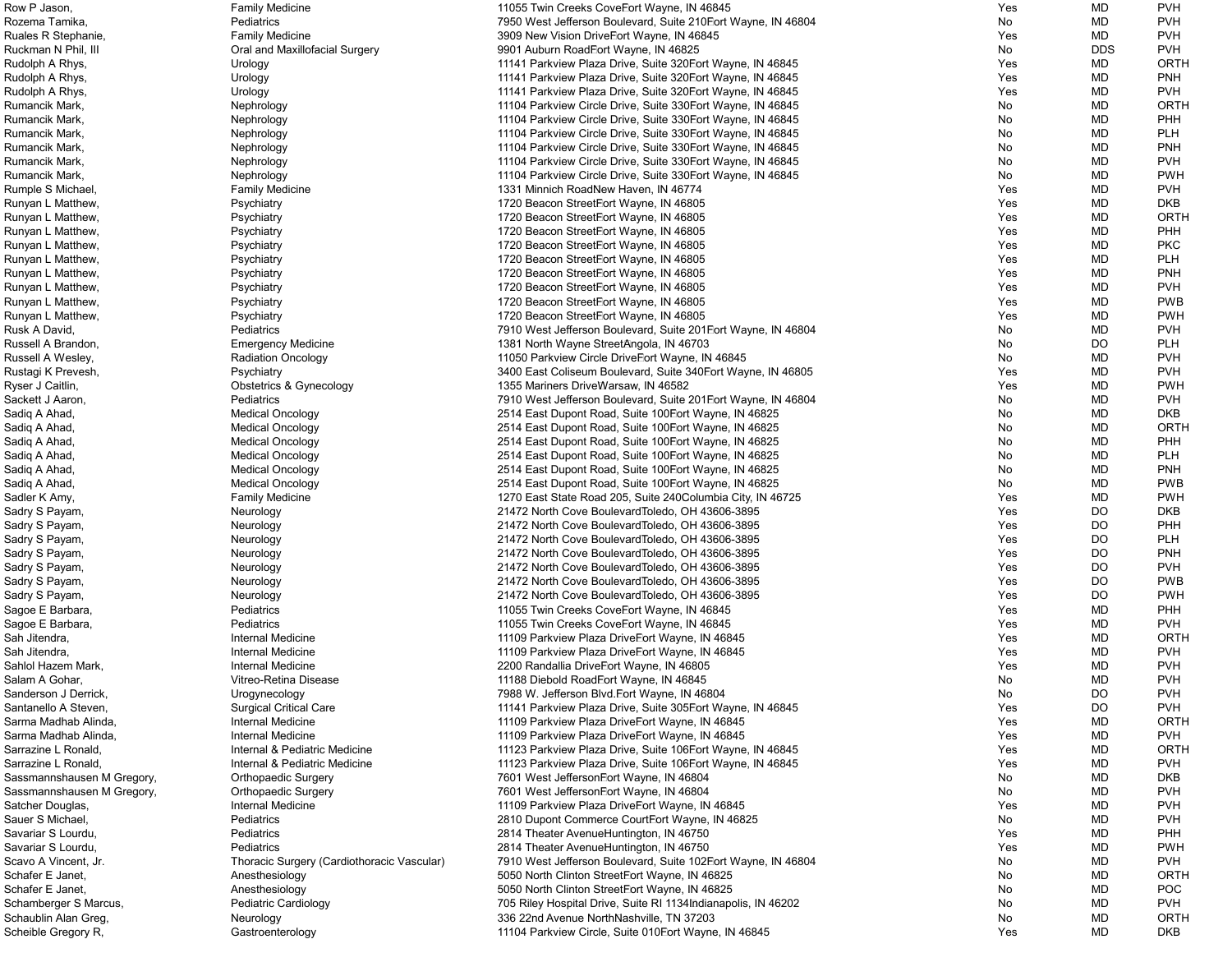| Scheible Gregory R,    | Gastroenterology                      | 11104 Parkview Circle, Suite 010 Eort Wayne, IN 46845          | Yes | MD         | <b>ORTH</b> |
|------------------------|---------------------------------------|----------------------------------------------------------------|-----|------------|-------------|
| Scheible Gregory R,    | Gastroenterology                      | 11104 Parkview Circle, Suite 010Eort Wayne, IN 46845           | Yes | MD         | <b>PVH</b>  |
| Schelb J Kimberly,     | <b>Family Medicine</b>                | 1717 South Calhoun StreetEort Wayne, IN 46802                  | No  | MD         | <b>PVH</b>  |
| Schimmele R Steven,    | Oral and Maxillofacial Surgery        | 7845 Carnegie BoulevardEort Wayne, IN 46804                    | No  | <b>DDS</b> | <b>PVH</b>  |
| Schleinkofer E David,  | Cardiology                            | 11108 Parkview CircleEort Wayne, IN 46845                      | Yes | MD         | <b>DKB</b>  |
| Schleinkofer E David,  | Cardiology                            | 11108 Parkview CircleEort Wayne, IN 46845                      | Yes | MD         | ORTH        |
| Schleinkofer E David,  | Cardiology                            | 11108 Parkview CircleEort Wayne, IN 46845                      | Yes | MD         | PHH         |
| Schleinkofer E David,  | Cardiology                            | 11108 Parkview CircleEort Wayne, IN 46845                      | Yes | MD         | <b>PLH</b>  |
| Schleinkofer E David,  | Cardiology                            | 11108 Parkview CircleEort Wayne, IN 46845                      | Yes | MD         | <b>PNH</b>  |
| Schleinkofer E David,  |                                       |                                                                | Yes | MD         | <b>PVH</b>  |
|                        | Cardiology                            | 11108 Parkview CircleEort Wayne, IN 46845                      |     |            |             |
| Schleinkofer E David,  | Cardiology                            | 11108 Parkview CircleEort Wayne, IN 46845                      | Yes | MD         | <b>PWB</b>  |
| Schleinkofer E David,  | Cardiology                            | 11108 Parkview CircleEort Wayne, IN 46845                      | Yes | MD         | <b>PWH</b>  |
| Schlie B Sarah,        | <b>Family Medicine</b>                | 11055 Twin Creeks CoveEort Wayne, IN 46845                     | Yes | DO         | <b>PVH</b>  |
| Schlie R Austin,       | <b>Family Medicine</b>                | 10429 Hosler Road Leo, IN 46765                                | No  | DO         | <b>PVH</b>  |
| Schlotman James,       | Anesthesiology                        | 3810 New Vision DriveEort Wayne, IN 46845                      | Yes | <b>MD</b>  | <b>PVH</b>  |
| Schlotman James,       | Anesthesiology                        | 3810 New Vision DriveEort Wayne, IN 46845                      | Yes | MD         | <b>PWB</b>  |
| Schmucker D Robyn,     | Pediatric Infectious Disease          | 11123 Parkview Plaza Drive, Suite 200 Fort Wayne, IN 46845     | Yes | MD         | <b>PVH</b>  |
| Schowe A Elizabeth,    | <b>Family Medicine</b>                | 326 Sawyer RoadKendallville, IN 46755                          | Yes | MD         | <b>PNH</b>  |
| Schreck J Stephen,     | Otolaryngology                        | 10021 Dupont Circle CourtEort Wayne, IN 46825                  | No  | MD         | <b>PVH</b>  |
| Schreier M Eric,       | Physical Medicine & Rehabilitation    | 3030 Lake Avenue, Suite 26 Eort Wayne, IN 46805                | No  | DO         | <b>PVH</b>  |
| Schroeder Emily,       | Endocrinology & Diabetes & Metabolism | 11141 Parkview Plaza Drive, Suite 310 Eort Wayne, IN 46845     | Yes | <b>MD</b>  | <b>PVH</b>  |
| Schroeder M Barbara,   | Ophthalmology                         | 3301 Lake AvenueEort Wayne, IN 46805-5529                      | No  | MD         | <b>PVH</b>  |
| Schwartz D Niles,      | <b>Orthopaedic Surgery</b>            | 2512 East Dupont Road, Suite 110 Fort Wayne, IN 46825          | No  | MD         | <b>DKB</b>  |
| Schwartz D Niles,      | <b>Orthopaedic Surgery</b>            | 2512 East Dupont Road, Suite 110 Fort Wayne, IN 46825          | No  | MD         | <b>PVH</b>  |
| Schwieterman C Steven, | <b>Family Medicine</b>                | 750 Broadway, Suite 350 Eort Wayne, IN 46802                   | No  | MD         | <b>PVH</b>  |
| Scott A Douglas,       | <b>Emergency Medicine</b>             | 608 Union Chapel RoadEort Wayne, IN 46845                      | No  | <b>MD</b>  | <b>PNH</b>  |
| Scott Beth Sarah,      | <b>Obstetrics &amp; Gynecology</b>    | 2003 Stults Road, Suite 215Huntington, IN 46750                | Yes | MD         | PHH         |
| Scott Beth Sarah,      | <b>Obstetrics &amp; Gynecology</b>    | 2003 Stults Road, Suite 215 Huntington, IN 46750               | Yes | MD         | <b>PWB</b>  |
| Scott E Ashley,        |                                       |                                                                | No  | MD         | <b>PVH</b>  |
|                        | Obstetrics & Gynecology               | 2518 East Dupont RoadEort Wayne, IN 46825                      | Yes | <b>DO</b>  | <b>PWH</b>  |
| Seman A Nicholas,      | <b>Family Medicine</b>                | 1355 Mariners DriveWarsaw, IN 46582                            |     |            |             |
| Serbus M Brianna,      | <b>Family Medicine</b>                | 8911 Liberty Mills RoadEort Wayne, IN 46804                    | Yes | MD         | <b>PVH</b>  |
| Serrano M Ryan,        | Pediatric Cardiology                  | 705 Riley Hospital Drive, Suite RI 1134 Indianapolis, IN 46202 | No  | MD         | <b>PVH</b>  |
| Severinac N Robert,    | Plastic and Reconstructive Surgery    | 10020 Dupont Circle Court, Suite 100Eort Wayne, IN 46825       | No  | MD         | <b>PVH</b>  |
| Seward Eric Robert,    | <b>Obstetrics &amp; Gynecology</b>    | 2003 Stults Road, Suite 215 Huntington, IN 46750               | Yes | MD         | <b>PHH</b>  |
| Seward Eric Robert,    | <b>Obstetrics &amp; Gynecology</b>    | 2003 Stults Road, Suite 215Huntington, IN 46750                | Yes | MD         | <b>PWB</b>  |
| Seward Eric Robert,    | <b>Obstetrics &amp; Gynecology</b>    | 2003 Stults Road, Suite 215 Huntington, IN 46750               | Yes | MD         | <b>PWH</b>  |
| Shaffer R Jennifer,    | Pulmonology                           | 11104 Parkview Circle, Suite 410 Eort Wayne, IN 46845          | Yes | MD         | <b>DKB</b>  |
| Shaffer R Jennifer,    | Pulmonology                           | 11104 Parkview Circle, Suite 410 Fort Wayne, IN 46845          | Yes | MD         | <b>PHH</b>  |
| Shaffer R Jennifer,    | Pulmonology                           | 11104 Parkview Circle, Suite 410 Fort Wayne, IN 46845          | Yes | MD         | <b>PLH</b>  |
| Shaffer R Jennifer,    | Pulmonology                           | 11104 Parkview Circle, Suite 410 Fort Wayne, IN 46845          | Yes | MD         | <b>PNH</b>  |
| Shaffer R Jennifer,    | <b>Pulmonary &amp; Critical Care</b>  | 11104 Parkview Circle, Suite 410 Fort Wayne, IN 46845          | Yes | MD         | <b>PVH</b>  |
| Shaffer R Jennifer,    | Pulmonology                           | 11104 Parkview Circle, Suite 410 Fort Wayne, IN 46845          | Yes | MD         | <b>PWB</b>  |
| Shaffer R Jennifer,    | Pulmonology                           | 11104 Parkview Circle, Suite 410 Fort Wayne, IN 46845          | Yes | MD         | <b>PWH</b>  |
| Shah K Jay,            | Radiology                             | 3707 New Vision DriveEort Wayne, IN 46845                      | No  | MD         | <b>DKB</b>  |
| Shah K Jay,            | Radiology                             | 3707 New Vision DriveEort Wayne, IN 46845                      | No  | MD         | <b>ORTH</b> |
| Shah K Jay,            | Radiology                             | 3707 New Vision DriveEort Wayne, IN 46845                      | No  | MD         | <b>PHH</b>  |
| Shah K Jay,            | Radiology                             | 3707 New Vision DriveEort Wayne, IN 46845                      | No  | MD         | <b>PLH</b>  |
| Shah K Jay,            | Radiology                             | 3707 New Vision DriveEort Wayne, IN 46845                      | No  | MD         | <b>PNH</b>  |
| Shah K Jay,            | Radiology                             | 3707 New Vision DriveEort Wayne, IN 46845                      | No  | MD         | <b>PVH</b>  |
| Shah K Jay,            | Radiology                             | 3707 New Vision DriveEort Wayne, IN 46845                      | No  | MD         | <b>PWB</b>  |
| Shah K Jay,            | Radiology                             | 3707 New Vision DriveEort Wayne, IN 46845                      | No  | MD         | <b>PWH</b>  |
| Shaikh A Khurrum,      | Internal Medicine                     | 6435 West Jefferson BoulevardEort Wayne, IN 46804              |     | MD         | <b>PVH</b>  |
|                        |                                       |                                                                | No  |            | <b>PVH</b>  |
| Shambaugh E Matthew,   | Plastic and Reconstructive Surgery    | 7920 West Jefferson Boulevard, Suite 200Eort Wayne, IN 46804   | No  | MD         |             |
| Shane Nathan,          | Podiatry Foot & Ankle Surgery         | 401 North Sawyer Road, Suite CKendallville, IN 46755           | Yes | <b>DPM</b> | <b>DKB</b>  |
| Shane Nathan,          | Podiatry Foot & Ankle Surgery         | 401 North Sawyer Road, Suite CKendallville, IN 46755           | Yes | <b>DPM</b> | <b>ORTH</b> |
| Shane Nathan,          | Podiatry Foot & Ankle Surgery         | 401 North Sawyer Road, Suite CKendallville, IN 46755           | Yes | <b>DPM</b> | <b>PNH</b>  |
| Shane Nathan,          | Podiatry Foot & Ankle Surgery         | 401 North Sawyer Road, Suite CKendallville, IN 46755           | Yes | <b>DPM</b> | <b>POC</b>  |
| Shane Nathan,          | Podiatry                              | 401 North Sawyer Road, Suite CKendallville, IN 46755           | Yes | <b>DPM</b> | <b>PVH</b>  |
| Shao Frank,            | Psychiatry                            | 1720 Beacon StreetEort Wayne, IN 46805                         | Yes | MD         | <b>DKB</b>  |
| Shao Frank,            | Psychiatry                            | 1720 Beacon StreetEort Wayne, IN 46805                         | Yes | MD         | ORTH        |
| Shao Frank,            | Psychiatry                            | 1720 Beacon StreetEort Wayne, IN 46805                         | Yes | MD         | PHH         |
| Shao Frank,            | Psychiatry                            | 1720 Beacon StreetEort Wayne, IN 46805                         | Yes | MD         | <b>PKC</b>  |
| Shao Frank,            | Psychiatry                            | 1720 Beacon StreetEort Wayne, IN 46805                         | Yes | MD         | <b>PLH</b>  |
| Shao Frank,            | Psychiatry                            | 1720 Beacon StreetEort Wayne, IN 46805                         | Yes | MD         | <b>PNH</b>  |
| Shao Frank,            | Psychiatry                            | 1720 Beacon StreetEort Wayne, IN 46805                         | Yes | MD         | <b>PVH</b>  |
| Shao Frank,            | Psychiatry                            | 1720 Beacon StreetEort Wayne, IN 46805                         | Yes | MD         | <b>PWB</b>  |
| Shao Frank,            | Psychiatry                            | 1720 Beacon StreetEort Wayne, IN 46805                         | Yes | MD         | <b>PWH</b>  |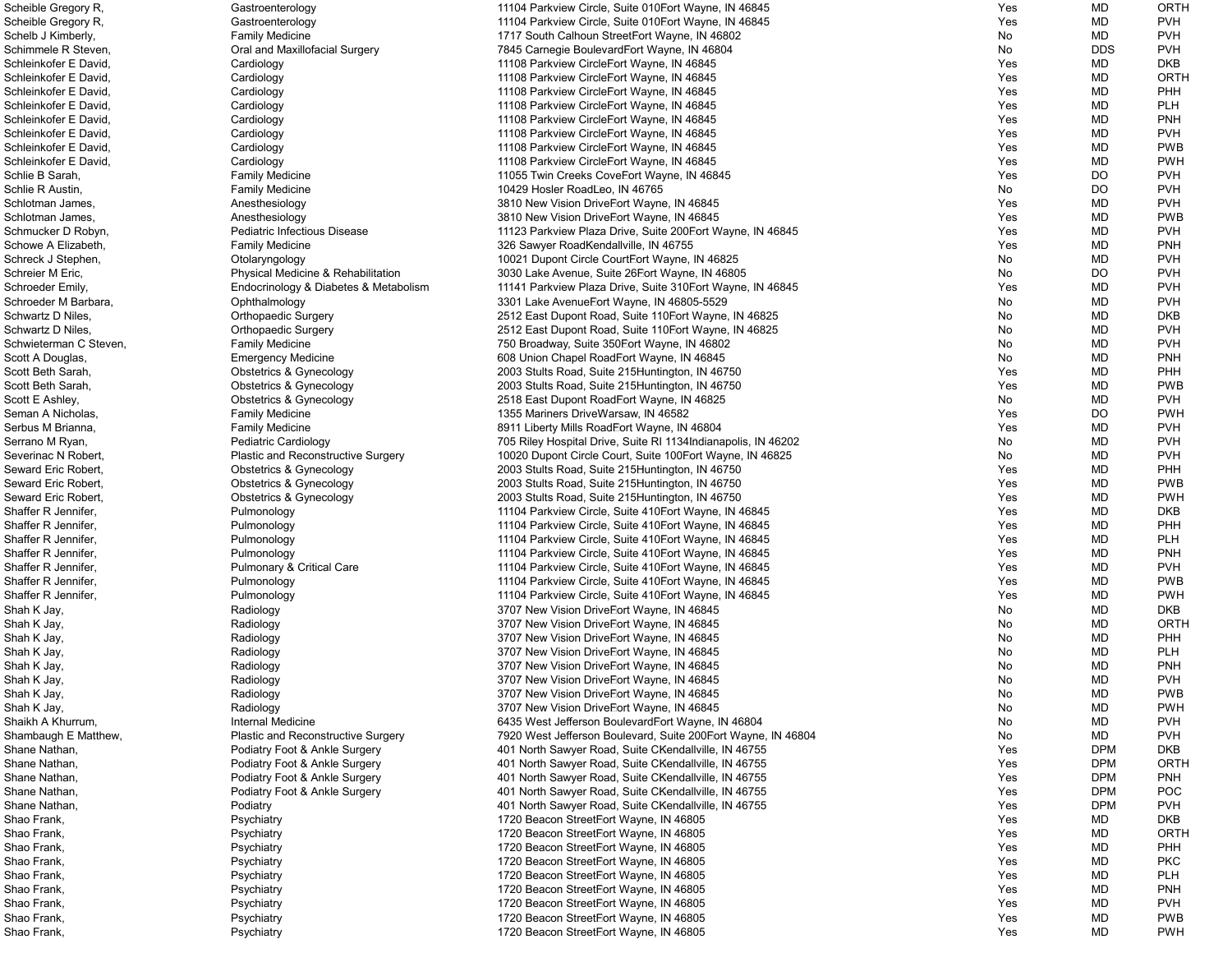| Sharaan M Ahmed,             | Pulmonology                          | 11104 Parkview Circle, Suite 410 Eort Wayne, IN 46845              | Yes | MD        | <b>DKB</b>  |
|------------------------------|--------------------------------------|--------------------------------------------------------------------|-----|-----------|-------------|
| Sharaan M Ahmed              | Pulmonology                          | 11104 Parkview Circle, Suite 410Eort Wayne, IN 46845               | Yes | MD        | PHH         |
| Sharaan M Ahmed,             | Pulmonology                          | 11104 Parkview Circle, Suite 410 Fort Wayne, IN 46845              | Yes | MD        | <b>PLH</b>  |
| Sharaan M Ahmed,             | Pulmonology                          | 11104 Parkview Circle, Suite 410 Fort Wayne, IN 46845              | Yes | MD        | <b>PNH</b>  |
| Sharaan M Ahmed,             | <b>Pulmonary &amp; Critical Care</b> | 11104 Parkview Circle, Suite 410 Fort Wayne, IN 46845              | Yes | MD        | <b>PVH</b>  |
| Sharaan M Ahmed,             | Pulmonology                          | 11104 Parkview Circle, Suite 410 Fort Wayne, IN 46845              | Yes | MD        | <b>PWB</b>  |
| Sharaan M Ahmed,             | Pulmonology                          | 11104 Parkview Circle, Suite 410 Fort Wayne, IN 46845              | Yes | MD        | <b>PWH</b>  |
| Sharief Fazalullah Mohammad, | <b>Infectious Disease</b>            | 11104 Parkview Circle, Suite 040 Entrance 11 Fort Wayne, IN 46845  | Yes | MD        | <b>PVH</b>  |
| Sharma R Neil,               | Gastroenterology                     | 11050 Parkview Circle, Entrance 12Eort Wayne, IN 46845             | Yes | <b>MD</b> | <b>PVH</b>  |
| Sharma Sharan,               | Internal Medicine                    | 11109 Parkview Plaza DriveEort Wayne, IN 46845                     | Yes | MD        | <b>PVH</b>  |
| Sharp L Rhonda,              | <b>Family Medicine</b>               | 2600 North DetroitLaGrange, IN 46761                               | Yes | MD        | <b>DKB</b>  |
| Sharp L Rhonda,              | <b>Family Medicine</b>               | 2600 North DetroitLaGrange, IN 46761                               | Yes | MD        | PHH         |
| Sharp L Rhonda,              | <b>Family Medicine</b>               | 2600 North DetroitLaGrange, IN 46761                               | Yes | MD        | <b>PLH</b>  |
| Sharp L Rhonda,              | <b>Family Medicine</b>               | 2600 North DetroitLaGrange, IN 46761                               | Yes | MD        | <b>PNH</b>  |
| Sharp L Rhonda,              | <b>Family Medicine</b>               | 2600 North DetroitLaGrange, IN 46761                               | Yes | MD        | <b>PVH</b>  |
| Sharp L Rhonda,              | <b>Family Medicine</b>               | 2600 North DetroitLaGrange, IN 46761                               | Yes | MD        | <b>PWB</b>  |
| Sharp L Rhonda,              | <b>Family Medicine</b>               | 2600 North DetroitLaGrange, IN 46761                               | Yes | MD        | <b>PWH</b>  |
| Shen Y Jason,                | Neurology                            | 10275 Little Patuxent Parkway, Suite 300Columbia, MD 21044         | No  | MD        | <b>ORTH</b> |
| Shen Y Jason,                | Neurology                            | 10275 Little Patuxent Parkway, Suite 300Columbia, MD 21044         | No  | MD        | <b>PVH</b>  |
| Shenoi Mohana Mithun,        | Colon & Rectal Surgery               | 11104 Parkview Circle, Suite 320 Fort Wayne, IN 46845              |     | MD        | PHH         |
|                              |                                      |                                                                    | Yes | <b>MD</b> | <b>PLH</b>  |
| Shenoi Mohana Mithun,        | Colon & Rectal Surgery               | 11104 Parkview Circle, Suite 320 Fort Wayne, IN 46845              | Yes |           |             |
| Shenoi Mohana Mithun,        | Colon & Rectal Surgery               | 11104 Parkview Circle, Suite 320 Fort Wayne, IN 46845              | Yes | MD        | <b>PNH</b>  |
| Shenoi Mohana Mithun,        | Colon & Rectal Surgery               | 11104 Parkview Circle, Suite 320 Fort Wayne, IN 46845              | Yes | MD        | <b>PVH</b>  |
| Shenoi Mohana Mithun,        | Colon & Rectal Surgery               | 11104 Parkview Circle, Suite 320 Fort Wayne, IN 46845              | Yes | MD        | <b>PWB</b>  |
| Shenoi Mohana Mithun,        | Colon & Rectal Surgery               | 11104 Parkview Circle, Suite 320 Fort Wayne, IN 46845              | Yes | MD        | <b>PWH</b>  |
| Shermadou Salah Esra,        | <b>Emergency Medicine</b>            | 608 Union Chapel RoadEort Wayne, IN 46845                          | No  | <b>DO</b> | <b>DKB</b>  |
| Shermadou Salah Esra,        | <b>Emergency Medicine</b>            | 608 Union Chapel RoadEort Wayne, IN 46845                          | No  | <b>DO</b> | PHH         |
| Shermadou Salah Esra,        | <b>Emergency Medicine</b>            | 608 Union Chapel RoadEort Wayne, IN 46845                          | No  | <b>DO</b> | <b>PLH</b>  |
| Shermadou Salah Esra,        | <b>Emergency Medicine</b>            | 608 Union Chapel RoadEort Wayne, IN 46845                          | No  | <b>DO</b> | <b>PNH</b>  |
| Shermadou Salah Esra,        | <b>Emergency Medicine</b>            | 608 Union Chapel RoadEort Wayne, IN 46845                          | No  | <b>DO</b> | <b>PVH</b>  |
| Shermadou Salah Esra,        | <b>Emergency Medicine</b>            | 608 Union Chapel RoadEort Wayne, IN 46845                          | No  | DO        | <b>PWB</b>  |
| Shermadou Salah Esra,        | <b>Emergency Medicine</b>            | 608 Union Chapel RoadEort Wayne, IN 46845                          | No  | DO        | <b>PWH</b>  |
| Shetty Ramesh Rahul,         | <b>Internal Medicine</b>             | 11109 Parkview Plaza DriveEort Wayne, IN 46845                     | Yes | MD        | <b>ORTH</b> |
| Shetty Ramesh Rahul,         | <b>Internal Medicine</b>             | 11109 Parkview Plaza DriveEort Wayne, IN 46845                     | Yes | MD        | <b>PVH</b>  |
| Shi Peter,                   | <b>Internal Medicine</b>             | 11109 Parkview Plaza DriveEort Wayne, IN 46845                     | Yes | <b>DO</b> | <b>PVH</b>  |
| Shirazi T Jonathan,          | Cardiology                           | 11108 Parkview CircleEort Wayne, IN 46845                          | Yes | <b>MD</b> | <b>DKB</b>  |
| Shirazi T Jonathan,          | Cardiology                           | 11108 Parkview CircleEort Wayne, IN 46845                          | Yes | MD        | <b>ORTH</b> |
| Shirazi T Jonathan,          | Cardiology                           | 11108 Parkview CircleEort Wayne, IN 46845                          | Yes | MD        | PHH         |
| Shirazi T Jonathan,          | Cardiology                           | 11108 Parkview CircleEort Wayne, IN 46845                          | Yes | MD        | <b>PLH</b>  |
| Shirazi T Jonathan,          | Cardiology                           | 11108 Parkview CircleEort Wayne, IN 46845                          | Yes | MD        | <b>PNH</b>  |
| Shirazi T Jonathan,          | Cardiology                           | 11108 Parkview CircleEort Wayne, IN 46845                          | Yes | MD        | <b>PVH</b>  |
| Shirazi T Jonathan,          | Cardiology                           | 11108 Parkview CircleEort Wayne, IN 46845                          | Yes | MD        | <b>PWB</b>  |
| Shirazi T Jonathan,          | Cardiology                           | 11108 Parkview CircleEort Wayne, IN 46845                          | Yes | MD        | <b>PWH</b>  |
| Shiyab Ala,                  | Surgery                              | 2343 West Lincoln RoadKokomo, IN 46902                             | Yes | MD        | PHH         |
| Shiyab Ala,                  | Surgery                              | 2343 West Lincoln RoadKokomo, IN 46902                             | Yes | MD        | <b>PLH</b>  |
| Shiyab Ala,                  | Surgery                              | 2343 West Lincoln RoadKokomo, IN 46902                             | Yes | MD        | <b>PNH</b>  |
| Shiyab Ala,                  | Surgery                              | 2343 West Lincoln RoadKokomo, IN 46902                             | Yes | MD        | <b>PWB</b>  |
| Shiyab Ala,                  | Surgery                              | 2343 West Lincoln RoadKokomo, IN 46902                             | Yes | MD        | <b>PWH</b>  |
| Shneker F Bassel,            | Neurology                            | 10275 Little Patuxent Parkway, Suite 300Columbia, MD 21044         | No  | MD        | <b>ORTH</b> |
| Shneker F Bassel,            | Neurology                            | 10275 Little Patuxent Parkway, Suite 300Columbia, MD 21044         | No  | MD        | <b>PVH</b>  |
| Shoemaker Eric,              | <b>Family Medicine</b>               | 1007 West Rudisill BoulevardEort Wayne, IN 46807-2170              | Yes | DO        | <b>PVH</b>  |
| Shopp M Laura,               | Pediatric Cardiology                 | 705 Riley Hospital Drivelndianapolis, IN 46202                     | No  | MD        | <b>PVH</b>  |
| Shugart M Robert,            | <b>Orthopaedic Surgery</b>           | 7601 West JeffersonEort Wayne, IN 46804                            | No  | MD        | <b>DKB</b>  |
| Shugart M Robert,            | <b>Orthopaedic Surgery</b>           | 7601 West JeffersonEort Wayne, IN 46804                            | No  | MD        | <b>PLH</b>  |
| Shugart M Robert,            | <b>Orthopaedic Surgery</b>           | 7601 West JeffersonEort Wayne, IN 46804                            | No  | MD        | <b>PVH</b>  |
| Shukla Abhijit,              | <b>Internal Medicine</b>             | 11109 Parkview Plaza DriveEort Wayne, IN 46845                     | Yes | MD        | <b>ORTH</b> |
| Shukla Abhijit,              | Internal Medicine                    | 11109 Parkview Plaza DriveEort Wayne, IN 46845                     | Yes | <b>MD</b> | <b>PVH</b>  |
| Sich Nicholas,               | <b>Surgery Oncology</b>              | 11050 Parkview CircleEort Wayne, IN 46845                          | Yes | MD        | <b>PVH</b>  |
| Siddiqui H Arman,            | Psychiatry                           | 240 North Tillotson AvenueMuncie, IN 47304                         | Yes | MD        | <b>PVH</b>  |
| Sidel A Todd,                | Anesthesiology                       | 10315 Dawsons Creek, Suite A/BEort Wayne, IN 46825                 | No  | MD        | <b>DKB</b>  |
| Sidhu Kanwaldeep,            | Psychiatry                           | 1720 Beacon StreetEort Wayne, IN 46805                             | Yes | MD        | <b>PVH</b>  |
| Simmons Keith L,             | Neurology                            | 1141 North Loop 1604 East, Suite 105-446San Antonio, TX 78232-1339 | No  | DO        | <b>ORTH</b> |
| Simpson Amy,                 | <b>Family Medicine</b>               | 1818 Carew Street, Suite 120 Eort Wayne, IN 46805                  | Yes | <b>DO</b> | <b>PVH</b>  |
| Singerman C Ryan,            | <b>Family Medicine</b>               | 8233 Glencarin BoulevardEort Wayne, IN 46804-5784                  | Yes | <b>DO</b> | <b>PVH</b>  |
| Singh K Gopesh,              | Internal Medicine                    | 11109 Parkview Plaza DriveEort Wayne, IN 46845                     | Yes | MD        | <b>ORTH</b> |
| Singh K Gopesh,              | Internal Medicine                    | 11109 Parkview Plaza DriveEort Wayne, IN 46845                     | Yes | MD        | <b>PVH</b>  |
| Singh K Yash,                | Oral and Maxillofacial Surgery       | 3303 Trier RoadEort Wayne, IN 46815                                | No  | MD DMD    | <b>DKB</b>  |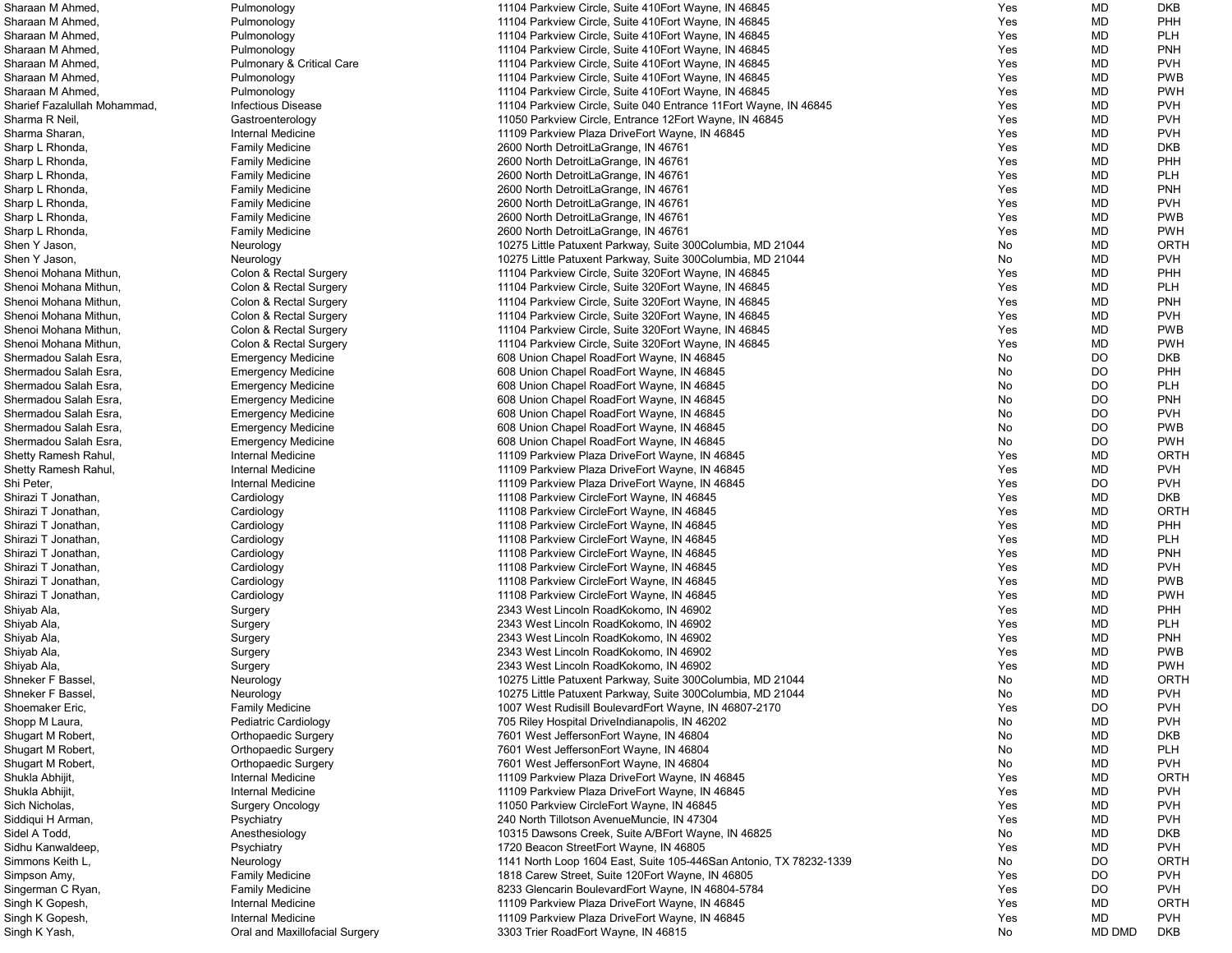| Singh K Yash,                | Oral and Maxillofacial Surgery       | 3303 Trier RoadEort Wayne, IN 46815                                                           | No  | <b>MD DMD</b> | <b>PVH</b>  |
|------------------------------|--------------------------------------|-----------------------------------------------------------------------------------------------|-----|---------------|-------------|
| Singh Nehal,                 | <b>Family Medicine</b>               | 10020 Dupont Circle Court, Suite 102Eort Wayne, IN 46825                                      | No  | MD            | <b>PVH</b>  |
| Singh R Ritu,                | Internal Medicine                    | 11109 Parkview Plaza DriveEort Wayne, IN 46845                                                | Yes | MD            | ORTH        |
| Singh R Ritu,                | Internal Medicine                    | 11109 Parkview Plaza DriveEort Wayne, IN 46845                                                | Yes | MD            | <b>PVH</b>  |
| Sinha Ankur,                 | Pulmonology                          | 11104 Parkview Circle Drive, Suite 410Eort Wayne, IN 46845-0025                               | Yes | MD            | <b>DKB</b>  |
| Sinha Ankur,                 | Pulmonology                          | 11104 Parkview Circle Drive, Suite 410Eort Wayne, IN 46845-0025                               | Yes | MD            | PHH         |
| Sinha Ankur,                 | Pulmonology                          | 11104 Parkview Circle Drive, Suite 410 Eort Wayne, IN 46845-0025                              | Yes | MD            | <b>PLH</b>  |
| Sinha Ankur,                 | Pulmonology                          | 11104 Parkview Circle Drive, Suite 410 Eort Wayne, IN 46845-0025                              | Yes | MD            | <b>PNH</b>  |
| Sinha Ankur,                 | <b>Pulmonary &amp; Critical Care</b> | 11104 Parkview Circle Drive, Suite 410 Eort Wayne, IN 46845-0025                              | Yes | MD            | <b>PVH</b>  |
| Sinha Ankur,                 | Pulmonology                          | 11104 Parkview Circle Drive, Suite 410 Eort Wayne, IN 46845-0025                              | Yes | MD            | <b>PWB</b>  |
| Sinha Ankur,                 | Pulmonology                          | 11104 Parkview Circle Drive, Suite 410Eort Wayne, IN 46845-0025                               | Yes | MD            | <b>PWH</b>  |
| Slattery John Zachariah,     | <b>Family Medicine</b>               | 1314 East 7th Street, Suite 103Auburn, IN 46706-2533                                          | Yes | <b>DO</b>     | <b>DKB</b>  |
| Slattery John Zachariah,     | <b>Family Medicine</b>               | 1314 East 7th Street, Suite 103Auburn, IN 46706-2533                                          | Yes | <b>DO</b>     | <b>ORTH</b> |
| Slattery John Zachariah,     | <b>Family Medicine</b>               | 1314 East 7th Street, Suite 103Auburn, IN 46706-2533                                          | Yes | <b>DO</b>     | <b>PHH</b>  |
| Slattery John Zachariah,     | <b>Family Medicine</b>               | 1314 East 7th Street, Suite 103Auburn, IN 46706-2533                                          | Yes | DO.           | <b>PLH</b>  |
| Slattery John Zachariah,     | <b>Family Medicine</b>               | 1314 East 7th Street, Suite 103Auburn, IN 46706-2533                                          | Yes | <b>DO</b>     | <b>PNH</b>  |
| Slattery John Zachariah,     | <b>Family Medicine</b>               | 1314 East 7th Street, Suite 103Auburn, IN 46706-2533                                          | Yes | <b>DO</b>     | <b>PVH</b>  |
| Slattery John Zachariah,     | <b>Family Medicine</b>               | 1314 East 7th Street, Suite 103Auburn, IN 46706-2533                                          | Yes | <b>DO</b>     | <b>PWB</b>  |
|                              |                                      |                                                                                               | Yes | <b>DO</b>     | <b>PWH</b>  |
| Slattery John Zachariah,     | <b>Family Medicine</b>               | 1314 East 7th Street, Suite 103Auburn, IN 46706-2533<br>326 Sawyer RoadKendallville, IN 46755 | Yes | MD            | <b>PNH</b>  |
| Sloan L Ron,                 | <b>Family Medicine</b>               |                                                                                               |     | MD            |             |
| Sloan M Christopher,         | <b>Family Medicine</b>               | 1818 Carew Street, Suite 120 Eort Wayne, IN 46805                                             | Yes |               | <b>PVH</b>  |
| Smith A David,               | <b>Pediatric Surgery</b>             | 7613 West Jefferson Boulevard, Suite 200Eort Wayne, IN 46804                                  | No  | MD            | <b>DKB</b>  |
| Smith A David,               | <b>Pediatric Surgery</b>             | 7613 West Jefferson Boulevard, Suite 200 Eort Wayne, IN 46804                                 | No  | MD            | <b>PVH</b>  |
| Smith A William,             | <b>Obstetrics &amp; Gynecology</b>   | 207 North Townline Road, Suite 204LaGrange, IN 46761-1325                                     | Yes | MD            | <b>PLH</b>  |
| Smith Gerritt Andrew,        | Psychiatry                           | 255 North Miami StreetWabash, IN 46992                                                        | Yes | MD            | <b>PVH</b>  |
| Smith M Camille,             | Pediatrics                           | 2810 Dupont Commerce CourtEort Wayne, IN 46825                                                | No  | MD            | <b>PVH</b>  |
| Smith M Corbett,             | <b>Emergency Medicine</b>            | 608 Union Chapel RoadEort Wayne, IN 46845                                                     | No  | MD            | <b>DKB</b>  |
| Smith M Corbett,             | <b>Emergency Medicine</b>            | 608 Union Chapel RoadEort Wayne, IN 46845                                                     | No  | MD            | PHH         |
| Smith M Corbett,             | <b>Emergency Medicine</b>            | 608 Union Chapel RoadEort Wayne, IN 46845                                                     | No  | MD            | <b>PLH</b>  |
| Smith M Corbett,             | <b>Emergency Medicine</b>            | 608 Union Chapel RoadEort Wayne, IN 46845                                                     | No  | MD            | <b>PNH</b>  |
| Smith M Corbett,             | <b>Emergency Medicine</b>            | 608 Union Chapel RoadEort Wayne, IN 46845                                                     | No  | MD            | <b>PVH</b>  |
| Smith M Corbett,             | <b>Emergency Medicine</b>            | 608 Union Chapel RoadEort Wayne, IN 46845                                                     | No  | MD            | <b>PWB</b>  |
| Smith M Corbett,             | <b>Emergency Medicine</b>            | 608 Union Chapel RoadEort Wayne, IN 46845                                                     | No  | MD            | <b>PWH</b>  |
| Smith Scott Bond Kelley,     | <b>Emergency Medicine</b>            | 608 Union Chapel RoadEort Wayne, IN 46845                                                     | No  | MD            | <b>DKB</b>  |
| Smith Scott Bond Kelley,     | <b>Emergency Medicine</b>            | 608 Union Chapel RoadEort Wayne, IN 46845                                                     | No  | MD            | PHH         |
| Smith Scott Bond Kelley,     | <b>Emergency Medicine</b>            | 608 Union Chapel RoadEort Wayne, IN 46845                                                     | No  | MD            | <b>PLH</b>  |
| Smith Scott Bond Kelley,     | <b>Emergency Medicine</b>            | 608 Union Chapel RoadEort Wayne, IN 46845                                                     | No  | MD            | <b>PNH</b>  |
| Smith Scott Bond Kelley,     | <b>Emergency Medicine</b>            | 608 Union Chapel RoadEort Wayne, IN 46845                                                     | No  | MD            | <b>PWB</b>  |
| Smith Scott Bond Kelley,     | <b>Emergency Medicine</b>            | 608 Union Chapel RoadEort Wayne, IN 46845                                                     | No  | MD            | <b>PWH</b>  |
| Smith W Micah,               | <b>Orthopaedic Surgery</b>           | 401 Sawyer Road, Suite BKendallville, IN 46755                                                | Yes | MD            | <b>DKB</b>  |
| Smith W Micah,               | <b>Orthopaedic Surgery</b>           | 401 Sawyer Road, Suite BKendallville, IN 46755                                                | Yes | MD            | <b>ORTH</b> |
| Smith W Micah.               | <b>Orthopaedic Surgery</b>           | 401 Sawyer Road, Suite BKendallville, IN 46755                                                | Yes | MD            | <b>PLH</b>  |
| Smith W Micah,               | <b>Orthopaedic Surgery</b>           | 401 Sawyer Road, Suite BKendallville, IN 46755                                                | Yes | MD            | <b>PNH</b>  |
| Smith W Micah,               | <b>Orthopaedic Surgery</b>           | 401 Sawyer Road, Suite BKendallville, IN 46755                                                | Yes | MD            | <b>POC</b>  |
| Smith W Micah,               | <b>Orthopaedic Surgery</b>           | 401 Sawyer Road, Suite BKendallville, IN 46755                                                | Yes | MD            | <b>PVH</b>  |
| Smits L William,             | Allergy & Immunology                 | 7222 Engle RoadEort Wayne, IN 46804                                                           | No  | MD            | <b>PVH</b>  |
| Smitson Charles Christopher, | Cardiology Interventional            | 11108 Parkview CircleEort Wayne, IN 46845                                                     | Yes | MD            | <b>PLH</b>  |
| Smitson Charles Christopher, | Cardiology Interventional            | 11108 Parkview CircleEort Wayne, IN 46845                                                     | Yes | MD            | <b>PNH</b>  |
| Smitson Charles Christopher, | Cardiology Interventional            | 11108 Parkview CircleEort Wayne, IN 46845                                                     | Yes | MD            | <b>PVH</b>  |
| Snyder Aaron Corey,          | <b>Family Medicine</b>               | 750 Broadway, Suite 350 Eort Wayne, IN 46802                                                  | No  | MD            | <b>DKB</b>  |
| Snyder Aaron Corey,          | <b>Family Medicine</b>               | 750 Broadway, Suite 350 Eort Wayne, IN 46802                                                  | No  | MD            | PHH         |
| Snyder Aaron Corey,          | <b>Family Medicine</b>               | 750 Broadway, Suite 350 Eort Wayne, IN 46802                                                  | No  | MD            | <b>PLH</b>  |
| Snyder Aaron Corey,          | <b>Family Medicine</b>               | 750 Broadway, Suite 350 Eort Wayne, IN 46802                                                  | No  | MD            | <b>PNH</b>  |
| Snyder Aaron Corey,          | <b>Family Medicine</b>               | 750 Broadway, Suite 350 Eort Wayne, IN 46802                                                  | No  | MD            | <b>PVH</b>  |
| Snyder Aaron Corey,          | <b>Family Medicine</b>               | 750 Broadway, Suite 350 Eort Wayne, IN 46802                                                  | No  | MD            | <b>PWB</b>  |
| Snyder Aaron Corey,          | <b>Family Medicine</b>               | 750 Broadway, Suite 350 Eort Wayne, IN 46802                                                  | No  | MD            | <b>PWH</b>  |
| Snyder E Gerald,             | Anesthesiology                       | 3810 New Vision DriveEort Wayne, IN 46845                                                     | Yes | MD            | <b>PVH</b>  |
| Snyder E Gerald,             | Anesthesiology                       | 3810 New Vision DriveEort Wayne, IN 46845                                                     | Yes | MD            | <b>PWB</b>  |
|                              |                                      |                                                                                               | No  | MD            | <b>DKB</b>  |
| Snyder J Matthew,            | <b>Orthopaedic Surgery</b>           | 7601 West JeffersonEort Wayne, IN 46804                                                       | No  | MD            | <b>PVH</b>  |
| Snyder J Matthew,            | <b>Orthopaedic Surgery</b>           | 7601 West JeffersonEort Wayne, IN 46804                                                       |     |               |             |
| Snyder Manuela Maria,        | <b>Family Medicine</b>               | 1100 Mercer AvenueDecatur, IN 46733                                                           | No  | MD            | <b>DKB</b>  |
| Snyder Manuela Maria,        | <b>Family Medicine</b>               | 1100 Mercer AvenueDecatur, IN 46733                                                           | No  | MD            | PHH         |
| Snyder Manuela Maria,        | <b>Family Medicine</b>               | 1100 Mercer AvenueDecatur, IN 46733                                                           | No  | MD            | <b>PLH</b>  |
| Snyder Manuela Maria,        | <b>Family Medicine</b>               | 1100 Mercer AvenueDecatur, IN 46733                                                           | No  | MD            | <b>PNH</b>  |
| Snyder Manuela Maria,        | <b>Family Medicine</b>               | 1100 Mercer AvenueDecatur, IN 46733                                                           | No  | MD            | <b>PVH</b>  |
| Snyder Manuela Maria,        | <b>Family Medicine</b>               | 1100 Mercer AvenueDecatur, IN 46733                                                           | No  | MD            | <b>PWB</b>  |
| Snyder Manuela Maria,        | <b>Family Medicine</b>               | 1100 Mercer AvenueDecatur, IN 46733                                                           | No  | MD            | <b>PWH</b>  |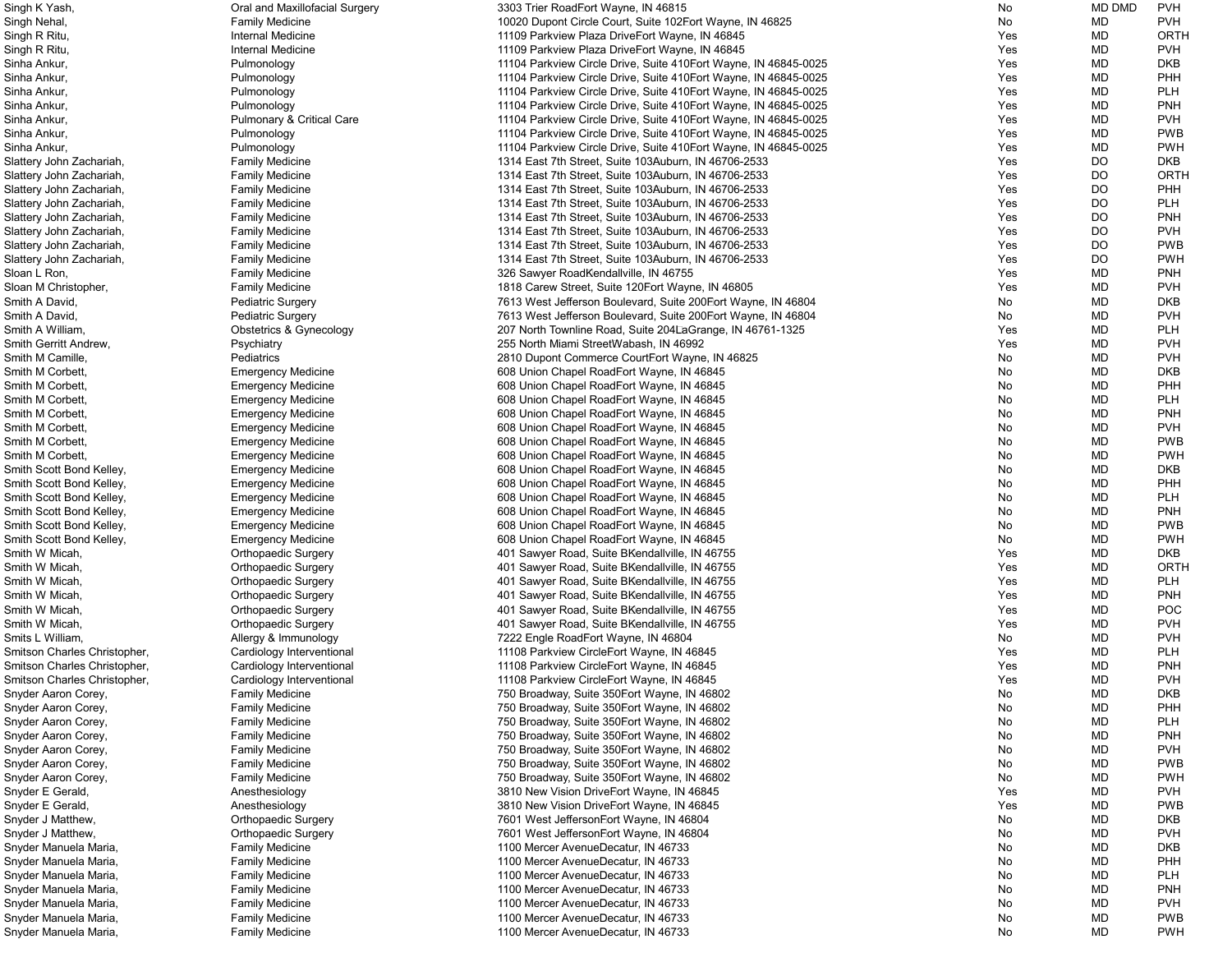| So C PeterBenson,      | <b>Infectious Disease</b>                  | 11104 Parkview Circle Drive, Suite 440 Eort Wayne, IN 46845-1672 | Yes | <b>MD</b> | <b>ORTH</b> |
|------------------------|--------------------------------------------|------------------------------------------------------------------|-----|-----------|-------------|
| So C PeterBenson,      | <b>Infectious Disease</b>                  | 11104 Parkview Circle Drive, Suite 440Eort Wayne, IN 46845-1672  | Yes | <b>MD</b> | <b>PVH</b>  |
| Sofair Fawn Audrey,    | Physical Medicine & Rehabilitation         | 11123 Parkview Plaza Drive, Suite 201 Eort Wayne, IN 46845-1707  | Yes | <b>MD</b> | <b>ORTH</b> |
| Sofair Fawn Audrey,    | Physical Medicine & Rehabilitation         | 11123 Parkview Plaza Drive, Suite 201Eort Wayne, IN 46845-1707   | Yes | MD        | <b>PVH</b>  |
| Sofair R David,        | Anesthesiology                             | 401 Sawyer RoadKendallville, IN 46755                            | No  | <b>MD</b> | <b>PHH</b>  |
| Sofair R David,        | Anesthesiology                             | 401 Sawyer RoadKendallville, IN 46755                            | No  | <b>MD</b> | <b>PLH</b>  |
| Sofair R David,        | Anesthesiology                             | 401 Sawyer RoadKendallville, IN 46755                            | No  | <b>MD</b> | <b>PNH</b>  |
| Sofair R David,        | Anesthesiology                             | 401 Sawyer RoadKendallville, IN 46755                            | No  | <b>MD</b> | <b>PWH</b>  |
| Solhkhah D Cyrus,      | Psychiatry                                 | 1720 Beacon StreetEort Wayne, IN 46805                           | Yes | <b>MD</b> | <b>PVH</b>  |
| Sorg A Kelli,          | Internal Medicine                          | 11109 Parkview Plaza DriveEort Wayne, IN 46845                   | Yes | <b>MD</b> | <b>ORTH</b> |
| Sorg A Kelli,          | Internal Medicine                          | 11109 Parkview Plaza DriveEort Wayne, IN 46845                   | Yes | <b>MD</b> | <b>PVH</b>  |
| SotoArape A Ivan,      | <b>Critical Care Medicine</b>              | 4500 North Lewis AvenueSioux Falls, SD 57104                     | No  | <b>MD</b> | <b>PVH</b>  |
| Souder S Mark,         | <b>Family Medicine</b>                     | 1310 East 7th Street, Suite JAuburn, IN 46706                    | No  | <b>MD</b> | <b>DKB</b>  |
| Souder S Mark,         | <b>Family Medicine</b>                     | 1310 East 7th Street, Suite JAuburn, IN 46706                    | No  | <b>MD</b> | <b>PVH</b>  |
| Souers Amy,            | <b>Emergency Medicine</b>                  | 608 Union Chapel RoadEort Wayne, IN 46845                        | No  | <b>MD</b> | <b>DKB</b>  |
| Souers Amy,            | <b>Emergency Medicine</b>                  | 608 Union Chapel RoadEort Wayne, IN 46845                        | No  | MD        | PHH         |
| Souers Amy,            | <b>Emergency Medicine</b>                  | 608 Union Chapel RoadEort Wayne, IN 46845                        | No  | <b>MD</b> | <b>PLH</b>  |
| Souers Amy,            | <b>Emergency Medicine</b>                  | 608 Union Chapel RoadEort Wayne, IN 46845                        | No  | <b>MD</b> | <b>PNH</b>  |
| Souers Amy,            | <b>Emergency Medicine</b>                  | 608 Union Chapel RoadEort Wayne, IN 46845                        | No  | <b>MD</b> | <b>PVH</b>  |
| Souers Amy,            | <b>Emergency Medicine</b>                  | 608 Union Chapel RoadEort Wayne, IN 46845                        | No  | <b>MD</b> | <b>PWB</b>  |
| Souers Amy,            | <b>Emergency Medicine</b>                  | 608 Union Chapel RoadEort Wayne, IN 46845                        | No  | <b>MD</b> | <b>PWH</b>  |
| Sowden T David,        | Thoracic Surgery (Cardiothoracic Vascular) | 1234 East Dupont Road, Suite 5 Eort Wayne, IN 46825              | Yes | <b>MD</b> | <b>PVH</b>  |
| Sowmarpet Mandasmitha, | Internal Medicine                          | 11109 Parkview Plaza DriveEort Wayne, IN 46845                   | Yes | <b>MD</b> | <b>ORTH</b> |
| Sowmarpet Mandasmitha, | Internal Medicine                          | 11109 Parkview Plaza DriveEort Wayne, IN 46845                   | Yes | <b>MD</b> | <b>PVH</b>  |
| Spar Scott David,      |                                            | 3333 Burnett Avenue, ML 4010 Cincinnati, OH 45229                | No  | <b>MD</b> | <b>PVH</b>  |
|                        | Pediatric Cardiology                       |                                                                  | Yes | <b>MD</b> | <b>DKB</b>  |
| Sparks Hilton D,       | Surgery                                    | 8 John Kissinger DriveWabash, IN 46992                           |     |           |             |
| Sparks Hilton D,       | Surgery                                    | 8 John Kissinger DriveWabash, IN 46992                           | Yes | <b>MD</b> | <b>PHH</b>  |
| Sparks Hilton D,       | Surgery                                    | 8 John Kissinger DriveWabash, IN 46992                           | Yes | MD        | <b>PLH</b>  |
| Sparks Hilton D,       | Surgery                                    | 8 John Kissinger DriveWabash, IN 46992                           | Yes | <b>MD</b> | <b>PNH</b>  |
| Sparks Hilton D,       | Surgery                                    | 8 John Kissinger DriveWabash, IN 46992                           | Yes | <b>MD</b> | <b>PVH</b>  |
| Sparks Hilton D,       | Surgery                                    | 8 John Kissinger DriveWabash, IN 46992                           | Yes | <b>MD</b> | <b>PWB</b>  |
| Sparks Hilton D,       | Surgery                                    | 8 John Kissinger DriveWabash, IN 46992                           | Yes | <b>MD</b> | <b>PWH</b>  |
| Spearman D Dara,       | Dermatology                                | 10620 Corporate DriveEort Wayne, IN 46845                        | Yes | <b>MD</b> | <b>PVH</b>  |
| Spencer Ariel,         | Surgery                                    | 207 North Townline Road, Suite 101 La Grange, IN 46761-1325      | Yes | <b>MD</b> | <b>DKB</b>  |
| Spencer Ariel,         | Surgery                                    | 207 North Townline Road, Suite 101 La Grange, IN 46761-1325      | Yes | <b>MD</b> | <b>PHH</b>  |
| Spencer Ariel,         | Surgery                                    | 207 North Townline Road, Suite 101 La Grange, IN 46761-1325      | Yes | <b>MD</b> | <b>PLH</b>  |
| Spencer Ariel,         | Surgery                                    | 207 North Townline Road, Suite 101 La Grange, IN 46761-1325      | Yes | MD        | <b>PNH</b>  |
| Spencer Ariel,         | Surgery                                    | 207 North Townline Road, Suite 101 La Grange, IN 46761-1325      | Yes | <b>MD</b> | <b>PVH</b>  |
| Spencer Ariel,         | Surgery                                    | 207 North Townline Road, Suite 101 La Grange, IN 46761-1325      | Yes | MD        | <b>PWB</b>  |
| Spencer Ariel,         | Surgery                                    | 207 North Townline Road, Suite 101 La Grange, IN 46761-1325      | Yes | MD        | <b>PWH</b>  |
| Spiritoso Gregory,     | Anesthesiology                             | 10315 Dawsons Creek, Suite A/BEort Wayne, IN 46825               | No  | <b>MD</b> | <b>DKB</b>  |
| Sriram K Kishore,      | Psychiatry                                 | 850 North Harrison StreetWarsaw, IN 46580                        | No  | <b>MD</b> | <b>PLH</b>  |
| Sriram K Kishore,      | Psychiatry                                 | 850 North Harrison StreetWarsaw, IN 46580                        | No  | <b>MD</b> | <b>PNH</b>  |
| Stalling C Jillian,    | <b>Obstetrics &amp; Gynecology</b>         | 306 East Maumee Street, Suite 101Angola, IN 46703                | No  | <b>MD</b> | <b>PVH</b>  |
| Stamm Richard Kevin,   | <b>Obstetrics &amp; Gynecology</b>         | 2003 Stults Road, Suite 215 Huntington, IN 46750                 | Yes | <b>MD</b> | <b>PHH</b>  |
| Stamm Richard Kevin,   | <b>Obstetrics &amp; Gynecology</b>         | 2003 Stults Road, Suite 215 Huntington, IN 46750                 | Yes | <b>MD</b> | <b>PLH</b>  |
| Stamm Richard Kevin,   | <b>Obstetrics &amp; Gynecology</b>         | 2003 Stults Road, Suite 215 Huntington, IN 46750                 | Yes | <b>MD</b> | <b>PVH</b>  |
| Stamm Richard Kevin,   | <b>Obstetrics &amp; Gynecology</b>         | 2003 Stults Road, Suite 215 Huntington, IN 46750                 | Yes | <b>MD</b> | <b>PWB</b>  |
| Stamm Richard Kevin,   | <b>Obstetrics &amp; Gynecology</b>         | 2003 Stults Road, Suite 215 Huntington, IN 46750                 | Yes | <b>MD</b> | <b>PWH</b>  |
| Starr E James, Jr.     | Internal Medicine                          | 11109 Parkview Plaza DriveEort Wayne, IN 46845                   | Yes | DO        | <b>PVH</b>  |
| Statile J Christopher, | <b>Pediatric Cardiology</b>                | 3333 Burnett Avenue, ML 4010Cincinnati, OH 45229                 | No  | <b>MD</b> | <b>PVH</b>  |
| Steele A Jeffrey,      | Anesthesiology                             | 2001 Stults Road Huntington, IN 46750-1291                       | No  | MD        | <b>PHH</b>  |
| Steele A Jeffrey,      | Anesthesiology                             | 2001 Stults Road Huntington, IN 46750-1291                       | No  | <b>MD</b> | <b>PLH</b>  |
| Steele A Jeffrey,      | Anesthesiology                             | 2001 Stults Road Huntington, IN 46750-1291                       | No  | <b>MD</b> | <b>PNH</b>  |
| Steele A Jeffrey,      | Anesthesiology                             | 2001 Stults RoadHuntington, IN 46750-1291                        | No  | <b>MD</b> | <b>PWH</b>  |
| Steffy C Christopher,  | <b>Emergency Medicine</b>                  | 608 Union Chapel RoadEort Wayne, IN 46845                        | No  | <b>MD</b> | <b>DKB</b>  |
| Steffy C Christopher,  | <b>Emergency Medicine</b>                  | 608 Union Chapel RoadEort Wayne, IN 46845                        | No  | <b>MD</b> | <b>PHH</b>  |
| Steffy C Christopher,  | <b>Emergency Medicine</b>                  | 608 Union Chapel RoadEort Wayne, IN 46845                        | No  | MD        | <b>PLH</b>  |
| Steffy C Christopher,  | <b>Emergency Medicine</b>                  | 608 Union Chapel RoadEort Wayne, IN 46845                        | No  | <b>MD</b> | <b>PNH</b>  |
| Steffy C Christopher,  | <b>Emergency Medicine</b>                  | 608 Union Chapel RoadEort Wayne, IN 46845                        | No  | <b>MD</b> | <b>PVH</b>  |
| Steffy C Christopher,  | <b>Emergency Medicine</b>                  | 608 Union Chapel RoadEort Wayne, IN 46845                        | No  | <b>MD</b> | <b>PWB</b>  |
| Steffy C Christopher,  | <b>Emergency Medicine</b>                  | 608 Union Chapel RoadEort Wayne, IN 46845                        | No  | <b>MD</b> | <b>PWH</b>  |
| Steffy L Susan,        | Internal Medicine                          | 1818 Carew Street, Suite 260 Eort Wayne, IN 46805                | Yes | MD        | <b>ORTH</b> |
| Steffy L Susan,        | Internal Medicine                          | 1818 Carew Street, Suite 260 Eort Wayne, IN 46805                | Yes | MD        | <b>PVH</b>  |
|                        | Pediatrics                                 | 2810 Dupont Commerce CourtEort Wayne, IN 46825                   |     | <b>MD</b> | <b>PVH</b>  |
| Steigmeyer D James,    |                                            |                                                                  | No  |           |             |
| Stein W David,         | Otolaryngology                             | 10021 Dupont Circle CourtEort Wayne, IN 46825                    | No  | <b>MD</b> | <b>PVH</b>  |
| Stein W David,         | Otolaryngology                             | 10021 Dupont Circle CourtEort Wayne, IN 46825                    | No  | MD        | <b>PWH</b>  |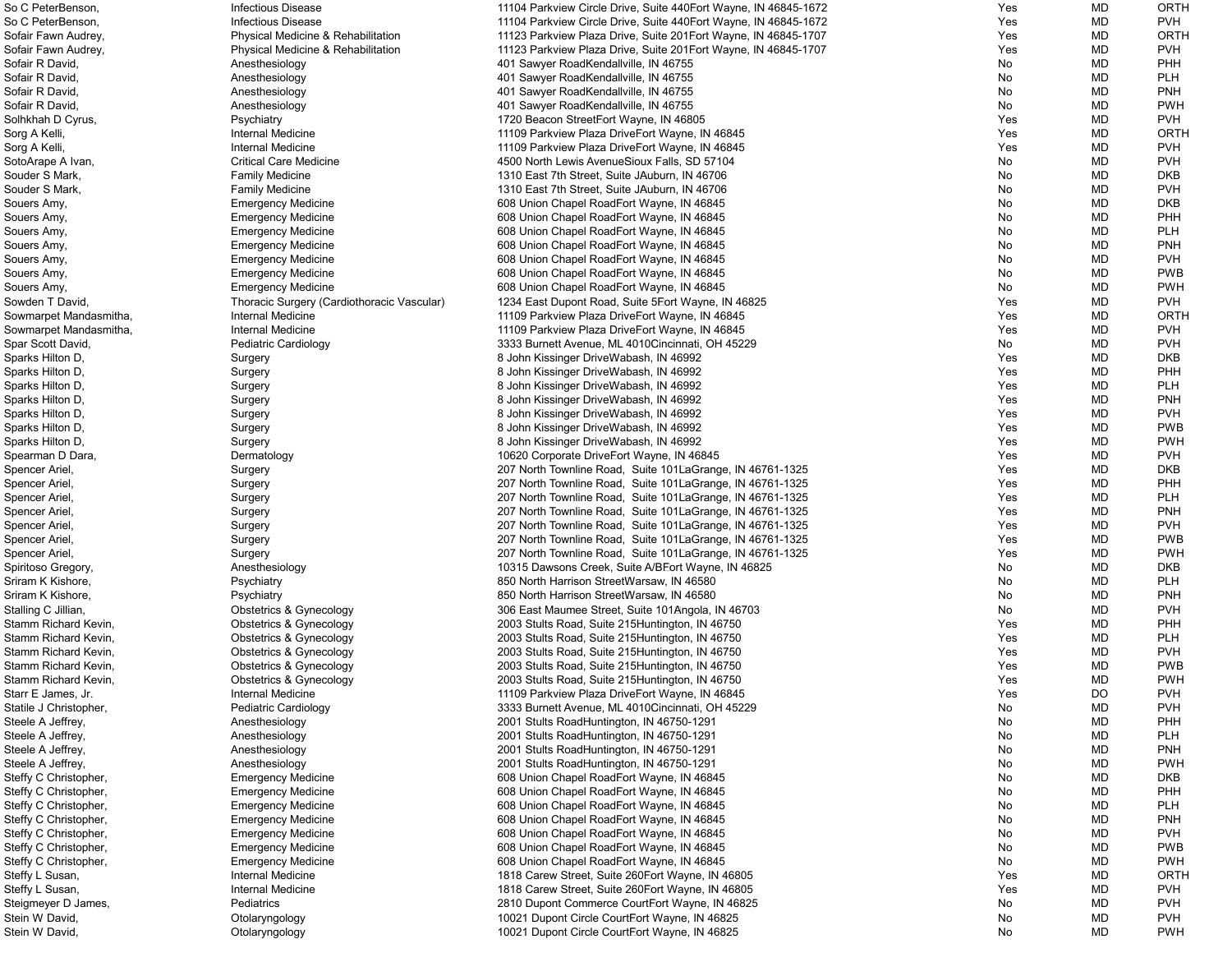| Steinberg Lon,          | Neurology                            | 336 22nd Avenue NorthNashville, TN 37203                                               | No  | MD         | ORTH        |
|-------------------------|--------------------------------------|----------------------------------------------------------------------------------------|-----|------------|-------------|
| Steinhofer D Jonathan,  | <b>Emergency Medicine</b>            | 608 Union Chapel RoadEort Wayne, IN 46845                                              | No  | MD         | <b>DKB</b>  |
| Steinhofer D Jonathan,  | <b>Emergency Medicine</b>            | 608 Union Chapel RoadEort Wayne, IN 46845                                              | No  | MD         | PHH         |
| Steinhofer D Jonathan,  | <b>Emergency Medicine</b>            | 608 Union Chapel RoadEort Wayne, IN 46845                                              | No  | MD         | <b>PLH</b>  |
|                         |                                      | 608 Union Chapel RoadEort Wayne, IN 46845                                              |     | MD         | <b>PNH</b>  |
| Steinhofer D Jonathan,  | <b>Emergency Medicine</b>            |                                                                                        | No  |            |             |
| Steinhofer D Jonathan,  | <b>Emergency Medicine</b>            | 608 Union Chapel RoadEort Wayne, IN 46845                                              | No  | MD         | <b>PVH</b>  |
| Steinhofer D Jonathan,  | <b>Emergency Medicine</b>            | 608 Union Chapel RoadEort Wayne, IN 46845                                              | No. | MD         | <b>PWB</b>  |
| Steinhofer D Jonathan,  | <b>Emergency Medicine</b>            | 608 Union Chapel RoadEort Wayne, IN 46845                                              | No. | MD         | <b>PWH</b>  |
| Stell L Sylvia,         | Obstetrics & Gynecology              | 11123 Parkview Plaza Drive, Suite 101 Eort Wayne, IN 46845                             | Yes | MD         | <b>PVH</b>  |
| Stensland S David,      | Physical Medicine & Rehabilitation   | 7201 Engle RoadEort Wayne, IN 46804                                                    | No  | MD         | <b>DKB</b>  |
| Stensland S David,      | Physical Medicine & Rehabilitation   | 7201 Engle RoadEort Wayne, IN 46804                                                    | No  | MD         | <b>PVH</b>  |
|                         |                                      |                                                                                        |     |            |             |
| Stephens A Matthew,     | Anesthesiology                       | 5050 North Clinton StreetEort Wayne, IN 46825                                          | No. | MD         | ORTH        |
| Stephens A Matthew,     | Anesthesiology                       | 5050 North Clinton StreetEort Wayne, IN 46825                                          | No  | MD         | <b>POC</b>  |
| Stephens Frederick, II  | <b>Neurological Surgery</b>          | 11104 Parkview Circle Drive, Suite 110 Medical Office Building 11 Eort Wayne, IN 46845 | Yes | MD         | <b>PVH</b>  |
| Stevens C James,        | Neurology                            | 7956 West Jefferson Boulevard, Suite 220 Eort Wayne, IN 46804                          | No  | MD         | <b>DKB</b>  |
| Stevens C James,        | Neurology                            | 7956 West Jefferson Boulevard, Suite 220 Eort Wayne, IN 46804                          | No  | MD         | PHH         |
| Stevens C James,        | Neurology                            | 7956 West Jefferson Boulevard, Suite 220 Eort Wayne, IN 46804                          | No  | MD         | <b>PLH</b>  |
| Stevens C James,        |                                      |                                                                                        |     |            |             |
|                         | Neurology                            | 7956 West Jefferson Boulevard, Suite 220 Eort Wayne, IN 46804                          | No  | MD         | <b>PNH</b>  |
| Stevens C James,        | Neurology                            | 7956 West Jefferson Boulevard, Suite 220 Fort Wayne, IN 46804                          | No  | MD         | <b>PVH</b>  |
| Stevens C James,        | Neurology                            | 7956 West Jefferson Boulevard, Suite 220 Fort Wayne, IN 46804                          | No. | MD         | <b>PWB</b>  |
| Stevens C James,        | Neurology                            | 7956 West Jefferson Boulevard, Suite 220 Eort Wayne, IN 46804                          | No. | MD         | <b>PWH</b>  |
| Stevenson K Blake,      | Anesthesiology                       | 3810 New Vision DriveEort Wayne, IN 46845                                              | Yes | MD         | <b>PVH</b>  |
| Stevenson K Blake,      | Anesthesiology                       | 3810 New Vision DriveEort Wayne, IN 46845                                              | Yes | MD         | <b>PWB</b>  |
|                         |                                      |                                                                                        |     |            |             |
| Stienecker Scott Roger, | Infectious Disease                   | 11104 Parkview Circle, Suite 040 Entrance 11 Eort Wayne, IN 46845                      | Yes | MD         | <b>ORTH</b> |
| Stienecker Scott Roger, | <b>Infectious Disease</b>            | 11104 Parkview Circle, Suite 040 Entrance 11 Eort Wayne, IN 46845                      | Yes | MD         | <b>PVH</b>  |
| Stronczek J Michael     | Oral and Maxillofacial Surgery       | 7845 Carnegie BoulevardEort Wayne, IN 46804                                            | No  | <b>DDS</b> | <b>PVH</b>  |
| Stroud B Christopher,   | <b>Obstetrics &amp; Gynecology</b>   | 10228 Dupont Circle Drive, Suite 100 Eort Wayne, IN 46825                              | No  | MD         | <b>DKB</b>  |
| Stroud B Christopher,   | <b>Obstetrics &amp; Gynecology</b>   | 10228 Dupont Circle Drive, Suite 100 Eort Wayne, IN 46825                              | No  | <b>MD</b>  | <b>PVH</b>  |
| Stucky B Mitchell,      | <b>Family Medicine</b>               | 3909 New Vision DriveEort Wayne, IN 46845                                              | Yes | MD         | <b>ORTH</b> |
|                         |                                      |                                                                                        |     |            |             |
| Stucky B Mitchell,      | <b>Family Medicine</b>               | 3909 New Vision DriveEort Wayne, IN 46845                                              | Yes | MD         | <b>PVH</b>  |
| Subramanian K Rakesh,   | Pulmonology                          | 11104 Parkview Circle, Suite 410 Eort Wayne, IN 46845                                  | Yes | MD         | <b>DKB</b>  |
| Subramanian K Rakesh,   | Pulmonology                          | 11104 Parkview Circle, Suite 410 Fort Wayne, IN 46845                                  | Yes | MD         | PHH         |
| Subramanian K Rakesh,   | Pulmonology                          | 11104 Parkview Circle, Suite 410 Eort Wayne, IN 46845                                  | Yes | MD         | <b>PLH</b>  |
| Subramanian K Rakesh,   | Pulmonology                          | 11104 Parkview Circle, Suite 410Eort Wayne, IN 46845                                   | Yes | MD         | <b>PNH</b>  |
| Subramanian K Rakesh,   | <b>Pulmonary &amp; Critical Care</b> | 11104 Parkview Circle, Suite 410 Eort Wayne, IN 46845                                  | Yes | MD         | <b>PVH</b>  |
|                         |                                      |                                                                                        |     | MD         | <b>PWB</b>  |
| Subramanian K Rakesh,   | Pulmonology                          | 11104 Parkview Circle, Suite 410 Eort Wayne, IN 46845                                  | Yes |            |             |
| Subramanian K Rakesh,   | Pulmonology                          | 11104 Parkview Circle, Suite 410Eort Wayne, IN 46845                                   | Yes | MD         | <b>PWH</b>  |
| Sud Ashish,             | Anesthesiology                       | 3810 New Vision DriveEort Wayne, IN 46845                                              | Yes | MD         | <b>PVH</b>  |
| Sud Ashish,             | Anesthesiology                       | 3810 New Vision DriveEort Wayne, IN 46845                                              | Yes | MD         | <b>PWB</b>  |
| Sun Kevin,              | <b>Critical Care Medicine</b>        | 11109 Parkview Plaza DriveEort Wayne, IN 46845                                         | Yes | MD         | <b>PVH</b>  |
| Surendran Arvind,       | Anesthesiology                       | 10315 Dawsons Creek, Suite A/BEort Wayne, IN 46825                                     | No  | MD         | <b>DKB</b>  |
|                         |                                      |                                                                                        |     | MD         | <b>PHH</b>  |
| SusanGeorge Greshma,    | Pediatrics                           | 2003 Stults Road, Suite 105 Huntington, IN 46750                                       | Yes |            |             |
| SusanGeorge Greshma,    | Pediatrics                           | 2003 Stults Road, Suite 105 Huntington, IN 46750                                       | Yes | MD         | <b>PWB</b>  |
| SusanGeorge Greshma,    | Pediatrics                           | 2003 Stults Road, Suite 105 Huntington, IN 46750                                       | Yes | MD         | <b>PWH</b>  |
| Susanto Melvin,         | <b>Family Medicine</b>               | 750 Broadway, Suite 350 Eort Wayne, IN 46802                                           | No  | MD         | <b>DKB</b>  |
| Susanto Melvin,         | <b>Family Medicine</b>               | 750 Broadway, Suite 350 Eort Wayne, IN 46802                                           | No  | MD         | PHH         |
| Susanto Melvin,         | <b>Family Medicine</b>               | 750 Broadway, Suite 350 Eort Wayne, IN 46802                                           | No  | MD         | <b>PLH</b>  |
| Susanto Melvin,         | <b>Family Medicine</b>               | 750 Broadway, Suite 350 Eort Wayne, IN 46802                                           | No  | MD         | <b>PNH</b>  |
|                         |                                      |                                                                                        |     |            |             |
| Susanto Melvin,         | <b>Family Medicine</b>               | 750 Broadway, Suite 350 Eort Wayne, IN 46802                                           | No  | MD         | <b>PVH</b>  |
| Susanto Melvin,         | <b>Family Medicine</b>               | 750 Broadway, Suite 350 Eort Wayne, IN 46802                                           | No  | MD         | <b>PWB</b>  |
| Susanto Melvin,         | <b>Family Medicine</b>               | 750 Broadway, Suite 350 Eort Wayne, IN 46802                                           | No  | MD         | <b>PWH</b>  |
| Swartz L Gregory,       | <b>Family Medicine</b>               | 128 North RandolphGarrett, IN 46738                                                    | Yes | DO         | <b>PVH</b>  |
| Syed Ali Ishaque,       | Internal Medicine                    | 11109 Parkview Plaza DriveEort Wayne, IN 46845                                         | Yes | MD         | ORTH        |
| Syed Ali Ishaque,       | Internal Medicine                    | 11109 Parkview Plaza DriveEort Wayne, IN 46845                                         | Yes | MD         | <b>PVH</b>  |
|                         |                                      |                                                                                        |     |            |             |
| Szwed Ellen,            | <b>Medical Oncology</b>              | 11050 Parkview Circle, Entrance 12Eort Wayne, IN 46845                                 | Yes | DO         | <b>PVH</b>  |
| Szwed Ellen,            | <b>Medical Oncology</b>              | 11050 Parkview Circle, Entrance 12Eort Wayne, IN 46845                                 | Yes | DO         | <b>PWB</b>  |
| Taki Mohamed,           | Allergy & Immunology                 | 4424 East State BoulevardEort Wayne, IN 46815                                          | No  | MD         | <b>PVH</b>  |
| Taki N Hassan,          | Allergy & Immunology                 | 4424 East State BoulevardEort Wayne, IN 46815                                          | No  | MD         | <b>PVH</b>  |
| Tallon Teresa M,        | <b>Family Medicine</b>               | 2821 East Dupont RoadEort Wayne, IN 46825                                              | No  | MD         | ORTH        |
| Tallon Teresa M,        | <b>Family Medicine</b>               | 2821 East Dupont RoadEort Wayne, IN 46825                                              | No  | MD         | <b>PVH</b>  |
|                         |                                      |                                                                                        |     |            |             |
| Tan ChungNing,          | <b>Emergency Medicine</b>            | 8 John Kissinger DriveWabash, IN 46992-1648                                            | Yes | MD         | <b>DKB</b>  |
| Tan ChungNing,          | <b>Emergency Medicine</b>            | 8 John Kissinger DriveWabash, IN 46992-1648                                            | Yes | MD         | PHH         |
| Tan ChungNing,          | <b>Emergency Medicine</b>            | 8 John Kissinger DriveWabash, IN 46992-1648                                            | Yes | MD         | <b>PLH</b>  |
| Tan ChungNing,          | <b>Emergency Medicine</b>            | 8 John Kissinger DriveWabash, IN 46992-1648                                            | Yes | <b>MD</b>  | <b>PNH</b>  |
| Tan ChungNing,          | <b>Emergency Medicine</b>            | 8 John Kissinger DriveWabash, IN 46992-1648                                            | Yes | MD         | <b>PVH</b>  |
| Tan ChungNing,          |                                      |                                                                                        |     |            | <b>PWB</b>  |
|                         | <b>Emergency Medicine</b>            | 8 John Kissinger DriveWabash, IN 46992-1648                                            | Yes | MD         |             |
| Tan ChungNing,          | <b>Emergency Medicine</b>            | 8 John Kissinger DriveWabash, IN 46992-1648                                            | Yes | MD         | <b>PWH</b>  |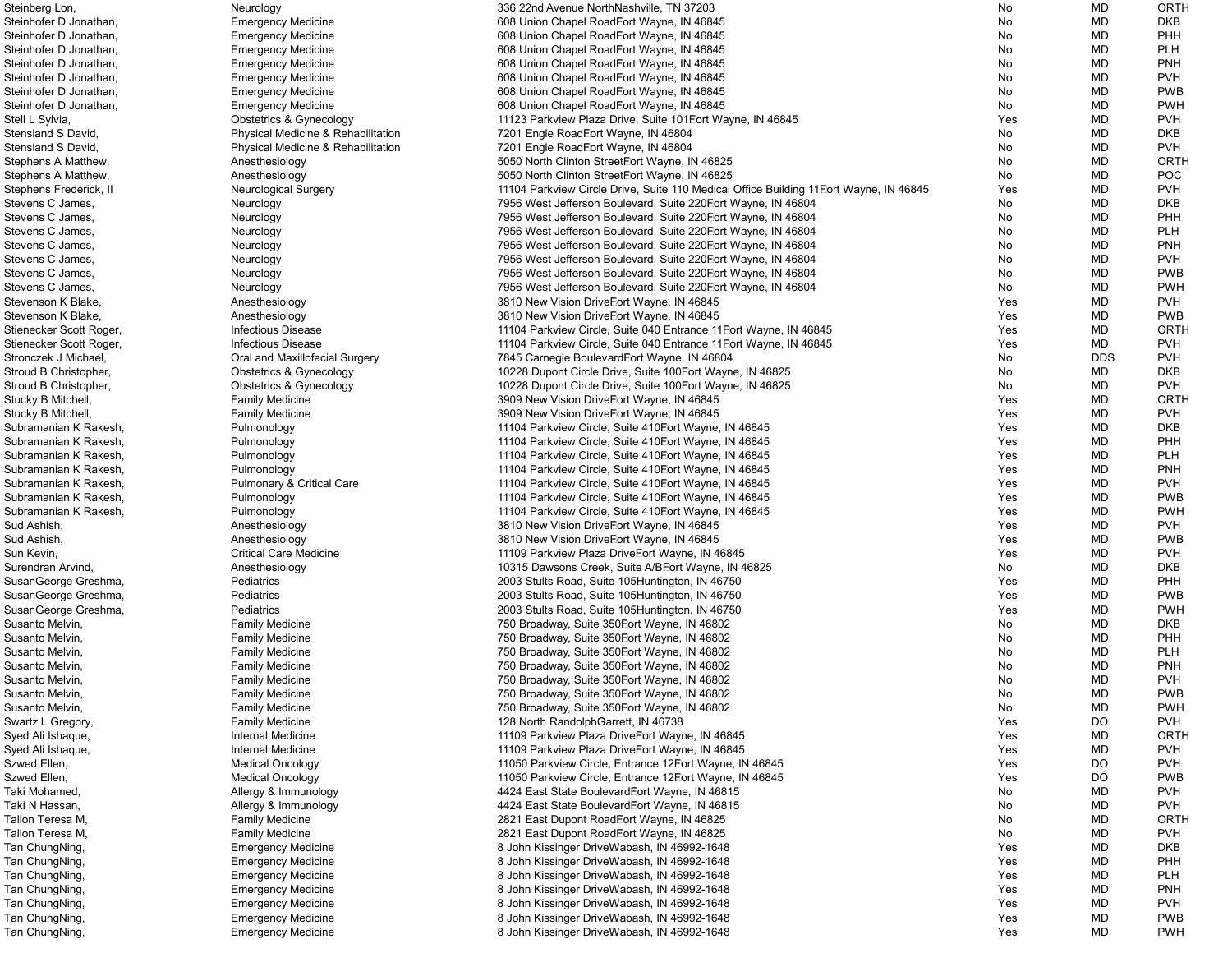| Tanner J Steven,        | <b>Obstetrics &amp; Gynecology</b> | 11123 Parkview Plaza Drive, Suite 101 Eort Wayne, IN 46845  | Yes | <b>DO</b> | <b>PHH</b>                |
|-------------------------|------------------------------------|-------------------------------------------------------------|-----|-----------|---------------------------|
| Tanner J Steven,        | <b>Obstetrics &amp; Gynecology</b> | 11123 Parkview Plaza Drive, Suite 101 Eort Wayne, IN 46845  | Yes | <b>DO</b> | <b>PVH</b>                |
| Tanner J Steven,        | <b>Obstetrics &amp; Gynecology</b> | 11123 Parkview Plaza Drive, Suite 101Eort Wayne, IN 46845   | Yes | <b>DO</b> | <b>PWH</b>                |
| Tantravahi Pratyusha,   | <b>Family Medicine</b>             | 11109 Parkview Plaza DriveEort Wayne, IN 46845              | Yes | <b>DO</b> | ORTH                      |
| Tantravahi Pratyusha,   | <b>Family Medicine</b>             | 11109 Parkview Plaza DriveEort Wayne, IN 46845              | Yes | <b>DO</b> | <b>PVH</b>                |
| Tatara Christina,       | <b>Family Medicine</b>             | 7938 West Jefferson BoulevardEort Wayne, IN 46804           | No  | <b>DO</b> | <b>PVH</b>                |
| Tavarez Tachira,        | <b>Neurocritical Care</b>          | 11104 Parkview Circle Drive, Suite 110Eort Wayne, IN 46845  | Yes | <b>MD</b> | <b>PVH</b>                |
| Taylor David Michael,   | Pediatric Cardiology               | 3333 Burnett Avenue, ML 4010Cincinnati, OH 45229            | No  | <b>MD</b> | <b>PVH</b>                |
| Tesado T Grettel,       | Internal Medicine                  | 11109 Parkview Plaza DriveEort Wayne, IN 46845              | Yes | <b>MD</b> | <b>ORTH</b>               |
| Tesado T Grettel,       | Internal Medicine                  | 11109 Parkview Plaza DriveEort Wayne, IN 46845              | Yes | <b>MD</b> | <b>PVH</b>                |
| Tezera Hermela,         | Anesthesiology                     | 3810 New Vision DriveEort Wayne, IN 46845                   | Yes | <b>MD</b> | <b>PVH</b>                |
| Tezera Hermela,         | Anesthesiology                     | 3810 New Vision DriveEort Wayne, IN 46845                   | Yes | <b>MD</b> | <b>PWB</b>                |
| Thakur Uddin Anayet,    | Internal Medicine                  | 11109 Parkview Plaza DriveEort Wayne, IN 46845              | Yes | <b>MD</b> | <b>ORTH</b>               |
| Thakur Uddin Anayet,    | Internal Medicine                  | 11109 Parkview Plaza DriveEort Wayne, IN 46845              | Yes | MD        | <b>PVH</b>                |
| Thapa Reena,            | Internal Medicine                  | 11104 Parkview Circle, Suite 020 Eort Wayne, IN 46815       | Yes | <b>MD</b> | ORTH                      |
| Thapa Reena,            | Internal Medicine                  | 11104 Parkview Circle, Suite 020 Eort Wayne, IN 46815       | Yes | <b>MD</b> | <b>PVH</b>                |
| Thimmesch R Isaac,      | Obstetrics & Gynecology            | 1818 Carew Street, Suite 300 Eort Wayne, IN 46805           | Yes | <b>DO</b> | <b>DKB</b>                |
| Thimmesch R Isaac,      | <b>Obstetrics &amp; Gynecology</b> | 1818 Carew Street, Suite 300 Eort Wayne, IN 46805           | Yes | <b>DO</b> | <b>PHH</b>                |
| Thimmesch R Isaac,      | <b>Obstetrics &amp; Gynecology</b> | 1818 Carew Street, Suite 300 Eort Wayne, IN 46805           | Yes | <b>DO</b> | <b>PLH</b>                |
| Thimmesch R Isaac,      | <b>Obstetrics &amp; Gynecology</b> | 1818 Carew Street, Suite 300 Eort Wayne, IN 46805           | Yes | <b>DO</b> | <b>PNH</b>                |
| Thimmesch R Isaac,      | <b>Obstetrics &amp; Gynecology</b> | 1818 Carew Street, Suite 300 Eort Wayne, IN 46805           | Yes | <b>DO</b> | <b>PVH</b>                |
| Thimmesch R Isaac,      | <b>Obstetrics &amp; Gynecology</b> | 1818 Carew Street, Suite 300 Eort Wayne, IN 46805           | Yes | <b>DO</b> | <b>PWB</b>                |
| Thimmesch R Isaac,      | <b>Obstetrics &amp; Gynecology</b> | 1818 Carew Street, Suite 300 Eort Wayne, IN 46805           | Yes | <b>DO</b> | <b>PWH</b>                |
| Thomas Craig Adam,      | Urology                            | 2512 East Dupont Road, Suite 100 Fort Wayne, IN 46825       | Yes | MD        | <b>DKB</b>                |
| Thomas Craig Adam,      | Urology                            | 2512 East Dupont Road, Suite 100 Fort Wayne, IN 46825       | Yes | <b>MD</b> | <b>ORTH</b>               |
| Thomas Craig Adam,      | Urology                            | 2512 East Dupont Road, Suite 100 Fort Wayne, IN 46825       | Yes | MD        | <b>PHH</b>                |
| Thomas Craig Adam,      | Urology                            | 2512 East Dupont Road, Suite 100 Fort Wayne, IN 46825       | Yes | MD        | <b>PLH</b>                |
| Thomas Craig Adam,      |                                    | 2512 East Dupont Road, Suite 100 Fort Wayne, IN 46825       | Yes | MD        | <b>PNH</b>                |
| Thomas Craig Adam,      | Urology<br>Urology                 | 2512 East Dupont Road, Suite 100 Fort Wayne, IN 46825       | Yes | MD        | <b>PVH</b>                |
| Thomas Craig Adam,      | Urology                            | 2512 East Dupont Road, Suite 100 Fort Wayne, IN 46825       | Yes | MD        | <b>PWB</b>                |
|                         |                                    |                                                             | Yes | <b>MD</b> | <b>PWH</b>                |
| Thomas Craig Adam,      | Urology                            | 2512 East Dupont Road, Suite 100 Fort Wayne, IN 46825       |     |           |                           |
| Thomas M Dustin,        | Cardiology                         | 11108 Parkview CircleEort Wayne, IN 46845                   | Yes | MD        | <b>DKB</b><br><b>ORTH</b> |
| Thomas M Dustin,        | Cardiology                         | 11108 Parkview CircleEort Wayne, IN 46845                   | Yes | <b>MD</b> |                           |
| Thomas M Dustin,        | Cardiology                         | 11108 Parkview CircleEort Wayne, IN 46845                   | Yes | <b>MD</b> | <b>PHH</b>                |
| Thomas M Dustin,        | Cardiology                         | 11108 Parkview CircleEort Wayne, IN 46845                   | Yes | <b>MD</b> | <b>PLH</b>                |
| Thomas M Dustin,        | Cardiology                         | 11108 Parkview CircleEort Wayne, IN 46845                   | Yes | <b>MD</b> | <b>PNH</b>                |
| Thomas M Dustin,        | Cardiology                         | 11108 Parkview CircleEort Wayne, IN 46845                   | Yes | <b>MD</b> | <b>PVH</b>                |
| Thomas M Dustin,        | Cardiology                         | 11108 Parkview CircleEort Wayne, IN 46845                   | Yes | MD        | <b>PWB</b>                |
| Thomas M Dustin,        | Cardiology                         | 11108 Parkview CircleEort Wayne, IN 46845                   | Yes | MD        | <b>PWH</b>                |
| Thomas T Amy,           | <b>Obstetrics &amp; Gynecology</b> | 2518 East Dupont RoadEort Wayne, IN 46825                   | No  | <b>MD</b> | <b>PVH</b>                |
| Thotakura V Raja,       | Gastroenterology                   | 11104 Parkview Circle Drive, Suite 310 Eort Wayne, IN 46845 | Yes | <b>MD</b> | <b>PVH</b>                |
| Thuma M Lynette,        | <b>Family Medicine</b>             | 3909 New Vision DriveEort Wayne, IN 46845                   | Yes | <b>MD</b> | <b>PVH</b>                |
| Thurston L Michele,     | <b>Family Medicine</b>             | 1355 Mariners DriveWarsaw, IN 46582                         | Yes | <b>MD</b> | <b>PWB</b>                |
| Thurston L Michele,     | <b>Family Medicine</b>             | 1355 Mariners DriveWarsaw, IN 46582                         | Yes | <b>MD</b> | <b>PWH</b>                |
| Tillman A Julie,        | <b>Obstetrics &amp; Gynecology</b> | 11123 Parkview Plaza Drive, Suite 101 Eort Wayne, IN 46845  | Yes | MD        | <b>PVH</b>                |
| Tolosa Bobby,           | <b>Obstetrics &amp; Gynecology</b> | 420 Sawyer RoadKendallville, IN 46755                       | Yes | <b>MD</b> | <b>PNH</b>                |
| Toma I Magdy,           | Anesthesiology                     | 3810 New Vision DriveEort Wayne, IN 46845                   | Yes | <b>MD</b> | <b>PVH</b>                |
| Toma I Magdy,           | Anesthesiology                     | 3810 New Vision DriveEort Wayne, IN 46845                   | Yes | <b>MD</b> | <b>PWB</b>                |
| Tompa S Edward,         | Anesthesiology                     | 3810 New Vision DriveEort Wayne, IN 46845                   | Yes | <b>MD</b> | <b>PVH</b>                |
| Tompa S Edward,         | Anesthesiology                     | 3810 New Vision DriveEort Wayne, IN 46845                   | Yes | MD        | <b>PWB</b>                |
| Tompkins C Jed,         | <b>Family Medicine</b>             | 8911 Liberty Mills RoadEort Wayne, IN 46804                 | Yes | <b>DO</b> | <b>PVH</b>                |
| Toole Michael,          | Oncology/Hematology                | 11050 Parkview Circle, Entrance 12Eort Wayne, IN 46845      | Yes | <b>MD</b> | <b>PVH</b>                |
| Tople A Ray,            | Anesthesiology                     | 3810 New Vision DriveEort Wayne, IN 46845                   | Yes | <b>MD</b> | <b>PVH</b>                |
| Tople A Ray,            | Anesthesiology                     | 3810 New Vision DriveEort Wayne, IN 46845                   | Yes | <b>MD</b> | <b>PWB</b>                |
| Tople R Alexander,      | Anesthesiology                     | 3810 New Vision DriveEort Wayne, IN 46845                   | Yes | <b>MD</b> | <b>PVH</b>                |
| Tople R Alexander,      | Anesthesiology                     | 3810 New Vision DriveEort Wayne, IN 46845                   | Yes | <b>MD</b> | <b>PWB</b>                |
| Toupin M Jared,         | <b>Emergency Medicine</b>          | 608 Union Chapel RoadEort Wayne, IN 46845                   | No  | <b>MD</b> | <b>DKB</b>                |
| Toupin M Jared,         | <b>Emergency Medicine</b>          | 608 Union Chapel RoadEort Wayne, IN 46845                   | No  | <b>MD</b> | <b>PHH</b>                |
| Toupin M Jared,         | <b>Emergency Medicine</b>          | 608 Union Chapel RoadEort Wayne, IN 46845                   | No  | <b>MD</b> | <b>PLH</b>                |
| Toupin M Jared,         | <b>Emergency Medicine</b>          | 608 Union Chapel RoadEort Wayne, IN 46845                   | No  | <b>MD</b> | <b>PNH</b>                |
| Toupin M Jared,         | <b>Emergency Medicine</b>          | 608 Union Chapel RoadEort Wayne, IN 46845                   | No  | <b>MD</b> | <b>PVH</b>                |
| Toupin M Jared,         | <b>Emergency Medicine</b>          | 608 Union Chapel RoadEort Wayne, IN 46845                   | No  | MD        | <b>PWB</b>                |
| Toupin M Jared,         | <b>Emergency Medicine</b>          | 608 Union Chapel RoadEort Wayne, IN 46845                   | No  | <b>MD</b> | <b>PWH</b>                |
| TrabulsiYounis A Houda, | Pediatrics                         | 2622 Lake Avenue Eort Wayne, IN 46805                       | No  | <b>MD</b> | <b>PVH</b>                |
| Travis E F Mitchell,    | Radiology                          | 3707 New Vision DriveEort Wayne, IN 46845                   | No  | <b>MD</b> | <b>DKB</b>                |
| Travis E F Mitchell,    | Radiology                          | 3707 New Vision DriveEort Wayne, IN 46845                   | No  | <b>MD</b> | <b>ORTH</b>               |
| Travis E F Mitchell,    | Radiology                          | 3707 New Vision DriveEort Wayne, IN 46845                   | No  | MD        | <b>PHH</b>                |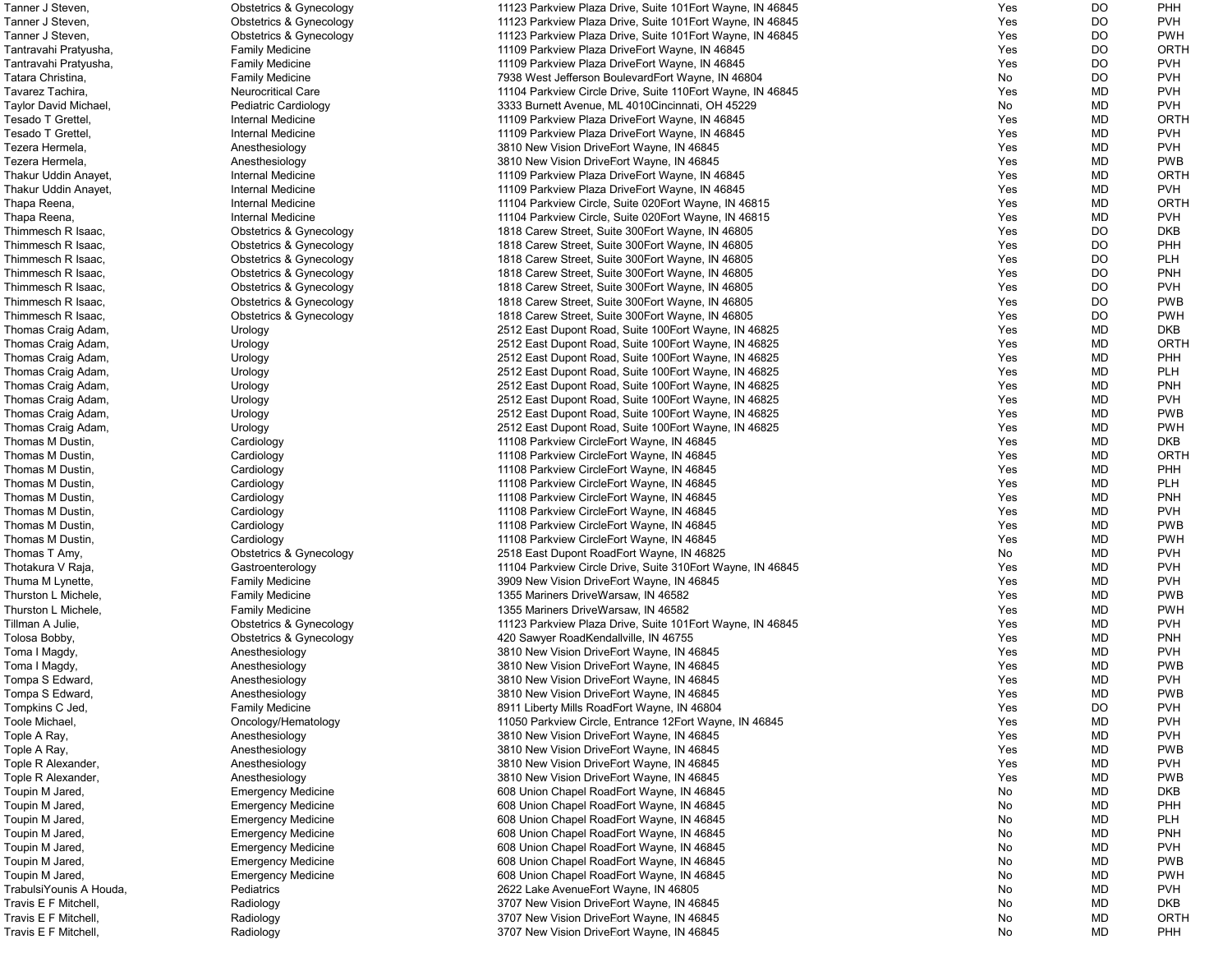| Travis E F Mitchell,      | Radiology                              | 3707 New Vision DriveEort Wayne, IN 46845                        | No         | <b>MD</b> | <b>PLH</b>  |
|---------------------------|----------------------------------------|------------------------------------------------------------------|------------|-----------|-------------|
| Travis E F Mitchell,      | Radiology                              | 3707 New Vision DriveEort Wayne, IN 46845                        | No         | <b>MD</b> | <b>PNH</b>  |
| Travis E F Mitchell,      | Radiology                              | 3707 New Vision DriveEort Wayne, IN 46845                        | No         | <b>MD</b> | <b>PVH</b>  |
| Travis E F Mitchell,      | Radiology                              | 3707 New Vision DriveEort Wayne, IN 46845                        | No         | <b>MD</b> | <b>PWB</b>  |
| Travis E F Mitchell,      | Radiology                              | 3707 New Vision DriveEort Wayne, IN 46845                        | No         | <b>MD</b> | <b>PWH</b>  |
| Treska Anxhela,           | <b>Obstetrics &amp; Gynecology</b>     | 2003 Stults Road, Suite 215 Huntington, IN 46750                 | Yes        | <b>MD</b> | <b>PHH</b>  |
| Treska Anxhela,           | Obstetrics & Gynecology                | 2003 Stults Road, Suite 215 Huntington, IN 46750                 | Yes        | <b>MD</b> | <b>PWB</b>  |
| Treska Anxhela,           | Obstetrics & Gynecology                | 2003 Stults Road, Suite 215 Huntington, IN 46750                 | Yes        | <b>MD</b> | <b>PWH</b>  |
| Tretter Thomas Justin,    | <b>Pediatric Cardiology</b>            | 3333 Burnett Avenue, ML 4010Cincinnati, OH 45229                 | No         | <b>MD</b> | <b>PVH</b>  |
|                           |                                        | 11109 Parkview Plaza DriveEort Wayne, IN 46845                   | Yes        | <b>MD</b> | <b>DKB</b>  |
| Trivedi A Bhargav,        | Neurology                              |                                                                  |            |           |             |
| Trivedi A Bhargav,        | Neurology                              | 11109 Parkview Plaza DriveEort Wayne, IN 46845                   | Yes        | <b>MD</b> | <b>PHH</b>  |
| Trivedi A Bhargav,        | Neurology                              | 11109 Parkview Plaza DriveEort Wayne, IN 46845                   | Yes        | <b>MD</b> | <b>PLH</b>  |
| Trivedi A Bhargav,        | Neurology                              | 11109 Parkview Plaza DriveEort Wayne, IN 46845                   | Yes        | <b>MD</b> | <b>PNH</b>  |
| Trivedi A Bhargav,        | Neurology                              | 11109 Parkview Plaza DriveEort Wayne, IN 46845                   | Yes        | <b>MD</b> | <b>PVH</b>  |
| Trivedi A Bhargav,        | Neurology                              | 11109 Parkview Plaza DriveEort Wayne, IN 46845                   | Yes        | <b>MD</b> | <b>PWB</b>  |
| Trivedi A Bhargav,        | Neurology                              | 11109 Parkview Plaza DriveEort Wayne, IN 46845                   | Yes        | <b>MD</b> | <b>PWH</b>  |
| Tummala Prasad Satya,     | Anesthesiology                         | 3810 New Vision DriveEort Wayne, IN 46845                        | Yes        | <b>MD</b> | <b>PVH</b>  |
| Tummala Prasad Satya,     | Anesthesiology                         | 3810 New Vision DriveEort Wayne, IN 46845                        | Yes        | <b>MD</b> | <b>PWB</b>  |
| Turfe Tariq,              | <b>Critical Care Medicine</b>          | 4500 North Lewis AvenueSioux Falls, SD 57104                     | No         | <b>MD</b> | <b>PVH</b>  |
| Turner Allison,           | Hospice and Palliative Medicine        | 11104 Parkview Circle Drive, Suite 020 Eort Wayne, IN 46845-1733 | Yes        | <b>DO</b> | <b>PVH</b>  |
| Turner J Sarah,           | <b>Family Medicine</b>                 | 7950 West Jefferson BoulevardEort Wayne, IN 46804                | No         | <b>MD</b> | <b>PVH</b>  |
| Ukani Rehman,             | <b>Infectious Disease</b>              | 11104 Parkview Circle Drive, Suite 440 Eort Wayne, IN 46845-1672 | Yes        | <b>MD</b> | <b>ORTH</b> |
| Ukani Rehman,             | <b>Infectious Disease</b>              | 11104 Parkview Circle Drive, Suite 440 Eort Wayne, IN 46845-1672 | Yes        | <b>MD</b> | <b>PVH</b>  |
| Uncheselu M Dona,         | <b>Hospice and Palliative Medicine</b> | 11104 Parkview Circle Drive, Suite 020 Eort Wayne, IN 46845-1733 | Yes        | <b>MD</b> | <b>PVH</b>  |
| Updegraff C Adam,         | Allergy & Immunology                   | 7964 West Jefferson BoulevardEort Wayne, IN 46804                | No         | DO        | <b>PVH</b>  |
| Uprety Alok,              | Internal Medicine                      | 11109 Parkview Plaza DriveEort Wayne, IN 46845                   | Yes        | <b>MD</b> | ORTH        |
|                           | Internal Medicine                      | 11109 Parkview Plaza DriveEort Wayne, IN 46845                   | Yes        | <b>MD</b> | <b>PVH</b>  |
| Uprety Alok,              |                                        |                                                                  |            |           |             |
| Urban A Donald,           | Urology                                | 11141 Parkview Plaza Drive, Suite 320 Eort Wayne, IN 46845       | Yes        | <b>MD</b> | <b>DKB</b>  |
| Urban A Donald,           | Urology                                | 11141 Parkview Plaza Drive, Suite 320 Eort Wayne, IN 46845       | Yes        | <b>MD</b> | <b>ORTH</b> |
| Urban A Donald,           | Urology                                | 11141 Parkview Plaza Drive, Suite 320 Eort Wayne, IN 46845       | Yes        | <b>MD</b> | <b>PHH</b>  |
| Urban A Donald,           | Urology                                | 11141 Parkview Plaza Drive, Suite 320 Eort Wayne, IN 46845       | Yes        | <b>MD</b> | <b>PLH</b>  |
| Urban A Donald,           | Urology                                | 11141 Parkview Plaza Drive, Suite 320 Eort Wayne, IN 46845       | Yes        | <b>MD</b> | <b>PNH</b>  |
| Urban A Donald,           | Urology                                | 11141 Parkview Plaza Drive, Suite 320 Eort Wayne, IN 46845       | Yes        | <b>MD</b> | <b>PVH</b>  |
| Urban A Donald,           | Urology                                | 11141 Parkview Plaza Drive, Suite 320 Eort Wayne, IN 46845       | Yes        | <b>MD</b> | <b>PWB</b>  |
| Urban A Donald,           | Urology                                | 11141 Parkview Plaza Drive, Suite 320 Eort Wayne, IN 46845       | Yes        | <b>MD</b> | <b>PWH</b>  |
| Urban Eugene Alexander,   | Cardiology                             | 11108 Parkview CircleEort Wayne, IN 46845                        | <b>Yes</b> | MD        | <b>PHH</b>  |
| Urban Eugene Alexander,   | Cardiology                             | 11108 Parkview CircleEort Wayne, IN 46845                        | Yes        | <b>MD</b> | <b>PVH</b>  |
| Urban Eugene Alexander,   | Cardiology                             | 11108 Parkview CircleEort Wayne, IN 46845                        | Yes        | MD        | <b>PWB</b>  |
| Urban Eugene Alexander,   | Cardiology                             | 11108 Parkview CircleEort Wayne, IN 46845                        | Yes        | <b>MD</b> | <b>PWH</b>  |
| Usman Muhammad,           | <b>Critical Care Medicine</b>          | 4500 North Lewis AvenueSioux Falls, SD 57104                     | No         | <b>MD</b> | <b>PVH</b>  |
| Utendorf A Julie,         | <b>Family Medicine</b>                 | 2003 Stults Road, Suite 100 Huntington, IN 46750                 | Yes        | MD        | <b>PHH</b>  |
| Vachon M Christopher,     | Neurology                              | 11104 Parkview Circle Drive, Suite 110 Eort Wayne, IN 46845      | No         | MD        | <b>DKB</b>  |
| Vachon M Christopher,     | Neurology                              | 11104 Parkview Circle Drive, Suite 110 Eort Wayne, IN 46845      | No         | <b>MD</b> | <b>PHH</b>  |
| Vachon M Christopher,     | Neurology                              | 11104 Parkview Circle Drive, Suite 110 Eort Wayne, IN 46845      | No         | <b>MD</b> | <b>PLH</b>  |
| Vachon M Christopher,     | Neurology                              | 11104 Parkview Circle Drive, Suite 110 Eort Wayne, IN 46845      | No         | <b>MD</b> | <b>PNH</b>  |
| Vachon M Christopher,     | Neurology                              | 11104 Parkview Circle Drive, Suite 110Eort Wayne, IN 46845       | No         | <b>MD</b> | <b>PVH</b>  |
| Vachon M Christopher,     | Neurology                              | 11104 Parkview Circle Drive, Suite 110 Eort Wayne, IN 46845      | No         | MD        | <b>PWB</b>  |
| Vachon M Christopher,     | Neurology                              | 11104 Parkview Circle Drive, Suite 110 Eort Wayne, IN 46845      | No         | <b>MD</b> | <b>PWH</b>  |
|                           |                                        |                                                                  |            |           | <b>PVH</b>  |
| Valcarcel C Joel,         | <b>Family Medicine</b>                 | 750 Broadway, Suite 350 Fort Wayne, IN 46802                     | No         | <b>MD</b> |             |
| Valcarcel R Maria,        | Nephrology                             | 7836 West Jefferson Boulevard, Suite 101 Eort Wayne, IN 46804    | No         | <b>MD</b> | ORTH        |
| Valcarcel R Maria,        | Nephrology                             | 7836 West Jefferson Boulevard, Suite 101 Eort Wayne, IN 46804    | No         | <b>MD</b> | <b>PHH</b>  |
| Valcarcel R Maria,        | Nephrology                             | 7836 West Jefferson Boulevard, Suite 101 Eort Wayne, IN 46804    | No         | <b>MD</b> | <b>PLH</b>  |
| Valcarcel R Maria,        | Nephrology                             | 7836 West Jefferson Boulevard, Suite 101 Eort Wayne, IN 46804    | No         | <b>MD</b> | <b>PNH</b>  |
| Valcarcel R Maria,        | Nephrology                             | 7836 West Jefferson Boulevard, Suite 101 Eort Wayne, IN 46804    | No         | <b>MD</b> | <b>PVH</b>  |
| Valcarcel R Maria,        | Nephrology                             | 7836 West Jefferson Boulevard, Suite 101 Eort Wayne, IN 46804    | No         | <b>MD</b> | <b>PWH</b>  |
| ValdezArroyo R Sherley,   | Neurology                              | 10275 Little Patuxent Parkway, Suite 300Columbia, MD 21044       | No         | <b>MD</b> | <b>ORTH</b> |
| ValdezArroyo R Sherley,   | Neurology                              | 10275 Little Patuxent Parkway, Suite 300Columbia, MD 21044       | No         | <b>MD</b> | <b>PVH</b>  |
| Valluru Anusha,           | <b>Obstetrics &amp; Gynecology</b>     | 11123 Parkview Plaza Drive, Suite 101 Eort Wayne, IN 46845       | Yes        | <b>MD</b> | <b>PVH</b>  |
| Vandecappelle Madeline,   | <b>Family Medicine</b>                 | 750 Broadway, Suite 350 Eort Wayne, IN 46802                     | No         | <b>MD</b> | ORTH        |
| Vandecappelle Madeline,   | <b>Family Medicine</b>                 | 750 Broadway, Suite 350 Eort Wayne, IN 46802                     | No         | <b>MD</b> | <b>PHH</b>  |
| Vandecappelle Madeline,   | <b>Family Medicine</b>                 | 750 Broadway, Suite 350 Eort Wayne, IN 46802                     | No         | <b>MD</b> | <b>PLH</b>  |
| Vandecappelle Madeline,   | <b>Family Medicine</b>                 | 750 Broadway, Suite 350 Eort Wayne, IN 46802                     | No         | MD        | <b>PNH</b>  |
| Vandecappelle Madeline,   | <b>Family Medicine</b>                 | 750 Broadway, Suite 350 Eort Wayne, IN 46802                     | No         | <b>MD</b> | <b>PVH</b>  |
| Vandecappelle Madeline,   | <b>Family Medicine</b>                 | 750 Broadway, Suite 350 Eort Wayne, IN 46802                     | No         | <b>MD</b> | <b>PWB</b>  |
| Vandecappelle Madeline,   | <b>Family Medicine</b>                 | 750 Broadway, Suite 350 Eort Wayne, IN 46802                     | No         | <b>MD</b> | <b>PWH</b>  |
| VanDenDriessche P Thomas, | <b>Family Medicine</b>                 | 3030 Lake Avenue, Suite 32Eort Wayne, IN 46805                   | No         | <b>MD</b> | <b>PVH</b>  |
| VanderHorst Trever,       | <b>Family Medicine</b>                 | 5693 YMCA Park Drive WestEort Wayne, IN 46835                    | Yes        | <b>MD</b> | <b>PVH</b>  |
|                           |                                        |                                                                  |            |           |             |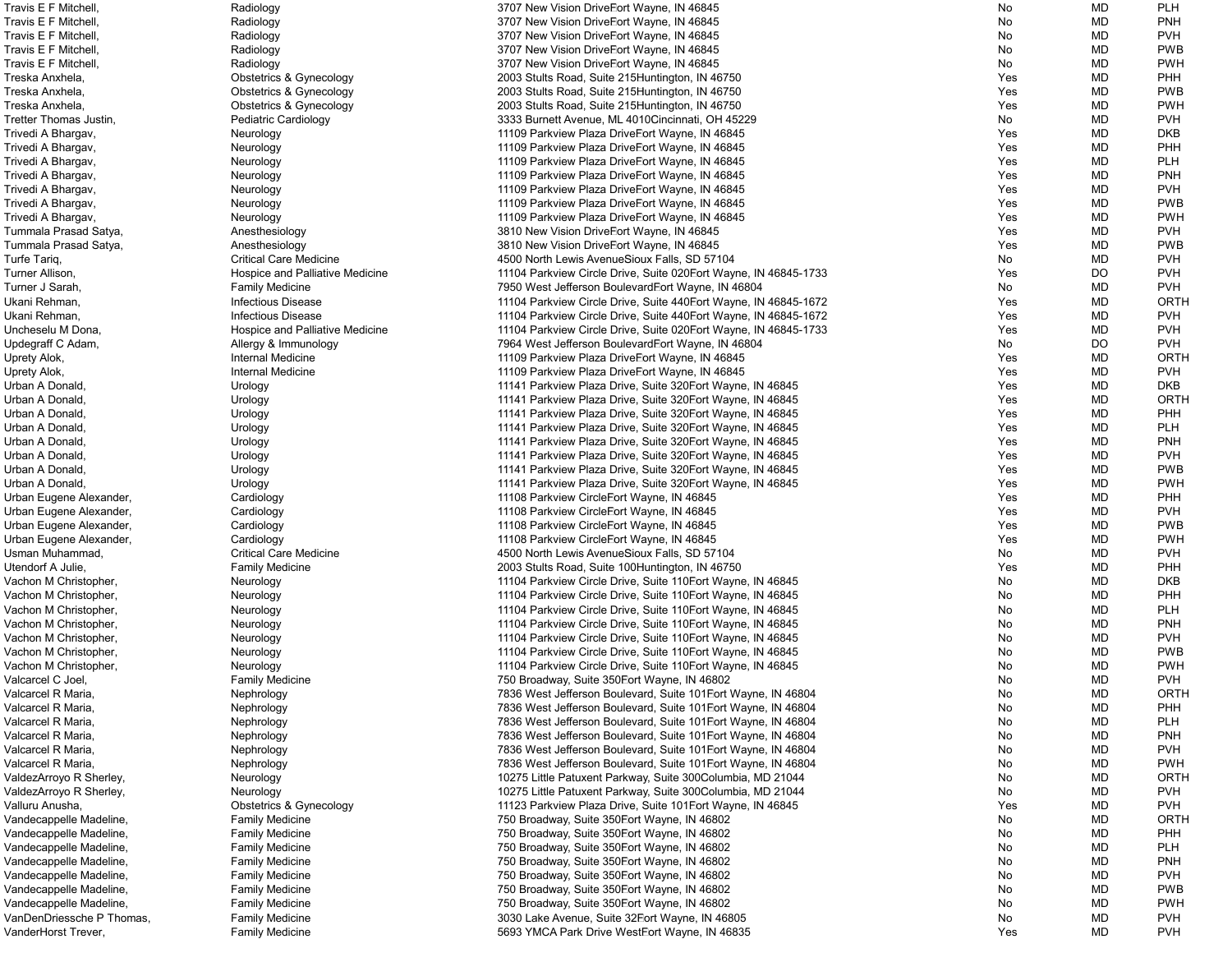| VanDrake V Vance, Jr.        | Gastroenterology          | 11104 Parkview Circle, Suite 010 Eort Wayne, IN 46845              | Yes | MD            | <b>PVH</b>  |
|------------------------------|---------------------------|--------------------------------------------------------------------|-----|---------------|-------------|
| Vangala Srija,               | Internal Medicine         | 11109 Parkview Plaza DriveEort Wayne, IN 46845                     | Yes | <b>MD</b>     | ORTH        |
| Vangala Srija,               | Internal Medicine         | 11109 Parkview Plaza DriveEort Wayne, IN 46845                     | Yes | MD            | <b>PVH</b>  |
| Vargas A Cesar,              | Anesthesiology            | 3810 New Vision DriveEort Wayne, IN 46845                          | Yes | <b>MD</b>     | <b>PVH</b>  |
| Vargas A Cesar,              | Anesthesiology            | 3810 New Vision DriveEort Wayne, IN 46845                          | Yes | MD            | <b>PWB</b>  |
| Vaziri A Mohammad,           | Internal Medicine         | 11109 Parkview Plaza DriveEort Wayne, IN 46845                     | Yes | MD            | ORTH        |
| Vaziri A Mohammad.           | Internal Medicine         | 11109 Parkview Plaza DriveEort Wayne, IN 46845                     | Yes | <b>MD</b>     | <b>PVH</b>  |
| Vazquez J Emilio,            | <b>Family Medicine</b>    | 8 John Kissinger DriveWabash, IN 46992-1648                        | Yes | <b>MD</b>     | <b>DKB</b>  |
| Vazquez J Emilio,            | <b>Family Medicine</b>    | 8 John Kissinger DriveWabash, IN 46992-1648                        | Yes | MD            | <b>PWB</b>  |
| Veerkamp MaryPat,            | Pediatrics                | 7910 West Jefferson Boulevard, Suite 201 Eort Wayne, IN 46804      | No  | MD            | <b>PVH</b>  |
| Veerkamp W Gregory,          | Pediatrics                | 7910 West Jefferson Boulevard, Suite 201Eort Wayne, IN 46804       | No  | MD            | <b>PVH</b>  |
| Veerula R Giridhar,          | Pediatrics                | 3919 West Jefferson Boulevard, Suite 1 Eort Wayne, IN 46804        | No  | MD            | <b>PVH</b>  |
| Veerula Vijay,               | <b>Family Medicine</b>    | 750 Broadway, Suite 350 Eort Wayne, IN 46802                       | No  | <b>DO</b>     | <b>DKB</b>  |
| Veerula Vijay,               | <b>Family Medicine</b>    | 750 Broadway, Suite 350 Eort Wayne, IN 46802                       | No. | <b>DO</b>     | PHH         |
| Veerula Vijay,               | <b>Family Medicine</b>    | 750 Broadway, Suite 350 Eort Wayne, IN 46802                       | No  | <b>DO</b>     | <b>PLH</b>  |
| Veerula Vijay,               | <b>Family Medicine</b>    | 750 Broadway, Suite 350 Eort Wayne, IN 46802                       | No  | <b>DO</b>     | <b>PNH</b>  |
| Veerula Vijay,               | <b>Family Medicine</b>    | 750 Broadway, Suite 350 Eort Wayne, IN 46802                       | No  | <b>DO</b>     | <b>PVH</b>  |
| Veerula Vijay,               | <b>Family Medicine</b>    | 750 Broadway, Suite 350 Eort Wayne, IN 46802                       | No  | DO.           | <b>PWB</b>  |
| Veerula Vijay,               | <b>Family Medicine</b>    | 750 Broadway, Suite 350 Eort Wayne, IN 46802                       | No  | <b>DO</b>     | <b>PWH</b>  |
| Vega A Alejandro,            | Internal Medicine         | 11109 Parkview Plaza DriveEort Wayne, IN 46845                     | Yes | MD            | <b>PVH</b>  |
| VegaBermudez Francisco,      | Neurophysiology           | 1141 North Loop 1604 East, Suite 105-446San Antonio, TX 78232-1339 | No  | <b>MD PHD</b> | ORTH        |
| Velagapudi RC Satish,        | Urology                   | 11141 Parkview Plaza Drive, Suite 320 Fort Wayne, IN 46845         | Yes | MD            | <b>DKB</b>  |
| Velagapudi RC Satish,        | Urology                   | 11141 Parkview Plaza Drive, Suite 320 Eort Wayne, IN 46845         | Yes | MD            | ORTH        |
| Velagapudi RC Satish,        | Urology                   | 11141 Parkview Plaza Drive, Suite 320 Eort Wayne, IN 46845         | Yes | MD            | PHH         |
| Velagapudi RC Satish,        | Urology                   | 11141 Parkview Plaza Drive, Suite 320 Eort Wayne, IN 46845         | Yes | <b>MD</b>     | <b>PLH</b>  |
| Velagapudi RC Satish,        | Urology                   | 11141 Parkview Plaza Drive, Suite 320 Eort Wayne, IN 46845         | Yes | MD            | PNH         |
| Velagapudi RC Satish,        | Urology                   | 11141 Parkview Plaza Drive, Suite 320 Fort Wayne, IN 46845         | Yes | MD            | <b>PVH</b>  |
| Velagapudi RC Satish,        |                           | 11141 Parkview Plaza Drive, Suite 320 Eort Wayne, IN 46845         | Yes | <b>MD</b>     | <b>PWB</b>  |
| Velagapudi RC Satish,        | Urology                   | 11141 Parkview Plaza Drive, Suite 320 Eort Wayne, IN 46845         | Yes | MD            | <b>PWH</b>  |
| Vemula Venkatarao,           | Urology                   | 3810 New Vision DriveEort Wayne, IN 46845                          | Yes | MD            | <b>PVH</b>  |
| Vemula Venkatarao,           | Anesthesiology            |                                                                    | Yes | MD            | <b>PWB</b>  |
|                              | Anesthesiology            | 3810 New Vision DriveEort Wayne, IN 46845                          |     |               | <b>DKB</b>  |
| Venkatakrishna N Kanakapura, | Nephrology                | 11104 Parkview Circle Drive, Suite 330 Eort Wayne, IN 46845        | No  | MD            | ORTH        |
| Venkatakrishna N Kanakapura, | Nephrology                | 11104 Parkview Circle Drive, Suite 330 Eort Wayne, IN 46845        | No  | MD            |             |
| Venkatakrishna N Kanakapura, | Nephrology                | 11104 Parkview Circle Drive, Suite 330 Eort Wayne, IN 46845        | No. | MD            | PHH         |
| Venkatakrishna N Kanakapura, | Nephrology                | 11104 Parkview Circle Drive, Suite 330 Eort Wayne, IN 46845        | No. | MD            | <b>PLH</b>  |
| Venkatakrishna N Kanakapura, | Nephrology                | 11104 Parkview Circle Drive, Suite 330 Eort Wayne, IN 46845        | No. | MD            | <b>PNH</b>  |
| Venkatakrishna N Kanakapura, | Nephrology                | 11104 Parkview Circle Drive, Suite 330 Eort Wayne, IN 46845        | No  | MD            | <b>PVH</b>  |
| Venkatakrishna N Kanakapura, | Nephrology                | 11104 Parkview Circle Drive, Suite 330 Eort Wayne, IN 46845        | No  | MD            | <b>PWH</b>  |
| Verma K Ram,                 | Sleep Medicine            | 1234 East Dupont Road, Suite 7 Eort Wayne, IN 46825                | Yes | MD            | DKB         |
| Verma K Ram,                 | Sleep Medicine            | 1234 East Dupont Road, Suite 7 Eort Wayne, IN 46825                | Yes | MD            | PHH         |
| Verma K Ram,                 | Sleep Medicine            | 1234 East Dupont Road, Suite 7 Eort Wayne, IN 46825                | Yes | MD            | <b>PLH</b>  |
| Verma K Ram,                 | Sleep Medicine            | 1234 East Dupont Road, Suite 7 Eort Wayne, IN 46825                | Yes | MD            | <b>PNH</b>  |
| Verma K Ram,                 | Sleep Medicine            | 1234 East Dupont Road, Suite 7 Eort Wayne, IN 46825                | Yes | MD            | <b>PVH</b>  |
| Verma K Ram,                 | Sleep Medicine            | 1234 East Dupont Road, Suite 7 Eort Wayne, IN 46825                | Yes | MD            | <b>PWB</b>  |
| Verma K Ram,                 | Sleep Medicine            | 1234 East Dupont Road, Suite 7 Eort Wayne, IN 46825                | Yes | MD            | <b>PWH</b>  |
| Vilayet Salem,               | <b>Internal Medicine</b>  | 11109 Parkview Plaza DriveEort Wayne, IN 46845                     | Yes | MD            | <b>PVH</b>  |
| Villalba F Nidia,            | <b>Family Medicine</b>    | 3909 New Vision DriveEort Wayne, IN 46845                          | Yes | MD            | <b>PVH</b>  |
| Vitantonio Daniel,           | Neurology                 | 336 22nd Avenue NorthNashville, TN 37203                           | No  | MD            | <b>ORTH</b> |
| Vu Charles,                  | <b>Radiation Oncology</b> | 11050 Parkview Circle DriveEort Wayne, IN 46845                    | No  | MD            | <b>PVH</b>  |
| Wagner T Theodore, III       | Urology                   | 2512 East Dupont Road, Suite 100 Eort Wayne, IN 46825              | Yes | <b>MD</b>     | <b>DKB</b>  |
| Wagner T Theodore, III       | Urology                   | 2512 East Dupont Road, Suite 100 Eort Wayne, IN 46825              | Yes | MD            | ORTH        |
| Wagner T Theodore, III       | Urology                   | 2512 East Dupont Road, Suite 100 Fort Wayne, IN 46825              | Yes | MD            | <b>PHH</b>  |
| Wagner T Theodore, III       | Urology                   | 2512 East Dupont Road, Suite 100 Eort Wayne, IN 46825              | Yes | MD            | <b>PLH</b>  |
| Wagner T Theodore, III       | Urology                   | 2512 East Dupont Road, Suite 100 Eort Wayne, IN 46825              | Yes | MD            | PNH         |
| Wagner T Theodore, III       | Urology                   | 2512 East Dupont Road, Suite 100 Fort Wayne, IN 46825              | Yes | MD            | <b>PVH</b>  |
| Wagner T Theodore, III       | Urology                   | 2512 East Dupont Road, Suite 100 Fort Wayne, IN 46825              | Yes | MD            | <b>PWB</b>  |
| Wagner T Theodore, III       | Urology                   | 2512 East Dupont Road, Suite 100 Eort Wayne, IN 46825              | Yes | MD            | <b>PWH</b>  |
| Wahab Luna,                  | <b>Family Medicine</b>    | 1100 Mercer AvenueDecatur, IN 46733                                | No  | MD            | <b>DKB</b>  |
| Wahab Luna,                  | <b>Family Medicine</b>    | 1100 Mercer AvenueDecatur, IN 46733                                | No  | MD            | PHH         |
| Wahab Luna,                  | <b>Family Medicine</b>    | 1100 Mercer AvenueDecatur, IN 46733                                | No  | MD            | <b>PLH</b>  |
| Wahab Luna,                  | <b>Family Medicine</b>    | 1100 Mercer AvenueDecatur, IN 46733                                | No  | MD            | PNH         |
| Wahab Luna,                  | <b>Family Medicine</b>    | 1100 Mercer AvenueDecatur, IN 46733                                | No  | MD            | <b>PVH</b>  |
| Wahab Luna,                  | <b>Family Medicine</b>    | 1100 Mercer AvenueDecatur, IN 46733                                | No  | MD            | <b>PWB</b>  |
| Wahab Luna,                  | <b>Family Medicine</b>    | 1100 Mercer AvenueDecatur, IN 46733                                | No  | MD            | <b>PWH</b>  |
| Waingold L Andrea,           | Anesthesiology            | 3810 New Vision DriveEort Wayne, IN 46845                          | Yes | MD            | <b>PVH</b>  |
| Waingold L Andrea,           | Anesthesiology            | 3810 New Vision DriveEort Wayne, IN 46845                          | Yes | MD            | <b>PWB</b>  |
| Walker V Garry,              | Anesthesiology            | 3810 New Vision DriveEort Wayne, IN 46845                          | Yes | MD            | <b>PVH</b>  |
|                              |                           |                                                                    |     |               |             |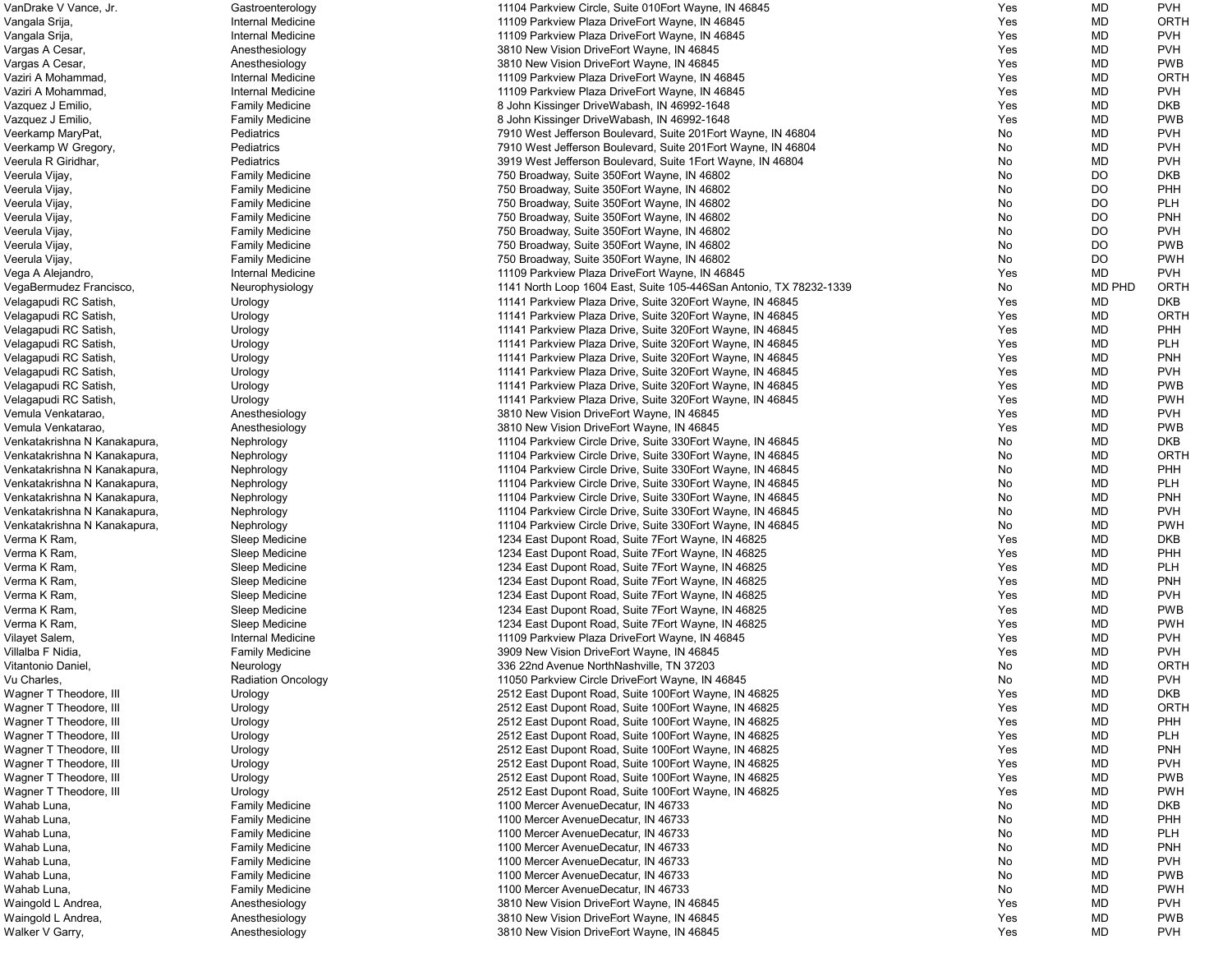| Walker V Garry,          | Anesthesiology            | 3810 New Vision DriveEort Wayne, IN 46845                    | Yes | MD        | <b>PWB</b>  |
|--------------------------|---------------------------|--------------------------------------------------------------|-----|-----------|-------------|
| Wallace E Diane,         | <b>Emergency Medicine</b> | 608 Union Chapel RoadEort Wayne, IN 46845                    | No  | MD        | <b>PWH</b>  |
| Wallet Michael Joshua,   | Colon & Rectal Surgery    | 7988 West Jefferson BoulevardEort Wayne, IN 46804            | No  | MD        | <b>PVH</b>  |
| Wan Karen Xiaoying,      | Pathology                 | 2458 Lake AvenueEort Wayne, IN 46805                         | No  | MD        | <b>DKB</b>  |
|                          |                           |                                                              |     | MD        | ORTH        |
| Wan Karen Xiaoying,      | Pathology                 | 2458 Lake AvenueEort Wayne, IN 46805                         | No  |           |             |
| Wan Karen Xiaoying,      | Pathology                 | 2458 Lake Avenue Eort Wayne, IN 46805                        | No  | MD        | PHH         |
| Wan Karen Xiaoying,      | Pathology                 | 2458 Lake AvenueEort Wayne, IN 46805                         | No  | MD        | <b>PLH</b>  |
| Wan Karen Xiaoying,      | Pathology                 | 2458 Lake AvenueEort Wayne, IN 46805                         | No  | MD        | <b>PNH</b>  |
| Wan Karen Xiaoying,      | Pathology                 | 2458 Lake Avenue Eort Wayne, IN 46805                        | No  | MD        | <b>PVH</b>  |
| Wan Karen Xiaoying,      | Pathology                 | 2458 Lake AvenueEort Wayne, IN 46805                         | No  | MD        | <b>PWB</b>  |
| Wan Karen Xiaoying,      | Pathology                 | 2458 Lake AvenueEort Wayne, IN 46805                         | No  | MD        | <b>PWH</b>  |
|                          |                           |                                                              |     |           |             |
| Wang Linin Allison,      | Dermatology               | 10620 Corporate DriveEort Wayne, IN 46845                    | Yes | MD        | <b>PVH</b>  |
| Wang Qi,                 | Pathology                 | 2458 Lake AvenueEort Wayne, IN 46805                         | No  | MD        | <b>DKB</b>  |
| Wang Qi,                 | Pathology                 | 2458 Lake AvenueEort Wayne, IN 46805                         | No  | MD        | <b>ORTH</b> |
| Wang Qi,                 | Pathology                 | 2458 Lake AvenueEort Wayne, IN 46805                         | No  | MD        | PHH         |
| Wang Qi,                 | Pathology                 | 2458 Lake AvenueEort Wayne, IN 46805                         | No  | MD        | <b>PLH</b>  |
| Wang Qi,                 | Pathology                 | 2458 Lake AvenueEort Wayne, IN 46805                         | No  | MD        | <b>PNH</b>  |
| Wang Qi,                 | Pathology                 | 2458 Lake AvenueEort Wayne, IN 46805                         | No  | MD        | <b>PVH</b>  |
|                          |                           |                                                              |     |           |             |
| Wang Qi                  | Pathology                 | 2458 Lake Avenue Eort Wayne, IN 46805                        | No  | MD        | <b>PWB</b>  |
| Wang Qi                  | Pathology                 | 2458 Lake AvenueEort Wayne, IN 46805                         | No  | MD        | <b>PWH</b>  |
| Wang Shifang,            | Internal Medicine         | 11109 Parkview Plaza DriveEort Wayne, IN 46845               | Yes | MD        | <b>PVH</b>  |
| Wang Yue Sarah,          | Oncology/Hematology       | 11050 Parkview Circle, Entrance 12Eort Wayne, IN 46845       | Yes | MD        | <b>PVH</b>  |
| Warden Dawn Samantha,    | <b>Family Medicine</b>    | 750 Broadway, Suite 350 Eort Wayne, IN 46802                 | No  | MD        | <b>DKB</b>  |
| Warden Dawn Samantha,    | <b>Family Medicine</b>    | 750 Broadway, Suite 350 Eort Wayne, IN 46802                 | No  | MD        | PHH         |
|                          |                           |                                                              |     |           | <b>PLH</b>  |
| Warden Dawn Samantha,    | <b>Family Medicine</b>    | 750 Broadway, Suite 350 Eort Wayne, IN 46802                 | No  | MD        |             |
| Warden Dawn Samantha,    | <b>Family Medicine</b>    | 750 Broadway, Suite 350 Eort Wayne, IN 46802                 | No  | MD        | <b>PNH</b>  |
| Warden Dawn Samantha,    | <b>Family Medicine</b>    | 750 Broadway, Suite 350 Eort Wayne, IN 46802                 | No  | MD        | <b>PVH</b>  |
| Warden Dawn Samantha,    | <b>Family Medicine</b>    | 750 Broadway, Suite 350 Eort Wayne, IN 46802                 | No  | <b>MD</b> | <b>PWB</b>  |
| Warden Dawn Samantha,    | <b>Family Medicine</b>    | 750 Broadway, Suite 350 Eort Wayne, IN 46802                 | No  | MD        | <b>PWH</b>  |
| Warner E Brad,           | <b>Emergency Medicine</b> | 608 Union Chapel RoadEort Wayne, IN 46845                    | No  | DO        | <b>DKB</b>  |
| Warner E Brad,           | <b>Emergency Medicine</b> | 608 Union Chapel RoadEort Wayne, IN 46845                    | No  | DO.       | PHH         |
| Warner E Brad,           |                           | 608 Union Chapel RoadEort Wayne, IN 46845                    | No  | DO.       | <b>PLH</b>  |
|                          | <b>Emergency Medicine</b> |                                                              |     |           |             |
| Warner E Brad,           | <b>Emergency Medicine</b> | 608 Union Chapel RoadEort Wayne, IN 46845                    | No  | DO        | <b>PNH</b>  |
| Warner E Brad,           | <b>Emergency Medicine</b> | 608 Union Chapel RoadEort Wayne, IN 46845                    | No  | DO        | <b>PVH</b>  |
| Warner E Brad,           | <b>Emergency Medicine</b> | 608 Union Chapel RoadEort Wayne, IN 46845                    | No. | DO        | <b>PWB</b>  |
| Warner E Brad,           | <b>Emergency Medicine</b> | 608 Union Chapel RoadEort Wayne, IN 46845                    | No. | DO.       | <b>PWH</b>  |
| Warrener G Gerald,       | <b>Family Medicine</b>    | 104 Nicholas PlacePO Box 859Avilla, IN 46710                 | Yes | MD        | <b>PNH</b>  |
| Wasilowski Douglas Eric, | <b>Emergency Medicine</b> | 608 Union Chapel RoadEort Wayne, IN 46845                    | No  | DO.       | <b>DKB</b>  |
| Wasilowski Douglas Eric, |                           | 608 Union Chapel RoadEort Wayne, IN 46845                    | No  | <b>DO</b> | PHH         |
|                          | <b>Emergency Medicine</b> |                                                              |     |           |             |
| Wasilowski Douglas Eric, | <b>Emergency Medicine</b> | 608 Union Chapel RoadEort Wayne, IN 46845                    | No  | DO        | <b>PNH</b>  |
| Wasilowski Douglas Eric, | <b>Emergency Medicine</b> | 608 Union Chapel RoadEort Wayne, IN 46845                    | No  | DO.       | <b>PWB</b>  |
| Wasilowski Douglas Eric, | <b>Emergency Medicine</b> | 608 Union Chapel RoadEort Wayne, IN 46845                    | No  | DO.       | <b>PWH</b>  |
| Waters Alan Scott,       | <b>Family Medicine</b>    | 18218 State Road 37 EastHarlan, IN 46743                     | No  | MD        | <b>ORTH</b> |
| Waters Alan Scott,       | <b>Family Medicine</b>    | 18218 State Road 37 EastHarlan, IN 46743                     | No  | <b>MD</b> | <b>PVH</b>  |
| Waterson L Zachry,       | <b>Family Medicine</b>    | 750 Broadway, Suite 350 Eort Wayne, IN 46802                 | No  | <b>DO</b> | <b>ORTH</b> |
| Waterson L Zachry,       | <b>Family Medicine</b>    | 750 Broadway, Suite 350 Eort Wayne, IN 46802                 | No  | DO        | <b>PVH</b>  |
|                          |                           |                                                              |     |           |             |
| Watson Lane Carey,       | Pediatric Surgery         | 7613 West Jefferson Boulevard, Suite 200Eort Wayne, IN 46804 | No  | MD        | <b>DKB</b>  |
| Watson Lane Carey,       | <b>Pediatric Surgery</b>  | 7613 West Jefferson Boulevard, Suite 200Eort Wayne, IN 46804 | No  | MD        | <b>PVH</b>  |
| Watterson J Christopher, | <b>Emergency Medicine</b> | 608 Union Chapel RoadEort Wayne, IN 46845                    | No  | MD        | <b>DKB</b>  |
| Watterson J Christopher, | <b>Emergency Medicine</b> | 608 Union Chapel RoadEort Wayne, IN 46845                    | No  | MD        | PHH         |
| Watterson J Christopher, | <b>Emergency Medicine</b> | 608 Union Chapel RoadEort Wayne, IN 46845                    | No  | MD        | <b>PLH</b>  |
| Watterson J Christopher, | <b>Emergency Medicine</b> | 608 Union Chapel RoadEort Wayne, IN 46845                    | No  | MD        | <b>PNH</b>  |
| Watterson J Christopher, | <b>Emergency Medicine</b> | 608 Union Chapel RoadEort Wayne, IN 46845                    | No  | MD        | <b>PVH</b>  |
| Watterson J Christopher, |                           | 608 Union Chapel RoadEort Wayne, IN 46845                    | No  | MD        | <b>PWB</b>  |
|                          | <b>Emergency Medicine</b> |                                                              |     |           |             |
| Watterson J Christopher, | <b>Emergency Medicine</b> | 608 Union Chapel RoadEort Wayne, IN 46845                    | No  | MD        | <b>PWH</b>  |
| Wedeven Lee Christopher, | Anesthesiology            | 10315 Dawsons Creek, Suite A/BEort Wayne, IN 46825           | No  | MD        | <b>DKB</b>  |
| Weesner Lynn Carol,      | <b>Emergency Medicine</b> | 608 Union Chapel RoadEort Wayne, IN 46845                    | No  | MD        | <b>DKB</b>  |
| Weesner Lynn Carol,      | <b>Emergency Medicine</b> | 608 Union Chapel RoadEort Wayne, IN 46845                    | No  | MD        | PHH         |
| Weesner Lynn Carol,      | <b>Emergency Medicine</b> | 608 Union Chapel RoadEort Wayne, IN 46845                    | No  | MD        | <b>PLH</b>  |
| Weesner Lynn Carol,      | <b>Emergency Medicine</b> | 608 Union Chapel RoadEort Wayne, IN 46845                    | No  | MD        | <b>PNH</b>  |
| Weesner Lynn Carol,      |                           | 608 Union Chapel RoadEort Wayne, IN 46845                    | No  | MD        | <b>PWB</b>  |
|                          | <b>Emergency Medicine</b> |                                                              |     |           |             |
| Weesner Lynn Carol,      | <b>Emergency Medicine</b> | 608 Union Chapel RoadEort Wayne, IN 46845                    | No  | MD        | <b>PWH</b>  |
| Weghorst R Thaddeus,     | Obstetrics & Gynecology   | 1316 East 7th Street, Suite 2Auburn, IN 46706                | No  | MD        | <b>DKB</b>  |
| Weirich L Justin,        | <b>Family Medicine</b>    | 2512 East Dupont Road, Suite 200Eort Wayne, IN 46825         | No  | <b>DO</b> | <b>PVH</b>  |
| Weiser Kirsten,          | Gastroenterology          | 11104 Parkview Circle, Suite 010 Eort Wayne, IN 46845        | Yes | MD        | <b>PVH</b>  |
| Welker H Amy,            | <b>Family Medicine</b>    | 577 Geiger Drive, Suite CRoanoke, IN 46783                   | Yes | MD        | <b>PHH</b>  |
| Welker H Amy,            | <b>Family Medicine</b>    | 577 Geiger Drive, Suite CRoanoke, IN 46783                   | Yes | MD        | <b>PVH</b>  |
|                          |                           |                                                              |     |           |             |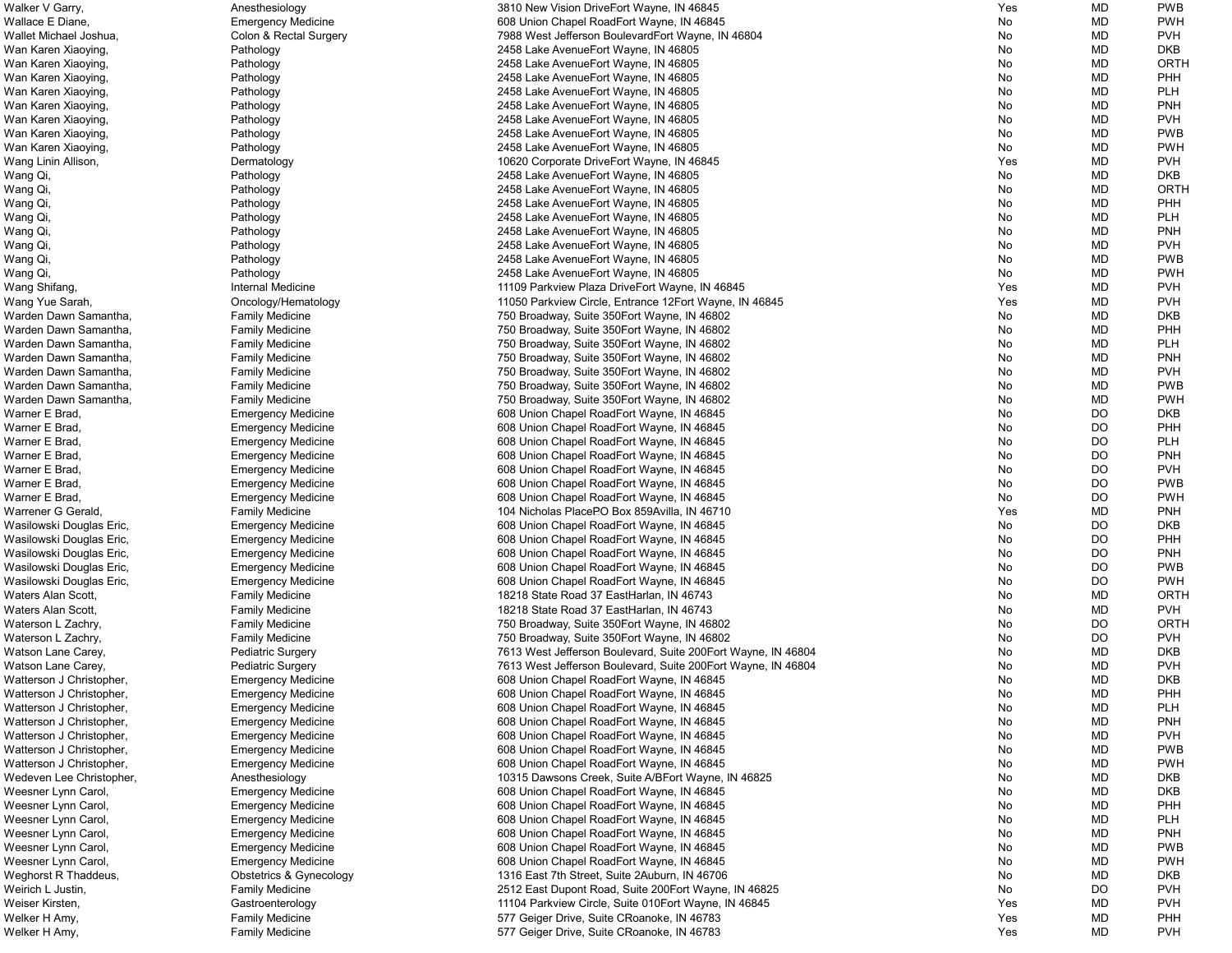| Wellman L Cynthia,      | Undersea and Hyperbaric Medicine | 2200 Randallia DriveEort Wayne, IN 46805                       | Yes | MD         | <b>PHH</b>  |
|-------------------------|----------------------------------|----------------------------------------------------------------|-----|------------|-------------|
| Wellman L Cynthia,      | Undersea and Hyperbaric Medicine | 2200 Randallia DriveEort Wayne, IN 46805                       | Yes | <b>MD</b>  | <b>PNH</b>  |
| Wellman L Cynthia,      | Undersea and Hyperbaric Medicine | 2200 Randallia DriveEort Wayne, IN 46805                       | Yes | <b>MD</b>  | <b>PVH</b>  |
| Wellman L Cynthia,      | Undersea and Hyperbaric Medicine | 2200 Randallia DriveEort Wayne, IN 46805                       | Yes | <b>MD</b>  | <b>PWH</b>  |
|                         |                                  |                                                                |     |            |             |
| Wenrich A Rose,         | <b>Family Medicine</b>           | 8 John Kissinger DriveWabash, IN 46992                         | Yes | MD         | <b>PWB</b>  |
| Wertz Emily,            | Internal Medicine                | 11109 Parkview Plaza DriveEort Wayne, IN 46845                 | Yes | MD         | <b>ORTH</b> |
| Wertz Emily,            | Internal Medicine                | 11109 Parkview Plaza DriveEort Wayne, IN 46845                 | Yes | <b>MD</b>  | <b>PVH</b>  |
| Westfall Edward,        | Otolaryngology                   | 10021 Dupont Circle CourtEort Wayne, IN 46825                  | No  | <b>MD</b>  | <b>PVH</b>  |
| Westgate C Diana,       | Dermatology                      | 4020 New Vision DriveEort Wayne, IN 46845                      | No  | MD         | <b>PVH</b>  |
| Whateley V Baron,       | Orthodontics                     | 160 Division Street, Suite AColdwater, MI 49036                | No  | <b>DDS</b> | <b>PVH</b>  |
| Wheeler C Thomas,       | Maternal & Fetal Medicine        | 2512 East Dupont Road, Suite 120 Fort Wayne, IN 46825          | No  | MD         | <b>PVH</b>  |
|                         |                                  |                                                                |     | <b>MD</b>  | <b>DKB</b>  |
| White T Eric,           | Cardiology                       | 11108 Parkview CircleEort Wayne, IN 46845                      | Yes |            |             |
| White T Eric,           | Cardiology                       | 11108 Parkview CircleEort Wayne, IN 46845                      | Yes | <b>MD</b>  | <b>ORTH</b> |
| White T Eric,           | Cardiology                       | 11108 Parkview CircleEort Wayne, IN 46845                      | Yes | <b>MD</b>  | <b>PLH</b>  |
| White T Eric,           | Cardiology                       | 11108 Parkview CircleEort Wayne, IN 46845                      | Yes | MD         | <b>PNH</b>  |
| White T Eric,           | Cardiology Interventional        | 11108 Parkview CircleEort Wayne, IN 46845                      | Yes | <b>MD</b>  | <b>PVH</b>  |
| White T Eric,           | Cardiology                       | 11108 Parkview CircleEort Wayne, IN 46845                      | Yes | <b>MD</b>  | <b>PWB</b>  |
| White T Eric,           | Cardiology                       | 11108 Parkview CircleEort Wayne, IN 46845                      | Yes | <b>MD</b>  | <b>PWH</b>  |
|                         |                                  | 3534 Brooklyn AvenueEort Wayne, IN 46809                       |     | <b>MD</b>  | <b>PVH</b>  |
| Wieging J Andrew,       | <b>Family Medicine</b>           |                                                                | No  |            |             |
| Wiegman Michael Jarrod, | Internal Medicine                | 11109 Parkview Plaza DriveEort Wayne, IN 46845                 | Yes | <b>MD</b>  | <b>ORTH</b> |
| Wiegman Michael Jarrod, | Internal Medicine                | 11109 Parkview Plaza DriveEort Wayne, IN 46845                 | Yes | <b>MD</b>  | <b>PVH</b>  |
| Wierman Andrea,         | <b>Emergency Medicine</b>        | 608 Union Chapel RoadEort Wayne, IN 46845                      | No  | <b>DO</b>  | <b>DKB</b>  |
| Wierman Andrea,         | <b>Emergency Medicine</b>        | 608 Union Chapel RoadEort Wayne, IN 46845                      | No  | <b>DO</b>  | PHH         |
| Wierman Andrea,         | <b>Emergency Medicine</b>        | 608 Union Chapel RoadEort Wayne, IN 46845                      | No  | <b>DO</b>  | <b>PLH</b>  |
| Wierman Andrea,         | <b>Emergency Medicine</b>        | 608 Union Chapel RoadEort Wayne, IN 46845                      | No  | <b>DO</b>  | <b>PNH</b>  |
| Wierman Andrea,         | <b>Emergency Medicine</b>        | 608 Union Chapel RoadEort Wayne, IN 46845                      | No  | <b>DO</b>  | <b>PWB</b>  |
|                         |                                  |                                                                |     |            |             |
| Wierman Andrea,         | <b>Emergency Medicine</b>        | 608 Union Chapel RoadEort Wayne, IN 46845                      | No  | DO         | <b>PWH</b>  |
| Wiersema Pieter,        | Pathology                        | 5865 Michigan RdIndianapolis, IN 46228                         | No  | <b>MD</b>  | <b>DKB</b>  |
| Wiersema Pieter,        | Pathology                        | 5865 Michigan RdIndianapolis, IN 46228                         | No  | <b>MD</b>  | <b>ORTH</b> |
| Wiersema Pieter,        | Pathology                        | 5865 Michigan RdIndianapolis, IN 46228                         | No  | <b>MD</b>  | <b>PHH</b>  |
| Wiersema Pieter,        | Pathology                        | 5865 Michigan RdIndianapolis, IN 46228                         | No  | <b>MD</b>  | <b>PLH</b>  |
| Wiersema Pieter,        | Pathology                        | 5865 Michigan RdIndianapolis, IN 46228                         | No  | <b>MD</b>  | <b>PWH</b>  |
| Wilde Marie Megan,      | Pediatric Cardiology             | 705 Riley Hospital Drive, Suite RI 1134 Indianapolis, IN 46202 | No  | <b>MD</b>  | <b>PVH</b>  |
|                         |                                  |                                                                |     | <b>MD</b>  | <b>PVH</b>  |
| Wilkins E Robert,       | <b>Family Medicine</b>           | 750 Broadway, Suite 350 Eort Wayne, IN 46802                   | No  |            |             |
| Will D Kristin,         | Pediatrics                       | 10515 Illinois RoadEort Wayne, IN 46814                        | Yes | <b>MD</b>  | <b>PVH</b>  |
| Williams D Leamon, Jr.  | <b>Orthopaedic Surgery</b>       | 1500 North Provident Drive, Suite BWarsaw, IN 46580            | No. | <b>MD</b>  | <b>ORTH</b> |
| Williams D Leamon, Jr.  | Orthopaedic Surgery              | 1500 North Provident Drive, Suite BWarsaw, IN 46580            | No  | <b>MD</b>  | <b>PVH</b>  |
| Williams D Leamon, Jr.  | <b>Orthopaedic Surgery</b>       | 1500 North Provident Drive, Suite BWarsaw, IN 46580            | No  | <b>MD</b>  | <b>PWH</b>  |
| Williams Dean Loyal,    | <b>Family Medicine</b>           | 750 Broadway, Suite 350 Eort Wayne, IN 46802                   | No  | <b>MD</b>  | <b>DKB</b>  |
| Williams Dean Loyal,    | <b>Family Medicine</b>           | 750 Broadway, Suite 350 Eort Wayne, IN 46802                   | No  | <b>MD</b>  | <b>PHH</b>  |
| Williams Dean Loyal,    | <b>Family Medicine</b>           | 750 Broadway, Suite 350 Eort Wayne, IN 46802                   | No  | MD         | <b>PLH</b>  |
|                         |                                  |                                                                |     | MD         | <b>PNH</b>  |
| Williams Dean Loyal,    | <b>Family Medicine</b>           | 750 Broadway, Suite 350 Eort Wayne, IN 46802                   | No  |            |             |
| Williams Dean Loyal,    | <b>Family Medicine</b>           | 750 Broadway, Suite 350 Eort Wayne, IN 46802                   | No  | <b>MD</b>  | <b>PVH</b>  |
| Williams Dean Loyal,    | <b>Family Medicine</b>           | 750 Broadway, Suite 350 Eort Wayne, IN 46802                   | No  | <b>MD</b>  | <b>PWB</b>  |
| Williams Dean Loyal,    | <b>Family Medicine</b>           | 750 Broadway, Suite 350 Eort Wayne, IN 46802                   | No  | <b>MD</b>  | <b>PWH</b>  |
| Williams I John,        | <b>Orthopaedic Surgery</b>       | 11130 Parkview CircleEort Wayne, IN 46845                      | No  | <b>MD</b>  | <b>ORTH</b> |
| Williams I John,        | <b>Orthopaedic Surgery</b>       | 11130 Parkview CircleEort Wayne, IN 46845                      | No  | <b>MD</b>  | <b>POC</b>  |
| Williams I John,        | <b>Orthopaedic Surgery</b>       | 11130 Parkview CircleEort Wayne, IN 46845                      | No  | MD         | <b>PVH</b>  |
| Williams Renee Teresa,  | Occupational Medicine            | 3978 New Vision DriveEort Wayne, IN 46845                      | Yes | <b>MD</b>  | <b>PVH</b>  |
|                         |                                  |                                                                |     |            |             |
| Williams Renee Teresa,  | Occupational Medicine            | 3978 New Vision DriveEort Wayne, IN 46845                      | Yes | <b>MD</b>  | <b>PWH</b>  |
| Williman L Thomas,      | <b>Emergency Medicine</b>        | 608 Union Chapel RoadEort Wayne, IN 46845                      | No  | DO         | <b>DKB</b>  |
| Williman L Thomas,      | <b>Emergency Medicine</b>        | 608 Union Chapel RoadEort Wayne, IN 46845                      | No  | DO         | <b>PHH</b>  |
| Williman L Thomas,      | <b>Emergency Medicine</b>        | 608 Union Chapel RoadEort Wayne, IN 46845                      | No  | DO         | <b>PLH</b>  |
| Williman L Thomas,      | <b>Emergency Medicine</b>        | 608 Union Chapel RoadEort Wayne, IN 46845                      | No  | DO         | <b>PNH</b>  |
| Williman L Thomas,      | <b>Emergency Medicine</b>        | 608 Union Chapel RoadEort Wayne, IN 46845                      | No  | <b>DO</b>  | <b>PVH</b>  |
| Williman L Thomas,      | <b>Emergency Medicine</b>        | 608 Union Chapel RoadEort Wayne, IN 46845                      | No  | <b>DO</b>  | <b>PWB</b>  |
| Williman L Thomas,      |                                  | 608 Union Chapel RoadEort Wayne, IN 46845                      | No  | <b>DO</b>  | <b>PWH</b>  |
|                         | <b>Emergency Medicine</b>        |                                                                |     |            |             |
| Willyard C David,       | <b>Family Medicine</b>           | 3909 New Vision DriveEort Wayne, IN 46845                      | Yes | <b>DO</b>  | <b>PNH</b>  |
| Willyard C David,       | <b>Family Medicine</b>           | 3909 New Vision DriveEort Wayne, IN 46845                      | Yes | <b>DO</b>  | <b>PWB</b>  |
| Wilson W William,       | Cardiology                       | 11108 Parkview CircleEort Wayne, IN 46845                      | Yes | <b>MD</b>  | <b>DKB</b>  |
| Wilson W William,       | Cardiology                       | 11108 Parkview CircleEort Wayne, IN 46845                      | Yes | <b>MD</b>  | <b>ORTH</b> |
| Wilson W William,       | Cardiology                       | 11108 Parkview CircleEort Wayne, IN 46845                      | Yes | <b>MD</b>  | <b>PHH</b>  |
| Wilson W William,       | Cardiology                       | 11108 Parkview CircleEort Wayne, IN 46845                      | Yes | <b>MD</b>  | <b>PLH</b>  |
| Wilson W William,       | Cardiology                       | 11108 Parkview CircleEort Wayne, IN 46845                      | Yes | <b>MD</b>  | <b>PNH</b>  |
|                         |                                  |                                                                |     | MD         | <b>PVH</b>  |
| Wilson W William,       | Cardiology                       | 11108 Parkview CircleEort Wayne, IN 46845                      | Yes |            |             |
| Wilson W William,       | Cardiology                       | 11108 Parkview CircleEort Wayne, IN 46845                      | Yes | MD         | <b>PWB</b>  |
| Wilson W William,       | Cardiology                       | 11108 Parkview CircleEort Wayne, IN 46845                      | Yes | MD         | <b>PWH</b>  |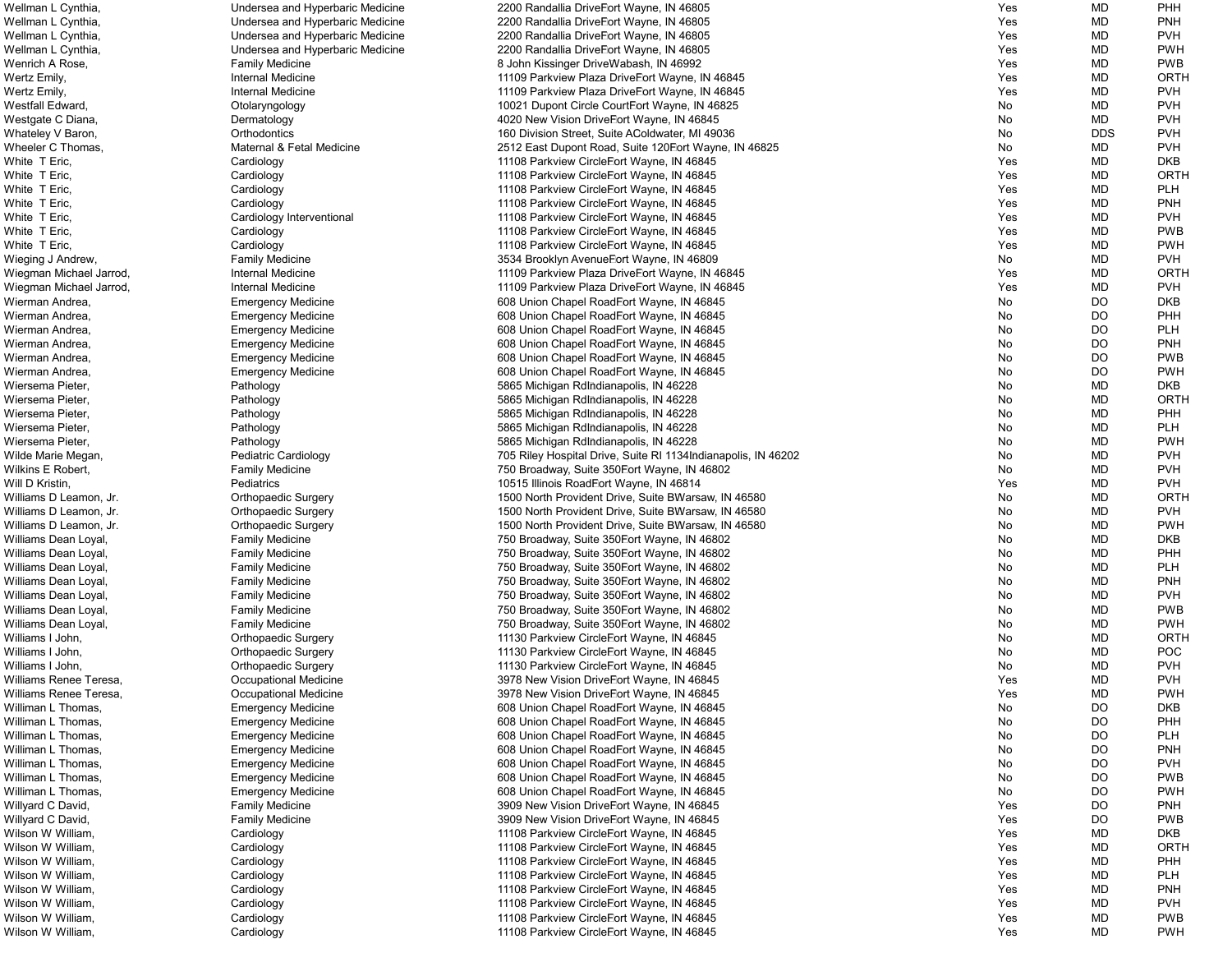| Wing M Christopher,                   | Radiology                           | 3707 New Vision DriveEort Wayne, IN 46845                      | No  | MD         | <b>DKB</b>  |
|---------------------------------------|-------------------------------------|----------------------------------------------------------------|-----|------------|-------------|
| Wing M Christopher,                   | Radiology                           | 3707 New Vision DriveEort Wayne, IN 46845                      | No  | <b>MD</b>  | <b>ORTH</b> |
| Wing M Christopher,                   | Radiology                           | 3707 New Vision DriveEort Wayne, IN 46845                      | No  | MD         | <b>PHH</b>  |
| Wing M Christopher,                   | Radiology                           | 3707 New Vision DriveEort Wayne, IN 46845                      | No  | MD         | <b>PLH</b>  |
| Wing M Christopher,                   | Radiology                           | 3707 New Vision DriveEort Wayne, IN 46845                      | No  | MD         | <b>PNH</b>  |
| Wing M Christopher,                   | Radiology Vascular & Interventional | 3707 New Vision DriveEort Wayne, IN 46845                      | No  | <b>MD</b>  | <b>PVH</b>  |
| Wing M Christopher,                   | Radiology                           | 3707 New Vision DriveEort Wayne, IN 46845                      | No  | MD         | <b>PWB</b>  |
|                                       |                                     |                                                                |     |            | <b>PWH</b>  |
| Wing M Christopher,                   | Radiology                           | 3707 New Vision DriveEort Wayne, IN 46845                      | No  | <b>MD</b>  |             |
| Winston Emelia,                       | <b>Obstetrics &amp; Gynecology</b>  | 2518 East Dupont RoadEort Wayne, IN 46825                      | No  | <b>DO</b>  | <b>PVH</b>  |
| Winters M Joshua,                     | <b>Orthopaedic Surgery</b>          | 7601 West JeffersonEort Wayne, IN 46804                        | No  | <b>MD</b>  | <b>DKB</b>  |
| Winters M Joshua,                     | <b>Orthopaedic Surgery</b>          | 7601 West JeffersonEort Wayne, IN 46804                        | No  | <b>MD</b>  | <b>PVH</b>  |
| Witt Lee Kevin,                       | <b>Family Medicine</b>              | 7230 Engle Road, Suite 100 Eort Wayne, IN 46804-2234           | No  | <b>MD</b>  | <b>PVH</b>  |
| Wittbrodt J David,                    | <b>Orthopaedic Surgery</b>          | 207 North Townline Road, Suite 201 La Grange, IN 46761         | Yes | MD         | <b>DKB</b>  |
| Wittbrodt J David,                    | <b>Orthopaedic Surgery</b>          | 207 North Townline Road, Suite 201 La Grange, IN 46761         | Yes | MD         | <b>PLH</b>  |
| Wittbrodt J David,                    | <b>Orthopaedic Surgery</b>          | 207 North Townline Road, Suite 201 La Grange, IN 46761         | Yes | MD         | <b>PNH</b>  |
| Wittekind George Samuel               | Pediatric Cardiology                | 3333 Burnett Avenue, ML 4010 Cincinnati, OH 45229              | No  | MD         | <b>PVH</b>  |
| Wolfe D Paul,                         | Pediatrics                          | 1411 West Bella DriveMarion, IN 46953                          | No  | MD         | <b>PWB</b>  |
| Wolfe P Scott,                        | <b>Emergency Medicine</b>           | 608 Union Chapel RoadEort Wayne, IN 46845                      | No  | <b>MD</b>  | <b>DKB</b>  |
| Wolfe P Scott,                        |                                     |                                                                |     |            | PHH         |
|                                       | <b>Emergency Medicine</b>           | 608 Union Chapel RoadEort Wayne, IN 46845                      | No  | MD         |             |
| Wolfe P Scott,                        | <b>Emergency Medicine</b>           | 608 Union Chapel RoadEort Wayne, IN 46845                      | No  | MD         | <b>PLH</b>  |
| Wolfe P Scott,                        | <b>Emergency Medicine</b>           | 608 Union Chapel RoadEort Wayne, IN 46845                      | No  | <b>MD</b>  | <b>PNH</b>  |
| Wolfe P Scott,                        | <b>Emergency Medicine</b>           | 608 Union Chapel RoadEort Wayne, IN 46845                      | No  | <b>MD</b>  | <b>PVH</b>  |
| Wolfe P Scott,                        | <b>Emergency Medicine</b>           | 608 Union Chapel RoadEort Wayne, IN 46845                      | No  | <b>MD</b>  | <b>PWB</b>  |
| Wolfe P Scott,                        | <b>Emergency Medicine</b>           | 608 Union Chapel RoadEort Wayne, IN 46845                      | No  | MD         | <b>PWH</b>  |
| Woodman J Patrick,                    | Urogynecology                       | 11123 Parkview Plaza Drive, Suite 102Eort Wayne, IN 46845-1707 | Yes | DO         | <b>PVH</b>  |
| Worpell S Michael,                    | Podiatry                            | 815 High StreetDecatur, IN 46733                               | No  | <b>DPM</b> | <b>PLH</b>  |
| Worpell S Michael,                    | Podiatry                            | 815 High StreetDecatur, IN 46733                               | No  | <b>DPM</b> | <b>PVH</b>  |
| Wright A Stephen,                     | <b>Orthopaedic Surgery</b>          | 5050 North Clinton StreetEort Wayne, IN 46825                  | No  | MD         | ORTH        |
| Wright A Stephen,                     | <b>Orthopaedic Surgery</b>          | 5050 North Clinton StreetEort Wayne, IN 46825                  | No  | MD         | <b>POC</b>  |
| Wright A Stephen,                     | <b>Orthopaedic Surgery</b>          | 5050 North Clinton StreetEort Wayne, IN 46825                  | No  | MD         | <b>PVH</b>  |
|                                       |                                     |                                                                |     |            |             |
| Wright A Stephen,                     | <b>Orthopaedic Surgery</b>          | 5050 North Clinton StreetEort Wayne, IN 46825                  | No  | MD         | <b>PWH</b>  |
| Wright Johnny, III                    | Anesthesiology                      | 3810 New Vision DriveEort Wayne, IN 46845                      | Yes | <b>MD</b>  | <b>PVH</b>  |
| Wright Johnny, III                    | Anesthesiology                      | 3810 New Vision DriveEort Wayne, IN 46845                      | Yes | MD         | <b>PWB</b>  |
| Wu David Tungyun,                     | <b>Occupational Medicine</b>        | 3978 New Vision DriveEort Wayne, IN 46845                      | Yes | <b>MD</b>  | <b>DKB</b>  |
| Wu David Tungyun,                     | Occupational Medicine               | 3978 New Vision DriveEort Wayne, IN 46845                      | Yes | <b>MD</b>  | <b>PVH</b>  |
| Wuest F Lawrence,                     | <b>Family Medicine</b>              | 1331 Minnich RoadNew Haven, IN 46774                           | Yes | <b>MD</b>  | <b>PVH</b>  |
| Wynder G Steven,                      | <b>Orthopaedic Surgery</b>          | 2003 Stults Road, Suite 210 Huntington, IN 46750               | Yes | <b>MD</b>  | <b>PHH</b>  |
| Wynder G Steven,                      | <b>Orthopaedic Surgery</b>          | 2003 Stults Road, Suite 210 Huntington, IN 46750               | Yes | MD         | <b>PWH</b>  |
| Wyse Anita Katrina,                   | <b>Obstetrics &amp; Gynecology</b>  | 11123 Parkview Plaza Drive, Suite 101 Eort Wayne, IN 46845     | Yes | MD         | <b>PVH</b>  |
| Wysong K David,                       | Podiatry                            | 3012 East State BoulevardEort Wayne, IN 46805                  | No  | <b>DPM</b> | <b>PVH</b>  |
|                                       |                                     |                                                                |     |            | <b>DKB</b>  |
| Xia Guangbin,                         | Neurology                           | 11109 Parkview Plaza DriveEort Wayne, IN 46845                 | Yes | MD         |             |
| Xia Guangbin,                         | Neurology                           | 11109 Parkview Plaza DriveEort Wayne, IN 46845                 | Yes | MD         | PHH         |
| Xia Guangbin,                         | Neurology                           | 11109 Parkview Plaza DriveEort Wayne, IN 46845                 | Yes | MD         | <b>PLH</b>  |
| Xia Guangbin,                         | Neurology                           | 11109 Parkview Plaza DriveEort Wayne, IN 46845                 | Yes | <b>MD</b>  | <b>PNH</b>  |
| Xia Guangbin,                         | Neurology                           | 11109 Parkview Plaza DriveEort Wayne, IN 46845                 | Yes | MD         | <b>PVH</b>  |
| Xia Guangbin,                         | Neurology                           | 11109 Parkview Plaza DriveEort Wayne, IN 46845                 | Yes | <b>MD</b>  | <b>PWB</b>  |
| Xia Guangbin,                         | Neurology                           | 11109 Parkview Plaza DriveEort Wayne, IN 46845                 | Yes | <b>MD</b>  | <b>PWH</b>  |
| Xie Yan,                              | Pathology                           | 2458 Lake AvenueEort Wayne, IN 46805                           | No  | <b>MD</b>  | <b>DKB</b>  |
| Xie Yan,                              | Pathology                           | 2458 Lake Avenue Eort Wayne, IN 46805                          | No  | MD         | <b>ORTH</b> |
| Xie Yan,                              | Pathology                           | 2458 Lake AvenueEort Wayne, IN 46805                           | No  | <b>MD</b>  | <b>PHH</b>  |
|                                       |                                     |                                                                |     |            | <b>PLH</b>  |
| Xie Yan,                              | Pathology                           | 2458 Lake AvenueEort Wayne, IN 46805                           | No  | MD         |             |
| Xie Yan,                              | Pathology                           | 2458 Lake AvenueEort Wayne, IN 46805                           | No  | <b>MD</b>  | <b>PNH</b>  |
| Xie Yan,                              | Pathology                           | 2458 Lake AvenueEort Wayne, IN 46805                           | No  | <b>MD</b>  | <b>PVH</b>  |
| Xie Yan,                              | Pathology                           | 2458 Lake AvenueEort Wayne, IN 46805                           | No  | <b>MD</b>  | <b>PWB</b>  |
| Xie Yan,                              | Pathology                           | 2458 Lake AvenueEort Wayne, IN 46805                           | No  | MD         | <b>PWH</b>  |
| Yalamanchali Chowdary Chandrashekhar, | Pediatric Pulmonology               | 11123 Parkview Plaza Drive, Suite 200Eort Wayne, IN 46845      | Yes | <b>MD</b>  | <b>DKB</b>  |
| Yalamanchali Chowdary Chandrashekhar, | Pediatric Pulmonology               | 11123 Parkview Plaza Drive, Suite 200Eort Wayne, IN 46845      | Yes | MD         | PHH         |
| Yalamanchali Chowdary Chandrashekhar, | Pediatric Pulmonology               | 11123 Parkview Plaza Drive, Suite 200Eort Wayne, IN 46845      | Yes | <b>MD</b>  | <b>PVH</b>  |
| Yalamanchali Chowdary Chandrashekhar, | Pediatric Pulmonology               | 11123 Parkview Plaza Drive, Suite 200Eort Wayne, IN 46845      | Yes | <b>MD</b>  | <b>PWH</b>  |
| Yalamanchali Lakshmi,                 | Pediatrics                          | 10515 Illinois RoadEort Wayne, IN 46814                        | Yes | MD         | <b>PVH</b>  |
| Yalamanchali Sreeya,                  | Otolaryngology                      | 10021 Dupont Circle CourtEort Wayne, IN 46825                  | No  | MD         | <b>PVH</b>  |
|                                       |                                     |                                                                | No  | MD         | <b>DKB</b>  |
| Yarram Sai,                           | Radiology                           | 3707 New Vision DriveEort Wayne, IN 46845                      |     |            |             |
| Yarram Sai,                           | Radiology                           | 3707 New Vision DriveEort Wayne, IN 46845                      | No  | MD         | ORTH        |
| Yarram Sai,                           | Radiology                           | 3707 New Vision DriveEort Wayne, IN 46845                      | No  | MD         | PHH         |
| Yarram Sai,                           | Radiology                           | 3707 New Vision DriveEort Wayne, IN 46845                      | No  | <b>MD</b>  | <b>PLH</b>  |
| Yarram Sai,                           | Radiology                           | 3707 New Vision DriveEort Wayne, IN 46845                      | No  | MD         | <b>PNH</b>  |
| Yarram Sai,                           | Radiology                           | 3707 New Vision DriveEort Wayne, IN 46845                      | No  | MD         | <b>PVH</b>  |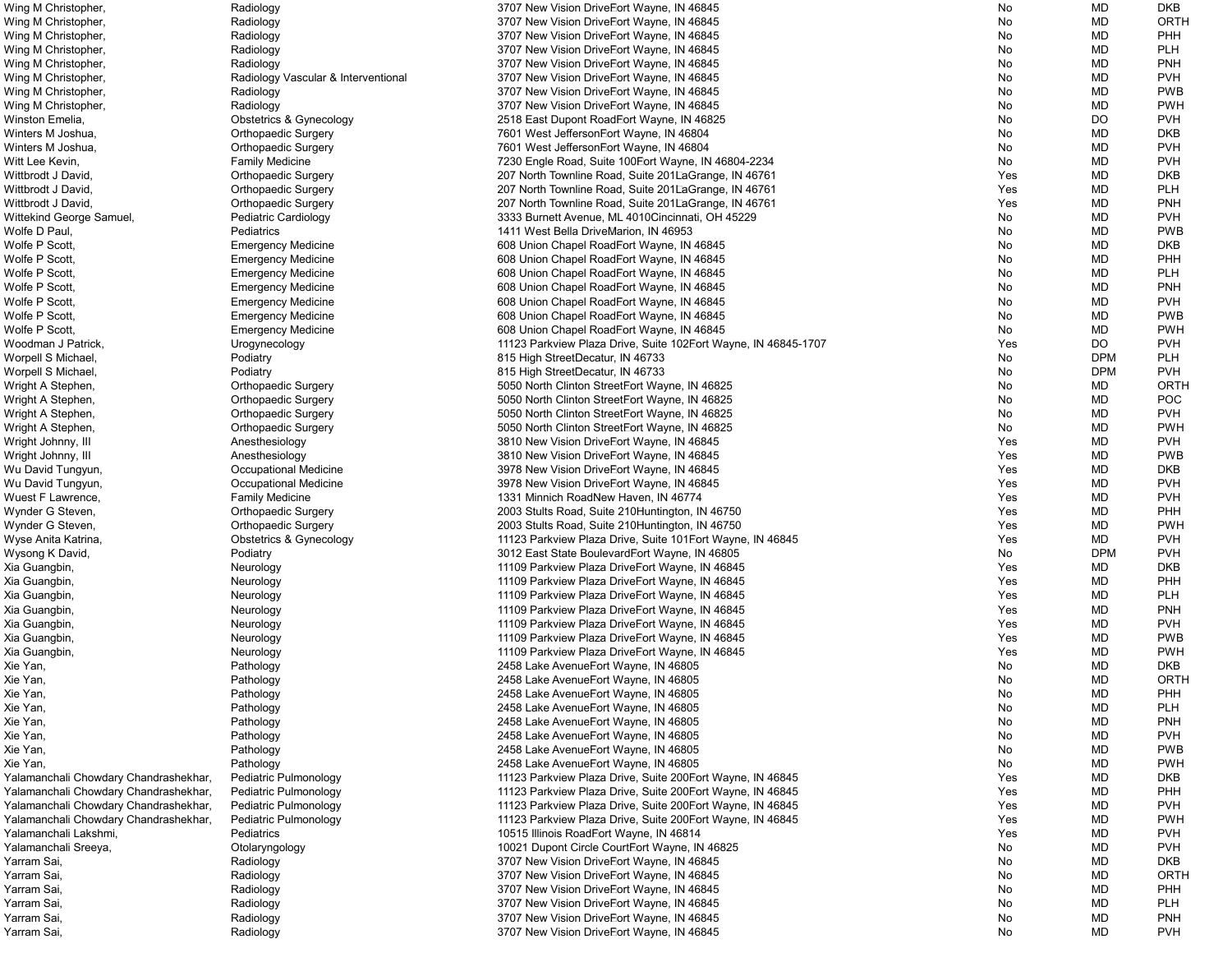| Yarram Sai,                      | Radiology                     | 3707 New Vision DriveEort Wayne, IN 46845                                              | No  | MD         | <b>PWB</b>  |
|----------------------------------|-------------------------------|----------------------------------------------------------------------------------------|-----|------------|-------------|
| Yarram Sai,                      | Radiology                     | 3707 New Vision DriveEort Wayne, IN 46845                                              | No  | MD         | <b>PWH</b>  |
| Yen S Scott,                     | Internal Medicine             | 2231 Carew StreetEort Wayne, IN 46805-4713                                             | Yes | MD         | <b>PVH</b>  |
| Yngstrom A Jeffrey,              | Radiology                     | 3707 New Vision DriveEort Wayne, IN 46845                                              | No  | MD         | <b>DKB</b>  |
| Yngstrom A Jeffrey,              | Radiology                     | 3707 New Vision DriveEort Wayne, IN 46845                                              | No  | MD         | <b>ORTH</b> |
| Yngstrom A Jeffrey,              | Radiology                     | 3707 New Vision DriveEort Wayne, IN 46845                                              | No  | MD         | <b>PHH</b>  |
| Yngstrom A Jeffrey,              | Radiology                     | 3707 New Vision DriveEort Wayne, IN 46845                                              | No  | MD         | <b>PLH</b>  |
| Yngstrom A Jeffrey,              | Radiology                     | 3707 New Vision DriveEort Wayne, IN 46845                                              | No  | MD         | <b>PNH</b>  |
| Yngstrom A Jeffrey,              | Radiology                     | 3707 New Vision DriveEort Wayne, IN 46845                                              | No  | MD         | <b>PVH</b>  |
| Yngstrom A Jeffrey,              | Radiology                     | 3707 New Vision DriveEort Wayne, IN 46845                                              | No  | MD         | <b>PWB</b>  |
|                                  |                               |                                                                                        |     |            |             |
| Yngstrom A Jeffrey,              | Radiology                     | 3707 New Vision DriveEort Wayne, IN 46845                                              | No  | MD         | <b>PWH</b>  |
| Yoder A Jamin,                   | <b>Family Medicine</b>        | 8175 West US 20Shipshewana, IN 46565                                                   | Yes | MD         | <b>PLH</b>  |
| Yoder A Jeffery,                 | Surgery                       | 11141 Parkview Plaza Drive, Suite 305 Eort Wayne, IN 46845                             | Yes | MD         | <b>DKB</b>  |
| Yoder A Jeffery,                 | Surgery                       | 11141 Parkview Plaza Drive, Suite 305 Eort Wayne, IN 46845                             | Yes | MD         | <b>ORTH</b> |
| Yoder A Jeffery,                 | Surgery                       | 11141 Parkview Plaza Drive, Suite 305 Eort Wayne, IN 46845                             | Yes | MD         | PHH         |
| Yoder A Jeffery,                 | Surgery                       | 11141 Parkview Plaza Drive, Suite 305 Eort Wayne, IN 46845                             | Yes | MD         | <b>PLH</b>  |
| Yoder A Jeffery,                 | Surgery                       | 11141 Parkview Plaza Drive, Suite 305 Eort Wayne, IN 46845                             | Yes | MD         | <b>PNH</b>  |
| Yoder A Jeffery,                 | Surgery                       | 11141 Parkview Plaza Drive, Suite 305 Eort Wayne, IN 46845                             | Yes | MD         | <b>PVH</b>  |
| Yoder A Jeffery,                 | Surgery                       | 11141 Parkview Plaza Drive, Suite 305 Eort Wayne, IN 46845                             | Yes | MD         | <b>PWB</b>  |
| Yoder A Jeffery,                 | Surgery                       | 11141 Parkview Plaza Drive, Suite 305Eort Wayne, IN 46845                              | Yes | MD         | <b>PWH</b>  |
| Young F William,                 | <b>Neurological Surgery</b>   | 11104 Parkview Circle Drive, Suite 110 Medical Office Building 11 Eort Wayne, IN 46845 | Yes | MD         | <b>DKB</b>  |
| Young F William,                 | <b>Neurological Surgery</b>   | 11104 Parkview Circle Drive, Suite 110 Medical Office Building 11 Eort Wayne, IN 46845 | Yes | MD         | PHH         |
| Young F William,                 | <b>Neurological Surgery</b>   | 11104 Parkview Circle Drive, Suite 110 Medical Office Building 11 Eort Wayne, IN 46845 | Yes | MD         | <b>PLH</b>  |
| Young F William,                 | <b>Neurological Surgery</b>   | 11104 Parkview Circle Drive, Suite 110 Medical Office Building 11 Eort Wayne, IN 46845 | Yes | MD         | <b>PVH</b>  |
| Young F William,                 | <b>Neurological Surgery</b>   | 11104 Parkview Circle Drive, Suite 110 Medical Office Building 11 Eort Wayne, IN 46845 | Yes | MD         | <b>PWB</b>  |
| Young F William,                 | <b>Neurological Surgery</b>   | 11104 Parkview Circle Drive, Suite 110 Medical Office Building 11 Eort Wayne, IN 46845 | Yes | MD         | <b>PWH</b>  |
| Youssef Safwat Elia Kaldas Mina, | Internal Medicine             | 11109 Parkview Plaza DriveEort Wayne, IN 46845                                         | Yes | MD         | <b>PVH</b>  |
|                                  | Internal Medicine             |                                                                                        | Yes | DO         | <b>PVH</b>  |
| Yu Hingwan,                      |                               | 11109 Parkview Plaza DriveEort Wayne, IN 46845                                         |     |            | <b>PVH</b>  |
| Yuan Zhigang,                    | <b>Radiation Oncology</b>     | 7910 West Jefferson Boulevard, Suite 110 Eort Wayne, IN 46804                          | No  | MD         |             |
| YuMendador C Rowena,             | <b>Family Medicine</b>        | 2708 Guilford StreetHuntington, IN 46750                                               | Yes | MD         | <b>PHH</b>  |
| Yurkanin H Michael,              | Anesthesiology                | 3810 New Vision DriveEort Wayne, IN 46845                                              | Yes | MD         | <b>PVH</b>  |
| Yurkanin H Michael,              | Anesthesiology                | 3810 New Vision DriveEort Wayne, IN 46845                                              | Yes | MD         | <b>PWB</b>  |
| Yurkanin P Joseph,               | Anesthesiology                | 3810 New Vision DriveEort Wayne, IN 46845                                              | Yes | MD         | <b>PVH</b>  |
| Yurkanin P Joseph,               | Anesthesiology                | 3810 New Vision DriveEort Wayne, IN 46845                                              | Yes | MD         | <b>PWB</b>  |
| Zabiega Mark Thomas,             | Neurology                     | 11104 Parkview Circle Drive, Suite 110 Eort Wayne, IN 46845                            | Yes | MD         | <b>PNH</b>  |
| Zabiega Mark Thomas,             | Neurology                     | 11104 Parkview Circle Drive, Suite 110 Eort Wayne, IN 46845                            | Yes | MD         | <b>PVH</b>  |
| Zaidi M Syed,                    | <b>Emergency Medicine</b>     | 3909 New Vision DriveEort Wayne, IN 46845                                              | Yes | MD         | <b>DKB</b>  |
| Zaidi M Syed,                    | <b>Emergency Medicine</b>     | 3909 New Vision DriveEort Wayne, IN 46845                                              | Yes | MD         | <b>PHH</b>  |
| Zaidi M Syed,                    | <b>Emergency Medicine</b>     | 3909 New Vision DriveEort Wayne, IN 46845                                              | Yes | MD         | <b>PLH</b>  |
| Zaidi M Syed,                    | <b>Emergency Medicine</b>     | 3909 New Vision DriveEort Wayne, IN 46845                                              | Yes | MD         | <b>PNH</b>  |
| Zaidi M Syed,                    | <b>Emergency Medicine</b>     | 3909 New Vision DriveEort Wayne, IN 46845                                              | Yes | MD         | <b>PWB</b>  |
| Zaidi M Syed,                    | <b>Emergency Medicine</b>     | 3909 New Vision DriveEort Wayne, IN 46845                                              | Yes | MD         | <b>PWH</b>  |
| Zak M Steven,                    | Neurology                     | 10275 Little Patuxent Parkway, Suite 300Columbia, MD 21044                             | No  | MD         | <b>ORTH</b> |
| Zak M Steven,                    | Neurology                     | 10275 Little Patuxent Parkway, Suite 300Columbia, MD 21044                             | No  | MD         | <b>PVH</b>  |
| Zehr P Brian,                    | Pulmonology                   | 11104 Parkview Circle, Suite 410 Eort Wayne, IN 46845                                  | Yes | MD         | <b>DKB</b>  |
| Zehr P Brian,                    | Pulmonology                   | 11104 Parkview Circle, Suite 410 Eort Wayne, IN 46845                                  | Yes | MD         | ORTH        |
| Zehr P Brian,                    | Pulmonology                   | 11104 Parkview Circle, Suite 410Eort Wayne, IN 46845                                   | Yes | MD         | <b>PHH</b>  |
| Zehr P Brian,                    | Pulmonology                   | 11104 Parkview Circle, Suite 410 Eort Wayne, IN 46845                                  | Yes | MD         | <b>PLH</b>  |
| Zehr P Brian,                    | Pulmonology                   | 11104 Parkview Circle, Suite 410 Eort Wayne, IN 46845                                  | Yes | MD         | <b>PNH</b>  |
| Zehr P Brian,                    | Pulmonology                   | 11104 Parkview Circle, Suite 410 Eort Wayne, IN 46845                                  | Yes | MD         | <b>PVH</b>  |
| Zehr P Brian,                    | Pulmonology                   |                                                                                        | Yes | MD         | <b>PWB</b>  |
|                                  |                               | 11104 Parkview Circle, Suite 410 Eort Wayne, IN 46845                                  |     |            |             |
| Zehr P Brian,                    | Pulmonology                   | 11104 Parkview Circle, Suite 410 Eort Wayne, IN 46845                                  | Yes | MD         | <b>PWH</b>  |
| Zhang H Amy,                     | <b>Internal Medicine</b>      | 11109 Parkview Plaza DriveEort Wayne, IN 46845                                         | Yes | MD         | <b>PVH</b>  |
| Zhang Xue,                       | <b>Family Medicine</b>        | 10515 Illinois RoadEort Wayne, IN 46814                                                | Yes | MD         | <b>ORTH</b> |
| Zhang Xue,                       | <b>Family Medicine</b>        | 10515 Illinois RoadEort Wayne, IN 46814                                                | Yes | MD         | <b>PVH</b>  |
| Zhang Zhentao,                   | Oncology/Hematology           | 11050 Parkview Circle, Entrance 12Eort Wayne, IN 46845                                 | Yes | MD         | <b>PVH</b>  |
| Zhuang Yi,                       | Pathology                     | 2458 Lake Avenue Eort Wayne, IN 46805                                                  | No  | MD         | <b>DKB</b>  |
| Zhuang Yi,                       | Pathology                     | 2458 Lake AvenueEort Wayne, IN 46805                                                   | No  | MD         | <b>ORTH</b> |
| Zhuang Yi,                       | Pathology                     | 2458 Lake Avenue Eort Wayne, IN 46805                                                  | No  | MD         | <b>PHH</b>  |
| Zhuang Yi,                       | Pathology                     | 2458 Lake AvenueEort Wayne, IN 46805                                                   | No  | MD         | <b>PLH</b>  |
| Zhuang Yi,                       | Pathology                     | 2458 Lake AvenueEort Wayne, IN 46805                                                   | No  | MD         | <b>PNH</b>  |
| Zhuang Yi,                       | Pathology                     | 2458 Lake Avenue Eort Wayne, IN 46805                                                  | No  | MD         | <b>PVH</b>  |
| Zhuang Yi,                       | Pathology                     | 2458 Lake AvenueEort Wayne, IN 46805                                                   | No  | MD         | <b>PWB</b>  |
| Zhuang Yi,                       | Pathology                     | 2458 Lake Avenue Eort Wayne, IN 46805                                                  | No  | MD         | <b>PWH</b>  |
| Zimmerman D Ryan,                | Dentistry                     | 4205 Hobson CourtEort Wayne, IN 46815                                                  | No  | <b>DMD</b> | <b>PVH</b>  |
| Zimmerman Janice,                | <b>Critical Care Medicine</b> | 4500 North Lewis AvenueSioux Falls, SD 57104                                           | No  | MD         | <b>PVH</b>  |
| Zimmerman M David                | <b>Medical Oncology</b>       | 7910 West Jefferson Boulevard, Suite 108Eort Wayne, IN 46804                           | No  | MD         | <b>DKB</b>  |
|                                  |                               |                                                                                        |     |            |             |